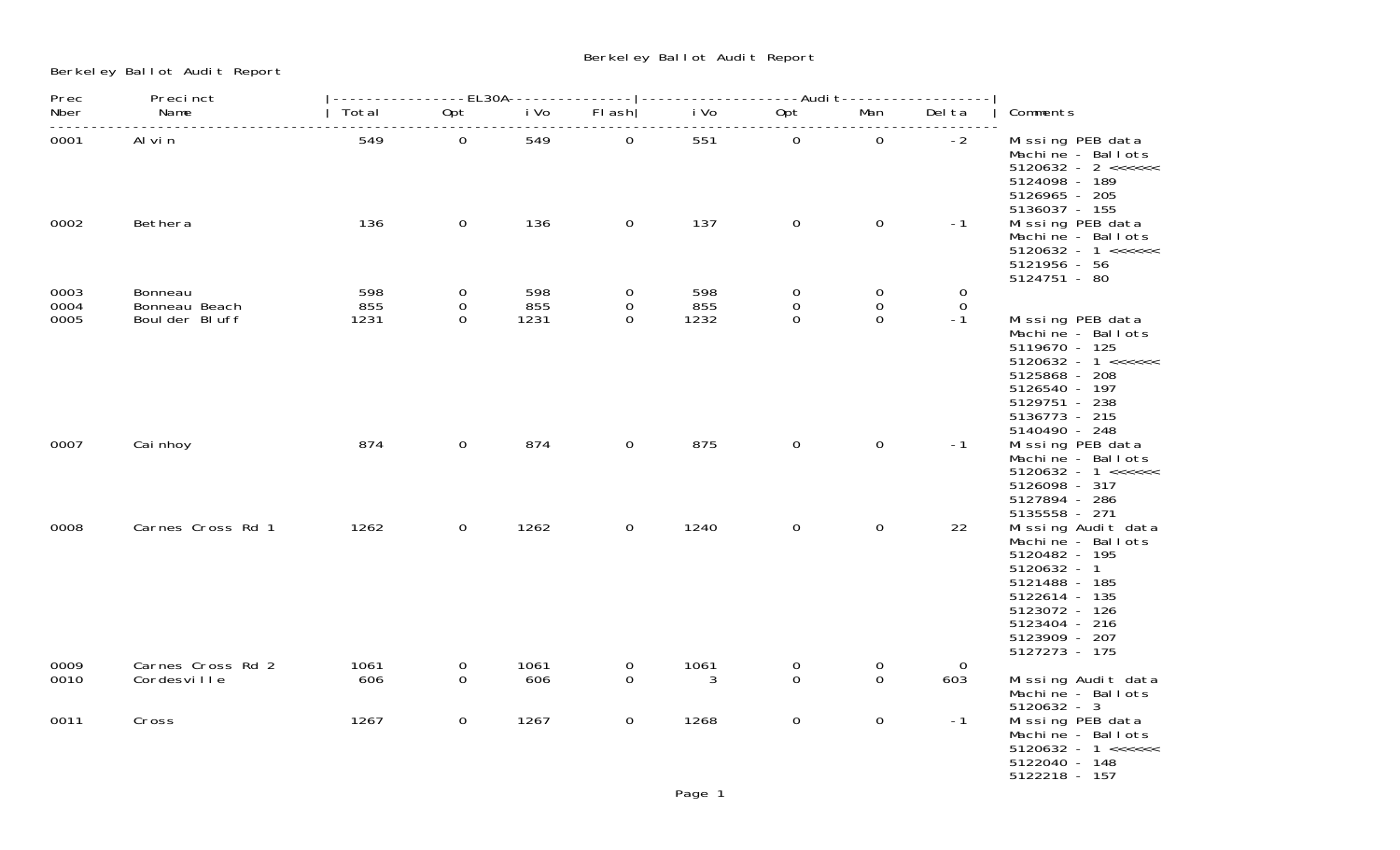|      |                 |      |   |      |                | Berkeley Ballot Audit Report |                     |                |      |                                                                                                                                                                                                                                                                                                      |
|------|-----------------|------|---|------|----------------|------------------------------|---------------------|----------------|------|------------------------------------------------------------------------------------------------------------------------------------------------------------------------------------------------------------------------------------------------------------------------------------------------------|
|      |                 |      |   |      |                |                              |                     |                |      | 5124825 - 154<br>5127604 - 165<br>5128233 - 168<br>5136096 - 149<br>5138317 - 163<br>5140516 - 163                                                                                                                                                                                                   |
| 0012 | Daniel Island 1 | 1860 | 0 | 1860 | $\mathbf 0$    | 1863                         | $\mathsf{O}\xspace$ | $\mathsf{O}$   | $-3$ | Missing PEB data<br>Machine - Ballots<br>5104605 - 188<br>$5120632 - 3 \leq \leq \leq \leq \leq \leq$<br>5121577 - 142<br>5122715 - 184<br>5122744 - 182<br>5125371 - 208<br>5125917 - 181<br>5126037 - 212<br>5128497 - 188                                                                         |
| 0013 | Daniel Island 2 | 2431 | 0 | 2431 | 0              | 2433                         | $\mathbf 0$         | $\mathbf 0$    | $-2$ | 5129343 - 205<br>5129927 - 170<br>Missing PEB data<br>Machine - Ballots<br>5111169 - 227<br>5115330 - 234<br>5119190 - 219<br>5120066 - 212<br>5120519 - 231<br>$5120632 - 1$<br>5125023 - 207<br>5125282 - 219<br>5125680 - 234<br>5127032 - 203<br>5127600 - 228<br>$5131223 - 1$<br>$5134608 - 1$ |
| 0014 | Devon Forest 1  | 989  | 0 | 989  | $\mathbf 0$    | 990                          | $\mathsf{O}\xspace$ | $\mathbf 0$    | $-1$ | 5140500 - 216<br>Missing PEB data<br>Machine - Ballots<br>$5120632 - 1 \leq \leq \leq \leq \leq$<br>5120970 - 131<br>5125806 - 223<br>5128472 - 226<br>5130047 - 228<br>5132524 - 181                                                                                                                |
| 0015 | Devon Forest 2  | 1434 | 0 | 1434 | $\overline{0}$ | 1182                         | 0                   | $\mathbf 0$    | 252  | Missing Audit data<br>Machine - Ballots<br>5120611 - 224<br>$5120632 - 2$<br>5123012 - 235<br>5124142 - 237<br>5127679 - 252<br>5131477 - 232                                                                                                                                                        |
| 0016 | Eadytown        | 432  | 0 | 432  | $\mathbf 0$    | 435<br>Page 2                | $\mathbf 0$         | $\overline{0}$ | $-3$ | Missing PEB data                                                                                                                                                                                                                                                                                     |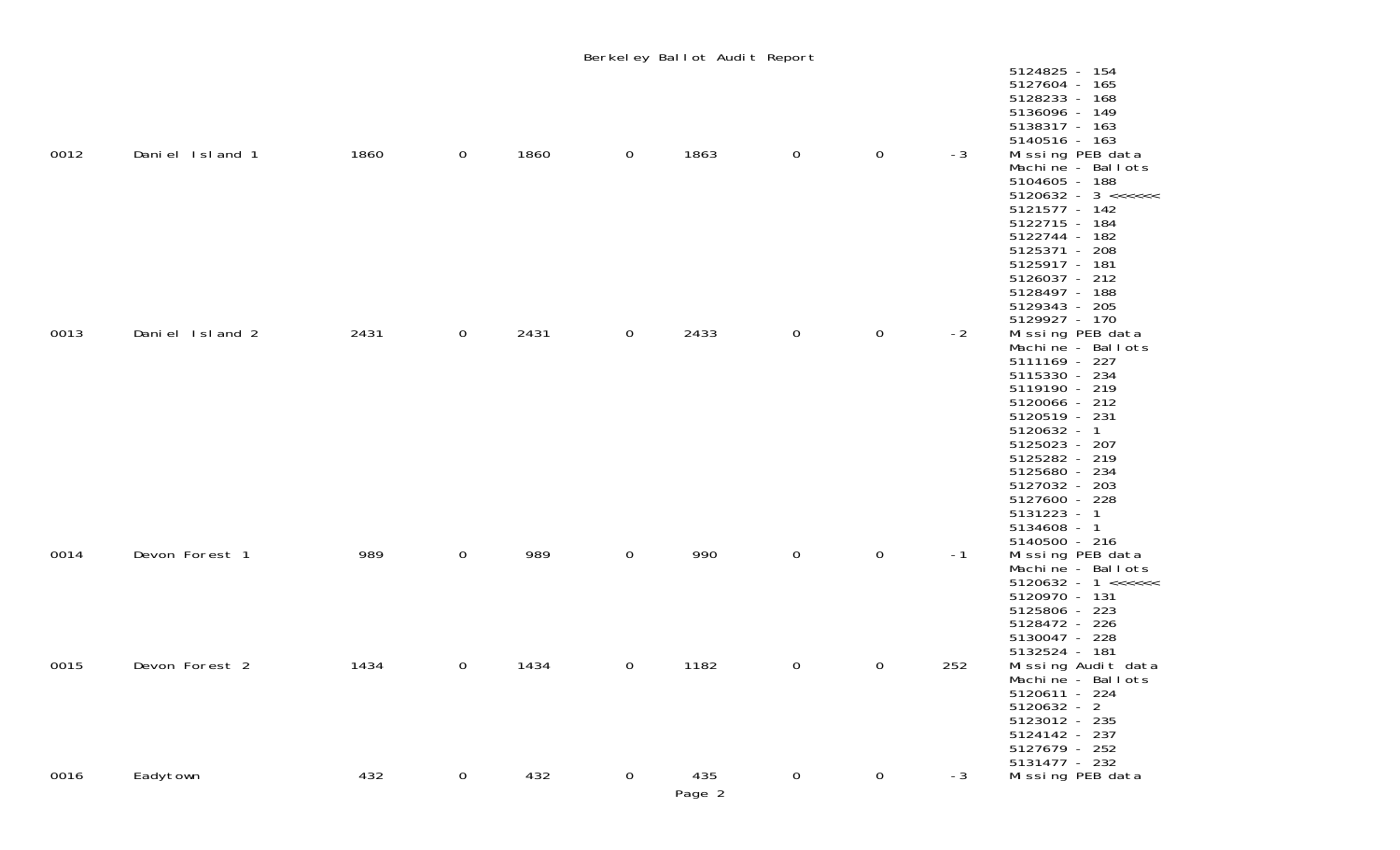|      |               |      |                |      |                | Berkeley Ballot Audit Report |             |                |      |                                                                                                                                                                                                                                                                            |
|------|---------------|------|----------------|------|----------------|------------------------------|-------------|----------------|------|----------------------------------------------------------------------------------------------------------------------------------------------------------------------------------------------------------------------------------------------------------------------------|
|      |               |      |                |      |                |                              |             |                |      | Machine - Ballots<br>$5120632 - 3 \leq \leq \leq \leq \leq \leq$<br>5125944 - 202<br>5140524 - 230                                                                                                                                                                         |
| 0017 | Foster Creek  | 2043 | $\overline{0}$ | 2043 | $\mathbf 0$    | 2016                         | $\mathbf 0$ | $\mathbf 0$    | 27   | Missing Audit data<br>Machine - Ballots<br>5119197 - 218<br>5119827 - 175<br>5120360 - 179<br>5120632 - 1<br>5121555 - 209<br>5123036 - 100<br>5124124 - 148<br>5124472 - 181<br>5127538 - 192<br>5127754 - 212<br>5129194 - 204<br>5132260 - 197                          |
| 0018 | Goose Creek 1 | 1191 | 0              | 1191 | $\mathbf 0$    | 1191                         | $\mathbf 0$ | $\overline{0}$ | 0    |                                                                                                                                                                                                                                                                            |
| 0019 | Goose Creek 2 | 1536 | 0              | 1536 | $\mathbf 0$    | 1540                         | $\mathbf 0$ | $\mathbf 0$    | $-4$ | Missing PEB data<br>Machine - Ballots<br>5118520 - 146<br>$5120632 - 4 \leq \leq \leq \leq \leq$<br>5121204 - 134<br>5124275 - 94<br>5124303 - 123<br>5124486 - 109<br>5124813 - 125<br>5125053 - 178<br>5126070 - 165<br>5126474 - 153<br>$5127125 - 76$<br>5128028 - 122 |
| 0020 | Hanahan 1     | 1160 | $\mathbf 0$    | 1160 | $\overline{0}$ | 1161                         | $\mathbf 0$ | $\mathbf 0$    | $-1$ | 5130225 - 111<br>Missing PEB data<br>Machine - Ballots<br>5119170 - 205<br>5120354 - 195<br>$5120632 - 1 \leq \leq \leq \leq \leq$<br>5126872 - 187<br>5128110 - 180<br>5130215 - 190                                                                                      |
| 0021 | Hanahan 2     | 661  | 0              | 661  | $\mathbf 0$    | 662                          | $\mathbf 0$ | $\mathbf 0$    | $-1$ | 5131705 - 203<br>Missing PEB data<br>Machine - Ballots<br>$5120632 - 1 \leq \leq \leq \leq \leq$<br>5126321 - 159<br>5128711 - 160<br>5130401 - 185                                                                                                                        |
| 0022 | Hanahan 3     | 1013 | $\overline{0}$ | 1013 | $\overline{O}$ | 1015                         | $\mathbf 0$ | $\overline{0}$ | $-2$ | 5130527 - 157<br>Missing PEB data<br>Machine - Ballots                                                                                                                                                                                                                     |

Page 3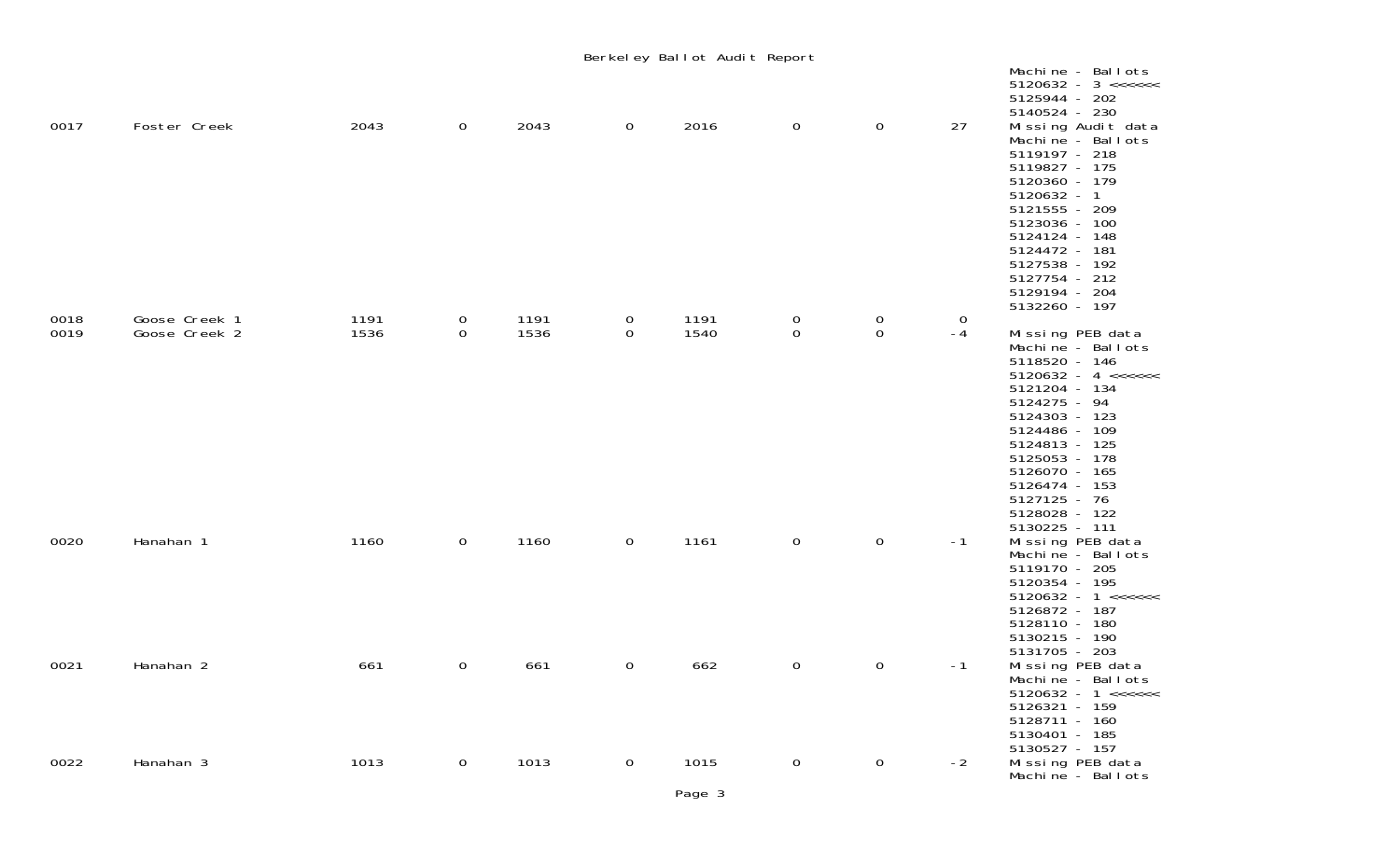|      |                 |      |                     |      |                     | Berkeley Ballot Audit Report |                |                |      |                                                                                                                                                                                                                                          |
|------|-----------------|------|---------------------|------|---------------------|------------------------------|----------------|----------------|------|------------------------------------------------------------------------------------------------------------------------------------------------------------------------------------------------------------------------------------------|
| 0023 | Hanahan 4       | 1081 | $\mathbf 0$         | 1081 | $\mathsf{O}$        | 1083                         | $\overline{0}$ | $\mathbf 0$    | $-2$ | 5118208 - 206<br>5120019 - 194<br>$5120632 - 2 \leq x \leq x \leq 1$<br>5124264 - 228<br>5124565 - 156<br>5125296 - 229<br>Missing PEB data<br>Machine - Ballots<br>5119574 - 228<br>$5120632 - 2 \leq x \leq x \leq 1$<br>5122870 - 181 |
| 0024 | Hilton Cross Rd | 782  | $\mathbf 0$         | 782  | $\mathsf{O}$        | 785                          | 0              | $\mathbf 0$    | $-3$ | 5123744 - 172<br>5124572 - 173<br>5128489 - 171<br>5132158 - 156<br>Missing PEB data<br>Machine - Ballots<br>5118722 - 261<br>5122214 - 267                                                                                              |
| 0026 | Huger           | 618  | $\mathsf{O}\xspace$ | 618  | 0                   | 619                          | 0              | $\mathbf 0$    | $-1$ | 5127639 - 254<br>Missing PEB data<br>Machine - Ballots<br>$5120632 - 1 \leq \leq \leq \leq \leq$<br>5124169 - 219                                                                                                                        |
| 0027 | Jamestown       | 365  | $\mathsf{O}\xspace$ | 365  | $\mathsf{O}\xspace$ | 370                          | $\mathbf 0$    | $\mathbf 0$    | $-5$ | 5131303 - 231<br>5132200 - 168<br>Missing PEB data<br>Machine - Ballots<br>5108244 - 194<br>$5120632 - 5 \leq x \leq x \leq 1$                                                                                                           |
| 0028 | Lebanon         | 387  | $\mathsf{O}\xspace$ | 387  | 0                   | 390                          | $\mathbf 0$    | $\mathbf 0$    | $-3$ | 5123156 - 171<br>Missing PEB data<br>Machine - Ballots<br>5126370 - 196                                                                                                                                                                  |
| 0029 | Macedoni a      | 949  | $\mathbf 0$         | 949  | 0                   | $\overline{2}$               | $\mathbf 0$    | $\overline{0}$ | 947  | 5126573 - 191<br>Missing Audit data<br>Machine - Ballots                                                                                                                                                                                 |
| 0030 | McBeth          | 507  | $\boldsymbol{0}$    | 507  | 0                   | 509                          | $\mathbf 0$    | $\mathsf{O}$   | $-2$ | $5120632 - 2$<br>Missing PEB data<br>Machine - Ballots<br>$5120632 - 2 \leq x \leq x \leq 1$<br>5121626 - 163<br>5122637 - 128                                                                                                           |
| 0031 | Moncks Corner 1 | 827  | $\overline{0}$      | 827  | $\overline{0}$      | 829                          | $\overline{0}$ | $\overline{0}$ | $-2$ | 5126552 - 216<br>Missing PEB data<br>Machine - Ballots<br>5117959 - 147<br>5119428 - 155<br>$5120632 - 2 \leq x \leq x \leq 1$<br>5127821 - 155                                                                                          |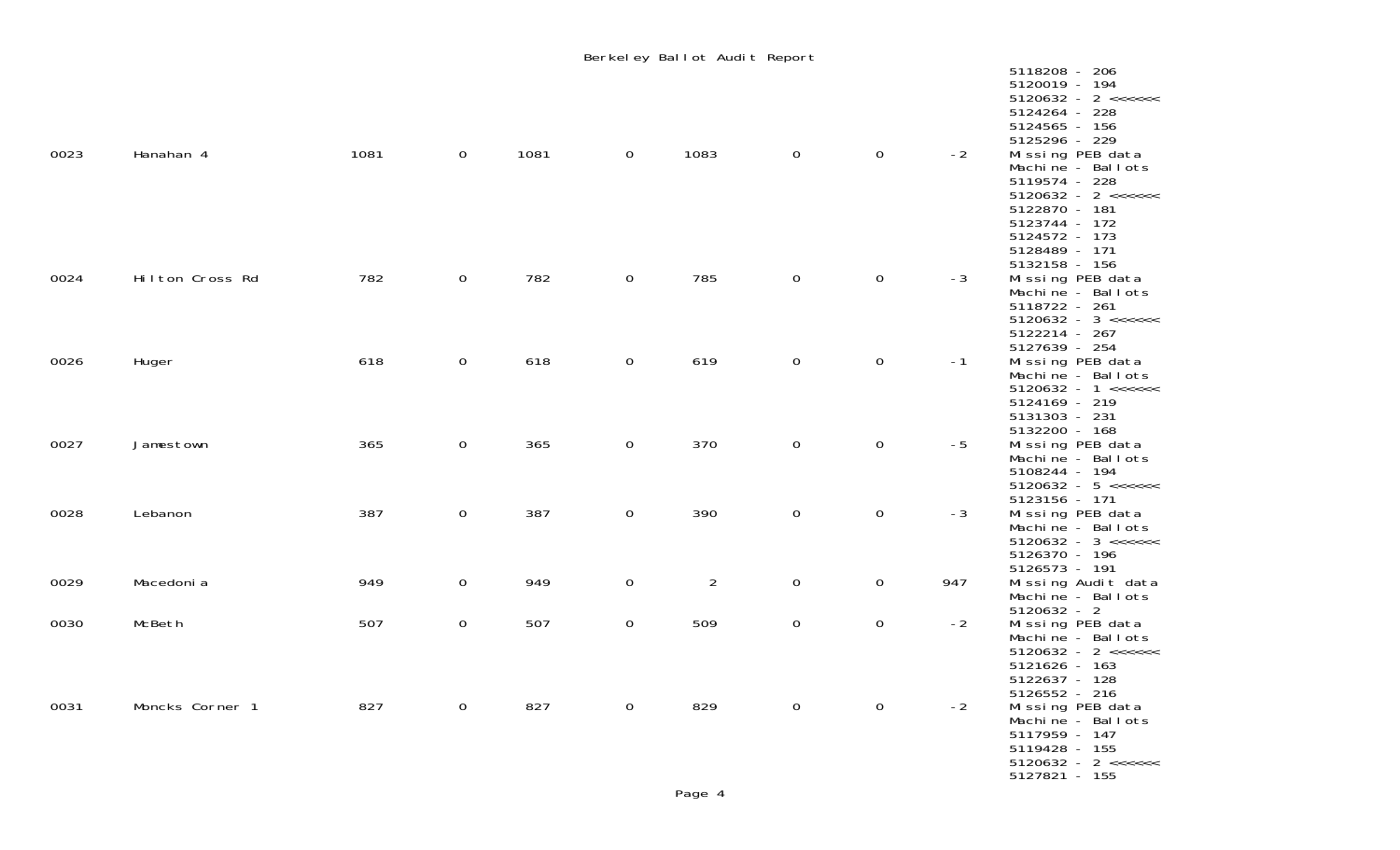|      |                 |      |                |      |                | Berkeley Ballot Audit Report |                |              |      |                                                                                                                                                                                                                                  |
|------|-----------------|------|----------------|------|----------------|------------------------------|----------------|--------------|------|----------------------------------------------------------------------------------------------------------------------------------------------------------------------------------------------------------------------------------|
| 0032 | Moncks Corner 2 | 803  | $\overline{0}$ | 803  | $\overline{0}$ | 806                          | 0              | $\mathbf 0$  | $-3$ | 5128392 - 193<br>5130809 - 177<br>Missing PEB data<br>Machine - Ballots<br>5119408 - 152<br>$5120632 - 3 \leq \leq \leq \leq \leq \leq$                                                                                          |
| 0033 | Moncks Corner 3 | 911  | $\overline{O}$ | 911  | $\mathbf{0}$   | 913                          | $\mathbf{O}$   | $\mathbf 0$  | $-2$ | 5123410 - 129<br>5124822 - 153<br>5125064 - 191<br>5127412 - 178<br>Missing PEB data<br>Machine - Ballots<br>5118896 - 211<br>$5120632 - 2 \leq x \leq x \leq 1$<br>5126577 - 182<br>$5127477 - 2 \leq \leq \leq \leq \leq \leq$ |
| 0034 | Moncks Corner 4 | 1253 | $\overline{0}$ | 1253 | $\overline{0}$ | 1254                         | $\mathbf 0$    | 0            | $-1$ | 5128301 - 129<br>5129602 - 205<br>5134014 - 182<br>Missing PEB data<br>Machine - Ballots<br>5112970 - 213<br>5120561 - 26<br>$5120632 - 1 \leq \leq \leq \leq \leq$<br>5123109 - 230                                             |
| 0035 | Pimlico         | 1157 | $\overline{0}$ | 1157 | $\overline{0}$ | 1160                         | $\mathsf{O}$   | $\mathsf{O}$ | $-3$ | 5125799 - 204<br>5126350 - 161<br>5127305 - 231<br>5130549 - 188<br>Missing PEB data<br>Machine - Ballots<br>5117885 - 184<br>5120603 - 215<br>$5120632 - 3 \leq \leq \leq \leq \leq \leq$<br>5125557 - 229                      |
| 0036 | Pi nopol i s    | 949  | $\mathsf{O}$   | 949  | $\mathsf{O}$   | 953                          | 0              | $\mathbf 0$  | $-4$ | 5126696 - 137<br>5132389 - 220<br>5147236 - 172<br>Missing PEB data<br>Machine - Ballots<br>5120490 - 182<br>$5120632 - 4 \leq \leq \leq \leq \leq$<br>5121728 - 202                                                             |
| 0037 | Russel I ville  | 705  | $\overline{0}$ | 705  | $\overline{0}$ | 707                          | $\overline{0}$ | $\mathbf 0$  | $-2$ | 5125256 - 207<br>5134338 - 193<br>5135600 - 165<br>Missing PEB data<br>Machine - Ballots<br>$5120632 - 2 \leq x \leq x \leq 1$<br>5121526 - 118<br>5124516 - 217<br>5128332 - 203                                                |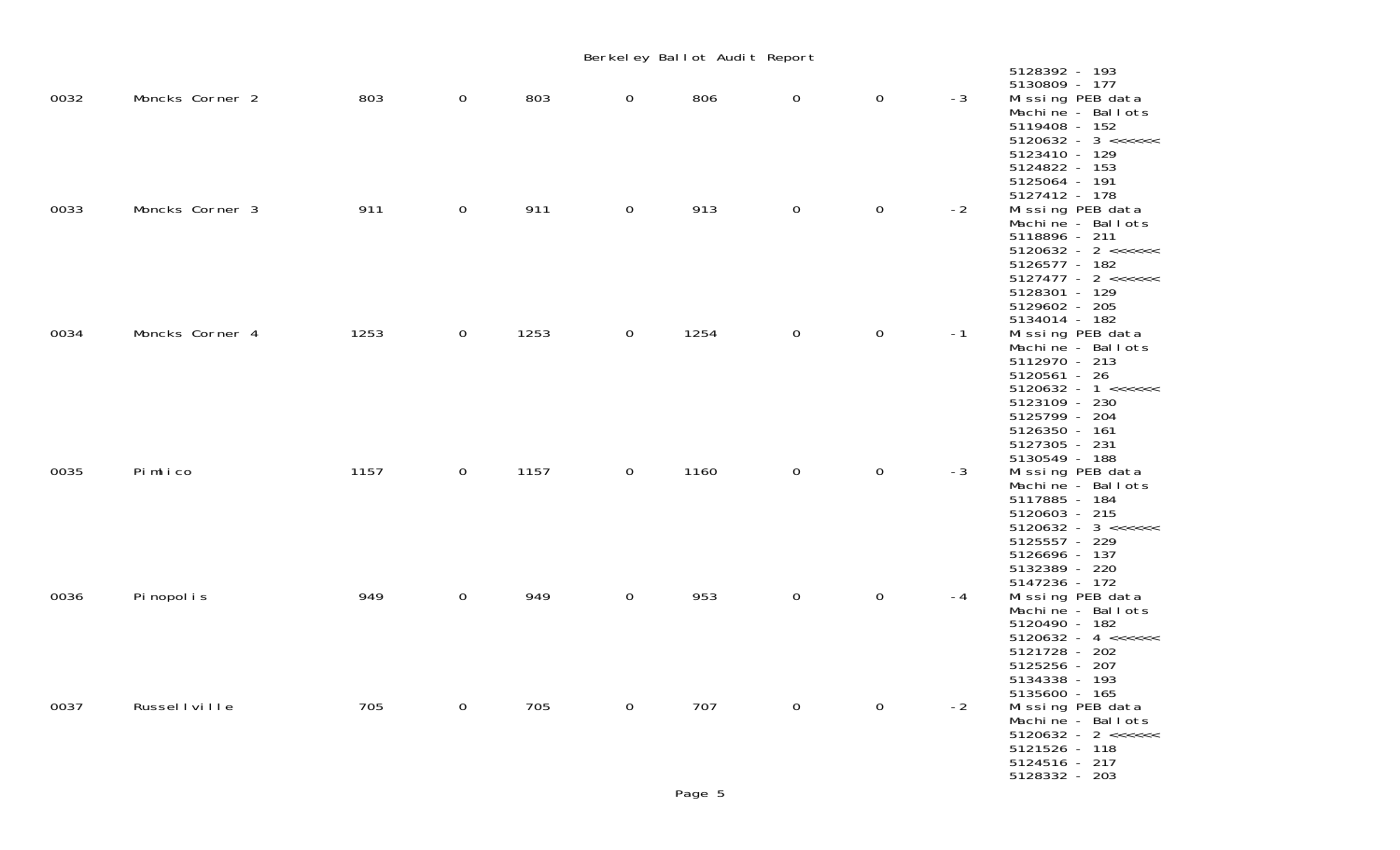|                      |                                             |                     |                                        |                     |                       | Berkeley Ballot Audit Report |                                       |                                                     |                                  |                                                                                                                                                                                                        |
|----------------------|---------------------------------------------|---------------------|----------------------------------------|---------------------|-----------------------|------------------------------|---------------------------------------|-----------------------------------------------------|----------------------------------|--------------------------------------------------------------------------------------------------------------------------------------------------------------------------------------------------------|
| 0038                 | Sangaree 1                                  | 1222                | $\overline{0}$                         | 1222                | $\mathbf 0$           | 1020                         | 0                                     | $\mathbf 0$                                         | 202                              | 5131276 - 167<br>Missing Audit data<br>Machine - Ballots<br>5118052 - 15<br>$5120632 - 2$<br>5120801 - 177<br>5122110 - 115<br>5126132 - 258<br>5128896 - 245                                          |
| 0039                 | Sangaree 2                                  | 1163                | $\overline{0}$                         | 1163                | 0                     | 1164                         | $\mathsf{O}$                          | $\mathbf 0$                                         | $-1$                             | 5133378 - 208<br>Missing PEB data<br>Machine - Ballots<br>5116581 - 213<br>5117507 - 174<br>$5120632 - 1 \leq \leq \leq \leq \leq$<br>5122475 - 196<br>5123753 - 182<br>5129320 - 218<br>5131377 - 180 |
| 0040<br>0041         | Sangaree 3<br>Shul erville                  | 1245<br>232         | $\overline{0}$<br>$\overline{0}$       | 1245<br>232         | 0<br>$\mathbf 0$      | 1245<br>234                  | 0<br>$\mathbf 0$                      | $\boldsymbol{0}$<br>$\boldsymbol{0}$                | 0<br>$-2$                        | Missing PEB data<br>Machine - Ballots<br>$5120632 - 2 \leq x \leq x \leq 1$<br>5120818 - 119<br>5124394 - 113                                                                                          |
| 0042<br>0043<br>0044 | St Stephen 1<br>St Stephen 2<br>Stratford 1 | 682<br>700<br>1200  | 0<br>0<br>$\Omega$                     | 682<br>700<br>1200  | 0<br>0<br>$\mathbf 0$ | 682<br>700<br>99             | $\pmb{0}$<br>$\pmb{0}$<br>0           | $\mathbf 0$<br>$\pmb{0}$<br>$\mathbf 0$             | 0<br>$\mathsf{O}\xspace$<br>1101 | Missing Audit data<br>Machine - Ballots<br>5119901 - 98<br>$5120632 - 1$                                                                                                                               |
| 0045<br>0046<br>0047 | Stratford 2<br>Stratford 3<br>Stratford 4   | 1354<br>995<br>1004 | $\mathbf 0$<br>$\mathbf 0$<br>$\Omega$ | 1354<br>995<br>1004 | 0<br>0<br>$\Omega$    | 1354<br>995<br>1006          | $\pmb{0}$<br>$\mathsf{O}\xspace$<br>0 | $\boldsymbol{0}$<br>$\mathsf{O}\xspace$<br>$\Omega$ | 0<br>$\mathsf{O}$<br>$-2$        | Missing PEB data<br>Machine - Ballots<br>$5120632 - 2 \leq x \leq x \leq 1$<br>5123927 - 216<br>5123951 - 219<br>5125483 - 213<br>5126186 - 166<br>5133052 - 190                                       |
| 0048                 | Wassamassaw 1                               | 1501                | $\overline{0}$                         | 1501                | $\mathsf{O}$          | 1502                         | $\mathsf{O}$                          | $\mathbf 0$                                         | $-1$                             | Missing PEB data<br>Machine - Ballots<br>$5120632 - 1 \leq \leq \leq \leq \leq$<br>5121796 - 235<br>5123231 - 206<br>5126222 - 230<br>5128208 - 252<br>5128341 - 159<br>5129144 - 187<br>5135365 - 232 |
| 0049                 | Wassamassaw 2                               | 1814                | $\overline{0}$                         | 1814                | 0                     | 1815<br>Page 6               | $\mathbf 0$                           | $\mathbf 0$                                         | $-1$                             | Missing PEB data                                                                                                                                                                                       |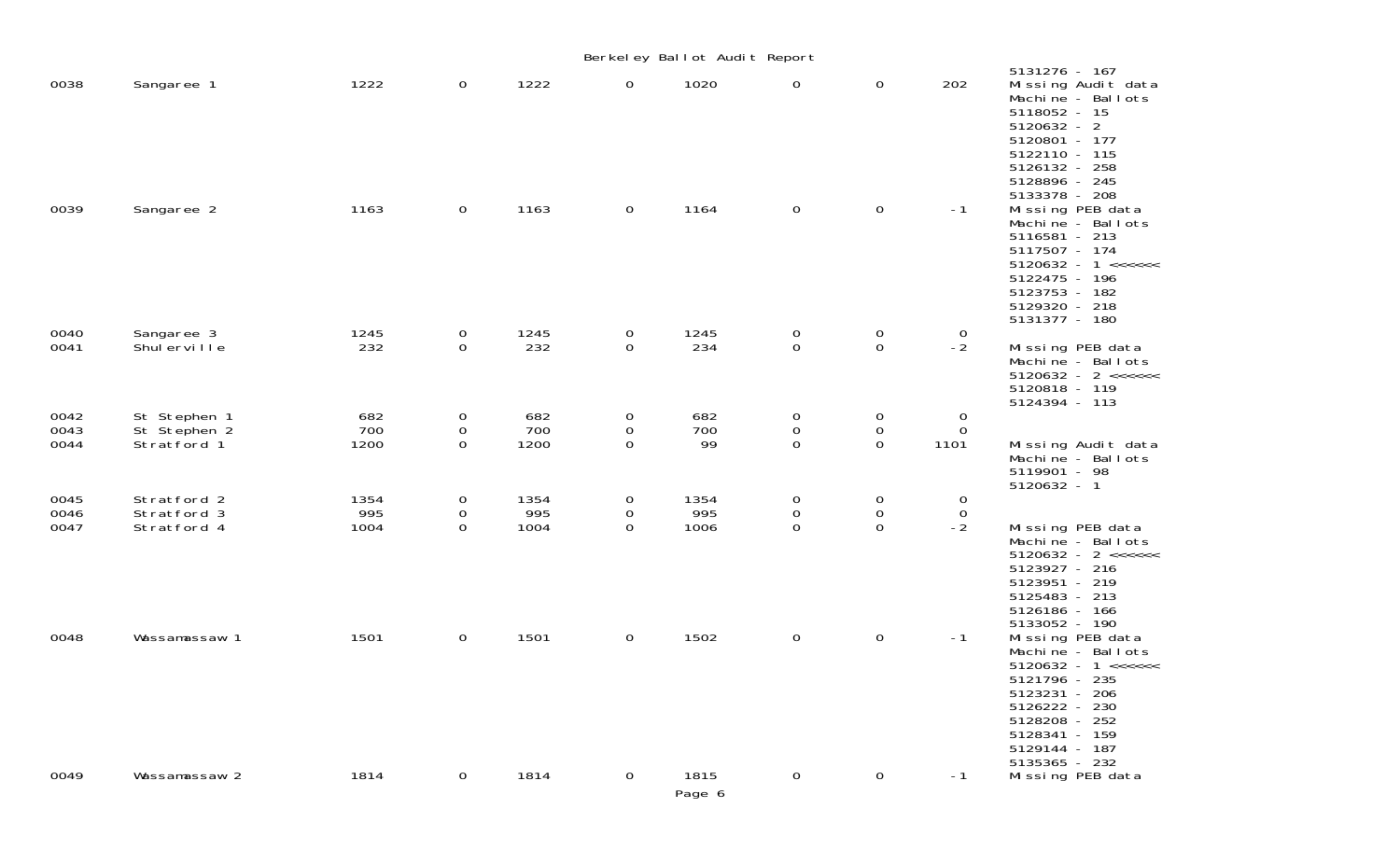|                              |                                                         |                            |                                                     |                            |                                           | Berkeley Ballot Audit Report |                                                          |                                                          |                                            | Machine - Ballots<br>$5120632 - 1 \leq \leq \leq \leq \leq$<br>5121988 - 228<br>5122864 - 225<br>5123051 - 238<br>5123827 - 243<br>5123835 - 242<br>5128243 - 169<br>5130588 - 220<br>5132140 - 249 |
|------------------------------|---------------------------------------------------------|----------------------------|-----------------------------------------------------|----------------------------|-------------------------------------------|------------------------------|----------------------------------------------------------|----------------------------------------------------------|--------------------------------------------|-----------------------------------------------------------------------------------------------------------------------------------------------------------------------------------------------------|
| 0050<br>0051<br>0052<br>0054 | Westview 1<br>Westview 2<br>Westview 3<br>Beverly Hills | 1221<br>1511<br>861<br>657 | 0<br>0<br>$\mathbf 0$<br>$\mathbf 0$                | 1221<br>1511<br>861<br>657 | 0<br>0<br>0<br>$\mathbf 0$                | 1221<br>1511<br>861<br>659   | $\mathbf 0$<br>$\mathbf 0$<br>$\mathbf 0$<br>$\mathbf 0$ | $\mathbf 0$<br>$\mathbf 0$<br>$\mathsf O$<br>$\mathsf O$ | 0<br>$\mathbf 0$<br>$\mathbf 0$<br>$-2$    | Missing PEB data<br>Machine - Ballots                                                                                                                                                               |
|                              |                                                         |                            |                                                     |                            |                                           |                              |                                                          |                                                          |                                            | 5106786 - 168<br>$5120632 - 2 \leq x \leq x \leq 1$<br>5125407 - 157<br>5127040 - 171<br>5149768 - 161                                                                                              |
| 0055<br>0056<br>0057<br>0058 | Howe Hall 1<br>Howe Hall 2<br>Liberty Hall<br>Medway    | 959<br>108<br>920<br>1493  | 0<br>$\mathbf 0$<br>$\mathsf{O}\xspace$<br>$\Omega$ | 959<br>108<br>920<br>1493  | 0<br>0<br>$\mathsf{O}\xspace$<br>$\Omega$ | 959<br>108<br>920<br>1494    | $\mathbf 0$<br>$\mathbf 0$<br>$\mathsf{O}$<br>0          | 0<br>$\mathsf{O}\xspace$<br>$\,0\,$<br>$\mathbf 0$       | 0<br>$\mathbf 0$<br>$\overline{0}$<br>$-1$ | Missing PEB data<br>Machine - Ballots<br>5118435 - 237<br>5120122 - 139<br>$5120632 - 1 \leq x \leq x \leq 1$<br>5120776 - 232<br>5124848 - 229                                                     |
| 0059                         | Whitesville 1                                           | 894                        | $\mathbf 0$                                         | 894                        | 0                                         | 895                          | $\mathsf{O}$                                             | $\mathbf 0$                                              | $-1$                                       | 5126377 - 216<br>5130728 - 212<br>5138789 - 228<br>Missing PEB data<br>Machine - Ballots<br>5118407 - 225<br>$5120632 - 1 \leq \leq \leq \leq \leq$<br>5124052 - 231<br>5129922 - 206               |
| 0060                         | Whitesville 2                                           | 1108                       | $\boldsymbol{0}$                                    | 1108                       | 0                                         | 1110                         | $\mathsf{O}$                                             | $\mathbf 0$                                              | $-2$                                       | 5140499 - 232<br>Missing PEB data<br>Machine - Ballots<br>5119326 - 272<br>$5120632 - 2 \leq x \leq x \leq 1$<br>5123782 - 212<br>5129115 - 303<br>5130688 - 321                                    |
| Precincts Total:             |                                                         | 57327                      | $\mathbf 0$                                         | 57327                      | $\mathsf{O}$                              | 54242                        | $\mathbf 0$                                              | $\mathbf 0$                                              | 3085                                       |                                                                                                                                                                                                     |
| 0750<br>0751                 | Absentee<br>Absentee 2                                  | 11625<br>604               | 4676<br>604                                         | 6949<br>0                  | 0<br>$\mathsf{O}$                         | $\mathbf 0$<br>824           | 4676<br>0                                                | 6949<br>$\mathbf{0}$                                     | $\overline{O}$<br>$-220$                   | Missing PEB data<br>Machine - Ballots                                                                                                                                                               |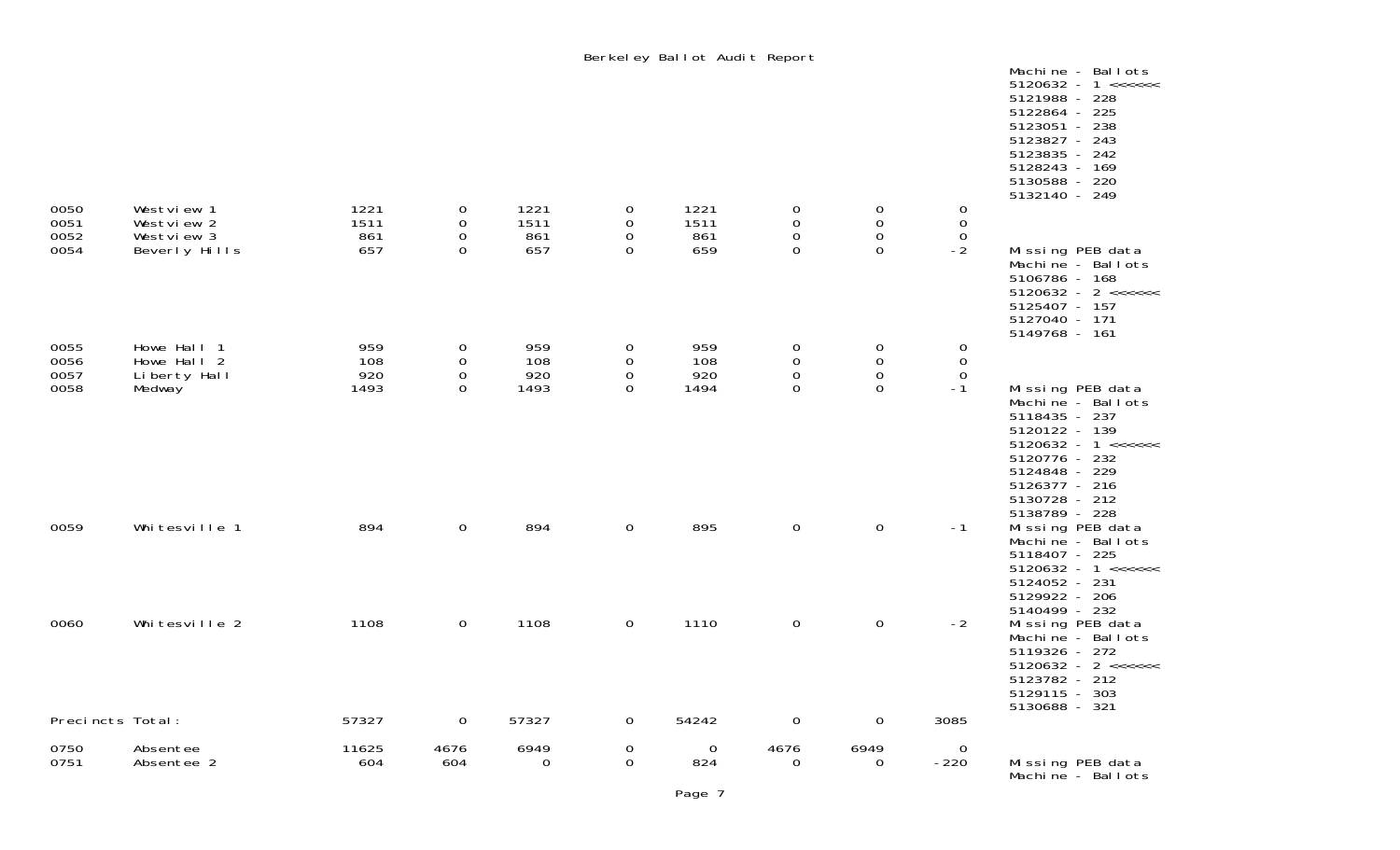|              |                                       |                       |                    |                                    |                                                     | Berkeley Ballot Audit Report    |                       |                                    |                                  |                                                                                                                                                                                                                                                                      |
|--------------|---------------------------------------|-----------------------|--------------------|------------------------------------|-----------------------------------------------------|---------------------------------|-----------------------|------------------------------------|----------------------------------|----------------------------------------------------------------------------------------------------------------------------------------------------------------------------------------------------------------------------------------------------------------------|
|              |                                       |                       |                    |                                    |                                                     |                                 |                       |                                    |                                  | 5121385 - 21<br>5121583 - 32<br>$5123129 - 6$<br>5123286 - 103<br>5124136<br>$-10$<br>5124527 - 80<br>5124766 - 105<br>5125311 - 14<br>5125681 - 104<br>5126897 - 13<br>5128761 - 112<br>5128964 - 60<br>5130083 - 4<br>5130576 - 16<br>5131996 - 93<br>5132464 - 51 |
| 0800<br>0801 | Emergency<br>Emergency 2              | 399<br>19             | 399<br>19          | $\mathbf 0$<br>$\mathsf{O}\xspace$ | 0<br>$\mathsf{O}\xspace$                            | $\mathbf 0$<br>$\boldsymbol{0}$ | 399<br>19             | $\mathbf 0$<br>$\mathsf{O}\xspace$ | $\overline{0}$<br>$\overline{0}$ |                                                                                                                                                                                                                                                                      |
| 0850         | Fai I safe                            | $\overline{0}$        | $\mathbf 0$        | $\mathbf 0$                        | $\mathsf{O}\xspace$                                 | 73                              | $\overline{0}$        | $\mathsf{O}\xspace$                | $-73$                            | Missing PEB data<br>Machine - Ballots<br>$5121583 - 2$<br>5123286 - 19<br>$5124527 - 7$<br>5124766 - 21<br>$5125681 - 2$<br>5128761 - 8<br>5131996 - 12                                                                                                              |
| 0851         | Failsafe 2                            | $\mathsf{O}\xspace$   | $\mathbf 0$        | $\boldsymbol{0}$                   | $\mathsf{O}$                                        | 11                              | $\mathsf{O}$          | $\boldsymbol{0}$                   | $-11$                            | $5132464 - 2$<br>Missing PEB data<br>Machine - Ballots<br>5123286 - 2<br>5124527 -<br>5124766 - 4<br>5125681 - 2<br>5131996 - 1<br>5132464 - 1                                                                                                                       |
| 0900         | Provi si onal                         | 13                    | 13                 | 0                                  | 0                                                   | $\boldsymbol{0}$                | 13                    | $\mathbf 0$                        | $\mathbf 0$                      |                                                                                                                                                                                                                                                                      |
| 0901<br>0950 | Provisional 2<br>Failsafe Provisional | $\overline{0}$<br>130 | $\mathbf 0$<br>130 | $\mathbf 0$<br>$\mathbf 0$         | $\boldsymbol{0}$<br>$\boldsymbol{0}$<br>$\mathbf 0$ | $\boldsymbol{0}$<br>$\mathbf 0$ | $\overline{0}$<br>130 | $\mathbf 0$<br>$\mathbf 0$         | $\boldsymbol{0}$<br>$\mathbf 0$  |                                                                                                                                                                                                                                                                      |
|              | Virtual Precincts Total:              | 12790                 | 5841               | 6949                               |                                                     | 908                             | 5237                  | 6949                               | $-304$                           |                                                                                                                                                                                                                                                                      |
| Grand Total: |                                       | 70117                 | 5841               | 64276                              | $\boldsymbol{0}$                                    | 55150                           | 5237                  | 6949                               | 2781                             |                                                                                                                                                                                                                                                                      |

Total number of iVotronic ballots cast containg no votes: 52

NOTE: Any manual entries shown on this report are supported by the Manual Entry log (EL68).

WARNING: This audit indicates that PEB data is missing.

 Auditor's Comments: 80 possible test ballots appear in the audit data Audit Data but not in the EL30A and EL45A reports. They are in the Alvin, Bethera, Boulder Bluff, Cainhoy, Cross, Daniel Island 1, Daniel Island 2, Devon Forest 1, Eadytown, Goose Creek 2, Hanahan 1, Hanahan 2, Hanahan 3, Hanahan 4, Hilton Cross Rd, Huger, Jamestown, Lebanon, McBeth, Moncks Corner 1, Moncks Corner 2, Moncks Corner 3, Moncks Corner 4,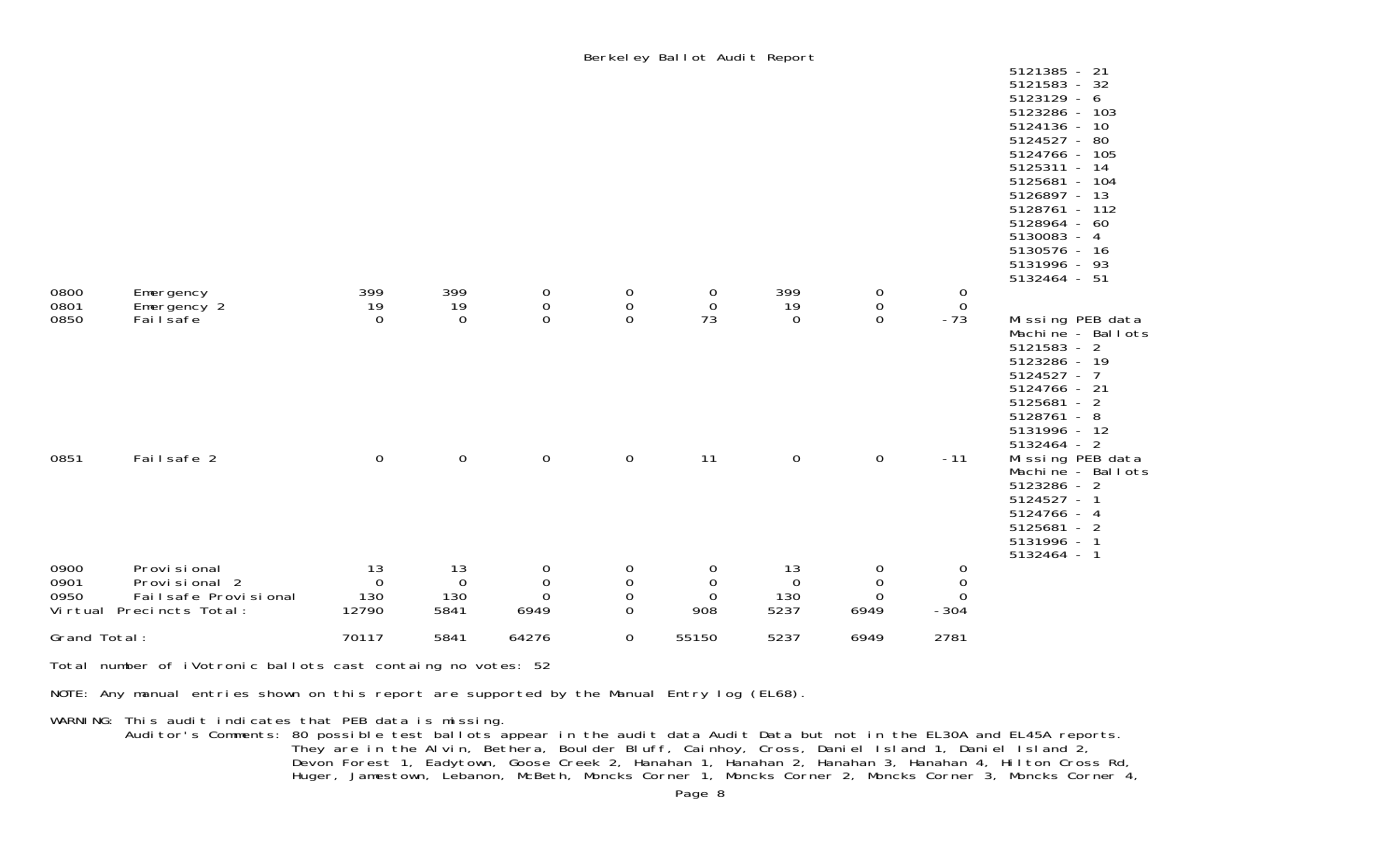## Berkeley Ballot Audit Report

Pimlico, Pinopolis, Russellville, Sangaree 2, Shulerville, Stratford 4, Wassamassaw 1, Wassamassaw 2, Beverly Hills, Medway, Whitesville 1, Whitesville 2 precicnts. All are on machine 5120632 and all were cast on 11/03 or 11/04.

 However 220 ballots in Absentee 2, 73 in Failsafe and 11 in Failsafe 2 for a total of 304 ballots are in the audit data that are not shown in the EL30A and EL45A and do not appear to be not reported in the election results.

## WARNING: This audit indicates that audit data is missing.

 Auditor's Comments: Audit data is missing from Carnes Cross Rd 1, Cordesville, Devon Forest 2, Foster Creek, Macedonia, Sangaree 1 and Stratford 1 precincts.

> Additionally, due to a ballot order error, incorrect values appear for the straight party ballots reported in the EL30A, the EL45A and on the Official Results on scVotes.org. The countywide totals are reported on scVotes.org and the EL45A as follows;

| Republican (REP)       | 18,094 |
|------------------------|--------|
| Democratic (DEM)       | 3, 108 |
| Working Families (WFM) | 12,043 |
| Constitution (CON)     | 379    |
| Green (GRN)            | 67     |
| Libertarian (LIB)      | 94     |

 The Republican Count is correct. The Democratic count is really the Working Families count. The Working Families count is really the Democratic count. The Constitution Count is really the Libertarian Count. The Green Count is really the Constitution Count and the Libertarian Count is really the Green Count.

| 18,094 |
|--------|
| 3, 108 |
| 12,043 |
| 379    |
| 67     |
| 94     |
|        |

EL30A iVo to EL155 to EL152 Cross Check and Cancelled Ballots.

| EL30A Ivo Ballots         |                                                       | EL155 Ballots   EL152 Ballots |  |
|---------------------------|-------------------------------------------------------|-------------------------------|--|
|                           |                                                       |                               |  |
| 64276<br>Delta from EL30A | 61191<br>3085<br>Delta from EL155                     | 61191<br>3085                 |  |
|                           | Cast By Voter<br>Cast By Poll Wkr<br>Blank Cast by PW | 61178<br>13                   |  |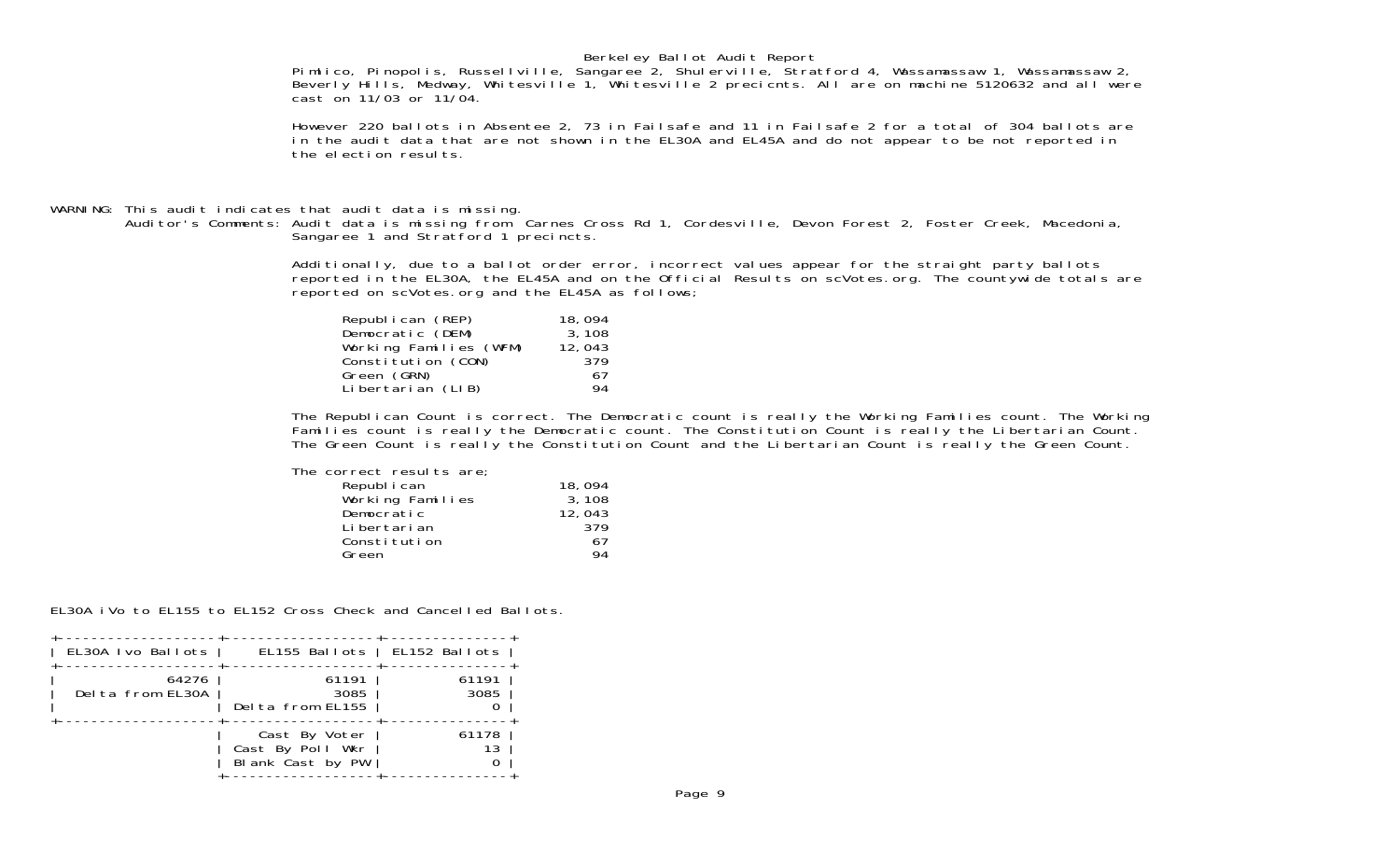| Cancelled Ballots                                                                                                      | 330                             | Berkeley Ballot Audit Report                                                                    |
|------------------------------------------------------------------------------------------------------------------------|---------------------------------|-------------------------------------------------------------------------------------------------|
| Wrong Ballot<br>Voter Left AB<br>Voter Left BB<br>Voter Request<br>Printer Problem<br>Terminal Problem<br>Other Reason | 52<br>6<br>68<br>4<br>39<br>156 | (AB = After ballot selected by poll worker.)<br>$(BB = Before ballot selected by poll worker.)$ |

How to read this report.

This is the ballot level report. It compares the number of ballots cast in the tabulation report, the EL30A with the number of ballots cast in the audit data.

The values read from the EL30A report are reported in four categories; Total, Optical (Opt), iVotronic (iVo) and Flash. None of these values on each line are calculated but parsed from the actual report. The total lines are the calculated sums of the individual precince line values.

The Opt totals are the total number of ballots cast on paper ballots that were scanned into the optical scanner and transferred to the tabulation computer via memory stick or ZipDisk (depending on the type of device, M100 or M650 used to scan the ballots.) Optical totals should exist only in some but not all of the Virtual Precincts at the bottom of the table.

The iVo totals are the results gathered from the PEBs (Personal Electronic Ballot) which are used to open and close an iVotronic voting machine and, after the polls have closed, gather the ballots cast for transmission to the tabulation system.

The Flash totals are the totals that are read from the flash cards in the rare event that the ballots cannot be copied from the machine to the PEB or from the PEB to the tabulating machine.

The values on the Audit side come from the iVotronic audit data that is read from the flash cards as part of the audit process. That process combines the individual machine data into two master audit files, the EL155 Vote image log and the EL152 iVotronic event log. The EL155 contains a record of all the votes cast on a ballot. The vote images indicate the machine 0counting the number of asterisks in a precint we get the number of ballots cast in that precinct. That number should always match the number in the iVo column on the EL30A side of the report.

Optical ballots do not have electonically readable audit files. So if the audit data iVotronic total does not match the EL30A Total value, the auditor is prompted to read the paper report from the optical scanner and enter the total ballots cast into the auditing program.

If the sum of the audit iVotronic and Optical ballots cast still do not match the EL30A total value, then the audit software reads the EL68 Manual Entry log for any changes made in that precinct to either the iVo or Opt totals by the CEC staff. It displays any manual entries to the auditor for inclusion into the totals. If accepted by the auditor these entries are automatically added to the Man column from the Manual Entry log.

Finally, the audit software calculates the Delta value which should be zero unless the sum of the iVo, the Opt and the Man do not match the EL30A Total column. If the Delta is greater than zero then audit data is missing. A comment will be placed on that line in the report indicating missing audit data. If the Delta value is less than zero then there are more ballots in the audit data than there are in the tabulated data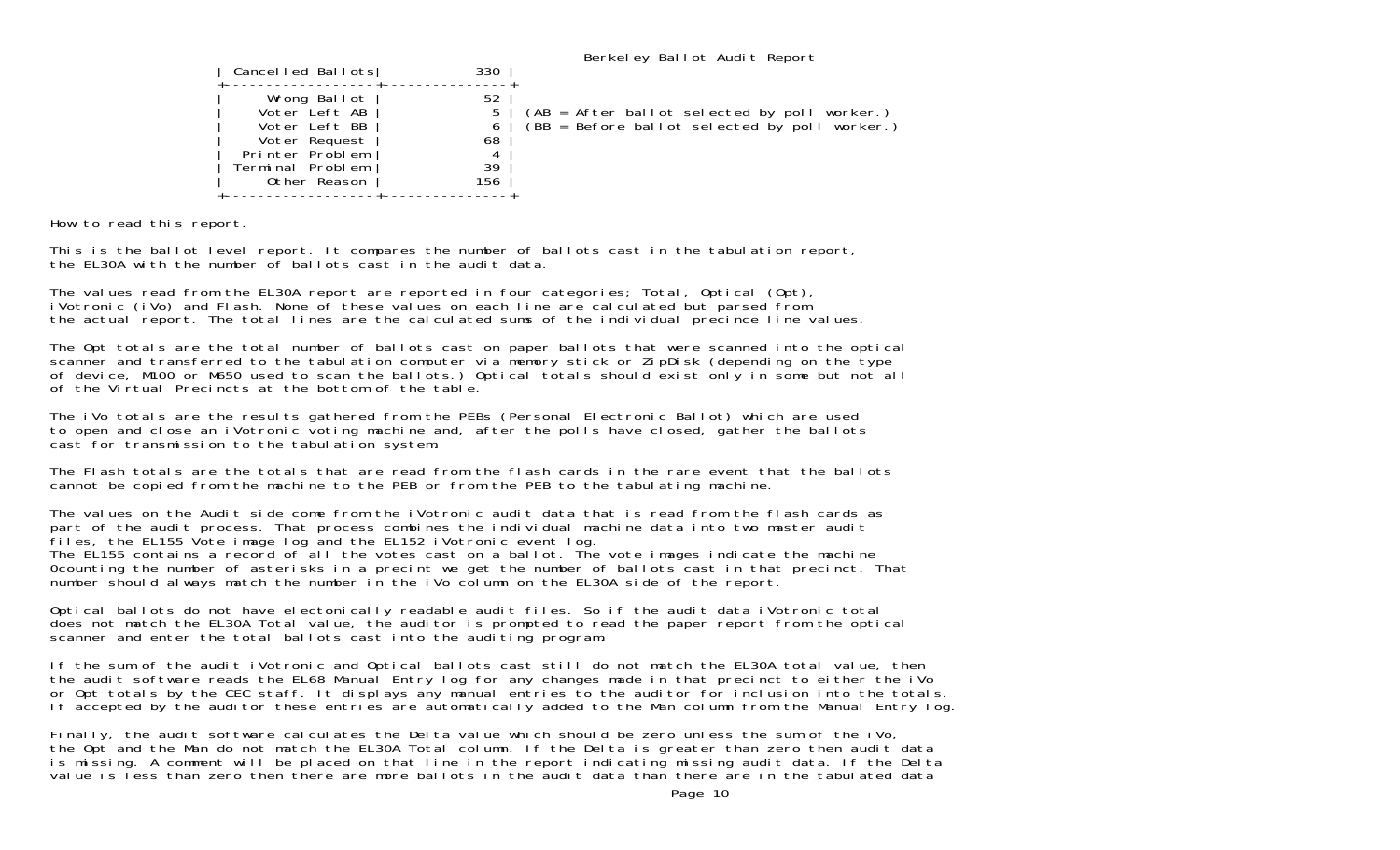Berkeley Ballot Audit Report

and a comment will be placed on that line in the report.

Wherever possible, the audit system will attempt to indicate where the difference is by displaying the iVotronic machine numbers and the number of ballots cast on that machine that exist in the audit data.In the case of missing tabulated data, it might be possible to identify a machine that has the same number of ballots cast as the delta value and that number and ballot count will be highlited with a < sign. If there is a non zero Delta value there will be an entry by the auditor explaining the variance.

Finally, there is a EL30A iVo to EL155 to EL152 Cross Check and Cancelled Ballots table in the report This table should indicate that the nubmer ballots cast in the EL30A match the numbers in the EL155 and the EL152 report. Then there are some statistics pulled from the EL152 repor that indicate how many ballots were cast by the voter and the number cast by the poll worker. Lastly the number of ballots that were cancelled and the reason they were cancelled. It should be noted that the reason cancelled is chosen from a pull down menu presented to the poll worker when a ballot is cancelled, there is no way to validate the poll worker's choice.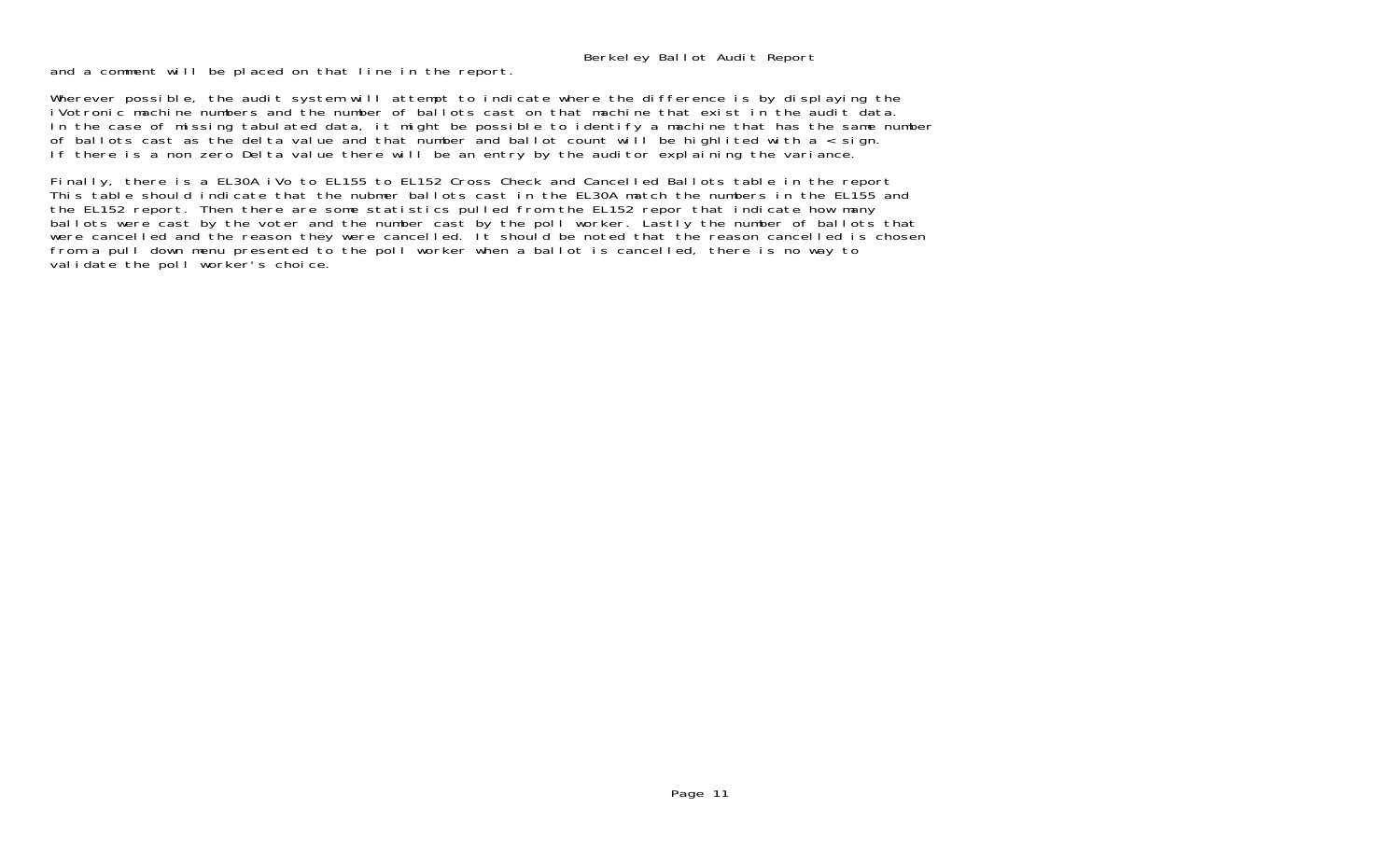Berkeley Vote Level Audit Report

## Auditor's Comments:

This report contains 80 test ballots for the following precincts:

Alvin, Bethera, Boulder Bluff, Cainhoy, Cross, Daniel Island 1, Daniel Island 2, Devon Forest 1, Eadytown, Goose Creek 2, Hanahan 1, Hanahan 2, Hanahan 3, Hanahan 4, Hilton Cross Rd, Huger, Jamestown, Lebanon, McBeth, Moncks Corner 1, Moncks Corner 2, Moncks Corner 3, Moncks Corner 4, Pimlico, Pinopolis, Russellville, Sangaree 2, Shulerville, Stratford 4, Wassamassaw 1, Wassamassaw 2, Beverly Hills, Medway, Whitesville 1 and Whitesville 2. They show up as small differences of one or two votes (except in the straight party votes.)

Additionally, there are numerous errors in the Straight Party votes cast reported on the EL30A and in Election Night Reporting. The ballots were collected by the PEBs in the following order: Republican, Democratic, Working Families, Constitution, Green and Libertarian however they were cast in the EL155 in this order: Republican, Working Families, Democratic, Libertarian, Constitution and Green. For the regular precincts where we have complete audit data the correct totals for these contests can be determined by using the EL30A data, switching the Working Families and Democratic votes and replacing the Constitution with the Libertarian, replacing the Green with the Constitution and replacing the Libertarian with the Green. The test ballots are not visible in the EL30A data.

Where we don't have complete audit data, we cannot validate this. Where manual entries were made, the virtual precincts, the results are indeterminate.

| Precinct Number / Name        |                     |             |       |         | $-EL30A--$ |       | -Audit-·                |       |                   |
|-------------------------------|---------------------|-------------|-------|---------|------------|-------|-------------------------|-------|-------------------|
| Office                        | Candidate           | Party       | Total | Optical | iVo        | Flash | iVo                     | Delta | Comments          |
| 0001 Alvin                    |                     |             |       |         |            |       |                         |       |                   |
| STRAIGHT PARTY                | Republican          | $($ REP $)$ | 99    |         | 99         |       | 100                     |       | -1 PEB Data       |
| STRAIGHT PARTY                | Democratic          | (DEM)       |       |         |            |       | 288                     |       | -286 PEB Data     |
| STRAIGHT PARTY                | Working Families    | (WFM)       | 287   |         | 287        |       | No Match in Audit Data. |       |                   |
| STRAIGHT PARTY                | Constitution        | (CON)       |       |         |            |       |                         |       | -1 PEB Data       |
| STRAIGHT PARTY                | Green               | (GRN)       |       |         |            |       |                         |       |                   |
| STRAIGHT PARTY                | Libertarian         | (LIB)       |       |         |            |       |                         |       | -1 PEB Data       |
| President and Vice President  | Mitt Romney         | (REP)       | 174   |         | 174        |       | 175                     |       | -1 PEB Data       |
| President and Vice President  | Gary Johnson        | (LIB)       |       |         |            |       |                         | 0     |                   |
| President and Vice President  | Barack Obama        | (DEM)       | 362   |         | 362        |       | 363                     |       | -1 PEB Data       |
| President and Vice President  | Virgil Goode        | (CON)       |       |         |            |       |                         |       |                   |
| President and Vice President  | Jill Stein          | (GRN)       |       |         |            |       |                         |       |                   |
| U.S. House of Rep. District 6 | James E Jim Clyburn | (DEM)       | 430   |         | 430        |       | 431                     |       | -1 PEB Data       |
| U.S. House of Rep. District 6 | Nammu Y Muhammad    | (GRN)       | 14    |         | 14         |       | 15                      |       | -1 PEB Data       |
| U.S. House of Rep. District 6 | Write-In            |             |       |         |            |       |                         |       |                   |
| State Senate District 32      | John Yancey McGill  | (DEM)       | 433   |         | 433        |       | 434                     |       | -1 PEB Data       |
| State Senate District 32      | Write-In            |             |       |         | 0          |       | No Audit Data           |       | expected or found |
| State House of Rep Dist 102   | Allan Weiss         | (REP)       | 167   |         | 167        |       | 168                     |       | -1 PEB Data       |
| State House of Rep Dist 102   | Joe Jefferson       | (DEM)       | 364   |         | 364        |       | 365                     |       | -1 PEB Data       |
| State House of Rep Dist 102   | Write-In            |             |       |         | 0          |       | No Audit Data           |       | expected or found |
| Solicitor Circuit 9           | Scarlett A Wilson   | $($ REP $)$ | 248   |         | 248        |       | 250                     |       | -2 PEB Data       |
| Solicitor Circuit 9           | Write-In            |             |       |         |            |       |                         |       |                   |
| Auditor                       | Janet Brown Jurosko | (REP)       | 246   |         | 246        |       | 247                     |       | -1 PEB Data       |
| Auditor                       | Write-In            |             |       |         |            |       |                         |       | -1 PEB Data       |
| County Treasurer              | Carolyn M Umphlett  | $($ REP $)$ | 258   |         | 258        |       | 260                     |       | -2 PEB Data       |
| County Treasurer              | Write-In            |             |       |         |            |       |                         |       |                   |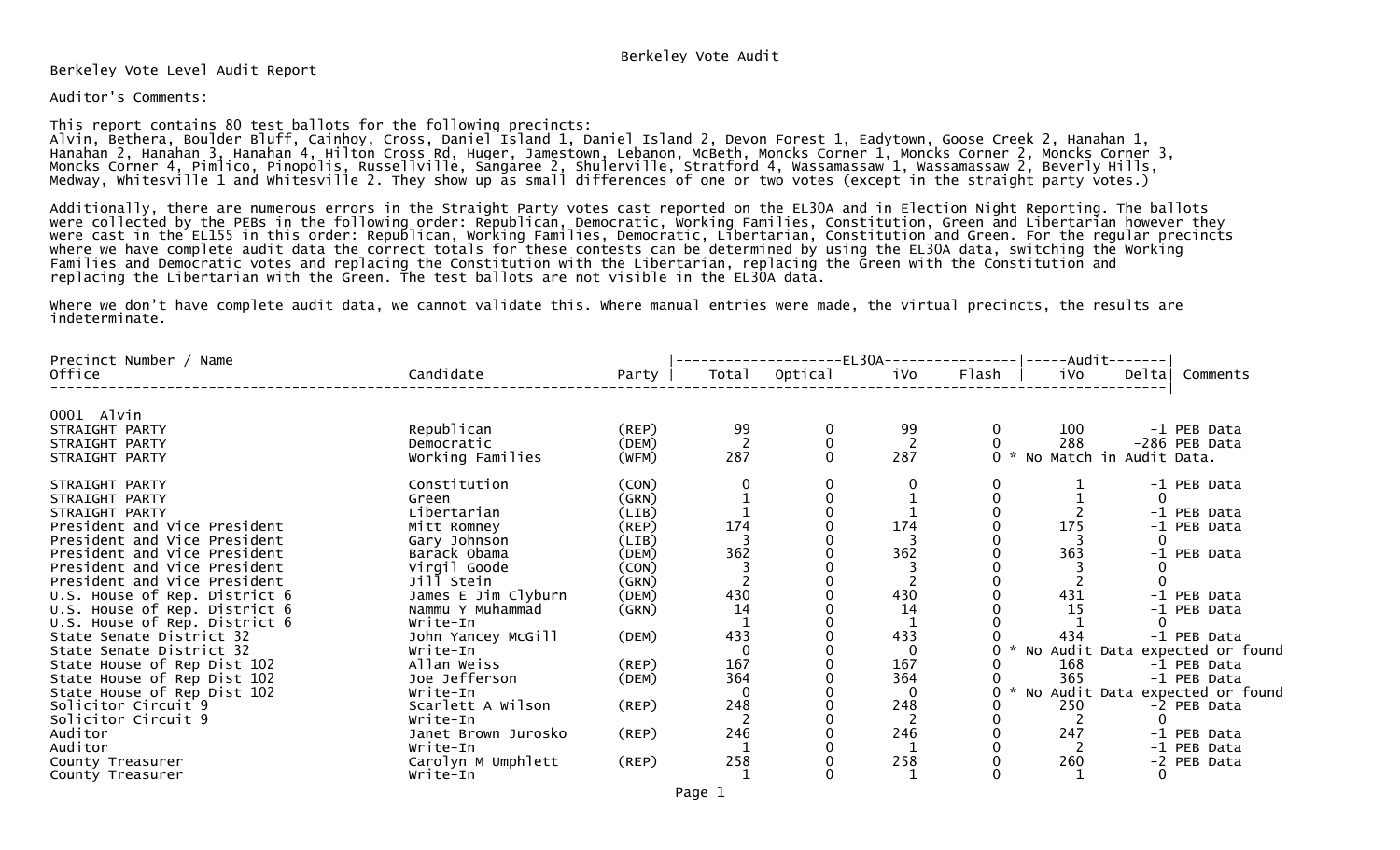|                                                                                                                                                                                                                                                                                                                                                                                                                                                                                                                                                                                                                                                                                                                                                                    |                                                                                                                                                                                                                                                                                                                                                                                                                                                         |                                                                                                                                                       | Berkeley Vote Audit                                                                                                                                                                                 |                               |                                                                                                                                                                             |                                                                                                                                                                                                                                                                                                                                                                                                                                                                                                                                                                                                                                                                                          |
|--------------------------------------------------------------------------------------------------------------------------------------------------------------------------------------------------------------------------------------------------------------------------------------------------------------------------------------------------------------------------------------------------------------------------------------------------------------------------------------------------------------------------------------------------------------------------------------------------------------------------------------------------------------------------------------------------------------------------------------------------------------------|---------------------------------------------------------------------------------------------------------------------------------------------------------------------------------------------------------------------------------------------------------------------------------------------------------------------------------------------------------------------------------------------------------------------------------------------------------|-------------------------------------------------------------------------------------------------------------------------------------------------------|-----------------------------------------------------------------------------------------------------------------------------------------------------------------------------------------------------|-------------------------------|-----------------------------------------------------------------------------------------------------------------------------------------------------------------------------|------------------------------------------------------------------------------------------------------------------------------------------------------------------------------------------------------------------------------------------------------------------------------------------------------------------------------------------------------------------------------------------------------------------------------------------------------------------------------------------------------------------------------------------------------------------------------------------------------------------------------------------------------------------------------------------|
| School Board District 7<br>School Board District 7<br>School Board District 7<br>Soil and Water District Commission<br>Soil and Water District Commission<br>AMENDMENT 1<br>AMENDMENT 1<br>REFERENDUM<br><b>REFERENDUM</b>                                                                                                                                                                                                                                                                                                                                                                                                                                                                                                                                         | Marty Housand<br>Wilhelmina S Moore<br>Write-In<br>Charles Glover<br>Write-In<br>Yes<br>No<br>Yes<br>No                                                                                                                                                                                                                                                                                                                                                 |                                                                                                                                                       | 34<br>12<br>$\Omega$<br>166<br>$\mathbf{0}$<br>273<br>173<br>306<br>202                                                                                                                             | 0<br>0<br>0<br>$\Omega$       | 34<br>12<br>$\mathbf{0}$<br>166<br>0<br>273<br>173<br>306<br>202                                                                                                            | 34<br>12<br>* No Audit Data expected or found<br>168<br>-2 PEB Data<br>$\mathcal{H}$<br>No Audit Data expected or found<br>274<br>-1 PEB Data<br>174<br>-1 PEB Data<br>307<br>-1 PEB Data<br>$\Omega$<br>203<br>-1 PEB Data                                                                                                                                                                                                                                                                                                                                                                                                                                                              |
| 0002 Bethera<br>STRAIGHT PARTY<br>STRAIGHT PARTY<br>STRAIGHT PARTY                                                                                                                                                                                                                                                                                                                                                                                                                                                                                                                                                                                                                                                                                                 | Republican<br>Democratic<br>Working Families                                                                                                                                                                                                                                                                                                                                                                                                            | $($ REP $)$<br>(DEM)<br>(WFM)                                                                                                                         | 85<br>$\mathbf 0$<br>2                                                                                                                                                                              | 0<br>0<br>0                   | 85<br>0<br>2                                                                                                                                                                | 86<br>0<br>-1 PEB Data<br>2<br>-2 PEB Data<br>$\Omega$<br>* No Match in Audit Data.                                                                                                                                                                                                                                                                                                                                                                                                                                                                                                                                                                                                      |
| STRAIGHT PARTY<br>STRAIGHT PARTY<br>STRAIGHT PARTY<br>President and Vice President<br>President and Vice President<br>President and Vice President<br>President and Vice President<br>President and Vice President<br>U.S. House of Rep. District 6<br>U.S. House of Rep. District 6<br>U.S. House of Rep. District 6<br>State Senate District 37<br>State Senate District 37<br>State House of Rep Dist 100<br>State House of Rep Dist 100<br>State House of Rep Dist 100<br>State House of Rep Dist 100<br>Solicitor Circuit 9<br>Solicitor Circuit 9<br>Auditor<br>Auditor<br>County Treasurer<br>County Treasurer<br>Soil and Water District Commission<br>Soil and Water District Commission<br>AMENDMENT 1<br>AMENDMENT 1<br><b>REFERENDUM</b><br>REFERENDUM | Constitution<br>Green<br>Libertarian<br>Mitt Romney<br>Gary Johnson<br>Barack Obama<br>Virgil Goode<br>Jill Stein<br>James E Jim Clyburn<br>Nammu Y Muhammad<br>Write-In<br>Larry Grooms<br>Write-In<br>Edward L Southard<br>Tonia Aiken-Taylor<br>Tonia Aiken-Taylor<br>Write-In<br>Scarlett A Wilson<br>Write-In<br>Janet Brown Jurosko<br>Write-In<br>Carolyn M Umphlett<br>Write-In<br>Charles Glover<br>Write-In<br><b>Yes</b><br>NO.<br>Yes<br>No | (CON)<br>(GRN)<br>(LIB)<br>(REP)<br>(LIB)<br>(DEM)<br>(CON)<br>(GRN)<br>(DEM)<br>(GRN)<br>(REP)<br>(REP)<br>(DEM)<br>(WFM)<br>(REP)<br>(REP)<br>(REP) | 0<br>$\mathbf 0$<br>$\Omega$<br>126<br>0<br>$\Omega$<br>39<br>131<br>0<br>123<br>3<br>$\Omega$<br>133<br>$\mathbf{0}$<br>131<br>$\mathbf{0}$<br>135<br>0<br>65<br>$\Omega$<br>54<br>78<br>29<br>107 | 0<br>$\mathbf{0}$<br>$\Omega$ | 0<br>0<br>$\Omega$<br>126<br>0<br>39<br>3<br>131<br>$\mathbf{0}$<br>123<br>3<br>$\Omega$<br>133<br>0<br>131<br>0<br>135<br>0<br>65<br>$\mathbf{0}$<br>54<br>78<br>29<br>107 | * No Audit Data expected or found<br>* No Audit Data expected or found<br>* No Audit Data expected or found<br>127<br>-1 PEB Data<br>* No Audit Data expected or found<br>8<br>* No Audit Data expected or found<br>No Audit Data expected or found<br>39<br>6<br>-1 PEB Data<br>132<br>-1 PEB Data<br>* No Audit Data expected or found<br>123<br>-1 PEB Data<br>$\sim$<br>No Audit Data expected or found<br>134<br>-1 PEB Data<br>No Audit Data expected or found<br>132<br>-1 PEB Data<br>* No Audit Data expected or found<br>136<br>-1 PEB Data<br>No Audit Data expected or found<br>65<br>No Audit Data expected or found<br>55<br>-1 PEB Data<br>78<br>30<br>-1 PEB Data<br>107 |
| 0003 Bonneau<br>STRAIGHT PARTY<br>STRAIGHT PARTY<br>STRAIGHT PARTY<br>STRAIGHT PARTY                                                                                                                                                                                                                                                                                                                                                                                                                                                                                                                                                                                                                                                                               | Republican<br>Democratic<br>Working Families<br>Constitution                                                                                                                                                                                                                                                                                                                                                                                            | $($ REP $)$<br>(DEM)<br>(WFM)<br>(CON)                                                                                                                | 213<br>3<br>156<br>6                                                                                                                                                                                | 0                             | 213<br>3<br>156<br>6                                                                                                                                                        | $\mathbf 0$<br>213<br>156<br>-153 PEB Data<br>150 Aud Data<br>6<br>No Match in Audit Data.                                                                                                                                                                                                                                                                                                                                                                                                                                                                                                                                                                                               |
| STRAIGHT PARTY                                                                                                                                                                                                                                                                                                                                                                                                                                                                                                                                                                                                                                                                                                                                                     | Green                                                                                                                                                                                                                                                                                                                                                                                                                                                   | (GRN)                                                                                                                                                 | 0<br>Page 2                                                                                                                                                                                         | 0                             | $\mathbf 0$                                                                                                                                                                 | * No Audit Data expected or found                                                                                                                                                                                                                                                                                                                                                                                                                                                                                                                                                                                                                                                        |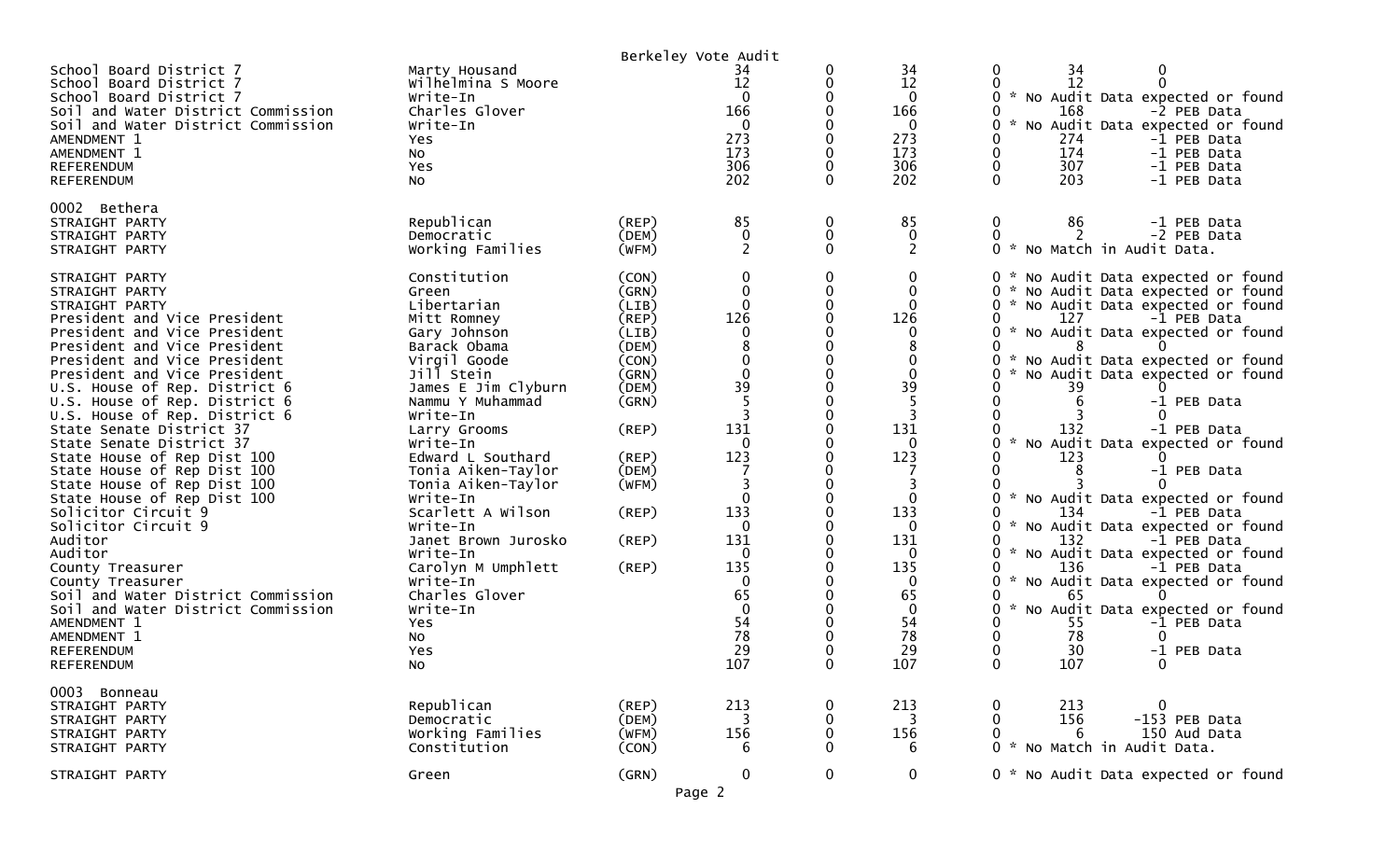| STRAIGHT PARTY<br>President and Vice President<br>President and Vice President<br>President and Vice President<br>President and Vice President<br>President and Vice President<br>U.S. House of Rep. District 1<br>U.S. House of Rep. District 1<br>U.S. House of Rep. District 1<br>U.S. House of Rep. District 1<br>U.S. House of Rep. District 1<br>State Senate District 37<br>State Senate District 37<br>State House of Rep Dist 100<br>State House of Rep Dist 100<br>State House of Rep Dist 100<br>State House of Rep Dist 100<br>State House of Rep Dist 102<br>State House of Rep Dist 102<br>State House of Rep Dist 102<br>Solicitor Circuit 9<br>Solicitor Circuit 9<br>Auditor<br>Auditor<br>County Treasurer<br>County Treasurer<br>School Board District 7<br>School Board District 7<br>School Board District 7<br>Soil and Water District Commission<br>Soil and Water District Commission | Libertarian<br>Mitt Romney<br>Gary Johnson<br>Barack Obama<br>Virgil Goode<br>Jill Stein<br>Tim Scott<br>Keith Blandford<br>Bobbie Rose<br>Bobbie Rose<br>Write-In<br>Larry Grooms<br>Write-In<br>Edward L Southard<br>Tonia Aiken-Taylor<br>Tonia Aiken-Taylor<br>Write-In<br>Allan Weiss<br>Joe Jefferson<br>Write-In<br>Scarlett A Wilson<br>Write-In<br>Janet Brown Jurosko<br>Write-In<br>Carolyn M Umphlett<br>Write-In<br>Marty Housand<br>Wilhelmina S Moore<br>Write-In<br>Charles Glover<br>Write-In | (LIB)<br>(REP)<br>(LIB)<br>(DEM)<br>(CON)<br>(GRN)<br>(REP)<br>(LIB)<br>(DEM)<br>(WFM)<br>$($ REP $)$<br>(REP)<br>(DEM)<br>(WFM)<br>(REP)<br>(DEM)<br>$($ REP $)$<br>(REP)<br>(REP) | Berkeley Vote Audit<br>343<br>243<br>340<br>9<br>215<br>18<br>$\Omega$<br>417<br>125<br>10<br>3<br>$\Omega$<br>204<br>241<br>0<br>421<br>2<br>414<br>$\Omega$<br>432<br>0<br>38<br>127<br>0<br>281<br>$\Omega$ | 0<br>0        | 0<br>343<br>243<br>3<br>340<br>9<br>215<br>18<br>0<br>417<br>3<br>125<br>10<br>3<br>$\mathbf 0$<br>204<br>241<br>$\Omega$<br>421<br>2<br>414<br>$\mathbf{0}$<br>432<br>$\mathbf 0$<br>38<br>127<br>$\bf{0}$<br>281<br>$\mathbf 0$ | 0<br>PEB Data<br>-3<br>0<br>343<br>0<br>243<br>340<br>q<br>215<br>18<br>$\mathcal{H}$<br>No Audit Data expected or found<br>417<br>3<br>125<br>10<br>0<br>No Audit Data expected or found<br>204<br>241<br>No Audit Data expected or found<br>421<br>2<br>414<br>No Audit Data expected or found<br>0<br>432<br>No Audit Data expected or found<br>38<br>O<br>127<br>$\mathcal{H}$<br>No Audit Data expected or found<br>281<br>No Audit Data expected or found<br>0 |
|---------------------------------------------------------------------------------------------------------------------------------------------------------------------------------------------------------------------------------------------------------------------------------------------------------------------------------------------------------------------------------------------------------------------------------------------------------------------------------------------------------------------------------------------------------------------------------------------------------------------------------------------------------------------------------------------------------------------------------------------------------------------------------------------------------------------------------------------------------------------------------------------------------------|----------------------------------------------------------------------------------------------------------------------------------------------------------------------------------------------------------------------------------------------------------------------------------------------------------------------------------------------------------------------------------------------------------------------------------------------------------------------------------------------------------------|-------------------------------------------------------------------------------------------------------------------------------------------------------------------------------------|----------------------------------------------------------------------------------------------------------------------------------------------------------------------------------------------------------------|---------------|-----------------------------------------------------------------------------------------------------------------------------------------------------------------------------------------------------------------------------------|----------------------------------------------------------------------------------------------------------------------------------------------------------------------------------------------------------------------------------------------------------------------------------------------------------------------------------------------------------------------------------------------------------------------------------------------------------------------|
| AMENDMENT 1<br>AMENDMENT 1<br><b>REFERENDUM</b>                                                                                                                                                                                                                                                                                                                                                                                                                                                                                                                                                                                                                                                                                                                                                                                                                                                               | Yes<br>No<br>Yes                                                                                                                                                                                                                                                                                                                                                                                                                                                                                               |                                                                                                                                                                                     | 275<br>260<br>254<br>315                                                                                                                                                                                       | 0<br>0        | 275<br>260<br>254<br>315                                                                                                                                                                                                          | 275<br>260<br>0<br>254<br>0<br>315<br>$\mathbf{0}$                                                                                                                                                                                                                                                                                                                                                                                                                   |
| <b>REFERENDUM</b><br>0004 Bonneau Beach<br>STRAIGHT PARTY<br>STRAIGHT PARTY<br>STRAIGHT PARTY<br>STRAIGHT PARTY<br>STRAIGHT PARTY                                                                                                                                                                                                                                                                                                                                                                                                                                                                                                                                                                                                                                                                                                                                                                             | No<br>Republican<br>Democratic<br>Working Families<br>Constitution<br>Green                                                                                                                                                                                                                                                                                                                                                                                                                                    | $($ REP $)$<br>(DEM)<br>(WFM)<br>(CON)<br>(GRN)                                                                                                                                     | 364<br>$\Omega$<br>102<br>2<br>1                                                                                                                                                                               | 0<br>$\Omega$ | 364<br>0<br>102<br>2<br>1                                                                                                                                                                                                         | 364<br>$\Omega$<br>0<br>102<br>-102 PEB Data<br>100 Aud Data<br>1 Aud Data<br>0 * No Match in Audit Data.                                                                                                                                                                                                                                                                                                                                                            |
| STRAIGHT PARTY<br>President and Vice President<br>President and Vice President<br>President and Vice President<br>President and Vice President<br>President and Vice President<br>U.S. House of Rep. District 1<br>U.S. House of Rep. District 1<br>U.S. House of Rep. District 1                                                                                                                                                                                                                                                                                                                                                                                                                                                                                                                                                                                                                             | Libertarian<br>Mitt Romney<br>Gary Johnson<br>Barack Obama<br>Virgil Goode<br>Jill Stein<br>Tim Scott<br>Keith Blandford<br>Bobbie Rose                                                                                                                                                                                                                                                                                                                                                                        | (LIB)<br>(REP)<br>(LIB)<br>(DEM)<br>(CON)<br>(GRN)<br>(REP)<br>(LIB)<br>(DEM)                                                                                                       | $\Omega$<br>655<br>181<br>3<br>654<br>158                                                                                                                                                                      | $\Omega$      | $\Omega$<br>655<br>181<br>3<br>2<br>654<br>158                                                                                                                                                                                    | 0 * No Audit Data expected or found<br>0<br>655<br>181<br>3<br>2<br>654<br>158<br>0                                                                                                                                                                                                                                                                                                                                                                                  |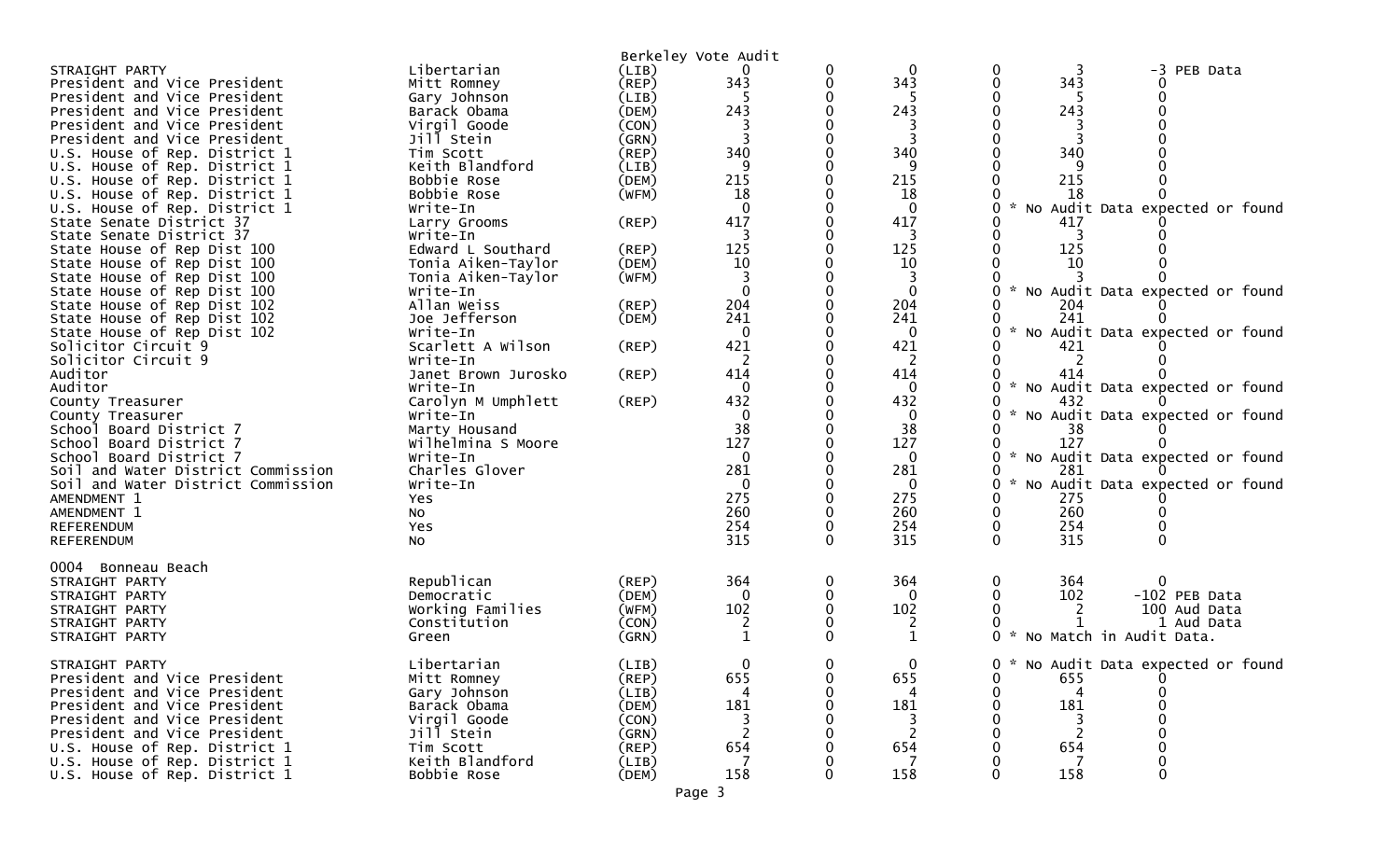|                                                               |                                |                      | Berkeley Vote Audit |   |                     |          |              |                                 |
|---------------------------------------------------------------|--------------------------------|----------------------|---------------------|---|---------------------|----------|--------------|---------------------------------|
| U.S. House of Rep. District 1                                 | Bobbie Rose                    | (WFM)                | 18                  |   | 18                  | 0        | 18           | 0                               |
| U.S. House of Rep. District 1                                 | Write-In                       |                      | 1                   |   | 1                   | 0        | $\mathbf{1}$ | $\mathbf 0$                     |
| State Senate District 37                                      | Larry Grooms                   | (REP)                | 721                 |   | 721                 |          | 721          |                                 |
| State Senate District 37                                      | Write-In                       |                      | .5                  |   | 5                   |          | -5           |                                 |
| State House of Rep Dist 100                                   | Edward L Southard              | (REP)                | 642                 |   | 642                 |          | 642          |                                 |
| State House of Rep Dist 100                                   | Tonia Aiken-Taylor             | (DEM)                | 163                 |   | 163                 |          | 163          |                                 |
| State House of Rep Dist 100                                   | Tonia Aiken-Taylor             | (WFM)                | 20                  |   | 20                  |          | 20           |                                 |
| State House of Rep Dist 100                                   | Write-In                       |                      | 2                   |   | $\overline{2}$      |          | 2            |                                 |
| Solicitor Circuit 9                                           | Scarlett A Wilson              | (REP)                | 708                 |   | 708                 |          | 708          |                                 |
| Solicitor Circuit 9<br>Auditor                                | Write-In                       |                      | 6                   |   | 6                   |          | 6<br>704     |                                 |
| Auditor                                                       | Janet Brown Jurosko            | (REP)                | 704                 |   | 704                 |          |              |                                 |
|                                                               | Write-In<br>Carolyn M Umphlett | (REP)                | 3<br>726            |   | 3<br>726            |          | 3<br>726     |                                 |
| County Treasurer                                              | Write-In                       |                      | 1                   |   | 1                   |          |              |                                 |
| County Treasurer<br>School Board District 7                   | Marty Housand                  |                      | 11                  |   | 11                  |          | 11           |                                 |
| School Board District 7                                       | Wilhelmina S Moore             |                      | 11                  |   | 11                  |          | 11           |                                 |
| School Board District 7                                       | Write-In                       |                      | $\Omega$            |   | $\mathbf 0$         | 0        |              | No Audit Data expected or found |
| Soil and Water District Commission                            | Charles Glover                 |                      | 479                 |   | 479                 |          | 479          |                                 |
| Soil and Water District Commission                            | Write-In                       |                      | 3                   |   | 3                   | 0        | 3            |                                 |
| AMENDMENT 1                                                   | <b>Yes</b>                     |                      | 408                 |   | 408                 |          | 408          |                                 |
| AMENDMENT 1                                                   | NO.                            |                      | 344                 |   | 344                 |          | 344          |                                 |
| REFERENDUM                                                    | Yes                            |                      | 288                 |   | 288                 | 0        | 288          |                                 |
| <b>REFERENDUM</b>                                             | <b>NO</b>                      |                      | 531                 |   | 531                 | $\Omega$ | 531          |                                 |
|                                                               |                                |                      |                     |   |                     |          |              |                                 |
| Boulder Bluff<br>0005                                         |                                |                      |                     |   |                     |          |              |                                 |
| STRAIGHT PARTY                                                | Republican                     | $($ REP $)$          | 355                 | 0 | 355                 | 0        | 356          | -1 PEB Data                     |
| STRAIGHT PARTY                                                | Democratic                     | (DEM)                |                     |   |                     | 0        | 264          | -260 PEB Data                   |
| STRAIGHT PARTY                                                | Working Families               | (WFM)                | 264                 |   | 264                 |          | 10           | 254 Aud Data                    |
| STRAIGHT PARTY                                                | Constitution                   | (CON)                | 10                  |   | 10                  |          |              | 9 Aud Data                      |
| STRAIGHT PARTY                                                | Green                          | (GRN)                |                     |   |                     |          |              | -4 PEB Data                     |
| STRAIGHT PARTY                                                | Libertarian                    | (LIB)                | 5                   |   | 5                   |          |              | Aud Data                        |
| President and Vice President                                  | Mitt Romney                    | $($ REP $)$          | 720                 |   | 720                 |          | 721          | -1 PEB Data                     |
| President and Vice President                                  | Gary Johnson                   | (LIB)                | 17                  |   | 17                  |          | 17           | 0                               |
| President and Vice President                                  | Barack Obama                   | (DEM)                | 474                 |   | 474                 | 0        | 474          |                                 |
| President and Vice President                                  | Virgil Goode<br>Jill Stein     | (CON)                | 0                   |   | 0<br>$\overline{7}$ |          |              | No Audit Data expected or found |
| President and Vice President<br>U.S. House of Rep. District 1 | Tim Scott                      | (GRN)<br>$($ REP $)$ | 763                 |   | 763                 |          | 764          | -1 PEB Data                     |
| U.S. House of Rep. District 1                                 | Keith Blandford                | (LIB)                | 18                  |   | 18                  |          | 18           |                                 |
| U.S. House of Rep. District 1                                 | Bobbie Rose                    | (DEM)                | 382                 |   | 382                 |          | 382          |                                 |
| U.S. House of Rep. District 1                                 | Bobbie Rose                    | (WFM)                | 33                  |   | 33                  |          | 33           |                                 |
| U.S. House of Rep. District 1                                 | Write-In                       |                      | $\Omega$            |   | $\mathbf{0}$        | 0        |              | No Audit Data expected or found |
| State Senate District 44                                      | Paul G Campbell Jr             | (REP)                | 866                 |   | 866                 |          | 867          | -1 PEB Data                     |
| State Senate District 44                                      | Write-In                       |                      | 8                   |   | 8                   |          | 8            |                                 |
| State House of Rep Dist 92                                    | Joe Daning                     | (REP)                | 449                 |   | 449                 | 0        | 450          | -1 PEB Data                     |
| State House of Rep Dist 92                                    | Write-In                       |                      | 4                   |   | 4                   | 0        |              |                                 |
| State House of Rep Dist 117                                   | Bill Crosby                    | (REP)                | 456                 |   | 456                 |          | 456          |                                 |
| State House of Rep Dist 117                                   | Write-In                       |                      |                     |   |                     |          |              |                                 |
| Solicitor Circuit 9                                           | Scarlett A Wilson              | (REP)                | 900                 |   | 900                 |          | 901          | -1 PEB Data                     |
| Solicitor Circuit 9                                           | Write-In                       |                      |                     |   | 4                   |          | 4            |                                 |
| Auditor                                                       | Janet Brown Jurosko            | (REP)                | 890                 |   | 890                 |          | 891          | -1 PEB Data                     |
| Auditor                                                       | Write-In                       |                      | 1                   |   | 1                   |          | 1            | $\Omega$                        |
| County Treasurer                                              | Carolyn M Umphlett             | $($ REP $)$          | 935                 |   | 935                 | 0        | 936          | -1 PEB Data                     |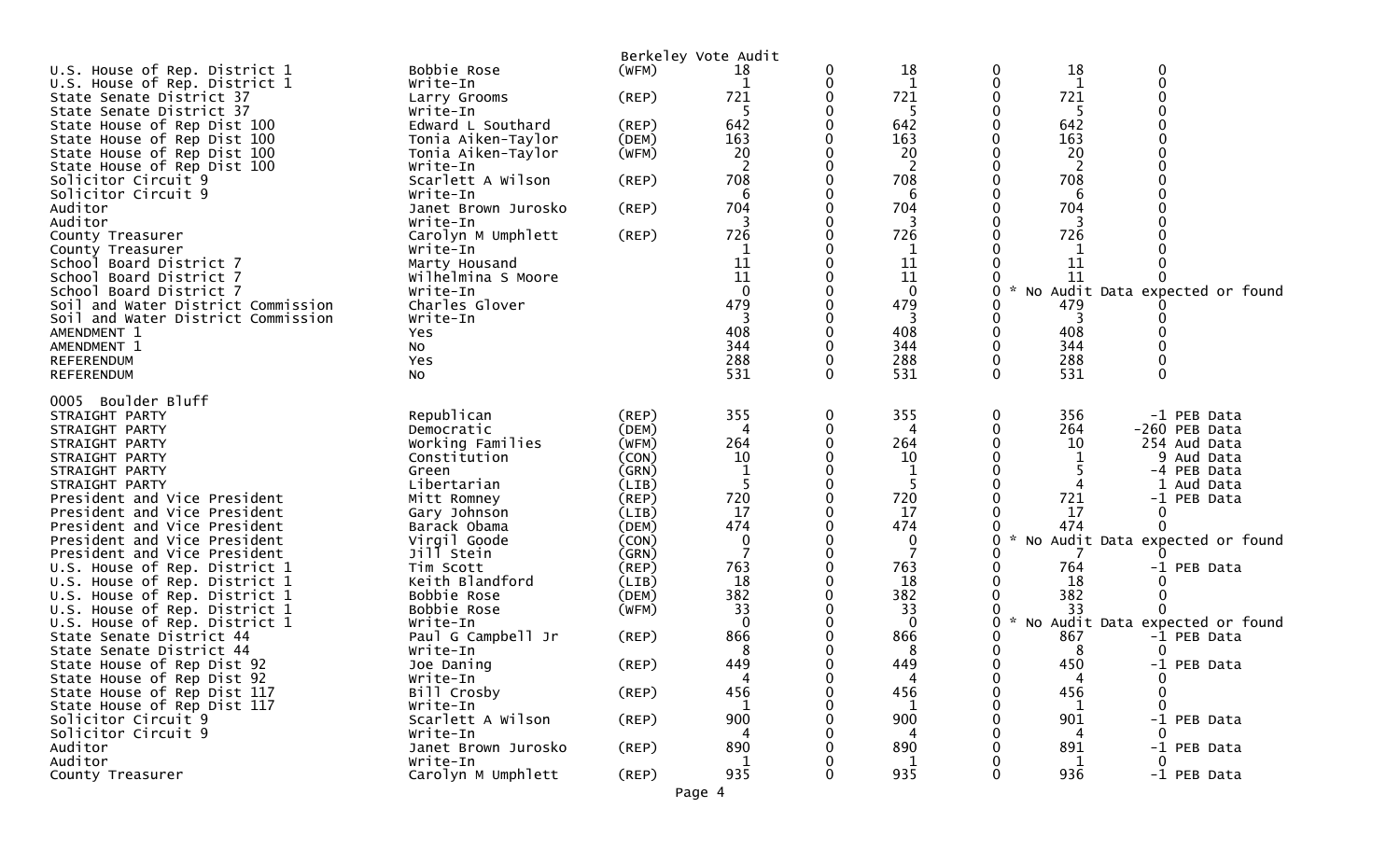|                                                                                                                                                                                                                                                                                                                                                                                           |                                                                                                                                                                                   |                                                             | Berkeley Vote Audit                                                                  |                  |                                                                                                           |                                                                                                                                           |                                                                                                         |
|-------------------------------------------------------------------------------------------------------------------------------------------------------------------------------------------------------------------------------------------------------------------------------------------------------------------------------------------------------------------------------------------|-----------------------------------------------------------------------------------------------------------------------------------------------------------------------------------|-------------------------------------------------------------|--------------------------------------------------------------------------------------|------------------|-----------------------------------------------------------------------------------------------------------|-------------------------------------------------------------------------------------------------------------------------------------------|---------------------------------------------------------------------------------------------------------|
| County Treasurer<br>County Council District 3<br>County Council District 3<br>School Board District 3<br>School Board District 3<br>School Board District 5<br>School Board District 5<br>School Board District 9<br>School Board District 9<br>Soil and Water District Commission<br>Soil and Water District Commission<br>AMENDMENT 1<br>AMENDMENT 1<br>REFERENDUM<br><b>REFERENDUM</b> | Write-In<br>Ken Gunn<br>Write-In<br>Phillip Obie II<br>Write-In<br>Kathy Schwalbe<br>Write-In<br>Scott Marino<br>Write-In<br>Charles Glover<br>Write-In<br>Yes<br>No<br>Yes<br>No | (REP)                                                       | 786<br>433<br>88<br>$\mathbf{1}$<br>212<br>1<br>720<br>1<br>691<br>486<br>732<br>461 | 0<br>0<br>0<br>0 | 786<br>4<br>433<br>$\mathbf{1}$<br>88<br>$\mathbf{1}$<br>212<br>1<br>720<br>1<br>691<br>486<br>732<br>461 | 0<br>0<br>787<br>0<br>4<br>433<br>1<br>88<br>$\mathbf{1}$<br>212<br>0<br>1<br>720<br>-1<br>691<br>486<br>0<br>0<br>732<br>$\Omega$<br>461 | $-1$<br>PEB Data<br>$\Omega$                                                                            |
| 0007 Cainhoy<br>STRAIGHT PARTY<br>STRAIGHT PARTY<br>STRAIGHT PARTY                                                                                                                                                                                                                                                                                                                        | Republican<br>Democratic<br>Working Families                                                                                                                                      | (REP)<br>(DEM)<br>(WFM)                                     | 88<br>5<br>449                                                                       | 0<br>0<br>0      | 88<br>5<br>449                                                                                            | 88<br>0<br>449<br>0<br>0<br>$\mathcal{H}$                                                                                                 | -444 PEB Data<br>No Match in Audit Data.                                                                |
| STRAIGHT PARTY<br>STRAIGHT PARTY<br>STRAIGHT PARTY<br>President and Vice President<br>President and Vice President<br>President and Vice President<br>President and Vice President                                                                                                                                                                                                        | Constitution<br>Green<br>Libertarian<br>Mitt Romney<br>Gary Johnson<br>Barack Obama<br>Virgil Goode                                                                               | (CON)<br>(GRN)<br>(LIB)<br>(REP)<br>(LIB)<br>(DEM)<br>(CON) | 0<br>0<br>188<br>6<br>677<br>$\mathbf 1$                                             | 0                | 0<br>0<br>1<br>188<br>6<br>677<br>1                                                                       | 0<br>0<br>$\mathbf 0$<br>0<br>188<br>6<br>678<br>0<br>1                                                                                   | No Audit Data expected or found<br>-1 PEB Data<br>-4 PEB Data<br>0<br>∩<br>PEB Data<br>$-1$<br>$\Omega$ |
| President and Vice President<br>U.S. House of Rep. District 6<br>U.S. House of Rep. District 6<br>U.S. House of Rep. District 6<br>State Senate District 37                                                                                                                                                                                                                               | Jill Stein<br>James E Jim Clyburn<br>Nammu Y Muhammad<br>Write-In<br>Larry Grooms                                                                                                 | (GRN)<br>(DEM)<br>(GRN)<br>(REP)                            | $\mathbf 1$<br>734<br>33<br>317                                                      |                  | 1<br>734<br>33<br>4<br>317                                                                                | 1<br>735<br>0<br>33<br>0<br>4<br>318                                                                                                      | -1 PEB Data<br>∩<br>-1 PEB Data                                                                         |
| State Senate District 37<br>State House of Rep Dist 99<br>State House of Rep Dist 99<br>State House of Rep Dist 102<br>State House of Rep Dist 102                                                                                                                                                                                                                                        | Write-In<br>Jim Merrill<br>Write-In<br>Allan Weiss<br>Joe Jefferson                                                                                                               | (REP)<br>(REP)<br>(DEM)                                     | 6<br>19<br>$\Omega$<br>175<br>633                                                    |                  | 6<br>19<br>0<br>175<br>633                                                                                | 6<br>20<br>0<br>175<br>633<br>0                                                                                                           | $\Omega$<br>-1 PEB Data<br>No Audit Data expected or found                                              |
| State House of Rep Dist 102<br>Solicitor Circuit 9<br>Solicitor Circuit 9<br>Auditor<br>Auditor                                                                                                                                                                                                                                                                                           | Write-In<br>Scarlett A Wilson<br>Write-In<br>Janet Brown Jurosko<br>Write-In                                                                                                      | (REP)<br>(REP)                                              | $\mathbf 0$<br>327<br>319<br>3                                                       |                  | 0<br>327<br>4<br>319<br>3                                                                                 | 0<br>327<br>4<br>320<br>3                                                                                                                 | No Audit Data expected or found<br>-1 PEB Data                                                          |
| County Treasurer<br>County Treasurer<br>County Council District 2<br>County Council District 2<br>Soil and Water District Commission                                                                                                                                                                                                                                                      | Carolyn M Umphlett<br>Write-In<br>Tim Callanan<br>Write-In<br>Charles Glover                                                                                                      | (REP)<br>(REP)                                              | 340<br>2<br>81<br>0<br>264                                                           |                  | 340<br>$\overline{2}$<br>81<br>$\mathbf 0$<br>264                                                         | 341<br>0<br>$\Omega$<br>81<br>265                                                                                                         | -1 PEB Data<br>No Audit Data expected or found<br>-1 PEB Data                                           |
| Soil and Water District Commission<br>AMENDMENT 1<br>AMENDMENT 1<br>REFERENDUM                                                                                                                                                                                                                                                                                                            | Write-In<br>Yes<br>No<br>Yes                                                                                                                                                      |                                                             | 2<br>434<br>231<br>699                                                               |                  | 2<br>434<br>231<br>699                                                                                    | -2<br>435<br>231<br>700<br>0                                                                                                              | -1 PEB Data<br>-1 PEB Data                                                                              |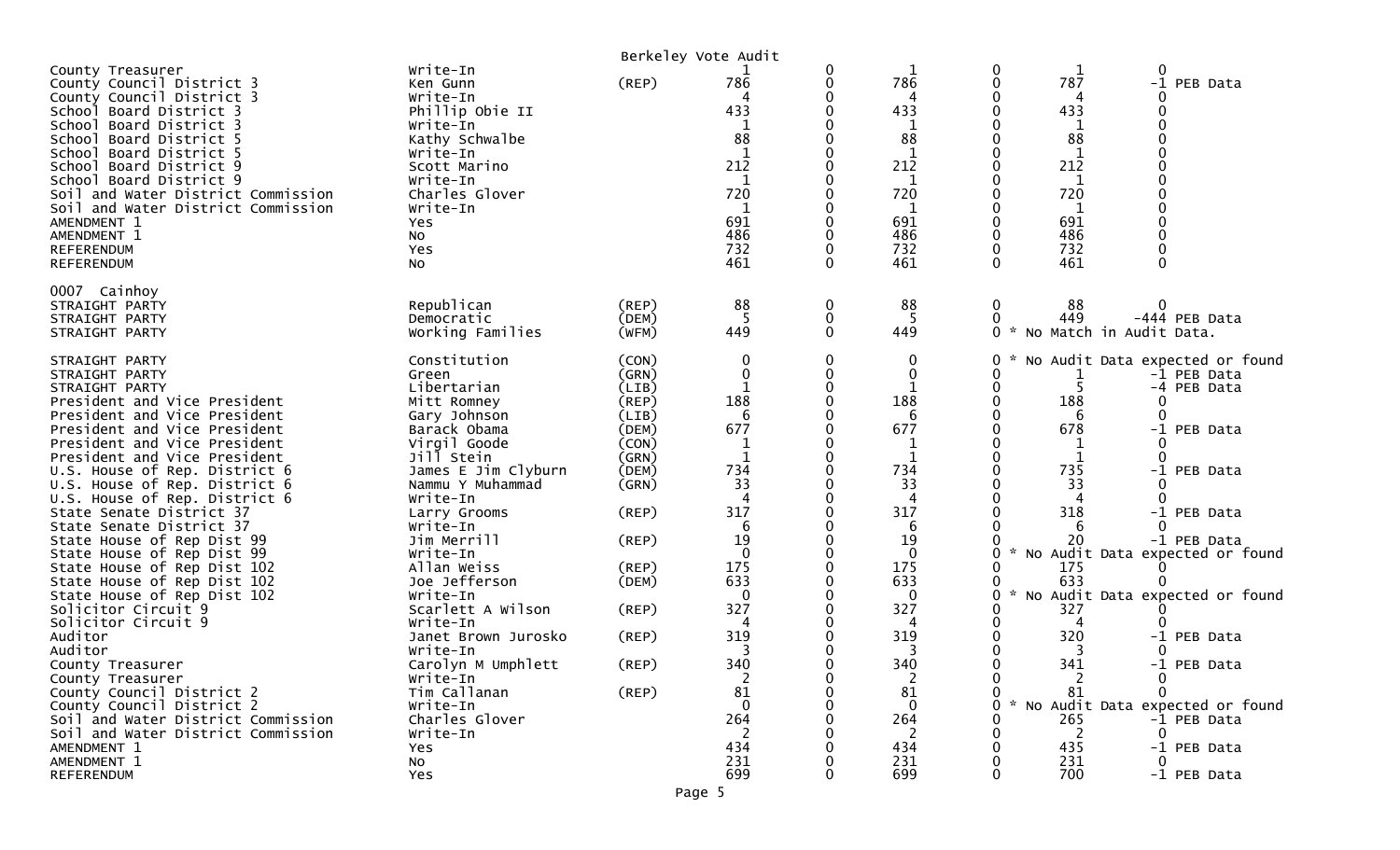|                                    |                       |                | Berkeley Vote Audit |   |              |                  |                                         |                                 |  |
|------------------------------------|-----------------------|----------------|---------------------|---|--------------|------------------|-----------------------------------------|---------------------------------|--|
| <b>REFERENDUM</b>                  | No                    |                | 149                 | 0 | 149          | $\mathbf 0$      | 149                                     | 0                               |  |
| 0008 Carnes Cross Rd 1             |                       |                |                     |   |              |                  |                                         |                                 |  |
| STRAIGHT PARTY                     | Republican            | $($ REP $)$    | 582                 | 0 | 582          | $\mathbf 0$      | 575                                     | 7 Aud Data                      |  |
| STRAIGHT PARTY                     | Democratic            | (DEM)          | 9                   |   | 9            | 0                | 99                                      | -90 PEB Data                    |  |
| STRAIGHT PARTY                     | Working Families      | (WFM)          | 101                 |   | 101          |                  | 22                                      | 79 Aud Data                     |  |
|                                    |                       |                | 22                  |   | 22           |                  | 4                                       | 18 Aud Data                     |  |
| STRAIGHT PARTY<br>STRAIGHT PARTY   | Constitution<br>Green | (CON)<br>(GRN) | 3                   |   | 3            |                  |                                         | Aud Data                        |  |
|                                    | Libertarian           |                |                     |   |              |                  | 9                                       | -8 PEB Data                     |  |
| STRAIGHT PARTY                     |                       | (LIB)          |                     |   |              |                  |                                         |                                 |  |
| President and Vice President       | Mitt Romney           | (REP)          | 1023                |   | 1023         |                  | 1005                                    | 18 Aud Data<br>$\Omega$         |  |
| President and Vice President       | Gary Johnson          | (LIB)          | 11                  |   | 11           |                  | 11                                      |                                 |  |
| President and Vice President       | Barack Obama          | (DEM)          | 212                 |   | 212          |                  | 207                                     | 5 Aud Data                      |  |
| President and Vice President       | Virgil Goode          | (CON)          | 6                   |   | 6            |                  |                                         | -1 PEB Data                     |  |
| President and Vice President       | Jill Stein            | (GRN)          |                     |   | 1            |                  |                                         | 0                               |  |
| U.S. House of Rep. District 1      | Tim Scott             | (REP)          | 1008                |   | 1008         |                  | 991                                     | 17 Aud Data                     |  |
| U.S. House of Rep. District 1      | Keith Blandford       | (LIB)          | 23                  |   | 23           |                  | 24                                      | -1 PEB Data                     |  |
| U.S. House of Rep. District 1      | Bobbie Rose           | (DEM)          | 156                 |   | 156          |                  | 151                                     | 5 Aud Data                      |  |
| U.S. House of Rep. District 1      | Bobbie Rose           | (WFM)          | 44                  |   | 44           |                  | 43                                      | 1 Aud Data                      |  |
| U.S. House of Rep. District 1      | Write-In              |                | $\Omega$            |   | $\mathbf{0}$ | 0                | $\boldsymbol{\mathcal{L}}$<br><b>NO</b> | Audit Data expected or found    |  |
| State Senate District 44           | Paul G Campbell Jr    | (REP)          | 1086                |   | 1086         |                  | 1068                                    | 18 Aud Data                     |  |
| State Senate District 44           | Write-In              |                |                     |   |              |                  | 4                                       | 1 Aud Data                      |  |
| State House of Rep Dist 100        | Edward L Southard     | (REP)          | 870                 |   | 870          |                  | 856                                     | 14 Aud Data                     |  |
| State House of Rep Dist 100        | Tonia Aiken-Taylor    | (DEM)          | 161                 |   | 161          |                  | 156                                     | 5 Aud Data                      |  |
| State House of Rep Dist 100        | Tonia Aiken-Taylor    | (WFM)          | 55                  |   | 55           |                  | 54                                      | 1 Aud Data                      |  |
| State House of Rep Dist 100        | Write-In              |                | 1                   |   | 1            |                  | 1                                       | 0                               |  |
| State House of Rep Dist 117        | Bill Crosby           | (REP)          | 101                 |   | 101          |                  | 102                                     | -1 PEB Data                     |  |
| State House of Rep Dist 117        | Write-In              |                |                     |   |              |                  |                                         |                                 |  |
| Solicitor Circuit 9                | Scarlett A Wilson     | (REP)          | 1108                |   | 1108         | 0                | 1089                                    | 19 Aud Data                     |  |
| Solicitor Circuit 9                | Write-In              |                |                     |   |              |                  |                                         |                                 |  |
| Auditor                            | Janet Brown Jurosko   | (REP)          | 1105                |   | 1105         |                  | 1087                                    | 18 Aud Data                     |  |
| Auditor                            | Write-In              |                | 2                   |   | 2            |                  | 2                                       |                                 |  |
| County Treasurer                   | Carolyn M Umphlett    | (REP)          | 1137                |   | 1137         |                  | 1116                                    | 21 Aud Data                     |  |
| County Treasurer                   | Write-In              |                |                     |   |              |                  |                                         |                                 |  |
| County Council District 3          | Ken Gunn              | (REP)          | $\mathbf 0$         |   | $\mathbf 0$  |                  |                                         | -1 PEB Data                     |  |
| County Council District 3          | Write-In              |                | $\Omega$            |   | $\Omega$     |                  |                                         | No Audit Data expected or found |  |
| School Board District 9            | Scott Marino          |                | 466                 |   | 466          |                  | 461                                     | 5 Aud Data                      |  |
| School Board District 9            | Write-In              |                | 1                   |   | 1            |                  | 1                                       |                                 |  |
| Soil and Water District Commission | Charles Glover        |                | 754                 |   | 754          |                  | 744                                     | 10 Aud Data                     |  |
| Soil and Water District Commission | Write-In              |                | $\Omega$            |   | $\Omega$     | U                | $\sim$<br><b>NO</b><br>Audit Data       | expected or found               |  |
| AMENDMENT 1                        | Yes                   |                | 662                 |   | 662          |                  | 651                                     | 11 Aud Data                     |  |
| AMENDMENT 1                        | No                    |                | 508                 |   | 508          | 0                | 498                                     | 10 Aud Data                     |  |
| <b>REFERENDUM</b>                  | Yes                   |                | 548                 |   | 548          |                  | 543                                     | 5 Aud Data                      |  |
| REFERENDUM                         | NO.                   |                | 665                 |   | 665          | 0                | 649                                     | 16 Aud Data                     |  |
|                                    |                       |                |                     |   |              |                  |                                         |                                 |  |
| 0009 Carnes Cross Rd 2             |                       |                |                     |   |              |                  |                                         |                                 |  |
| STRAIGHT PARTY                     | Republican            | (REP)          | 301                 |   | 301          |                  | 301                                     | $\mathbf{0}$                    |  |
| STRAIGHT PARTY                     | Democratic            | (DEM)          | 6                   |   | 6            |                  | 211                                     | -205 PEB Data                   |  |
| STRAIGHT PARTY                     | Working Families      | (WFM)          | 211                 |   | 211          |                  | 13                                      | 198 Aud Data                    |  |
| STRAIGHT PARTY                     | Constitution          | (CON)          | $\overline{13}$     |   | 13           | 0                | $\sim$                                  | No Match in Audit Data.         |  |
|                                    |                       |                |                     |   |              |                  |                                         |                                 |  |
| STRAIGHT PARTY                     | Green                 | (GRN)          | $\boldsymbol{0}$    | 0 | 0            | $\boldsymbol{0}$ | $\frac{1}{6}$                           | -1 PEB Data                     |  |
| STRAIGHT PARTY                     | Libertarian           | (LIB)          | $\mathbf{1}$        | 0 | $\mathbf{1}$ | $\pmb{0}$        |                                         | -5 PEB Data                     |  |
|                                    |                       |                | Page 6              |   |              |                  |                                         |                                 |  |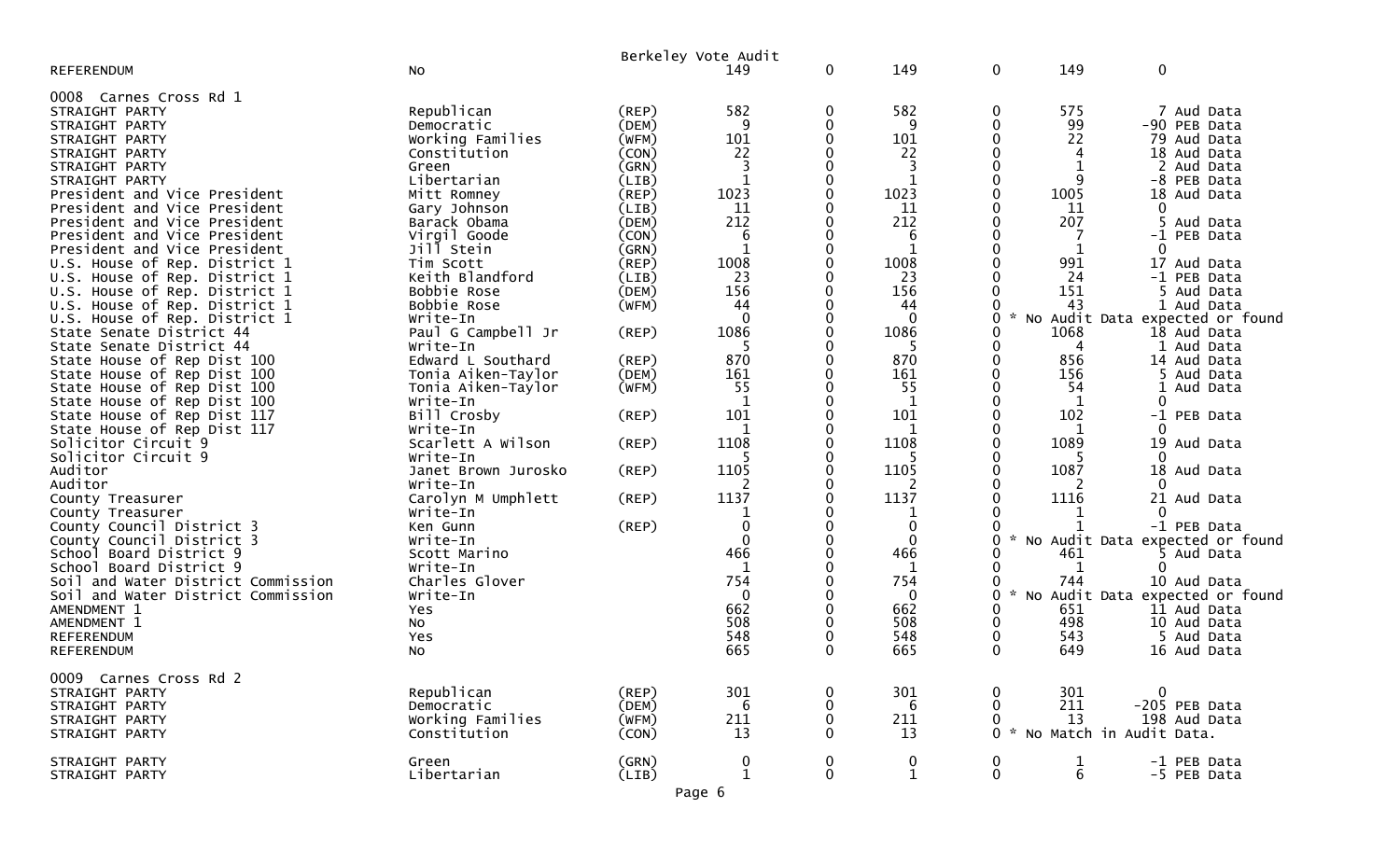| President and Vice President<br>President and Vice President<br>President and Vice President<br>President and Vice President<br>President and Vice President<br>U.S. House of Rep. District 1<br>U.S. House of Rep. District 1<br>U.S. House of Rep. District 1<br>U.S. House of Rep. District 1 | Mitt Romney<br>Gary Johnson<br>Barack Obama<br>Virgil Goode<br>Jill Stein<br>Tim Scott<br>Keith Blandford<br>Bobbie Rose<br>Bobbie Rose               | (REP)<br>(LIB)<br>(DEM)<br>(CON)<br>(GRN)<br>(REP)<br>(LIB)<br>(DEM)<br>(WFM) | Berkeley Vote Audit<br>641<br>16<br>398<br>$\mathbf{0}$<br>659<br>23<br>330<br>32 | 0<br>0                      | 641<br>16<br>398<br>4<br>$\mathbf{0}$<br>659<br>23<br>330<br>32          | 641<br>0<br>0<br>0<br>0<br>16<br>398<br>0<br>* No Audit Data expected or found<br>659<br>23<br>330<br>32                                       |
|--------------------------------------------------------------------------------------------------------------------------------------------------------------------------------------------------------------------------------------------------------------------------------------------------|-------------------------------------------------------------------------------------------------------------------------------------------------------|-------------------------------------------------------------------------------|-----------------------------------------------------------------------------------|-----------------------------|--------------------------------------------------------------------------|------------------------------------------------------------------------------------------------------------------------------------------------|
| U.S. House of Rep. District 1<br>State Senate District 44<br>State Senate District 44<br>State House of Rep Dist 92                                                                                                                                                                              | Write-In<br>Paul G Campbell Jr<br>Write-In<br>Joe Daning                                                                                              | (REP)<br>(REP)                                                                | $\Omega$<br>790<br>111                                                            | 0                           | $\Omega$<br>790<br>111                                                   | * No Audit Data expected or found<br>0<br>790<br>0<br>111                                                                                      |
| State House of Rep Dist 92<br>State House of Rep Dist 100<br>State House of Rep Dist 100<br>State House of Rep Dist 100<br>State House of Rep Dist 100                                                                                                                                           | Write-In<br>Edward L Southard<br>Tonia Aiken-Taylor<br>Tonia Aiken-Taylor<br>Write-In                                                                 | (REP)<br>(DEM)<br>(WFM)                                                       | $\mathbf{0}$<br>388<br>196<br>27<br>0                                             |                             | $\mathbf 0$<br>388<br>196<br>27<br>$\Omega$                              | 0<br>No Audit Data expected or found<br>388<br>196<br>27<br>0<br>* No Audit Data expected or found                                             |
| State House of Rep Dist 117<br>State House of Rep Dist 117<br>Solicitor Circuit 9<br>Solicitor Circuit 9                                                                                                                                                                                         | Bill Crosby<br>Write-In<br>Scarlett A Wilson<br>Write-In                                                                                              | (REP)<br>(REP)                                                                | 205<br>0<br>813<br>3                                                              | 0                           | 205<br>$\Omega$<br>813<br>3                                              | 205<br>0<br>No Audit Data expected or found<br>813<br>0<br>3                                                                                   |
| Auditor<br>Auditor<br>County Treasurer<br>County Treasurer<br>School Board District 9<br>School Board District 9<br>Soil and Water District Commission<br>Soil and Water District Commission<br>AMENDMENT 1<br>AMENDMENT 1<br>REFERENDUM<br>REFERENDUM                                           | Janet Brown Jurosko<br>Write-In<br>Carolyn M Umphlett<br>Write-In<br>Scott Marino<br>Write-In<br>Charles Glover<br>Write-In<br>Yes<br>No<br>Yes<br>No | (REP)<br>(REP)                                                                | 801<br>828<br>-2<br>495<br>1<br>688<br>$\Omega$<br>599<br>415<br>617<br>413       | 0<br>0<br>0<br>$\mathbf{0}$ | 801<br>2<br>828<br>2<br>495<br>1<br>688<br>0<br>599<br>415<br>617<br>413 | 801<br>0<br>828<br>2<br>495<br>1<br>688<br>0<br>No Audit Data expected or found<br>599<br>0<br>415<br>0<br>617<br>0<br>$\mathbf 0$<br>0<br>413 |
| 0010 Cordesville<br>STRAIGHT PARTY<br>STRAIGHT PARTY                                                                                                                                                                                                                                             | Republican<br>Democratic                                                                                                                              | (REP)<br>(DEM)                                                                | 186<br>6                                                                          | 0<br>0                      | 186<br>6                                                                 | 185 Aud Data<br>1<br>0 * No Match in Audit Data.                                                                                               |
| STRAIGHT PARTY<br>STRAIGHT PARTY                                                                                                                                                                                                                                                                 | Working Families<br>Constitution                                                                                                                      | (WFM)<br>(CON)                                                                | 148<br>9                                                                          | 0<br>0                      | 148<br>9                                                                 | 147 Aud Data<br>0 * No Match in Audit Data.                                                                                                    |
| STRAIGHT PARTY                                                                                                                                                                                                                                                                                   | Green                                                                                                                                                 | (GRN)                                                                         | $\mathbf{1}$                                                                      | 0                           | 1                                                                        | 0 * No Match in Audit Data.                                                                                                                    |
| STRAIGHT PARTY                                                                                                                                                                                                                                                                                   | Libertarian                                                                                                                                           | (LIB)                                                                         | $\mathbf{1}$                                                                      | 0                           | $\mathbf{1}$                                                             | 0 * No Match in Audit Data.                                                                                                                    |
| President and Vice President<br>President and Vice President<br>President and Vice President                                                                                                                                                                                                     | Mitt Romney<br>Gary Johnson<br>Barack Obama                                                                                                           | (REP)<br>(LIB)<br>(DEM)                                                       | 352<br>5<br>236                                                                   | 0<br>0<br>0                 | 352<br>5<br>236                                                          | 351 Aud Data<br>0<br>1<br>1<br>4 Aud Data<br>0<br>0 * No Match in Audit Data.                                                                  |
| President and Vice President                                                                                                                                                                                                                                                                     | Virgil Goode                                                                                                                                          | (CON)                                                                         | $\overline{2}$                                                                    | 0                           | 2                                                                        | 0 * No Match in Audit Data.                                                                                                                    |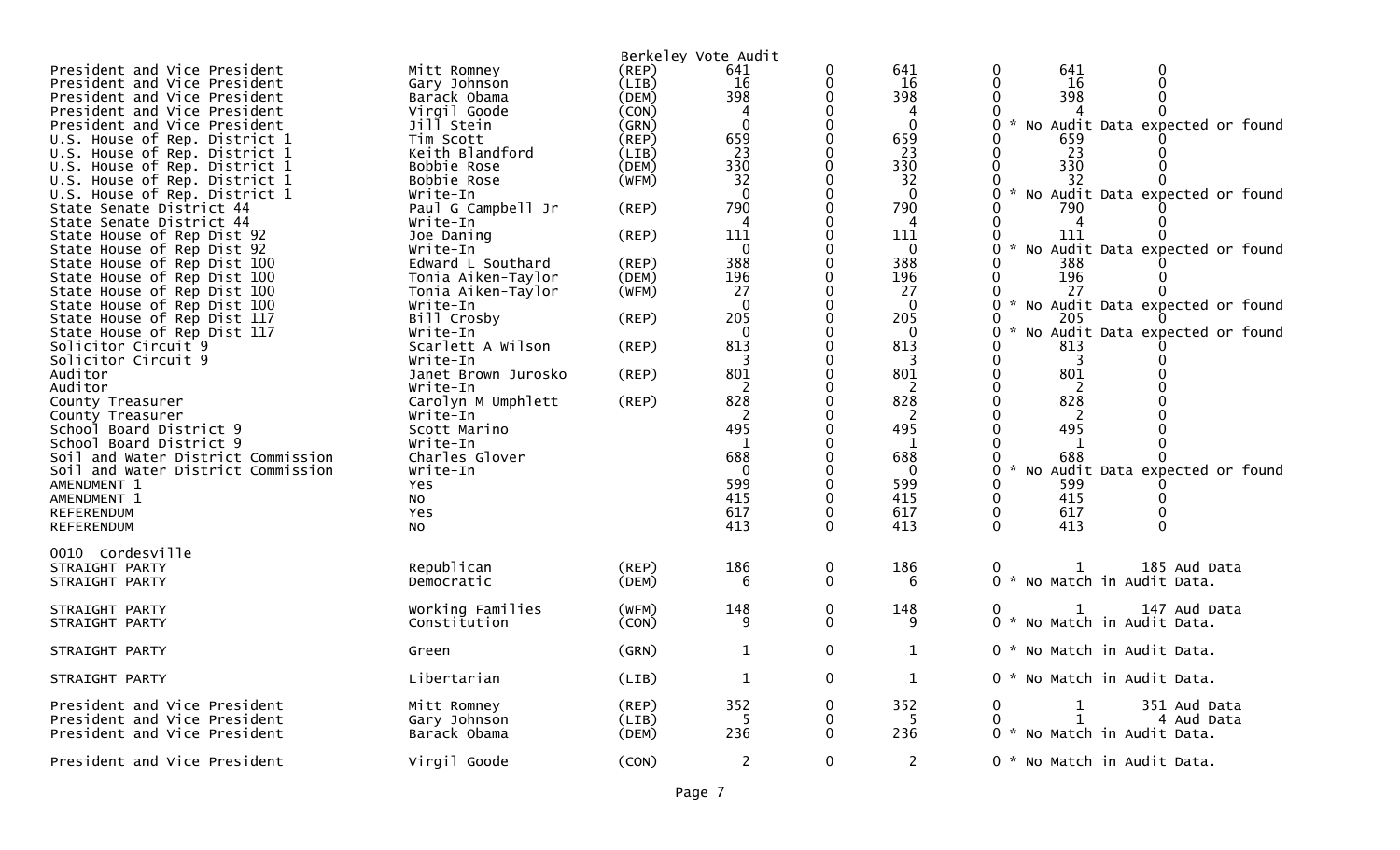| President and Vice President                                                                                                                                                                                                                                                                                          | Jill Stein                                                                                                                                                               | (GRN)                                                                                  | Berkeley Vote Audit<br>2                                              | $\mathbf{0}$                         | 2                                                           | 0 * No Match in Audit Data.                                                                                                                                                   |  |
|-----------------------------------------------------------------------------------------------------------------------------------------------------------------------------------------------------------------------------------------------------------------------------------------------------------------------|--------------------------------------------------------------------------------------------------------------------------------------------------------------------------|----------------------------------------------------------------------------------------|-----------------------------------------------------------------------|--------------------------------------|-------------------------------------------------------------|-------------------------------------------------------------------------------------------------------------------------------------------------------------------------------|--|
| U.S. House of Rep. District 6<br>U.S. House of Rep. District 6                                                                                                                                                                                                                                                        | James E Jim Clyburn<br>Nammu Y Muhammad                                                                                                                                  | (DEM)<br>(GRN)                                                                         | 357<br>42                                                             | 0<br>$\mathbf{0}$                    | 357<br>42                                                   | 356 Aud Data<br>$\mathbf{1}$<br>0 * No Match in Audit Data.                                                                                                                   |  |
| U.S. House of Rep. District 6                                                                                                                                                                                                                                                                                         | Write-In                                                                                                                                                                 |                                                                                        | 6                                                                     | $\mathbf 0$                          | 6                                                           | 0 * No Match in Audit Data.                                                                                                                                                   |  |
| State Senate District 37<br>State Senate District 37                                                                                                                                                                                                                                                                  | Larry Grooms<br>Write-In                                                                                                                                                 | (REP)                                                                                  | 410<br>2                                                              | $\mathbf 0$<br>0                     | 410                                                         | 3<br>407 Aud Data<br>0 * No Match in Audit Data.                                                                                                                              |  |
| State House of Rep Dist 100<br>State House of Rep Dist 100<br>State House of Rep Dist 100<br>State House of Rep Dist 100<br>Solicitor Circuit 9<br>Solicitor Circuit 9                                                                                                                                                | Edward L Southard<br>Tonia Aiken-Taylor<br>Tonia Aiken-Taylor<br>Write-In<br>Scarlett A Wilson<br>Write-In                                                               | (REP)<br>(DEM)<br>(WFM)<br>$($ REP $)$                                                 | 343<br>217<br>24<br>$\mathbf 0$<br>409<br>2                           | 0<br>0<br>0<br>$\Omega$<br>0         | 343<br>217<br>24<br>$\mathbf 0$<br>409<br>2                 | 0<br>342 Aud Data<br>216 Aud Data<br>0<br>23 Aud Data<br>0 * No Audit Data expected or found<br>$\overline{\mathbf{3}}$<br>406 Aud Data<br>0 * No Match in Audit Data.        |  |
| Auditor<br>Auditor                                                                                                                                                                                                                                                                                                    | Janet Brown Jurosko<br>Write-In                                                                                                                                          | $($ REP $)$                                                                            | 416<br>3                                                              | 0<br>$\mathbf{0}$                    | 416<br>3                                                    | 413 Aud Data<br>0<br>3<br>0 * No Match in Audit Data.                                                                                                                         |  |
| County Treasurer<br>County Treasurer                                                                                                                                                                                                                                                                                  | Carolyn M Umphlett<br>Write-In                                                                                                                                           | (REP)                                                                                  | 423                                                                   | 0<br>$\mathbf{0}$                    | 423<br>-1                                                   | 420 Aud Data<br>$3^{\circ}$<br>0 * No Match in Audit Data.                                                                                                                    |  |
| County Council District 3<br>County Council District 3<br>Soil and Water District Commission                                                                                                                                                                                                                          | Ken Gunn<br>Write-In<br>Charles Glover                                                                                                                                   | $($ REP $)$                                                                            | 26<br>$\mathbf 0$<br>271                                              | 0<br>0<br>$\mathbf{0}$               | 26<br>$\mathbf 0$<br>271                                    | 25 Aud Data<br>0<br>0 * No Audit Data expected or found<br>0 * No Match in Audit Data.                                                                                        |  |
| Soil and Water District Commission<br>AMENDMENT 1<br>AMENDMENT 1<br>REFERENDUM                                                                                                                                                                                                                                        | Write-In<br><b>Yes</b><br>NO.<br>Yes                                                                                                                                     |                                                                                        | $\mathbf 0$<br>275<br>236<br>233                                      | $\mathbf 0$<br>0<br>0<br>0           | $\bf{0}$<br>275<br>236<br>233                               | 0 * No Audit Data expected or found<br>0<br>274 Aud Data<br>1<br>235 Aud Data<br>0<br>0 * No Match in Audit Data.                                                             |  |
| <b>REFERENDUM</b>                                                                                                                                                                                                                                                                                                     | No                                                                                                                                                                       |                                                                                        | 348                                                                   | $\mathbf 0$                          | 348                                                         | 0<br>$\mathbf{1}$<br>347 Aud Data                                                                                                                                             |  |
| 0011 Cross<br>STRAIGHT PARTY<br>STRAIGHT PARTY<br>STRAIGHT PARTY                                                                                                                                                                                                                                                      | Republican<br>Democratic<br>Working Families                                                                                                                             | (REP)<br>(DEM)<br>(WFM)                                                                | 220<br><sup>2</sup><br>517                                            | 0<br>0<br>$\mathbf{0}$               | 220<br>2<br>517                                             | 220<br>0<br>0<br>517<br>-515 PEB Data<br>0<br>0 * No Match in Audit Data.                                                                                                     |  |
| STRAIGHT PARTY<br>STRAIGHT PARTY<br>STRAIGHT PARTY<br>President and Vice President<br>President and Vice President<br>President and Vice President<br>President and Vice President<br>President and Vice President<br>U.S. House of Rep. District 6<br>U.S. House of Rep. District 6<br>U.S. House of Rep. District 6 | Constitution<br>Green<br>Libertarian<br>Mitt Romney<br>Gary Johnson<br>Barack Obama<br>Virgil Goode<br>Jill Stein<br>James E Jim Clyburn<br>Nammu Y Muhammad<br>Write-In | (CON)<br>(GRN)<br>(LIB)<br>(REP)<br>(LIB)<br>(DEM)<br>(CON)<br>(GRN)<br>(DEM)<br>(GRN) | 0<br>6<br>$\mathbf 1$<br>374<br>8<br>855<br>4<br>4<br>958<br>75<br>11 | $\mathbf 0$<br>0<br>0<br>0<br>0<br>0 | 0<br>6<br>1<br>374<br>8<br>855<br>4<br>4<br>958<br>75<br>11 | 0<br>6<br>-6 PEB Data<br>0<br>5 Aud Data<br>0<br>2<br>-1 PEB Data<br>0<br>374<br>0<br>0<br>0<br>8<br>0<br>856<br>-1 PEB Data<br>0<br>4<br>0<br>0<br>4<br>958<br>75<br>11<br>0 |  |
| State Senate District 39<br>State Senate District 39                                                                                                                                                                                                                                                                  | John Matthews<br>Write-In                                                                                                                                                | (DEM)                                                                                  | 954<br>10                                                             | 0                                    | 954<br>10                                                   | 955<br>-1 PEB Data<br>10<br>0<br>0                                                                                                                                            |  |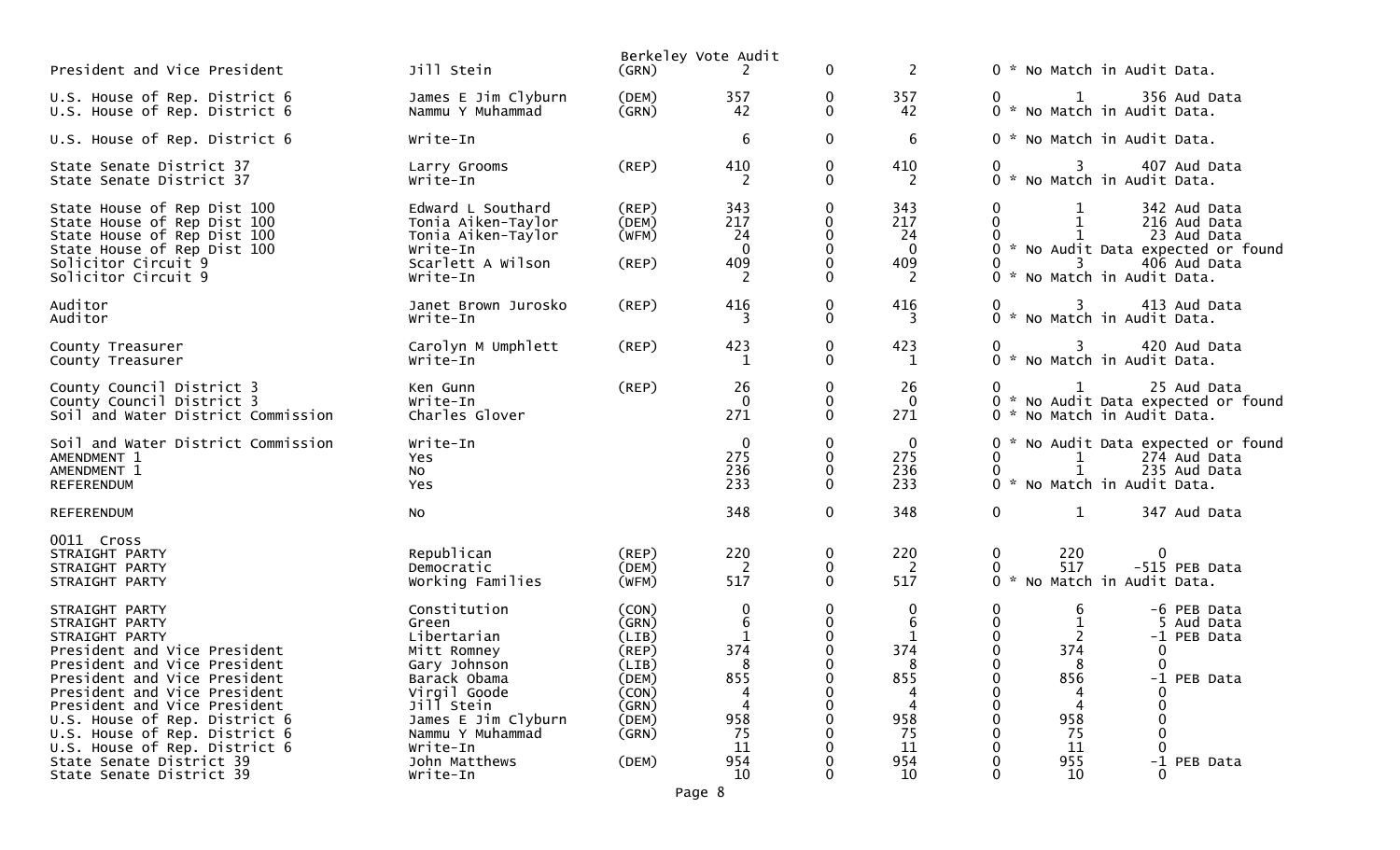|                                                              |                            |                | Berkeley Vote Audit |          |                  |              |                |          |                                 |
|--------------------------------------------------------------|----------------------------|----------------|---------------------|----------|------------------|--------------|----------------|----------|---------------------------------|
| State House of Rep Dist 102                                  | Allan Weiss                | (REP)          | 394                 | 0        | 394              | 0            | 395            |          | -1 PEB Data                     |
| State House of Rep Dist 102                                  | Joe Jefferson              | (DEM)          | 823                 | 0        | 823              | 0            | 823            |          |                                 |
| State House of Rep Dist 102                                  | Write-In                   |                | $\mathbf{0}$        | 0        | $\mathbf{0}$     | $\mathbf{0}$ | $\mathcal{H}$  |          | No Audit Data expected or found |
| Solicitor Circuit 9                                          | Scarlett A Wilson          | (REP)          | 641                 | 0        | 641              | 0            | 641            |          |                                 |
| Solicitor Circuit 9                                          | Write-In                   |                |                     |          |                  |              | 1              |          |                                 |
| Auditor                                                      | Janet Brown Jurosko        | (REP)          | 655                 | 0        | 655              | 0            | 656            |          | -1 PEB Data                     |
| Auditor                                                      | Write-In                   |                | 2                   |          | $\overline{2}$   |              | 2              |          |                                 |
| County Treasurer                                             | Carolyn M Umphlett         | (REP)          | 693                 | ∩        | 693              | 0            | 693            |          |                                 |
| County Treasurer                                             | Write-In                   |                | 2                   | 0        | 2                |              | -2             |          |                                 |
| School Board District 7                                      | Marty Housand              |                | 217                 |          | 217              |              | 218            |          | -1 PEB Data                     |
| School Board District 7                                      | Wilhelmina S Moore         |                | 623                 |          | 623              |              | 623            |          |                                 |
| School Board District 7                                      | Write-In                   |                | $\mathbf{0}$        |          | $\mathbf{0}$     | 0            | No Audit Data  |          | expected or found               |
| Soil and Water District Commission                           | Charles Glover             |                | 545                 | 0        | 545              | 0            | 546            |          | -1 PEB Data                     |
| Soil and Water District Commission                           | Write-In                   |                | 687                 | 0        | 4<br>687         | $\mathbf 0$  | 4<br>687       | $\Omega$ |                                 |
| AMENDMENT 1                                                  | Yes                        |                | 446                 |          | 446              | 0            | 446            |          |                                 |
| AMENDMENT 1<br>REFERENDUM                                    | No<br>Yes                  |                | 785                 | 0        | 785              | $\mathbf 0$  | 785            |          |                                 |
| REFERENDUM                                                   | <b>NO</b>                  |                | 420                 | $\Omega$ | 420              | $\Omega$     | 420            | $\Omega$ |                                 |
|                                                              |                            |                |                     |          |                  |              |                |          |                                 |
| 0012 Daniel Island 1                                         |                            |                |                     |          |                  |              |                |          |                                 |
| STRAIGHT PARTY                                               | Republican                 | (REP)          | 631                 | 0        | 631              | 0            | 631            | 0        |                                 |
| STRAIGHT PARTY                                               | Democratic                 | (DEM)          | 9                   | 0        | 9                | 0            | 165            |          | -156 PEB Data                   |
| STRAIGHT PARTY                                               | Working Families           | (WFM)          | 165                 | ∩        | 165              | 0            |                |          | 161 Aud Data                    |
| STRAIGHT PARTY                                               | Constitution               | (CON)          | 4                   |          | 4                |              |                |          | 3 Aud Data                      |
| STRAIGHT PARTY                                               | Green                      | (GRN)          | 0                   |          | 0                |              | $\overline{c}$ |          | -2 PEB Data                     |
| STRAIGHT PARTY                                               | Libertarian                | (LIB)          |                     | 0        | $\overline{2}$   | $\Omega$     | 9              |          | -7 PEB Data                     |
| President and Vice President                                 | Mitt Romney                | (REP)          | 1394                |          | 1394             | 0            | 1395           |          | -1 PEB Data                     |
| President and Vice President                                 | Gary Johnson               | (LIB)          | 21                  | ∩        | 21               | 0            | 22             |          | -1 PEB Data                     |
| President and Vice President                                 | Barack Obama               | (DEM)          | 435                 |          | 435              |              | 435            |          |                                 |
| President and Vice President<br>President and Vice President | Virgil Goode<br>Jill Stein | (CON)<br>(GRN) | $\mathbf 0$<br>2    | 0        | $\mathbf 0$<br>2 | 0            | 1<br>2         | ∩        | -1 PEB Data                     |
| U.S. House of Rep. District 1                                | Tim Scott                  | (REP)          | 1428                | ∩        | 1428             | $\Omega$     | 1429           |          | -1 PEB Data                     |
| U.S. House of Rep. District 1                                | Keith Blandford            | (LIB)          | 49                  | 0        | 49               | 0            | 50             |          | -1 PEB Data                     |
| U.S. House of Rep. District 1                                | Bobbie Rose                | (DEM)          | 326                 |          | 326              | 0            | 326            |          |                                 |
| U.S. House of Rep. District 1                                | Bobbie Rose                | (WFM)          | 15                  | ∩        | 15               | 0            | 15             | 0        |                                 |
| U.S. House of Rep. District 1                                | Write-In                   |                | Δ                   |          | 4                |              | 4              | ∩        |                                 |
| State Senate District 37                                     | Larry Grooms               | (REP)          | 1538                |          | 1538             |              | 1539           |          | -1 PEB Data                     |
| State Senate District 37                                     | Write-In                   |                | 19                  | 0        | 19               | 0            | 19             | ∩        |                                 |
| State House of Rep Dist 99                                   | Jim Merrill                | (REP)          | 1560                |          | 1560             |              | 1562           |          | -2 PEB Data                     |
| State House of Rep Dist 99                                   | Write-In                   |                | 12                  |          | 12               |              | 12             |          |                                 |
| Solicitor Circuit 9                                          | Scarlett A Wilson          | (REP)          | 1563                |          | 1563             |              | 1564           |          | -1 PEB Data                     |
| Solicitor Circuit 9                                          | Write-In                   |                |                     |          | 7                |              |                |          |                                 |
| Auditor                                                      | Janet Brown Jurosko        | $($ REP $)$    | 1543                |          | 1543             |              | 1544           |          | -1 PEB Data                     |
| Auditor                                                      | Write-In                   |                | q                   | U        | q                | ∩            | q              | $\Omega$ |                                 |
| County Treasurer                                             | Carolyn M Umphlett         | (REP)          | 1572                | 0        | 1572             | 0            | 1572           | 0        |                                 |
| County Treasurer                                             | Write-In                   |                |                     | 0        |                  | 0            |                |          |                                 |
| County Council District 2                                    | Tim Callanan               | (REP)          | 1538                |          | 1538             |              | 1538           |          |                                 |
| County Council District 2                                    | Write-In                   |                | 15                  |          | 15               |              | 15             |          |                                 |
| Soil and Water District Commission                           | Charles Glover             |                | 1190                |          | 1190             |              | 1191           |          | -1 PEB Data                     |
| Soil and Water District Commission                           | Write-In                   |                | 7                   |          | 7                |              |                |          |                                 |
| AMENDMENT 1                                                  | Yes                        |                | 1064                |          | 1064             |              | 1065           |          | -1 PEB Data                     |
| AMENDMENT 1                                                  | No                         |                | 617                 | 0        | 617              | 0            | 618            |          | -1 PEB Data                     |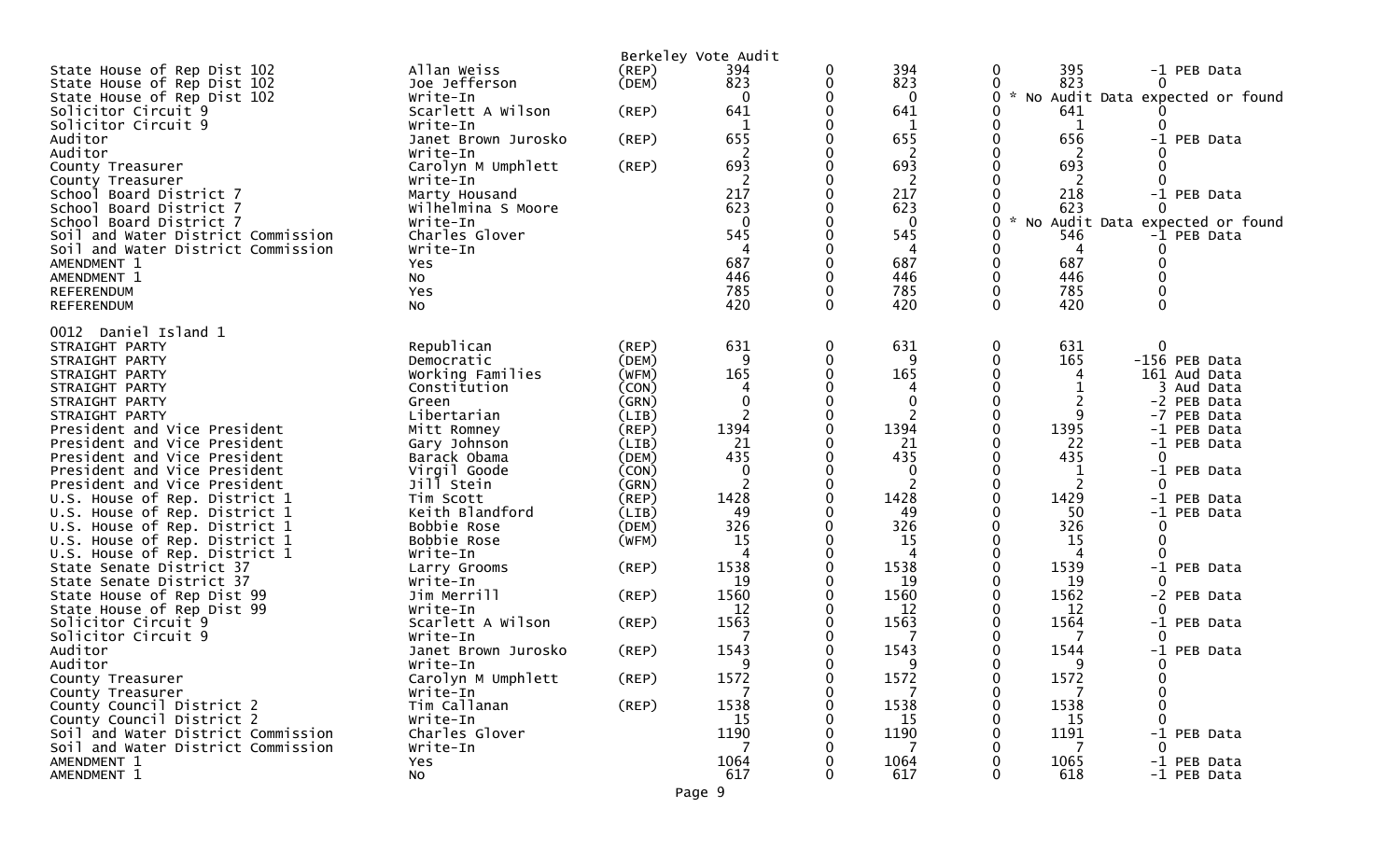| <b>REFERENDUM</b><br><b>REFERENDUM</b>                                                                                           | Yes<br>NO.                                                       |                                        | Berkeley Vote Audit<br>1263<br>547  | $\mathbf 0$<br>$\mathbf 0$ | 1263<br>547                                  | 0<br>0                      | 1265<br>547                                    |                      | -2 PEB Data                                                |
|----------------------------------------------------------------------------------------------------------------------------------|------------------------------------------------------------------|----------------------------------------|-------------------------------------|----------------------------|----------------------------------------------|-----------------------------|------------------------------------------------|----------------------|------------------------------------------------------------|
| 0013 Daniel Island 2<br>STRAIGHT PARTY<br>STRAIGHT PARTY<br>STRAIGHT PARTY<br>STRAIGHT PARTY                                     | Republican<br>Democratic<br>Working Families<br>Constitution     | $($ REP $)$<br>(DEM)<br>(WFM)<br>(CON) | 697<br>15<br>263<br>4               | 0<br>0<br>0                | 697<br>15<br>263<br>4                        | 0<br>0                      | 698<br>263<br>4                                |                      | -1 PEB Data<br>-248 PEB Data<br>259 Aud Data<br>2 Aud Data |
| STRAIGHT PARTY<br>STRAIGHT PARTY<br>President and Vice President<br>President and Vice President                                 | Green<br>Libertarian<br>Mitt Romney<br>Gary Johnson              | (GRN)<br>(LIB)<br>(REP)<br>(LIB)       | 2<br>1636<br>37                     | 0                          | $\overline{c}$<br>$\mathbf{1}$<br>1636<br>37 | 0<br>0                      | 1<br>15<br>1637<br>37                          | $\Omega$             | 1 Aud Data<br>-14 PEB Data<br>-1 PEB Data                  |
| President and Vice President<br>President and Vice President<br>President and Vice President                                     | Barack Obama<br>Virgil Goode<br>Jill Stein                       | (DEM)<br>(CON)<br>(GRN)                | 738<br>3<br>10                      |                            | 738<br>3<br>10                               |                             | 739<br>3<br>10                                 | $\Omega$             | -1 PEB Data                                                |
| U.S. House of Rep. District 1<br>U.S. House of Rep. District 1<br>U.S. House of Rep. District 1<br>U.S. House of Rep. District 1 | Tim Scott<br>Keith Blandford<br>Bobbie Rose<br>Bobbie Rose       | (REP)<br>(LIB)<br>(DEM)<br>(WFM)       | 1733<br>73<br>535<br>12             | 0                          | 1733<br>73<br>535<br>12                      | 0<br>0                      | 1734<br>73<br>535<br>12                        | $-1$                 | PEB Data                                                   |
| U.S. House of Rep. District 1<br>U.S. House of Rep. District 6<br>U.S. House of Rep. District 6<br>U.S. House of Rep. District 6 | Write-In<br>James E Jim Clyburn<br>Nammu Y Muhammad<br>Write-In  | (DEM)<br>(GRN)                         | $\overline{c}$<br>10<br>$\mathbf 0$ |                            | 2<br>10<br>$\Omega$<br>$\mathbf 1$           | 0<br>0                      | 2<br>10<br>1                                   |                      | No Audit Data expected or found                            |
| State Senate District 37<br>State Senate District 37<br>State House of Rep Dist 99                                               | Larry Grooms<br>Write-In<br>Jim Merrill                          | (REP)<br>(REP)                         | 1865<br>21<br>1951                  |                            | 1865<br>21<br>1951                           | 0<br>0<br>0<br>0            | 1867<br>21<br>1953                             |                      | -2 PEB Data<br>-2 PEB Data                                 |
| State House of Rep Dist 99<br>Solicitor Circuit 9<br>Solicitor Circuit 9<br>Auditor                                              | Write-In<br>Scarlett A Wilson<br>Write-In<br>Janet Brown Jurosko | (REP)<br>(REP)                         | <b>15</b><br>1940<br>1881           | 0                          | 15<br>1940<br>9<br>1881                      | 0<br>0                      | 15<br>1942<br>9<br>1882                        | $\Omega$             | -2 PEB Data<br>-1 PEB Data                                 |
| Auditor<br>County Treasurer<br>County Treasurer<br>County Council District 2                                                     | Write-In<br>Carolyn M Umphlett<br>Write-In<br>Tim Callanan       | (REP)<br>(REP)                         | 8<br>1938<br>8<br>1917              |                            | 8<br>1938<br>8<br>1917                       | 0<br>0                      | 8<br>1940<br>8<br>1918                         | O                    | -2 PEB Data<br>-1 PEB Data                                 |
| County Council District 2<br>Soil and Water District Commission<br>Soil and Water District Commission                            | Write-In<br>Charles Glover<br>Write-In                           |                                        | 14<br>1514                          |                            | 14<br>1514<br>7                              | 0                           | 14<br>1515<br>7                                | $\Omega$<br>0        | -1 PEB Data                                                |
| AMENDMENT 1<br>AMENDMENT 1<br>REFERENDUM<br><b>REFERENDUM</b>                                                                    | Yes<br>No<br>Yes<br>No                                           |                                        | 1406<br>761<br>1711<br>648          | 0<br>$\mathbf{0}$          | 1406<br>761<br>1711<br>648                   | 0<br>0<br>0<br>$\mathbf{0}$ | 1406<br>762<br>1711<br>649                     | $\Omega$<br>$\Omega$ | -1 PEB Data<br>-1 PEB Data                                 |
| 0014 Devon Forest 1<br>STRAIGHT PARTY<br>STRAIGHT PARTY<br>STRAIGHT PARTY<br>STRAIGHT PARTY                                      | Republican<br>Democratic<br>Working Families<br>Constitution     | (REP)<br>(DEM)<br>(WFM)<br>(CON)       | 264<br>201                          | $\mathbf 0$<br>0<br>0<br>0 | 264<br>201<br>4                              | $\mathbf 0$<br>0<br>0       | 264<br>201<br>4<br>0 * No Match in Audit Data. | $\overline{0}$       | -194 PEB Data<br>197 Aud Data                              |
| STRAIGHT PARTY<br>STRAIGHT PARTY<br>President and Vice President<br>President and Vice President                                 | Green<br>Libertarian<br>Mitt Romney<br>Gary Johnson              | (GRN)<br>(LIB)<br>$($ REP $)$<br>(LIB) | 0<br>553<br>19                      | $\Omega$                   | $\boldsymbol{0}$<br>1<br>553<br>19           | 0<br>0<br>0<br>0            | 2<br>7<br>553<br>19                            | 0<br>$\mathbf{0}$    | -2 PEB Data<br>-6 PEB Data                                 |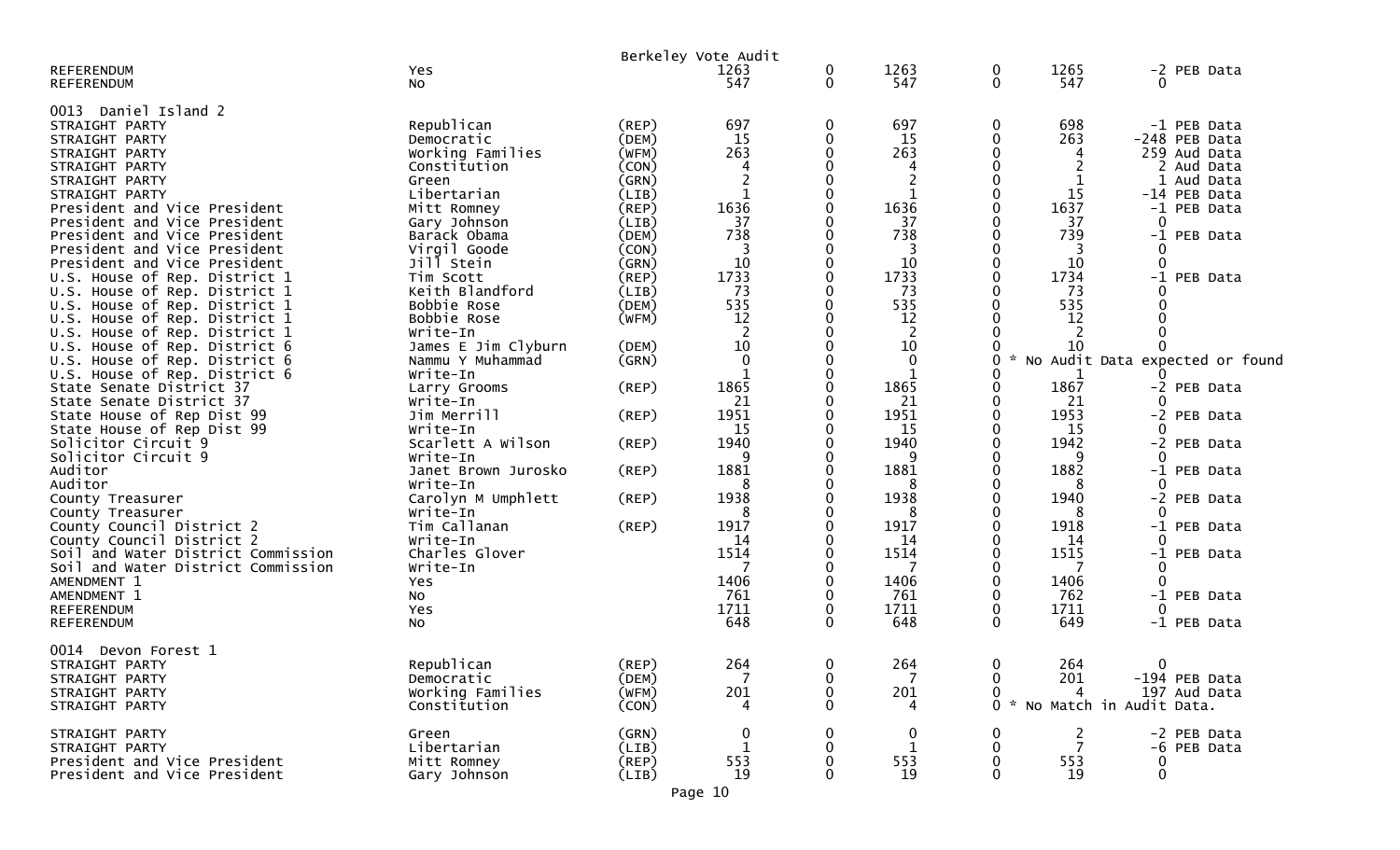|                                            |                                 |             | Berkeley Vote Audit |   |                |                         |            |                                 |
|--------------------------------------------|---------------------------------|-------------|---------------------|---|----------------|-------------------------|------------|---------------------------------|
| President and Vice President               | Barack Obama                    | (DEM)       | 410                 | 0 | 410            | 0                       | 410        | 0                               |
| President and Vice President               | Virgil Goode                    | (CON)       | 2                   | 0 | 2              | 0                       | 2          | $\Omega$                        |
| President and Vice President               | Jill Stein                      | (GRN)       | 2                   | 0 | $\overline{c}$ | 0                       | 3          | $-1$<br>PEB Data                |
| U.S. House of Rep. District 1              | Tim Scott                       | (REP)       | 586                 | 0 | 586            | 0                       | 586        |                                 |
| U.S. House of Rep. District 1              | Keith Blandford                 | (LIB)       | 25                  |   | 25             |                         | 25         |                                 |
| U.S. House of Rep. District 1              | Bobbie Rose                     | (DEM)       | 330                 | 0 | 330            | 0                       | 330        |                                 |
| U.S. House of Rep. District 1              | Bobbie Rose                     | (WFM)       | 22                  |   | 22             |                         | 22         |                                 |
| U.S. House of Rep. District 1              | Write-In                        |             |                     |   | 1              | 0                       | 1          |                                 |
| State Senate District 44                   | Paul G Campbell Jr              | (REP)       | 718                 |   | 718            | 0                       | 718        |                                 |
| State Senate District 44                   | Write-In                        |             | 20                  |   | 20             |                         | 20         |                                 |
| State House of Rep Dist 117                | Bill Crosby                     | $($ REP $)$ | 742                 |   | 742            | 0                       | 742        |                                 |
| State House of Rep Dist 117                | Write-In                        |             | 15                  |   | 15             |                         | 15         |                                 |
| Solicitor Circuit 9                        | Scarlett A Wilson               | (REP)       | 747                 | 0 | 747            |                         | 747        |                                 |
| Solicitor Circuit 9                        | Write-In                        |             | 11                  | 0 | 11             | 0                       | 11         |                                 |
| Auditor                                    | Janet Brown Jurosko             | (REP)       | 743                 | 0 | 743            | 0                       | 743        |                                 |
| Auditor                                    | Write-In                        |             | 8                   |   | 8              |                         | 8          |                                 |
| County Treasurer                           | Carolyn M Umphlett              | (REP)       | 770                 | ∩ | 770            | 0                       | 770        |                                 |
| County Treasurer                           | Write-In                        |             | 5                   |   | 5              |                         | 5          |                                 |
| Soil and Water District Commission         | Charles Glover                  |             | 628                 |   | 628            |                         | 628        |                                 |
| Soil and Water District Commission         | Write-In                        |             | 2                   | 0 | 2              | 0                       | 2          |                                 |
| AMENDMENT 1                                | Yes                             |             | 507<br>390          | 0 | 507            | 0<br>0                  | 507        |                                 |
| AMENDMENT 1                                | <b>NO</b>                       |             | 603                 | 0 | 390            |                         | 390        |                                 |
| REFERENDUM                                 | Yes                             |             | 359                 | 0 | 603<br>359     | $\mathbf 0$<br>$\Omega$ | 603<br>359 | $\Omega$                        |
| REFERENDUM                                 | NO.                             |             |                     |   |                |                         |            |                                 |
| 0015<br>Devon Forest 2                     |                                 |             |                     |   |                |                         |            |                                 |
| STRAIGHT PARTY                             | Republican                      | $($ REP $)$ | 425                 | 0 | 425            | 0                       | 341        | 84 Aud Data                     |
| STRAIGHT PARTY                             | Democratic                      | (DEM)       | 8                   | 0 | 8              |                         | 191        | -183 PEB Data                   |
| STRAIGHT PARTY                             | Working Families                | (WFM)       | 221                 | 0 | 221            | 0                       | 6          | 215 Aud Data                    |
| STRAIGHT PARTY                             | Constitution                    | (CON)       | 5                   | 0 | 5.             | 0                       |            | No Match in Audit Data.         |
|                                            |                                 |             |                     |   |                |                         |            |                                 |
| STRAIGHT PARTY                             | Green                           | (GRN)       |                     | 0 | 1              | 0                       |            | $\mathbf 0$                     |
| STRAIGHT PARTY                             | Libertarian                     | (LIB)       | 1                   | 0 | 1              | 0                       | 8          | -7 PEB Data                     |
| President and Vice President               | Mitt Romney                     | $($ REP $)$ | 912                 | 0 | 912            | 0                       | 735        | 177 Aud Data                    |
| President and Vice President               | Gary Johnson                    | (LIB)       | 22                  | 0 | 22             | 0                       | 20         | 2 Aud Data                      |
| President and Vice President               | Barack Obama                    | (DEM)       | 491                 | 0 | 491            | 0                       | 417        | 74 Aud Data                     |
| President and Vice President               | Virgil Goode                    | (CON)       | $\overline{2}$      |   | 2              |                         | 2          | 0                               |
| President and Vice President               | Jill Stein                      | (GRN)       | $\overline{2}$      | 0 | $\overline{2}$ | 0                       | 2          | ∩                               |
| U.S. House of Rep. District 1              | Tim Scott                       | (REP)       | 951                 |   | 951            |                         | 767        | 184 Aud Data                    |
| U.S. House of Rep. District 1              | Keith Blandford                 | (LIB)       | 46                  |   | 46             |                         | 39         | 7 Aud Data                      |
| U.S. House of Rep. District 1              | Bobbie Rose                     | (DEM)       | 388                 |   | 388            |                         | 332        | 56 Aud Data                     |
| U.S. House of Rep. District 1              | Bobbie Rose                     | (WFM)       | 23                  |   | 23             |                         | 22         | 1 Aud Data                      |
| U.S. House of Rep. District 1              | Write-In                        |             | 0                   |   | 0              | 0                       |            | No Audit Data expected or found |
| State Senate District 44                   | Paul G Campbell Jr              | (REP)       | 1087                |   | 1087           | ∩                       | 882        | 205 Aud Data                    |
| State Senate District 44                   | Write-In                        |             | 12                  | 0 | 12             | 0                       | 11         | 1 Aud Data                      |
| State House of Rep Dist 92                 | Joe Daning                      | $($ REP $)$ | 1109                | 0 | 1109           | 0                       | 909        | 200 Aud Data                    |
| State House of Rep Dist 92                 | Write-In                        |             | 10                  |   | 10             | 0                       | 8          | 2 Aud Data                      |
| Solicitor Circuit 9<br>Solicitor Circuit 9 | Scarlett A Wilson               | (REP)       | 1131<br>6           |   | 1131<br>6      |                         | 926        | 205 Aud Data                    |
| Auditor                                    | Write-In<br>Janet Brown Jurosko | (REP)       | 1108                |   | 1108           | 0                       | 5<br>907   | 1 Aud Data<br>201 Aud Data      |
| Auditor                                    | Write-In                        |             | Δ                   |   | 4              | 0                       | 3          | 1 Aud Data                      |
| County Treasurer                           | Carolyn M Umphlett              | (REP)       | 1131                | 0 | 1131           | $\mathbf{0}$            | 929        | 202 Aud Data                    |
|                                            |                                 |             |                     |   |                |                         |            |                                 |
|                                            |                                 |             | Page 11             |   |                |                         |            |                                 |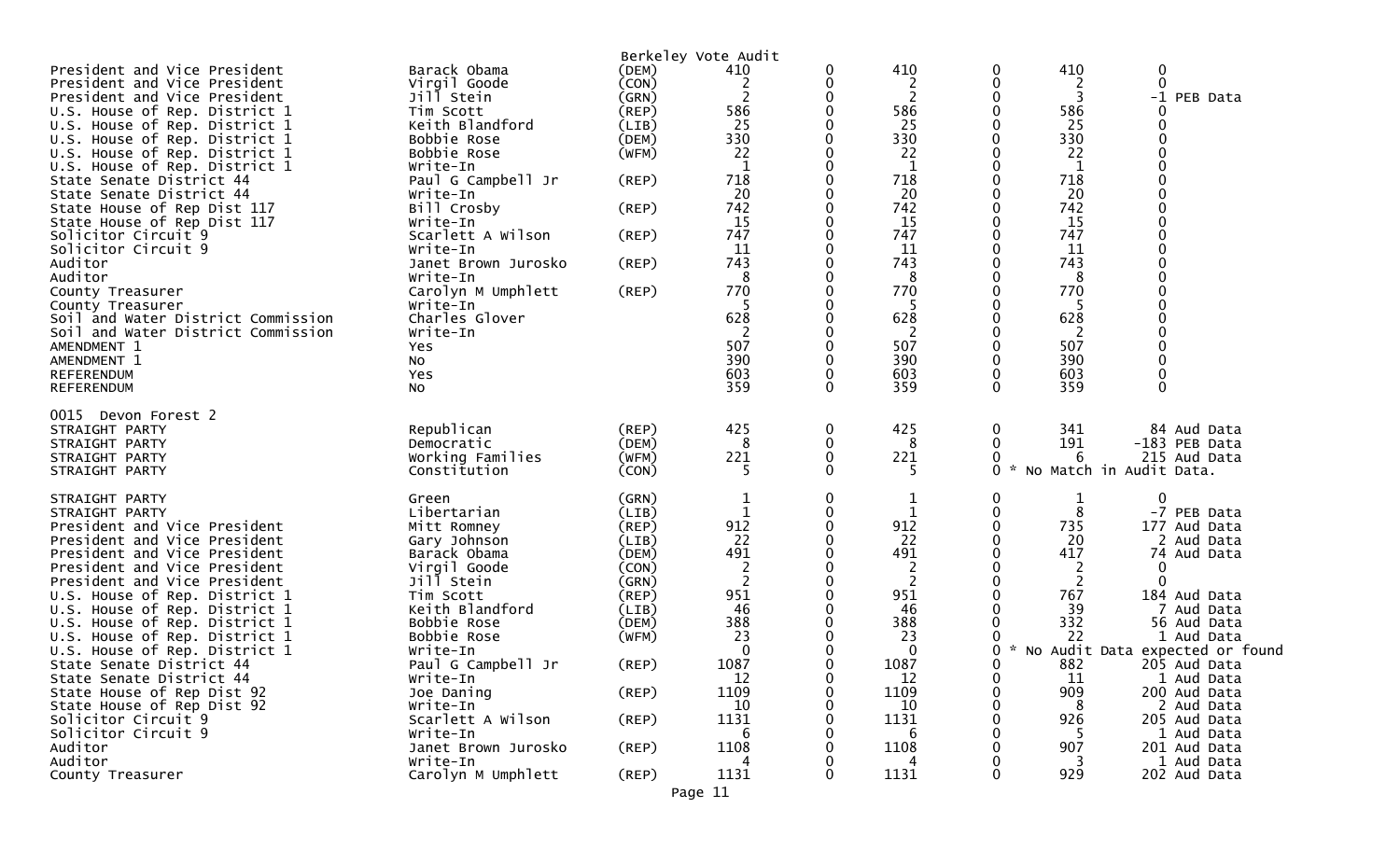| Write-In<br>Kathy Schwalbe<br>Write-In<br>Charles Glover     |                                                                                                                              | 26<br>913                        |                                                              | 5<br>26<br>0<br>913              | 0<br>3<br>18<br>$\sim$<br>749                                  | 2 Aud Data<br>8 Aud Data<br>No Audit Data expected or found<br>164 Aud Data<br>0                            |
|--------------------------------------------------------------|------------------------------------------------------------------------------------------------------------------------------|----------------------------------|--------------------------------------------------------------|----------------------------------|----------------------------------------------------------------|-------------------------------------------------------------------------------------------------------------|
| Yes<br>No<br>Yes<br>No                                       |                                                                                                                              | 781<br>546<br>862<br>538         |                                                              | 781<br>546<br>862<br>538         | 629<br>0<br>455<br>$\mathbf{0}$<br>0<br>711<br>$\Omega$<br>438 | 152 Aud Data<br>91 Aud Data<br>151 Aud Data<br>100 Aud Data                                                 |
| Republican<br>Democratic<br>Working Families                 | $($ REP $)$<br>(DEM)<br>(WFM)                                                                                                | 54<br>$\Omega$<br>269            | 0<br>0<br>0                                                  | 54<br>$\mathbf{0}$<br>269        | $\boldsymbol{0}$<br>-54<br>269<br>0<br>$0 *$                   | 0<br>-269 PEB Data                                                                                          |
| Constitution<br>Green                                        | (CON)<br>(GRN)                                                                                                               |                                  | 0                                                            | 0<br>$\mathbf 0$                 | 0<br>*                                                         | 0 * No Audit Data expected or found<br>* No Audit Data expected or found<br>No Audit Data expected or found |
| Mitt Romney<br>Gary Johnson<br>Barack Obama                  | (REP)<br>(LIB)<br>(DEM)                                                                                                      | 87<br>$\mathbf{1}$<br>339<br>3   |                                                              | 87<br>1<br>339<br>3              | 87<br>$\overline{2}$<br>0<br>340<br>0<br>3                     | -1 PEB Data<br>-1 PEB Data                                                                                  |
| Jill Stein<br>James E Jim Clyburn<br>Nammu Y Muhammad        | (GRN)<br>(DEM)<br>(GRN)                                                                                                      | 2<br>378<br>10                   |                                                              | $\overline{2}$<br>378<br>10<br>3 | $\overline{2}$<br>381<br>0<br>10<br>3                          | $\Omega$<br>-3<br>PEB Data<br>0                                                                             |
| John Yancey McGill<br>Write-In<br>Allan Weiss                | (DEM)<br>(REP)                                                                                                               | 383<br>1<br>83                   |                                                              | 383<br>1<br>83                   | 385<br>1<br>83                                                 | -2 PEB Data<br>$\Omega$                                                                                     |
| Write-In<br>Scarlett A Wilson                                | (REP)                                                                                                                        | $\Omega$<br>133                  |                                                              | $\mathbf 0$<br>133               | 342<br>$\sim$<br>0<br>135                                      | -3 PEB Data<br>No Audit Data expected or found<br>-2 PEB Data                                               |
| Janet Brown Jurosko<br>Write-In                              | (REP)                                                                                                                        | 134<br>1                         |                                                              | 134<br>1                         | 0<br>136<br>1                                                  | 0<br>-2 PEB Data<br>-1 PEB Data                                                                             |
| Write-In<br>Marty Housand                                    |                                                                                                                              | 1<br>66                          |                                                              | 1<br>66                          | 1<br>66                                                        | 0<br>-2 PEB Data                                                                                            |
| Write-In<br>Charles Glover<br>Write-In                       |                                                                                                                              | $\Omega$<br>175<br>1             |                                                              | $\mathbf{0}$<br>175<br>1         | $\sim$<br>0<br>178<br>0<br>1                                   | No Audit Data expected or found<br>-3 PEB Data<br>0                                                         |
| Yes<br>No<br>Yes<br>No                                       |                                                                                                                              | 248<br>155<br>307<br>112         | $\mathbf{0}$<br>$\mathbf 0$                                  | 248<br>155<br>307<br>112         | 249<br>157<br>0<br>$\bf{0}$<br>308<br>$\mathbf 0$<br>113       | -1 PEB Data<br>-2 PEB Data<br>-1 PEB Data<br>-1 PEB Data                                                    |
| Republican<br>Democratic<br>Working Families<br>Constitution | (REP)<br>(DEM)<br>(WFM)<br>(CON)                                                                                             | 519<br>12<br>284<br>15           | $\mathbf 0$<br>0<br>0<br>$\Omega$                            | 519<br>12<br>284<br>15           | 0<br>510<br>0<br>280<br>0<br>14<br>$\overline{2}$<br>0         | 9 Aud Data<br>-268 PEB Data<br>270 Aud Data<br>13 Aud Data                                                  |
|                                                              | Write-In<br>Libertarian<br>Virgil Goode<br>Write-In<br>Joe Jefferson<br>Write-In<br>Carolyn M Umphlett<br>Wilhelmina S Moore | (LIB)<br>(CON)<br>(DEM)<br>(REP) | Berkeley Vote Audit<br>2<br>$\mathbf 0$<br>339<br>136<br>304 |                                  | 2<br>0<br>339<br>136<br>304                                    | 2<br>No Match in Audit Data.<br>0<br>0<br>137<br>306                                                        |

Page 12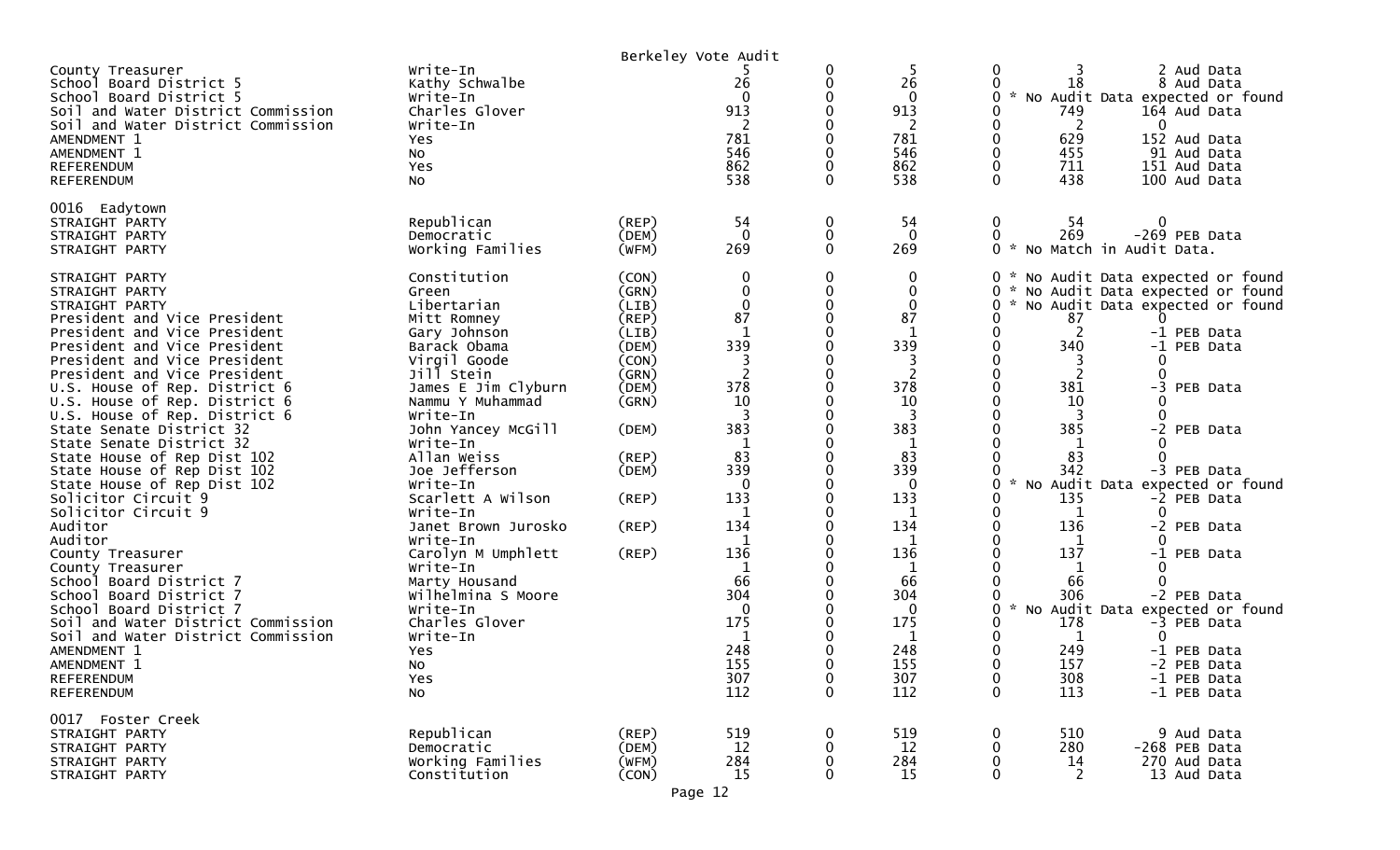|                                    |                                 |             | Berkeley Vote Audit |        |                |   |            |                           |
|------------------------------------|---------------------------------|-------------|---------------------|--------|----------------|---|------------|---------------------------|
| STRAIGHT PARTY                     | Green                           | (GRN)       |                     | 0      | 2              | 0 | 4          | -2 PEB Data               |
| STRAIGHT PARTY                     | Libertarian                     | (LIB)       | 4                   | 0      | 4              |   | 12         | -8 PEB Data               |
| President and Vice President       | Mitt Romney                     | (REP)       | 1308                | 0      | 1308           |   | 1287       | 21 Aud Data               |
| President and Vice President       | Gary Johnson                    | (LIB)       | 40                  | 0      | 40             |   | 40         | 0                         |
| President and Vice President       | Barack Obama                    | (DEM)       | 678                 | 0      | 678            |   | 672        | 6<br>Aud Data             |
| President and Vice President       | Virgil Goode                    | (CON)       |                     | 0      |                |   |            |                           |
| President and Vice President       | Jill Stein                      | (GRN)       | 5                   | 0      | 5              |   | 5          | $\Omega$                  |
| U.S. House of Rep. District 1      | Tim Scott                       | $($ REP $)$ | 1390                | 0      | 1390           |   | 1370       | 20 Aud Data               |
| U.S. House of Rep. District 1      | Keith Blandford                 | (LIB)       | 55                  | 0      | 55             |   | 55         | 0                         |
| U.S. House of Rep. District 1      | Bobbie Rose                     | (DEM)       | 510                 | 0      | 510            |   | 505        | 5 Aud Data                |
| U.S. House of Rep. District 1      | Bobbie Rose                     | (WFM)       | 36                  | 0      | 36             |   | 35         | 1<br>Aud Data             |
| U.S. House of Rep. District 1      | Write-In                        |             |                     | 0      |                |   | 2          | 0                         |
| State Senate District 44           | Paul G Campbell Jr              | (REP)       | 1534                | 0      | 1534           |   | 1513       | 21 Aud Data               |
| State Senate District 44           | Write-In                        |             | 24                  | 0      | 24             |   | 22         | 2 Aud Data                |
| State House of Rep. Dist. 15       | Samuel Rivers Jr                | (PET)       | 328                 | 0      | 328            |   | 326        | Aud Data                  |
| State House of Rep. Dist. 15       | Write-In                        |             | 11                  | 0      | -11            |   | 11         | 0                         |
| State House of Rep Dist 99         | Jim Merrill                     | (REP)       | 1142                | 0      | 1142           |   | 1124       | 18 Aud Data               |
| State House of Rep Dist 99         |                                 |             | 9                   | 0      | 9              |   | 7          | 2 Aud Data                |
|                                    | Write-In                        |             | 1584                |        |                |   | 1563       |                           |
| Solicitor Circuit 9                | Scarlett A Wilson               | (REP)       |                     | 0<br>0 | 1584           |   | 17         | 21 Aud Data               |
| Solicitor Circuit 9<br>Auditor     | Write-In                        |             | 18<br>1551          | 0      | 18<br>1551     |   | 1531       | 1 Aud Data<br>20 Aud Data |
| Auditor                            | Janet Brown Jurosko<br>Write-In | $($ REP $)$ | 10                  | 0      | 10             |   | 9          | 1 Aud Data                |
|                                    |                                 |             | 1608                | 0      | 1608           |   | 1587       | 21 Aud Data               |
| County Treasurer                   | Carolyn M Umphlett<br>Write-In  | (REP)       | 10                  | 0      | 10             |   | 9          | 1 Aud Data                |
| County Treasurer                   |                                 |             | 404                 |        | 404            |   | 401        | 3                         |
| County Council District 1          | Phillip Farley                  | (REP)       |                     | 0      |                |   | 7          | Aud Data<br>$\mathbf 0$   |
| County Council District 1          | Write-In                        |             | 1138                | 0<br>0 |                |   |            | 17 Aud Data               |
| County Council District 2          | Tim Callanan                    | (REP)       |                     | 0      | 1138           |   | 1121       |                           |
| County Council District 2          | Write-In                        |             | 5<br>824            | 0      | -5<br>824      |   | 4          | Aud Data                  |
| School Board District 1            | C Kevin Cox                     |             | 866                 | 0      |                |   | 812<br>857 | 12 Aud Data               |
| School Board District 1            | Kent Murray                     |             | 5                   | 0      | 866<br>5       |   |            | 9<br>Aud Data<br>0        |
| School Board District 1            | Write-In                        |             | 1395                |        | 1395           |   | 5<br>1380  |                           |
| Soil and Water District Commission | Charles Glover                  |             |                     | 0      |                |   | 5          | 15 Aud Data               |
| Soil and Water District Commission | Write-In                        |             | 6                   | 0      | 6              |   |            | 1 Aud Data                |
| AMENDMENT 1                        | Yes                             |             | 1105                | 0      | 1105           |   | 1092       | 13 Aud Data               |
| AMENDMENT 1                        | No                              |             | 844                 | 0      | 844            |   | 831        | 13 Aud Data               |
| REFERENDUM                         | Yes                             |             | 1391                | 0      | 1391           |   | 1374       | 17 Aud Data               |
| REFERENDUM                         | No.                             |             | 598                 | 0      | 598            | 0 | 587        | 11 Aud Data               |
| 0018 Goose Creek 1                 |                                 |             |                     |        |                |   |            |                           |
| STRAIGHT PARTY                     | Republican                      | (REP)       | 326                 | 0      | 326            |   | 326        | 0                         |
| STRAIGHT PARTY                     | Democratic                      | (DEM)       | 4                   | 0      | 4              |   | 316        | -312 PEB Data             |
| STRAIGHT PARTY                     | Working Families                | (WFM)       | 316                 | 0      | 316            |   | 12         | 304 Aud Data              |
| STRAIGHT PARTY                     | Constitution                    | (CON)       | 12                  | 0      | 12             |   | 2          | 10 Aud Data               |
| STRAIGHT PARTY                     |                                 | (GRN)       | $\overline{2}$      | O.     | 2              |   | 3          | -1 PEB Data               |
| STRAIGHT PARTY                     | Green<br>Libertarian            | (LIB)       | 3                   | 0      | $\overline{3}$ |   | 4          | -1 PEB Data               |
| President and Vice President       | Mitt Romney                     | (REP)       | 598                 | 0      | 598            |   | 598        |                           |
| President and Vice President       | Gary Johnson                    | (LIB)       | <b>15</b>           |        | 15             |   | 15         |                           |
| President and Vice President       | Barack Obama                    | (DEM)       | 556                 | 0      | 556            |   | 556        |                           |
| President and Vice President       | Virgil Goode                    | (CON)       |                     |        | 8              |   | 8          |                           |
| President and Vice President       | Jill Stein                      | (GRN)       | -6                  |        | 6              |   | 6          |                           |
| U.S. House of Rep. District 1      | Tim Scott                       | (REP)       | 549                 | O      | 549            |   | 549        |                           |
| U.S. House of Rep. District 1      | Keith Blandford                 | (LIB)       | 15                  | 0      | 15             |   | 15         |                           |
|                                    |                                 |             |                     |        |                |   |            |                           |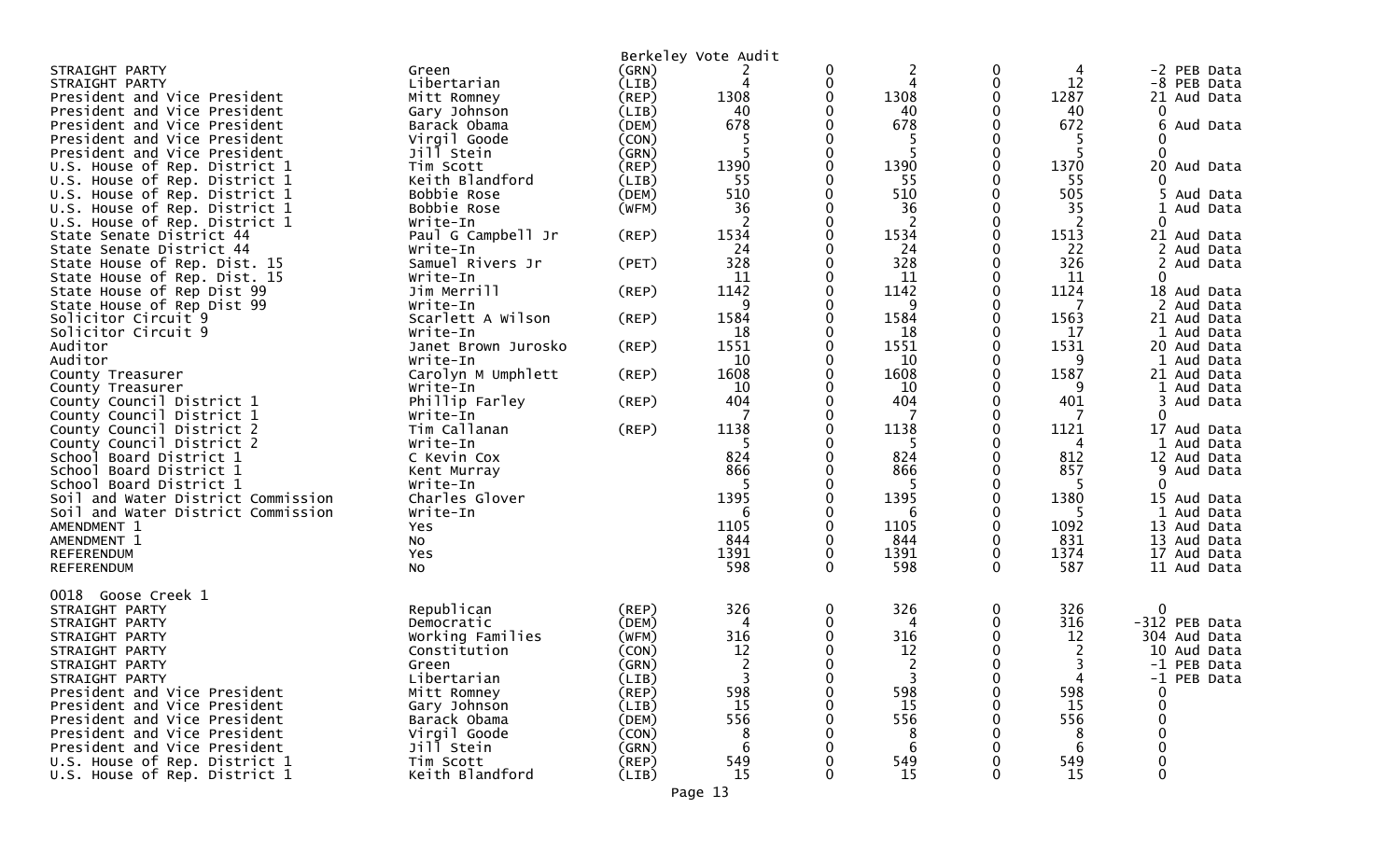| U.S. House of Rep. District 1                                            | Bobbie Rose                | (DEM)       | Berkeley Vote Audit<br>386 | 0            | 386      | 0            | 386          | $\mathbf 0$                     |
|--------------------------------------------------------------------------|----------------------------|-------------|----------------------------|--------------|----------|--------------|--------------|---------------------------------|
| U.S. House of Rep. District 1                                            | Bobbie Rose                | (WFM)       | 33                         | 0            | 33       | 0            | 33           | 0                               |
| U.S. House of Rep. District 1                                            | Write-In                   |             |                            |              | 3        |              | 3            |                                 |
| U.S. House of Rep. District 6                                            | James E Jim Clyburn        | (DEM)       | 98                         | 0            | 98       | 0            | 98           |                                 |
| U.S. House of Rep. District 6                                            | Nammu Y Muhammad           | (GRN)       | 19                         |              | 19       |              | 19           |                                 |
| U.S. House of Rep. District 6                                            | Write-In                   |             |                            |              | 2        |              |              |                                 |
| State Senate District 37                                                 | Larry Grooms               | (REP)       | 109                        |              | 109      |              | 109          |                                 |
| State Senate District 37                                                 | Write-In                   |             | 3                          |              | 3        |              | 3            |                                 |
| State Senate District 44                                                 | Paul G Campbell Jr         | (REP)       | 666                        |              | 666      |              | 666          |                                 |
| State Senate District 44                                                 | Write-In                   |             | 10                         |              | 10       |              | 10           |                                 |
| State House of Rep. Dist. 15                                             | Samuel Rivers Jr           | (PET)       | 638                        |              | 638      |              | 638          |                                 |
| State House of Rep. Dist. 15                                             | Write-In                   |             |                            |              | 3        |              | 3            |                                 |
| State House of Rep Dist 99                                               | Jim Merrill                | (REP)       | 23                         |              | 23       |              | 23           |                                 |
| State House of Rep Dist 99                                               | Write-In                   |             | 1                          |              | 1        |              | 1            |                                 |
| Solicitor Circuit 9                                                      | Scarlett A Wilson          | $($ REP $)$ | 809                        |              | 809      |              | 809          |                                 |
| Solicitor Circuit 9                                                      | Write-In                   |             | 5                          | 0            | 5        | 0            | 5            |                                 |
| Auditor                                                                  | Janet Brown Jurosko        | (REP)       | 804                        |              | 804      |              | 804          |                                 |
| Auditor                                                                  | Write-In                   |             |                            |              |          |              |              |                                 |
| County Treasurer                                                         | Carolyn M Umphlett         | (REP)       | 859                        | 0            | 859      | 0            | 859          |                                 |
| County Treasurer                                                         | Write-In                   |             | 3                          |              | 3        |              | 3            |                                 |
| County Council District 1                                                | Phillip Farley             | $($ REP $)$ | 230                        |              | 230      |              | 230          |                                 |
| County Council District 1                                                | Write-In                   |             | 1                          |              | 1        |              | 1            |                                 |
| County Council District 2                                                | Tim Callanan               | (REP)       | 108                        |              | 108      |              | 108          |                                 |
| County Council District 2                                                | Write-In                   |             | 0                          |              | 0        | 0            | $\mathbf{x}$ | No Audit Data expected or found |
| County Council District 3                                                | Ken Gunn                   | (REP)       | 461                        |              | 461      | 0            | 461          |                                 |
| County Council District 3                                                | Write-In                   |             | 3                          |              | 3        |              | 3            |                                 |
| School Board District 3                                                  | Phillip Obie II            |             | 498                        |              | 498      | 0            | 498          |                                 |
| School Board District 3                                                  | Write-In                   |             | 6<br>604                   |              | 6<br>604 |              | 6<br>604     |                                 |
| Soil and Water District Commission<br>Soil and Water District Commission | Charles Glover<br>Write-In |             |                            |              |          | 0            |              |                                 |
| AMENDMENT 1                                                              | Yes                        |             | 628                        |              | 628      | 0            | 628          |                                 |
| AMENDMENT 1                                                              | NO.                        |             | 461                        |              | 461      |              | 461          |                                 |
| REFERENDUM                                                               | Yes                        |             | 794                        | 0            | 794      | $\mathbf 0$  | 794          |                                 |
| <b>REFERENDUM</b>                                                        | No                         |             | 340                        | $\mathbf{0}$ | 340      | $\mathbf{0}$ | 340          | $\Omega$                        |
|                                                                          |                            |             |                            |              |          |              |              |                                 |
| 0019 Goose Creek 2                                                       |                            |             |                            |              |          |              |              |                                 |
| STRAIGHT PARTY                                                           | Republican                 | (REP)       | 333                        | 0            | 333      | 0            | 333          | ∩                               |
| STRAIGHT PARTY                                                           | Democratic                 | (DEM)       | 14                         | 0            | 14       | 0            | 476          | -462 PEB Data                   |
| STRAIGHT PARTY                                                           | Working Families           | (WFM)       | 476                        |              | 476      |              | 16           | 460 Aud Data                    |
| STRAIGHT PARTY                                                           | Constitution               | (CON)       | 16                         |              | 16       |              | 1            | 15 Aud Data                     |
| STRAIGHT PARTY                                                           | Green                      | (GRN)       |                            |              | 1        |              | 3            | -2 PEB Data                     |
| STRAIGHT PARTY                                                           | Libertarian                | (LIB)       | 3                          |              | 3        |              | 14           | -11 PEB Data                    |
| President and Vice President                                             | Mitt Romney                | $($ REP $)$ | 671                        |              | 671      | 0            | 673          | -2 PEB Data                     |
| President and Vice President                                             | Gary Johnson               | (LIB)       | 22                         | ∩            | 22       | 0            | 23           | -1 PEB Data                     |
| President and Vice President                                             | Barack Obama               | (DEM)       | 830                        | 0            | 830      | 0            | 831          | -1 PEB Data                     |
| President and Vice President                                             | Virgil Goode               | (CON)       |                            |              | 4        |              | 4            | 0                               |
| President and Vice President                                             | Jill Stein                 | (GRN)       | 3                          |              | 3        |              | 3            | 0                               |
| U.S. House of Rep. District 1                                            | Tim Scott                  | (REP)       | 734                        |              | 734      |              | 737          | -3 PEB Data                     |
| U.S. House of Rep. District 1                                            | Keith Blandford            | (LIB)       | 32                         |              | 32       |              | 32           |                                 |
| U.S. House of Rep. District 1                                            | Bobbie Rose                | (DEM)       | 671                        |              | 671      |              | 672          | -1 PEB Data                     |
| U.S. House of Rep. District 1                                            | Bobbie Rose                | (WFM)       | 46<br>2                    |              | 46<br>2  | 0            | 46<br>2      | $\Omega$                        |
| U.S. House of Rep. District 1                                            | Write-In                   |             |                            |              |          |              |              |                                 |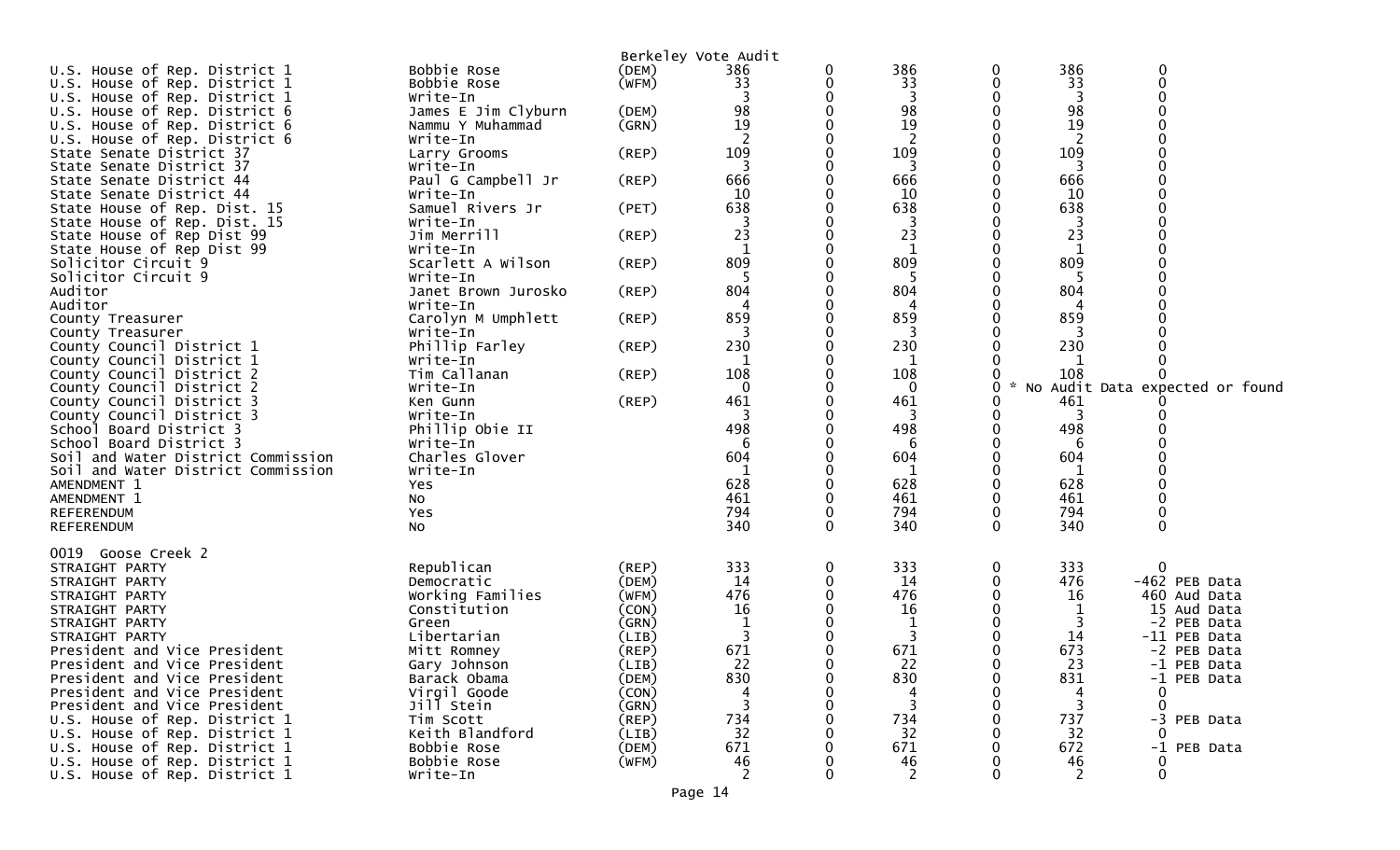|                                                              |                             |                | Berkeley Vote Audit |          |           |   |           |                       |
|--------------------------------------------------------------|-----------------------------|----------------|---------------------|----------|-----------|---|-----------|-----------------------|
| State Senate District 44                                     | Paul G Campbell Jr          | (REP)          | 978                 | 0        | 978       | 0 | 982       | -4 PEB Data           |
| State Senate District 44                                     | Write-In                    |                | 24                  | 0        | 24        | 0 | 24        | 0                     |
| State House of Rep. Dist. 15                                 | Samuel Rivers Jr            | (PET)          | 899                 | 0        | 899       | 0 | 901       | -2 PEB Data           |
| State House of Rep. Dist. 15                                 | Write-In                    |                | 11                  | 0        | 11        | 0 | 12        | -1 PEB Data           |
| Solicitor Circuit 9                                          | Scarlett A Wilson           | (REP)          | 1034                | 0        | 1034      |   | 1037      | -3 PEB Data           |
| Solicitor Circuit 9                                          | Write-In                    |                | 19                  |          | 19        |   | 19        | 0                     |
| Auditor                                                      | Janet Brown Jurosko         | (REP)          | 1019                | 0        | 1019      |   | 1022      | -3 PEB Data           |
| Auditor                                                      | Write-In                    |                | 18                  | 0        | 18        |   | 18        | $\Omega$              |
| County Treasurer                                             | Carolyn M Umphlett          | (REP)          | 1065                | 0        | 1065      | 0 | 1067      | -2 PEB Data           |
| County Treasurer                                             | Write-In                    |                | 20                  | 0        | 20        |   | 21        | -1 PEB Data           |
| County Council District 1                                    | Phillip Farley              | (REP)          | 992                 | 0        | 992       |   | 995       | -3 PEB Data           |
| County Council District 1                                    | Write-In                    |                | 19                  | 0        | 19        | o | 19        | 0                     |
| School Board District 1                                      | C Kevin Cox                 |                | 287                 | 0        | 287       | 0 | 287       | $\Omega$              |
| School Board District 1<br>School Board District 1           | Kent Murray<br>Write-In     |                | 190                 | 0<br>0   | 190<br>2  | o | 191<br>2  | $-1$<br>PEB Data<br>0 |
| Soil and Water District Commission                           | Charles Glover              |                | 869                 |          | 869       |   | 871       | -2 PEB Data           |
| Soil and Water District Commission                           | Write-In                    |                | 6                   |          | 6         |   | 6         | $\Omega$              |
| AMENDMENT 1                                                  | Yes                         |                | 832                 | 0        | 832       |   | 835       | -3 PEB Data           |
| AMENDMENT 1                                                  | No                          |                | 525                 | 0        | 525       |   | 526       | -1 PEB Data           |
| <b>REFERENDUM</b>                                            | Yes                         |                | 1010                | 0        | 1010      | 0 | 1012      | -2 PEB Data           |
| REFERENDUM                                                   | No.                         |                | 463                 | 0        | 463       | 0 | 465       | -2 PEB Data           |
|                                                              |                             |                |                     |          |           |   |           |                       |
| 0020 Hanahan 1                                               |                             |                |                     |          |           |   |           |                       |
| STRAIGHT PARTY                                               | Republican                  | (REP)          | 402                 | 0        | 402       | 0 | 402       | 0                     |
| STRAIGHT PARTY                                               | Democratic                  | (DEM)          | -7                  | 0        |           | 0 | 93        | -86 PEB Data          |
| STRAIGHT PARTY                                               | Working Families            | (WFM)          | 93                  | 0        | 93        |   | 3         | 90 Aud Data           |
| STRAIGHT PARTY                                               | Constitution                | (CON)          | 3                   | $\Omega$ | 3         | 0 |           | 2<br>Aud Data         |
| STRAIGHT PARTY                                               | Green                       | (GRN)          | 1                   | 0        | 1         | 0 |           | 0                     |
| STRAIGHT PARTY                                               | Libertarian                 | (LIB)          | 1<br>845            | 0<br>0   | 845       |   | 846       | -6<br>PEB Data        |
| President and Vice President<br>President and Vice President | Mitt Romney<br>Gary Johnson | (REP)<br>(LIB) | 19                  | 0        | 19        | 0 | 19        | -1<br>PEB Data<br>O   |
| President and Vice President                                 | Barack Obama                | (DEM)          | 281                 | 0        | 281       |   | 281       |                       |
| President and Vice President                                 | Virgil Goode                | (CON)          |                     | 0        | 3         |   |           |                       |
| President and Vice President                                 | Jill Stein                  | (GRN)          |                     | 0        | 4         |   | 4         | 0                     |
| U.S. House of Rep. District 1                                | Tim Scott                   | (REP)          | 873                 | 0        | 873       |   | 874       | -1<br>PEB Data        |
| U.S. House of Rep. District 1                                | Keith Blandford             | (LIB)          | 33                  | 0        | 33        | 0 | 33        |                       |
| U.S. House of Rep. District 1                                | Bobbie Rose                 | (DEM)          | 211                 | 0        | 211       | 0 | 211       |                       |
| U.S. House of Rep. District 1                                | Bobbie Rose                 | (WFM)          | 17                  | 0        | 17        |   | 17        |                       |
| U.S. House of Rep. District 1                                | Write-In                    |                | -1                  | 0        | 1         |   | 1         | 0                     |
| State Senate District 44                                     | Paul G Campbell Jr          | (REP)          | 951                 | 0        | 951       |   | 952       | -1<br>PEB Data        |
| State Senate District 44                                     | Write-In                    |                | 15                  |          | 15        |   | 15        |                       |
| State House of Rep. Dist. 15                                 | Samuel Rivers Jr            | (PET)          | 751                 |          | 751       |   | 751       | 0                     |
| State House of Rep. Dist. 15                                 | Write-In                    |                | 12                  |          | 12        |   | 12        | 0                     |
| Solicitor Circuit 9                                          | Scarlett A Wilson           | $($ REP $)$    | 968                 | n        | 968       | 0 | 969       | PEB Data<br>$-1$      |
| Solicitor Circuit 9                                          | Write-In                    |                | 13                  | 0        | 13        | 0 | 13        | 0                     |
| Auditor                                                      | Janet Brown Jurosko         | (REP)          | 950                 | 0        | 950       | 0 | 950       |                       |
| Auditor                                                      | Write-In                    |                | 11                  |          | 11        |   | -11       |                       |
| County Treasurer                                             | Carolyn M Umphlett          | (REP)          | 981<br>12           |          | 981<br>12 |   | 981<br>12 |                       |
| County Treasurer<br>County Council District 1                | Write-In<br>Phillip Farley  | $($ REP $)$    | 955                 |          | 955       |   | 956       | $-1$<br>PEB Data      |
| County Council District 1                                    | Write-In                    |                | 13                  |          | 13        |   | 13        |                       |
| School Board District 1                                      | C Kevin Cox                 |                | 433                 | 0        | 433       |   | 433       | ∩                     |
|                                                              |                             |                |                     |          |           |   |           |                       |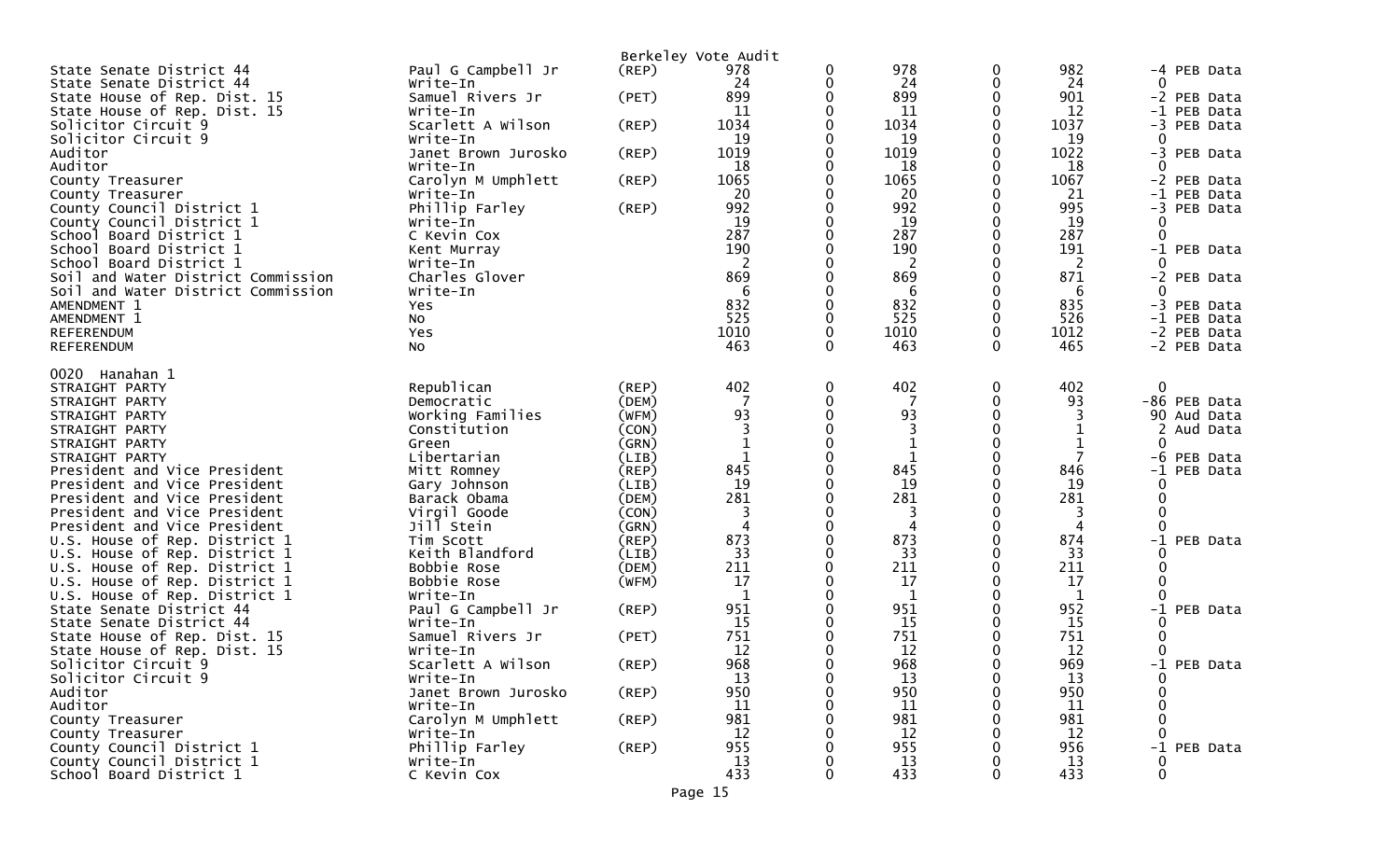|                                                    |                         |             | Berkeley Vote Audit |          |             |        |           |                                 |
|----------------------------------------------------|-------------------------|-------------|---------------------|----------|-------------|--------|-----------|---------------------------------|
| School Board District 1<br>School Board District 1 | Kent Murray<br>Write-In |             | 537                 | 0        | 537<br>5    | 0<br>0 | 538<br>5  | -1 PEB Data<br>0                |
| Soil and Water District Commission                 | Charles Glover          |             | 790                 |          | 790<br>-5   | 0<br>0 | 790       | 0<br>$\Omega$                   |
| Soil and Water District Commission<br>AMENDMENT 1  | Write-In<br>Yes         |             | 687                 |          | 687         | 0      | 688       | -1 PEB Data                     |
| AMENDMENT 1                                        | No                      |             | 425                 |          | 425         | 0      | 425       |                                 |
| <b>REFERENDUM</b>                                  | Yes                     |             | 647                 |          | 647         | 0      | 647       | 0                               |
| <b>REFERENDUM</b>                                  | NO.                     |             | 469                 | 0        | 469         | 0      | 470       | -1 PEB Data                     |
|                                                    |                         |             |                     |          |             |        |           |                                 |
| 0021 Hanahan 2                                     |                         |             |                     |          |             |        |           |                                 |
| STRAIGHT PARTY                                     | Republican              | (REP)       | 188                 | 0        | 188         | 0      | 188       | $\mathbf 0$                     |
| STRAIGHT PARTY                                     | Democratic              | (DEM)       |                     | 0        |             | 0      | 122       | -115 PEB Data                   |
| STRAIGHT PARTY                                     | Working Families        | (WFM)       | 122                 |          | 122         |        | 4         | 118 Aud Data                    |
| STRAIGHT PARTY                                     | Constitution            | (CON)       | 4                   |          | 4           |        |           | 2 Aud Data                      |
| STRAIGHT PARTY                                     | Green                   | (GRN)       | 2                   |          | 2           |        |           | 1 Aud Data                      |
| STRAIGHT PARTY                                     | Libertarian             | (LIB)       | $\mathbf{1}$        |          | $\mathbf 1$ |        |           | -6 PEB Data                     |
| President and Vice President                       | Mitt Romney             | (REP)       | 399                 |          | 399         |        | 399       | $\Omega$                        |
| President and Vice President                       | Gary Johnson            | (LIB)       | 12                  |          | 12          |        | 13        | -1 PEB Data                     |
| President and Vice President                       | Barack Obama            | (DEM)       | 243                 |          | 243         |        | 243       | $\Omega$                        |
| President and Vice President                       | Virgil Goode            | (CON)       | $\boldsymbol{0}$    |          | 0           | 0      |           | No Audit Data expected or found |
| President and Vice President                       | Jill Stein              | (GRN)       | 4                   |          | 4           |        |           |                                 |
| U.S. House of Rep. District 1                      | Tim Scott               | (REP)       | 430                 |          | 430         | 0      | 431       | -1 PEB Data                     |
| U.S. House of Rep. District 1                      | Keith Blandford         | (LIB)       | 21                  |          | 21          |        | 21        |                                 |
| U.S. House of Rep. District 1                      | Bobbie Rose             | (DEM)       | 189                 |          | 189         | U      | 189       |                                 |
| U.S. House of Rep. District 1                      | Bobbie Rose             | (WFM)       | 10                  |          | 10          |        | 10        |                                 |
| U.S. House of Rep. District 1                      | Write-In                |             | $\overline{0}$      |          | $\mathbf 0$ | 0      |           | No Audit Data expected or found |
| State Senate District 44                           | Paul G Campbell Jr      | (REP)       | 482                 |          | 482         | 0      | 483       | -1 PEB Data                     |
| State Senate District 44                           | Write-In                |             | 8                   |          | 8           | 0      | 8         | 0                               |
| State House of Rep Dist 99                         | Jim Merrill             | (REP)       | 508                 |          | 508         | 0      | 508       |                                 |
| State House of Rep Dist 99                         | Write-In                |             | 6                   |          | 6           |        |           |                                 |
| Solicitor Circuit 9                                | Scarlett A Wilson       | (REP)       | 510                 |          | 510         |        | 510       |                                 |
| Solicitor Circuit 9                                | Write-In                |             |                     |          |             |        |           |                                 |
| Auditor                                            | Janet Brown Jurosko     | (REP)       | 505                 |          | 505         |        | 505       |                                 |
| Auditor                                            | Write-In                |             | 6                   |          | 6           |        | 6         |                                 |
| County Treasurer                                   | Carolyn M Umphlett      | (REP)       | 521                 |          | 521         |        | 521       |                                 |
| County Treasurer                                   | Write-In                |             | 4                   |          | 4           |        | 4         |                                 |
| County Council District 1                          | Phillip Farley          | (REP)       | 509                 |          | 509         |        | 509       |                                 |
| County Council District 1                          | Write-In                |             | 6                   |          | 6           |        | 6         |                                 |
| School Board District 1                            | C Kevin Cox             |             | 207                 |          | 207         |        | 207       |                                 |
| School Board District 1                            | Kent Murray             |             | 330                 |          | 330         |        | 330       |                                 |
| School Board District 1                            | Write-In                |             | 2                   |          | 2           |        | 2         |                                 |
| Soil and Water District Commission                 | Charles Glover          |             | 458                 |          | 458         |        | 458       |                                 |
| Soil and Water District Commission                 | Write-In                |             | 2                   |          | 2           |        | 2         |                                 |
| AMENDMENT 1                                        | Yes                     |             | 396                 | 0        | 396         | 0      | 397       | -1 PEB Data                     |
| AMENDMENT 1                                        | No                      |             | 244                 | $\bf{0}$ | 244         | 0      | 244       | $\bf{0}$                        |
| <b>REFERENDUM</b>                                  | Yes                     |             | 417                 | 0        | 417         | 0      | 417       | $\Omega$                        |
| <b>REFERENDUM</b>                                  | No                      |             | 225                 | 0        | 225         | 0      | 226       | -1 PEB Data                     |
|                                                    |                         |             |                     |          |             |        |           |                                 |
| 0022 Hanahan 3<br>STRAIGHT PARTY                   | Republican              | $($ REP $)$ | 309                 |          | 309         | 0      | 309       | $\mathbf 0$                     |
|                                                    | Democratic              | (DEM)       |                     | 0        | -5          |        |           | -105 PEB Data                   |
| STRAIGHT PARTY<br>STRAIGHT PARTY                   | Working Families        | (WFM)       | 110                 | 0<br>0   | 110         | 0<br>0 | 110<br>11 | 99 Aud Data                     |
|                                                    |                         |             |                     |          |             |        |           |                                 |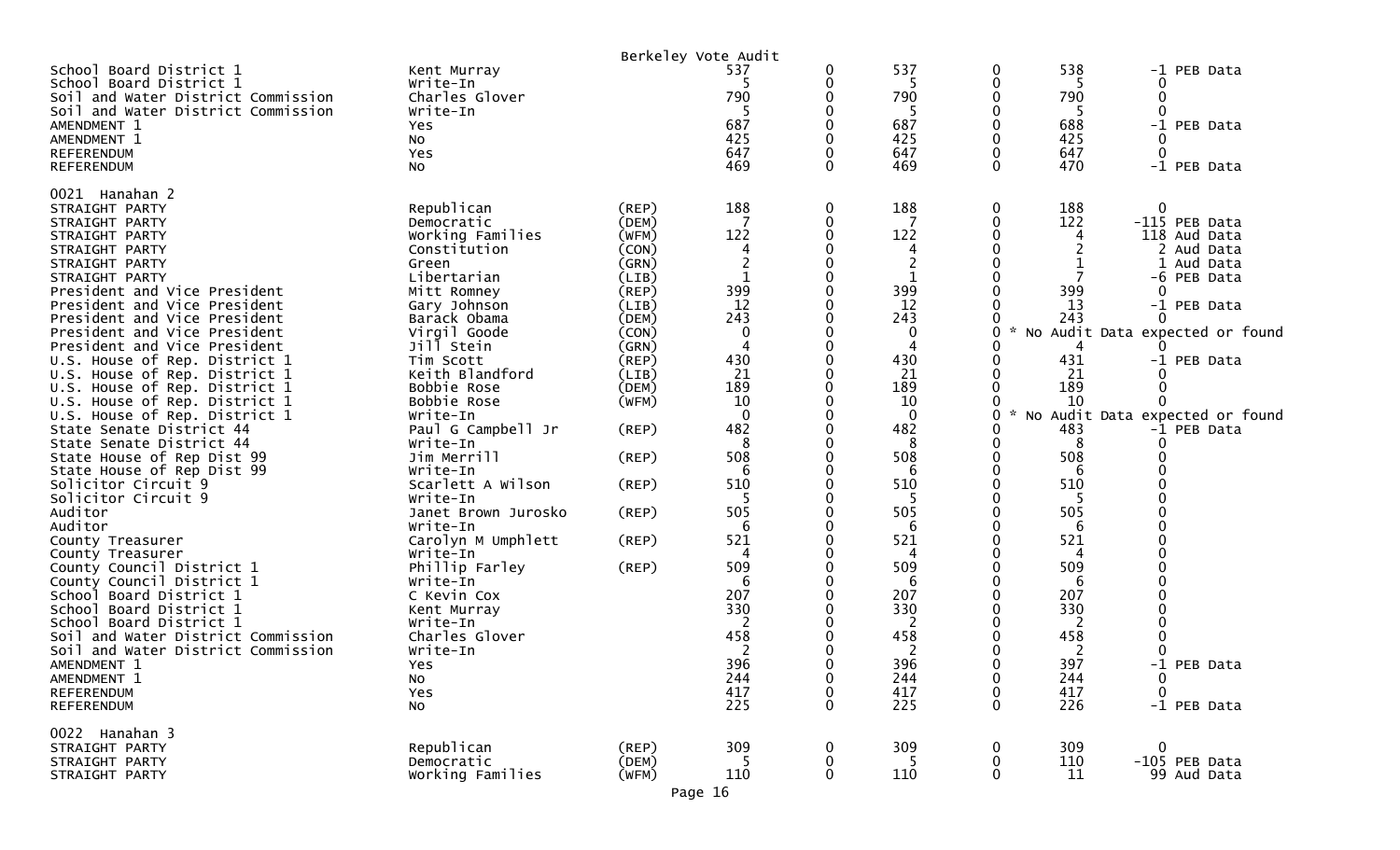|                                                      |                         |             | Berkeley Vote Audit |             |                |                  |                            |                                 |
|------------------------------------------------------|-------------------------|-------------|---------------------|-------------|----------------|------------------|----------------------------|---------------------------------|
| STRAIGHT PARTY                                       | Constitution            | (CON)       | 11                  |             | 11             | $\boldsymbol{0}$ | 2<br>9                     | Aud Data                        |
| STRAIGHT PARTY                                       | Green                   | (GRN)       | $\overline{2}$      | 0           | 2              | $\mathbf 0$      | $\overline{2}$             |                                 |
| STRAIGHT PARTY                                       | Libertarian             | (LIB)       | 1                   | 0           | $\mathbf{1}$   | $\mathbf{0}$     | 5<br>-4                    | PEB Data                        |
| President and Vice President                         | Mitt Romney             | (REP)       | 737                 |             | 737            | 0                | 737                        |                                 |
| President and Vice President                         | Gary Johnson            | (LIB)       | 13                  |             | 13             |                  | 14<br>$-1$                 | PEB Data                        |
| President and Vice President                         | Barack Obama            | (DEM)       | 248                 |             | 248            |                  | 248                        |                                 |
| President and Vice President                         | Virgil Goode            | (CON)       | 2                   |             | $\overline{2}$ |                  | $\overline{2}$<br>$\Omega$ |                                 |
| President and Vice President                         | Jill Stein              | (GRN)       | 5                   | 0           | -5             | 0                | 6<br>-1                    | PEB Data                        |
| U.S. House of Rep. District 1                        | Tim Scott               | (REP)       | 789                 |             | 789            |                  | 789<br>0                   |                                 |
| U.S. House of Rep. District 1                        | Keith Blandford         | (LIB)       | 16                  |             | 16             |                  | 17                         | -1 PEB Data                     |
| U.S. House of Rep. District 1                        | Bobbie Rose             | (DEM)       | 167                 |             | 167            |                  | 168                        | -1 PEB Data                     |
| U.S. House of Rep. District 1                        | Bobbie Rose             | (WFM)       | 26                  |             | 26             |                  | 26<br>$\Omega$             |                                 |
| U.S. House of Rep. District 1                        | Write-In                |             | $\mathbf 0$         |             | $\mathbf 0$    | 0                |                            | No Audit Data expected or found |
| State Senate District 37                             | Larry Grooms            | (REP)       | 796                 |             | 796            |                  | 798                        | -2 PEB Data                     |
| State Senate District 37                             | Write-In                |             | 9                   |             | 9              | 0                | 9                          |                                 |
| State House of Rep Dist 99                           | Jim Merrill             | (REP)       | 830                 |             | 830            | 0                | 832                        | -2 PEB Data                     |
| State House of Rep Dist 99                           | Write-In                |             |                     |             | q              | 0                | 9                          |                                 |
| Solicitor Circuit 9                                  | Scarlett A Wilson       | (REP)       | 840                 |             | 840            | 0                | 842                        | -2 PEB Data                     |
| Solicitor Circuit 9                                  | Write-In                |             |                     |             | 4              |                  | 4                          |                                 |
| Auditor                                              | Janet Brown Jurosko     | (REP)       | 827                 |             | 827            | O                | 829                        | -2 PEB Data                     |
| Auditor                                              | Write-In                |             | 2                   |             | 2<br>870       |                  | 2<br>0                     |                                 |
| County Treasurer                                     | Carolyn M Umphlett      | $($ REP $)$ | 870                 |             |                |                  | 872                        | -2 PEB Data                     |
| County Treasurer                                     | Write-In                |             | 848                 |             | 848            |                  | 850                        |                                 |
| County Council District 1                            | Phillip Farley          | (REP)       |                     |             | 4              |                  |                            | -2 PEB Data                     |
| County Council District 1<br>School Board District 1 | Write-In<br>C Kevin Cox |             | 288                 |             | 288            |                  | 289                        | -1 PEB Data                     |
| School Board District 1                              |                         |             | 603                 |             | 603            |                  | 604                        | -1 PEB Data                     |
| School Board District 1                              | Kent Murray<br>Write-In |             | $\Omega$            |             | $\mathbf{0}$   | 0                |                            | No Audit Data expected or found |
| Soil and Water District Commission                   | Charles Glover          |             | 699                 |             | 699            |                  | 701                        | -2 PEB Data                     |
| Soil and Water District Commission                   | Write-In                |             | $\overline{2}$      |             | 2              |                  | 2<br>0                     |                                 |
| AMENDMENT 1                                          | Yes                     |             | 571                 |             | 571            | 0                | 572                        | -1 PEB Data                     |
| AMENDMENT 1                                          | No                      |             | 391                 |             | 391            | $\mathbf 0$      | 392                        | -1 PEB Data                     |
| REFERENDUM                                           | Yes                     |             | 552                 | 0           | 552            | 0                | 553                        | -1 PEB Data                     |
| REFERENDUM                                           | No                      |             | 428                 | 0           | 428            | 0                | 429                        | -1 PEB Data                     |
|                                                      |                         |             |                     |             |                |                  |                            |                                 |
| 0023 Hanahan 4                                       |                         |             |                     |             |                |                  |                            |                                 |
| STRAIGHT PARTY                                       | Republican              | (REP)       | 310                 | $\mathbf 0$ | 310            | 0                | 310<br>0                   |                                 |
| STRAIGHT PARTY                                       | Democratic              | (DEM)       | 6                   | 0           | 6              | $\Omega$         | 195                        | -189 PEB Data                   |
| STRAIGHT PARTY                                       | Working Families        | (WFM)       | 194                 |             | 194            |                  | 20                         | 174 Aud Data                    |
| STRAIGHT PARTY                                       | Constitution            | (CON)       | 20                  |             | 20             |                  |                            | 19 Aud Data                     |
| STRAIGHT PARTY                                       | Green                   | (GRN)       |                     |             |                |                  | -4                         | PEB Data                        |
| STRAIGHT PARTY                                       | Libertarian             | (LIB)       | 5                   |             | 5              |                  | 6                          | -1 PEB Data                     |
| President and Vice President                         | Mitt Romney             | $($ REP $)$ | 660                 |             | 660            |                  | 660<br>0                   |                                 |
| President and Vice President                         | Gary Johnson            | (LIB)       | 18                  |             | 18             | ∩                | 19                         | -1 PEB Data                     |
| President and Vice President                         | Barack Obama            | (DEM)       | 381                 |             | 381            | 0                | 382                        | -1 PEB Data                     |
| President and Vice President                         | Virgil Goode            | (CON)       | 6                   |             | 6              |                  | 6<br>0                     |                                 |
| President and Vice President                         | Jill Stein              | (GRN)       | 8                   |             | 8              |                  | 8                          |                                 |
| U.S. House of Rep. District 1                        | Tim Scott               | (REP)       | 629                 |             | 629            |                  | 629                        |                                 |
| U.S. House of Rep. District 1                        | Keith Blandford         | (LIB)       | 22                  |             | 22             |                  | 22                         |                                 |
| U.S. House of Rep. District 1                        | Bobbie Rose             | (DEM)       | 283                 |             | 283            |                  | 284                        | -1 PEB Data                     |
| U.S. House of Rep. District 1                        | Bobbie Rose             | (WFM)       | 37                  |             | 37             |                  | 37<br>0                    |                                 |
| U.S. House of Rep. District 1                        | Write-In                |             | 0                   |             | $\mathbf 0$    | 0                |                            | No Audit Data expected or found |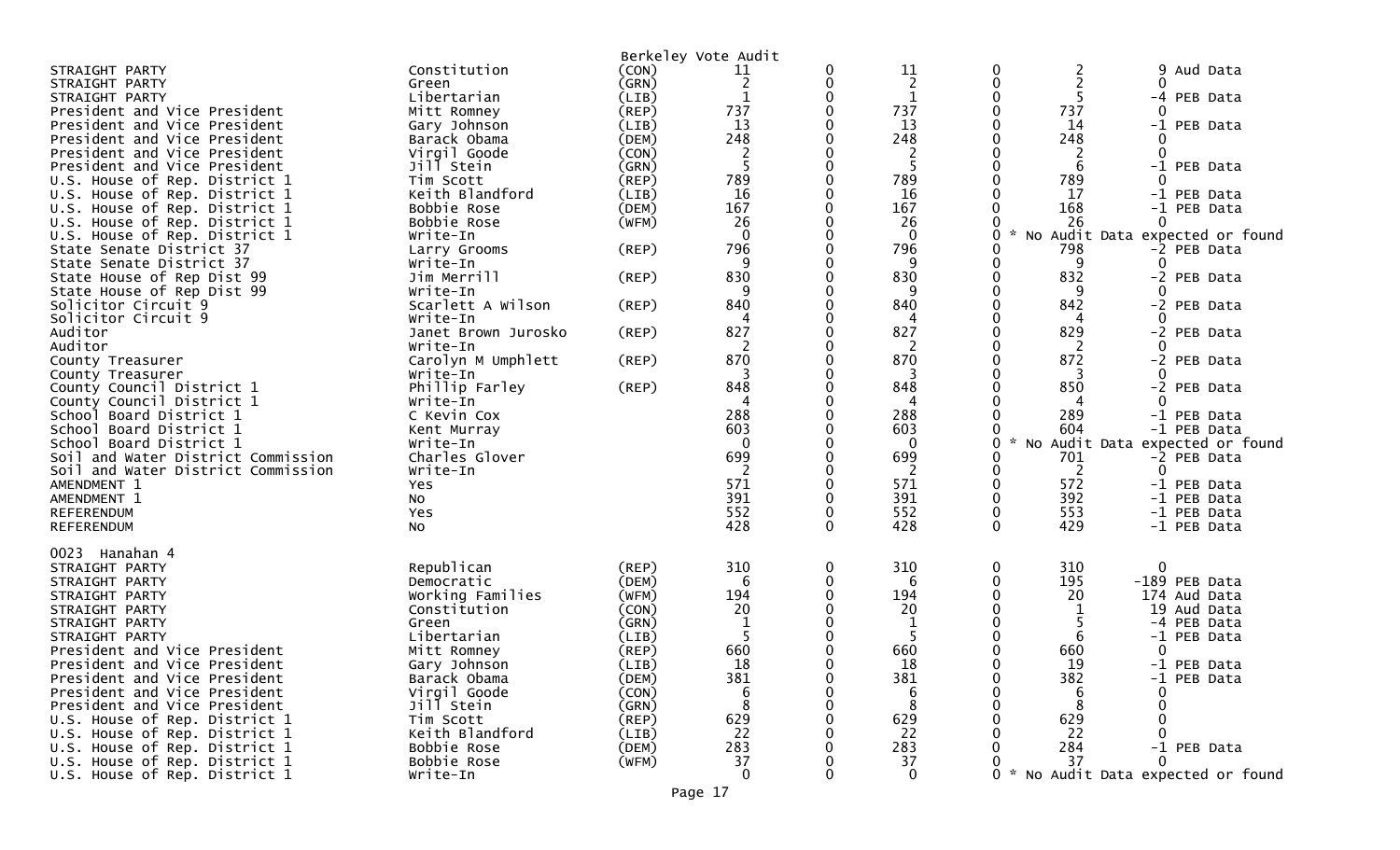|                                                           |                           |             | Berkeley Vote Audit |          |                   |                                                      |
|-----------------------------------------------------------|---------------------------|-------------|---------------------|----------|-------------------|------------------------------------------------------|
| U.S. House of Rep. District 6                             | James E Jim Clyburn       | (DEM)       | 30                  | 0        | 30                | 31<br>-1 PEB Data                                    |
| U.S. House of Rep. District 6                             | Nammu Y Muhammad          | (GRN)       | 16                  | 0        | 16                | 16                                                   |
| U.S. House of Rep. District 6                             | Write-In                  |             | $\Omega$            |          | $\mathbf{0}$      | $\mathcal{H}$<br>No Audit Data expected or found     |
| State Senate District 37<br>State Senate District 37      | Larry Grooms<br>Write-In  | $($ REP $)$ | 793<br>8            |          | 793<br>8          | 794<br>-1 PEB Data<br>8                              |
| State House of Rep Dist 99                                | Jim Merrill               | (REP)       | 817                 |          | 817               | 818<br>-1 PEB Data                                   |
| State House of Rep Dist 99                                | Write-In                  |             |                     |          | 5                 | -5                                                   |
| Solicitor Circuit 9                                       | Scarlett A Wilson         | (REP)       | 826                 |          | 826               | 827<br>-1 PEB Data                                   |
| Solicitor Circuit 9                                       | Write-In                  |             | 9                   |          | 9                 | 9                                                    |
| Auditor                                                   | Janet Brown Jurosko       | (REP)       | 820                 |          | 820               | 821<br>-1 PEB Data                                   |
| Auditor                                                   | Write-In                  |             |                     |          |                   |                                                      |
| County Treasurer                                          | Carolyn M Umphlett        | (REP)       | 844                 |          | 844               | 844                                                  |
| County Treasurer                                          | Write-In                  |             | 4                   |          | 4                 |                                                      |
| County Council District 1                                 | Phillip Farley            | (REP)       | 800                 |          | 800               | 801<br>-1 PEB Data                                   |
| County Council District 1                                 | Write-In                  |             |                     |          |                   |                                                      |
| County Council District 2<br>County Council District 2    | Tim Callanan<br>Write-In  | (REP)       | 6<br>$\mathbf 0$    | 0        | 6<br>$\mathbf{0}$ | No Audit Data expected or found                      |
| School Board District 1                                   | C Kevin Cox               |             | 170                 |          | 170               | 170                                                  |
| School Board District 1                                   | Kent Murray               |             | 219                 |          | 219               | 219                                                  |
| School Board District 1                                   | Write-In                  |             | 1                   | 0        | 1                 |                                                      |
| Soil and Water District Commission                        | Charles Glover            |             | 690                 |          | 690               | 690                                                  |
| Soil and Water District Commission                        | Write-In                  |             |                     |          | 2                 |                                                      |
| AMENDMENT 1                                               | Yes                       |             | 593                 |          | 593               | 594<br>-1 PEB Data                                   |
| AMENDMENT 1                                               | No                        |             | 414                 |          | 414               | 414                                                  |
| REFERENDUM                                                | Yes                       |             | 628                 |          | 628               | 628<br>$\Omega$                                      |
| REFERENDUM                                                | NO.                       |             | 414                 | $\Omega$ | 414               | 415<br>-1 PEB Data                                   |
| 0024 Hilton Cross Rd                                      |                           |             |                     |          |                   |                                                      |
| STRAIGHT PARTY                                            | Republican                | (REP)       | 169                 | 0        | 169               | 169<br>0                                             |
| STRAIGHT PARTY                                            | Democratic                | (DEM)       | 3                   | 0        | 3                 | 330<br>-327 PEB Data                                 |
| STRAIGHT PARTY                                            | Working Families          | (WFM)       | 329                 | 0        | 329               | $\mathcal{H}$<br>No Match in Audit Data.<br>$\Omega$ |
| STRAIGHT PARTY                                            | Constitution              | (CON)       | 0                   | 0        | 0                 | No Audit Data expected or found                      |
| STRAIGHT PARTY                                            | Green                     | (GRN)       | 0                   | 0        | 0                 | -2 PEB Data<br>2                                     |
| STRAIGHT PARTY                                            | Libertarian               | (LIB)       |                     |          |                   | 3<br>-1 PEB Data                                     |
| President and Vice President                              | Mitt Romney               | $($ REP $)$ | 293                 |          | 293               | 294<br>-1 PEB Data                                   |
| President and Vice President                              | Gary Johnson              | (LIB)       |                     |          | 3                 | -1 PEB Data                                          |
| President and Vice President                              | Barack Obama              | (DEM)       | 476                 |          | 476               | 477<br>-1 PEB Data                                   |
| President and Vice President                              | Virgil Goode              | (CON)       | $\mathbf 1$         |          | 1                 | 1                                                    |
| President and Vice President                              | Jill Stein                | (GRN)       | 2                   |          |                   |                                                      |
| U.S. House of Rep. District 6                             | James E Jim Clyburn       | (DEM)       | 591                 |          | 591               | 594<br>-3 PEB Data                                   |
| U.S. House of Rep. District 6                             | Nammu Y Muhammad          | (GRN)       | 49                  |          | 49                | 49                                                   |
| U.S. House of Rep. District 6<br>State Senate District 39 | Write-In<br>John Matthews | (DEM)       | 596                 |          | 596               | 599<br>-3 PEB Data                                   |
| State Senate District 39                                  | Write-In                  |             | 6                   | 0        | 6                 | $\mathbf 0$<br>6                                     |
| State House of Rep Dist 102                               | Allan Weiss               | (REP)       | 299                 |          | 299               | 300<br>-1 PEB Data                                   |
| State House of Rep Dist 102                               | Joe Jefferson             | (DEM)       | 466                 |          | 466               | 468<br>-2 PEB Data                                   |
| State House of Rep Dist 102                               | Write-In                  |             | $\mathbf{0}$        |          | $\mathbf{0}$      | $\mathcal{H}$<br>No Audit Data expected or found     |
| Solicitor Circuit 9                                       | Scarlett A Wilson         | (REP)       | 409                 |          | 409               | 410<br>-1 PEB Data                                   |
| Solicitor Circuit 9                                       | Write-In                  |             | 7                   |          |                   | 7                                                    |
| Auditor                                                   | Janet Brown Jurosko       | $($ REP $)$ | 414                 |          | 414               | 414                                                  |
| Auditor                                                   | Write-In                  |             | 3                   |          | 3                 | $\Omega$<br>3                                        |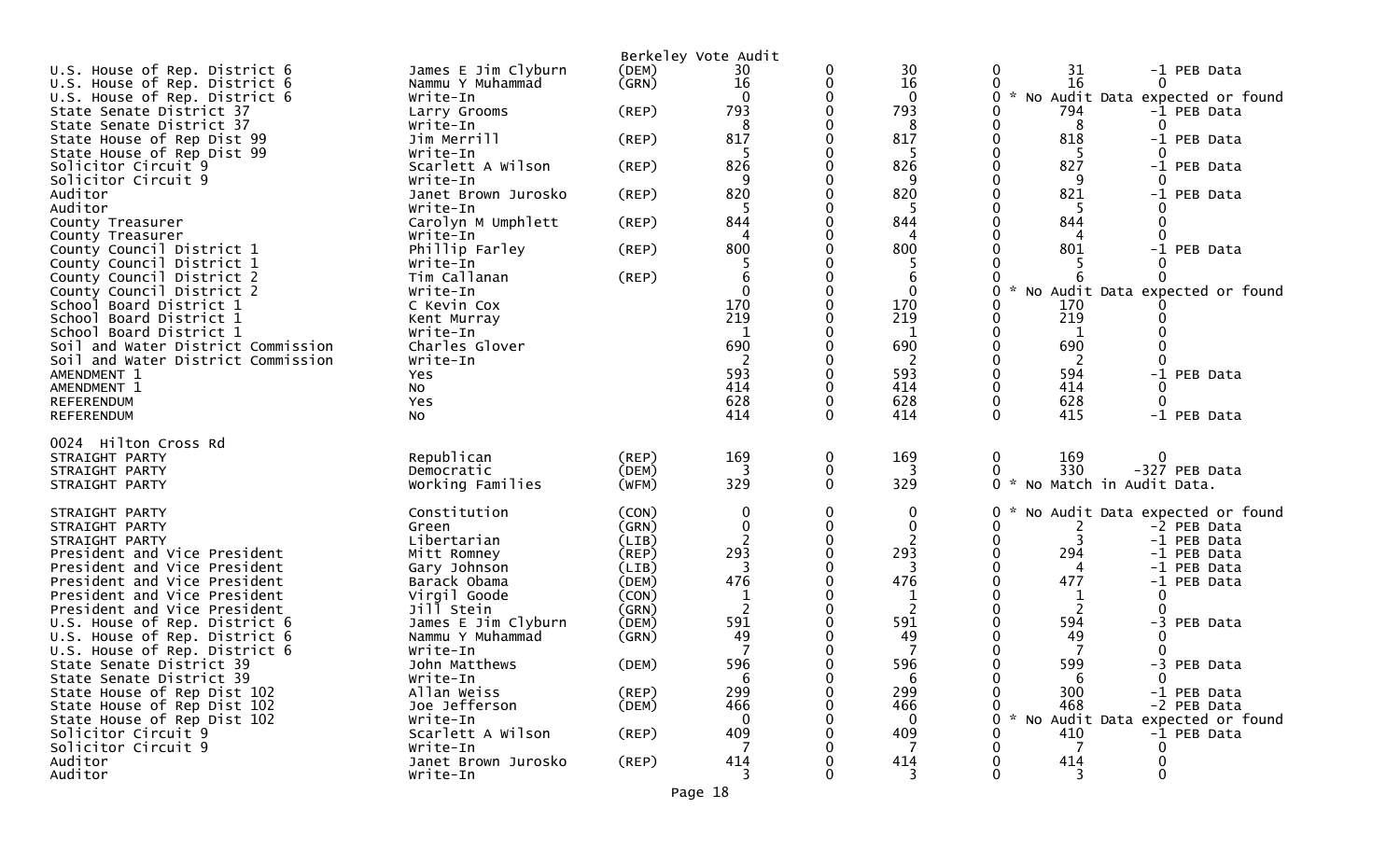|                                      |                                |       | Berkeley Vote Audit |              |              |                    |     |                                                |
|--------------------------------------|--------------------------------|-------|---------------------|--------------|--------------|--------------------|-----|------------------------------------------------|
| County Treasurer                     | Carolyn M Umphlett             | (REP) | 444                 | 0            | 444          | 0                  | 444 | 0                                              |
| County Treasurer                     | Write-In                       |       |                     | 0            | 3            | 0                  | 3   | $\Omega$                                       |
| School Board District 7              | Marty Housand                  |       | 240                 | 0            | 240          | 0                  | 240 |                                                |
| School Board District 7              | Wilhelmina S Moore             |       | 316                 | 0            | 316          | 0                  | 317 | -1 PEB Data                                    |
| School Board District 7              | Write-In                       |       | 1                   | 0            | 1            | 0                  | 1   | 0                                              |
| Soil and Water District Commission   | Charles Glover                 |       | 371                 |              | 371          | 0                  | 373 | -2 PEB Data                                    |
| Soil and Water District Commission   | Write-In                       |       | 1                   |              | $\mathbf{1}$ | 0                  | 1   | 0                                              |
| AMENDMENT 1                          | Yes                            |       | 428                 | 0            | 428          | 0                  | 429 | -1 PEB Data                                    |
| AMENDMENT 1                          | No                             |       | 310                 |              | 310          | 0                  | 311 | -1 PEB Data                                    |
| <b>REFERENDUM</b>                    | Yes                            |       | 483                 | 0            | 483          | 0                  | 485 | -2 PEB Data                                    |
| REFERENDUM                           | No                             |       | 262                 | 0            | 262          | $\mathbf{0}$       | 263 | -1 PEB Data                                    |
| 0026 Huger                           |                                |       |                     |              |              |                    |     |                                                |
| STRAIGHT PARTY                       | Republican                     | (REP) | 100                 | 0            | 100          | 0                  | 100 | $\mathbf 0$                                    |
| STRAIGHT PARTY                       | Democratic                     | (DEM) | 2                   | 0            | 2            | $\mathbf{0}$       | 365 | -363 PEB Data                                  |
| STRAIGHT PARTY                       | Working Families               | (WFM) | 365                 | $\mathbf{0}$ | 365          | $\mathbf{0}$<br>*  |     | No Match in Audit Data.                        |
|                                      |                                |       |                     |              |              |                    |     |                                                |
| STRAIGHT PARTY                       | Constitution                   | (CON) | 0                   | 0            | 0            | 0                  | 1   | -1 PEB Data                                    |
| STRAIGHT PARTY                       | Green                          | (GRN) | 0                   | 0            | 0            | $\mathbf{0}$       |     | -1 PEB Data                                    |
| STRAIGHT PARTY                       | Libertarian                    | (LIB) | 1                   | 0            | 1            | 0                  | 2   | -1 PEB Data                                    |
| President and Vice President         | Mitt Romney                    | (REP) | 166                 | 0            | 166          | $\Omega$           | 166 |                                                |
| President and Vice President         | Gary Johnson                   | (LIB) | 2                   | 0            | 2            | 0                  | 2   | 0                                              |
| President and Vice President         | Barack Obama                   | (DEM) | 443                 |              | 443          |                    | 443 | $\Omega$                                       |
| President and Vice President         | Virgil Goode                   | (CON) | 0                   | 0            | 0            | 0                  |     | $-1$<br>PEB Data                               |
| President and Vice President         | Jill Stein                     | (GRN) | 4                   | 0            | 4            | 0                  | 4   | 0                                              |
| U.S. House of Rep. District 6        | James E Jim Clyburn            | (DEM) | 496                 |              | 496          |                    | 497 | $-1$<br>PEB Data                               |
| U.S. House of Rep. District 6        | Nammu Y Muhammad               | (GRN) | 23                  | 0            | 23           | 0                  | 23  |                                                |
| U.S. House of Rep. District 6        | Write-In                       |       | 2                   | 0            | 2            | 0                  | 2   | 0                                              |
| State Senate District 37             | Larry Grooms                   | (REP) | 218                 | 0            | 218          | 0                  | 219 | $-1$<br>PEB Data                               |
| State Senate District 37             | Write-In                       |       | 2                   | 0            | 2            | 0                  | 2   |                                                |
| State House of Rep Dist 102          | Allan Weiss                    | (REP) | 169                 | 0            | 169          |                    | 170 | -1 PEB Data                                    |
| State House of Rep Dist 102          | Joe Jefferson                  | (DEM) | 437                 |              | 437          |                    | 437 |                                                |
| State House of Rep Dist 102          | Write-In                       |       | $\mathbf{0}$        | 0            | 0            | 0                  |     | No Audit Data expected or found                |
| Solicitor Circuit 9                  | Scarlett A Wilson              | (REP) | 244                 | 0            | 244          | 0                  | 245 | -1 PEB Data                                    |
| Solicitor Circuit 9                  | Write-In                       |       | 1                   | 0<br>0       | 1            | 0<br>0             | -1  | 0                                              |
| Auditor                              | Janet Brown Jurosko            | (REP) | 241                 | 0            | 241<br>0     |                    | 242 | -1 PEB Data                                    |
| Auditor                              | Write-In                       | (REP) | 0<br>255            | 0            | 255          | 0                  | 256 | No Audit Data expected or found<br>-1 PEB Data |
| County Treasurer<br>County Treasurer | Carolyn M Umphlett<br>Write-In |       | 0                   |              | 0            | $\mathbf{x}$<br>0  |     | No Audit Data expected or found                |
| Soil and Water District Commission   | Charles Glover                 |       | 159                 | 0            | 159          | 0                  | 160 | -1 PEB Data                                    |
| Soil and Water District Commission   | Write-In                       |       | 0                   |              | 0            | 0                  |     | No Audit Data expected or found                |
| AMENDMENT 1                          | Yes                            |       | 262                 | ∩            | 262          | 0                  | 263 | -1 PEB Data                                    |
| AMENDMENT 1                          | No                             |       | 168                 |              | 168          | 0                  | 168 | 0                                              |
| <b>REFERENDUM</b>                    | Yes                            |       | 400                 | 0            | 400          | 0                  | 401 | -1 PEB Data                                    |
| <b>REFERENDUM</b>                    | No                             |       | 200                 | $\bf{0}$     | 200          | 0                  | 200 | $\bf{0}$                                       |
|                                      |                                |       |                     |              |              |                    |     |                                                |
| 0027 Jamestown                       |                                |       |                     |              |              |                    |     |                                                |
| STRAIGHT PARTY                       | Republican                     | (REP) | 64                  | 0            | 64           | 0                  | 65  | -1 PEB Data                                    |
| STRAIGHT PARTY                       | Democratic                     | (DEM) | 0                   | 0            | $\mathbf 0$  | 0                  | 151 | -151 PEB Data                                  |
| STRAIGHT PARTY                       | Working Families               | (WFM) | 151                 | 0            | 151          | 0<br>$\mathcal{H}$ |     | No Match in Audit Data.                        |
| STRAIGHT PARTY                       | Constitution                   | (CON) | $\mathbf 0$         | 0            | $\mathbf 0$  |                    |     | 0 * No Audit Data expected or found            |
|                                      |                                |       | Page 19             |              |              |                    |     |                                                |
|                                      |                                |       |                     |              |              |                    |     |                                                |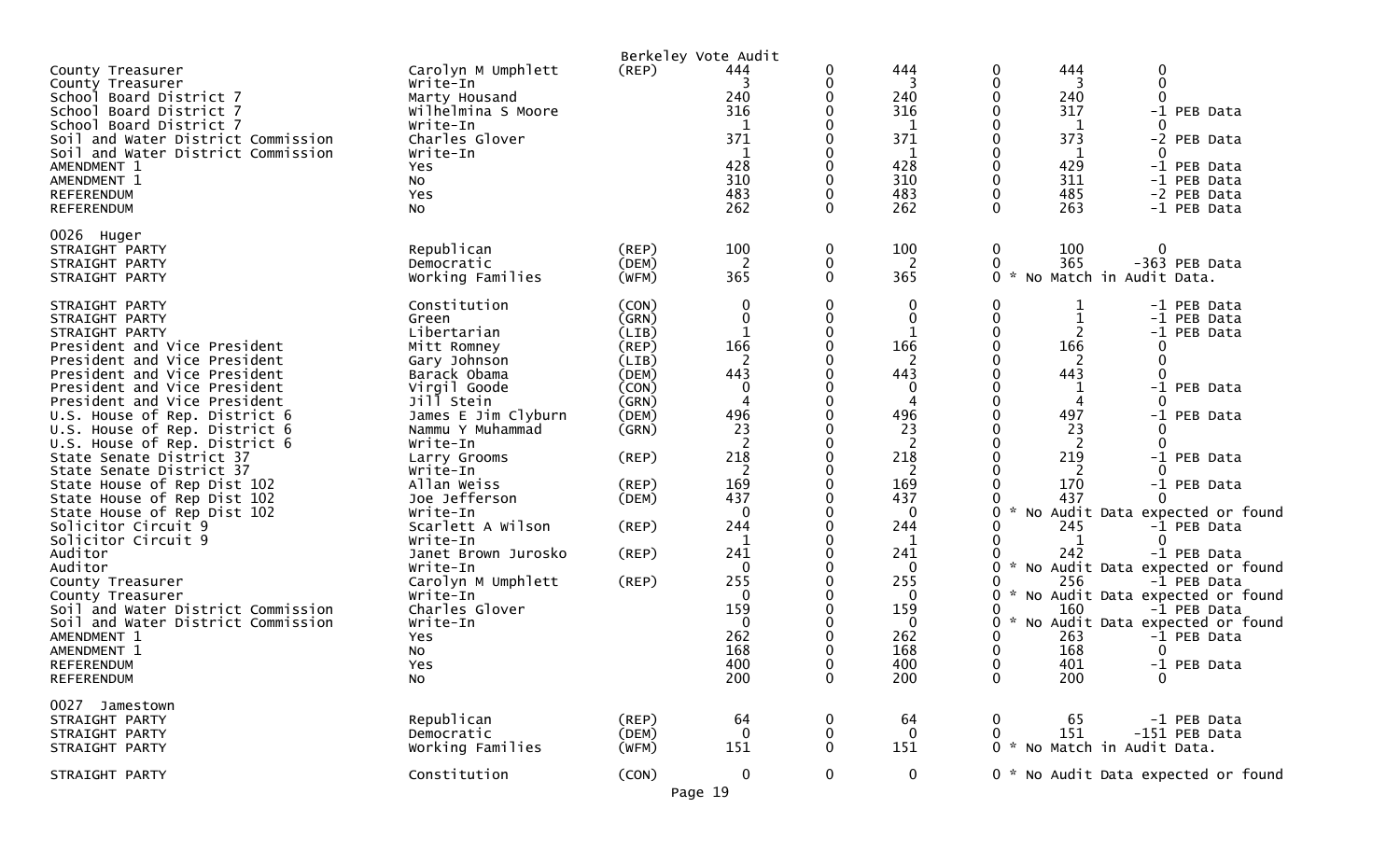|                                                                                                                                                                                                                                                                                                                                                                                                                                                                                                                                                                                                                                                          |                                                                                                                                                                                                                                                                                                                                                                                          |                                                                                                                               | Berkeley Vote Audit                                                                                                                                          |                  |                                                                                                                                                                                  |                                                                                                                                                                                                                                                                                                                                                                                                                                                                                                                                                                                  |
|----------------------------------------------------------------------------------------------------------------------------------------------------------------------------------------------------------------------------------------------------------------------------------------------------------------------------------------------------------------------------------------------------------------------------------------------------------------------------------------------------------------------------------------------------------------------------------------------------------------------------------------------------------|------------------------------------------------------------------------------------------------------------------------------------------------------------------------------------------------------------------------------------------------------------------------------------------------------------------------------------------------------------------------------------------|-------------------------------------------------------------------------------------------------------------------------------|--------------------------------------------------------------------------------------------------------------------------------------------------------------|------------------|----------------------------------------------------------------------------------------------------------------------------------------------------------------------------------|----------------------------------------------------------------------------------------------------------------------------------------------------------------------------------------------------------------------------------------------------------------------------------------------------------------------------------------------------------------------------------------------------------------------------------------------------------------------------------------------------------------------------------------------------------------------------------|
| STRAIGHT PARTY<br>STRAIGHT PARTY                                                                                                                                                                                                                                                                                                                                                                                                                                                                                                                                                                                                                         | Green<br>Libertarian                                                                                                                                                                                                                                                                                                                                                                     | (GRN)<br>(LIB)                                                                                                                | 1                                                                                                                                                            | 0<br>0           | 0<br>$\mathbf{1}$                                                                                                                                                                | -1 PEB Data<br>0<br>0 * No Match in Audit Data.                                                                                                                                                                                                                                                                                                                                                                                                                                                                                                                                  |
| President and Vice President<br>President and Vice President<br>President and Vice President<br>President and Vice President<br>President and Vice President<br>U.S. House of Rep. District 6<br>U.S. House of Rep. District 6<br>U.S. House of Rep. District 6<br>State Senate District 32<br>State Senate District 32<br>State House of Rep Dist 102<br>State House of Rep Dist 102<br>State House of Rep Dist 102<br>Solicitor Circuit 9<br>Solicitor Circuit 9<br>Auditor<br>Auditor<br>County Treasurer<br>County Treasurer<br>Soil and Water District Commission<br>Soil and Water District Commission<br>AMENDMENT 1<br>AMENDMENT 1<br>REFERENDUM | Mitt Romney<br>Gary Johnson<br>Barack Obama<br>Virgil Goode<br>Jill Stein<br>James E Jim Clyburn<br>Nammu Y Muhammad<br>Write-In<br>John Yancey McGill<br>Write-In<br>Allan Weiss<br>Joe Jefferson<br>Write-In<br>Scarlett A Wilson<br>Write-In<br>Janet Brown Jurosko<br>Write-In<br>Carolyn M Umphlett<br>Write-In<br>Charles Glover<br>Write-In<br>Yes<br>No<br>Yes<br>N <sub>O</sub> | (REP)<br>(LIB)<br>(DEM)<br>(CON)<br>(GRN)<br>(DEM)<br>(GRN)<br>(DEM)<br>(REP)<br>(DEM)<br>$($ REP $)$<br>(REP)<br>$($ REP $)$ | 119<br>1<br>236<br>2<br>3<br>282<br>17<br>1<br>299<br>2<br>114<br>234<br>0<br>201<br>0<br>198<br>1<br>206<br>$\Omega$<br>148<br>0<br>156<br>90<br>171<br>131 | 0<br>0<br>0<br>0 | 119<br>1<br>236<br>2<br>$\overline{3}$<br>282<br>17<br>1<br>299<br>2<br>114<br>234<br>$\Omega$<br>201<br>0<br>198<br>1<br>206<br>$\Omega$<br>148<br>0<br>156<br>90<br>171<br>131 | 121<br>0<br>-2 PEB Data<br>0<br>2<br>-1 PEB Data<br>237<br>0<br>-1 PEB Data<br>0<br>$\Omega$<br>3<br>285<br>$-3$<br>PEB Data<br>17<br>0<br>$\Omega$<br>1<br>301<br>-2 PEB Data<br>2<br>117<br>-3 PEB Data<br>234<br>No Audit Data expected or found<br>0<br>205<br>-4 PEB Data<br>No Audit Data expected or found<br>200<br>-2 PEB Data<br>0<br>1<br>0<br>207<br>-1 PEB Data<br>No Audit Data expected or found<br>U<br>149<br>-1 PEB Data<br>No Audit Data expected or found<br>157<br>-1 PEB Data<br>91<br>0<br>-1 PEB Data<br>0<br>173<br>-2 PEB Data<br>131<br>$\Omega$<br>0 |
| <b>REFERENDUM</b><br>0028 Lebanon<br>STRAIGHT PARTY<br>STRAIGHT PARTY<br>STRAIGHT PARTY<br>STRAIGHT PARTY                                                                                                                                                                                                                                                                                                                                                                                                                                                                                                                                                | Republican<br>Democratic<br>Working Families<br>Constitution                                                                                                                                                                                                                                                                                                                             | (REP)<br>(DEM)<br>(WFM)<br>(CON)                                                                                              | 189<br>$\mathbf{0}$<br>33<br>-5                                                                                                                              | 0<br>0<br>0<br>0 | 189<br>$\mathbf 0$<br>33<br>-5                                                                                                                                                   | 189<br>0<br>0<br>0<br>33<br>-33 PEB Data<br>28 Aud Data<br>No Match in Audit Data.<br>0<br>$\mathcal{H}$                                                                                                                                                                                                                                                                                                                                                                                                                                                                         |
| STRAIGHT PARTY<br>STRAIGHT PARTY<br>President and Vice President<br>President and Vice President<br>President and Vice President<br>President and Vice President<br>President and Vice President<br>U.S. House of Rep. District 1<br>U.S. House of Rep. District 1<br>U.S. House of Rep. District 1<br>U.S. House of Rep. District 1<br>U.S. House of Rep. District 1<br>State Senate District 39<br>State Senate District 39<br>State House of Rep Dist 102<br>State House of Rep Dist 102<br>State House of Rep Dist 102                                                                                                                               | Green<br>Libertarian<br>Mitt Romney<br>Gary Johnson<br>Barack Obama<br>Virgil Goode<br>Jill Stein<br>Tim Scott<br>Keith Blandford<br>Bobbie Rose<br>Bobbie Rose<br>Write-In<br>John Matthews<br>Write-In<br>Allan Weiss<br>Joe Jefferson<br>Write-In                                                                                                                                     | (GRN)<br>(LIB)<br>(REP)<br>(LIB)<br>(DEM)<br>(CON)<br>(GRN)<br>(REP)<br>(LIB)<br>(DEM)<br>(WFM)<br>(DEM)<br>(REP)<br>(DEM)    | 0<br>$\Omega$<br>316<br>64<br>$\Omega$<br>319<br>49<br>12<br>$\Omega$<br>166<br>1<br>309<br>69<br>$\Omega$                                                   | 0<br>0           | $\mathbf 0$<br>$\Omega$<br>316<br>3<br>64<br>$\mathbf{0}$<br>319<br>49<br>12<br>$\mathbf 0$<br>166<br>1<br>309<br>69<br>$\overline{0}$                                           | No Audit Data expected or found<br>0<br>-1 PEB Data<br>0<br>316<br>0<br>-1 PEB Data<br>64<br>-1 PEB Data<br>$\mathcal{H}$<br>U<br>No Audit Data expected or found<br>320<br>0<br>-1 PEB Data<br>0<br>-1 PEB Data<br>$\Lambda$<br>49<br>0<br>0<br>12<br>$\Omega$<br>$\mathcal{H}$<br>No Audit Data expected or found<br>U<br>168<br>-2 PEB Data<br>1<br>0<br>310<br>-1 PEB Data<br>71<br>-2 PEB Data<br>* No Audit Data expected or found                                                                                                                                         |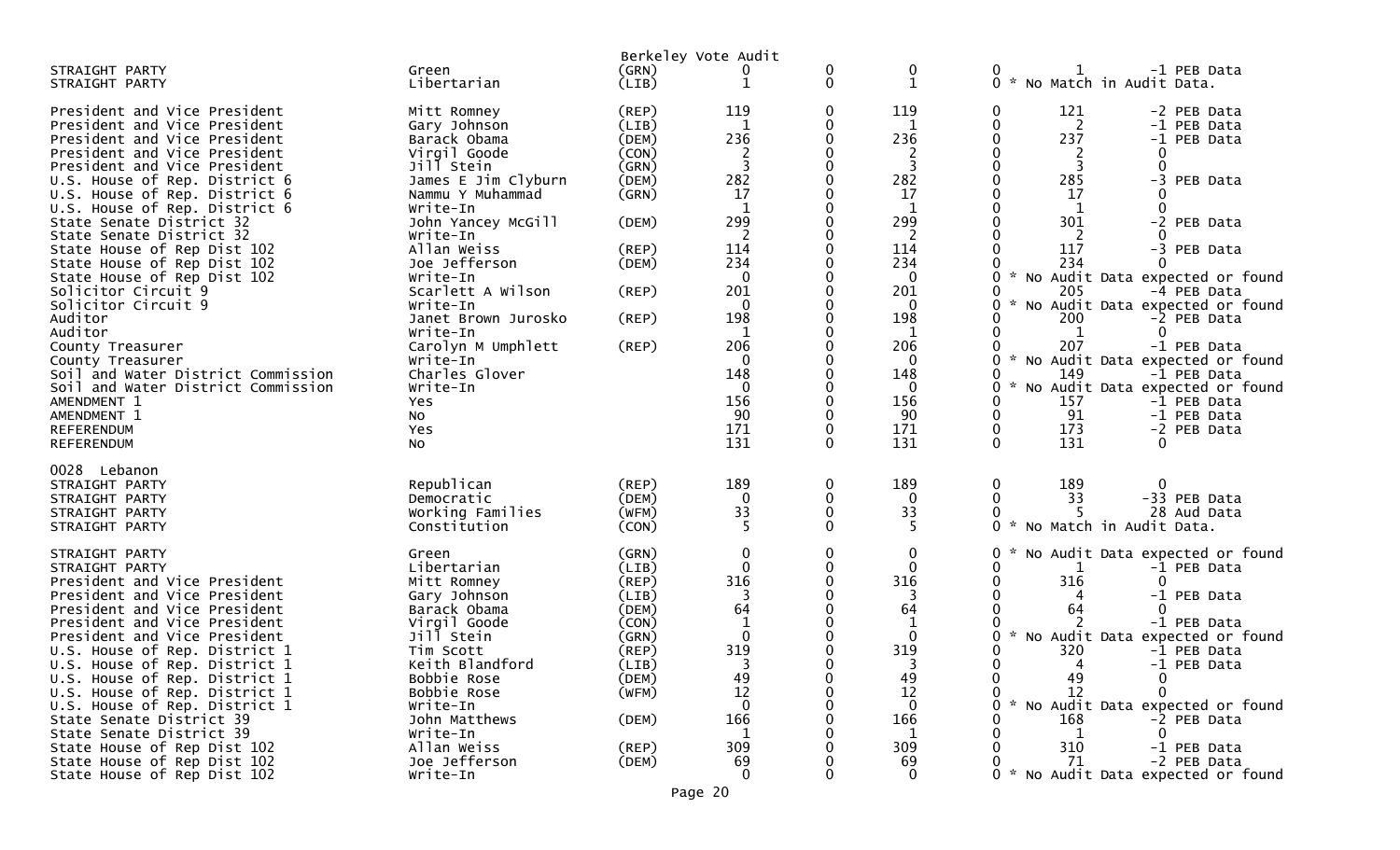|                                                                                                                                                                                                                                                                                                                                                                                       |                                                                                                                                                                                                                                             |                                  | Berkeley Vote Audit                                                                                                                   |                         |                                                                                                                                         |                                                                                                                                                                                                                                                                                                                                                                                                                                                       |
|---------------------------------------------------------------------------------------------------------------------------------------------------------------------------------------------------------------------------------------------------------------------------------------------------------------------------------------------------------------------------------------|---------------------------------------------------------------------------------------------------------------------------------------------------------------------------------------------------------------------------------------------|----------------------------------|---------------------------------------------------------------------------------------------------------------------------------------|-------------------------|-----------------------------------------------------------------------------------------------------------------------------------------|-------------------------------------------------------------------------------------------------------------------------------------------------------------------------------------------------------------------------------------------------------------------------------------------------------------------------------------------------------------------------------------------------------------------------------------------------------|
| Solicitor Circuit 9<br>Solicitor Circuit 9<br>Auditor<br>Auditor<br>County Treasurer<br>County Treasurer<br>School Board District 7<br>School Board District 7<br>School Board District 7<br>School Board District 9<br>School Board District 9<br>Soil and Water District Commission<br>Soil and Water District Commission<br>AMENDMENT 1<br>AMENDMENT 1<br>REFERENDUM<br>REFERENDUM | Scarlett A Wilson<br>Write-In<br>Janet Brown Jurosko<br>Write-In<br>Carolyn M Umphlett<br>Write-In<br>Marty Housand<br>Wilhelmina S Moore<br>Write-In<br>Scott Marino<br>Write-In<br>Charles Glover<br>Write-In<br>Yes<br>NO.<br>Yes<br>NO. | (REP)<br>(REP)<br>(REP)          | 344<br>0<br>348<br>0<br>352<br>$\mathbf{0}$<br>49<br>15<br>$\mathbf{0}$<br>168<br>0<br>224<br>$\mathbf{0}$<br>190<br>179<br>95<br>277 | 0<br>0<br>0             | 344<br>0<br>348<br>$\Omega$<br>352<br>$\bf{0}$<br>49<br>15<br>$\Omega$<br>168<br>$\Omega$<br>224<br>$\bf{0}$<br>190<br>179<br>95<br>277 | 347<br>-3 PEB Data<br>* No Audit Data expected or found<br>351<br>-3 PEB Data<br>* No Audit Data expected or found<br>355<br>-3 PEB Data<br>* No Audit Data expected or found<br>49<br>16<br>-1 PEB Data<br>* No Audit Data expected or found<br>169<br>-1 PEB Data<br>* No Audit Data expected or found<br>226<br>-2 PEB Data<br>No Audit Data expected or found<br>190<br>181<br>-2 PEB Data<br>96<br>-1 PEB Data<br>$\Omega$<br>278<br>-1 PEB Data |
| 0029 Macedonia<br>STRAIGHT PARTY                                                                                                                                                                                                                                                                                                                                                      | Republican                                                                                                                                                                                                                                  | (REP)                            | 443                                                                                                                                   | $\mathbf 0$             | 443                                                                                                                                     | 0 * No Match in Audit Data.                                                                                                                                                                                                                                                                                                                                                                                                                           |
| STRAIGHT PARTY                                                                                                                                                                                                                                                                                                                                                                        | Democratic                                                                                                                                                                                                                                  | (DEM)                            | 6                                                                                                                                     | $\mathbf 0$             | 6                                                                                                                                       | 0 * No Match in Audit Data.                                                                                                                                                                                                                                                                                                                                                                                                                           |
| STRAIGHT PARTY                                                                                                                                                                                                                                                                                                                                                                        | Working Families                                                                                                                                                                                                                            | (WFM)                            | 37                                                                                                                                    | $\mathbf 0$             | 37                                                                                                                                      | 0 * No Match in Audit Data.                                                                                                                                                                                                                                                                                                                                                                                                                           |
| STRAIGHT PARTY                                                                                                                                                                                                                                                                                                                                                                        | Constitution                                                                                                                                                                                                                                | (CON)                            | 12                                                                                                                                    | 0                       | 12                                                                                                                                      | 0 * No Match in Audit Data.                                                                                                                                                                                                                                                                                                                                                                                                                           |
| STRAIGHT PARTY<br>STRAIGHT PARTY                                                                                                                                                                                                                                                                                                                                                      | Green<br>Libertarian                                                                                                                                                                                                                        | (GRN)<br>(LIB)                   | 2<br>$\overline{2}$                                                                                                                   | 0<br>$\mathbf{0}$       | $\overline{c}$<br>$\overline{2}$                                                                                                        | $\mathbf 1$<br>1 Aud Data<br>$\Omega$<br>0 * No Match in Audit Data.                                                                                                                                                                                                                                                                                                                                                                                  |
| President and Vice President<br>President and Vice President                                                                                                                                                                                                                                                                                                                          | Mitt Romney<br>Gary Johnson                                                                                                                                                                                                                 | (REP)<br>(LIB)                   | 837<br>11                                                                                                                             | 0<br>$\mathbf{0}$       | 837<br>11                                                                                                                               | 836 Aud Data<br>$\mathbf{0}$<br>$\mathbf{1}$<br>0 * No Match in Audit Data.                                                                                                                                                                                                                                                                                                                                                                           |
| President and Vice President                                                                                                                                                                                                                                                                                                                                                          | Barack Obama                                                                                                                                                                                                                                | (DEM)                            | 75                                                                                                                                    | $\mathbf 0$             | 75                                                                                                                                      | 0 * No Match in Audit Data.                                                                                                                                                                                                                                                                                                                                                                                                                           |
| President and Vice President                                                                                                                                                                                                                                                                                                                                                          | Virgil Goode                                                                                                                                                                                                                                | (CON)                            | $\overline{7}$                                                                                                                        | $\mathbf 0$             | $\overline{7}$                                                                                                                          | 0 * No Match in Audit Data.                                                                                                                                                                                                                                                                                                                                                                                                                           |
| President and Vice President<br>U.S. House of Rep. District 1<br>U.S. House of Rep. District 1<br>U.S. House of Rep. District 1                                                                                                                                                                                                                                                       | Jill Stein<br>Tim Scott<br>Keith Blandford<br>Bobbie Rose                                                                                                                                                                                   | (GRN)<br>(REP)<br>(LIB)<br>(DEM) | 8<br>672<br>17<br>57                                                                                                                  | 0<br>0<br>0<br>$\Omega$ | 8<br>672<br>17<br>57                                                                                                                    | 0<br>7 Aud Data<br>671 Aud Data<br>16 Aud Data<br>0 * No Match in Audit Data.                                                                                                                                                                                                                                                                                                                                                                         |
| U.S. House of Rep. District 1                                                                                                                                                                                                                                                                                                                                                         | Bobbie Rose                                                                                                                                                                                                                                 | (WFM)                            | 22                                                                                                                                    | $\mathbf 0$             | 22                                                                                                                                      | 0 * No Match in Audit Data.                                                                                                                                                                                                                                                                                                                                                                                                                           |
| U.S. House of Rep. District 1<br>U.S. House of Rep. District 6                                                                                                                                                                                                                                                                                                                        | Write-In<br>James E Jim Clyburn                                                                                                                                                                                                             | (DEM)                            | $\mathbf 0$<br>83                                                                                                                     | 0<br>0                  | 0<br>83                                                                                                                                 | 0 * No Audit Data expected or found<br>0 * No Match in Audit Data.                                                                                                                                                                                                                                                                                                                                                                                    |
| U.S. House of Rep. District 6                                                                                                                                                                                                                                                                                                                                                         | Nammu Y Muhammad                                                                                                                                                                                                                            | (GRN)                            | 14                                                                                                                                    | 0                       | 14                                                                                                                                      | 0 * No Match in Audit Data.                                                                                                                                                                                                                                                                                                                                                                                                                           |
| U.S. House of Rep. District 6                                                                                                                                                                                                                                                                                                                                                         | Write-In                                                                                                                                                                                                                                    |                                  | $\overline{c}$                                                                                                                        | $\mathbf 0$             | $\overline{2}$                                                                                                                          | 0 * No Match in Audit Data.                                                                                                                                                                                                                                                                                                                                                                                                                           |
| State Senate District 37                                                                                                                                                                                                                                                                                                                                                              | Larry Grooms                                                                                                                                                                                                                                | (REP)                            | 873<br>Page 21                                                                                                                        | 0                       | 873                                                                                                                                     | $\mathbf{2}$<br>$\bf{0}$<br>871 Aud Data                                                                                                                                                                                                                                                                                                                                                                                                              |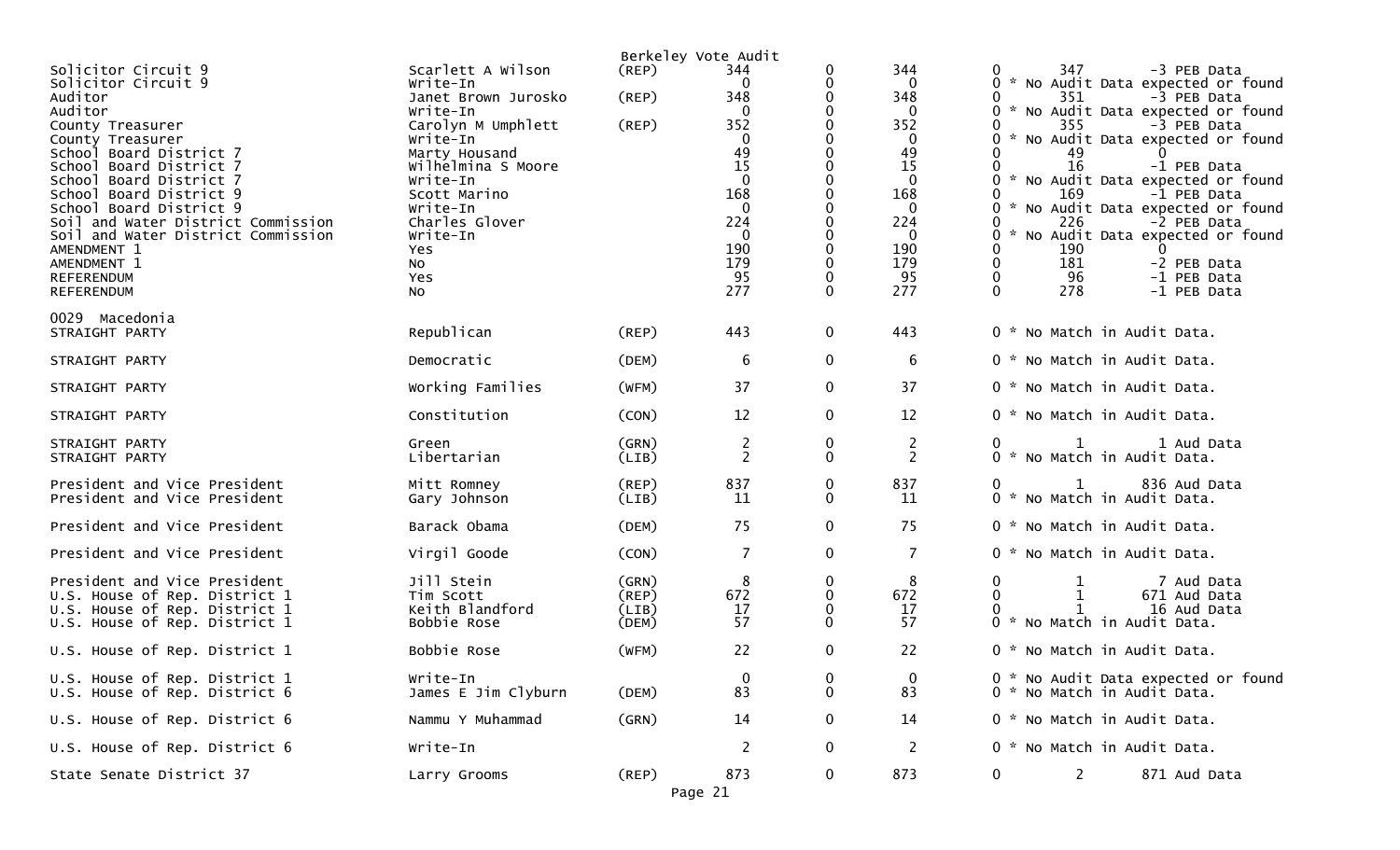|                                                                                                                                                                                                                                                                                                                                                                                                                             |                                                                                                                                                                                                                                 |                                                                                                                                           | Berkeley Vote Audit                                                                  |              |                                                                                      |                                                                                                                 |                                                                                                         |
|-----------------------------------------------------------------------------------------------------------------------------------------------------------------------------------------------------------------------------------------------------------------------------------------------------------------------------------------------------------------------------------------------------------------------------|---------------------------------------------------------------------------------------------------------------------------------------------------------------------------------------------------------------------------------|-------------------------------------------------------------------------------------------------------------------------------------------|--------------------------------------------------------------------------------------|--------------|--------------------------------------------------------------------------------------|-----------------------------------------------------------------------------------------------------------------|---------------------------------------------------------------------------------------------------------|
| State Senate District 37                                                                                                                                                                                                                                                                                                                                                                                                    | Write-In                                                                                                                                                                                                                        |                                                                                                                                           |                                                                                      | $\mathbf 0$  | 6                                                                                    | 0 * No Match in Audit Data.                                                                                     |                                                                                                         |
| State House of Rep Dist 100                                                                                                                                                                                                                                                                                                                                                                                                 | Edward L Southard                                                                                                                                                                                                               | (REP)                                                                                                                                     | 796                                                                                  | $\mathbf{0}$ | 796                                                                                  | 0 * No Match in Audit Data.                                                                                     |                                                                                                         |
| State House of Rep Dist 100<br>State House of Rep Dist 100                                                                                                                                                                                                                                                                                                                                                                  | Tonia Aiken-Taylor<br>Tonia Aiken-Taylor                                                                                                                                                                                        | (DEM)<br>(WFM)                                                                                                                            | 68<br>39                                                                             | 0<br>0       | 68<br>39                                                                             | 1<br>0 * No Match in Audit Data.                                                                                | 67 Aud Data                                                                                             |
| State House of Rep Dist 100                                                                                                                                                                                                                                                                                                                                                                                                 | Write-In                                                                                                                                                                                                                        |                                                                                                                                           | $\mathbf{1}$                                                                         | $\pmb{0}$    | 1                                                                                    | 0 * No Match in Audit Data.                                                                                     |                                                                                                         |
| State House of Rep Dist 102                                                                                                                                                                                                                                                                                                                                                                                                 | Allan Weiss                                                                                                                                                                                                                     | (REP)                                                                                                                                     | 11                                                                                   | $\mathbf{0}$ | 11                                                                                   | 0 * No Match in Audit Data.                                                                                     |                                                                                                         |
| State House of Rep Dist 102                                                                                                                                                                                                                                                                                                                                                                                                 | Joe Jefferson                                                                                                                                                                                                                   | (DEM)                                                                                                                                     | 4                                                                                    | 0            | 4                                                                                    | 0 * No Match in Audit Data.                                                                                     |                                                                                                         |
| State House of Rep Dist 102<br>Solicitor Circuit 9<br>Solicitor Circuit 9                                                                                                                                                                                                                                                                                                                                                   | Write-In<br>Scarlett A Wilson<br>Write-In                                                                                                                                                                                       | (REP)                                                                                                                                     | $\mathbf{0}$<br>870                                                                  | 0<br>0<br>0  | $\mathbf 0$<br>870                                                                   | 1<br>0<br>0 * No Match in Audit Data.                                                                           | 0 * No Audit Data expected or found<br>869 Aud Data                                                     |
| Auditor<br>Auditor                                                                                                                                                                                                                                                                                                                                                                                                          | Janet Brown Jurosko<br>Write-In                                                                                                                                                                                                 | (REP)                                                                                                                                     | 869<br>2                                                                             | 0<br>0       | 869<br>2                                                                             | 0<br>$\mathbf{1}$<br>0 * No Match in Audit Data.                                                                | 868 Aud Data                                                                                            |
| County Treasurer<br>County Treasurer                                                                                                                                                                                                                                                                                                                                                                                        | Carolyn M Umphlett<br>Write-In                                                                                                                                                                                                  | (REP)                                                                                                                                     | 883<br>-1                                                                            | 0<br>0       | 883<br>-1                                                                            | $\mathbf{1}$<br>0<br>0 * No Match in Audit Data.                                                                | 882 Aud Data                                                                                            |
| Soil and Water District Commission<br>Soil and Water District Commission                                                                                                                                                                                                                                                                                                                                                    | Charles Glover<br>Write-In                                                                                                                                                                                                      |                                                                                                                                           | 632<br>3                                                                             | 0<br>0       | 632<br>3                                                                             | 0<br>1<br>0 * No Match in Audit Data.                                                                           | 631 Aud Data                                                                                            |
| AMENDMENT 1<br>AMENDMENT 1                                                                                                                                                                                                                                                                                                                                                                                                  | Yes<br><b>NO</b>                                                                                                                                                                                                                |                                                                                                                                           | 379<br>488                                                                           | 0<br>0       | 379<br>488                                                                           | $\mathbf{1}$<br>0 * No Match in Audit Data.                                                                     | 378 Aud Data                                                                                            |
| <b>REFERENDUM</b>                                                                                                                                                                                                                                                                                                                                                                                                           | Yes                                                                                                                                                                                                                             |                                                                                                                                           | 254                                                                                  | $\mathbf{0}$ | 254                                                                                  | 0 * No Match in Audit Data.                                                                                     |                                                                                                         |
| <b>REFERENDUM</b>                                                                                                                                                                                                                                                                                                                                                                                                           | No                                                                                                                                                                                                                              |                                                                                                                                           | 670                                                                                  | $\mathbf 0$  | 670                                                                                  | 0<br>$\mathbf{1}$                                                                                               | 669 Aud Data                                                                                            |
| 0030 McBeth<br>STRAIGHT PARTY<br>STRAIGHT PARTY<br>STRAIGHT PARTY<br>STRAIGHT PARTY<br>STRAIGHT PARTY<br>STRAIGHT PARTY<br>President and Vice President<br>President and Vice President<br>President and Vice President<br>President and Vice President<br>President and Vice President<br>U.S. House of Rep. District 1<br>U.S. House of Rep. District 1<br>U.S. House of Rep. District 1<br>U.S. House of Rep. District 1 | Republican<br>Democratic<br>Working Families<br>Constitution<br>Green<br>Libertarian<br>Mitt Romney<br>Gary Johnson<br>Barack Obama<br>Virgil Goode<br>Jill Stein<br>Tim Scott<br>Keith Blandford<br>Bobbie Rose<br>Bobbie Rose | (REP)<br>(DEM)<br>(WFM)<br>(CON)<br>(GRN)<br>(LIB)<br>$($ REP $)$<br>(LIB)<br>(DEM)<br>(CON)<br>(GRN)<br>(REP)<br>(LIB)<br>(DEM)<br>(WFM) | 160<br>1<br>143<br>3<br>$\mathbf 1$<br>1<br>289<br>2<br>208<br>4<br>292<br>179<br>12 | 0<br>0<br>0  | 160<br>1<br>143<br>3<br>$\mathbf 1$<br>1<br>289<br>208<br>4<br>292<br>2<br>179<br>12 | 0<br>161<br>$\mathbf 0$<br>143<br>0<br>3<br>$\Omega$<br>0<br>0<br>1<br>291<br>208<br>4<br>294<br>0<br>179<br>12 | -1 PEB Data<br>-142 PEB Data<br>140 Aud Data<br>2 Aud Data<br>0<br>-2 PEB Data<br>0<br>-2 PEB Data<br>∩ |
| U.S. House of Rep. District 1<br>State Senate District 37<br>State Senate District 37                                                                                                                                                                                                                                                                                                                                       | Write-In<br>Larry Grooms<br>Write-In                                                                                                                                                                                            | (REP)                                                                                                                                     | $\mathbf{0}$<br>351<br>3                                                             |              | $\mathbf 0$<br>351                                                                   | 0<br>353<br>3                                                                                                   | No Audit Data expected or found<br>-2 PEB Data<br>0                                                     |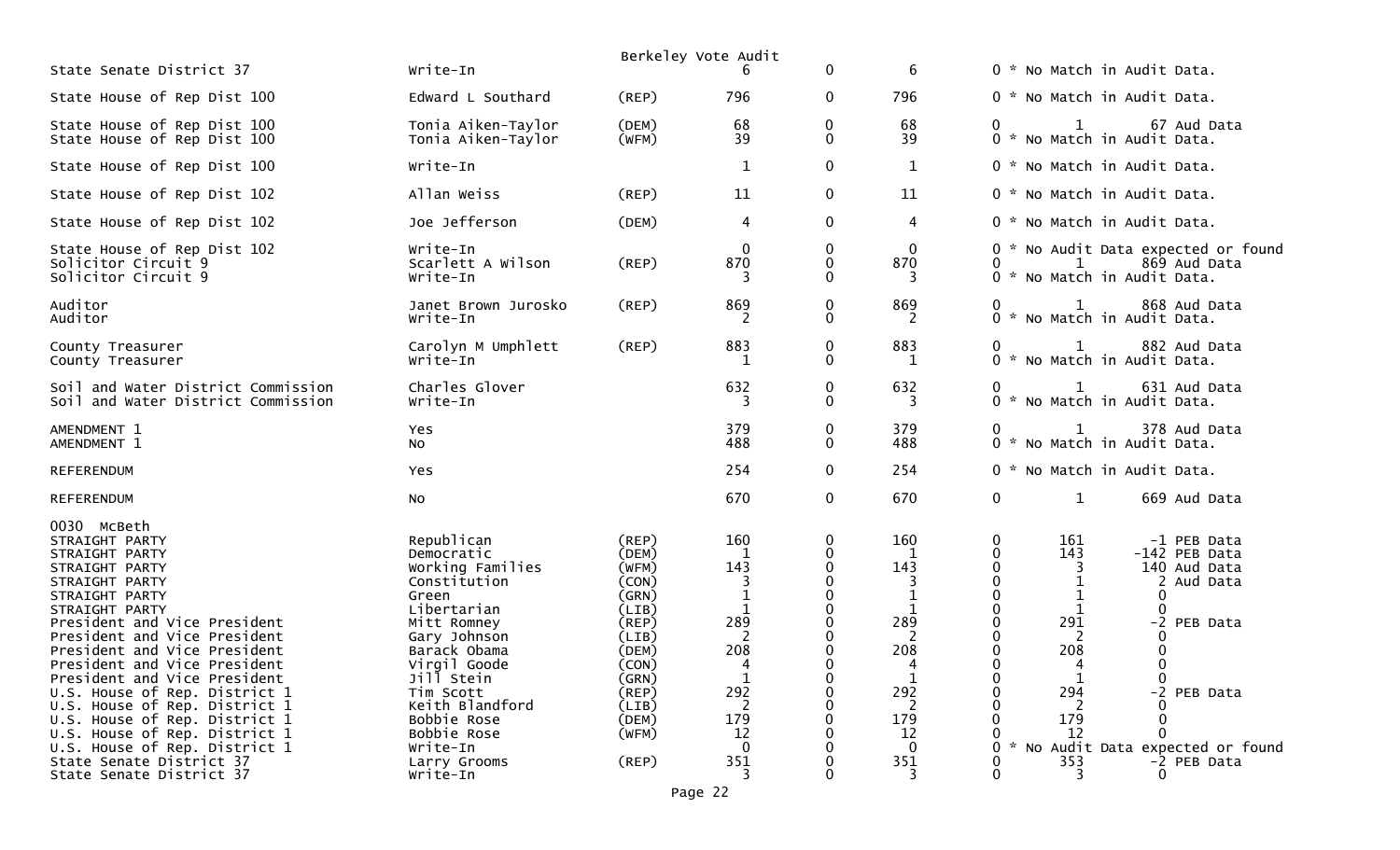|                                                              |                                |                | Berkeley Vote Audit |          |                    |                                                         |
|--------------------------------------------------------------|--------------------------------|----------------|---------------------|----------|--------------------|---------------------------------------------------------|
| State House of Rep Dist 100                                  | Edward L Southard              | (REP)          | 129                 | 0        | 129                | 129<br>0<br>0                                           |
| State House of Rep Dist 100                                  | Tonia Aiken-Taylor             | (DEM)          | 46                  |          | 46                 | 46                                                      |
| State House of Rep Dist 100                                  | Tonia Aiken-Taylor             | (WFM)          | $\Omega$            |          |                    |                                                         |
| State House of Rep Dist 100<br>State House of Rep Dist 102   | Write-In<br>Allan Weiss        | (REP)          | 150                 |          | $\mathbf 0$<br>150 | * No Audit Data expected or found<br>152<br>-2 PEB Data |
| State House of Rep Dist 102                                  | Joe Jefferson                  | (DEM)          | 159                 |          | 159                | 159                                                     |
| State House of Rep Dist 102                                  | Write-In                       |                | $\Omega$            |          | $\mathbf 0$        | No Audit Data expected or found                         |
| Solicitor Circuit 9                                          | Scarlett A Wilson              | (REP)          | 348                 |          | 348                | 349<br>-1 PEB Data                                      |
| Solicitor Circuit 9                                          | Write-In                       |                | 0                   |          | $\bf{0}$           | No Audit Data expected or found<br>0<br><b>A</b>        |
| Auditor                                                      | Janet Brown Jurosko            | $($ REP $)$    | 350                 |          | 350                | 351<br>-1 PEB Data                                      |
| Auditor                                                      | Write-In                       |                |                     |          | 0                  | $\sim$<br>0<br>No Audit Data expected or found          |
| County Treasurer<br>County Treasurer                         | Carolyn M Umphlett<br>Write-In | (REP)          | 357<br>1            |          | 357<br>1           | 358<br>-1 PEB Data<br>1                                 |
| Soil and Water District Commission                           | Charles Glover                 |                | 242                 |          | 242                | 242                                                     |
| Soil and Water District Commission                           | Write-In                       |                | 0                   |          | 0                  | No Audit Data expected or found<br>0                    |
| AMENDMENT 1                                                  | Yes                            |                | 213                 |          | 213                | 213                                                     |
| AMENDMENT 1                                                  | NO.                            |                | 201                 |          | 201                | 202<br>0<br>-1 PEB Data                                 |
| REFERENDUM                                                   | Yes                            |                | 221                 |          | 221                | 222<br>0<br>-1 PEB Data                                 |
| REFERENDUM                                                   | <b>NO</b>                      |                | 255                 | $\Omega$ | 255                | 255<br>$\Omega$<br>∩                                    |
| 0031 Moncks Corner 1                                         |                                |                |                     |          |                    |                                                         |
| STRAIGHT PARTY                                               | Republican                     | $($ REP $)$    | 238                 | 0        | 238                | 0<br>238<br>$\Omega$                                    |
| STRAIGHT PARTY                                               | Democratic                     | (DEM)          |                     |          |                    | 185<br>$\Omega$<br>-181 PEB Data                        |
| STRAIGHT PARTY                                               | Working Families               | (WFM)          | 184                 | 0        | 184                | 181 Aud Data<br>3<br>$\sim$                             |
| STRAIGHT PARTY                                               | Constitution                   | (CON)          | 3                   |          | 3                  | No Match in Audit Data.<br>0                            |
| STRAIGHT PARTY                                               | Green                          | (GRN)          | $\mathbf 0$         | 0        | 0                  | 0<br>1<br>-1 PEB Data                                   |
| STRAIGHT PARTY                                               | Libertarian                    | (LIB)          |                     |          | 1                  | $\mathbf{0}$<br>-3 PEB Data                             |
| President and Vice President                                 | Mitt Romney                    | (REP)          | 501                 |          | 501                | 501<br>0<br>0                                           |
| President and Vice President<br>President and Vice President | Gary Johnson<br>Barack Obama   | (LIB)<br>(DEM) | 8<br>311            |          | 8<br>311           | 8<br>$\Omega$<br>312<br>-1 PEB Data                     |
| President and Vice President                                 | Virgil Goode                   | (CON)          | 1                   |          |                    | ∩                                                       |
| President and Vice President                                 | Jill Stein                     | (GRN)          | $\mathbf{1}$        |          | 1                  | 2<br>-1 PEB Data                                        |
| U.S. House of Rep. District 1                                | Tim Scott                      | (REP)          | 497                 |          | 497                | 497                                                     |
| U.S. House of Rep. District 1                                | Keith Blandford                | (LIB)          | q                   |          | 9                  | 10<br>-1 PEB Data                                       |
| U.S. House of Rep. District 1                                | Bobbie Rose                    | (DEM)          | 247                 |          | 247                | 248<br>-1 PEB Data                                      |
| U.S. House of Rep. District 1                                | Bobbie Rose                    | (WFM)          | 23                  |          | 23                 | 23<br>0                                                 |
| U.S. House of Rep. District 1                                | Write-In                       |                | $\Omega$<br>600     |          | $\Omega$<br>600    | No Audit Data expected or found<br>0<br>601             |
| State Senate District 37<br>State Senate District 37         | Larry Grooms<br>Write-In       | (REP)          | 6                   |          | 6                  | -1 PEB Data<br>6                                        |
| State House of Rep Dist 100                                  | Edward L Southard              | (REP)          | 168                 |          | 168                | 168                                                     |
| State House of Rep Dist 100                                  | Tonia Aiken-Taylor             | (DEM)          | 35                  |          | 35                 | 37<br>-2 PEB Data                                       |
| State House of Rep Dist 100                                  | Tonia Aiken-Taylor             | (WFM)          |                     |          | 6                  |                                                         |
| State House of Rep Dist 100                                  | Write-In                       |                |                     |          | $\Omega$           | ∩<br>$\sim$<br>No Audit Data expected or found          |
| State House of Rep Dist 102                                  | Allan Weiss                    | $($ REP $)$    | 313                 |          | 313                | 313<br>$\overline{0}$<br>0                              |
| State House of Rep Dist 102                                  | Joe Jefferson                  | (DEM)          | 279                 |          | 279                | 279<br>0<br>$\sim$                                      |
| State House of Rep Dist 102                                  | Write-In                       |                | 0                   |          | 0                  | No Audit Data expected or found<br>0                    |
| Solicitor Circuit 9<br>Solicitor Circuit 9                   | Scarlett A Wilson<br>Write-In  | $($ REP $)$    | 609                 |          | 609<br>4           | 610<br>-1 PEB Data<br>4<br>0                            |
| Auditor                                                      | Janet Brown Jurosko            | $($ REP $)$    | 615                 |          | 615                | 616<br>-1 PEB Data                                      |
| Auditor                                                      | Write-In                       |                |                     |          | 3                  | 3<br>0                                                  |
| County Treasurer                                             | Carolyn M Umphlett             | (REP)          | 637                 |          | 637                | 638<br>0<br>-1 PEB Data                                 |
|                                                              |                                |                | Page 23             |          |                    |                                                         |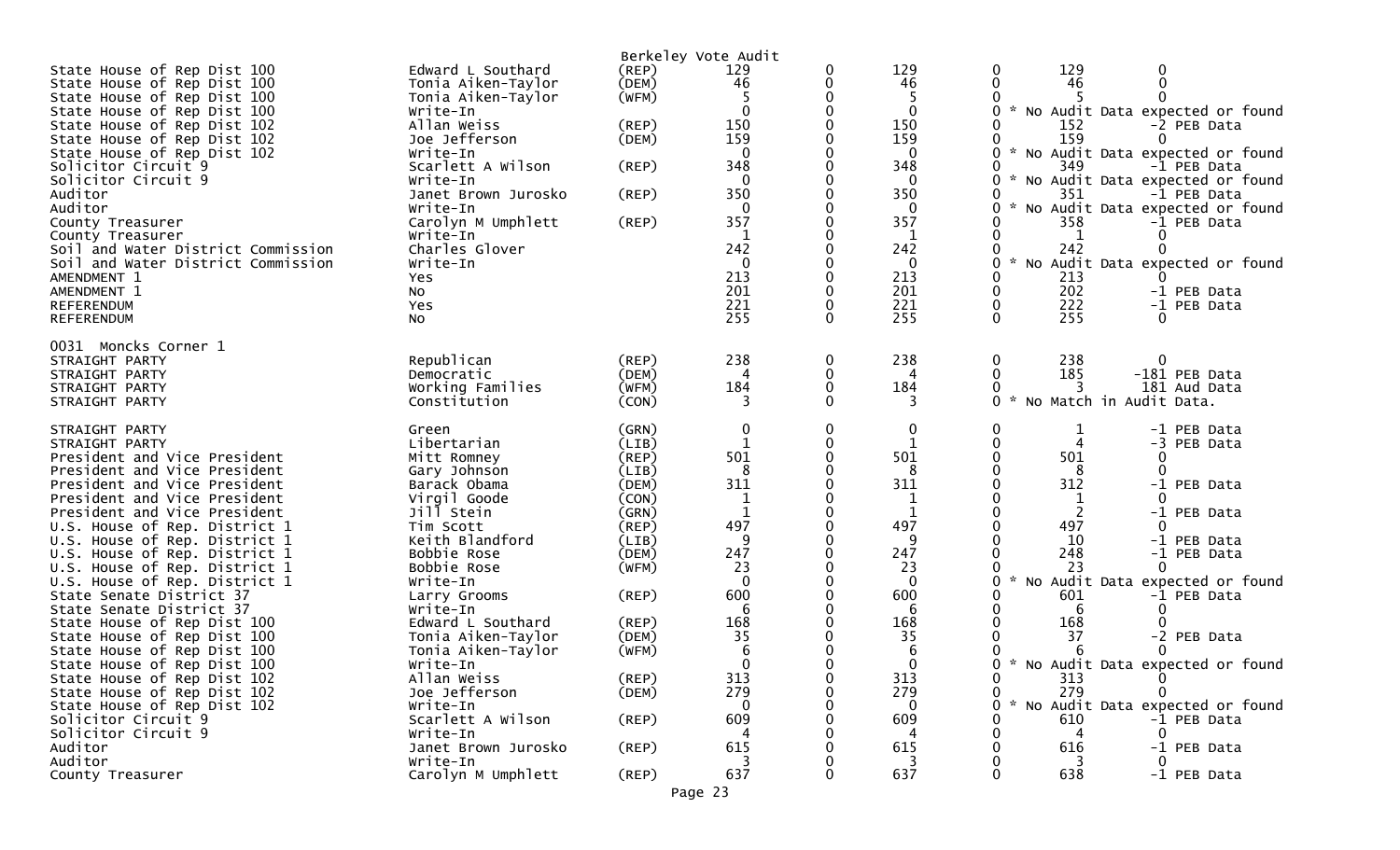|                                                                                                                                                                                                  |                                                                                                                     |                                                                            | Berkeley Vote Audit                                 |                         |                                                                      |                         |                                       |                              |                                                                                                        |
|--------------------------------------------------------------------------------------------------------------------------------------------------------------------------------------------------|---------------------------------------------------------------------------------------------------------------------|----------------------------------------------------------------------------|-----------------------------------------------------|-------------------------|----------------------------------------------------------------------|-------------------------|---------------------------------------|------------------------------|--------------------------------------------------------------------------------------------------------|
| County Treasurer<br>Soil and Water District Commission<br>Soil and Water District Commission<br>AMENDMENT 1<br>AMENDMENT 1                                                                       | Write-In<br>Charles Glover<br>Write-In<br>Yes<br>No                                                                 |                                                                            | 497<br>401<br>330                                   | 0<br>0<br>∩<br>0        | 2<br>497<br>3<br>401<br>330                                          | 0<br>0<br>$\Omega$<br>0 | 2<br>498<br>3<br>403<br>330           | 0<br>0<br>0                  | -1 PEB Data<br>-2 PEB Data                                                                             |
| <b>REFERENDUM</b><br><b>REFERENDUM</b>                                                                                                                                                           | <b>Yes</b><br>No                                                                                                    |                                                                            | 354<br>454                                          | $\Omega$                | 354<br>454                                                           | 0<br>$\Omega$           | 354<br>455                            | $\mathbf{0}$                 | -1 PEB Data                                                                                            |
| 0032 Moncks Corner 2<br>STRAIGHT PARTY<br>STRAIGHT PARTY<br>STRAIGHT PARTY<br>STRAIGHT PARTY<br>STRAIGHT PARTY<br>STRAIGHT PARTY<br>President and Vice President<br>President and Vice President | Republican<br>Democratic<br>Working Families<br>Constitution<br>Green<br>Libertarian<br>Mitt Romney<br>Gary Johnson | $($ REP $)$<br>(DEM)<br>(WFM)<br>(CON)<br>(GRN)<br>(LIB)<br>(REP)<br>(LIB) | 183<br>2<br>211<br>6<br>$\overline{2}$<br>408<br>-5 | $\mathbf 0$<br>0<br>0   | 183<br>$\overline{2}$<br>211<br>6<br>$\overline{2}$<br>1<br>408<br>5 | 0<br>0<br>0             | 184<br>211<br>6<br>2<br>410<br>5      | 0<br>0                       | -1 PEB Data<br>-209 PEB Data<br>205 Aud Data<br>4 Aud Data<br>1 Aud Data<br>-1 PEB Data<br>-2 PEB Data |
| President and Vice President<br>President and Vice President<br>President and Vice President<br>U.S. House of Rep. District 1<br>U.S. House of Rep. District 1                                   | Barack Obama<br>Virgil Goode<br>Jill Stein<br>Tim Scott<br>Keith Blandford                                          | (DEM)<br>(CON)<br>(GRN)<br>(REP)<br>(LIB)                                  | 380<br>3<br>439<br>4                                |                         | 380<br>3<br>439<br>4                                                 |                         | 380<br>3<br>442<br>4                  | $\Omega$<br>$\Omega$<br>$-3$ | PEB Data                                                                                               |
| U.S. House of Rep. District 1<br>U.S. House of Rep. District 1<br>U.S. House of Rep. District 1<br>State Senate District 37<br>State Senate District 37                                          | Bobbie Rose<br>Bobbie Rose<br>Write-In<br>Larry Grooms<br>Write-In                                                  | (DEM)<br>(WFM)<br>(REP)                                                    | 306<br>20<br>$\mathbf{1}$<br>525<br>3               |                         | 306<br>20<br>1<br>525<br>3                                           | 0                       | 306<br>20<br>$\mathbf{1}$<br>528<br>3 | $\Omega$                     | -3 PEB Data                                                                                            |
| State House of Rep Dist 102<br>State House of Rep Dist 102<br>State House of Rep Dist 102                                                                                                        | Allan Weiss<br>Joe Jefferson<br>Write-In                                                                            | $($ REP $)$<br>(DEM)                                                       | 399<br>382<br>0                                     | 0                       | 399<br>382<br>0                                                      | $\mathcal{R}$<br>0      | 402<br>382                            | $\Omega$                     | -3 PEB Data<br>No Audit Data expected or found                                                         |
| Solicitor Circuit 9<br>Solicitor Circuit 9<br>Auditor<br>Auditor                                                                                                                                 | Scarlett A Wilson<br>Write-In<br>Janet Brown Jurosko<br>Write-In                                                    | (REP)<br>(REP)                                                             | 538<br>536<br>2                                     |                         | 538<br>5<br>536<br>2                                                 | 0<br>0<br>0             | 541<br>-5<br>539<br>2                 | ∩<br>0                       | -3 PEB Data<br>-3 PEB Data                                                                             |
| County Treasurer<br>County Treasurer<br>Soil and Water District Commission                                                                                                                       | Carolyn M Umphlett<br>Write-In<br>Charles Glover                                                                    | (REP)                                                                      | 562<br>2<br>429                                     |                         | 562<br>2<br>429                                                      |                         | 565<br>430                            | 0                            | -3 PEB Data<br>-1 PEB Data                                                                             |
| Soil and Water District Commission<br>AMENDMENT 1<br>AMENDMENT 1<br><b>REFERENDUM</b><br><b>REFERENDUM</b>                                                                                       | Write-In<br>Yes<br>No<br>Yes<br>NO.                                                                                 |                                                                            | 384<br>320<br>393<br>382                            | 0<br>$\Omega$           | -5<br>384<br>320<br>393<br>382                                       | 0<br>0<br>$\mathbf{0}$  | -5<br>384<br>321<br>393<br>383        | 0<br>$\Omega$<br>$\Omega$    | -1 PEB Data<br>-1 PEB Data                                                                             |
| 0033 Moncks Corner 3<br>STRAIGHT PARTY<br>STRAIGHT PARTY<br>STRAIGHT PARTY<br>STRAIGHT PARTY                                                                                                     | Republican<br>Democratic<br>Working Families<br>Constitution                                                        | (REP)<br>(DEM)<br>(WFM)<br>(CON)                                           | 200<br>4<br>257<br>6                                | 0<br>0<br>0<br>$\Omega$ | 200<br>4<br>257<br>6                                                 | 0<br>0<br>0             | 201<br>257<br>6                       | 0 * No Match in Audit Data.  | -1 PEB Data<br>-253 PEB Data<br>251 Aud Data                                                           |
| STRAIGHT PARTY<br>STRAIGHT PARTY<br>President and Vice President                                                                                                                                 | Green<br>Libertarian<br>Mitt Romney                                                                                 | (GRN)<br>(LIB)<br>$($ REP $)$                                              | 0<br>0<br>428                                       | 0<br>0<br>$\Omega$      | 0<br>$\mathbf 0$<br>428                                              | 0<br>0<br>$\mathbf 0$   | 430                                   |                              | No Audit Data expected or found<br>-4 PEB Data<br>-2 PEB Data                                          |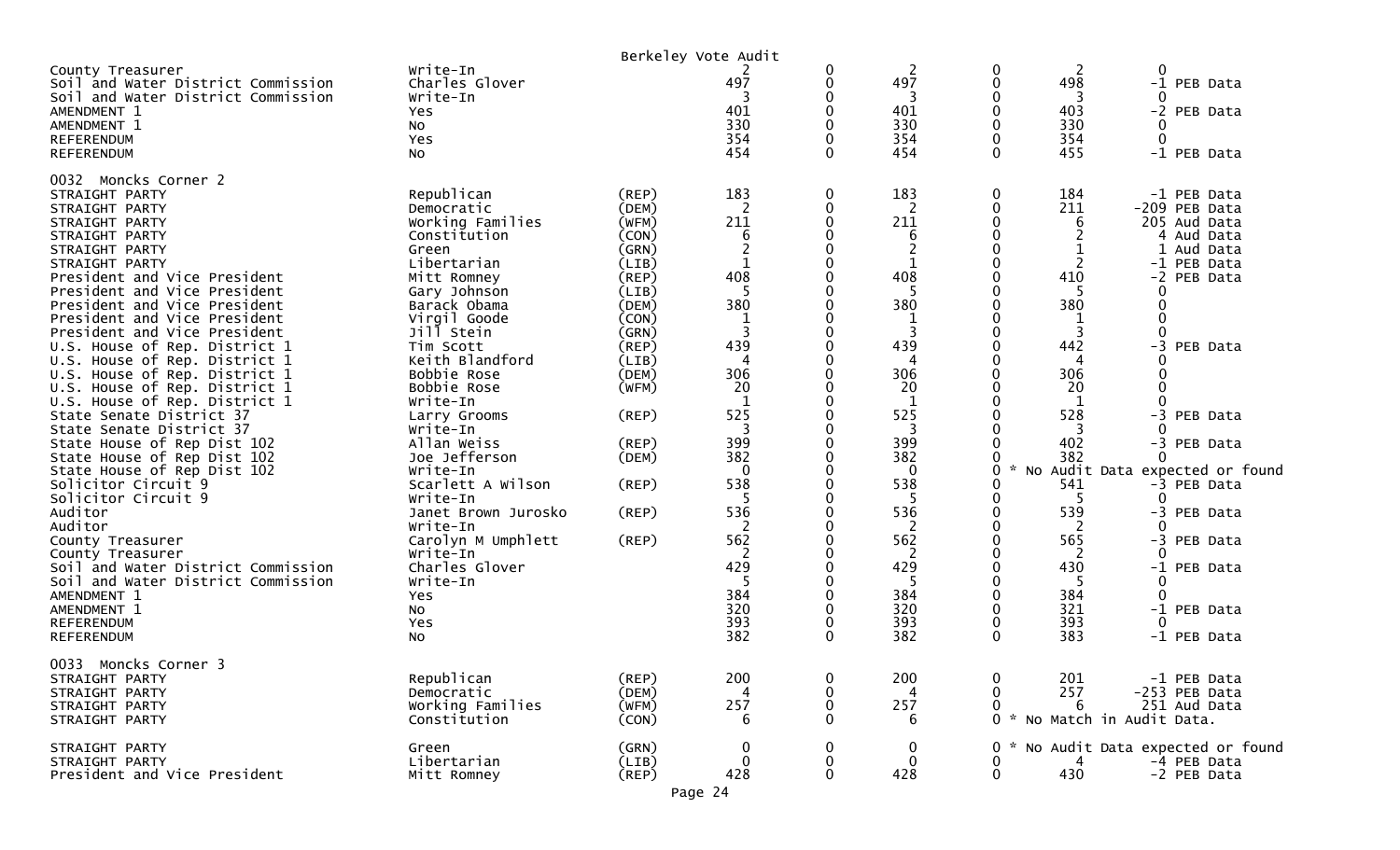|                                    |                                |                | Berkeley Vote Audit |          |                |          |                                   |          |                                   |
|------------------------------------|--------------------------------|----------------|---------------------|----------|----------------|----------|-----------------------------------|----------|-----------------------------------|
| President and Vice President       | Gary Johnson                   | (LIB)          | 8                   | 0        | 8              | 0        | 8                                 | $\Omega$ |                                   |
| President and Vice President       | Barack Obama                   | (DEM)          | 460                 | 0        | 460            | 0        | 460                               |          |                                   |
| President and Vice President       | Virgil Goode                   | (CON)          | 3                   |          | 3              |          | 3                                 |          |                                   |
| President and Vice President       | Jill Stein                     | (GRN)          | 3                   | U        | 3              | 0        | 3                                 |          |                                   |
| U.S. House of Rep. District 1      | Tim Scott                      | (REP)          | 458                 |          | 458            | 0        | 460                               | $-2$     | PEB Data                          |
| U.S. House of Rep. District 1      | Keith Blandford                | (LIB)          | 15                  |          | 15             |          | 15                                |          |                                   |
| U.S. House of Rep. District 1      | Bobbie Rose                    | (DEM)          | 378                 |          | 378            | 0        | 378                               |          |                                   |
| U.S. House of Rep. District 1      | Bobbie Rose                    | (WFM)          | 16                  |          | 16             |          | 16                                |          |                                   |
| U.S. House of Rep. District 1      | Write-In                       |                | 2                   |          | 2              |          | -2                                |          |                                   |
| State Senate District 37           | Larry Grooms                   | (REP)          | 576                 |          | 576            |          | 578                               |          | -2 PEB Data                       |
| State Senate District 37           | Write-In                       |                | 4                   |          | 4              |          | 4                                 |          |                                   |
| State House of Rep Dist 100        | Edward L Southard              | (REP)          | 408                 |          | 408            | $\Omega$ | 409                               |          | -1 PEB Data                       |
| State House of Rep Dist 100        | Tonia Aiken-Taylor             | (DEM)          | 423                 | 0        | 423            | 0        | 424                               |          | -1 PEB Data                       |
| State House of Rep Dist 100        | Tonia Aiken-Taylor             | (WFM)          | 50                  |          | 50             |          | 50                                | 0        |                                   |
| State House of Rep Dist 100        | Write-In                       |                | 2                   |          | 2              | 0        | <sup>2</sup>                      |          |                                   |
| Solicitor Circuit 9                | Scarlett A Wilson              | (REP)          | 595                 |          | 595            | $\Omega$ | 597                               |          | -2 PEB Data                       |
| Solicitor Circuit 9                | Write-In                       |                | 2                   |          | 2              |          | -2                                |          |                                   |
| Auditor                            | Janet Brown Jurosko            | (REP)          | 602                 |          | 602            | ∩        | 603                               |          | -1 PEB Data                       |
| Auditor                            | Write-In                       |                | 2                   |          | 2              |          | 2                                 | 0        |                                   |
| County Treasurer                   | Carolyn M Umphlett             | (REP)          | 617                 |          | 617            |          | 618                               | $-1$     | PEB Data                          |
| County Treasurer                   | Write-In                       |                |                     |          | 1              |          |                                   |          |                                   |
| Soil and Water District Commission | Charles Glover                 |                | 499                 |          | 499            | 0        | 499                               |          |                                   |
| Soil and Water District Commission | Write-In                       |                | 2                   |          | $\overline{2}$ |          | 2                                 |          |                                   |
| AMENDMENT 1                        | Yes                            |                | 454                 | U        | 454            | ∩        | 454                               |          |                                   |
| AMENDMENT 1                        | No                             |                | 335                 | 0        | 335            | 0        | 335                               | 0        |                                   |
| <b>REFERENDUM</b>                  | Yes                            |                | 486                 | 0        | 486            | 0        | 488                               |          | -2 PEB Data                       |
| <b>REFERENDUM</b>                  | <b>NO</b>                      |                | 387                 | $\Omega$ | 387            | $\Omega$ | 387                               |          |                                   |
|                                    |                                |                |                     |          |                |          |                                   |          |                                   |
| 0034 Moncks Corner 4               | Republican                     |                | 379                 |          | 379            |          |                                   |          |                                   |
| STRAIGHT PARTY                     |                                | (REP)<br>(DEM) |                     | 0<br>0   | 2              | 0<br>0   | 379<br>160                        |          | -158 PEB Data                     |
| STRAIGHT PARTY<br>STRAIGHT PARTY   | Democratic<br>Working Families | (WFM)          | 2<br>160            | 0        | 160            | 0        | 11                                |          | 149 Aud Data                      |
| STRAIGHT PARTY                     | Constitution                   | (CON)          | 11                  | $\Omega$ | 11             | 0        | No Match in Audit Data.<br>$\sim$ |          |                                   |
|                                    |                                |                |                     |          |                |          |                                   |          |                                   |
| STRAIGHT PARTY                     | Green                          | (GRN)          | $\mathbf 0$         | 0        | 0              | 0        | 1                                 |          | -1 PEB Data                       |
| STRAIGHT PARTY                     | Libertarian                    | (LIB)          | $\mathbf{1}$        | 0        | $\mathbf{1}$   | ∩        | 2                                 |          | -1 PEB Data                       |
| President and Vice President       | Mitt Romney                    | (REP)          | 937                 | 0        | 937            | 0        | 937                               | 0        |                                   |
| President and Vice President       | Gary Johnson                   | (LIB)          | 9                   |          | 9              |          | -9                                |          |                                   |
| President and Vice President       | Barack Obama                   | (DEM)          | 295                 |          | 295            |          | 296                               |          | -1 PEB Data                       |
| President and Vice President       | Virgil Goode                   | (CON)          | 0                   |          | $\mathbf{0}$   | 0        | $\sim$                            |          | No Audit Data expected or found   |
| President and Vice President       | Jill Stein                     | (GRN)          |                     |          |                |          | -5                                |          |                                   |
| U.S. House of Rep. District 1      | Tim Scott                      | (REP)          | 947                 |          | 947            |          | 948                               |          | -1 PEB Data                       |
| U.S. House of Rep. District 1      | Keith Blandford                | (LIB)          | 17                  |          | 17             |          | 17                                | 0        |                                   |
| U.S. House of Rep. District 1      | Bobbie Rose                    | (DEM)          | 229                 |          | 229            | 0        | 229                               | $\bf{0}$ |                                   |
| U.S. House of Rep. District 1      | Bobbie Rose                    | (WFM)          | 23                  | 0        | 23             | 0        | 23                                | $\Omega$ |                                   |
| U.S. House of Rep. District 1      | Write-In                       |                | $\Omega$            |          | $\Omega$       |          |                                   |          | * No Audit Data expected or found |
| State Senate District 37           | Larry Grooms                   | (REP)          | 1032                |          | 1032           |          | 1032                              |          |                                   |
| State Senate District 37           | Write-In                       |                |                     |          |                |          |                                   |          |                                   |
| State House of Rep Dist 100        | Edward L Southard              | (REP)          | 885                 |          | 885            |          | 885                               |          |                                   |
| State House of Rep Dist 100        | Tonia Aiken-Taylor             | (DEM)          | 265                 |          | 265            |          | 265                               |          |                                   |
| State House of Rep Dist 100        | Tonia Aiken-Taylor             | (WFM)          | 34                  |          | 34             |          | 34                                |          |                                   |
| State House of Rep Dist 100        | Write-In                       |                | $\Omega$            |          | $\Omega$       |          |                                   |          | * No Audit Data expected or found |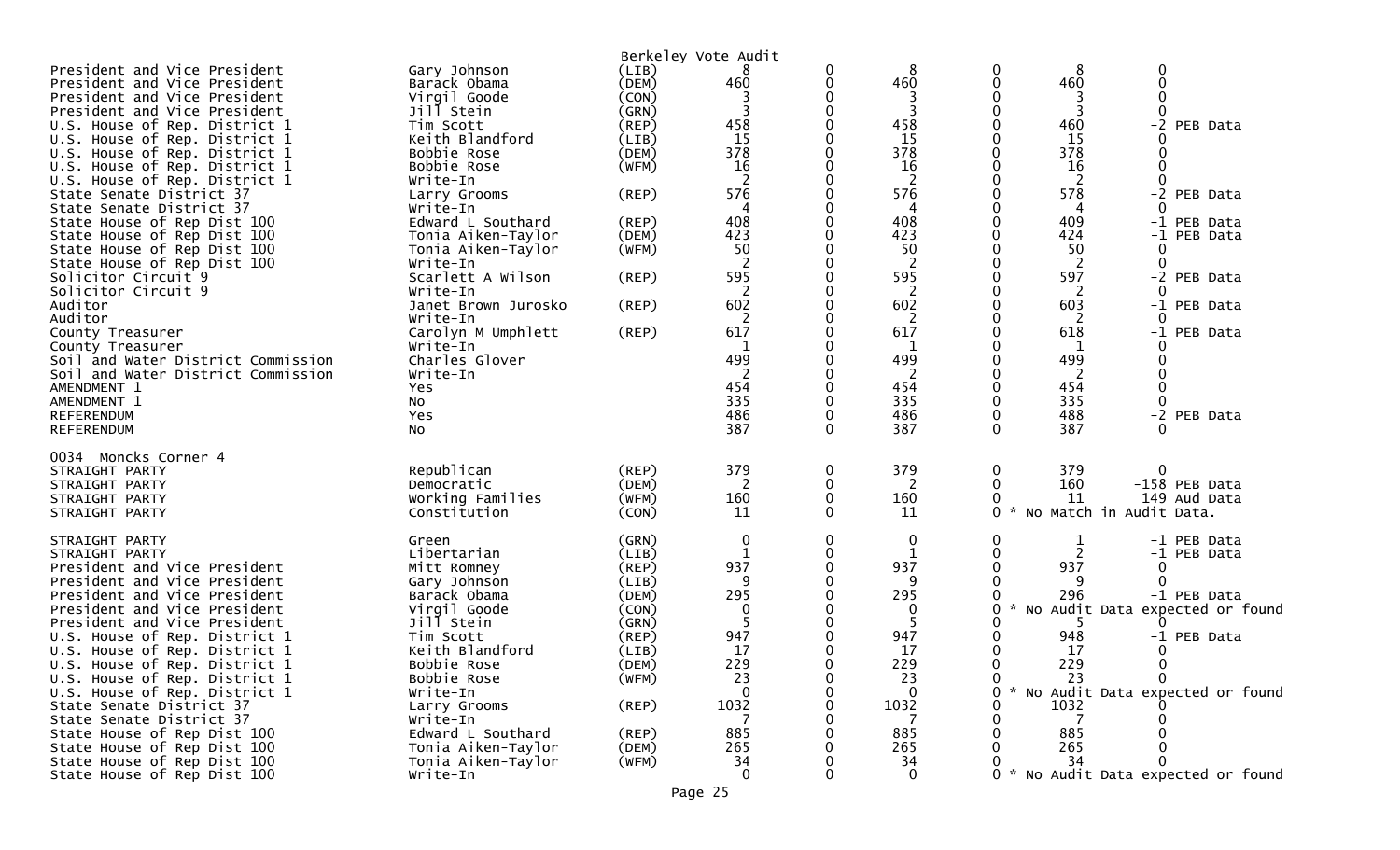|                                                              |                                |                | Berkeley Vote Audit |          |                |                                                       |
|--------------------------------------------------------------|--------------------------------|----------------|---------------------|----------|----------------|-------------------------------------------------------|
| State House of Rep Dist 102                                  | Allan Weiss                    | $($ REP $)$    | 28                  | 0        | 28             | 28<br>0                                               |
| State House of Rep Dist 102                                  | Joe Jefferson                  | (DEM)          | 15                  | 0        | 15             | 16<br>-1 PEB Data                                     |
| State House of Rep Dist 102                                  | Write-In                       |                | $\Omega$            |          | $\mathbf{0}$   | No Audit Data expected or found<br>$\mathcal{H}$<br>0 |
| Solicitor Circuit 9                                          | Scarlett A Wilson              | (REP)          | 1041                |          | 1041           | 1041                                                  |
| Solicitor Circuit 9                                          | Write-In                       |                |                     |          |                | ∩                                                     |
| Auditor                                                      | Janet Brown Jurosko            | (REP)          | 1039                |          | 1039           | 0<br>1040<br>-1 PEB Data                              |
| Auditor                                                      | Write-In                       |                | 6                   |          | 6              | 6                                                     |
| County Treasurer                                             | Carolyn M Umphlett             | (REP)          | 1061                |          | 1061           | 1061                                                  |
| County Treasurer                                             | Write-In                       |                |                     |          | 4              |                                                       |
| Soil and Water District Commission                           | Charles Glover                 |                | 841                 |          | 841            | 841<br>$\mathcal{R}$                                  |
| Soil and Water District Commission<br>AMENDMENT 1            | Write-In                       |                | $\Omega$<br>607     |          | 0<br>607       | 0<br>No Audit Data expected or found                  |
| AMENDMENT 1                                                  | Yes<br>No                      |                | 503                 |          | 503            | 607<br>504<br>0<br>-1 PEB Data                        |
| REFERENDUM                                                   | Yes                            |                | 434                 |          | 434            | 0<br>435<br>-1 PEB Data                               |
| REFERENDUM                                                   | <b>NO</b>                      |                | 787                 | $\Omega$ | 787            | $\Omega$<br>787<br>$\Omega$                           |
|                                                              |                                |                |                     |          |                |                                                       |
| 0035 Pimlico                                                 |                                |                |                     |          |                |                                                       |
| STRAIGHT PARTY                                               | Republican                     | (REP)          | 438                 | 0        | 438            | 0<br>0<br>438                                         |
| STRAIGHT PARTY                                               | Democratic                     | (DEM)          | 6                   | $\Omega$ | 6              | 162<br>0<br>-156 PEB Data                             |
| STRAIGHT PARTY                                               | Working Families               | (WFM)          | 162                 |          | 162            | 156 Aud Data<br>6                                     |
| STRAIGHT PARTY                                               | Constitution                   | (CON)          | 6                   |          | 6              | 5 Aud Data                                            |
| STRAIGHT PARTY                                               | Green                          | (GRN)          | 1                   |          | $\mathbf{1}$   | 2<br>-1 PEB Data                                      |
| STRAIGHT PARTY                                               | Libertarian                    | (LIB)          | 2                   |          | 2              | 6<br>PEB Data<br>-4                                   |
| President and Vice President                                 | Mitt Romney                    | (REP)          | 841                 |          | 841            | 842<br>-1 PEB Data                                    |
| President and Vice President<br>President and Vice President | Gary Johnson                   | (LIB)          | 15<br>292           |          | 15<br>292      | 16<br>-1 PEB Data<br>292<br>$\Omega$                  |
|                                                              | Barack Obama                   | (DEM)<br>(CON) | 4                   |          | 4              | 5<br>$-1$<br>PEB Data                                 |
| President and Vice President<br>President and Vice President | Virgil Goode<br>Jill Stein     | (GRN)          | $\overline{2}$      | $\Omega$ | $\overline{2}$ | 2<br>0                                                |
| U.S. House of Rep. District 1                                | Tim Scott                      | (REP)          | 831                 |          | 831            | 832<br>-1 PEB Data                                    |
| U.S. House of Rep. District 1                                | Keith Blandford                | (LIB)          | 21                  |          | 21             | 21                                                    |
| U.S. House of Rep. District 1                                | Bobbie Rose                    | (DEM)          | 224                 |          | 224            | 224<br>0                                              |
| U.S. House of Rep. District 1                                | Bobbie Rose                    | (WFM)          | 18                  |          | 18             | 18                                                    |
| U.S. House of Rep. District 1                                | Write-In                       |                | 2                   |          | 2              | 2                                                     |
| U.S. House of Rep. District 6                                | James E Jim Clyburn            | (DEM)          | $10\,$              |          | 10             | 12<br>-2 PEB Data                                     |
| U.S. House of Rep. District 6                                | Nammu Y Muhammad               | (GRN)          |                     |          |                |                                                       |
| U.S. House of Rep. District 6                                | Write-In                       |                | $\Omega$            |          | $\mathbf{0}$   | $\sim$<br>No Audit Data expected or found<br>U        |
| State Senate District 37                                     | Larry Grooms                   | (REP)          | 907                 |          | 907            | 909<br>-2 PEB Data                                    |
| State Senate District 37                                     | Write-In                       |                | 8                   |          | 8              | 8<br>0                                                |
| State House of Rep. Dist. 15                                 | Samuel Rivers Jr               | (PET)          | 678                 |          | 678            | 679<br>-1 PEB Data                                    |
| State House of Rep. Dist. 15                                 | Write-In                       |                |                     |          |                | 0                                                     |
| Solicitor Circuit 9                                          | Scarlett A Wilson              | (REP)          | 931                 |          | 931            | 932<br>-1 PEB Data                                    |
| Solicitor Circuit 9                                          | Write-In                       |                |                     |          | 4              | 0<br>Δ                                                |
| Auditor                                                      | Janet Brown Jurosko            | (REP)          | 921                 |          | 921            | 922<br>-1 PEB Data                                    |
| Auditor                                                      | Write-In                       |                |                     |          |                | $\Omega$                                              |
| County Treasurer                                             | Carolyn M Umphlett<br>Write-In | (REP)          | 943                 |          | 943            | 944<br>-1 PEB Data<br>0<br>0                          |
| County Treasurer<br>County Council District 3                | Ken Gunn                       | $($ REP $)$    | 847                 |          | 847            | 849<br>-2 PEB Data                                    |
| County Council District 3                                    | Write-In                       |                |                     |          | 5              |                                                       |
| School Board District 9                                      | Scott Marino                   |                | 617                 |          | 617            | 617                                                   |
| School Board District 9                                      | Write-In                       |                |                     |          |                |                                                       |
| Soil and Water District Commission                           | Charles Glover                 |                | 685                 |          | 685            | 687<br>-2 PEB Data                                    |
| Soil and Water District Commission                           | Write-In                       |                |                     |          |                |                                                       |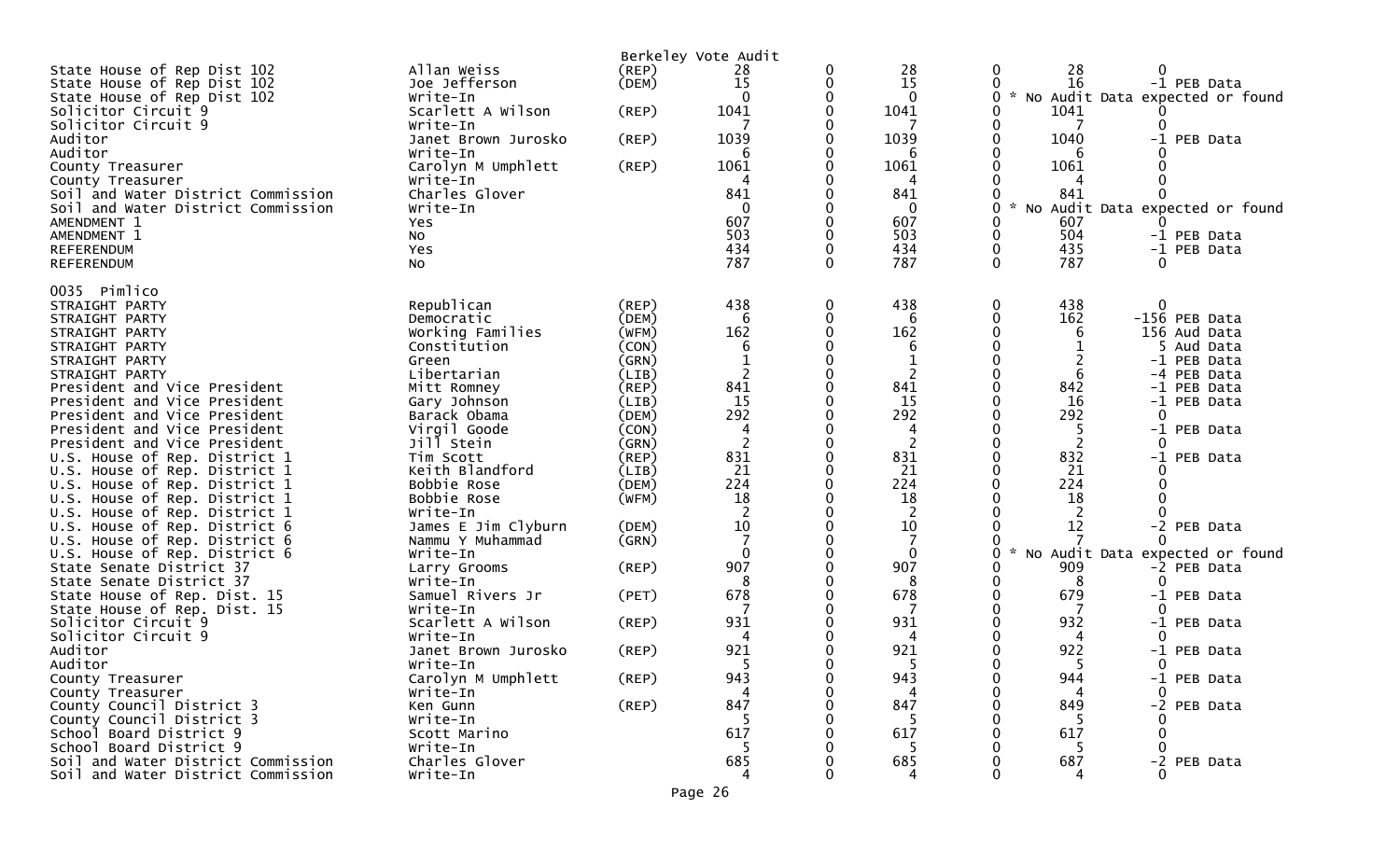|                                                               |                                |                      | Berkeley Vote Audit   |             |                    |             |                   |                                                |
|---------------------------------------------------------------|--------------------------------|----------------------|-----------------------|-------------|--------------------|-------------|-------------------|------------------------------------------------|
| AMENDMENT 1<br>AMENDMENT 1<br><b>REFERENDUM</b>               | Yes<br>No<br>Yes               |                      | 607<br>489<br>460     | 0<br>0<br>0 | 607<br>489<br>460  | 0<br>0<br>0 | 610<br>489<br>462 | -3 PEB Data<br>$\Omega$<br>-2 PEB Data         |
| <b>REFERENDUM</b>                                             | No                             |                      | 668                   | $\Omega$    | 668                | $\Omega$    | 669               | -1 PEB Data                                    |
| 0036 Pinopolis                                                |                                |                      |                       |             |                    | 0           |                   |                                                |
| STRAIGHT PARTY<br>STRAIGHT PARTY                              | Republican<br>Democratic       | $($ REP $)$<br>(DEM) | 367<br>1              | 0<br>0      | 367<br>1           | 0           | 369<br>66         | -2 PEB Data<br>-65 PEB Data                    |
| STRAIGHT PARTY                                                | Working Families               | (WFM)                | 66                    |             | 66                 |             | 3                 | 63 Aud Data                                    |
| STRAIGHT PARTY                                                | Constitution                   | (CON)                | 2                     | 0           | 2                  | 0           |                   | No Match in Audit Data.                        |
| STRAIGHT PARTY                                                | Green                          | (GRN)                | 0                     | 0           | 0                  | 0           |                   | -1 PEB Data                                    |
| STRAIGHT PARTY                                                | Libertarian                    | (LIB)                |                       | 0           | -1                 | 0           |                   | 0                                              |
| President and Vice President<br>President and Vice President  | Mitt Romney<br>Gary Johnson    | $($ REP $)$<br>(LIB) | 754<br>8              |             | 754<br>8           | 0<br>0      | 756<br>10         | -2 PEB Data<br>-2 PEB Data                     |
| President and Vice President                                  | Barack Obama                   | (DEM)                | 177                   |             | 177                | 0           | 177               | O                                              |
| President and Vice President                                  | Virgil Goode                   | (CON)                | 1                     |             | 1                  |             | 1                 | $\mathbf{0}$                                   |
| President and Vice President                                  | Jill Stein                     | (GRN)                | 3                     |             | 3                  | 0           | 3                 |                                                |
| U.S. House of Rep. District 1                                 | Tim Scott                      | (REP)                | 769                   |             | 769                |             | 771               | -2 PEB Data                                    |
| U.S. House of Rep. District 1                                 | Keith Blandford                | (LIB)                | 13                    |             | 13                 |             | 13                |                                                |
| U.S. House of Rep. District 1                                 | Bobbie Rose                    | (DEM)                | 144                   |             | 144                |             | 144               |                                                |
| U.S. House of Rep. District 1                                 | Bobbie Rose                    | (WFM)                | 12                    |             | 12                 |             | 14                | -2 PEB Data                                    |
| U.S. House of Rep. District 1<br>State Senate District 37     | Write-In<br>Larry Grooms       | $($ REP $)$          | 1<br>829              | ∩           | $\mathbf 1$<br>829 | 0           | 1<br>833          | -4 PEB Data                                    |
| State Senate District 37                                      | Write-In                       |                      | 4                     |             | 4                  |             | 4                 | $\Omega$                                       |
| State House of Rep Dist 100                                   | Edward L Southard              | (REP)                | 440                   |             | 440                |             | 441               | -1 PEB Data                                    |
| State House of Rep Dist 100                                   | Tonia Aiken-Taylor             | (DEM)                | 56                    |             | 56                 |             | 56                |                                                |
| State House of Rep Dist 100                                   | Tonia Aiken-Taylor             | (WFM)                | 5                     |             | -5                 |             |                   | $\Omega$                                       |
| State House of Rep Dist 100                                   | Write-In                       |                      | $\mathbf 0$           |             | $\mathbf 0$        | 0           |                   | No Audit Data expected or found                |
| State House of Rep Dist 102                                   | Allan Weiss                    | $($ REP $)$          | 320                   |             | 320                |             | 322               | -2 PEB Data                                    |
| State House of Rep Dist 102                                   | Joe Jefferson                  | (DEM)                | 117                   |             | 117                | O           | 118               | -1 PEB Data                                    |
| State House of Rep Dist 102<br>Solicitor Circuit 9            | Write-In<br>Scarlett A Wilson  | (REP)                | $\Omega$<br>831       |             | 0<br>831           |             | 835               | No Audit Data expected or found<br>-4 PEB Data |
| Solicitor Circuit 9                                           | Write-In                       |                      | 3                     |             | 3                  |             | 3                 | ∩                                              |
| Auditor                                                       | Janet Brown Jurosko            | (REP)                | 839                   |             | 839                |             | 843               | -4 PEB Data                                    |
| Auditor                                                       | Write-In                       |                      | $\Omega$              |             | 0                  | 0           |                   | No Audit Data expected or found                |
| County Treasurer                                              | Carolyn M Umphlett             | (REP)                | 843                   |             | 843                |             | 847               | -4 PEB Data                                    |
| County Treasurer                                              | Write-In                       |                      |                       |             | 0                  |             |                   | No Audit Data expected or found                |
| School Board District 7                                       | Marty Housand                  |                      |                       |             |                    |             |                   | -1 PEB Data                                    |
| School Board District 7                                       | Wilhelmina S Moore             |                      | 2<br>$\Omega$         |             | $\overline{c}$     | 0<br>0      |                   | -1 PEB Data                                    |
| School Board District 7<br>Soil and Water District Commission | Write-In<br>Charles Glover     |                      | 642                   |             | $\mathbf 0$<br>642 |             | 644               | No Audit Data expected or found<br>-2 PEB Data |
| Soil and Water District Commission                            | Write-In                       |                      |                       |             | 1                  |             |                   | 0                                              |
| AMENDMENT 1                                                   | Yes                            |                      | 487                   |             | 487                | 0           | 488               | -1 PEB Data                                    |
| AMENDMENT 1                                                   | No                             |                      | 395                   | $\bf{0}$    | 395                | 0           | 397               | -2 PEB Data                                    |
| <b>REFERENDUM</b>                                             | Yes                            |                      | 269                   | 0           | 269                | 0           | 272               | -3 PEB Data                                    |
| <b>REFERENDUM</b>                                             | No                             |                      | 659                   | 0           | 659                | 0           | 659               | 0                                              |
| 0037 Russellville                                             |                                |                      |                       |             |                    |             |                   |                                                |
| STRAIGHT PARTY                                                | Republican                     | $($ REP $)$          | 40                    | 0           | 40                 | 0           | 40                | 0                                              |
| STRAIGHT PARTY<br>STRAIGHT PARTY                              | Democratic<br>Working Families | (DEM)<br>(WFM)       | $\overline{0}$<br>381 | 0<br>0      | 0<br>381           | 0<br>0      | 382               | -382 PEB Data<br>* No Match in Audit Data.     |
|                                                               |                                |                      |                       |             |                    |             |                   |                                                |

Page 27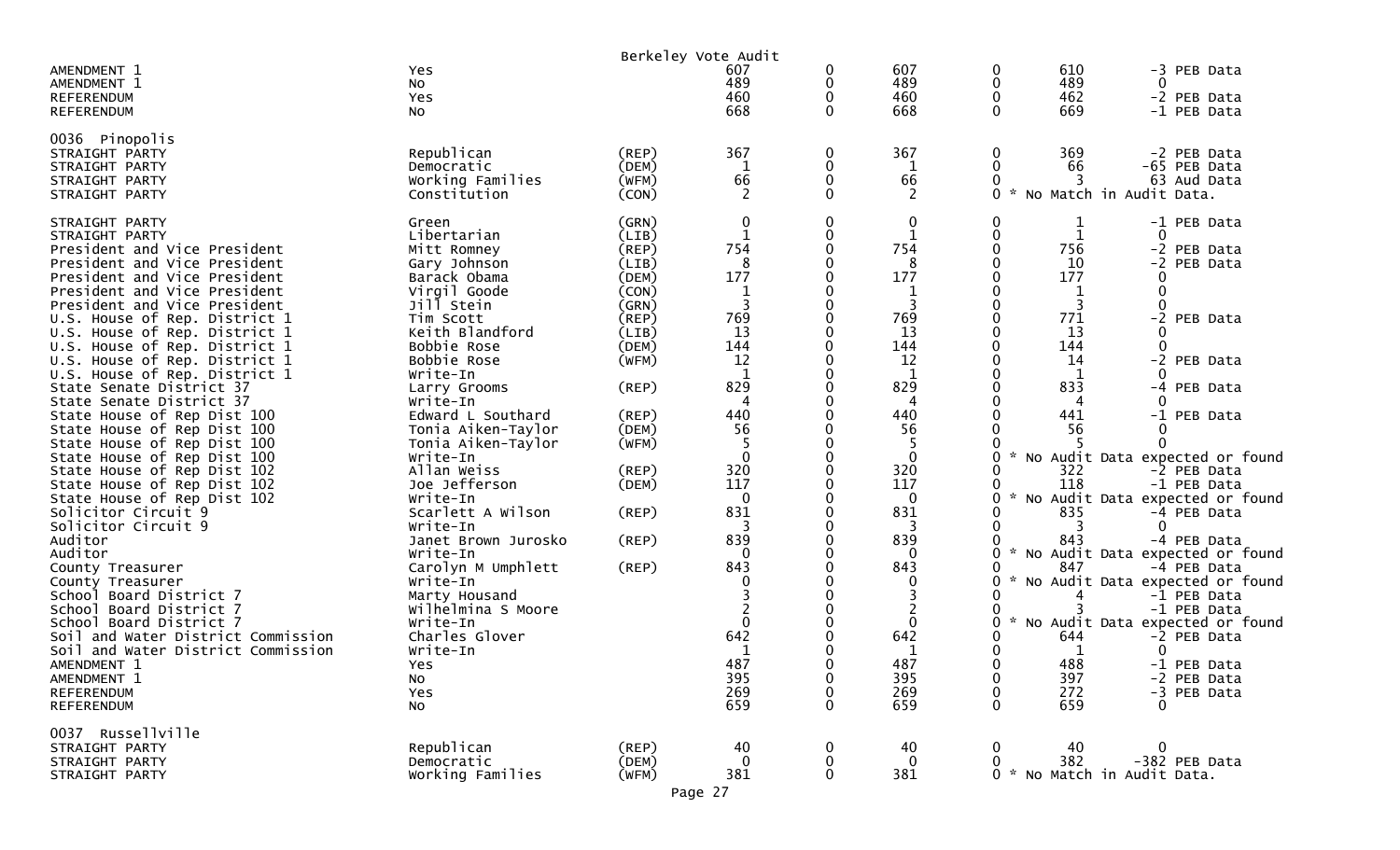| STRAIGHT PARTY<br>STRAIGHT PARTY<br>STRAIGHT PARTY                                              | Constitution<br>Green<br>Libertarian                  | (CON)<br>(GRN)<br>(LIB) | $\mathbf 0$<br>$\mathbf{1}$<br>$\overline{2}$ | 0<br>$\mathbf 0$<br>$\Omega$     | 0<br>$\mathbf{1}$<br>$\overline{2}$   | $\mathbf 0$<br>0<br>0                    | 2<br>1                        |                                             | -1 PEB Data<br>-1 PEB Data<br>1 Aud Data     |  |
|-------------------------------------------------------------------------------------------------|-------------------------------------------------------|-------------------------|-----------------------------------------------|----------------------------------|---------------------------------------|------------------------------------------|-------------------------------|---------------------------------------------|----------------------------------------------|--|
| President and Vice President<br>President and Vice President                                    | Mitt Romney<br>Gary Johnson                           | (REP)<br>(LIB)          | 89<br>1                                       | $\Omega$<br>$\Omega$             | 89<br>1                               | $\mathbf 0$<br>$\mathbf 0$               | 89<br>2                       | $\mathbf{0}$                                | -1 PEB Data                                  |  |
| President and Vice President<br>President and Vice President<br>President and Vice President    | Barack Obama<br>Virgil Goode<br>Jill Stein            | (DEM)<br>(CON)<br>(GRN) | 598<br>5<br>5                                 | $\mathbf{0}$<br>0<br>$\mathbf 0$ | 598<br>5<br>5                         | 0<br>0<br>0                              | 599<br>-5<br>5                | 0<br>$\Omega$                               | -1 PEB Data                                  |  |
| U.S. House of Rep. District 6<br>U.S. House of Rep. District 6<br>U.S. House of Rep. District 6 | James E Jim Clyburn<br>Nammu Y Muhammad<br>Write-In   | (DEM)<br>(GRN)          | 615<br>26<br>2                                | 0<br>0<br>0                      | 615<br>26<br>2                        | $\Omega$<br>$\Omega$<br>0                | 617<br>26<br>2                | $\Omega$<br>$\Omega$                        | -2 PEB Data                                  |  |
| State Senate District 32<br>State Senate District 32                                            | John Yancey McGill<br>Write-In                        | (DEM)                   | 615<br>1                                      | 0<br>$\Omega$                    | 615<br>$\mathbf 1$                    | 0<br>0                                   | 617<br>1                      |                                             | -2 PEB Data                                  |  |
| State House of Rep Dist 102<br>State House of Rep Dist 102<br>State House of Rep Dist 102       | Allan Weiss<br>Joe Jefferson<br>Write-In              | (REP)<br>(DEM)          | 74<br>603<br>1                                | 0<br>∩<br>0                      | 74<br>603<br>$\mathbf 1$              | 0<br>0<br>0                              | 74<br>605<br>1                | ∩                                           | -2 PEB Data                                  |  |
| Solicitor Circuit 9<br>Solicitor Circuit 9<br>Auditor                                           | Scarlett A Wilson<br>Write-In                         | (REP)                   | 257<br>2<br>267                               | $\Omega$<br>0<br>$\mathbf 0$     | 257<br>$\overline{c}$<br>267          | $\Omega$<br>0<br>0                       | 259<br>2<br>268               | $\Omega$                                    | -2 PEB Data                                  |  |
| Auditor<br>County Treasurer                                                                     | Janet Brown Jurosko<br>Write-In<br>Carolyn M Umphlett | (REP)<br>(REP)          | 1<br>294                                      | 0                                | 1<br>294                              | 0<br>$\mathbf{0}$                        | 1<br>296                      | ∩                                           | -1 PEB Data<br>-2 PEB Data                   |  |
| County Treasurer<br>School Board District 7<br>School Board District 7                          | Write-In<br>Marty Housand<br>Wilhelmina S Moore       |                         | 123<br>416                                    | 0                                | 1<br>123<br>416                       | 0<br>0<br>0                              | $\mathbf{1}$<br>125<br>416    |                                             | -2 PEB Data                                  |  |
| School Board District 7<br>Soil and Water District Commission                                   | Write-In<br>Charles Glover                            |                         | $\Omega$<br>273                               | 0<br>$\Omega$<br>0               | $\mathbf{0}$<br>273                   | $\Omega$<br>0<br>0                       | $\sim$<br>274<br>$\mathbf{1}$ | No Audit Data expected or found<br>$\Omega$ | -1 PEB Data                                  |  |
| Soil and Water District Commission<br>AMENDMENT 1<br>AMENDMENT 1                                | Write-In<br><b>Yes</b><br>No                          |                         | $\mathbf 1$<br>401<br>232                     | $\Omega$<br>0                    | $\mathbf{1}$<br>401<br>232            | 0<br>$\mathbf 0$                         | 402<br>232                    | 0                                           | -1 PEB Data                                  |  |
| REFERENDUM<br>REFERENDUM                                                                        | Yes<br><b>NO</b>                                      |                         | 475<br>179                                    | $\mathbf{0}$<br>$\Omega$         | 475<br>179                            | $\mathbf{0}$<br>$\Omega$                 | 475<br>181                    | $\Omega$                                    | -2 PEB Data                                  |  |
| 0038 Sangaree 1<br>STRAIGHT PARTY                                                               | Republican                                            | (REP)                   | 363                                           | 0                                | 363                                   | 0                                        | 310                           |                                             | 53 Aud Data                                  |  |
| STRAIGHT PARTY<br>STRAIGHT PARTY<br>STRAIGHT PARTY                                              | Democratic<br>Working Families<br>Constitution        | (DEM)<br>(WFM)<br>(CON) | 4<br>238<br>12                                | 0<br>$\Omega$<br>$\Omega$        | 4<br>238<br>12                        | $\mathbf{0}$<br>$\Omega$<br>$\mathbf{0}$ | 206<br>7                      |                                             | -202 PEB Data<br>231 Aud Data<br>11 Aud Data |  |
| STRAIGHT PARTY<br>STRAIGHT PARTY<br>President and Vice President                                | Green<br>Libertarian<br>Mitt Romney                   | (GRN)<br>(LIB)<br>(REP) | $\overline{2}$<br>$\mathbf 1$<br>690          | $\Omega$<br>$\Omega$<br>0        | $\overline{2}$<br>$\mathbf{1}$<br>690 | $\mathbf 0$<br>$\mathbf 0$<br>0          | 1<br>4<br>574                 |                                             | 1 Aud Data<br>-3 PEB Data<br>116 Aud Data    |  |
| President and Vice President<br>President and Vice President                                    | Gary Johnson<br>Barack Obama                          | (LIB)<br>(DEM)          | 16<br>504                                     | $\Omega$<br>$\Omega$             | 16<br>504                             | $\Omega$<br>$\Omega$                     | 13<br>422                     |                                             | 3 Aud Data<br>82 Aud Data                    |  |
| President and Vice President<br>President and Vice President<br>U.S. House of Rep. District 1   | Virgil Goode<br>Jill Stein<br>Tim Scott               | (CON)<br>(GRN)<br>(REP) | 1<br>3<br>721                                 | $\Omega$<br>0<br>0               | 1<br>3<br>721                         | $\Omega$<br>0<br>$\mathbf{0}$            | 1<br>3<br>609                 | $\Omega$<br>$\Omega$                        | 112 Aud Data                                 |  |
| U.S. House of Rep. District 1<br>U.S. House of Rep. District 1                                  | Keith Blandford<br>Bobbie Rose                        | (LIB)<br>(DEM)          | 31<br>395                                     | 0<br>0                           | 31<br>395                             | 0<br>$\Omega$                            | 28<br>324                     |                                             | 3 Aud Data<br>71 Aud Data                    |  |
| U.S. House of Rep. District 1<br>U.S. House of Rep. District 1<br>State Senate District 38      | Bobbie Rose<br>Write-In<br>Sean Bennett               | (WFM)<br>(REP)          | 30<br>3<br>517                                | 0                                | 30<br>3<br>517                        | 0<br>0<br>0                              | 21<br>3<br>430                | 0                                           | 9 Aud Data<br>87 Aud Data                    |  |
| State Senate District 38                                                                        | Write-In                                              |                         | 6                                             | 0                                | 6                                     | $\Omega$                                 | 3                             |                                             | 3 Aud Data                                   |  |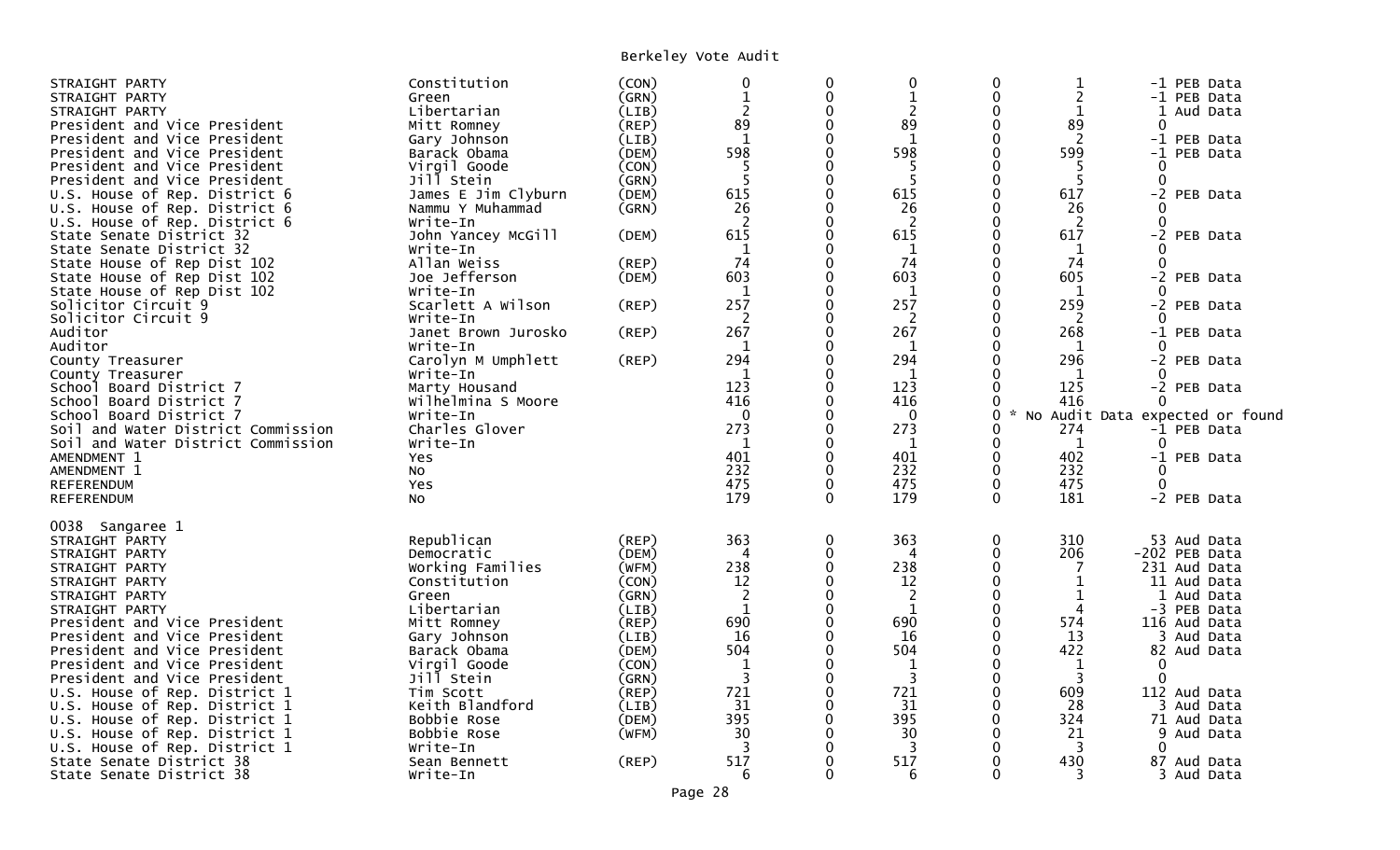|                                                               |                                         |                | Berkeley Vote Audit |          |                |              |                                 |                |                              |  |
|---------------------------------------------------------------|-----------------------------------------|----------------|---------------------|----------|----------------|--------------|---------------------------------|----------------|------------------------------|--|
| State Senate District 44                                      | Paul G Campbell Jr                      | (REP)          | 373                 |          | 373            | 0            | 313                             |                | 60 Aud Data                  |  |
| State Senate District 44                                      | Write-In                                |                | 9                   | 0        | 9              | 0            | 5                               |                | 4 Aud Data                   |  |
| State House of Rep Dist 92                                    | Joe Daning                              | (REP)          | 388                 | 0        | 388            | $\mathbf{0}$ | 328                             |                | 60 Aud Data                  |  |
| State House of Rep Dist 92                                    | Write-In                                |                | 7                   |          | 7              |              | -5                              |                | Aud Data                     |  |
| State House of Rep Dist 100<br>State House of Rep Dist 100    | Edward L Southard<br>Tonia Aiken-Taylor | (REP)<br>(DEM) | 382<br>224          |          | 382<br>224     |              | 319<br>181                      |                | 63 Aud Data<br>43 Aud Data   |  |
| State House of Rep Dist 100                                   | Tonia Aiken-Taylor                      | (WFM)          | 23                  |          | 23             |              | 18                              |                | 5 Aud Data                   |  |
| State House of Rep Dist 100                                   | Write-In                                |                | $\mathbf 0$         |          | $\mathbf 0$    | 0            | No Audit Data expected or found |                |                              |  |
| Solicitor Circuit 9                                           | Scarlett A Wilson                       | (REP)          | 905                 |          | 905            |              | 755                             |                | 150 Aud Data                 |  |
| Solicitor Circuit 9                                           | Write-In                                |                | 9                   |          | 9              | 0            | 7                               |                | 2 Aud Data                   |  |
| Auditor                                                       | Janet Brown Jurosko                     | (REP)          | 904                 |          | 904            | 0            | 751                             |                | 153 Aud Data                 |  |
| Auditor                                                       | Write-In                                |                |                     |          | 8              | 0            | 6                               |                | 2 Aud Data                   |  |
| County Treasurer                                              | Carolyn M Umphlett                      | (REP)          | 929                 |          | 929            | 0            | 773                             |                | 156 Aud Data                 |  |
| County Treasurer<br>School Board District 5                   | Write-In<br>Kathy Schwalbe              |                | 8<br>36             |          | 8<br>36        |              | 6<br>32                         |                | 2 Aud Data<br>4 Aud Data     |  |
| School Board District 5                                       | Write-In                                |                | 2                   |          | $\overline{2}$ |              | 1                               |                | Aud Data                     |  |
| School Board District 9                                       | Scott Marino                            |                | 512                 |          | 512            |              | 427                             |                | 85 Aud Data                  |  |
| School Board District 9                                       | Write-In                                |                | 6                   |          | 6              |              | 3                               | 3              | Aud Data                     |  |
| Soil and Water District Commission                            | Charles Glover                          |                | 718                 |          | 718            | 0            | 595                             |                | 123 Aud Data                 |  |
| Soil and Water District Commission                            | Write-In                                |                | 3                   |          | 3              |              | 2                               |                | 1 Aud Data                   |  |
| AMENDMENT 1                                                   | Yes                                     |                | 606                 |          | 606            |              | 518                             |                | 88 Aud Data                  |  |
| AMENDMENT 1<br>REFERENDUM                                     | NO.<br>Yes                              |                | 499<br>701          |          | 499<br>701     | 0            | 398<br>579                      |                | 101 Aud Data<br>122 Aud Data |  |
| <b>REFERENDUM</b>                                             | NO.                                     |                | 453                 | $\Omega$ | 453            | $\Omega$     | 379                             |                | 74 Aud Data                  |  |
|                                                               |                                         |                |                     |          |                |              |                                 |                |                              |  |
| 0039<br>Sangaree 2                                            |                                         |                |                     |          |                |              |                                 |                |                              |  |
| STRAIGHT PARTY                                                | Republican                              | (REF)          | 336                 | 0        | 336            | 0            | 336                             | 0              |                              |  |
| STRAIGHT PARTY                                                | Democratic                              | (DEM)          |                     | 0<br>0   | 7              | 0            | 232                             |                | -225 PEB Data                |  |
| STRAIGHT PARTY<br>STRAIGHT PARTY                              | Working Families<br>Constitution        | (WFM)<br>(CON) | 232<br>13           |          | 232<br>13      |              | 13<br>2                         |                | 219 Aud Data<br>11 Aud Data  |  |
| STRAIGHT PARTY                                                | Green                                   | (GRN)          | 2                   |          | 2              |              |                                 | $-1$           | PEB Data                     |  |
| STRAIGHT PARTY                                                | Libertarian                             | (LIB)          | 3                   |          | 3              |              |                                 | -4             | PEB Data                     |  |
| President and Vice President                                  | Mitt Romney                             | (REP)          | 684                 |          | 684            |              | 684                             | 0              |                              |  |
| President and Vice President                                  | Gary Johnson                            | (LIB)          | 20                  |          | 20             |              | 21                              | $-1$           | PEB Data                     |  |
| President and Vice President                                  | Barack Obama                            | (DEM)          | 443                 |          | 443            |              | 443                             |                |                              |  |
| President and Vice President                                  | Virgil Goode                            | (CON)          | 6                   |          | 6              |              | 6                               | 0              |                              |  |
| President and Vice President<br>U.S. House of Rep. District 1 | Jill Stein<br>Tim Scott                 | (GRN)<br>(REP) | 4<br>712            |          | 4<br>712       |              | 4<br>712                        | $\Omega$       |                              |  |
| U.S. House of Rep. District 1                                 | Keith Blandford                         | (LIB)          | 27                  |          | 27             |              | 28                              |                | -1 PEB Data                  |  |
| U.S. House of Rep. District 1                                 | Bobbie Rose                             | (DEM)          | 356                 |          | 356            |              | 356                             | 0              |                              |  |
| U.S. House of Rep. District 1                                 | Bobbie Rose                             | (WFM)          | 42                  |          | 42             |              | 42                              |                |                              |  |
| U.S. House of Rep. District 1                                 | Write-In                                |                | $\Omega$            |          | $\mathbf 0$    | 0            | No Audit Data expected or found |                |                              |  |
| State Senate District 44                                      | Paul G Campbell Jr                      | (REP)          | 845                 |          | 845            |              | 846                             |                | -1 PEB Data                  |  |
| State Senate District 44                                      | Write-In                                |                |                     |          |                | ∩            |                                 | $\overline{0}$ |                              |  |
| State House of Rep Dist 92                                    | Joe Daning                              | (REP)          | 866                 | 0        | 866            | 0            | 867                             |                | -1 PEB Data                  |  |
| State House of Rep Dist 92<br>Solicitor Circuit 9             | Write-In<br>Scarlett A Wilson           | (REP)          | 878                 |          | 878            |              | 879                             | 0              | -1 PEB Data                  |  |
| Solicitor Circuit 9                                           | Write-In                                |                | 6                   |          | 6              |              | 6                               | 0              |                              |  |
| Auditor                                                       | Janet Brown Jurosko                     | (REP)          | 871                 |          | 871            |              | 872                             |                | -1 PEB Data                  |  |
| Auditor                                                       | Write-In                                |                |                     |          | 3              |              | 3                               | 0              |                              |  |
| County Treasurer                                              | Carolyn M Umphlett                      | (REP)          | 891                 |          | 891            |              | 892                             |                | -1 PEB Data                  |  |
| County Treasurer                                              | Write-In                                |                |                     |          | 5              |              |                                 |                |                              |  |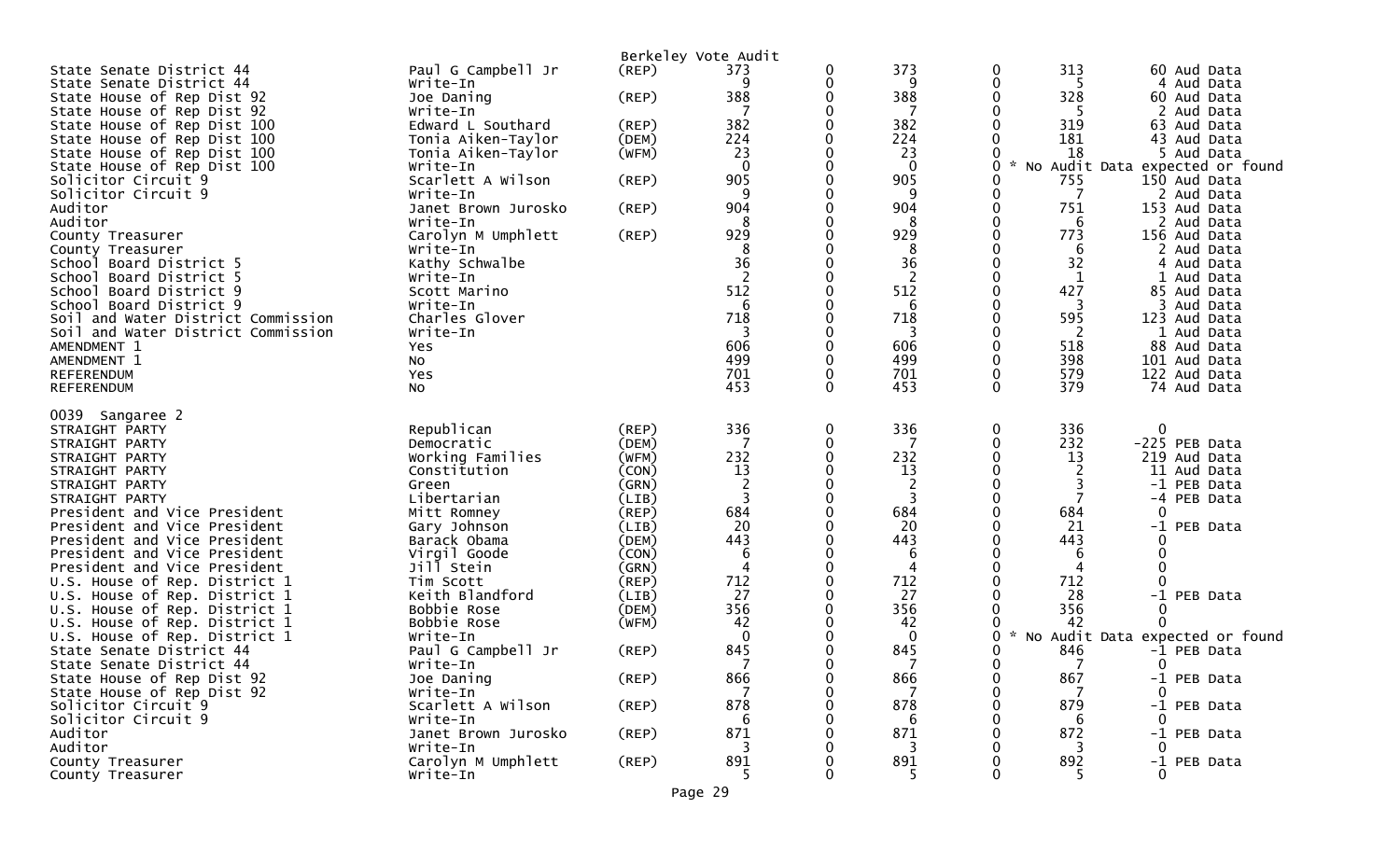|                                                                                                                                                                                                                                                                                                                                                                                                                                                                                                                                                                                                                                                                                                                                                                                                                                                                                                     |                                                                                                                                                                                                                                                                                                                                                                                                                                                                                                   |                                                                                                                                                                                  | Berkeley Vote Audit                                                                                                                                                                          |                                                                                        |                                                                                                                                                                                                                 |                                                                              |                                                                                                                                                                                            |                                                                                                      |
|-----------------------------------------------------------------------------------------------------------------------------------------------------------------------------------------------------------------------------------------------------------------------------------------------------------------------------------------------------------------------------------------------------------------------------------------------------------------------------------------------------------------------------------------------------------------------------------------------------------------------------------------------------------------------------------------------------------------------------------------------------------------------------------------------------------------------------------------------------------------------------------------------------|---------------------------------------------------------------------------------------------------------------------------------------------------------------------------------------------------------------------------------------------------------------------------------------------------------------------------------------------------------------------------------------------------------------------------------------------------------------------------------------------------|----------------------------------------------------------------------------------------------------------------------------------------------------------------------------------|----------------------------------------------------------------------------------------------------------------------------------------------------------------------------------------------|----------------------------------------------------------------------------------------|-----------------------------------------------------------------------------------------------------------------------------------------------------------------------------------------------------------------|------------------------------------------------------------------------------|--------------------------------------------------------------------------------------------------------------------------------------------------------------------------------------------|------------------------------------------------------------------------------------------------------|
| School Board District 9<br>School Board District 9<br>Soil and Water District Commission<br>Soil and Water District Commission<br>AMENDMENT 1<br>AMENDMENT 1<br><b>REFERENDUM</b><br><b>REFERENDUM</b>                                                                                                                                                                                                                                                                                                                                                                                                                                                                                                                                                                                                                                                                                              | Scott Marino<br>Write-In<br>Charles Glover<br>Write-In<br>Yes<br>NO.<br>Yes<br><b>NO</b>                                                                                                                                                                                                                                                                                                                                                                                                          |                                                                                                                                                                                  | 345<br>746<br>4<br>622<br>428<br>658<br>474                                                                                                                                                  | 0<br>0<br>O<br>0<br>0<br>0<br>0                                                        | 345<br>1<br>746<br>4<br>622<br>428<br>658<br>474                                                                                                                                                                | 0<br>0<br>0<br>0<br>0<br>0<br>0<br>$\mathbf{0}$                              | 345<br>746<br>4<br>623<br>428<br>658<br>474                                                                                                                                                | 0<br>0<br>-1 PEB Data<br>0<br>$\mathbf 0$                                                            |
| 0040 Sangaree 3<br>STRAIGHT PARTY<br>STRAIGHT PARTY<br>STRAIGHT PARTY<br>STRAIGHT PARTY<br>STRAIGHT PARTY<br>STRAIGHT PARTY<br>President and Vice President<br>President and Vice President<br>President and Vice President<br>President and Vice President<br>President and Vice President<br>U.S. House of Rep. District 1<br>U.S. House of Rep. District 1<br>U.S. House of Rep. District 1<br>U.S. House of Rep. District 1<br>U.S. House of Rep. District 1<br>State Senate District 44<br>State Senate District 44<br>State House of Rep Dist 92<br>State House of Rep Dist 92<br>Solicitor Circuit 9<br>Solicitor Circuit 9<br>Auditor<br>Auditor<br>County Treasurer<br>County Treasurer<br>School Board District 9<br>School Board District 9<br>Soil and Water District Commission<br>Soil and Water District Commission<br>AMENDMENT 1<br>AMENDMENT 1<br><b>REFERENDUM</b><br>REFERENDUM | Republican<br>Democratic<br>Working Families<br>Constitution<br>Green<br>Libertarian<br>Mitt Romney<br>Gary Johnson<br>Barack Obama<br>Virgil Goode<br>Jill Stein<br>Tim Scott<br>Keith Blandford<br>Bobbie Rose<br>Bobbie Rose<br>Write-In<br>Paul G Campbell Jr<br>Write-In<br>Joe Daning<br>Write-In<br>Scarlett A Wilson<br>Write-In<br>Janet Brown Jurosko<br>Write-In<br>Carolyn M Umphlett<br>Write-In<br>Scott Marino<br>Write-In<br>Charles Glover<br>Write-In<br>Yes<br>No<br>Yes<br>No | (REP)<br>(DEM)<br>(WFM)<br>(CON)<br>(GRN)<br>(LIB)<br>(REP)<br>(LIB)<br>(DEM)<br>(CON)<br>(GRN)<br>(REP)<br>(LIB)<br>(DEM)<br>(WFM)<br>(REP)<br>(REP)<br>(REP)<br>(REP)<br>(REP) | 381<br>6<br>206<br>15<br>1<br>752<br>17<br>457<br>6<br>6<br>792<br>17<br>374<br>33<br>-2<br>923<br>11<br>939<br>12<br>959<br>940<br>985<br>588<br>-5<br>784<br>3<br>641<br>490<br>731<br>484 | 0<br>0<br>0<br>0<br>0<br>U<br>0<br>0<br>0<br>0<br>0<br>0<br>0<br>0<br>0<br>0<br>0<br>0 | 381<br>6<br>206<br>15<br>1<br>$\mathbf{1}$<br>752<br>17<br>457<br>6<br>6<br>792<br>17<br>374<br>33<br>2<br>923<br>11<br>939<br>12<br>959<br>940<br>7<br>985<br>588<br>5<br>784<br>3<br>641<br>490<br>731<br>484 | 0<br>0<br>0<br>0<br>0<br>0<br>0<br>0<br>0<br>0<br>0<br>0<br>0<br>0<br>0<br>0 | 381<br>206<br>15<br>6<br>752<br>17<br>457<br>6<br>6<br>792<br>17<br>374<br>33<br>2<br>923<br>11<br>939<br>12<br>959<br>940<br>7<br>985<br>588<br>5<br>784<br>3<br>641<br>490<br>731<br>484 | $\mathbf 0$<br>-200 PEB Data<br>191 Aud Data<br>14 Aud Data<br>$\mathbf{0}$<br>$-5$<br>PEB Data<br>0 |
| 0041 Shulerville<br>STRAIGHT PARTY<br>STRAIGHT PARTY<br>STRAIGHT PARTY                                                                                                                                                                                                                                                                                                                                                                                                                                                                                                                                                                                                                                                                                                                                                                                                                              | Republican<br>Democratic<br>Working Families                                                                                                                                                                                                                                                                                                                                                                                                                                                      | $($ REP $)$<br>(DEM)<br>(WFM)                                                                                                                                                    | 76<br>$\mathbf 0$<br>70                                                                                                                                                                      | 0<br>0<br>0                                                                            | 76<br>$\mathbf 0$<br>70                                                                                                                                                                                         | 0<br>0                                                                       | 77<br>71                                                                                                                                                                                   | -1 PEB Data<br>-71 PEB Data<br>0 * No Match in Audit Data.                                           |
| STRAIGHT PARTY<br>STRAIGHT PARTY                                                                                                                                                                                                                                                                                                                                                                                                                                                                                                                                                                                                                                                                                                                                                                                                                                                                    | Constitution<br>Green                                                                                                                                                                                                                                                                                                                                                                                                                                                                             | (CON)<br>(GRN)                                                                                                                                                                   | $\boldsymbol{0}$<br>$\bf{0}$                                                                                                                                                                 | 0<br>$\mathbf 0$                                                                       | 0<br>$\mathbf 0$                                                                                                                                                                                                |                                                                              |                                                                                                                                                                                            | 0 * No Audit Data expected or found<br>0 * No Audit Data expected or found                           |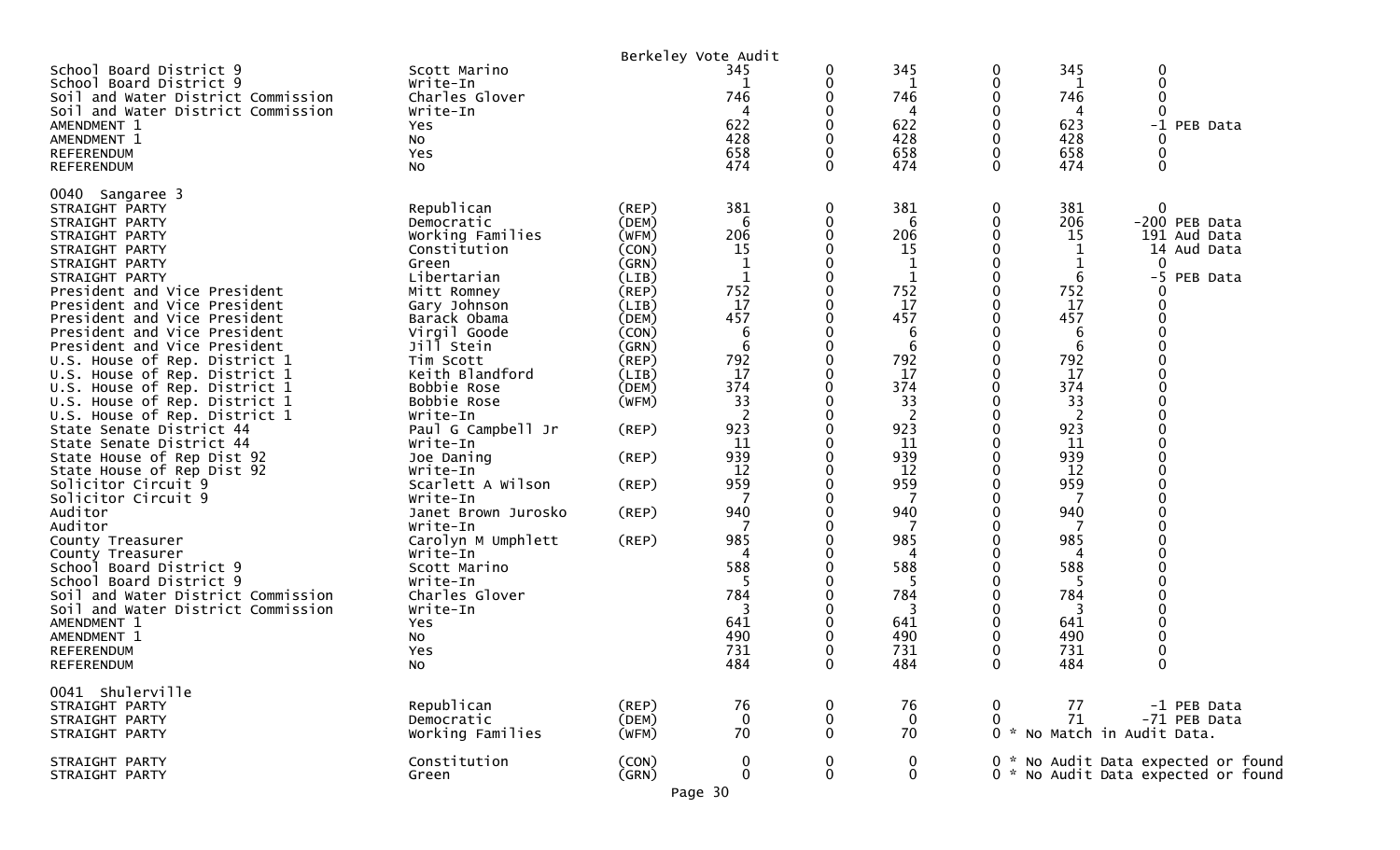|                                      |                                 |             | Berkeley Vote Audit |              |             |                                          |
|--------------------------------------|---------------------------------|-------------|---------------------|--------------|-------------|------------------------------------------|
| STRAIGHT PARTY                       | Libertarian                     | (LIB)       | 0                   | 0            | $\mathbf 0$ | 0<br>No Audit Data expected or found     |
| President and Vice President         | Mitt Romney                     | (REP)       | 121                 | 0            | 121         | 122<br>0<br>-1 PEB Data                  |
| President and Vice President         | Gary Johnson                    | (LIB)       | 4                   | 0            | 4           | 0<br>4<br>0                              |
| President and Vice President         | Barack Obama                    | (DEM)       | 99                  |              | 99          | 100<br>0<br>-1 PEB Data                  |
| President and Vice President         | Virgil Goode                    | (CON)       |                     |              | 1           |                                          |
| President and Vice President         | Jill Stein                      | (GRN)       | $\overline{3}$      | 0            | 3           | 3<br>0<br>$\Omega$                       |
| U.S. House of Rep. District 6        | James E Jim Clyburn             | (DEM)       | 152                 |              | 152         | 0<br>154<br>-2 PEB Data                  |
| U.S. House of Rep. District 6        | Nammu Y Muhammad                | (GRN)       | 13                  |              | 13          | 13<br>0                                  |
| U.S. House of Rep. District 6        | Write-In                        |             | 3                   | 0            | 3           | 3<br>0<br>0                              |
| State Senate District 32             | John Yancey McGill              | (DEM)       | 151                 |              | 151         | 153<br>-2 PEB Data                       |
| State Senate District 32             | Write-In                        |             |                     |              | 4           |                                          |
| State House of Rep Dist 102          | Allan Weiss                     | $($ REP $)$ | 113                 |              | 113         | 114<br>-1 PEB Data                       |
| State House of Rep Dist 102          | Joe Jefferson                   | (DEM)       | 113                 |              | 113         | 114<br>-1 PEB Data<br>$\mathcal{H}$      |
| State House of Rep Dist 102          | Write-In                        |             | $\Omega$            |              | 0           | 0<br>No Audit Data expected or found     |
| Solicitor Circuit 9                  | Scarlett A Wilson               | (REP)       | 138                 |              | 138         | 139<br>0<br>-1 PEB Data                  |
| Solicitor Circuit 9<br>Auditor       | Write-In<br>Janet Brown Jurosko |             | 2<br>144            | ∩            | 2<br>144    | 0<br>2<br>0<br>145<br>0<br>-1 PEB Data   |
| Auditor                              | Write-In                        | $($ REP $)$ |                     |              |             | 0                                        |
|                                      | Carolyn M Umphlett              |             | 1<br>146            |              | 1<br>146    | 1<br>$\Omega$<br>0<br>147<br>-1 PEB Data |
| County Treasurer<br>County Treasurer | Write-In                        | (REP)       | 1                   |              | 1           | 0<br>$\Omega$<br>1                       |
| Soil and Water District Commission   | Charles Glover                  |             | 90                  |              | 90          | 91<br>0<br>-1 PEB Data                   |
| Soil and Water District Commission   | Write-In                        |             | 1                   |              | -1          | 1                                        |
| AMENDMENT 1                          | Yes                             |             | 106                 | ∩            | 106         | 0<br>106<br>0                            |
| AMENDMENT 1                          | No                              |             | 102                 | $\Omega$     | 102         | 103<br>0<br>-1 PEB Data                  |
| <b>REFERENDUM</b>                    | Yes                             |             | 125                 | $\Omega$     | 125         | 127<br>0<br>-2 PEB Data                  |
| <b>REFERENDUM</b>                    | <b>NO</b>                       |             | 96                  | $\Omega$     | 96          | $\Omega$<br>96<br>∩                      |
|                                      |                                 |             |                     |              |             |                                          |
| 0042 St Stephen 1                    |                                 |             |                     |              |             |                                          |
| STRAIGHT PARTY                       | Republican                      | (REP)       | 59                  | 0            | 59          | 0<br>0<br>59                             |
| STRAIGHT PARTY                       | Democratic                      | (DEM)       | 1                   | $\mathbf 0$  | 1           | 316<br>-315 PEB Data<br>0                |
| STRAIGHT PARTY                       | Working Families                | (WFM)       | 316                 | $\mathbf{0}$ | 316         | $\sim$<br>No Match in Audit Data.<br>0   |
| STRAIGHT PARTY                       | Constitution                    | (CON)       | 0                   | 0            | 0           | 0<br>1<br>-1 PEB Data                    |
| STRAIGHT PARTY                       | Green                           | (GRN)       |                     | 0            | $\mathbf 1$ | $\Omega$<br>-2 PEB Data                  |
| STRAIGHT PARTY                       | Libertarian                     | (LIB)       |                     | ∩            | 3           | 0<br>2<br>Aud Data                       |
| President and Vice President         | Mitt Romney                     | $($ REP $)$ | 112                 |              | 112         | $\Omega$<br>112<br>O                     |
| President and Vice President         | Gary Johnson                    | (LIB)       | 2                   |              | 2           | 0<br>2                                   |
| President and Vice President         | Barack Obama                    | (DEM)       | 556                 | ∩            | 556         | 556<br>0                                 |
| President and Vice President         | Virgil Goode                    | (CON)       | $\overline{2}$      |              | 2           | 2                                        |
| President and Vice President         | Jill Stein                      | (GRN)       | 3                   |              | 3           | 3                                        |
| U.S. House of Rep. District 6        | James E Jim Clyburn             | (DEM)       | 551                 |              | 551         | 551<br>0                                 |
| U.S. House of Rep. District 6        | Nammu Y Muhammad                | (GRN)       | 24                  |              | 24          | 24                                       |
| U.S. House of Rep. District 6        | Write-In                        |             |                     |              | 2           |                                          |
| State Senate District 32             | John Yancey McGill              | (DEM)       | 559                 |              | 559         | 559                                      |
| State Senate District 32             | Write-In                        |             | $\mathbf{1}$        | 0            | $\mathbf 1$ | $\mathbf{1}$<br>0<br>0                   |
| State House of Rep Dist 102          | Allan Weiss                     | (REP)       | 103                 |              | 103         | 103                                      |
| State House of Rep Dist 102          | Joe Jefferson                   | (DEM)       | 549                 |              | 549         | 549                                      |
| State House of Rep Dist 102          | Write-In                        |             | ∩                   |              | 0           | * No Audit Data expected or found<br>0   |
| Solicitor Circuit 9                  | Scarlett A Wilson               | $($ REP $)$ | 283                 |              | 283         | 283                                      |
| Solicitor Circuit 9                  | Write-In                        |             | 2                   |              | 2           | 2                                        |
| Auditor                              | Janet Brown Jurosko             | (REP)       | 287                 |              | 287         | 287                                      |
| Auditor                              | Write-In                        |             | 2                   |              | 2           | 2                                        |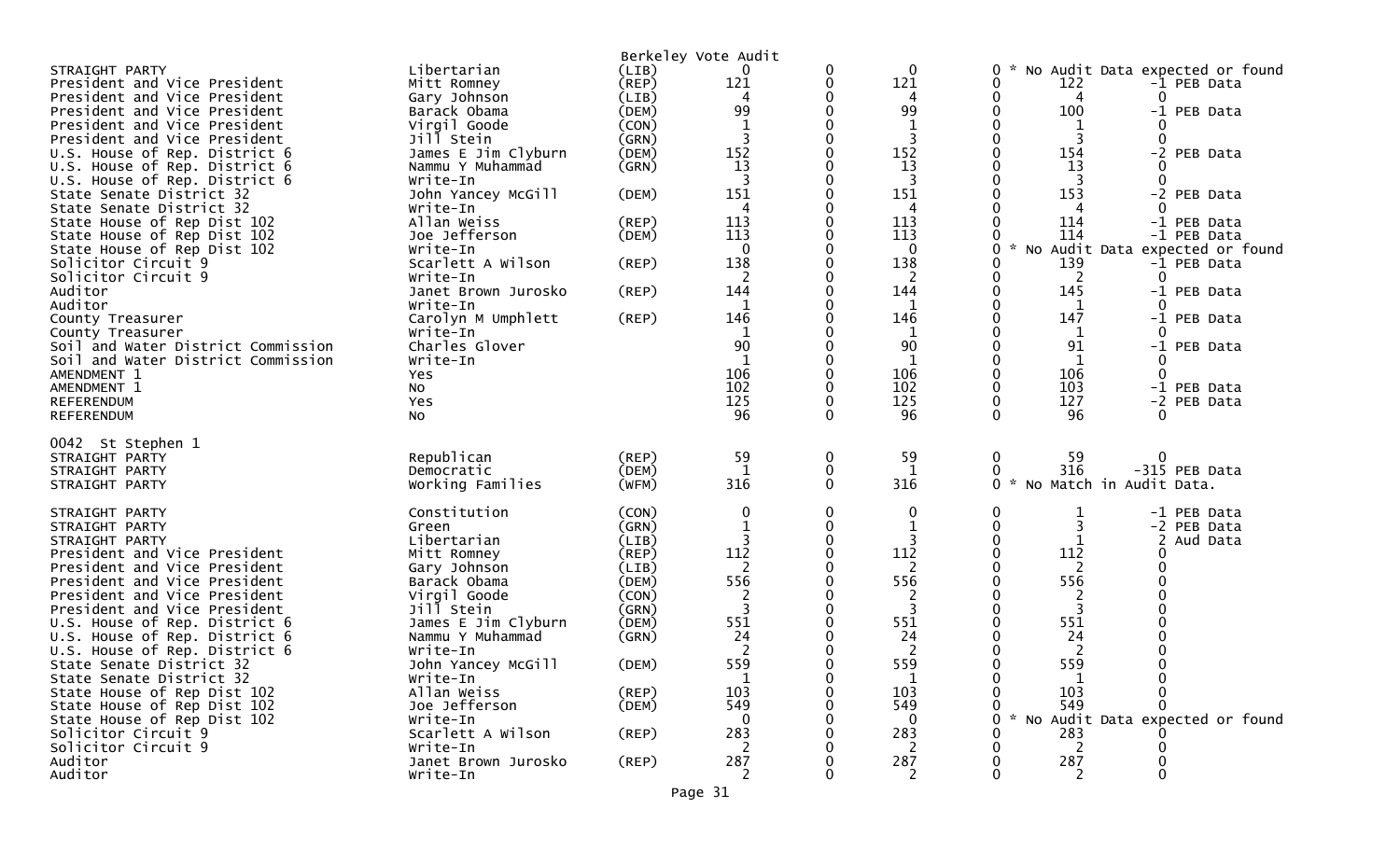|                                                                                                                                                                                                                                                                                                                                                                                                                                                                                                                                                                                                                                                                                                                                                                                                               |                                                                                                                                                                                                                                                                                                                                                                                                                                                                         |                                                                                                                                              | Berkeley Vote Audit                                                                                                                                                        |                                 |                                                                                                                                                                                      |                                                                                  |                                                                                                                                        |                                                                                                                                                        |
|---------------------------------------------------------------------------------------------------------------------------------------------------------------------------------------------------------------------------------------------------------------------------------------------------------------------------------------------------------------------------------------------------------------------------------------------------------------------------------------------------------------------------------------------------------------------------------------------------------------------------------------------------------------------------------------------------------------------------------------------------------------------------------------------------------------|-------------------------------------------------------------------------------------------------------------------------------------------------------------------------------------------------------------------------------------------------------------------------------------------------------------------------------------------------------------------------------------------------------------------------------------------------------------------------|----------------------------------------------------------------------------------------------------------------------------------------------|----------------------------------------------------------------------------------------------------------------------------------------------------------------------------|---------------------------------|--------------------------------------------------------------------------------------------------------------------------------------------------------------------------------------|----------------------------------------------------------------------------------|----------------------------------------------------------------------------------------------------------------------------------------|--------------------------------------------------------------------------------------------------------------------------------------------------------|
| County Treasurer<br>County Treasurer<br>School Board District 7<br>School Board District 7<br>School Board District 7<br>Soil and Water District Commission<br>Soil and Water District Commission<br>AMENDMENT 1<br>AMENDMENT 1<br>REFERENDUM<br>REFERENDUM                                                                                                                                                                                                                                                                                                                                                                                                                                                                                                                                                   | Carolyn M Umphlett<br>Write-In<br>Marty Housand<br>Wilhelmina S Moore<br>Write-In<br>Charles Glover<br>Write-In<br>Yes<br>No<br>Yes<br>NO.                                                                                                                                                                                                                                                                                                                              | (REP)                                                                                                                                        | 302<br>138<br>336<br>289<br>408<br>220<br>446<br>176                                                                                                                       | 0<br>0                          | 302<br>1<br>138<br>336<br>0<br>289<br>1<br>408<br>220<br>446<br>176                                                                                                                  | 0<br>$\mathcal{H}$<br>0<br>$\Omega$<br>0                                         | 302<br>1<br>138<br>336<br>289<br>1<br>408<br>220<br>446<br>176                                                                         | 0<br>No Audit Data expected or found<br>0                                                                                                              |
| 0043 St Stephen 2<br>STRAIGHT PARTY<br>STRAIGHT PARTY<br>STRAIGHT PARTY                                                                                                                                                                                                                                                                                                                                                                                                                                                                                                                                                                                                                                                                                                                                       | Republican<br>Democratic<br>Working Families                                                                                                                                                                                                                                                                                                                                                                                                                            | (REP)<br>(DEM)<br>(WFM)                                                                                                                      | 172<br>1<br>234                                                                                                                                                            | 0<br>0<br>$\mathbf{0}$          | 172<br>1<br>234                                                                                                                                                                      | $\boldsymbol{0}$<br>0<br>ი ∗                                                     | 172<br>234                                                                                                                             | -233 PEB Data<br>No Match in Audit Data.                                                                                                               |
| STRAIGHT PARTY<br>STRAIGHT PARTY<br>STRAIGHT PARTY<br>President and Vice President<br>President and Vice President<br>President and Vice President<br>President and Vice President<br>President and Vice President<br>U.S. House of Rep. District 6<br>U.S. House of Rep. District 6<br>U.S. House of Rep. District 6<br>State Senate District 32<br>State Senate District 32<br>State House of Rep Dist 102<br>State House of Rep Dist 102<br>State House of Rep Dist 102<br>Solicitor Circuit 9<br>Solicitor Circuit 9<br>Auditor<br>Auditor<br>County Treasurer<br>County Treasurer<br>School Board District 7<br>School Board District 7<br>School Board District 7<br>Soil and Water District Commission<br>Soil and Water District Commission<br>AMENDMENT 1<br>AMENDMENT 1<br>REFERENDUM<br>REFERENDUM | Constitution<br>Green<br>Libertarian<br>Mitt Romney<br>Gary Johnson<br>Barack Obama<br>Virgil Goode<br>Jill Stein<br>James E Jim Clyburn<br>Nammu Y Muhammad<br>Write-In<br>John Yancey McGill<br>Write-In<br>Allan Weiss<br>Joe Jefferson<br>Write-In<br>Scarlett A Wilson<br>Write-In<br>Janet Brown Jurosko<br>Write-In<br>Carolyn M Umphlett<br>Write-In<br>Marty Housand<br>Wilhelmina S Moore<br>Write-In<br>Charles Glover<br>Write-In<br>Yes<br>No<br>Yes<br>No | (CON)<br>(GRN)<br>(LIB)<br>(REP)<br>(LIB)<br>(DEM)<br>(CON)<br>(GRN)<br>(DEM)<br>(GRN)<br>(DEM)<br>(REP)<br>(DEM)<br>(REP)<br>(REP)<br>(REP) | 0<br>336<br>2<br>352<br>5<br>$\mathbf{0}$<br>503<br>43<br>527<br>306<br>374<br>1<br>444<br>6<br>450<br>0<br>468<br>0<br>305<br>201<br>1<br>376<br>349<br>283<br>320<br>328 | 0<br>0<br>0<br>0<br>0           | 0<br>4<br>336<br>2<br>352<br>5<br>$\mathbf{0}$<br>503<br>43<br>527<br>5<br>306<br>374<br>1<br>444<br>6<br>450<br>0<br>468<br>0<br>305<br>201<br>1<br>376<br>349<br>283<br>320<br>328 | $\bf{0}$<br>$\sim$<br>0<br>0<br>$\mathcal{H}$<br>0<br>0<br>0<br>0<br>0<br>0<br>0 | 336<br>2<br>352<br>503<br>43<br>527<br>306<br>374<br>1<br>444<br>6<br>450<br>468<br>305<br>201<br>1<br>376<br>349<br>283<br>320<br>328 | -4 PEB Data<br>Aud Data<br>No Audit Data expected or found<br>No Audit Data expected or found<br>* No Audit Data expected or found<br>0<br>0<br>0<br>0 |
| 0044 Stratford 1<br>STRAIGHT PARTY<br>STRAIGHT PARTY                                                                                                                                                                                                                                                                                                                                                                                                                                                                                                                                                                                                                                                                                                                                                          | Republican<br>Democratic                                                                                                                                                                                                                                                                                                                                                                                                                                                | (REP)<br>(DEM)                                                                                                                               | 320<br>10<br>Page 32                                                                                                                                                       | $\boldsymbol{0}$<br>$\mathbf 0$ | 320<br>10                                                                                                                                                                            | 0<br>$\mathbf 0$                                                                 | 23<br>25                                                                                                                               | 297 Aud Data<br>-15 PEB Data                                                                                                                           |
|                                                                                                                                                                                                                                                                                                                                                                                                                                                                                                                                                                                                                                                                                                                                                                                                               |                                                                                                                                                                                                                                                                                                                                                                                                                                                                         |                                                                                                                                              |                                                                                                                                                                            |                                 |                                                                                                                                                                                      |                                                                                  |                                                                                                                                        |                                                                                                                                                        |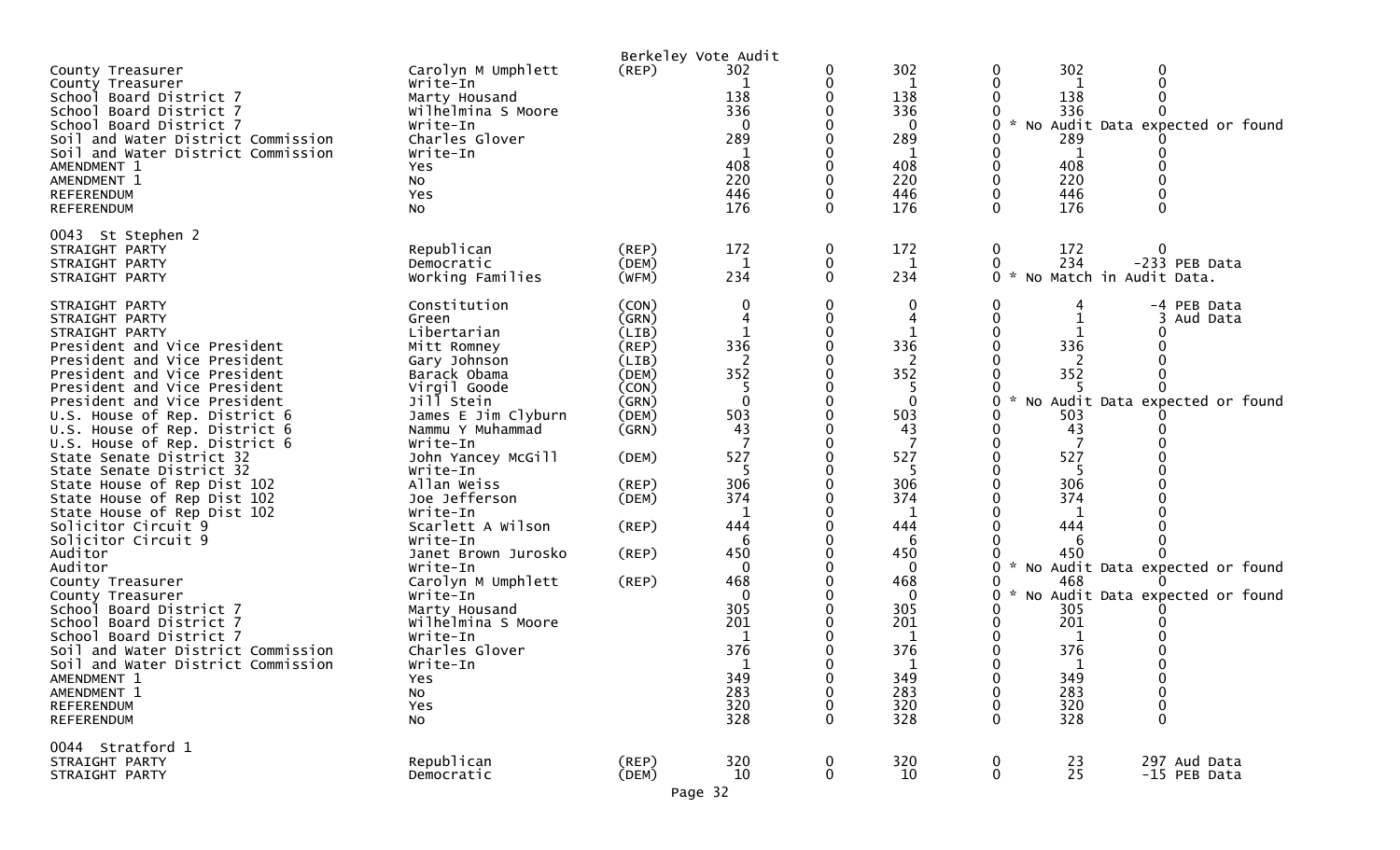|                                                                                                                                                                                                   |                                                                                      | Berkeley Vote Audit                       |                                                |                                                                 |                                    |                                                                                                                                                                                     |
|---------------------------------------------------------------------------------------------------------------------------------------------------------------------------------------------------|--------------------------------------------------------------------------------------|-------------------------------------------|------------------------------------------------|-----------------------------------------------------------------|------------------------------------|-------------------------------------------------------------------------------------------------------------------------------------------------------------------------------------|
| STRAIGHT PARTY<br>STRAIGHT PARTY                                                                                                                                                                  | Working Families<br>Constitution                                                     | (WFM)<br>(CON)                            | 266<br>14                                      | 0<br>$\mathbf{0}$                                               | 266<br>14                          | 0 1 265 Aud Data<br>0 * No Match in Audit Data.                                                                                                                                     |
| STRAIGHT PARTY                                                                                                                                                                                    | Green                                                                                | (GRN)                                     | 5                                              | $\mathbf 0$                                                     | 5                                  | 0 * No Match in Audit Data.                                                                                                                                                         |
| STRAIGHT PARTY<br>President and Vice President<br>President and Vice President<br>President and Vice President<br>President and Vice President                                                    | Libertarian<br>Mitt Romney<br>Gary Johnson<br>Barack Obama<br>Virgil Goode           | (LIB)<br>(REP)<br>(LIB)<br>(DEM)<br>(CON) | -2<br>643<br>16<br>525<br>-5                   | 0<br>$\mathbf{0}$<br>$\mathbf 0$<br>$\mathbf 0$<br>$\mathbf{0}$ | -2<br>643<br>16<br>525<br>5        | 0<br>1<br>1 Aud Data<br>$\Omega$<br>51<br>592 Aud Data<br>0<br>15 Aud Data<br>1<br>479 Aud Data<br>46<br>0 * No Match in Audit Data.                                                |
| President and Vice President<br>U.S. House of Rep. District 1<br>U.S. House of Rep. District 1<br>U.S. House of Rep. District 1<br>U.S. House of Rep. District 1<br>U.S. House of Rep. District 1 | Jill Stein<br>Tim Scott<br>Keith Blandford<br>Bobbie Rose<br>Bobbie Rose<br>Write-In | (GRN)<br>(REP)<br>(LIB)<br>(DEM)<br>(WFM) | -5<br>668<br>37<br>411<br>50<br>$\overline{2}$ | $\mathbf{0}$<br>0<br>0<br>$\mathbf 0$<br>$\Omega$<br>0          | - 5<br>668<br>37<br>411<br>50<br>2 | 0<br>1<br>4 Aud Data<br>$\mathbf{0}$<br>55<br>613 Aud Data<br>$\mathbf 0$<br>$\overline{4}$<br>33 Aud Data<br>36<br>375 Aud Data<br>2<br>48 Aud Data<br>0 * No Match in Audit Data. |
| State Senate District 44<br>State Senate District 44                                                                                                                                              | Paul G Campbell Jr<br>Write-In                                                       | (REP)                                     | 835<br>14                                      | 0<br>$\mathbf{0}$                                               | 835<br>14                          | 762 Aud Data<br>73<br>0 * No Match in Audit Data.                                                                                                                                   |
| State House of Rep Dist 92<br>State House of Rep Dist 92                                                                                                                                          | Joe Daning<br>Write-In                                                               | (REP)                                     | 334<br>$\overline{2}$                          | 0<br>$\mathbf{0}$                                               | 334<br>2                           | 24<br>310 Aud Data<br>0<br>0 * No Match in Audit Data.                                                                                                                              |
| State House of Rep Dist 117<br>State House of Rep Dist 117                                                                                                                                        | Bill Crosby<br>Write-In                                                              | (REP)                                     | 522<br>3                                       | $\mathbf 0$<br>$\mathbf{0}$                                     | 522<br>3                           | 470 Aud Data<br>52<br>0<br>0 * No Match in Audit Data.                                                                                                                              |
| Solicitor Circuit 9<br>Solicitor Circuit 9<br>Auditor<br>Auditor                                                                                                                                  | Scarlett A Wilson<br>Write-In<br>Janet Brown Jurosko<br>Write-In                     | $($ REP $)$<br>(REP)                      | 861<br>6<br>849<br>2                           | 0<br>0<br>0<br>$\Omega$                                         | 861<br>6<br>849<br><sup>2</sup>    | 0<br>77<br>784 Aud Data<br>0<br>1<br>5 Aud Data<br>75<br>774 Aud Data<br>0 * No Match in Audit Data.                                                                                |
| County Treasurer<br>County Treasurer                                                                                                                                                              | Carolyn M Umphlett<br>Write-In                                                       | (REP)                                     | 882<br>4                                       | 0<br>$\Omega$                                                   | 882<br>4                           | 805 Aud Data<br>$\mathbf{0}$<br>77 —<br>0 * No Match in Audit Data.                                                                                                                 |
| Soil and Water District Commission<br>Soil and Water District Commission                                                                                                                          | Charles Glover<br>Write-In                                                           |                                           | 715<br><sup>2</sup>                            | 0<br>$\Omega$                                                   | 715<br><sup>2</sup>                | 69<br>646 Aud Data<br>0<br>0 * No Match in Audit Data.                                                                                                                              |
| AMENDMENT 1<br>AMENDMENT 1<br>REFERENDUM<br>REFERENDUM                                                                                                                                            | Yes<br>NO.<br>Yes<br>NO.                                                             |                                           | 614<br>448<br>772<br>380                       | 0<br>$\mathbf 0$<br>0<br>$\Omega$                               | 614<br>448<br>772<br>380           | 0<br>41<br>573 Aud Data<br>$\mathbf{0}$<br>46<br>402 Aud Data<br>0<br>56<br>716 Aud Data<br>$\Omega$<br>38<br>342 Aud Data                                                          |
| 0045 Stratford 2<br>STRAIGHT PARTY<br>STRAIGHT PARTY<br>STRAIGHT PARTY<br>STRAIGHT PARTY                                                                                                          | Republican<br>Democratic<br>Working Families<br>Constitution                         | (REP)<br>(DEM)<br>(WFM)<br>(CON)          | 499<br>-2<br>139<br>3                          | 0<br>0<br>0                                                     | 499<br>139<br>3                    | 0<br>499<br>O<br>139<br>-137 PEB Data<br>0<br>136 Aud Data<br>3<br>0<br>No Match in Audit Data.                                                                                     |
| STRAIGHT PARTY<br>STRAIGHT PARTY<br>President and Vice President                                                                                                                                  | Green<br>Libertarian<br>Mitt Romney                                                  | (GRN)<br>(LIB)<br>(REP)<br>Page 33        | 0<br>1023                                      | 0<br>0<br>$\Omega$                                              | 0<br>2<br>1023                     | -2 PEB Data<br>2<br>$\overline{2}$<br>0<br>0<br>0<br>1023<br>$\Omega$                                                                                                               |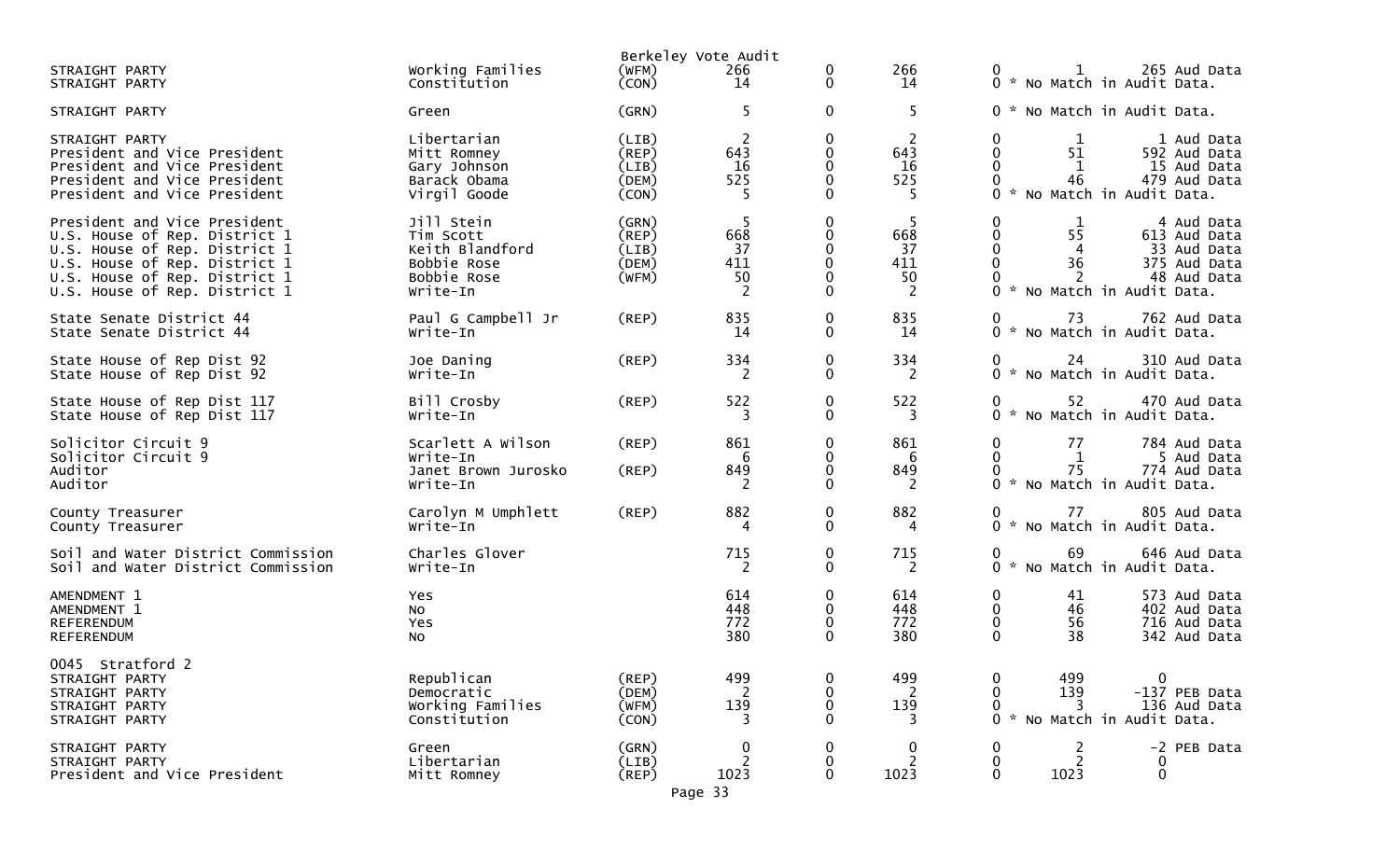| President and Vice President<br>President and Vice President<br>President and Vice President<br>President and Vice President<br>U.S. House of Rep. District 1<br>U.S. House of Rep. District 1<br>U.S. House of Rep. District 1<br>U.S. House of Rep. District 1<br>U.S. House of Rep. District 1<br>State Senate District 44<br>State Senate District 44<br>State House of Rep Dist 92<br>State House of Rep Dist 92<br>Solicitor Circuit 9<br>Solicitor Circuit 9<br>Auditor<br>Auditor<br>County Treasurer<br>County Treasurer<br>School Board District 5<br>School Board District 5<br>Soil and Water District Commission<br>Soil and Water District Commission<br>AMENDMENT 1<br>AMENDMENT 1<br><b>REFERENDUM</b> | Gary Johnson<br>Barack Obama<br>Virgil Goode<br>Jill Stein<br>Tim Scott<br>Keith Blandford<br>Bobbie Rose<br>Bobbie Rose<br>Write-In<br>Paul G Campbell Jr<br>Write-In<br>Joe Daning<br>Write-In<br>Scarlett A Wilson<br>Write-In<br>Janet Brown Jurosko<br>Write-In<br>Carolyn M Umphlett<br>Write-In<br>Kathy Schwalbe<br>Write-In<br>Charles Glover<br>Write-In<br>Yes<br>NO.<br>Yes | (LIB)<br>(DEM)<br>(CON)<br>(GRN)<br>(REP)<br>(LIB)<br>(DEM)<br>(WFM)<br>$($ REP $)$<br>$($ REP $)$<br>(REP)<br>(REP)<br>$($ REP $)$          | Berkeley Vote Audit<br>314<br>1078<br>-16<br>230<br>13<br>1<br>1132<br>12<br>1143<br>1152<br>1136<br>b<br>1165<br>911<br>$\Omega$<br>873<br>0<br>747<br>473<br>740 |   | 8<br>314<br>2<br>1078<br>16<br>230<br>13<br>1<br>1132<br>12<br>1143<br>1152<br>-5<br>1136<br>6<br>1165<br>911<br>$\Omega$<br>873<br>$\Omega$<br>747<br>473<br>740 | 0<br>1078<br>1132<br>1143<br>1152<br>1136<br>1165<br>$\mathcal{H}$<br>0<br>0<br>$\mathcal{H}$<br>0<br>0 | 8<br>314<br>2<br>-16<br>230<br>13<br>1<br>12<br>6<br>911<br>No Audit Data expected or found<br>873<br>No Audit Data expected or found<br>747<br>473<br>740                                                     |
|------------------------------------------------------------------------------------------------------------------------------------------------------------------------------------------------------------------------------------------------------------------------------------------------------------------------------------------------------------------------------------------------------------------------------------------------------------------------------------------------------------------------------------------------------------------------------------------------------------------------------------------------------------------------------------------------------------------------|-----------------------------------------------------------------------------------------------------------------------------------------------------------------------------------------------------------------------------------------------------------------------------------------------------------------------------------------------------------------------------------------|----------------------------------------------------------------------------------------------------------------------------------------------|--------------------------------------------------------------------------------------------------------------------------------------------------------------------|---|-------------------------------------------------------------------------------------------------------------------------------------------------------------------|---------------------------------------------------------------------------------------------------------|----------------------------------------------------------------------------------------------------------------------------------------------------------------------------------------------------------------|
| <b>REFERENDUM</b><br>0046 Stratford 3<br>STRAIGHT PARTY<br>STRAIGHT PARTY<br>STRAIGHT PARTY<br>STRAIGHT PARTY                                                                                                                                                                                                                                                                                                                                                                                                                                                                                                                                                                                                          | <b>NO</b><br>Republican<br>Democratic<br>Working Families<br>Constitution                                                                                                                                                                                                                                                                                                               | $($ REP $)$<br>(DEM)<br>(WFM)<br>(CON)                                                                                                       | 580<br>310<br>10<br>186<br>8                                                                                                                                       | 0 | 580<br>310<br>10<br>186<br>8                                                                                                                                      | 0<br>0<br>$\sim$<br>0                                                                                   | 580<br>$\Omega$<br>310<br>186<br>-176 PEB Data<br>178 Aud Data<br>8<br>No Match in Audit Data.                                                                                                                 |
| STRAIGHT PARTY<br>STRAIGHT PARTY<br>President and Vice President<br>President and Vice President<br>President and Vice President<br>President and Vice President<br>President and Vice President<br>U.S. House of Rep. District 1<br>U.S. House of Rep. District 1<br>U.S. House of Rep. District 1<br>U.S. House of Rep. District 1<br>U.S. House of Rep. District 1<br>State Senate District 38<br>State Senate District 38<br>State Senate District 44<br>State Senate District 44<br>State House of Rep Dist 92<br>State House of Rep Dist 92                                                                                                                                                                      | Green<br>Libertarian<br>Mitt Romney<br>Gary Johnson<br>Barack Obama<br>Virgil Goode<br>Jill Stein<br>Tim Scott<br>Keith Blandford<br>Bobbie Rose<br>Bobbie Rose<br>Write-In<br>Sean Bennett<br>Write-In<br>Paul G Campbell Jr<br>Write-In<br>Joe Daning<br>Write-In                                                                                                                     | (GRN)<br>(LIB)<br>$($ REP $)$<br>(LIB)<br>(DEM)<br>(CON)<br>(GRN)<br>(REP)<br>(LIB)<br>(DEM)<br>(WFM)<br>$($ REP $)$<br>$($ REP $)$<br>(REP) | $\mathbf 0$<br>2<br>582<br>24<br>378<br>0<br>596<br>31<br>312<br>28<br>$\Omega$<br>130<br>2<br>577<br>741                                                          |   | 0<br>582<br>24<br>378<br>0<br>6<br>596<br>31<br>312<br>28<br>$\Omega$<br>130<br>2<br>577<br>9<br>741                                                              | 0<br>0<br>0                                                                                             | 2<br>-2 PEB Data<br>10<br>-8 PEB Data<br>582<br>-24<br>378<br>* No Audit Data expected or found<br>6<br>596<br>31<br>312<br>28<br>$\Omega$<br>* No Audit Data expected or found<br>130<br>2<br>577<br>9<br>741 |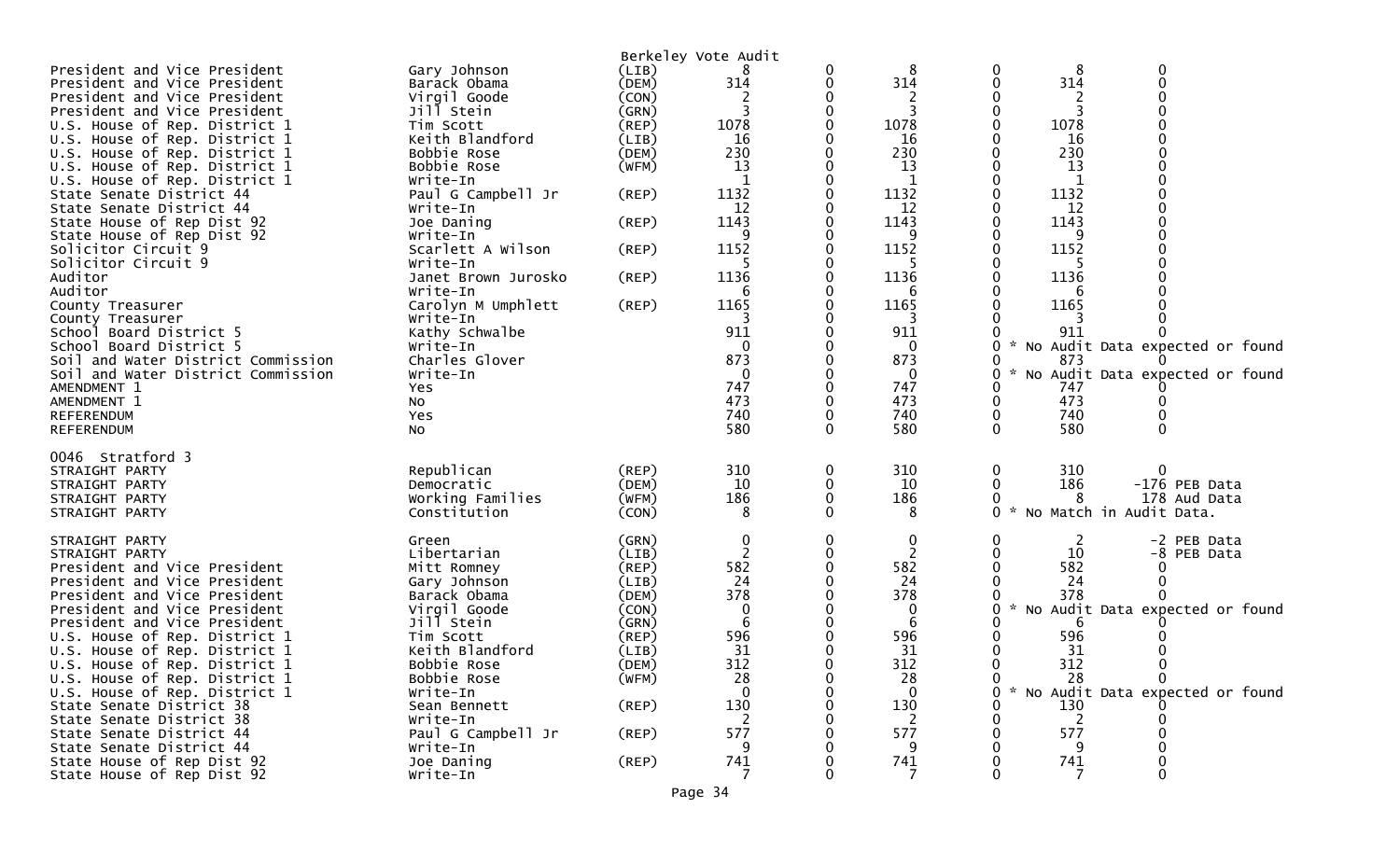|                                                                          |                               |                | Berkeley Vote Audit |               |                |                                |                                     |                                 |
|--------------------------------------------------------------------------|-------------------------------|----------------|---------------------|---------------|----------------|--------------------------------|-------------------------------------|---------------------------------|
| Solicitor Circuit 9<br>Solicitor Circuit 9                               | Scarlett A Wilson<br>Write-In | $($ REP $)$    | 754<br>5            | 0<br>0        | 754<br>5       | $\Omega$<br>$\mathbf 0$        | 754<br>$\Omega$<br>$\mathbf 0$<br>5 |                                 |
| Auditor                                                                  | Janet Brown Jurosko           | (REP)          | 742                 | 0             | 742            | $\Omega$                       | 742<br>$\Omega$                     |                                 |
| Auditor                                                                  | Write-In                      |                | 3                   | 0             | 3              | $\mathbf 0$                    | $\Omega$<br>3                       |                                 |
| County Treasurer                                                         | Carolyn M Umphlett            | (REP)          | 771                 | 0             | 771            | $\Omega$                       | 771                                 |                                 |
| County Treasurer                                                         | Write-In                      |                | 2                   | 0             | $\overline{c}$ | $\mathbf 0$                    | 2                                   |                                 |
| School Board District 5                                                  | Kathy Schwalbe                |                | 626                 | 0             | 626            | $\Omega$                       | 626                                 |                                 |
| School Board District 5                                                  | Write-In                      |                | -5<br>601           | 0<br>0        | -5<br>601      | $\Omega$                       | -5<br>601                           |                                 |
| Soil and Water District Commission<br>Soil and Water District Commission | Charles Glover                |                | 1                   | 0             | $\mathbf{1}$   | $\mathbf 0$<br>$\Omega$        | 1                                   |                                 |
| AMENDMENT 1                                                              | Write-In<br><b>Yes</b>        |                | 471                 | 0             | 471            | $\mathbf 0$                    | 471                                 |                                 |
| AMENDMENT 1                                                              | <b>NO</b>                     |                | 407                 | $\Omega$      | 407            | $\Omega$                       | 407                                 |                                 |
| <b>REFERENDUM</b>                                                        | Yes                           |                | 536                 | 0             | 536            | $\Omega$                       | 536                                 |                                 |
| REFERENDUM                                                               | N <sub>O</sub>                |                | 419                 | $\Omega$      | 419            | $\Omega$                       | 419<br>$\Omega$                     |                                 |
|                                                                          |                               |                |                     |               |                |                                |                                     |                                 |
| 0047 Stratford 4                                                         |                               |                |                     |               |                |                                |                                     |                                 |
| STRAIGHT PARTY                                                           | Republican                    | (REP)          | 287                 | $\mathbf 0$   | 287            | $\Omega$                       | $\Omega$<br>287                     |                                 |
| STRAIGHT PARTY                                                           | Democratic                    | (DEM)          | 2                   | 0             | 2              | $\mathbf{0}$                   | 195                                 | -193 PEB Data                   |
| STRAIGHT PARTY                                                           | Working Families              | (WFM)          | 195                 | $\mathbf 0$   | 195            | $\Omega$<br>$\Omega$<br>$\sim$ | 10                                  | 185 Aud Data                    |
| STRAIGHT PARTY                                                           | Constitution                  | (CON)          | 10                  | $\mathbf{0}$  | 10             |                                | No Match in Audit Data.             |                                 |
| STRAIGHT PARTY                                                           | Green                         | (GRN)          | $\mathbf 0$         | $\mathbf{0}$  | 0              | $\mathbf{0}$                   | $\mathbf 1$                         | -1 PEB Data                     |
| STRAIGHT PARTY                                                           | Libertarian                   | (LIB)          | $\mathbf{1}$        | 0             | $\mathbf{1}$   | $\mathbf 0$                    | $\overline{2}$                      | -1 PEB Data                     |
| President and Vice President                                             | Mitt Romney                   | (REP)          | 582                 | 0             | 582            | $\Omega$                       | 582<br>$\Omega$                     |                                 |
| President and Vice President                                             | Gary Johnson                  | (LIB)          | 16                  | 0             | 16             | $\mathbf 0$                    | 17                                  | -1 PEB Data                     |
| President and Vice President                                             | Barack Obama                  | (DEM)          | 395                 | 0             | 395            | $\Omega$                       | 395<br>$\Omega$                     |                                 |
| President and Vice President                                             | Virgil Goode                  | (CON)          | 4                   | 0             | 4              | $\Omega$                       | -5                                  | -1 PEB Data                     |
| President and Vice President                                             | Jill Stein                    | (GRN)          | 2                   | 0             | $\overline{2}$ | $\Omega$                       | 2<br>$\Omega$                       |                                 |
| U.S. House of Rep. District 1                                            | Tim Scott                     | (REP)          | 611                 | 0             | 611            | $\Omega$                       | 612                                 | -1 PEB Data                     |
| U.S. House of Rep. District 1                                            | Keith Blandford               | (LIB)          | 17<br>327           | 0<br>$\Omega$ | 17<br>327      | $\Omega$<br>$\Omega$           | 18<br>327<br>0                      | -1 PEB Data                     |
| U.S. House of Rep. District 1<br>U.S. House of Rep. District 1           | Bobbie Rose<br>Bobbie Rose    | (DEM)<br>(WFM) | 22                  | 0             | 22             | 0                              | 22<br>$\mathbf 0$                   |                                 |
| U.S. House of Rep. District 1                                            | Write-In                      |                | $\mathbf{0}$        | O             | $\mathbf{0}$   | 0                              |                                     | No Audit Data expected or found |
| State Senate District 44                                                 | Paul G Campbell Jr            | (REP)          | 705                 | 0             | 705            | $\Omega$                       | 707                                 | -2 PEB Data                     |
| State Senate District 44                                                 | Write-In                      |                | 17                  | $\mathbf 0$   | 17             | $\mathbf{0}$                   | 17<br>$\Omega$                      |                                 |
| State House of Rep Dist 92                                               | Joe Daning                    | (REP)          | 721                 | 0             | 721            | $\mathbf 0$                    | 722                                 | -1 PEB Data                     |
| State House of Rep Dist 92                                               | Write-In                      |                | 14                  | 0             | 14             | $\mathbf 0$                    | 14<br>$\Omega$                      |                                 |
| Solicitor Circuit 9                                                      | Scarlett A Wilson             | (REP)          | 730                 | 0             | 730            | $\Omega$                       | 730<br>$\Omega$                     |                                 |
| Solicitor Circuit 9                                                      | Write-In                      |                | 10                  | 0             | 10             | 0                              | 10                                  |                                 |
| Auditor                                                                  | Janet Brown Jurosko           | (REP)          | 720                 | 0             | 720            | $\Omega$                       | 720                                 |                                 |
| Auditor                                                                  | Write-In                      |                | -7                  | 0             | 7              | $\Omega$                       | 7                                   |                                 |
| County Treasurer                                                         | Carolyn M Umphlett            | (REP)          | 737                 | 0             | 737            | $\mathbf 0$                    | 737                                 |                                 |
| County Treasurer                                                         | Write-In                      |                | 7                   | 0             | 7              | $\Omega$                       | -7                                  |                                 |
| School Board District 5                                                  | Kathy Schwalbe                |                | 576                 | 0             | 576            | 0                              | 576<br>$\Omega$                     |                                 |
| School Board District 5                                                  | Write-In                      |                | 8                   | 0             | 8              | $\Omega$                       | ∩<br>8                              |                                 |
| Soil and Water District Commission                                       | Charles Glover                |                | 643                 | 0             | 643            | 0                              | 644                                 | -1 PEB Data                     |
| Soil and Water District Commission                                       | Write-In                      |                | -6                  | 0             | 6              | $\Omega$                       | 6<br>$\Omega$                       |                                 |
| AMENDMENT 1                                                              | <b>Yes</b>                    |                | 467<br>440          | 0<br>0        | 467<br>440     | 0                              | 468<br>440<br>$\Omega$              | -1 PEB Data                     |
| AMENDMENT 1<br><b>REFERENDUM</b>                                         | No<br>Yes                     |                | 622                 | 0             | 622            | 0                              | 623                                 | -1 PEB Data                     |
| <b>REFERENDUM</b>                                                        | <b>NO</b>                     |                | 341                 | 0             | 341            | $\Omega$                       | 341<br>$\mathbf{0}$                 |                                 |
|                                                                          |                               |                |                     |               |                |                                |                                     |                                 |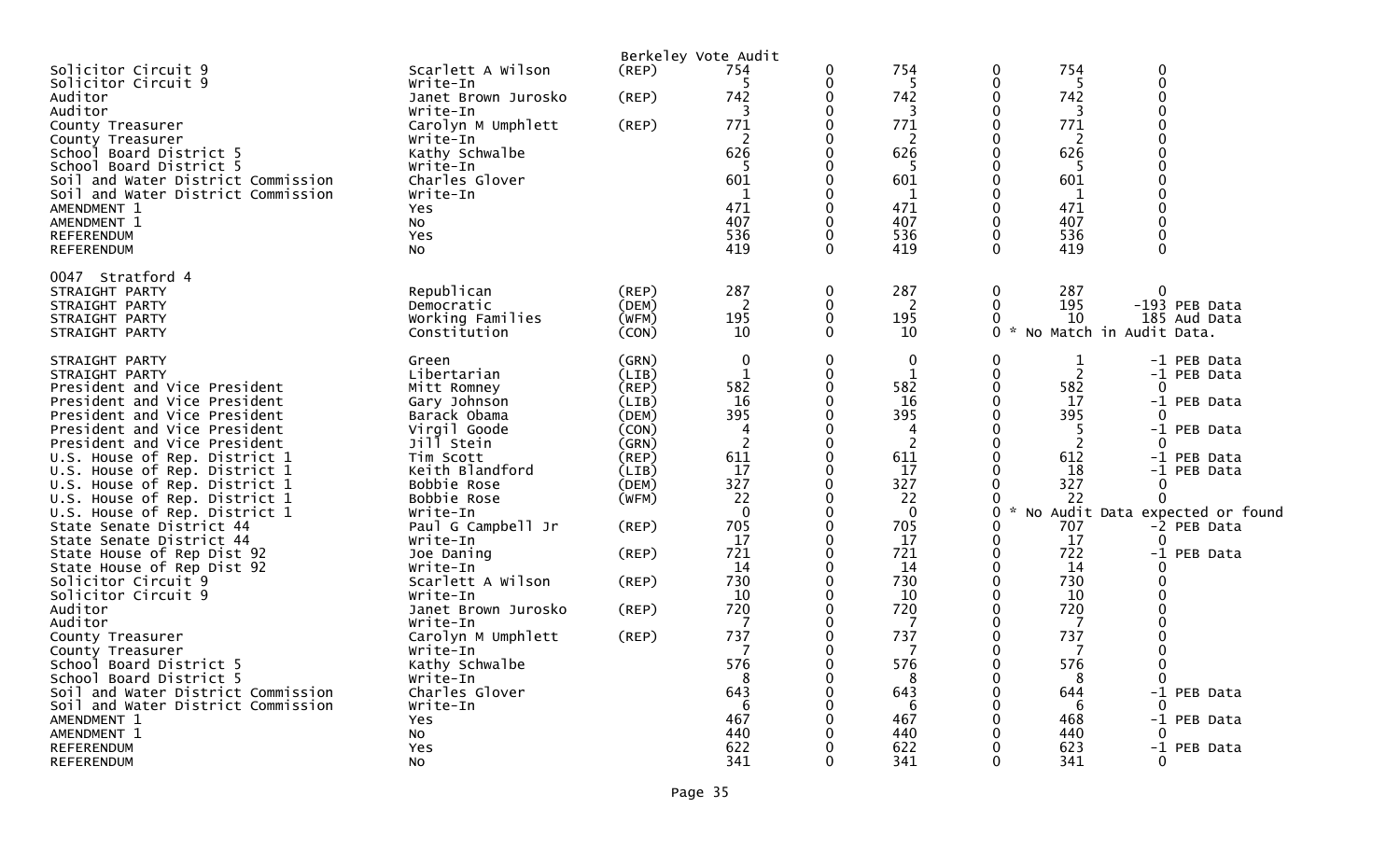| 0048<br>Wassamassaw 1<br>STRAIGHT PARTY<br>STRAIGHT PARTY<br>STRAIGHT PARTY<br>STRAIGHT PARTY                                                                    | Republican<br>Democratic<br>Working Families<br>Constitution                          | (REP)<br>(DEM)<br>(WFM)<br>(CON)                   | 385<br>6<br>310<br>11                                                 | 0<br>$\mathbf{0}$<br>0<br>$\mathbf{0}$                    | 385<br>6<br>310<br>11                                            | 0<br>$\Omega$<br>$\Omega$<br>0<br>$\mathcal{H}$ | 385<br>310<br>11                             | 0<br>-304 PEB Data<br>299 Aud Data<br>No Match in Audit Data.                               |
|------------------------------------------------------------------------------------------------------------------------------------------------------------------|---------------------------------------------------------------------------------------|----------------------------------------------------|-----------------------------------------------------------------------|-----------------------------------------------------------|------------------------------------------------------------------|-------------------------------------------------|----------------------------------------------|---------------------------------------------------------------------------------------------|
| STRAIGHT PARTY<br>STRAIGHT PARTY<br>President and Vice President<br>President and Vice President<br>President and Vice President<br>President and Vice President | Green<br>Libertarian<br>Mitt Romney<br>Gary Johnson<br>Barack Obama<br>Virgil Goode   | (GRN)<br>(LIB)<br>(REP)<br>(LIB)<br>(DEM)<br>(CON) | $\boldsymbol{0}$<br>$\mathbf 0$<br>865<br>12<br>613<br>$\overline{2}$ | 0<br>$\mathbf 0$<br>0<br>$\Omega$<br>$\Omega$<br>$\Omega$ | $\mathbf 0$<br>$\mathbf 0$<br>865<br>12<br>613<br>$\overline{2}$ | 0<br>0<br>0<br>$\Omega$<br>$\Omega$<br>$\Omega$ | 6<br>865<br>13<br>613<br>2                   | No Audit Data expected or found<br>-6 PEB Data<br>0<br>-1 PEB Data<br>∩<br>0                |
| President and Vice President<br>U.S. House of Rep. District 1<br>U.S. House of Rep. District 1<br>U.S. House of Rep. District 1<br>U.S. House of Rep. District 1 | Jill Stein<br>Tim Scott<br>Keith Blandford<br>Bobbie Rose<br>Bobbie Rose              | (GRN)<br>(REP)<br>(LIB)<br>(DEM)<br>(WFM)          | 3<br>913<br>26<br>497<br>23                                           | 0<br>$\Omega$<br>0<br>$\Omega$<br>0                       | 3<br>913<br>26<br>497<br>23                                      | $\Omega$<br>$\Omega$<br>0<br>0<br>0<br>$\sim$   | 3<br>913<br>27<br>497<br>23                  | 0<br>0<br>-1 PEB Data<br>0                                                                  |
| U.S. House of Rep. District 1<br>State Senate District 37<br>State Senate District 37<br>State Senate District 44                                                | Write-In<br>Larry Grooms<br>Write-In<br>Paul G Campbell Jr                            | $($ REP $)$<br>(REP)                               | $\mathbf 0$<br>223<br>9<br>800                                        | $\Omega$<br>$\Omega$<br>0<br>$\Omega$                     | $\mathbf 0$<br>223<br>9<br>800                                   | $\Omega$<br>0<br>0<br>$\Omega$                  | 223<br>9<br>801                              | No Audit Data expected or found<br>-1 PEB Data                                              |
| State Senate District 44<br>State House of Rep Dist 100<br>State House of Rep Dist 100<br>State House of Rep Dist 100<br>State House of Rep Dist 100             | Write-In<br>Edward L Southard<br>Tonia Aiken-Taylor<br>Tonia Aiken-Taylor<br>Write-In | (REP)<br>(DEM)<br>(WFM)                            | -5<br>692<br>338<br>31<br>$\Omega$                                    | 0<br>0<br>$\Omega$<br>$\Omega$<br>0                       | -5<br>692<br>338<br>31<br>$\mathbf{0}$                           | 0<br>0<br>0<br>0<br>$\Omega$<br>÷.              | 5<br>692<br>339<br>31                        | 0<br>-1 PEB Data<br>No Audit Data expected or found                                         |
| State House of Rep Dist 102<br>State House of Rep Dist 102<br>State House of Rep Dist 102<br>Solicitor Circuit 9                                                 | Allan Weiss<br>Joe Jefferson<br>Write-In<br>Scarlett A Wilson                         | (REP)<br>(DEM)<br>(REP)                            | 138<br>230<br>1<br>1056                                               | 0<br>0<br>0<br>0                                          | 138<br>230<br>1<br>1056                                          | O<br>0<br>0<br>0                                | 138<br>230<br>1<br>1057                      | $\Omega$<br>-1 PEB Data                                                                     |
| Solicitor Circuit 9<br>Auditor<br>Auditor                                                                                                                        | Write-In<br>Janet Brown Jurosko<br>Write-In<br>Carolyn M Umphlett                     | (REP)<br>(REP)                                     | 1050<br>1081                                                          | 0<br>0<br>$\Omega$<br>O                                   | 1050<br>5<br>1081                                                | 0<br>0<br>$\Omega$<br>O                         | 7<br>1051<br>5<br>1082                       | -1 PEB Data                                                                                 |
| County Treasurer<br>County Treasurer<br>School Board District 7<br>School Board District 7<br>School Board District 7                                            | Write-In<br>Marty Housand<br>Wilhelmina S Moore                                       |                                                    | 8<br>728<br>320                                                       | 0<br>0<br>0<br>0                                          | 8<br>728<br>320<br>3                                             | 0<br>$\Omega$<br>0<br>0                         | 8<br>729<br>320<br>3                         | -1 PEB Data<br>0<br>-1 PEB Data<br>$\Omega$<br>0                                            |
| Soil and Water District Commission<br>Soil and Water District Commission<br>AMENDMENT 1                                                                          | Write-In<br>Charles Glover<br>Write-In<br>Yes                                         |                                                    | 895<br>2<br>926                                                       | 0<br>$\Omega$<br>0                                        | 895<br>2<br>926                                                  | $\Omega$<br>$\Omega$<br>0                       | 896<br>2<br>927                              | -1 PEB Data<br>-1 PEB Data                                                                  |
| AMENDMENT 1<br><b>REFERENDUM</b><br>REFERENDUM                                                                                                                   | No<br>Yes<br>No                                                                       |                                                    | 520<br>892<br>569                                                     | 0<br>0<br>$\Omega$                                        | 520<br>892<br>569                                                | $\Omega$<br>0<br>$\Omega$                       | 520<br>893<br>569                            | 0<br>-1 PEB Data<br>$\Omega$                                                                |
| 0049 Wassamassaw 2<br>STRAIGHT PARTY<br>STRAIGHT PARTY<br>STRAIGHT PARTY<br>STRAIGHT PARTY<br>STRAIGHT PARTY<br>STRAIGHT PARTY                                   | Republican<br>Democratic<br>Working Families<br>Constitution<br>Green<br>Libertarian  | (REP)<br>(DEM)<br>(WFM)<br>(CON)<br>(GRN)<br>(LIB) | 579<br>10<br>326<br>6<br>2<br>3                                       | 0<br>0<br>$\Omega$<br>0<br>0<br>0                         | 579<br>10<br>326<br>6<br>$\overline{c}$<br>3                     | $\Omega$<br>0<br>0<br>$\Omega$<br>0<br>0        | 580<br>326<br>6<br>$\overline{c}$<br>3<br>10 | -1 PEB Data<br>-316 PEB Data<br>320 Aud Data<br>4<br>Aud Data<br>-1 PEB Data<br>-7 PEB Data |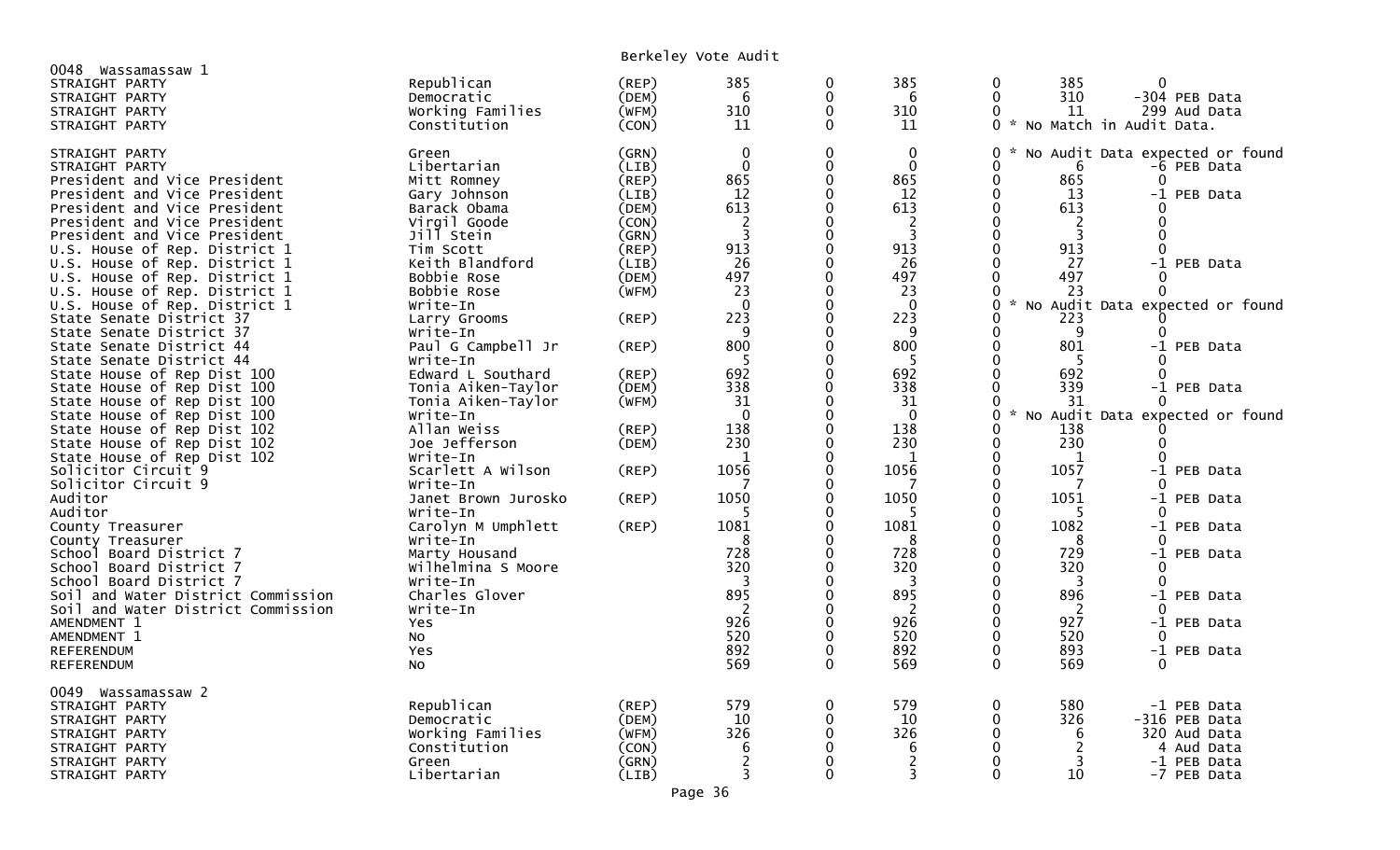|                                    |                     |             | Berkeley Vote Audit |          |              |          |                                    |      |                                 |
|------------------------------------|---------------------|-------------|---------------------|----------|--------------|----------|------------------------------------|------|---------------------------------|
| President and Vice President       | Mitt Romney         | (REP)       | 1136                | 0        | 1136         | 0        | 1137                               | -1   | PEB Data                        |
| President and Vice President       | Gary Johnson        | (LIB)       | 23                  | 0        | 23           | 0        | 23                                 | 0    |                                 |
| President and Vice President       | Barack Obama        | (DEM)       | 635                 |          | 635          | 0        | 635                                |      |                                 |
| President and Vice President       | Virgil Goode        | (CON)       | 3                   |          |              |          | 3                                  |      |                                 |
| President and Vice President       | Jill Stein          | (GRN)       | $\overline{7}$      | 0        | 7            | 0        |                                    | ∩    |                                 |
| U.S. House of Rep. District 1      | Tim Scott           | (REP)       | 1147                |          | 1147         |          | 1148                               | $-1$ | PEB Data                        |
| U.S. House of Rep. District 1      | Keith Blandford     | (LIB)       | 40                  |          | 40           | 0        | 40                                 |      |                                 |
| U.S. House of Rep. District 1      | Bobbie Rose         | (DEM)       | 538                 | 0        | 538          | 0        | 538                                |      |                                 |
| U.S. House of Rep. District 1      | Bobbie Rose         | (WFM)       | 40                  |          | 40           |          | 40                                 |      |                                 |
| U.S. House of Rep. District 1      | Write-In            |             | -1                  |          | $\mathbf{1}$ |          | $\mathbf{1}$                       | 0    |                                 |
| State Senate District 37           | Larry Grooms        | $($ REP $)$ | 441                 |          | 441          |          | 442                                | $-1$ | PEB Data                        |
| State Senate District 37           | Write-In            |             | 3                   |          | 3            |          | 3                                  |      |                                 |
| State Senate District 44           | Paul G Campbell Jr  | (REP)       | 909                 |          | 909          | 0        | 909                                |      |                                 |
| State Senate District 44           | Write-In            |             | 8                   |          | 8            |          | 8                                  |      |                                 |
| State House of Rep Dist 100        | Edward L Southard   | $($ REP $)$ | 1084                | U        | 1084         |          | 1085                               | $-1$ | PEB Data                        |
| State House of Rep Dist 100        | Tonia Aiken-Taylor  | (DEM)       | 577                 |          | 577          |          | 577                                |      |                                 |
| State House of Rep Dist 100        | Tonia Aiken-Taylor  | (WFM)       | 71                  |          | 71           |          | 71                                 |      |                                 |
| State House of Rep Dist 100        | Write-In            |             | $\mathbf 0$         |          | $\mathbf 0$  | 0        |                                    |      | No Audit Data expected or found |
| Solicitor Circuit 9                | Scarlett A Wilson   | (REP)       | 1382                |          | 1382         | 0        | 1383                               |      | -1 PEB Data                     |
| Solicitor Circuit 9                | Write-In            |             |                     |          | 4            | 0        | Δ                                  |      |                                 |
| Auditor                            | Janet Brown Jurosko | (REP)       | 1369                |          | 1369         | 0        | 1370                               |      | -1 PEB Data                     |
| Auditor                            | Write-In            |             | 3                   |          | 3            | 0        | 3                                  | 0    |                                 |
|                                    | Carolyn M Umphlett  |             | 1405                |          | 1405         |          | 1406                               |      |                                 |
| County Treasurer                   | Write-In            | $($ REP $)$ |                     |          | 5            | 0        |                                    | $-1$ | PEB Data                        |
| County Treasurer                   |                     |             | 175                 |          | 175          | 0        | 175                                |      |                                 |
| School Board District 7            | Marty Housand       |             |                     |          |              |          |                                    |      |                                 |
| School Board District 7            | Wilhelmina S Moore  |             | 91                  |          | 91           |          | 91                                 |      |                                 |
| School<br>Board District 7         | Write-In            |             |                     |          | 1            |          |                                    |      |                                 |
| School<br>Board District 9         | Scott Marino        |             | 820                 |          | 820          | 0        | 821                                |      | -1 PEB Data                     |
| School Board District 9            | Write-In            |             |                     |          | 4            | 0        | 4                                  |      |                                 |
| Soil and Water District Commission | Charles Glover      |             | 1049                |          | 1049         | ∩        | 1050                               |      | -1 PEB Data                     |
| Soil and Water District Commission | Write-In            |             | 2                   |          | 2            |          | 2                                  | 0    |                                 |
| AMENDMENT 1                        | Yes                 |             | 984                 |          | 984          |          | 985                                |      | -1 PEB Data                     |
| AMENDMENT 1                        | No                  |             | 749                 | 0        | 749          | 0        | 749                                |      |                                 |
| <b>REFERENDUM</b>                  | Yes                 |             | 1006                | 0        | 1006         | 0        | 1007                               |      | -1 PEB Data                     |
| <b>REFERENDUM</b>                  | <b>NO</b>           |             | 741                 | $\Omega$ | 741          | 0        | 741                                |      |                                 |
|                                    |                     |             |                     |          |              |          |                                    |      |                                 |
| 0050 Westview 1                    |                     |             |                     |          |              |          |                                    |      |                                 |
| STRAIGHT PARTY                     | Republican          | (REP)       | 410                 | 0        | 410          | 0        | 410                                | 0    |                                 |
| STRAIGHT PARTY                     | Democratic          | (DEM)       |                     |          | Δ            | 0        | 145                                |      | -141 PEB Data                   |
| STRAIGHT PARTY                     | Working Families    | (WFM)       | 145                 | 0        | 145          |          |                                    |      | 138 Aud Data                    |
| STRAIGHT PARTY                     | Constitution        | (CON)       |                     | 0        | 7            |          |                                    |      | 6 Aud Data                      |
| STRAIGHT PARTY                     | Green               | (GRN)       | $\mathbf{1}$        | 0        | $\mathbf{1}$ | $\Omega$ | $\star$<br>No Match in Audit Data. |      |                                 |
|                                    |                     |             |                     |          |              |          |                                    |      |                                 |
| STRAIGHT PARTY                     | Libertarian         | (LIB)       | 0                   | 0        | 0            | 0        | 4                                  |      | -4 PEB Data                     |
| President and Vice President       | Mitt Romney         | (REP)       | 868                 |          | 868          |          | 868                                |      |                                 |
| President and Vice President       | Gary Johnson        | (LIB)       | 17                  |          | 17           |          | 17                                 |      |                                 |
| President and Vice President       | Barack Obama        | (DEM)       | 323                 |          | 323          |          | 323                                |      |                                 |
| President and Vice President       | Virgil Goode        | (CON)       |                     |          |              |          |                                    |      |                                 |
| President and Vice President       | Jill Stein          | (GRN)       | 2                   |          | 2            |          | 2                                  |      |                                 |
| U.S. House of Rep. District 1      | Tim Scott           | $($ REP $)$ | 920                 |          | 920          |          | 920                                |      |                                 |
| U.S. House of Rep. District 1      | Keith Blandford     | (LIB)       | 22                  |          | 22           |          | 22                                 |      |                                 |
| U.S. House of Rep. District 1      | Bobbie Rose         | (DEM)       | 245                 |          | 245          |          | 245                                | 0    |                                 |
|                                    |                     |             |                     |          |              |          |                                    |      |                                 |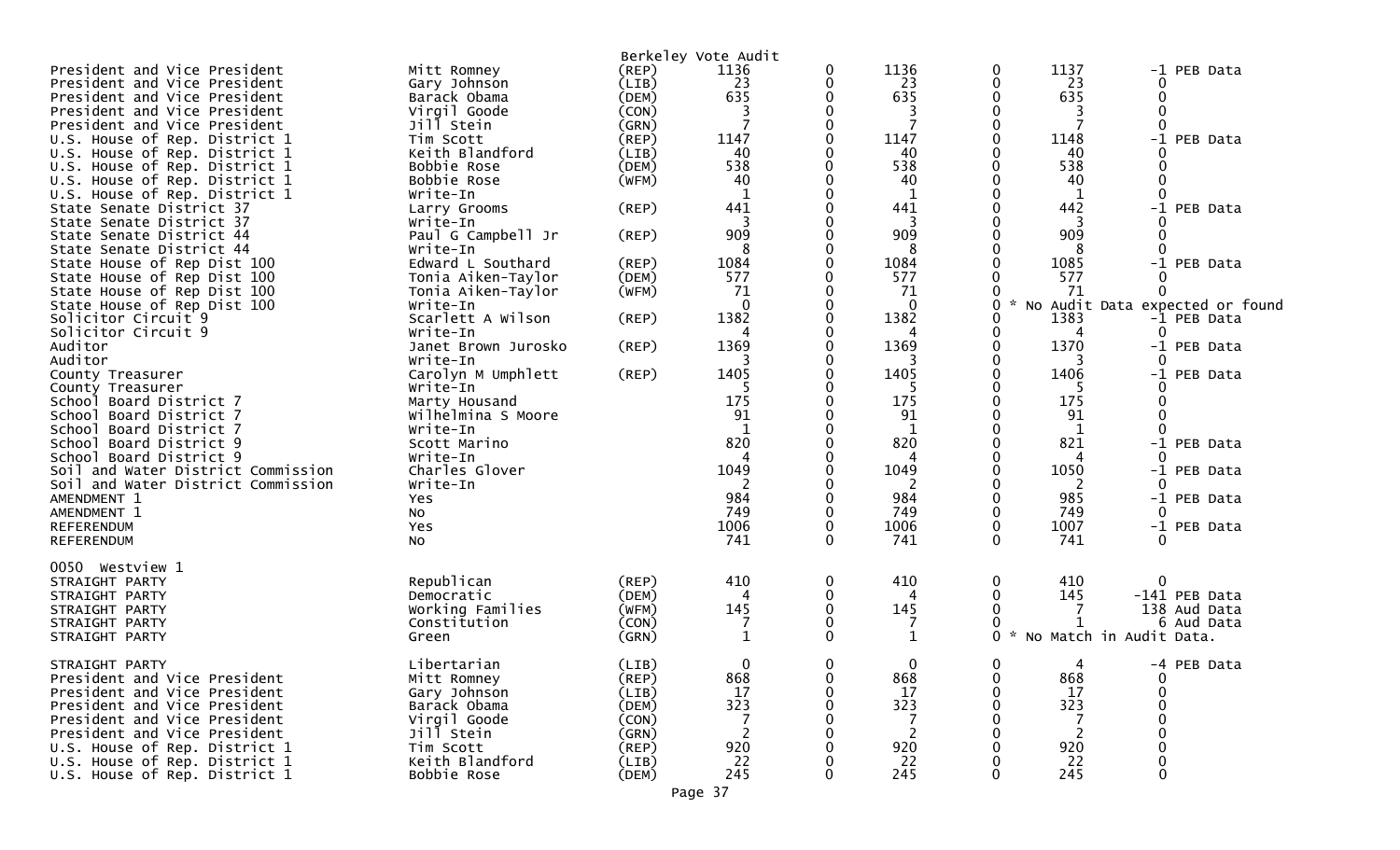| U.S. House of Rep. District 1                                            | Bobbie Rose                   | (WFM)          | Berkeley Vote Audit<br>14 | 0           | 14        | 0      | 14       | $\Omega$                        |
|--------------------------------------------------------------------------|-------------------------------|----------------|---------------------------|-------------|-----------|--------|----------|---------------------------------|
| U.S. House of Rep. District 1                                            | Write-In                      |                | 2                         | 0           | 2         | 0      | 2        | $\Omega$                        |
| State Senate District 44                                                 | Paul G Campbell Jr            | $($ REP $)$    | 989                       |             | 989       |        | 989      |                                 |
| State Senate District 44                                                 | Write-In                      |                |                           |             | -5        |        |          |                                 |
| State House of Rep Dist 92                                               | Joe Daning                    | $($ REP $)$    | 1021                      |             | 1021      |        | 1021     |                                 |
| State House of Rep Dist 92                                               | Write-In                      |                |                           |             |           |        |          |                                 |
| Solicitor Circuit 9                                                      | Scarlett A Wilson             | $($ REP $)$    | 1026                      |             | 1026      |        | 1026     |                                 |
| Solicitor Circuit 9                                                      | Write-In                      |                |                           |             | 4         |        | 4        |                                 |
| Auditor                                                                  | Janet Brown Jurosko           | (REP)          | 1012                      |             | 1012      |        | 1012     |                                 |
| Auditor                                                                  | Write-In                      |                | 4                         |             | 4         |        |          |                                 |
| County Treasurer                                                         | Carolyn M Umphlett            | (REP)          | 1048                      |             | 1048      |        | 1048     |                                 |
| County Treasurer                                                         | Write-In                      |                |                           |             |           |        |          |                                 |
| School Board District 5                                                  | Kathy Schwalbe                |                | 817                       |             | 817       |        | 817      |                                 |
| School Board District 5                                                  | Write-In<br>Charles Glover    |                | 6<br>798                  |             | 6<br>798  |        | 6<br>798 |                                 |
| Soil and Water District Commission<br>Soil and Water District Commission | Write-In                      |                | 2                         |             | 2         |        | -2       |                                 |
| AMENDMENT 1                                                              | <b>Yes</b>                    |                | 679                       |             | 679       |        | 679      |                                 |
| AMENDMENT 1                                                              | No                            |                | 444                       |             | 444       |        | 444      |                                 |
| REFERENDUM                                                               | Yes                           |                | 680                       |             | 680       |        | 680      |                                 |
| REFERENDUM                                                               | NO.                           |                | 507                       | $\Omega$    | 507       | 0      | 507      | $\Omega$                        |
|                                                                          |                               |                |                           |             |           |        |          |                                 |
| 0051 Westview 2                                                          |                               |                |                           |             |           |        |          |                                 |
| STRAIGHT PARTY                                                           | Republican                    | $($ REP $)$    | 473                       | 0           | 473       | 0      | 473      | 0                               |
| STRAIGHT PARTY                                                           | Democratic                    | (DEM)          | 10                        | 0           | 10        | 0      | 196      | -186 PEB Data                   |
| STRAIGHT PARTY                                                           | Working Families              | (WFM)          | 196                       | $\Omega$    | 196       | 0      | 2        | 194 Aud Data                    |
| STRAIGHT PARTY                                                           | Constitution                  | (CON)          | 2                         | 0           | 2         | 0      | ×.       | No Match in Audit Data.         |
|                                                                          |                               |                |                           | 0           | 0         | 0      |          |                                 |
| STRAIGHT PARTY<br>STRAIGHT PARTY                                         | Green<br>Libertarian          | (GRN)<br>(LIB) | 0                         |             |           | 0      | 3<br>10  | -3 PEB Data<br>-7 PEB Data      |
| President and Vice President                                             | Mitt Romney                   | $($ REP $)$    | 1005                      |             | 1005      |        | 1005     |                                 |
| President and Vice President                                             | Gary Johnson                  | (LIB)          | 35                        |             | 35        |        | 35       |                                 |
| President and Vice President                                             | Barack Obama                  | (DEM)          | 454                       |             | 454       |        | 454      |                                 |
| President and Vice President                                             | Virgil Goode                  | (CON)          | 4                         |             | 4         |        |          |                                 |
| President and Vice President                                             | Jill Stein                    | (GRN)          |                           |             | -5        |        |          |                                 |
| U.S. House of Rep. District 1                                            | Tim Scott                     | (REP)          | 1058                      |             | 1058      |        | 1058     |                                 |
| U.S. House of Rep. District 1                                            | Keith Blandford               | (LIB)          | 42                        |             | 42        |        | 42       |                                 |
| U.S. House of Rep. District 1                                            | Bobbie Rose                   | (DEM)          | 344                       |             | 344       |        | 344      |                                 |
| U.S. House of Rep. District 1                                            | Bobbie Rose                   | (WFM)          | 34                        |             | 34        |        | 34       |                                 |
| U.S. House of Rep. District 1                                            | Write-In                      |                | $\Omega$                  |             | $\Omega$  | 0      | $\sim$   | No Audit Data expected or found |
| State Senate District 44                                                 | Paul G Campbell Jr            | (REP)          | 1198                      |             | 1198      |        | 1198     |                                 |
| State Senate District 44                                                 | Write-In                      |                | 12                        |             | 12        |        | 12       |                                 |
| State House of Rep Dist 92                                               | Joe Daning                    | $($ REP $)$    | 1224                      |             | 1224      |        | 1224     |                                 |
| State House of Rep Dist 92                                               | Write-In                      |                | 9                         | $\mathbf 0$ | 9         | 0      | 9        |                                 |
| Solicitor Circuit 9<br>Solicitor Circuit 9                               | Scarlett A Wilson<br>Write-In | (REP)          | 1242<br>8                 | 0           | 1242<br>8 | 0<br>0 | 1242     | $\Omega$                        |
| Auditor                                                                  | Janet Brown Jurosko           | $($ REP $)$    | 1219                      |             | 1219      | 0      | 1219     |                                 |
| Auditor                                                                  | Write-In                      |                |                           |             |           |        |          |                                 |
| County Treasurer                                                         | Carolyn M Umphlett            | (REP)          | 1253                      |             | 1253      |        | 1253     |                                 |
| County Treasurer                                                         | Write-In                      |                | 6                         |             | 6         |        | 6        |                                 |
| County Council District 3                                                | Ken Gunn                      | (REP)          | 65                        |             | 65        |        | 65       |                                 |
| County Council District 3                                                | Write-In                      |                |                           |             |           |        |          |                                 |
| School Board District 5                                                  | Kathy Schwalbe                |                | 1026                      | U           | 1026      | 0      | 1026     | $\Omega$                        |
|                                                                          |                               |                | Page 38                   |             |           |        |          |                                 |
|                                                                          |                               |                |                           |             |           |        |          |                                 |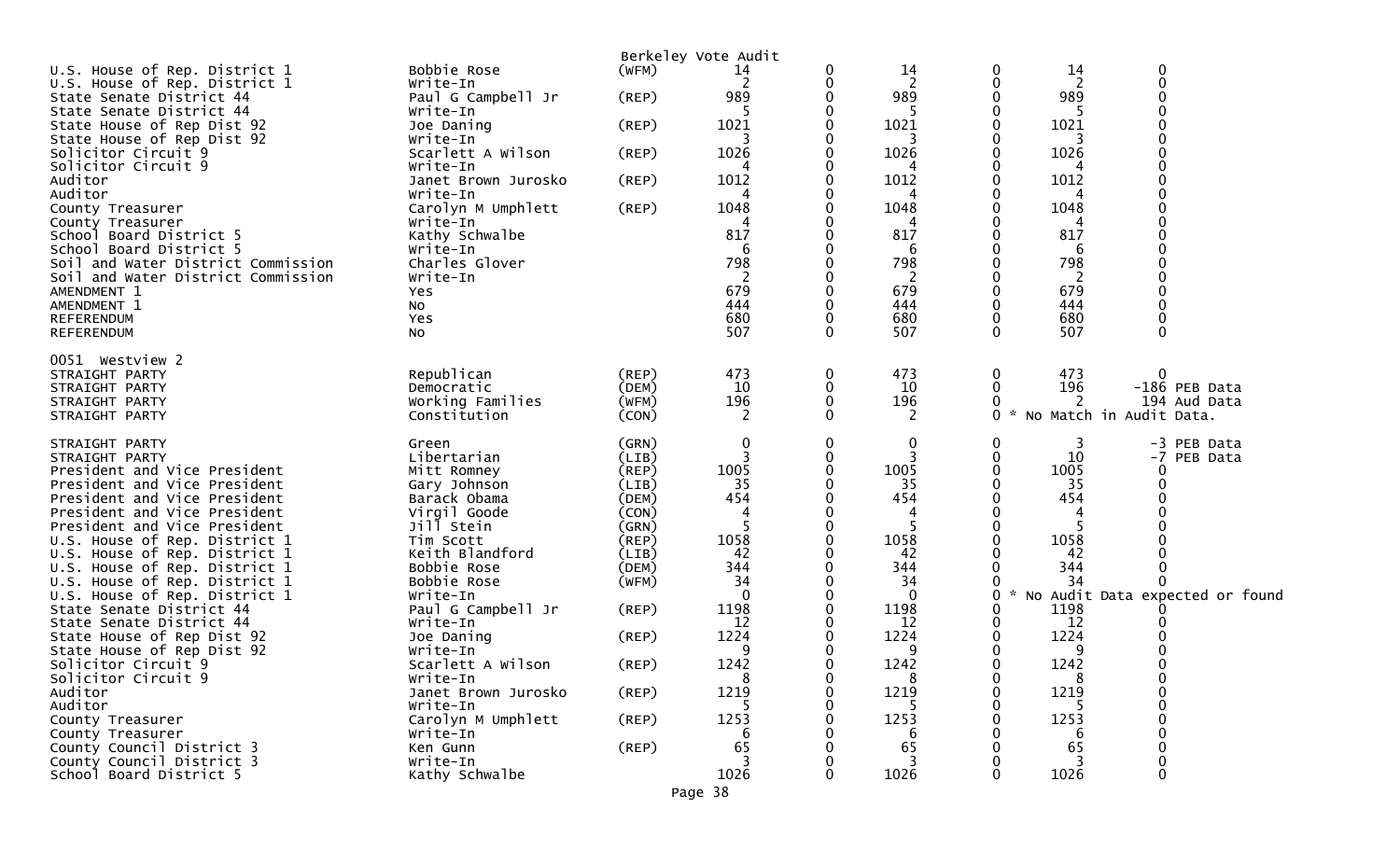|                                                                                                     |                                        |             | Berkeley Vote Audit |             |               |              |            |                                 |
|-----------------------------------------------------------------------------------------------------|----------------------------------------|-------------|---------------------|-------------|---------------|--------------|------------|---------------------------------|
| School Board District 5<br>Soil and Water District Commission<br>Soil and Water District Commission | Write-In<br>Charles Glover<br>Write-In |             | 998                 | 0           | 8<br>998<br>3 | 0<br>0       | 8<br>998   | 0                               |
| AMENDMENT 1<br>AMENDMENT 1                                                                          | Yes                                    |             | 847<br>533          |             | 847<br>533    | 0            | 847<br>533 |                                 |
| <b>REFERENDUM</b>                                                                                   | NO.<br>Yes                             |             | 862                 |             | 862           | 0            | 862        |                                 |
| <b>REFERENDUM</b>                                                                                   | No                                     |             | 606                 | $\Omega$    | 606           | $\Omega$     | 606        | 0                               |
|                                                                                                     |                                        |             |                     |             |               |              |            |                                 |
| 0052 Westview 3                                                                                     |                                        |             |                     |             |               |              |            |                                 |
| STRAIGHT PARTY                                                                                      | Republican                             | $($ REP $)$ | 304                 | 0           | 304           | 0            | 304        | 0                               |
| STRAIGHT PARTY                                                                                      | Democratic                             | (DEM)       | 9                   | 0           | 9             | 0            | 143        | -134 PEB Data                   |
| STRAIGHT PARTY                                                                                      | Working Families                       | (WFM)       | 143                 |             | 143           |              | 6          | 137 Aud Data                    |
| STRAIGHT PARTY                                                                                      | Constitution                           | (CON)       | 6                   | O           | 6             |              |            | 0 * No Match in Audit Data.     |
| STRAIGHT PARTY                                                                                      | Green                                  | (GRN)       | 0                   | 0           | 0             | 0            |            | No Audit Data expected or found |
| STRAIGHT PARTY                                                                                      | Libertarian                            | (LIB)       | $\mathbf{0}$        |             | $\mathbf{0}$  | 0            | 9          | -9 PEB Data                     |
| President and Vice President                                                                        | Mitt Romney                            | $($ REP $)$ | 586                 |             | 586           | 0            | 586        | 0                               |
| President and Vice President                                                                        | Gary Johnson                           | (LIB)       | 10                  |             | 10            |              | 10         |                                 |
| President and Vice President                                                                        | Barack Obama                           | (DEM)       | 254                 |             | 254           |              | 254        |                                 |
| President and Vice President                                                                        | Virgil Goode                           | (CON)       |                     |             | 1             |              | 1          |                                 |
| President and Vice President                                                                        | Jill Stein                             | (GRN)       | 2                   |             | 2             |              |            |                                 |
| U.S. House of Rep. District 1                                                                       | Tim Scott                              | $($ REP $)$ | 622                 |             | 622           |              | 622        |                                 |
| U.S. House of Rep. District 1                                                                       | Keith Blandford                        | (LIB)       | 20                  |             | 20            |              | 20         |                                 |
| U.S. House of Rep. District 1                                                                       | Bobbie Rose                            | (DEM)       | 192                 |             | 192           |              | 192        |                                 |
| U.S. House of Rep. District 1                                                                       | Bobbie Rose                            | (WFM)       | 10                  |             | 10            |              | 10         |                                 |
| U.S. House of Rep. District 1                                                                       | Write-In                               |             | $\Omega$            |             | $\mathbf{0}$  | 0            |            | No Audit Data expected or found |
| State Senate District 44                                                                            | Paul G Campbell Jr                     | $($ REP $)$ | 641                 |             | 641           |              | 641        |                                 |
| State Senate District 44                                                                            | Write-In                               |             |                     |             | 9             |              | 9          |                                 |
| State House of Rep Dist 92                                                                          | Joe Daning                             | (REP)       | 385                 |             | 385           |              | 385        |                                 |
| State House of Rep Dist 92                                                                          | Write-In                               |             |                     |             |               |              | 4          |                                 |
| State House of Rep Dist 117                                                                         | Bill Crosby                            | (REP)       | 267                 |             | 267           |              | 267        |                                 |
| State House of Rep Dist 117                                                                         | Write-In                               |             |                     |             |               |              |            |                                 |
| Solicitor Circuit 9                                                                                 | Scarlett A Wilson                      | $($ REP $)$ | 656                 |             | 656           |              | 656        |                                 |
| Solicitor Circuit 9                                                                                 | Write-In                               |             |                     |             |               |              |            |                                 |
| Auditor                                                                                             | Janet Brown Jurosko                    | (REP)       | 647                 |             | 647           |              | 647        |                                 |
| Auditor                                                                                             | Write-In                               |             |                     |             | 4             |              |            |                                 |
| County Treasurer                                                                                    | Carolyn M Umphlett                     | (REP)       | 687                 |             | 687           |              | 687        |                                 |
| County Treasurer                                                                                    | Write-In                               |             |                     |             |               |              |            |                                 |
| County Council District 3                                                                           | Ken Gunn                               | (REP)       | 645                 |             | 645           |              | 645        |                                 |
| County Council District 3<br>School Board District 5                                                | Write-In                               |             | 515                 |             | 5<br>515      |              | -5         |                                 |
| School Board District 5                                                                             | Kathy Schwalbe<br>Write-In             |             | 2                   |             | 2             |              | 515<br>2   |                                 |
| Soil and Water District Commission                                                                  | Charles Glover                         |             | 468                 |             | 468           |              | 468        |                                 |
| Soil and Water District Commission                                                                  | Write-In                               |             | 2                   |             | 2             |              | 2          |                                 |
| AMENDMENT 1                                                                                         | Yes                                    |             | 459                 | 0           | 459           | 0            | 459        | 0                               |
| AMENDMENT 1                                                                                         | No                                     |             | 357                 | 0           | 357           | 0            | 357        | $\mathbf 0$                     |
| <b>REFERENDUM</b>                                                                                   | Yes                                    |             | 489                 | 0           | 489           | 0            | 489        | 0                               |
| REFERENDUM                                                                                          | No                                     |             | 343                 | $\Omega$    | 343           | $\mathbf{0}$ | 343        | $\mathbf 0$                     |
|                                                                                                     |                                        |             |                     |             |               |              |            |                                 |
| 0054 Beverly Hills                                                                                  |                                        |             |                     |             |               |              |            |                                 |
| STRAIGHT PARTY                                                                                      | Republican                             | $($ REP $)$ | 196                 | $\mathbf 0$ | 196           | 0            | 198        | -2 PEB Data                     |
| STRAIGHT PARTY                                                                                      | Democratic                             | (DEM)       | $\mathbf{1}$        | $\pmb{0}$   | $\mathbf 1$   | $\pmb{0}$    | 173        | -172 PEB Data                   |
|                                                                                                     |                                        |             | Page 39             |             |               |              |            |                                 |
|                                                                                                     |                                        |             |                     |             |               |              |            |                                 |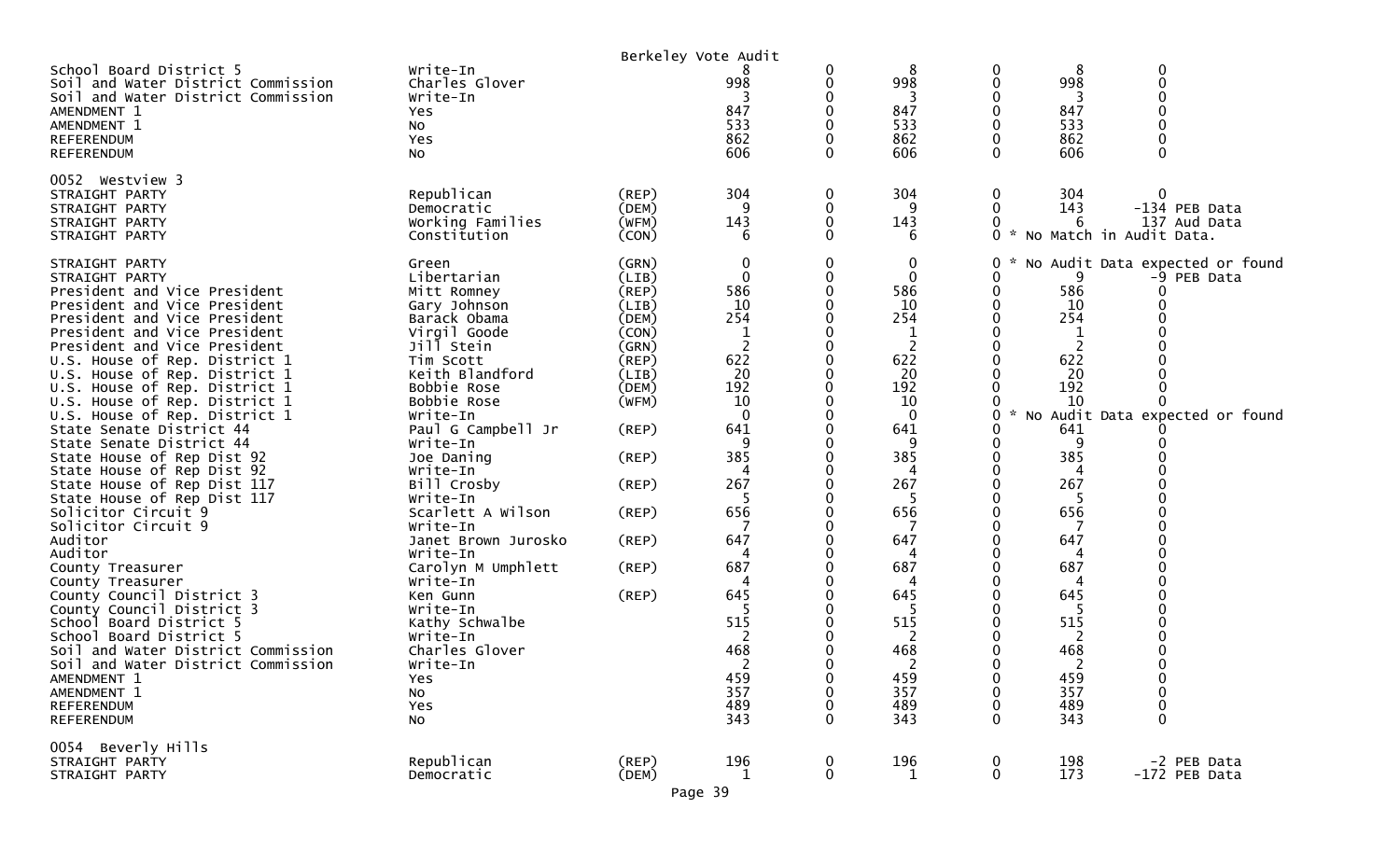| STRAIGHT PARTY                     | Working Families    | (WFM)       | Berkeley Vote Audit<br>173 | 0            | 173            | 166 Aud Data<br>$\bf{0}$             |
|------------------------------------|---------------------|-------------|----------------------------|--------------|----------------|--------------------------------------|
| STRAIGHT PARTY                     | Constitution        | (CON)       | 7                          | 0            | 7              | 6 Aud Data<br>0                      |
| STRAIGHT PARTY                     | Green               | (GRN)       | $\mathbf 1$                | $\mathbf{0}$ | $\mathbf{1}$   | No Match in Audit Data.<br>ი ∗       |
|                                    |                     |             |                            |              |                |                                      |
| STRAIGHT PARTY                     | Libertarian         | (LIB)       | $\mathbf{0}$               | 0            | 0              | -1 PEB Data<br>0                     |
| President and Vice President       | Mitt Romney         | (REF)       | 338                        | 0            | 338            | 340<br>0<br>-2 PEB Data              |
| President and Vice President       | Gary Johnson        | (LIB)       |                            |              |                |                                      |
| President and Vice President       | Barack Obama        | (DEM)       | 312                        |              | 312            | 312<br>0                             |
| President and Vice President       | Virgil Goode        | (CON)       | $\mathbf 1$                |              | $\mathbf 1$    |                                      |
| President and Vice President       | Jill Stein          | (GRN)       | $\mathbf 0$                |              | $\mathbf 0$    | No Audit Data expected or found<br>0 |
| U.S. House of Rep. District 1      | Tim Scott           | (REP)       | 347                        |              | 347            | 349<br>-2 PEB Data                   |
| U.S. House of Rep. District 1      | Keith Blandford     | (LIB)       | 12                         |              | 12             | 12                                   |
| U.S. House of Rep. District 1      | Bobbie Rose         | (DEM)       | 256                        |              | 256            | 256<br>0                             |
| U.S. House of Rep. District 1      | Bobbie Rose         | (WFM)       | 23                         |              | 23             | 23                                   |
| U.S. House of Rep. District 1      | Write-In            |             | $\overline{0}$             |              | $\mathbf 0$    | No Audit Data expected or found<br>0 |
| State Senate District 37           | Larry Grooms        | $($ REP $)$ | 401                        |              | 401            | 403<br>-2 PEB Data                   |
| State Senate District 37           | Write-In            |             | 11                         |              | 11             | 11<br>0                              |
| State House of Rep Dist 117        | Bill Crosby         | $($ REP $)$ | 424                        |              | 424            | 426<br>-2 PEB Data                   |
| State House of Rep Dist 117        | Write-In            |             | 6                          |              | 6              | 6                                    |
| Solicitor Circuit 9                | Scarlett A Wilson   | $($ REP $)$ | 426                        |              | 426            | 428<br>-2 PEB Data                   |
| Solicitor Circuit 9                | Write-In            |             | 4                          |              | 4              | 4                                    |
| Auditor                            | Janet Brown Jurosko | $($ REP $)$ | 432                        |              | 432            | 434<br>-2 PEB Data                   |
| Auditor                            | Write-In            |             | 4                          |              | 4              | 4                                    |
| County Treasurer                   | Carolyn M Umphlett  | $($ REP $)$ | 452                        |              | 452            | 454<br>-2 PEB Data                   |
| County Treasurer                   | Write-In            |             |                            |              | 3              |                                      |
| County Council District 2          | Tim Callanan        | (REP)       | 0                          |              | $\mathbf 0$    | No Audit Data expected or found<br>0 |
| County Council District 2          | Write-In            |             | $\Omega$                   |              | 0              | No Audit Data expected or found      |
| County Council District 3          | Ken Gunn            | (REP)       | 419                        |              | 419            | 421<br>-2 PEB Data                   |
| County Council District 3          | Write-In            |             | 6                          |              | 6              | 6<br>0                               |
| School Board District 3            | Phillip Obie II     |             | 338                        |              | 338            | 340<br>-2 PEB Data                   |
| School Board District 3            | Write-In            |             | 1                          |              | 1              |                                      |
| Soil and Water District Commission | Charles Glover      |             | 342                        |              | 342            | 344<br>-2 PEB Data                   |
| Soil and Water District Commission | Write-In            |             | 0                          |              | 0              | No Audit Data expected or found<br>0 |
| AMENDMENT 1                        | Yes                 |             | 347                        |              | 347            | 348<br>0<br>-1 PEB Data              |
| AMENDMENT 1                        | No                  |             | 269                        |              | 269            | 270<br>0<br>-1 PEB Data              |
| <b>REFERENDUM</b>                  | Yes                 |             | 410                        |              | 410            | 0<br>411<br>-1 PEB Data              |
| <b>REFERENDUM</b>                  | <b>NO</b>           |             | 220                        | $\Omega$     | 220            | $\Omega$<br>221<br>-1 PEB Data       |
|                                    |                     |             |                            |              |                |                                      |
| 0055 Howe Hall 1                   |                     |             |                            |              |                |                                      |
| STRAIGHT PARTY                     | Republican          | (REF)       | 226                        | 0            | 226            | 226<br>0<br>0                        |
| STRAIGHT PARTY                     | Democratic          | (DEM)       | 4                          |              | 4              | 273<br>-269 PEB Data                 |
| STRAIGHT PARTY                     | Working Families    | (WFM)       | 273                        |              | 273            | 266 Aud Data                         |
| STRAIGHT PARTY                     | Constitution        | (CON)       | 7                          |              | 7              | 0<br>6 Aud Data                      |
| STRAIGHT PARTY                     | Green               | (GRN)       | $\mathbf{1}$               | 0            | $\mathbf{1}$   | ∍<br>-1 PEB Data                     |
| STRAIGHT PARTY                     | Libertarian         | (LIB)       | $\overline{2}$             |              | $\overline{2}$ | 0<br>-2 PEB Data                     |
| President and Vice President       | Mitt Romney         | $($ REP $)$ | 444                        |              | 444            | 444<br>0                             |
| President and Vice President       | Gary Johnson        | (LIB)       | 14                         |              | 14             | 14                                   |
| President and Vice President       | Barack Obama        | (DEM)       | 486                        |              | 486            | 486                                  |
| President and Vice President       | Virgil Goode        | (CON)       | -5                         |              | -5             | 5                                    |
| President and Vice President       | Jill Stein          | (GRN)       |                            |              |                |                                      |
| U.S. House of Rep. District 1      | Tim Scott           | (REP)       | 505                        |              | 505            | 505                                  |
| U.S. House of Rep. District 1      | Keith Blandford     | (LIB)       | 16                         |              | 16             | 16                                   |
|                                    |                     |             |                            |              |                |                                      |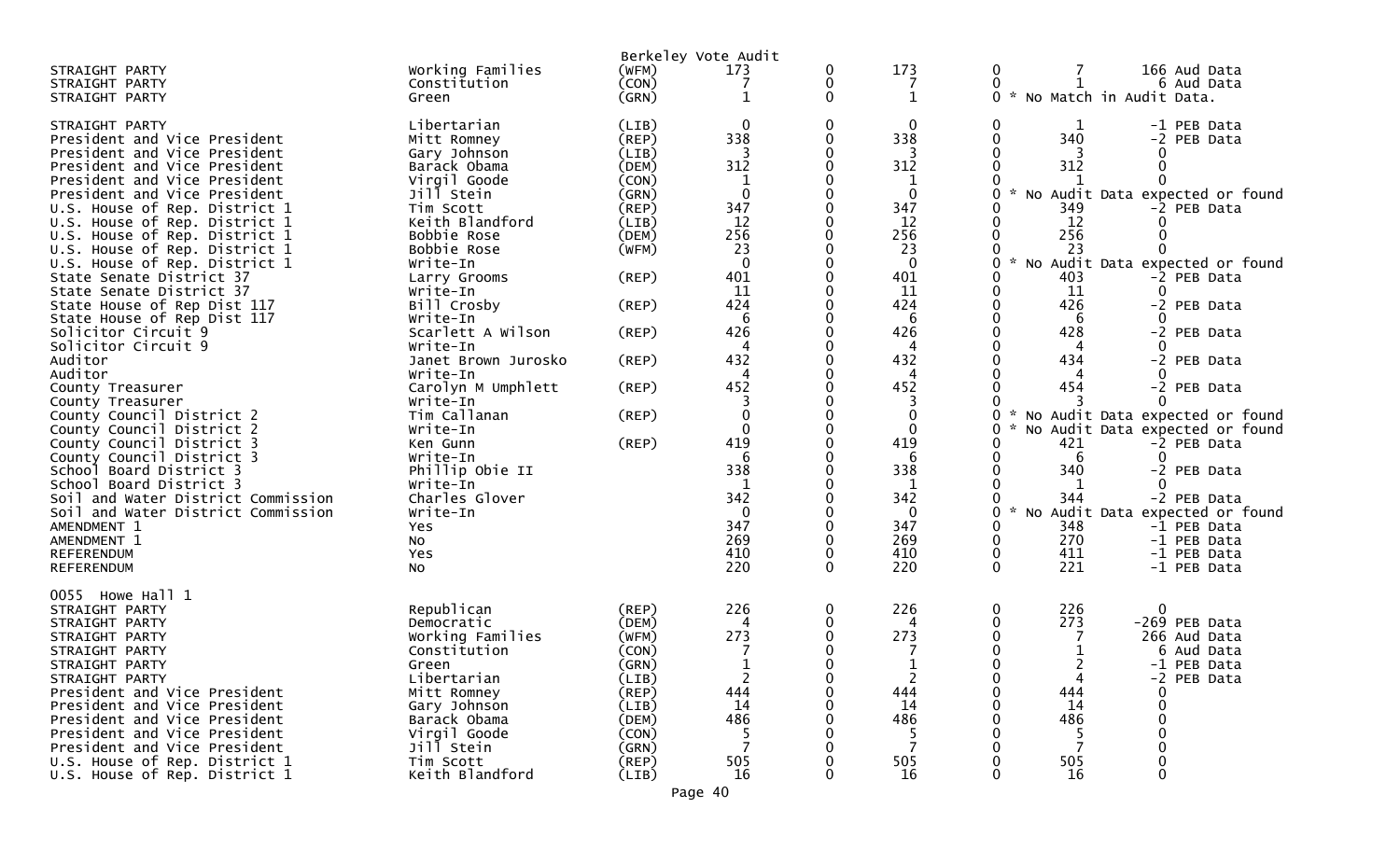| U.S. House of Rep. District 1                                                            | Bobbie Rose                                                  | Berkeley Vote Audit<br>(DEM)     | 383                | 383                          | 383<br>0<br>0                                                                       |
|------------------------------------------------------------------------------------------|--------------------------------------------------------------|----------------------------------|--------------------|------------------------------|-------------------------------------------------------------------------------------|
| U.S. House of Rep. District 1                                                            | Bobbie Rose                                                  | (WFM)                            | 16                 | 16                           | 16                                                                                  |
| U.S. House of Rep. District 1                                                            | Write-In                                                     |                                  |                    | 2                            | 2                                                                                   |
| State Senate District 44                                                                 | Paul G Campbell Jr                                           | (REP)                            | 586                | 586                          | 586                                                                                 |
| State Senate District 44                                                                 | Write-In                                                     |                                  |                    | 2                            |                                                                                     |
| State House of Rep. Dist. 15                                                             | Samuel Rivers Jr                                             | (PET)                            |                    | 6                            |                                                                                     |
| State House of Rep. Dist. 15                                                             | Write-In                                                     |                                  |                    | $\Omega$                     | No Audit Data expected or found                                                     |
| State House of Rep Dist 117                                                              | Bill Crosby                                                  | (REP)                            | 605                | 605                          | 605                                                                                 |
| State House of Rep Dist 117                                                              | Write-In                                                     |                                  |                    |                              | -5                                                                                  |
| Solicitor Circuit 9<br>Solicitor Circuit 9                                               | Scarlett A Wilson<br>Write-In                                | $($ REP $)$                      | 605                | 605<br>4                     | 605<br>4                                                                            |
| Auditor                                                                                  | Janet Brown Jurosko                                          | (REP)                            | 603                | 603                          | 603                                                                                 |
| Auditor                                                                                  | Write-In                                                     |                                  |                    |                              |                                                                                     |
| County Treasurer                                                                         | Carolyn M Umphlett                                           | (REP)                            | 636                | 636                          | 636                                                                                 |
| County Treasurer                                                                         | Write-In                                                     |                                  |                    |                              |                                                                                     |
| County Council District 3                                                                | Ken Gunn                                                     | $($ REP $)$                      | 601                | 601                          | 601                                                                                 |
| County Council District 3                                                                | Write-In                                                     |                                  |                    | 3                            | 3                                                                                   |
| School Board District 3                                                                  | Phillip Obie II                                              |                                  | 498                | 498                          | 498                                                                                 |
| School Board District 3                                                                  | Write-In                                                     |                                  |                    |                              |                                                                                     |
| Soil and Water District Commission<br>Soil and Water District Commission                 | Charles Glover<br>Write-In                                   |                                  | 492                | 492<br>3                     | 492                                                                                 |
| AMENDMENT 1                                                                              | Yes                                                          |                                  | 518                | 518                          | 518                                                                                 |
| AMENDMENT 1                                                                              | No                                                           |                                  | 393                | 393                          | 393                                                                                 |
| REFERENDUM                                                                               | Yes                                                          |                                  | 620                | 620                          | 620                                                                                 |
| REFERENDUM                                                                               | <b>NO</b>                                                    |                                  | 299                | 299                          | 299<br>$\Omega$<br>O                                                                |
| 0056 Howe Hall 2<br>STRAIGHT PARTY<br>STRAIGHT PARTY<br>STRAIGHT PARTY<br>STRAIGHT PARTY | Republican<br>Democratic<br>Working Families<br>Constitution | (REP)<br>(DEM)<br>(WFM)<br>(CON) | 32<br>1<br>33<br>2 | 32<br>$\mathbf 1$<br>33<br>2 | 32<br>0<br>33<br>-32 PEB Data<br>31 Aud Data<br>2<br>0<br>* No Match in Audit Data. |
| STRAIGHT PARTY                                                                           | Green                                                        | (GRN)                            |                    | 0                            | 0<br>-1 PEB Data<br>1                                                               |
| STRAIGHT PARTY                                                                           | Libertarian                                                  | (LIB)                            |                    | 1                            |                                                                                     |
| President and Vice President                                                             | Mitt Romney                                                  | (REP)                            | 58                 | 58                           | 58                                                                                  |
| President and Vice President                                                             | Gary Johnson                                                 | (LIB)                            |                    |                              |                                                                                     |
| President and Vice President                                                             | Barack Obama                                                 | (DEM)                            | 43                 | 43                           | 43                                                                                  |
| President and Vice President                                                             | Virgil Goode                                                 | (CON)                            |                    |                              |                                                                                     |
| President and Vice President                                                             | Jill Stein<br>Tim Scott                                      | (GRN)<br>(REP)                   | 58                 | $\Omega$<br>58               | No Audit Data expected or found                                                     |
| U.S. House of Rep. District 1<br>U.S. House of Rep. District 1                           | Keith Blandford                                              | (LIB)                            |                    |                              | 58                                                                                  |
| U.S. House of Rep. District 1                                                            | Bobbie Rose                                                  | (DEM)                            | 38                 | 38                           | 38                                                                                  |
| U.S. House of Rep. District 1                                                            | Bobbie Rose                                                  | (WFM)                            | 6                  |                              | 6                                                                                   |
| U.S. House of Rep. District 1                                                            | Write-In                                                     |                                  |                    |                              | 0 * No Audit Data expected or found                                                 |
| State Senate District 44                                                                 | Paul G Campbell Jr                                           | $($ REP $)$                      | 74                 | 74                           | 74                                                                                  |
| State Senate District 44                                                                 | Write-In                                                     |                                  |                    | 1                            |                                                                                     |
| State House of Rep Dist 117                                                              | Bill Crosby                                                  | (REP)                            | 77                 | 77                           | 77                                                                                  |
| State House of Rep Dist 117<br>Solicitor Circuit 9                                       | Write-In<br>Scarlett A Wilson                                | (REP)                            | 80                 | $\mathbf{0}$<br>80           | * No Audit Data expected or found<br>80                                             |
| Solicitor Circuit 9                                                                      | Write-In                                                     |                                  | $\Omega$           | $\mathbf{0}$                 | * No Audit Data expected or found                                                   |
| Auditor                                                                                  | Janet Brown Jurosko                                          | (REP)                            | 76                 | 76                           | 76                                                                                  |
| Auditor                                                                                  | Write-In                                                     |                                  | $\Omega$           | $\Omega$                     | 0 * No Audit Data expected or found                                                 |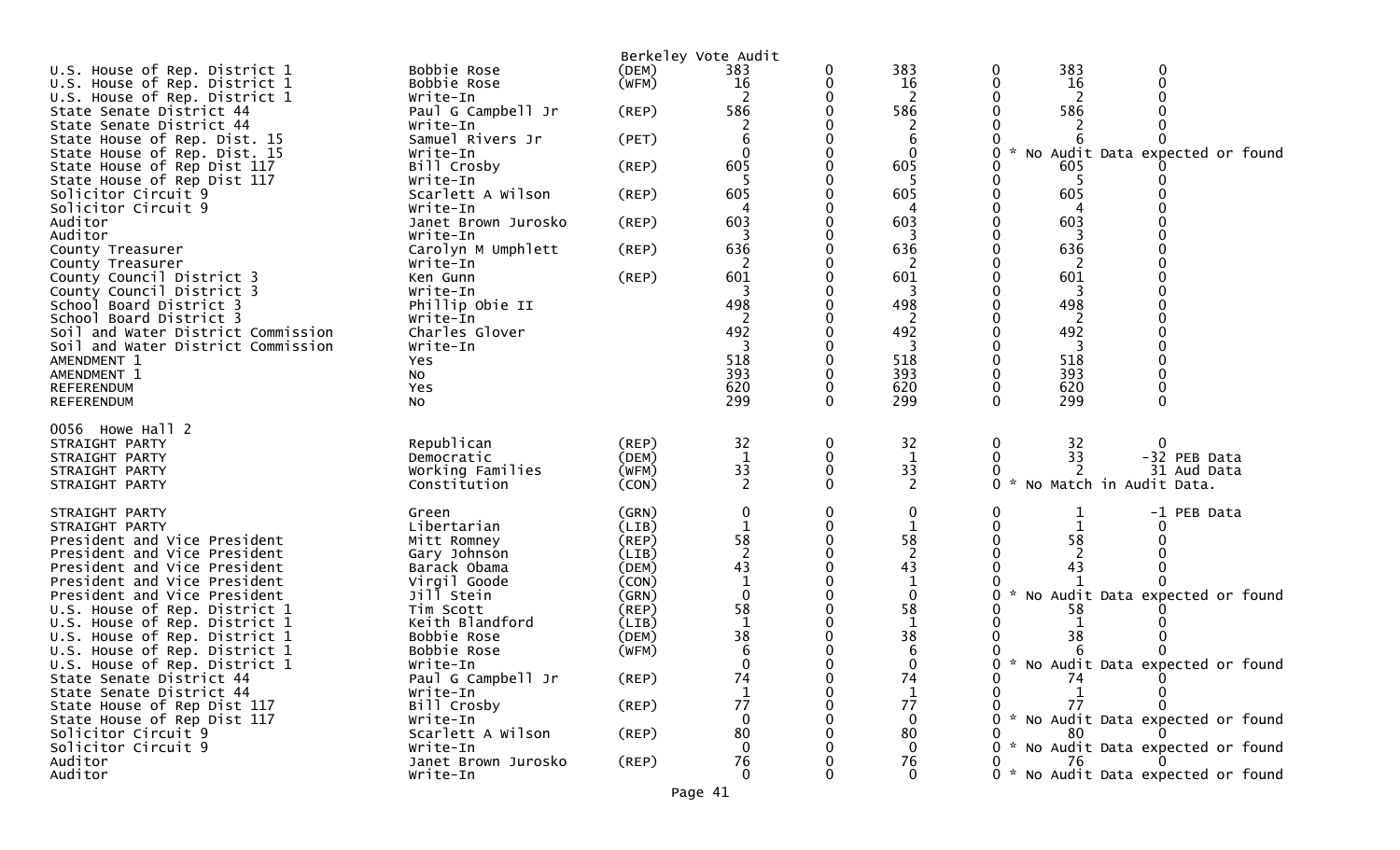|                                                                                                                                                                                                                                                                                                                                                                                                                                                                                                                                                                                                                                                                                                                             |                                                                                                                                                                                                                                                                                                                                                                                              |                                                                                                                                                                                  | Berkeley Vote Audit                                                                                                                                           |             |                                                                                                                                                                         |                                                                                                                                                                                                                                                                  |
|-----------------------------------------------------------------------------------------------------------------------------------------------------------------------------------------------------------------------------------------------------------------------------------------------------------------------------------------------------------------------------------------------------------------------------------------------------------------------------------------------------------------------------------------------------------------------------------------------------------------------------------------------------------------------------------------------------------------------------|----------------------------------------------------------------------------------------------------------------------------------------------------------------------------------------------------------------------------------------------------------------------------------------------------------------------------------------------------------------------------------------------|----------------------------------------------------------------------------------------------------------------------------------------------------------------------------------|---------------------------------------------------------------------------------------------------------------------------------------------------------------|-------------|-------------------------------------------------------------------------------------------------------------------------------------------------------------------------|------------------------------------------------------------------------------------------------------------------------------------------------------------------------------------------------------------------------------------------------------------------|
| County Treasurer<br>County Treasurer<br>County Council District 3<br>County Council District 3<br>School Board District 3<br>School Board District 3<br>Soil and Water District Commission<br>Soil and Water District Commission<br>AMENDMENT 1<br>AMENDMENT 1<br><b>REFERENDUM</b><br><b>REFERENDUM</b>                                                                                                                                                                                                                                                                                                                                                                                                                    | Carolyn M Umphlett<br>Write-In<br>Ken Gunn<br>Write-In<br>Phillip Obie II<br>Write-In<br>Charles Glover<br>Write-In<br>Yes<br>No<br>Yes<br><b>NO</b>                                                                                                                                                                                                                                         | $($ REP $)$<br>(REP)                                                                                                                                                             | 82<br>0<br>75<br>$\Omega$<br>60<br>$\Omega$<br>64<br>$\Omega$<br>52<br>51<br>64<br>38                                                                         | 0<br>0<br>0 | 82<br>$\mathbf 0$<br>75<br>$\mathbf 0$<br>60<br>$\Omega$<br>64<br>$\mathbf 0$<br>52<br>51<br>64<br>38                                                                   | 82<br>O<br>* No Audit Data expected or found<br>75<br>* No Audit Data expected or found<br>0<br>60<br>* No Audit Data expected or found<br>0<br>64<br>No Audit Data expected or found<br>$\mathcal{H}^{\mathcal{C}}$<br>52<br>51<br>0<br>64<br>$\Omega$<br>38    |
| 0057 Liberty Hall<br>STRAIGHT PARTY<br>STRAIGHT PARTY<br>STRAIGHT PARTY<br>STRAIGHT PARTY                                                                                                                                                                                                                                                                                                                                                                                                                                                                                                                                                                                                                                   | Republican<br>Democratic<br>Working Families<br>Constitution                                                                                                                                                                                                                                                                                                                                 | (REP)<br>(DEM)<br>(WFM)<br>(CON)                                                                                                                                                 | 226<br>6<br>196<br>3                                                                                                                                          | 0<br>0<br>0 | 226<br>6<br>196<br>3                                                                                                                                                    | 226<br>0<br>0<br>196<br>-190 PEB Data<br>0<br>193 Aud Data<br>0 * No Match in Audit Data.                                                                                                                                                                        |
| STRAIGHT PARTY<br>STRAIGHT PARTY<br>President and Vice President<br>President and Vice President<br>President and Vice President<br>President and Vice President<br>President and Vice President<br>U.S. House of Rep. District 1<br>U.S. House of Rep. District 1<br>U.S. House of Rep. District 1<br>U.S. House of Rep. District 1<br>U.S. House of Rep. District 1<br>State Senate District 37<br>State Senate District 37<br>State House of Rep Dist 117<br>State House of Rep Dist 117<br>Solicitor Circuit 9<br>Solicitor Circuit 9<br>Auditor<br>Auditor<br>County Treasurer<br>County Treasurer<br>County Council District 2<br>County Council District 2<br>County Council District 3<br>County Council District 3 | Green<br>Libertarian<br>Mitt Romney<br>Gary Johnson<br>Barack Obama<br>Virgil Goode<br>Jill Stein<br>Tim Scott<br>Keith Blandford<br>Bobbie Rose<br>Bobbie Rose<br>Write-In<br>Larry Grooms<br>Write-In<br>Bill Crosby<br>Write-In<br>Scarlett A Wilson<br>Write-In<br>Janet Brown Jurosko<br>Write-In<br>Carolyn M Umphlett<br>Write-In<br>Tim Callanan<br>Write-In<br>Ken Gunn<br>Write-In | (GRN)<br>(LIB)<br>(REP)<br>(LIB)<br>(DEM)<br>(CON)<br>(GRN)<br>(REP)<br>(LIB)<br>(DEM)<br>(WFM)<br>$($ REP $)$<br>$($ REP $)$<br>(REP)<br>(REP)<br>$($ REP $)$<br>(REP)<br>(REP) | 0<br>$\mathbf{0}$<br>468<br>15<br>428<br>524<br>18<br>345<br>-9<br>621<br>22<br>650<br>20<br>656<br>12<br>652<br>13<br>674<br>12<br>650<br>14<br>$\mathbf{0}$ | 0<br>0<br>0 | $\bf{0}$<br>$\mathbf 0$<br>468<br>15<br>428<br>3<br>524<br>18<br>345<br>9<br>621<br>22<br>650<br>20<br>656<br>12<br>652<br>13<br>674<br>12<br>650<br>14<br>$\mathbf{0}$ | No Audit Data expected or found<br>0<br>0<br>-6 PEB Data<br>6<br>468<br>0<br>15<br>0<br>428<br>0<br>3<br>0<br>524<br>18<br>345<br>9<br>621<br>0<br>22<br>650<br>20<br>656<br>12<br>652<br>13<br>674<br>12<br>650<br>14<br>0<br>* No Audit Data expected or found |
| School Board District 3<br>School Board District 3<br>Soil and Water District Commission<br>Soil and Water District Commission<br>AMENDMENT 1<br>AMENDMENT 1<br>REFERENDUM                                                                                                                                                                                                                                                                                                                                                                                                                                                                                                                                                  | Phillip Obie II<br>Write-In<br>Charles Glover<br>Write-In<br>Yes<br><b>NO</b><br>Yes                                                                                                                                                                                                                                                                                                         |                                                                                                                                                                                  | 585<br>575<br>480<br>419<br>632                                                                                                                               |             | 585<br>575<br>480<br>419<br>632                                                                                                                                         | 585<br>575<br>480<br>419<br>632                                                                                                                                                                                                                                  |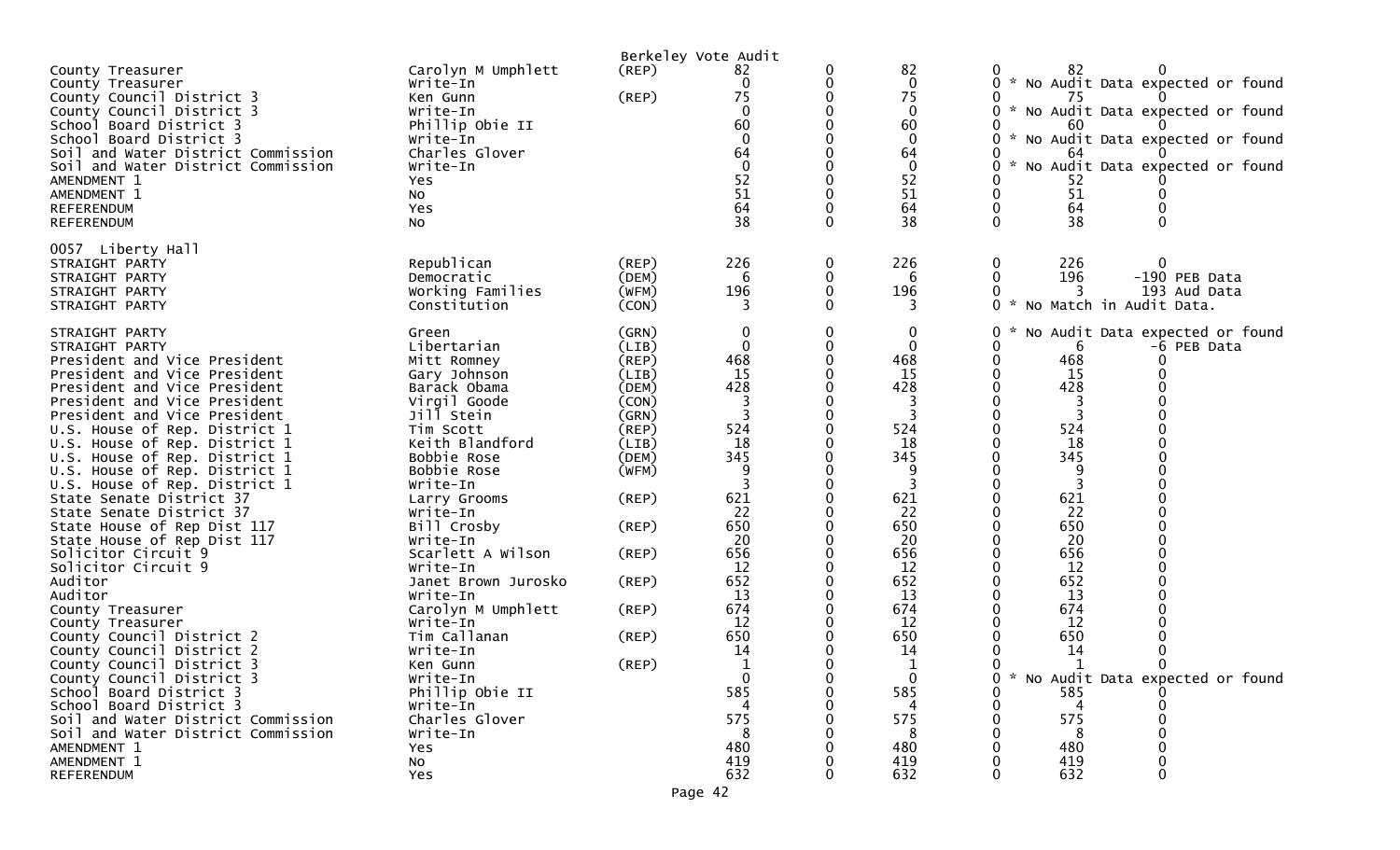|                                    |                     |             | Berkeley Vote Audit |   |                |             |               |                         |                                 |
|------------------------------------|---------------------|-------------|---------------------|---|----------------|-------------|---------------|-------------------------|---------------------------------|
| <b>REFERENDUM</b>                  | No                  |             | 280                 | 0 | 280            | 0           | 280           | $\mathbf 0$             |                                 |
| 0058 Medway                        |                     |             |                     |   |                |             |               |                         |                                 |
| STRAIGHT PARTY                     | Republican          | (REP)       | 400                 | 0 | 400            | 0           | 400           | $\Omega$                |                                 |
| STRAIGHT PARTY                     | Democratic          | (DEM)       | 8                   | 0 | 8              | 0           | 363           |                         | -355 PEB Data                   |
| STRAIGHT PARTY                     | Working Families    | (WFM)       | 363                 | 0 | 363            |             | 16            |                         | 347 Aud Data                    |
| STRAIGHT PARTY                     | Constitution        | (CON)       | 16                  |   | 16             |             | 1             |                         | 15 Aud Data                     |
| STRAIGHT PARTY                     | Green               | (GRN)       |                     |   | $\mathbf{1}$   | 0           |               |                         | -1 PEB Data                     |
| STRAIGHT PARTY                     | Libertarian         | (LIB)       | $\overline{2}$      | 0 | $\overline{c}$ |             | 8             |                         | -6 PEB Data                     |
| President and Vice President       | Mitt Romney         | (REP)       | 729                 | 0 | 729            |             | 729           |                         |                                 |
| President and Vice President       | Gary Johnson        | (LIB)       | 21                  |   | 21             |             | 21            | 0                       |                                 |
| President and Vice President       | Barack Obama        | (DEM)       | 727                 | 0 | 727            |             | 727           | $\Omega$                |                                 |
| President and Vice President       | Virgil Goode        | (CON)       | $\overline{2}$      |   | $\overline{2}$ |             | 3             |                         | -1 PEB Data                     |
| President and Vice President       | Jill Stein          | (GRN)       | 5                   |   | 5              | 0           | 5             |                         |                                 |
| U.S. House of Rep. District 1      | Tim Scott           | (REP)       | 781                 | 0 | 781            |             | 781           | 0                       |                                 |
| U.S. House of Rep. District 1      | Keith Blandford     | (LIB)       | 30                  |   | 30             |             | 31            | $-1$                    | PEB Data                        |
| U.S. House of Rep. District 1      | Bobbie Rose         | (DEM)       | 593                 | U | 593            |             | 593           |                         |                                 |
| U.S. House of Rep. District 1      | Bobbie Rose         | (WFM)       | 38                  | 0 | 38             |             | 38            |                         |                                 |
| U.S. House of Rep. District 1      | Write-In            |             |                     |   |                |             |               |                         |                                 |
| U.S. House of Rep. District 6      | James E Jim Clyburn | (DEM)       | 0                   | 0 | 0              | 0           | *             |                         | No Audit Data expected or found |
| U.S. House of Rep. District 6      | Nammu Y Muhammad    | (GRN)       | 0                   |   | 0              | 0           |               |                         | No Audit Data expected or found |
| U.S. House of Rep. District 6      | Write-In            |             | ∩                   |   | 0              | 0           |               |                         | No Audit Data expected or found |
| State Senate District 37           | Larry Grooms        | $($ REP $)$ | 963                 | 0 | 963            |             | 964           |                         | -1 PEB Data                     |
| State Senate District 37           | Write-In            |             | 27                  | 0 | 27             | 0           | 27            | 0                       |                                 |
| State House of Rep. Dist. 15       | Samuel Rivers Jr    | (PET)       | 174                 | 0 | 174            |             | 174           | $\Omega$                |                                 |
| State House of Rep. Dist. 15       | Write-In            |             | 2                   |   | 2              |             | 2             |                         |                                 |
| State House of Rep Dist 117        | Bill Crosby         | $($ REP $)$ | 804                 |   | 804            |             | 805           |                         | -1 PEB Data                     |
| State House of Rep Dist 117        | Write-In            |             | 20                  |   | 20             |             | 20            |                         |                                 |
| Solicitor Circuit 9                | Scarlett A Wilson   | $($ REP $)$ | 1029                | 0 | 1029           | 0           | 1030          |                         | -1 PEB Data                     |
| Solicitor Circuit 9                | Write-In            |             | 10                  | 0 | 10             |             | 10            |                         |                                 |
| Auditor                            | Janet Brown Jurosko | $($ REP $)$ | 1023                | 0 | 1023           | 0           | 1024          |                         | -1 PEB Data                     |
| Auditor                            | Write-In            |             | 13                  | 0 | 13             | 0           | 13            | $\Omega$                |                                 |
| County Treasurer                   | Carolyn M Umphlett  | (REP)       | 1069                |   | 1069           |             | 1070          |                         | -1 PEB Data                     |
| County Treasurer                   | Write-In            |             | 13                  |   | 13             |             | 13            |                         |                                 |
| County Council District 2          | Tim Callanan        | $($ REP $)$ | 459                 | O | 459            | 0           | 460           |                         | -1 PEB Data                     |
| County Council District 2          | Write-In            |             | 6                   |   | 6              |             | 6             |                         |                                 |
| County Council District 3          | Ken Gunn            | $($ REP $)$ | 495                 |   | 495            |             | 495           | 0                       |                                 |
| County Council District 3          | Write-In            |             | 10                  |   | 10             |             | 10            |                         |                                 |
| School Board District 3            | Phillip Obie II     |             | 836                 |   | 836            |             | 837           |                         | -1 PEB Data                     |
| School Board District 3            | Write-In            |             | 12                  |   | 12             |             | 12            |                         |                                 |
| Soil and Water District Commission | Charles Glover      |             | 879                 |   | 879            |             | 880           |                         | -1 PEB Data                     |
| Soil and Water District Commission | Write-In            |             | 10                  |   | 10             |             | 10            | 0                       |                                 |
| AMENDMENT 1                        | Yes                 |             | 841                 |   | 841            |             | 841           | 0                       |                                 |
| AMENDMENT 1                        | No                  |             | 580                 |   | 580            |             | 581           | $-1$                    | PEB Data                        |
| <b>REFERENDUM</b>                  | Yes                 |             | 981                 | 0 | 981            | 0           | 981           | $\mathbf 0$             |                                 |
| <b>REFERENDUM</b>                  | No                  |             | 466                 | 0 | 466            | $\mathbf 0$ | 467           |                         | -1 PEB Data                     |
| 0059 whitesville 1                 |                     |             |                     |   |                |             |               |                         |                                 |
| STRAIGHT PARTY                     | Republican          | (REP)       | 256                 | 0 | 256            | 0           | 256           | 0                       |                                 |
| STRAIGHT PARTY                     | Democratic          | (DEM)       | 3                   | 0 | 3              | $\mathbf 0$ | 210           |                         | -207 PEB Data                   |
| STRAIGHT PARTY                     | Working Families    | (WFM)       | 210                 | 0 | 210            | 0           | 8             |                         | 202 Aud Data                    |
| STRAIGHT PARTY                     | Constitution        | (CON)       | 8                   | 0 | 8              | $\Omega$    | $\mathcal{H}$ | No Match in Audit Data. |                                 |
|                                    |                     |             |                     |   |                |             |               |                         |                                 |

Page 43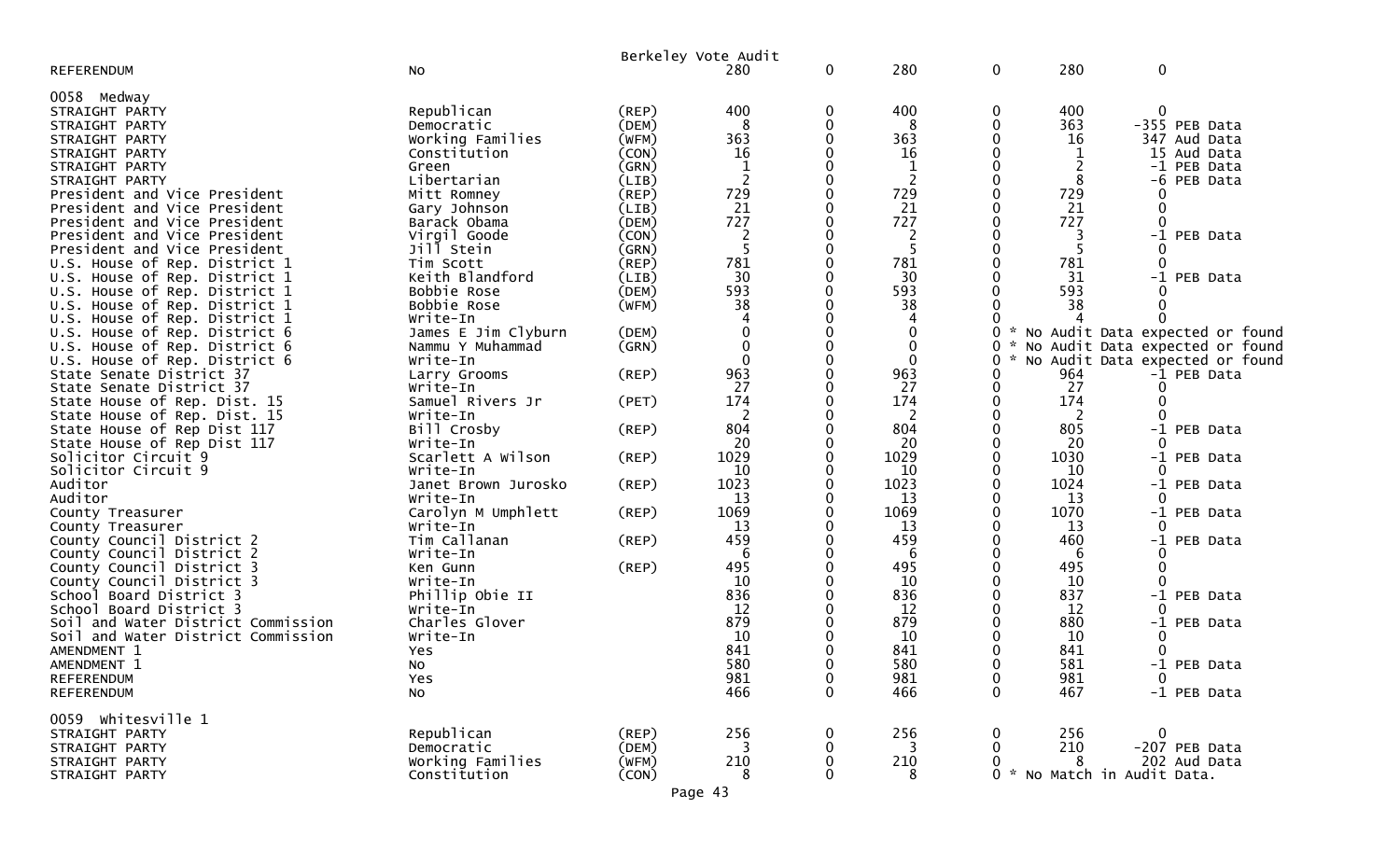| STRAIGHT PARTY<br>STRAIGHT PARTY<br>President and Vice President<br>President and Vice President<br>President and Vice President<br>President and Vice President<br>President and Vice President<br>U.S. House of Rep. District 1<br>U.S. House of Rep. District 1<br>U.S. House of Rep. District 1<br>U.S. House of Rep. District 1<br>U.S. House of Rep. District 1<br>State Senate District 37<br>State Senate District 37<br>State House of Rep Dist 100<br>State House of Rep Dist 100<br>State House of Rep Dist 100<br>State House of Rep Dist 100<br>Solicitor Circuit 9<br>Solicitor Circuit 9<br>Auditor<br>Auditor<br>County Treasurer<br>County Treasurer<br>School Board District 9<br>School Board District 9<br>Soil and Water District Commission<br>Soil and Water District Commission<br>AMENDMENT 1 | Green<br>Libertarian<br>Mitt Romney<br>Gary Johnson<br>Barack Obama<br>Virgil Goode<br>Jill Stein<br>Tim Scott<br>Keith Blandford<br>Bobbie Rose<br>Bobbie Rose<br>Write-In<br>Larry Grooms<br>Write-In<br>Edward L Southard<br>Tonia Aiken-Taylor<br>Tonia Aiken-Taylor<br>Write-In<br>Scarlett A Wilson<br>Write-In<br>Janet Brown Jurosko<br>Write-In<br>Carolyn M Umphlett<br>Write-In<br>Scott Marino<br>Write-In<br>Charles Glover<br>Write-In<br>Yes | (GRN)<br>(LIB)<br>(REP)<br>(LIB)<br>(DEM)<br>(CON)<br>(GRN)<br>(REP)<br>(LIB)<br>(DEM)<br>(WFM)<br>(REP)<br>(REP)<br>(DEM)<br>(WFM)<br>(REP)<br>(REP)<br>$($ REP $)$ | $\mathbf 0$<br>$\mathbf 1$<br>472<br>16<br>395<br>4<br>4<br>491<br>20<br>326<br>31<br>$\Omega$<br>600<br>7<br>449<br>372<br>47<br>$\mathbf{1}$<br>617<br>6<br>615<br>629<br>45<br>2<br>515<br>-5<br>421 | 0<br>$\mathbf 0$<br>$\mathbf 0$<br>$\Omega$<br>$\mathbf 0$<br>$\Omega$<br>$\Omega$<br>$\Omega$<br>$\Omega$<br>$\Omega$<br>0<br>0<br>0<br>$\Omega$<br>$\Omega$<br>0<br>$\mathbf 0$<br>$\Omega$<br>0<br>0<br>0<br>0<br>$\Omega$<br>0 | 0<br>$\mathbf{1}$<br>472<br>16<br>395<br>4<br>4<br>491<br>20<br>326<br>31<br>$\mathbf{0}$<br>600<br>7<br>449<br>372<br>47<br>1<br>617<br>6<br>615<br>629<br>5<br>45<br>2<br>515<br>5<br>421 | 0<br>$\Omega$<br>0<br>$\Omega$<br>$\Omega$<br>$\Omega$<br>$\Omega$<br>$\Omega$<br>$\Omega$<br>0<br>0<br>0<br>0<br>$\Omega$<br>0<br>$\Omega$<br>$\Omega$<br>$\Omega$<br>$\Omega$<br>0<br>0<br>$\Omega$<br>O<br>$\Omega$<br>$\Omega$<br>$\Omega$<br>$\Omega$<br>$\Omega$ | $\mathbf 1$<br>3<br>472<br>16<br>396<br>4<br>4<br>491<br>21<br>326<br>31<br>601<br>$\overline{7}$<br>450<br>372<br>47<br>1<br>618<br>6<br>615<br>-7<br>630<br>5<br>45<br>2<br>516<br>5<br>421 | 0<br>$\Omega$<br>$\Omega$<br>$\Omega$<br>0<br>0<br>0<br>$\Omega$<br>$\Omega$<br>0<br>0<br>0<br>$\Omega$<br>$\Omega$ | -1 PEB Data<br>-2 PEB Data<br>-1 PEB Data<br>-1 PEB Data<br>No Audit Data expected or found<br>-1 PEB Data<br>-1 PEB Data<br>-1 PEB Data<br>-1 PEB Data<br>-1 PEB Data |
|------------------------------------------------------------------------------------------------------------------------------------------------------------------------------------------------------------------------------------------------------------------------------------------------------------------------------------------------------------------------------------------------------------------------------------------------------------------------------------------------------------------------------------------------------------------------------------------------------------------------------------------------------------------------------------------------------------------------------------------------------------------------------------------------------------------------|-------------------------------------------------------------------------------------------------------------------------------------------------------------------------------------------------------------------------------------------------------------------------------------------------------------------------------------------------------------------------------------------------------------------------------------------------------------|----------------------------------------------------------------------------------------------------------------------------------------------------------------------|---------------------------------------------------------------------------------------------------------------------------------------------------------------------------------------------------------|------------------------------------------------------------------------------------------------------------------------------------------------------------------------------------------------------------------------------------|---------------------------------------------------------------------------------------------------------------------------------------------------------------------------------------------|------------------------------------------------------------------------------------------------------------------------------------------------------------------------------------------------------------------------------------------------------------------------|-----------------------------------------------------------------------------------------------------------------------------------------------------------------------------------------------|---------------------------------------------------------------------------------------------------------------------|------------------------------------------------------------------------------------------------------------------------------------------------------------------------|
| AMENDMENT 1<br><b>REFERENDUM</b><br><b>REFERENDUM</b><br>0060 Whitesville 2                                                                                                                                                                                                                                                                                                                                                                                                                                                                                                                                                                                                                                                                                                                                            | No<br>Yes<br>No                                                                                                                                                                                                                                                                                                                                                                                                                                             |                                                                                                                                                                      | 341<br>484<br>368                                                                                                                                                                                       | $\mathbf 0$<br>0<br>$\mathbf 0$                                                                                                                                                                                                    | 341<br>484<br>368                                                                                                                                                                           | $\Omega$<br>0<br>$\mathbf 0$                                                                                                                                                                                                                                           | 341<br>484<br>368                                                                                                                                                                             | 0                                                                                                                   |                                                                                                                                                                        |
| STRAIGHT PARTY<br>STRAIGHT PARTY<br>STRAIGHT PARTY<br>STRAIGHT PARTY                                                                                                                                                                                                                                                                                                                                                                                                                                                                                                                                                                                                                                                                                                                                                   | Republican<br>Democratic<br>Working Families<br>Constitution                                                                                                                                                                                                                                                                                                                                                                                                | (REP)<br>(DEM)<br>(WFM)<br>(CON)                                                                                                                                     | 410<br>4<br>139<br>12                                                                                                                                                                                   | $\mathbf 0$<br>0<br>$\mathbf 0$<br>0                                                                                                                                                                                               | 410<br>$\overline{4}$<br>139<br>12                                                                                                                                                          | 0<br>0<br>$\Omega$<br>$\Omega$                                                                                                                                                                                                                                         | 410<br>139<br>12                                                                                                                                                                              | 0<br>-135 PEB Data<br>127 Aud Data<br>* No Match in Audit Data.                                                     |                                                                                                                                                                        |
| STRAIGHT PARTY<br>STRAIGHT PARTY<br>President and Vice President<br>President and Vice President<br>President and Vice President<br>President and Vice President<br>President and Vice President<br>U.S. House of Rep. District 1<br>U.S. House of Rep. District 1<br>U.S. House of Rep. District 1<br>U.S. House of Rep. District 1<br>U.S. House of Rep. District 1                                                                                                                                                                                                                                                                                                                                                                                                                                                  | Green<br>Libertarian<br>Mitt Romney<br>Gary Johnson<br>Barack Obama<br>Virgil Goode<br>Jill Stein<br>Tim Scott<br>Keith Blandford<br>Bobbie Rose<br>Bobbie Rose<br>Write-In                                                                                                                                                                                                                                                                                 | (GRN)<br>(LIB)<br>(REP)<br>(LIB)<br>(DEM)<br>(CON)<br>(GRN)<br>(REP)<br>(LIB)<br>(DEM)<br>(WFM)                                                                      | 0<br>$\mathbf{1}$<br>779<br>13<br>304<br>$\mathbf 1$<br>$\mathbf{1}$<br>795<br>18<br>232<br>31<br>$\Omega$                                                                                              | $\mathbf 0$<br>$\mathbf 0$<br>$\Omega$<br>0<br>0<br>$\Omega$<br>0<br>0<br>0<br>0                                                                                                                                                   | $\mathbf 0$<br>$\mathbf{1}$<br>779<br>13<br>304<br>$\mathbf{1}$<br>$\mathbf{1}$<br>795<br>18<br>232<br>31<br>$\Omega$                                                                       | $\Omega$<br>$\mathbf 0$<br>0<br>0<br>$\Omega$<br>0<br>0<br>$\Omega$<br>$\Omega$<br>0<br>0<br>0                                                                                                                                                                         | $\mathbf 1$<br>4<br>779<br>14<br>304<br>1<br>2<br>795<br>19<br>232<br>32                                                                                                                      | $\Omega$<br>0<br>0<br>0<br>$\Omega$                                                                                 | -1 PEB Data<br>-3 PEB Data<br>-1 PEB Data<br>-1 PEB Data<br>-1 PEB Data<br>-1 PEB Data<br>* No Audit Data expected or found                                            |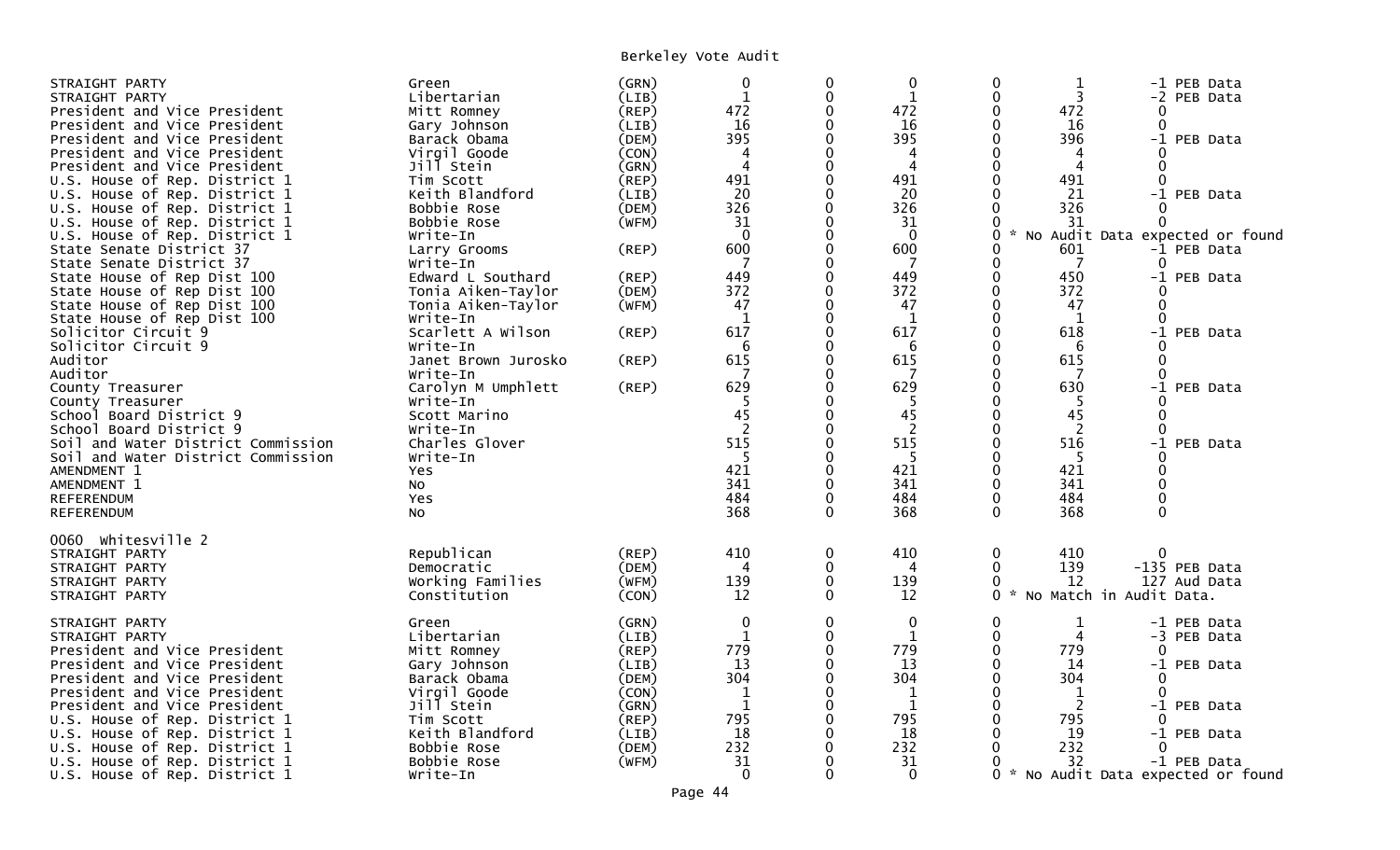|                                    |                                |                | Berkeley Vote Audit |      |            |          |            |                                 |
|------------------------------------|--------------------------------|----------------|---------------------|------|------------|----------|------------|---------------------------------|
| State Senate District 37           | Larry Grooms                   | $($ REP $)$    | 854                 | 0    | 854        | 0        | 854        | 0                               |
| State Senate District 37           | Write-In                       |                | 6                   | 0    | 6          | 0        | 6          | $\Omega$                        |
| State House of Rep Dist 100        | Edward L Southard              | (REP)          | 743                 | 0    | 743        | 0        | 743        |                                 |
| State House of Rep Dist 100        | Tonia Aiken-Taylor             | (DEM)          | 267                 | 0    | 267        | 0        | 268        | -1 PEB Data                     |
| State House of Rep Dist 100        | Tonia Aiken-Taylor             | (WFM)          | 51                  |      | 51         | 0        | 52         | $-1$<br>PEB Data                |
| State House of Rep Dist 100        | Write-In                       |                | 3                   |      | 3          |          | 3          |                                 |
| Solicitor Circuit 9                | Scarlett A Wilson              | (REP)          | 878                 |      | 878        |          | 878        |                                 |
| Solicitor Circuit 9                | Write-In                       |                | 5                   |      | 5          | 0        | -5         |                                 |
| Auditor                            | Janet Brown Jurosko            | (REP)          | 882                 |      | 882        |          | 882        |                                 |
| Auditor                            | Write-In                       |                | 3                   |      | 3          |          | 3          |                                 |
| County Treasurer                   | Carolyn M Umphlett             | (REP)          | 890                 |      | 890        |          | 891        | -1 PEB Data                     |
| County Treasurer                   | Write-In                       |                | 3                   |      | 3          |          | 3          |                                 |
| County Council District 3          | Ken Gunn                       | (REP)          | 441                 |      | 441        |          | 442        | -1 PEB Data                     |
| County Council District 3          | Write-In                       |                | 3                   |      | 3          |          |            |                                 |
| School Board District 9            | Scott Marino                   |                |                     |      | 1          |          |            |                                 |
| School Board District 9            | Write-In                       |                | $\mathbf{0}$        |      | 0          | 0        |            | No Audit Data expected or found |
| Soil and Water District Commission | Charles Glover                 |                | 626                 |      | 626        | 0        | 628        | -2 PEB Data                     |
| Soil and Water District Commission | Write-In                       |                |                     |      | 1          | 0        | 1          |                                 |
| AMENDMENT 1                        | Yes                            |                | 547                 | 0    | 547        | 0        | 549        | -2 PEB Data                     |
| AMENDMENT 1                        | No                             |                | 477                 |      | 477        | 0        | 477        |                                 |
| <b>REFERENDUM</b>                  | Yes                            |                | 554                 |      | 554        | 0        | 555        | -1 PEB Data                     |
| <b>REFERENDUM</b>                  | No                             |                | 521                 | 0    | 521        | $\Omega$ | 522        | -1 PEB Data                     |
|                                    |                                |                |                     |      |            |          |            |                                 |
| 0750 Absentee                      |                                |                |                     |      |            |          |            |                                 |
| STRAIGHT PARTY                     | Republican                     | (REF)          | 1289                | 48   | 1241       | 0<br>0   | 1241       | 0                               |
| STRAIGHT PARTY<br>STRAIGHT PARTY   | Democratic<br>Working Families | (DEM)<br>(WFM) | 2642<br>17          | 51   | 2591<br>16 | 0        | 2592<br>16 | $-1$<br>PEB Data                |
|                                    | Constitution                   | (CON)          | 3                   | 0    |            |          | 3          |                                 |
| STRAIGHT PARTY<br>STRAIGHT PARTY   | Green                          | (GRN)          | 7                   | 0    |            |          |            |                                 |
| STRAIGHT PARTY                     | Libertarian                    | (LIB)          | 16                  | 11   |            | 0        |            |                                 |
| President and Vice President       | Mitt Romney                    | (REP)          | 3959                | 1792 | 2167       | 0        | 2167       |                                 |
| President and Vice President       | Gary Johnson                   | (LIB)          | 51                  | 28   | 23         | 0        | 23         |                                 |
| President and Vice President       | Barack Obama                   | (DEM)          | 5286                | 1536 | 3750       | $\Omega$ | 3750       |                                 |
| President and Vice President       | Virgil Goode                   | (CON)          | 35                  | 12   | 23         | 0        | 23         |                                 |
| President and Vice President       | Jill Stein                     | (GRN)          | 26                  | 12   | 14         | 0        | 14         |                                 |
| U.S. House of Rep. District 1      | Tim Scott                      | (REP)          | 3907                | 1760 | 2147       | 0        | 2147       |                                 |
| U.S. House of Rep. District 1      | Keith Blandford                | (LIB)          | 96                  | 57   | 39         | 0        | 39         |                                 |
| U.S. House of Rep. District 1      | Bobbie Rose                    | (DEM)          | 3112                | 739  | 2373       |          | 2373       |                                 |
| U.S. House of Rep. District 1      | Bobbie Rose                    | (WFM)          | 87                  | 37   | 50         |          | 50         |                                 |
| U.S. House of Rep. District 1      | Write-In                       |                | 9                   | 4    | 5          |          |            |                                 |
| U.S. House of Rep. District 6      | James E Jim Clyburn            | (DEM)          | 1651                | 543  | 1108       | 0        | 1108       |                                 |
| U.S. House of Rep. District 6      | Nammu Y Muhammad               | (GRN)          | 56                  | 21   | 35         | 0        | 35         |                                 |
| U.S. House of Rep. District 6      | Write-In                       |                | 12                  | 9    | 3          |          | 3          |                                 |
| State Senate District 32           | John Yancey McGill             | (DEM)          | 815                 | 209  | 606        | 0        | 606        |                                 |
| State Senate District 32           | Write-In                       |                | 5                   | 4    | T.         | 0        |            |                                 |
| State Senate District 37           | Larry Grooms                   | $($ REP $)$    | 2169                | 900  | 1269       | 0        | 1269       |                                 |
| State Senate District 37           | Write-In                       |                | 27                  | 19   | 8          |          | 8          |                                 |
| State Senate District 39           | John Matthews                  | (DEM)          | 478                 | 194  | 284        |          | 284        |                                 |
| State Senate District 39           | Write-In                       |                | 3                   | 1    | 2          |          | 2          |                                 |
| State Senate District 44           | Paul G Campbell Jr             | $($ REP $)$    | 2426                | 1147 | 1279       |          | 1279       |                                 |
| State Senate District 44           | Write-In                       |                | 51                  | 31   | 20         |          | 20         | $\mathbf 0$                     |
| State House of Rep. Dist. 15       | Samuel Rivers Jr               | (PET)          | 430                 | 228  | 202        | 0        | 202        | 0                               |
|                                    |                                |                | Page 45             |      |            |          |            |                                 |
|                                    |                                |                |                     |      |            |          |            |                                 |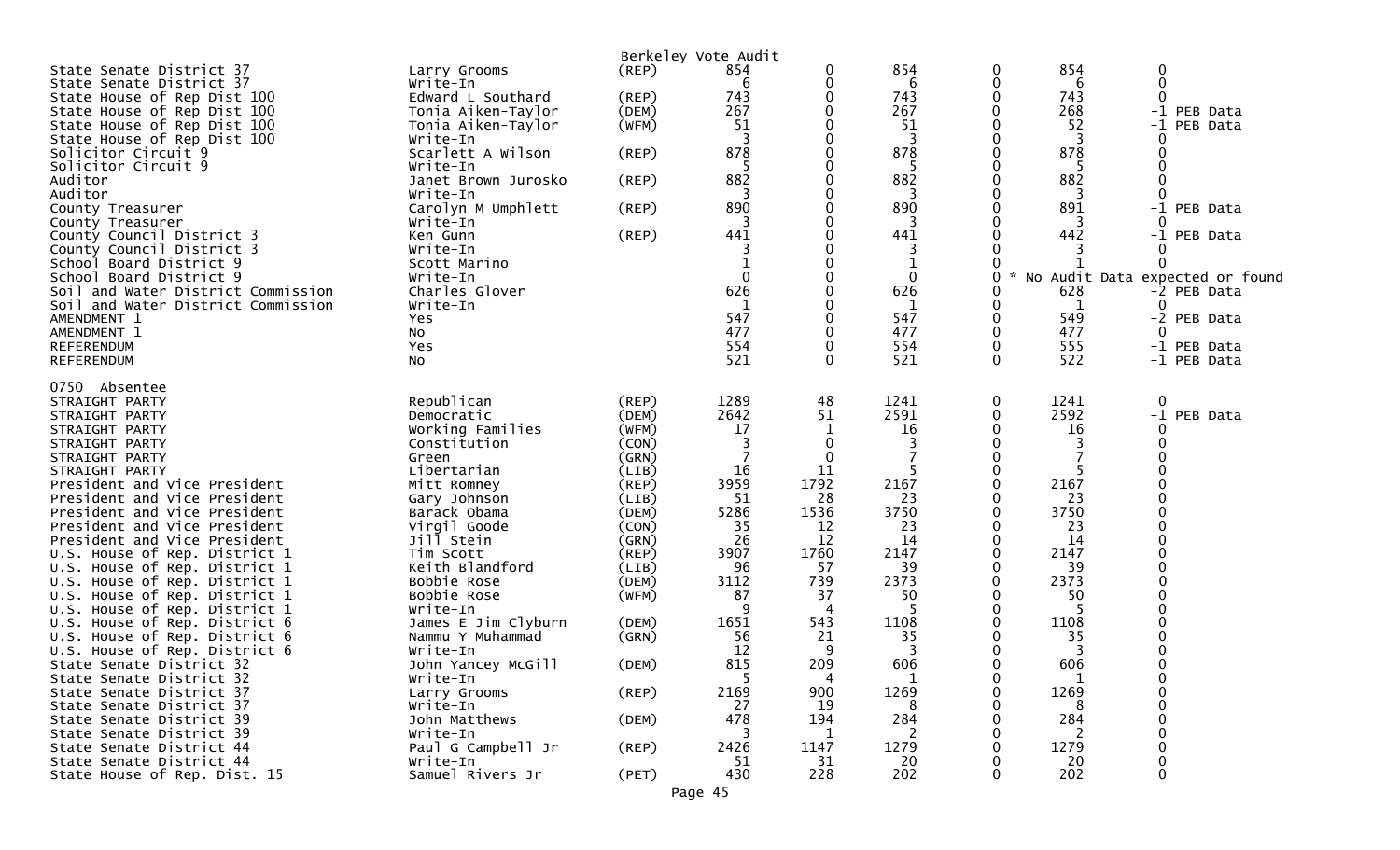| State House of Rep. Dist. 15<br>State House of Rep Dist 92<br>State House of Rep Dist 92<br>State House of Rep Dist 99<br>State House of Rep Dist 99<br>State House of Rep Dist 100<br>State House of Rep Dist 100<br>State House of Rep Dist 100<br>State House of Rep Dist 100                                                                                                                                                                                                                                                   | Write-In<br>Joe Daning<br>Write-In<br>Jim Merrill<br>Write-In<br>Edward L Southard<br>Tonia Aiken-Taylor<br>Tonia Aiken-Taylor<br>Write-In                                                                                                                                                            | (REP)<br>(REP)<br>(REP)<br>(DEM)<br>(WFM)                                     | Berkeley Vote Audit<br>11<br>1224<br>28<br>908<br>9<br>943<br>938<br>74<br>-1                                                     | 548<br>14<br>547<br>8<br>313<br>157<br>13<br>-1                                                                               | 676<br>14<br>361<br>1<br>630<br>781<br>61<br>$\Omega$                                                               | 0<br>0<br>676<br>0<br>14<br>0<br>361<br>0<br>1<br>630<br>781<br>61<br>* All votes cast for this candidate<br>in this precicnt are optical.<br>* No Audit Data for optical.                                                                                                                                                  |
|------------------------------------------------------------------------------------------------------------------------------------------------------------------------------------------------------------------------------------------------------------------------------------------------------------------------------------------------------------------------------------------------------------------------------------------------------------------------------------------------------------------------------------|-------------------------------------------------------------------------------------------------------------------------------------------------------------------------------------------------------------------------------------------------------------------------------------------------------|-------------------------------------------------------------------------------|-----------------------------------------------------------------------------------------------------------------------------------|-------------------------------------------------------------------------------------------------------------------------------|---------------------------------------------------------------------------------------------------------------------|-----------------------------------------------------------------------------------------------------------------------------------------------------------------------------------------------------------------------------------------------------------------------------------------------------------------------------|
| State House of Rep Dist 102<br>State House of Rep Dist 102<br>State House of Rep Dist 102<br>State House of Rep Dist 117<br>State House of Rep Dist 117<br>Solicitor Circuit 9<br>Solicitor Circuit 9<br>Auditor<br>Auditor<br>County Treasurer<br>County Treasurer<br>County Council District 1<br>County Council District 1<br>County Council District 2<br>County Council District 2<br>County Council District 3<br>County Council District 3<br>School Board District 1<br>School Board District 1<br>School Board District 1 | Allan Weiss<br>Joe Jefferson<br>Write-In<br>Bill Crosby<br>Write-In<br>Scarlett A Wilson<br>Write-In<br>Janet Brown Jurosko<br>Write-In<br>Carolyn M Umphlett<br>Write-In<br>Phillip Farley<br>Write-In<br>Tim Callanan<br>Write-In<br>Ken Gunn<br>Write-In<br>C Kevin Cox<br>Kent Murray<br>Write-In | (REP)<br>(DEM)<br>(REP)<br>(REP)<br>(REP)<br>(REP)<br>(REP)<br>(REP)<br>(REP) | 494<br>2182<br>0<br>372<br>12<br>5370<br>69<br>5347<br>-64<br>5681<br>59<br>713<br>10<br>606<br>8<br>411<br>13<br>376<br>456<br>4 | 161<br>610<br>0<br>168<br>9<br>2316<br>42<br>2297<br>43<br>2429<br>38<br>375<br>6<br>379<br>7<br>175<br>10<br>207<br>295<br>4 | 333<br>1572<br>0<br>204<br>3054<br>27<br>3050<br>21<br>3252<br>21<br>338<br>227<br>1<br>236<br>3<br>169<br>161<br>0 | 333<br>0<br>1572<br>0<br>0<br>0<br>* No Audit Data expected or found<br>204<br>0<br>0<br>3<br>0<br>3054<br>0<br>27<br>3050<br>0<br>21<br>3252<br>0<br>21<br>338<br>227<br>0<br>236<br>0<br>3<br>169<br>161<br>* All votes cast for this candidate<br>in this precicnt are optical.<br>*<br>No Audit Data for optical.<br>*. |
| School Board District 3<br>School Board District 3<br>School Board District 5<br>School Board District 5                                                                                                                                                                                                                                                                                                                                                                                                                           | Phillip Obie II<br>Write-In<br>Kathy Schwalbe<br>Write-In                                                                                                                                                                                                                                             |                                                                               | 306<br>694                                                                                                                        | 150<br>6<br>374                                                                                                               | 156<br>2<br>320                                                                                                     | 156<br>0<br>0<br>2<br>320<br>* All votes cast for this candidate<br>in this precicnt are optical.<br>* No Audit Data for optical.                                                                                                                                                                                           |
| School Board District 7<br>School Board District 7<br>School Board District 7<br>School Board District 9<br>School Board District 9<br>Soil and Water District Commission<br>Soil and Water District Commission<br>AMENDMENT 1<br>AMENDMENT 1<br><b>REFERENDUM</b>                                                                                                                                                                                                                                                                 | Marty Housand<br>Wilhelmina S Moore<br>Write-In<br>Scott Marino<br>Write-In<br>Charles Glover<br>Write-In<br>Yes<br><b>NO</b><br>Yes                                                                                                                                                                  |                                                                               | 254<br>1085<br>430<br>6<br>5177<br>-35<br>5435<br>3850<br>6612                                                                    | 101<br>415<br>226<br>4<br>2550<br>-29<br>2520<br>1973<br>2922                                                                 | 153<br>670<br>204<br>2<br>2627<br>b<br>2915<br>1877<br>3690                                                         | 153<br>0<br>0<br>$\mathbf 0$<br>670<br>$\Omega$<br>204<br>0<br>2627<br>2915<br>1877<br>3690<br>0                                                                                                                                                                                                                            |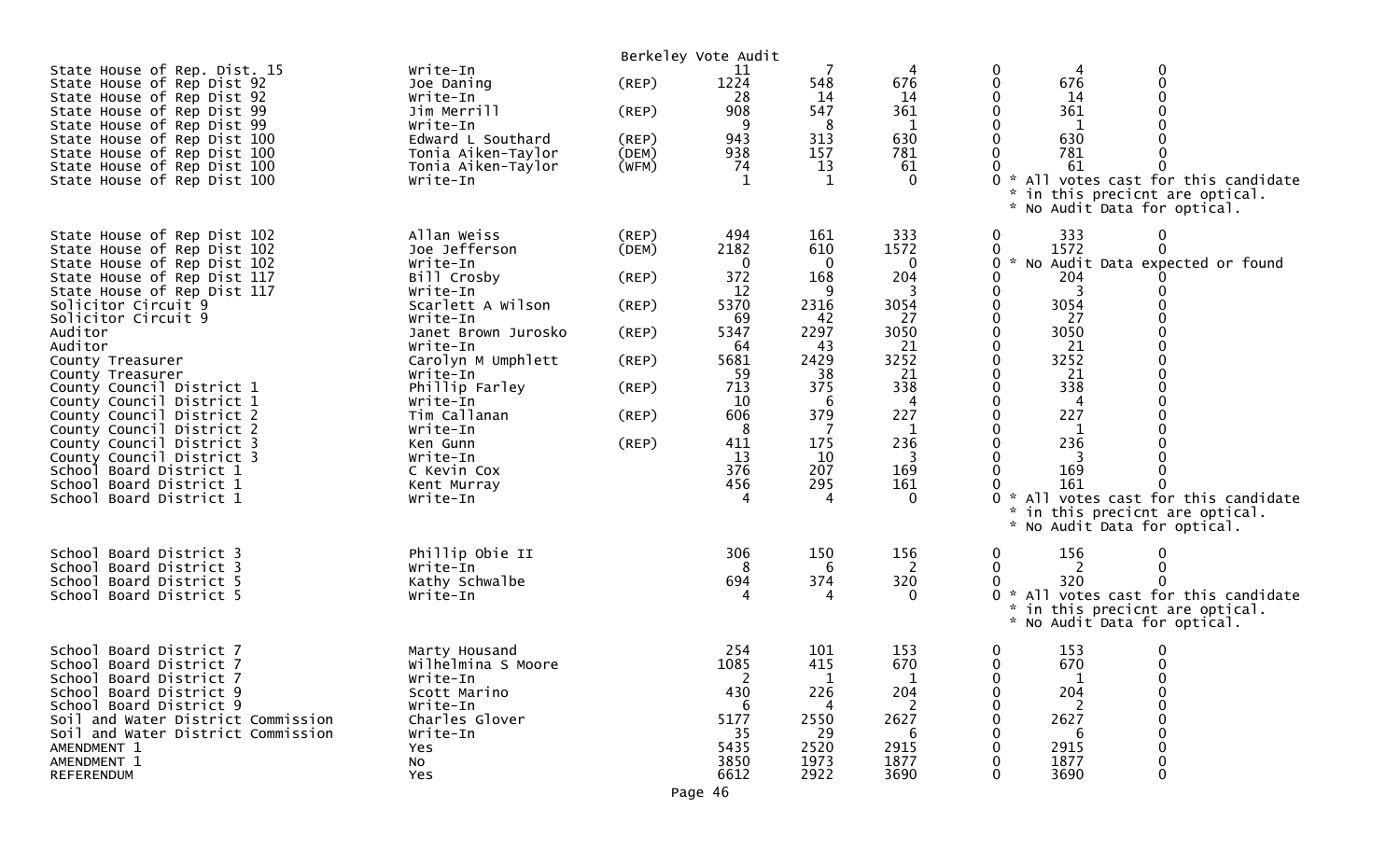|                                                                                                                                                                                                                                                                                                                                     |                                                                                                                                                                 |                                                                                     | Berkeley Vote Audit                                              |                                                                                      |                                                                                                   |                                                 |                             |                                                                                                                                                                                                          |
|-------------------------------------------------------------------------------------------------------------------------------------------------------------------------------------------------------------------------------------------------------------------------------------------------------------------------------------|-----------------------------------------------------------------------------------------------------------------------------------------------------------------|-------------------------------------------------------------------------------------|------------------------------------------------------------------|--------------------------------------------------------------------------------------|---------------------------------------------------------------------------------------------------|-------------------------------------------------|-----------------------------|----------------------------------------------------------------------------------------------------------------------------------------------------------------------------------------------------------|
| <b>REFERENDUM</b>                                                                                                                                                                                                                                                                                                                   | No                                                                                                                                                              |                                                                                     | 3506                                                             | 1815                                                                                 | 1691                                                                                              | 0                                               | 1691                        | $\mathbf 0$                                                                                                                                                                                              |
| 0751 Absentee 2<br>STRAIGHT PARTY<br>STRAIGHT PARTY<br>STRAIGHT PARTY                                                                                                                                                                                                                                                               | Republican<br>Democratic<br>Working Families                                                                                                                    | (REP)<br>(DEM)<br>(WFM)                                                             | 4<br>10<br>1                                                     | 4<br>10<br>1                                                                         | $\overline{0}$<br>$\mathbf 0$<br>$\Omega$                                                         | 0<br>$\mathbf{0}$                               | 180<br>327                  | -180 PEB Data<br>-327 PEB Data<br>0 * All votes cast for this candidate<br>* in this precicnt are optical.<br>* No Audit Data for optical.                                                               |
| STRAIGHT PARTY<br>STRAIGHT PARTY<br>STRAIGHT PARTY<br>President and Vice President<br>President and Vice President                                                                                                                                                                                                                  | Constitution<br>Green<br>Libertarian<br>Mitt Romney<br>Gary Johnson                                                                                             | (CON)<br>(GRN)<br>(LIB)<br>$($ REP $)$<br>(LIB)                                     | 0<br>$\mathbf 0$<br>0<br>547<br>4                                | 0<br>0<br>229                                                                        | $\bf{0}$<br>$\mathbf 0$<br>0<br>318<br>$\Omega$                                                   | 0<br>0<br>0                                     | 1<br>318                    | 0 * No Audit Data expected or found<br>-1 PEB Data<br>* No Audit Data expected or found<br>0<br>0 * All votes cast for this candidate<br>in this precicnt are optical.<br>* No Audit Data for optical.   |
| President and Vice President<br>President and Vice President<br>President and Vice President<br>U.S. House of Rep. District 1<br>U.S. House of Rep. District 1<br>U.S. House of Rep. District 1<br>U.S. House of Rep. District 1<br>U.S. House of Rep. District 1<br>U.S. House of Rep. District 6<br>U.S. House of Rep. District 6 | Barack Obama<br>Virgil Goode<br>Jill Stein<br>Tim Scott<br>Keith Blandford<br>Bobbie Rose<br>Bobbie Rose<br>Write-In<br>James E Jim Clyburn<br>Nammu Y Muhammad | (DEM)<br>(CON)<br>(GRN)<br>$($ REP $)$<br>(LIB)<br>(DEM)<br>(WFM)<br>(DEM)<br>(GRN) | 670<br>6<br>1<br>586<br>20<br>562<br>14<br>0<br>$\boldsymbol{0}$ | 179<br>2<br>$\mathbf 0$<br>240<br>13<br>125<br>0<br>$\boldsymbol{0}$<br>$\mathbf{1}$ | 491<br>4<br>346<br>437<br>0<br>0<br>0                                                             | 0                                               | 491<br>4<br>1<br>346<br>437 | $\mathbf 0$<br>∩<br>* No Audit Data expected or found<br>0 * No Audit Data expected or found<br>0 * All votes cast for this candidate<br>* in this precicnt are optical.<br>* No Audit Data for optical. |
| U.S. House of Rep. District 6<br>State Senate District 37<br>State Senate District 37<br>State Senate District 38<br>State Senate District 38<br>State Senate District 44<br>State Senate District 44<br>State House of Rep. Dist. 15<br>State House of Rep. Dist. 15                                                               | Write-In<br>Larry Grooms<br>Write-In<br>Sean Bennett<br>Write-In<br>Paul G Campbell Jr<br>Write-In<br>Samuel Rivers Jr<br>Write-In                              | $($ REP $)$<br>(REP)<br>(REP)<br>(PET)                                              | $\boldsymbol{0}$<br>463<br>10<br>99<br>1<br>151<br>2<br>157      | 0<br>181<br>6<br>50<br>$\mathbf{0}$<br>56<br>$\mathbf 1$<br>60                       | $\bf{0}$<br>282<br>49<br>$\begin{array}{c} 1 \\ 95 \end{array}$<br>$\mathbf{1}$<br>97<br>$\Omega$ |                                                 | 282<br>4<br>49<br>95<br>97  | No Audit Data expected or found<br>* All votes cast for this candidate<br>in this precicnt are optical.<br>* No Audit Data for optical.                                                                  |
| State House of Rep Dist 92<br>State House of Rep Dist 92<br>State House of Rep Dist 100<br>State House of Rep Dist 100<br>State House of Rep Dist 100<br>State House of Rep Dist 100                                                                                                                                                | Joe Daning<br>Write-In<br>Edward L Southard<br>Tonia Aiken-Taylor<br>Tonia Aiken-Taylor<br>Write-In                                                             | (REP)<br>(REP)<br>(DEM)<br>(WFM)                                                    | 27<br>$\mathbf{0}$<br>232<br>189<br>6<br>$\overline{2}$          | 17<br>0<br>74<br>47<br>$\frac{2}{2}$                                                 | 10<br>$\mathbf{0}$<br>158<br>142<br>4<br>$\mathbf 0$                                              | $\bf{0}$<br>0<br>0<br>$\Omega$<br>$\mathcal{H}$ | 10<br>158<br>142            | 0 * No Audit Data expected or found<br>$\bf{0}$<br>$\mathbf 0$<br>$\Omega$<br>All votes cast for this candidate<br>* in this precicnt are optical.<br>* No Audit Data for optical.                       |
| State House of Rep Dist 117                                                                                                                                                                                                                                                                                                         | Bill Crosby                                                                                                                                                     | (REP)                                                                               | 255<br>Page 47                                                   | 115                                                                                  | 140                                                                                               | $\mathbf 0$                                     | 140                         | $\mathbf 0$                                                                                                                                                                                              |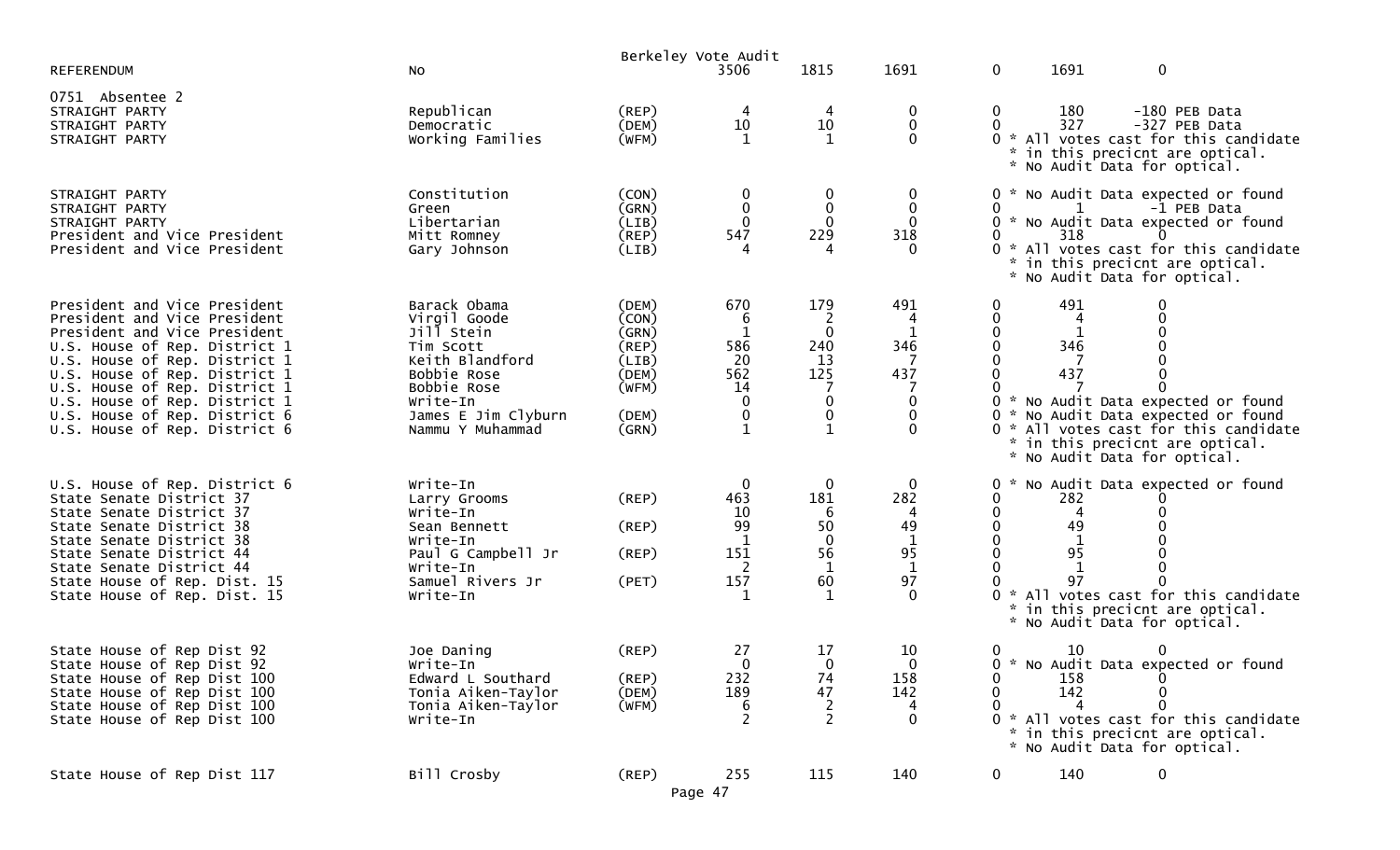|                                                    |                                 |             | Berkeley Vote Audit |                        |                    |                                                                 |
|----------------------------------------------------|---------------------------------|-------------|---------------------|------------------------|--------------------|-----------------------------------------------------------------|
| State House of Rep Dist 117                        | Write-In                        |             | 9                   | 3                      | 6                  | $\boldsymbol{0}$<br>0<br>6                                      |
| Solicitor Circuit 9                                | Scarlett A Wilson               | (REP)       | 741                 | 290                    | 451                | $\mathbf 0$<br>451<br>0                                         |
| Solicitor Circuit 9                                | Write-In                        |             | 12                  |                        | 8                  | 0                                                               |
| Auditor<br>Auditor                                 | Janet Brown Jurosko<br>Write-In | (REP)       | 729<br>11           | 289<br>4               | 440                | 440<br>0                                                        |
| County Treasurer                                   | Carolyn M Umphlett              | (REP)       | 766                 | 298                    | 468                | 468                                                             |
| County Treasurer                                   | Write-In                        |             | -9                  | 3                      | 6                  | 6                                                               |
| County Council District 2                          | Tim Callanan                    | (REP)       | 122                 | 53                     | 69                 | 69<br>0                                                         |
| County Council District 2                          | Write-In                        |             |                     | 2                      |                    |                                                                 |
| County Council District 3                          | Ken Gunn                        | (REP)       | 332                 | 130                    | 202                | 202                                                             |
| County Council District 3                          | Write-In                        |             |                     | 2                      |                    |                                                                 |
| School Board District 3                            | Phillip Obie II                 |             | 275                 | 140                    | 135                | 135                                                             |
| School Board District 3                            | Write-In                        |             | 4                   | 1                      | 3                  |                                                                 |
| School Board District 5                            | Kathy Schwalbe                  |             | 53                  | 34                     | 19                 | 19                                                              |
| School Board District 5                            | Write-In                        |             | $\Omega$            | $\mathbf 0$            | $\mathbf 0$        | * No Audit Data expected or found<br>0                          |
| School Board District 7                            | Marty Housand                   |             | 100                 | 37                     | 63                 | 0<br>63                                                         |
| School Board District 7                            | Wilhelmina S Moore              |             | 31                  | 14                     | 17                 | 17<br>0                                                         |
| School Board District 7                            | Write-In                        |             | $\Omega$<br>211     | $\boldsymbol{0}$<br>94 | $\mathbf 0$<br>117 | * No Audit Data expected or found<br>0<br>117<br>0              |
| School Board District 9<br>School Board District 9 | Scott Marino<br>Write-In        |             |                     | $\overline{2}$         |                    | 0                                                               |
| Soil and Water District Commission                 | Charles Glover                  |             | 725                 | 343                    | 382                | 382<br>0                                                        |
| Soil and Water District Commission                 | Write-In                        |             |                     | 3                      | 4                  | 0<br>4                                                          |
| AMENDMENT 1                                        | Yes                             |             | 765                 | 305                    | 460                | $\mathbf 0$<br>460                                              |
| AMENDMENT 1                                        | NO.                             |             | 512                 | 235                    | 277                | $\mathbf 0$<br>277                                              |
| REFERENDUM                                         | Yes                             |             | 928                 | 359                    | 569                | $\mathbf 0$<br>569<br>0                                         |
| <b>REFERENDUM</b>                                  | No                              |             | 419                 | 220                    | 199                | 0<br>$\mathbf 0$<br>199                                         |
|                                                    |                                 |             |                     |                        |                    |                                                                 |
| 0800 Emergency                                     |                                 |             |                     |                        |                    |                                                                 |
| STRAIGHT PARTY                                     | Republican                      | (REP)       | 113                 | 113                    | $\mathbf 0$        | 0 * All votes cast for this candidate                           |
|                                                    |                                 |             |                     |                        |                    | * in this precicnt are optical.<br>* No Audit Data for optical. |
|                                                    |                                 |             |                     |                        |                    |                                                                 |
| STRAIGHT PARTY                                     | Democratic                      | (DEM)       | 126                 | 126                    | $\mathbf 0$        | 0 * All votes cast for this candidate                           |
|                                                    |                                 |             |                     |                        |                    | * in this precicnt are optical.                                 |
|                                                    |                                 |             |                     |                        |                    | * No Audit Data for optical.                                    |
|                                                    |                                 |             |                     |                        |                    |                                                                 |
| STRAIGHT PARTY                                     | Working Families                | (WFM)       | 4                   | 4                      | $\mathbf 0$        | 0 * All votes cast for this candidate                           |
|                                                    |                                 |             |                     |                        |                    | * in this precicnt are optical.                                 |
|                                                    |                                 |             |                     |                        |                    | * No Audit Data for optical.                                    |
| STRAIGHT PARTY                                     | Constitution                    | (CON)       | 0                   | 0                      | $\bf{0}$           | 0 * No Audit Data expected or found                             |
| STRAIGHT PARTY                                     | Green                           | (GRN)       | 3                   | $\overline{3}$         | $\mathbf 0$        | 0 * All votes cast for this candidate                           |
|                                                    |                                 |             |                     |                        |                    | * in this precicnt are optical.                                 |
|                                                    |                                 |             |                     |                        |                    | * No Audit Data for optical.                                    |
|                                                    |                                 |             |                     |                        |                    |                                                                 |
| STRAIGHT PARTY                                     | Libertarian                     | (LIB)       | $\mathbf 0$         | 0                      | $\bf{0}$           | 0 * No Audit Data expected or found                             |
| President and Vice President                       | Mitt Romney                     | $($ REP $)$ | 198                 | 198                    | $\mathbf 0$        | 0 * All votes cast for this candidate                           |
|                                                    |                                 |             |                     |                        |                    | * in this precicnt are optical.<br>* No Audit Data for optical. |
|                                                    |                                 |             |                     |                        |                    |                                                                 |
| President and Vice President                       | Gary Johnson                    | (LIB)       | 4                   | 4                      | $\mathbf{0}$       | 0 * All votes cast for this candidate                           |
|                                                    |                                 |             |                     |                        |                    | * in this precicnt are optical.                                 |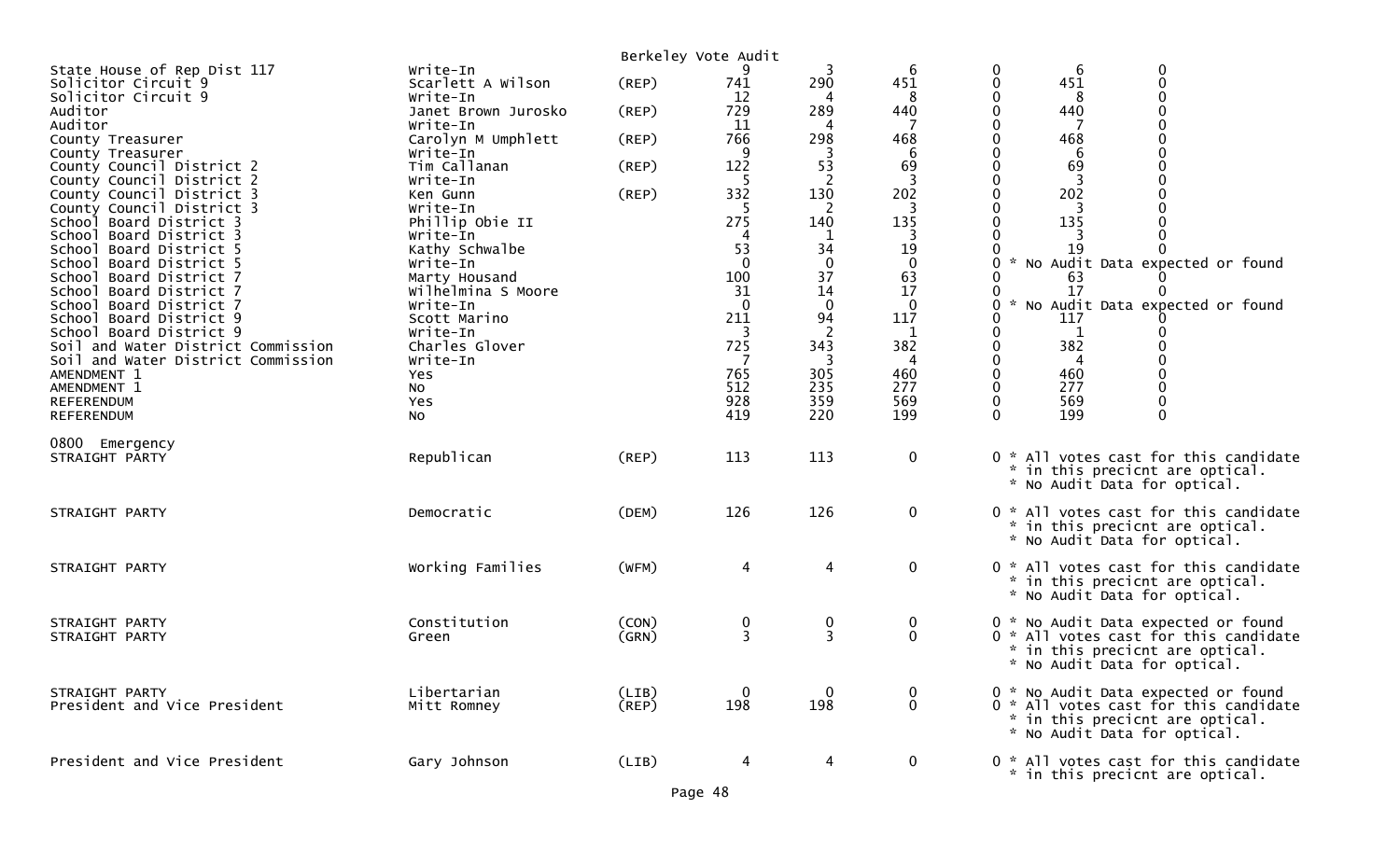|                                                              |                            | Berkeley Vote Audit    |                                               |                             |                             |                                                                                                                                                 |
|--------------------------------------------------------------|----------------------------|------------------------|-----------------------------------------------|-----------------------------|-----------------------------|-------------------------------------------------------------------------------------------------------------------------------------------------|
|                                                              |                            |                        |                                               |                             |                             | * No Audit Data for optical.                                                                                                                    |
| President and Vice President                                 | Barack Obama               | (DEM)                  | 187                                           | 187                         | $\mathbf 0$                 | 0 * All votes cast for this candidate<br>* in this precicnt are optical.<br>* No Audit Data for optical.                                        |
| President and Vice President<br>President and Vice President | Virgil Goode<br>Jill Stein | (CON)<br>(GRN)         | $\begin{smallmatrix} 0 \ 1 \end{smallmatrix}$ | $\mathbf 0$<br>$\mathbf{1}$ | $\mathbf 0$<br>$\mathbf{0}$ | 0 * No Audit Data expected or found<br>0 * All votes cast for this candidate<br>* in this precicnt are optical.<br>* No Audit Data for optical. |
| U.S. House of Rep. District 1                                | Tim Scott                  | (REP)                  | 183                                           | 183                         | $\mathbf 0$                 | 0 * All votes cast for this candidate<br>* in this precicnt are optical.<br>* No Audit Data for optical.                                        |
| U.S. House of Rep. District 1                                | Keith Blandford            | (LIB)                  | 5                                             | 5                           | $\mathbf 0$                 | 0 * All votes cast for this candidate<br>* in this precicnt are optical.<br>* No Audit Data for optical.                                        |
| U.S. House of Rep. District 1                                | Bobbie Rose                | (DEM)                  | 116                                           | 116                         | $\mathbf 0$                 | 0 * All votes cast for this candidate<br>* in this precicnt are optical.<br>* No Audit Data for optical.                                        |
| U.S. House of Rep. District 1                                | Bobbie Rose                | (WFM)                  | 15                                            | 15                          | $\mathbf 0$                 | 0 * All votes cast for this candidate<br>* in this precicnt are optical.<br>* No Audit Data for optical.                                        |
| U.S. House of Rep. District 1                                | Write-In                   |                        | $\overline{2}$                                | $\overline{2}$              | $\mathbf 0$                 | 0 * All votes cast for this candidate<br>* in this precicnt are optical.<br>* No Audit Data for optical.                                        |
| U.S. House of Rep. District 6                                | James E Jim Clyburn        | (DEM)                  | 44                                            | 44                          | $\mathbf 0$                 | 0 * All votes cast for this candidate<br>* in this precicnt are optical.<br>* No Audit Data for optical.                                        |
| U.S. House of Rep. District 6                                | Nammu Y Muhammad           | (GRN)                  | 4                                             | $\overline{4}$              | $\mathbf 0$                 | 0 * All votes cast for this candidate<br>* in this precicnt are optical.<br>* No Audit Data for optical.                                        |
| U.S. House of Rep. District 6                                | Write-In                   |                        | $\mathbf{1}$                                  | $\mathbf{1}$                | $\mathbf 0$                 | 0 * All votes cast for this candidate<br>* in this precicnt are optical.<br>* No Audit Data for optical.                                        |
| State Senate District 32                                     | John Yancey McGill         | (DEM)                  | 17                                            | 17                          | $\Omega$                    | 0 * All votes cast for this candidate<br>* in this precicnt are optical.<br>* No Audit Data for optical.                                        |
| State Senate District 32                                     | Write-In                   |                        | $\mathbf{1}$                                  | $\mathbf{1}$                | $\mathbf 0$                 | 0 * All votes cast for this candidate<br>* in this precicnt are optical.<br>* No Audit Data for optical.                                        |
| State Senate District 37                                     | Larry Grooms               | $($ REP $)$<br>Page 49 | 76                                            | 76                          | $\mathbf 0$                 | 0 * All votes cast for this candidate                                                                                                           |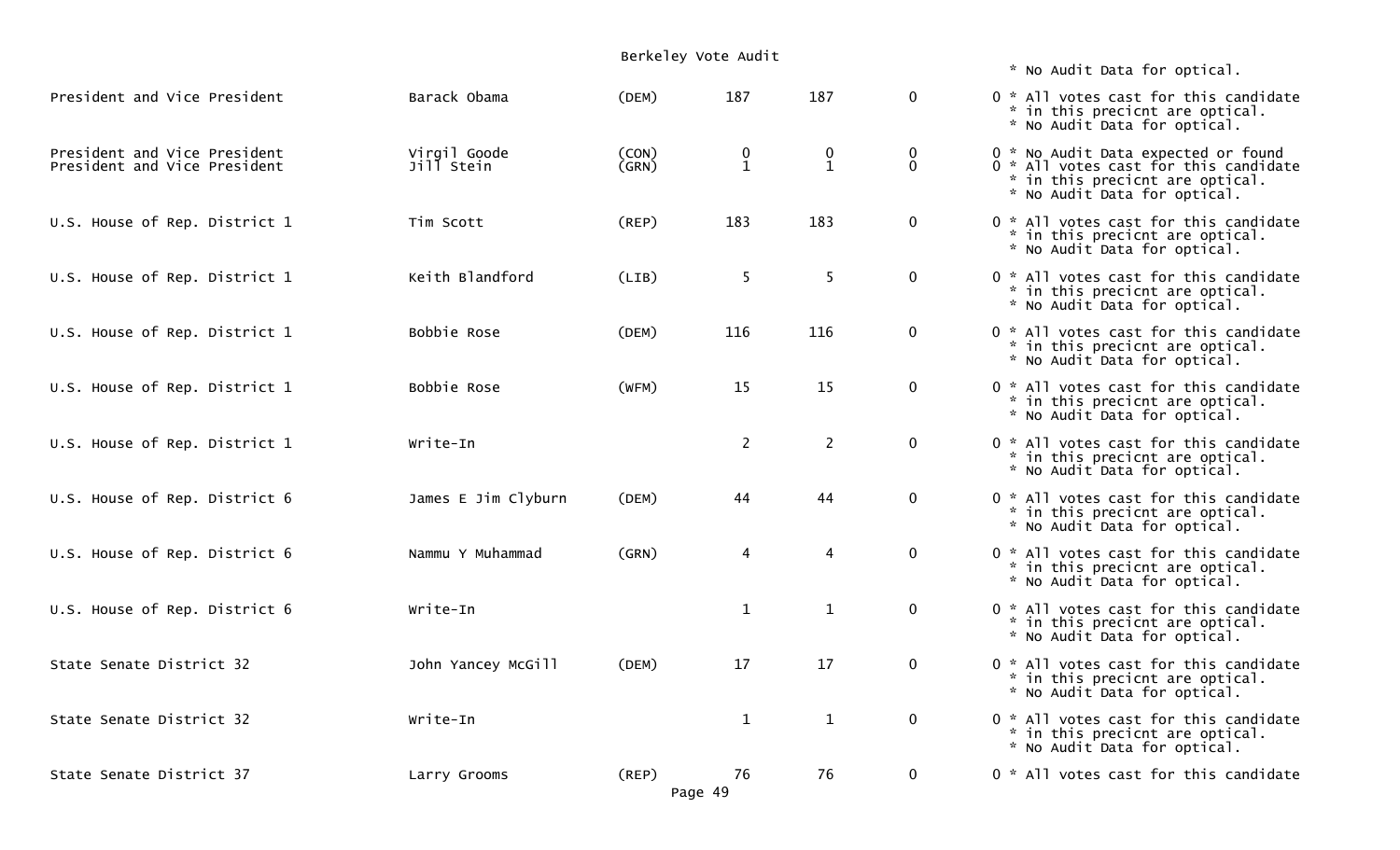|                                                      |                                | Berkeley Vote Audit |                    |                    |                             |                                                                                                                                                 |
|------------------------------------------------------|--------------------------------|---------------------|--------------------|--------------------|-----------------------------|-------------------------------------------------------------------------------------------------------------------------------------------------|
|                                                      |                                |                     |                    |                    |                             | * in this precicnt are optical.<br>* No Audit Data for optical.                                                                                 |
| State Senate District 37                             | Write-In                       |                     | $\mathbf{1}$       | $\mathbf{1}$       | $\overline{0}$              | 0 * All votes cast for this candidate<br>* in this precicnt are optical.<br>* No Audit Data for optical.                                        |
| State Senate District 39                             | John Matthews                  | (DEM)               | 22                 | 22                 | $\mathbf 0$                 | 0 * All votes cast for this candidate<br>* in this precicnt are optical.<br>* No Audit Data for optical.                                        |
| State Senate District 39<br>State Senate District 44 | Write-In<br>Paul G Campbell Jr | $($ REP $)$         | $\mathbf 0$<br>160 | $\mathbf 0$<br>160 | $\mathbf 0$<br>$\mathbf{0}$ | 0 * No Audit Data expected or found<br>0 * All votes cast for this candidate<br>* in this precicnt are optical.<br>* No Audit Data for optical. |
| State Senate District 44                             | Write-In                       |                     | 5                  | 5                  | $\mathbf 0$                 | 0 * All votes cast for this candidate<br>* in this precicnt are optical.<br>* No Audit Data for optical.                                        |
| State House of Rep. Dist. 15                         | Samuel Rivers Jr               | (PET)               | 34                 | 34                 | $\mathbf 0$                 | 0 * All votes cast for this candidate<br>* in this precicnt are optical.<br>* No Audit Data for optical.                                        |
| State House of Rep. Dist. 15                         | Write-In                       |                     | $\mathbf{1}$       | $\mathbf{1}$       | $\mathbf 0$                 | 0 * All votes cast for this candidate<br>* in this precicnt are optical.<br>* No Audit Data for optical.                                        |
| State House of Rep Dist 92                           | Joe Daning                     | (REP)               | 43                 | 43                 | $\mathbf 0$                 | 0 * All votes cast for this candidate<br>* in this precicnt are optical.<br>* No Audit Data for optical.                                        |
| State House of Rep Dist 92                           | Write-In                       |                     | $\mathbf{1}$       | $\mathbf{1}$       | $\mathbf 0$                 | 0 * All votes cast for this candidate<br>* in this precicnt are optical.<br>* No Audit Data for optical.                                        |
| State House of Rep Dist 99                           | Jim Merrill                    | (REP)               | 46                 | 46                 | $\mathbf 0$                 | 0 * All votes cast for this candidate<br>* in this precicnt are optical.<br>* No Audit Data for optical.                                        |
| State House of Rep Dist 99                           | Write-In                       |                     | $\mathbf{1}$       | $\mathbf{1}$       | $\mathbf 0$                 | 0 * All votes cast for this candidate<br>* in this precicnt are optical.<br>* No Audit Data for optical.                                        |
| State House of Rep Dist 100                          | Edward L Southard              | (REP)               | 27                 | 27                 | $\mathbf 0$                 | 0 * All votes cast for this candidate<br>* in this precicnt are optical.<br>* No Audit Data for optical.                                        |
| State House of Rep Dist 100                          | Tonia Aiken-Taylor             | (DEM)               | 24                 | 24                 | $\mathbf 0$                 | 0 * All votes cast for this candidate<br>* in this precicnt are optical.<br>* No Audit Data for optical.                                        |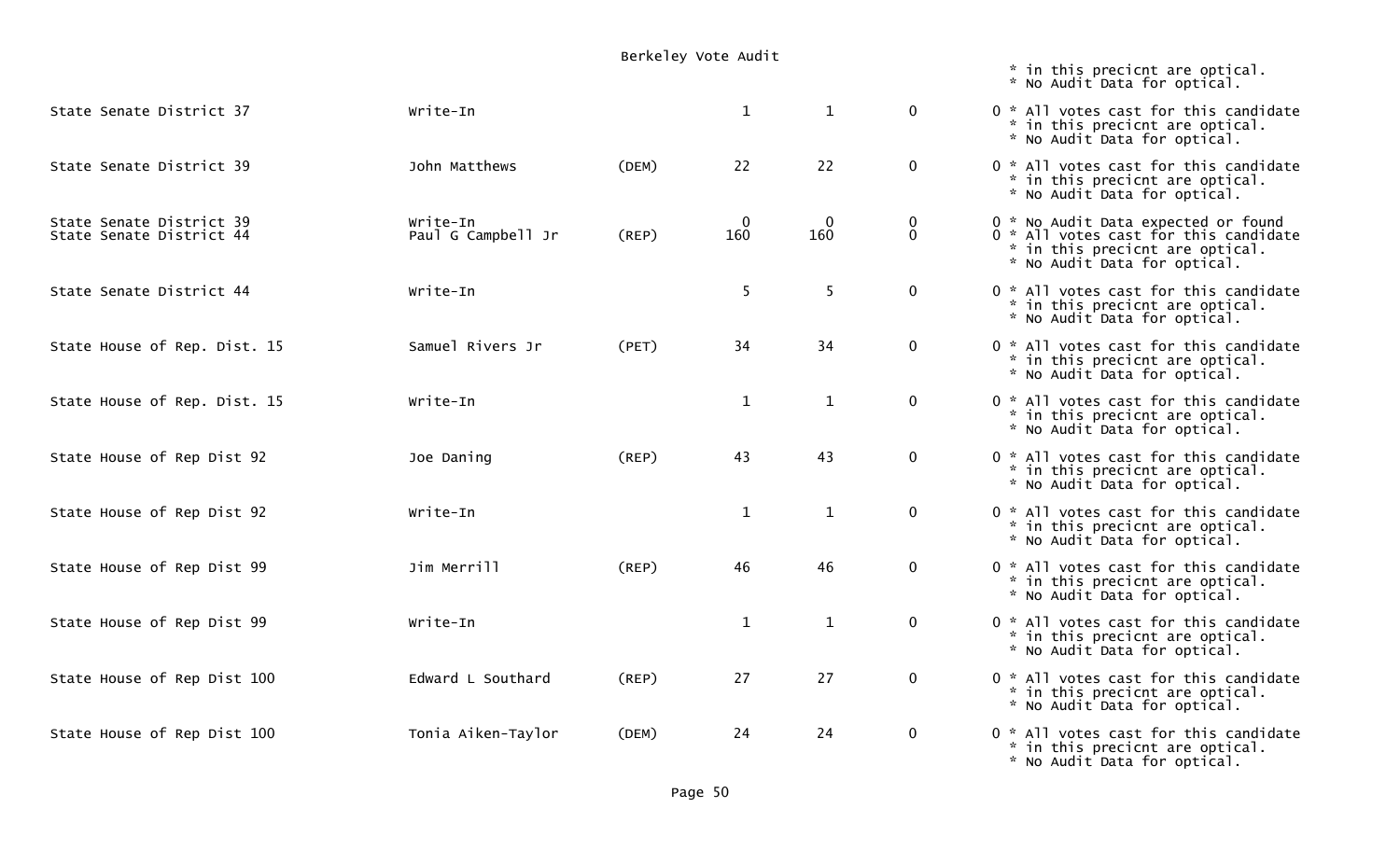|                                                            |                         |             | Berkeley Vote Audit |                    |                         |                                                                                                                                                 |
|------------------------------------------------------------|-------------------------|-------------|---------------------|--------------------|-------------------------|-------------------------------------------------------------------------------------------------------------------------------------------------|
| State House of Rep Dist 100                                | Tonia Aiken-Taylor      | (WFM)       | 2                   | $\overline{2}$     | $\mathbf{0}$            | 0 * All votes cast for this candidate<br>* in this precicnt are optical.<br>* No Audit Data for optical.                                        |
| State House of Rep Dist 100<br>State House of Rep Dist 102 | Write-In<br>Allan Weiss | (REP)       | 18                  | $\mathbf{0}$<br>18 | $\bf{0}$<br>$\mathbf 0$ | 0 * No Audit Data expected or found<br>0 * All votes cast for this candidate<br>* in this precicnt are optical.<br>* No Audit Data for optical. |
| State House of Rep Dist 102                                | Joe Jefferson           | (DEM)       | 39                  | 39                 | $\mathbf 0$             | 0 * All votes cast for this candidate<br>* in this precicnt are optical.<br>* No Audit Data for optical.                                        |
| State House of Rep Dist 102                                | Write-In                |             | $\mathbf{1}$        | $\mathbf{1}$       | $\mathbf{0}$            | 0 * All votes cast for this candidate<br>* in this precicnt are optical.<br>* No Audit Data for optical.                                        |
| State House of Rep Dist 117                                | Bill Crosby             | (REP)       | 57                  | 57                 | $\mathbf{0}$            | 0 * All votes cast for this candidate<br>* in this precicnt are optical.<br>* No Audit Data for optical.                                        |
| State House of Rep Dist 117                                | Write-In                |             | 3                   | 3                  | $\mathbf{0}$            | 0 * All votes cast for this candidate<br>* in this precicnt are optical.<br>* No Audit Data for optical.                                        |
| Solicitor Circuit 9                                        | Scarlett A Wilson       | (REP)       | 260                 | 260                | $\mathbf 0$             | 0 * All votes cast for this candidate<br>* in this precicnt are optical.<br>* No Audit Data for optical.                                        |
| Solicitor Circuit 9                                        | Write-In                |             | 15                  | 15                 | $\mathbf{0}$            | 0 * All votes cast for this candidate<br>* in this precicnt are optical.<br>* No Audit Data for optical.                                        |
| Auditor                                                    | Janet Brown Jurosko     | (REP)       | 259                 | 259                | $\mathbf 0$             | 0 * All votes cast for this candidate<br>* in this precicnt are optical.<br>* No Audit Data for optical.                                        |
| Auditor                                                    | Write-In                |             | 10                  | 10                 | $\mathbf{0}$            | 0 * All votes cast for this candidate<br>* in this precicnt are optical.<br>* No Audit Data for optical.                                        |
| County Treasurer                                           | Carolyn M Umphlett      | (REP)       | 271                 | 271                | $\mathbf 0$             | 0 * All votes cast for this candidate<br>* in this precicnt are optical.<br>* No Audit Data for optical.                                        |
| County Treasurer                                           | Write-In                |             | 11                  | 11                 | $\mathbf{0}$            | 0 * All votes cast for this candidate<br>* in this precicnt are optical.<br>* No Audit Data for optical.                                        |
| County Council District 1                                  | Phillip Farley          | $($ REP $)$ | 61                  | 61                 | $\mathbf{0}$            | 0 * All votes cast for this candidate<br>* in this precicnt are optical.<br>* No Audit Data for optical.                                        |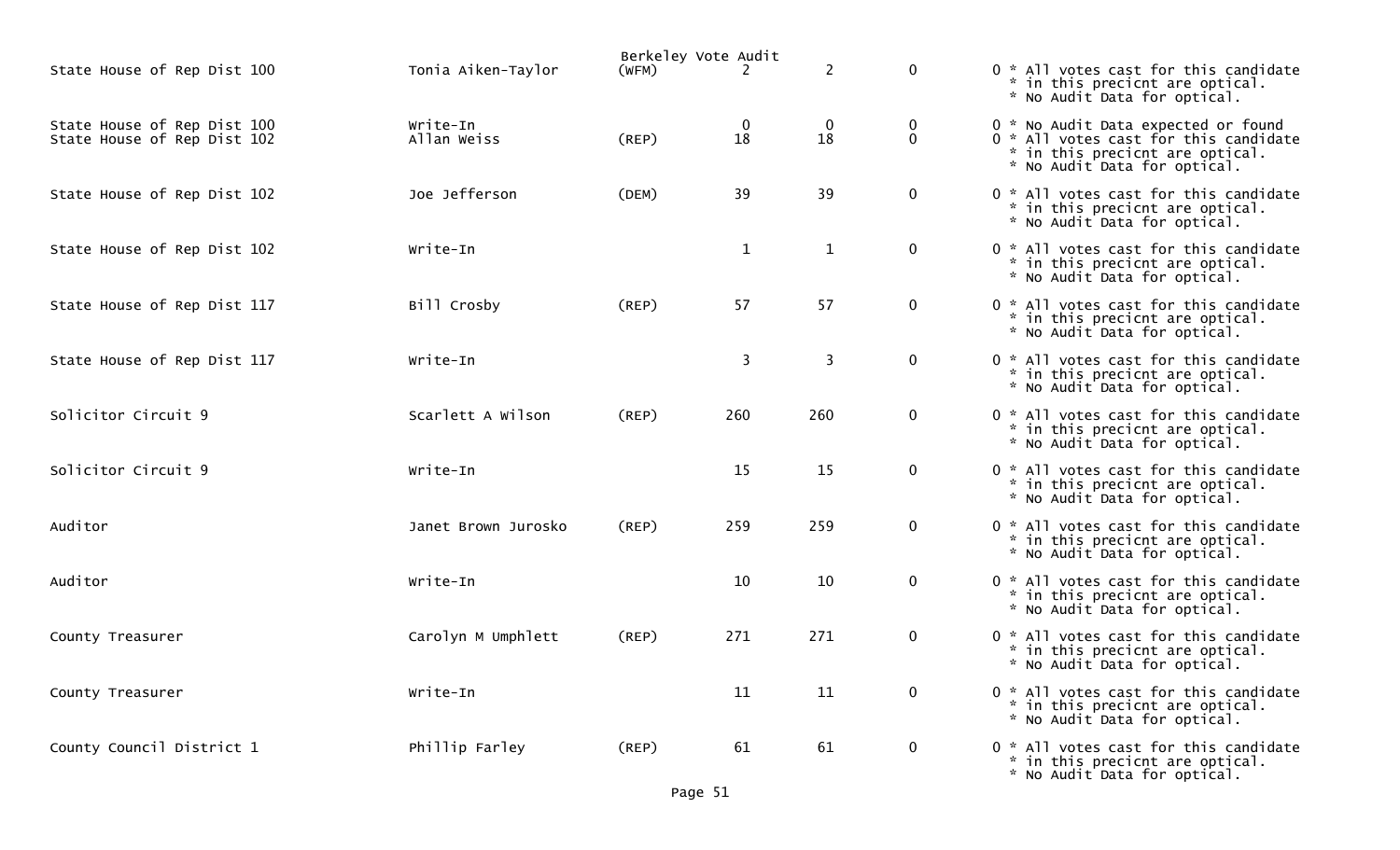|  |  |  |  | Berkeley Vote Audit |
|--|--|--|--|---------------------|
|--|--|--|--|---------------------|

| County Council District 1                              | Write-In                    |       | $\mathbf{1}$                               | $\mathbf{1}$      | $\mathbf 0$                    | 0 * All votes cast for this candidate<br>* in this precicnt are optical.<br>* No Audit Data for optical.                                        |
|--------------------------------------------------------|-----------------------------|-------|--------------------------------------------|-------------------|--------------------------------|-------------------------------------------------------------------------------------------------------------------------------------------------|
| County Council District 2                              | Tim Callanan                | (REP) | 30                                         | 30                | $\mathbf 0$                    | 0 * All votes cast for this candidate<br>* in this precicnt are optical.<br>* No Audit Data for optical.                                        |
| County Council District 2<br>County Council District 3 | Write-In<br>Ken Gunn        | (REP) | $\mathbf 0$<br>52                          | $\Omega$<br>52    | $\mathbf 0$<br>$\mathbf 0$     | 0 * No Audit Data expected or found<br>0 * All votes cast for this candidate<br>* in this precicnt are optical.<br>* No Audit Data for optical. |
| County Council District 3                              | Write-In                    |       | $\overline{2}$                             | $\overline{2}$    | $\mathbf 0$                    | 0 * All votes cast for this candidate<br>* in this precicnt are optical.<br>* No Audit Data for optical.                                        |
| School Board District 1                                | C Kevin Cox                 |       | 19                                         | 19                | $\mathbf 0$                    | 0 * All votes cast for this candidate<br>* in this precicnt are optical.<br>* No Audit Data for optical.                                        |
| School Board District 1                                | Kent Murray                 |       | 22                                         | 22                | $\mathbf 0$                    | 0 * All votes cast for this candidate<br>* in this precicnt are optical.<br>* No Audit Data for optical.                                        |
| School Board District 1<br>School Board District 3     | Write-In<br>Phillip Obie II |       | $\mathbf{0}$<br>42                         | $\mathbf 0$<br>42 | $\overline{0}$<br>$\mathbf{0}$ | 0 * No Audit Data expected or found<br>0 * All votes cast for this candidate<br>* in this precicnt are optical.<br>* No Audit Data for optical. |
| School Board District 3                                | Write-In                    |       | $2^{\circ}$                                | $\overline{2}$    | $\mathbf 0$                    | 0 * All votes cast for this candidate<br>* in this precicnt are optical.<br>* No Audit Data for optical.                                        |
| School Board District 5                                | Kathy Schwalbe              |       | 10                                         | 10                | $\mathbf 0$                    | 0 * All votes cast for this candidate<br>* in this precicnt are optical.<br>* No Audit Data for optical.                                        |
| School Board District 5<br>School Board District 7     | Write-In<br>Marty Housand   |       | $\begin{smallmatrix}0\15\end{smallmatrix}$ | $\Omega$<br>15    | $\mathbf 0$<br>$\Omega$        | 0 * No Audit Data expected or found<br>0 * All votes cast for this candidate<br>* in this precicnt are optical.<br>* No Audit Data for optical. |
| School Board District 7                                | Wilhelmina S Moore          |       | 15                                         | 15                | $\mathbf 0$                    | 0 * All votes cast for this candidate<br>* in this precicnt are optical.<br>* No Audit Data for optical.                                        |
| School Board District 7                                | Write-In                    |       | $\overline{2}$                             | $\overline{2}$    | $\mathbf 0$                    | 0 * All votes cast for this candidate<br>* in this precicnt are optical.<br>* No Audit Data for optical.                                        |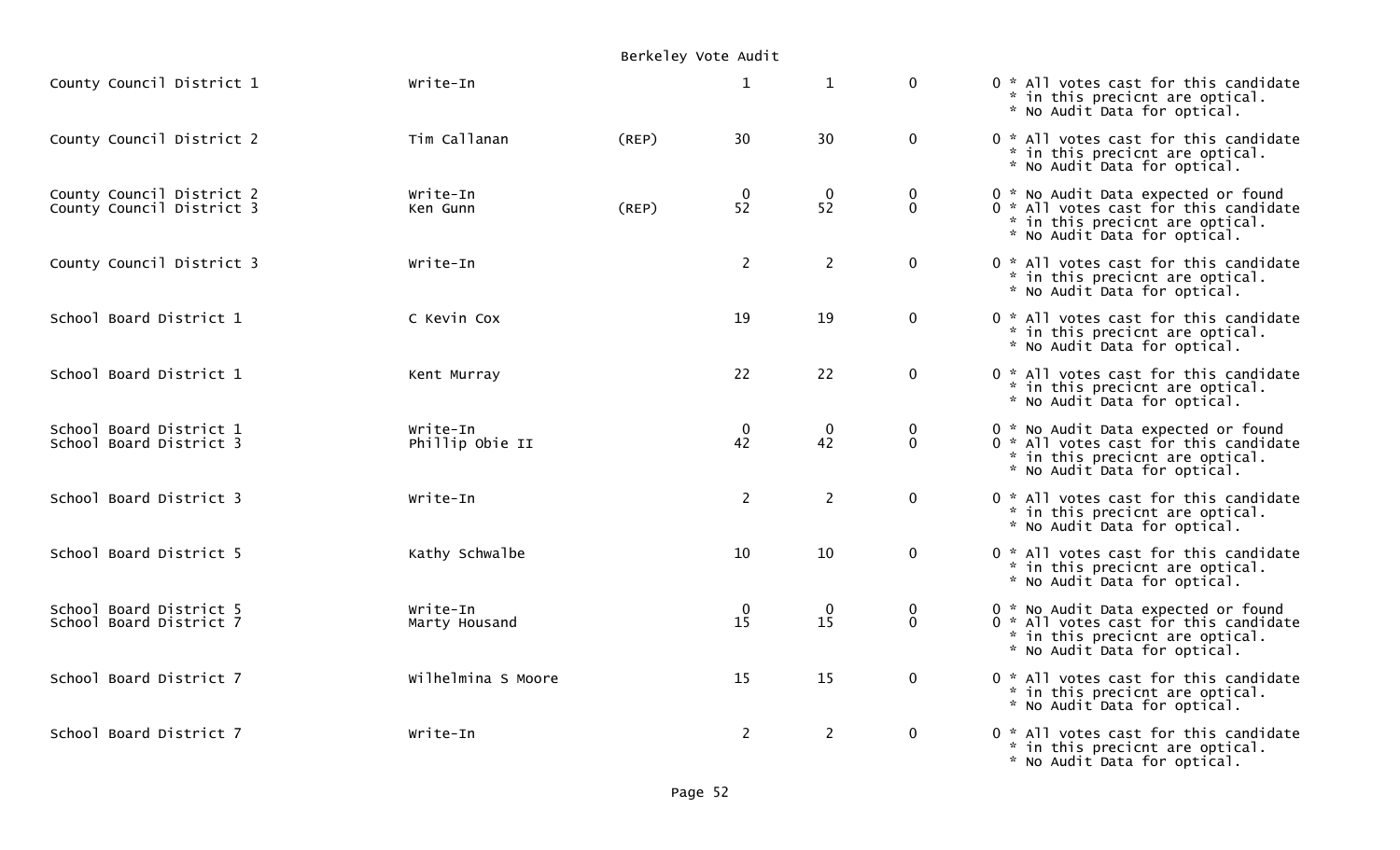|                                                                                    |                                                     | Berkeley Vote Audit              |                                       |                                       |                                                    |                                                                                                                                                                                                                               |
|------------------------------------------------------------------------------------|-----------------------------------------------------|----------------------------------|---------------------------------------|---------------------------------------|----------------------------------------------------|-------------------------------------------------------------------------------------------------------------------------------------------------------------------------------------------------------------------------------|
| School Board District 9                                                            | Scott Marino                                        |                                  | 6                                     | 6                                     | $\mathbf 0$                                        | 0 * All votes cast for this candidate<br>* in this precicnt are optical.<br>* No Audit Data for optical.                                                                                                                      |
| School Board District 9<br>Soil and Water District Commission                      | Write-In<br>Charles Glover                          |                                  | $\mathbf 0$<br>206                    | $\mathbf 0$<br>206                    | $\mathbf 0$<br>$\mathbf 0$                         | 0 * No Audit Data expected or found<br>0 * All votes cast for this candidate<br>* in this precicnt are optical.<br>* No Audit Data for optical.                                                                               |
| Soil and Water District Commission                                                 | Write-In                                            |                                  | $\overline{4}$                        | 4                                     | $\mathbf 0$                                        | 0 * All votes cast for this candidate<br>* in this precicnt are optical.<br>* No Audit Data for optical.                                                                                                                      |
| AMENDMENT 1                                                                        | <b>Yes</b>                                          |                                  | 189                                   | 189                                   | $\mathbf 0$                                        | 0 * All votes cast for this candidate<br>* in this precicnt are optical.<br>* No Audit Data for optical.                                                                                                                      |
| AMENDMENT 1                                                                        | No.                                                 |                                  | 143                                   | 143                                   | $\mathbf 0$                                        | 0 * All votes cast for this candidate<br>* in this precicnt are optical.<br>* No Audit Data for optical.                                                                                                                      |
| <b>REFERENDUM</b><br><b>REFERENDUM</b>                                             | <b>Yes</b><br>NO.                                   |                                  | $\mathbf{0}$<br>231                   | $\Omega$<br>231                       | $\mathbf{0}$<br>$\mathbf 0$                        | 0 * No Audit Data expected or found<br>0 * All votes cast for this candidate<br>* in this precicnt are optical.<br>* No Audit Data for optical.                                                                               |
| 0801 Emergency 2<br>STRAIGHT PARTY                                                 | Republican                                          | (REP)                            | 6                                     | 6                                     | $\mathbf 0$                                        | 0 * All votes cast for this candidate<br>* in this precicnt are optical.<br>* No Audit Data for optical.                                                                                                                      |
| STRAIGHT PARTY                                                                     | Democratic                                          | (DEM)                            | $\overline{2}$                        | $\overline{2}$                        | $\mathbf 0$                                        | 0 * All votes cast for this candidate<br>* in this precicnt are optical.<br>* No Audit Data for optical.                                                                                                                      |
| STRAIGHT PARTY                                                                     | Working Families                                    | (WFM)                            | $\mathbf{1}$                          | $\mathbf{1}$                          | $\mathbf 0$                                        | 0 * All votes cast for this candidate<br>* in this precicnt are optical.<br>* No Audit Data for optical.                                                                                                                      |
| STRAIGHT PARTY<br>STRAIGHT PARTY<br>STRAIGHT PARTY<br>President and Vice President | Constitution<br>Green<br>Libertarian<br>Mitt Romney | (CON)<br>(GRN)<br>(LIB)<br>(REP) | $\mathbf 0$<br>0<br>$\mathbf 0$<br>11 | 0<br>$\mathbf 0$<br>$\mathbf 0$<br>11 | $\mathbf 0$<br>$\mathbf 0$<br>$\Omega$<br>$\Omega$ | 0 * No Audit Data expected or found<br>0 * No Audit Data expected or found<br>0 * No Audit Data expected or found<br>0 * All votes cast for this candidate<br>* in this precicnt are optical.<br>* No Audit Data for optical. |
| President and Vice President<br>President and Vice President                       | Gary Johnson<br>Barack Obama                        | (LIB)<br>(DEM)                   | $\pmb{0}$<br>6                        | 0<br>6                                | $\mathbf 0$<br>$\mathbf 0$                         | 0 * No Audit Data expected or found<br>0 * All votes cast for this candidate<br>* in this precicnt are optical.<br>* No Audit Data for optical.                                                                               |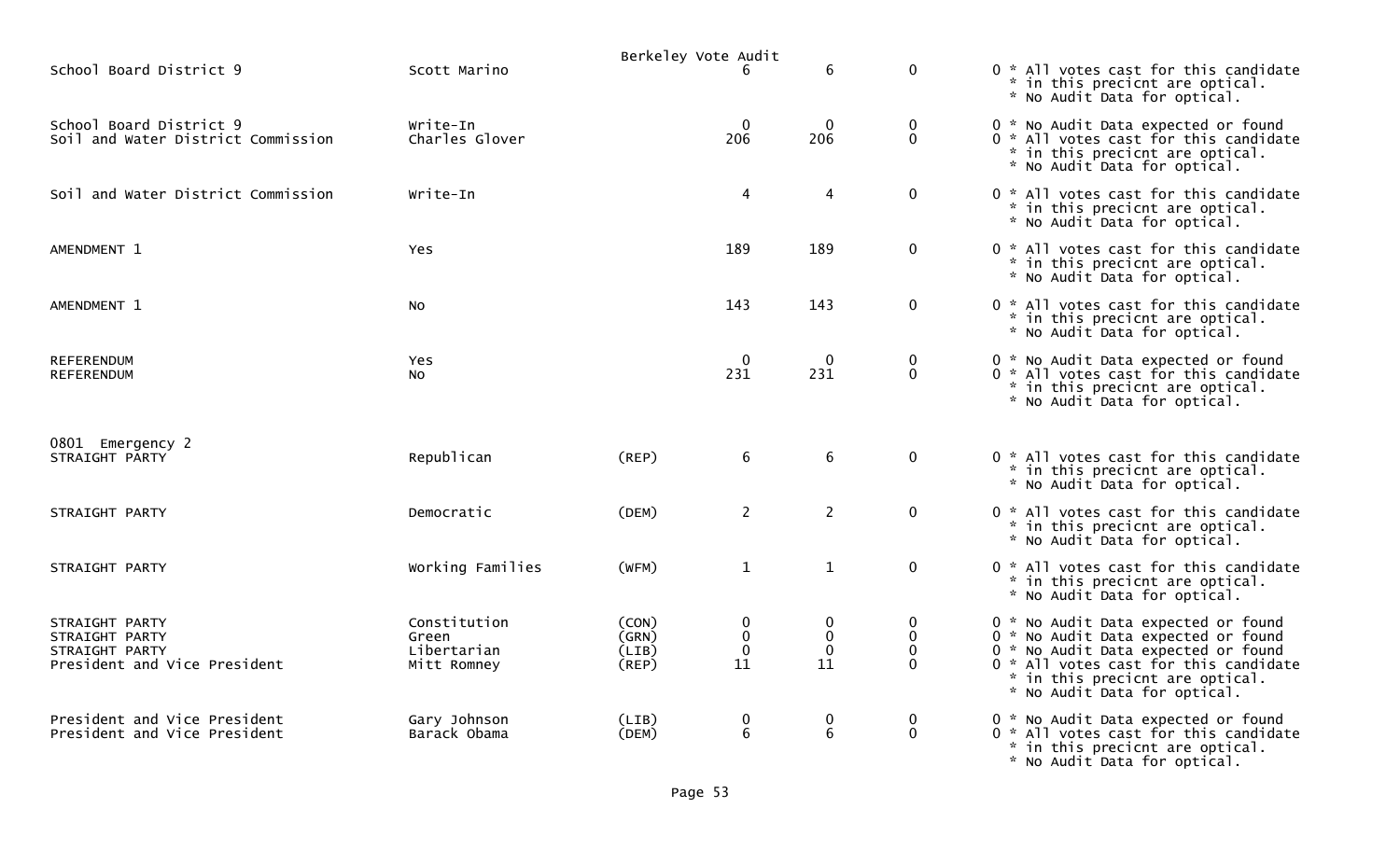|                                                                                                                                                                                               |                                                                                                |                                  | Berkeley Vote Audit                                  |                                                        |                                                  |                                                                                                                                                                                                                                                                                                             |
|-----------------------------------------------------------------------------------------------------------------------------------------------------------------------------------------------|------------------------------------------------------------------------------------------------|----------------------------------|------------------------------------------------------|--------------------------------------------------------|--------------------------------------------------|-------------------------------------------------------------------------------------------------------------------------------------------------------------------------------------------------------------------------------------------------------------------------------------------------------------|
| President and Vice President<br>President and Vice President<br>U.S. House of Rep. District 1                                                                                                 | Virgil Goode<br>Jill Stein<br>Tim Scott                                                        | (CON)<br>(GRN)<br>$($ REP $)$    | 0<br>$\mathbf 0$<br>13                               | $\mathbf 0$<br>13                                      | 0<br>0<br>$\Omega$                               | 0 * No Audit Data expected or found<br>0 * No Audit Data expected or found<br>0 * All votes cast for this candidate<br>* in this precicnt are optical.<br>* No Audit Data for optical.                                                                                                                      |
| U.S. House of Rep. District 1<br>U.S. House of Rep. District 1                                                                                                                                | Keith Blandford<br>Bobbie Rose                                                                 | (LIB)<br>(DEM)                   | $\begin{matrix} 0 \\ 6 \end{matrix}$                 | $\boldsymbol{0}$<br>$6\,$                              | $\boldsymbol{0}$<br>$\overline{0}$               | 0 * No Audit Data expected or found<br>0 * All votes cast for this candidate<br>* in this precicnt are optical.<br>* No Audit Data for optical.                                                                                                                                                             |
| U.S. House of Rep. District 1<br>U.S. House of Rep. District 1<br>U.S. House of Rep. District 6<br>U.S. House of Rep. District 6<br>U.S. House of Rep. District 6<br>State Senate District 37 | Bobbie Rose<br>Write-In<br>James E Jim Clyburn<br>Nammu Y Muhammad<br>Write-In<br>Larry Grooms | (WFM)<br>(DEM)<br>(GRN)<br>(REP) | $\mathbf 0$<br>0<br>$\pmb{0}$<br>$\pmb{0}$<br>0<br>9 | 0<br>$\mathbf 0$<br>$\pmb{0}$<br>$\mathbf 0$<br>0<br>9 | 0<br>0<br>0<br>0<br>$\mathbf{0}$                 | 0 * No Audit Data expected or found<br>0 * No Audit Data expected or found<br>0 * No Audit Data expected or found<br>0 * No Audit Data expected or found<br>0 * No Audit Data expected or found<br>0 * All votes cast for this candidate<br>* in this precicnt are optical.<br>* No Audit Data for optical. |
| State Senate District 37<br>State Senate District 38                                                                                                                                          | Write-In<br>Sean Bennett                                                                       | (REP)                            | $\frac{0}{5}$                                        | $\frac{0}{5}$                                          | 0<br>$\mathbf{0}$                                | 0 * No Audit Data expected or found<br>0 * All votes cast for this candidate<br>* in this precicnt are optical.<br>* No Audit Data for optical.                                                                                                                                                             |
| State Senate District 38<br>State Senate District 44                                                                                                                                          | Write-In<br>Paul G Campbell Jr                                                                 | (REP)                            | $\frac{0}{2}$                                        | $\frac{0}{2}$                                          | 0<br>$\mathbf{0}$                                | 0 * No Audit Data expected or found<br>0 * All votes cast for this candidate<br>* in this precicnt are optical.<br>* No Audit Data for optical.                                                                                                                                                             |
| State Senate District 44<br>State House of Rep. Dist. 15<br>State House of Rep. Dist. 15<br>State House of Rep Dist 92                                                                        | Write-In<br>Samuel Rivers Jr<br>Write-In<br>Joe Daning                                         | (PET)<br>(REP)                   | 0<br>$_{\rm 0}^{\rm 0}$<br>$\mathbf{1}$              | 0<br>0<br>$\pmb{0}$                                    | $\boldsymbol{0}$<br>0<br>$\mathbf 0$<br>$\Omega$ | 0 * No Audit Data expected or found<br>0 * No Audit Data expected or found<br>0 * No Audit Data expected or found<br>0 * All votes cast for this candidate<br>* in this precicnt are optical.<br>* No Audit Data for optical.                                                                               |
| State House of Rep Dist 92<br>State House of Rep Dist 100                                                                                                                                     | Write-In<br>Edward L Southard                                                                  | (REP)                            | 0<br>9                                               | $\boldsymbol{0}$<br>9                                  | $\bf{0}$<br>$\mathbf{0}$                         | 0 * No Audit Data expected or found<br>0 * All votes cast for this candidate<br>* in this precicnt are optical.<br>* No Audit Data for optical.                                                                                                                                                             |
| State House of Rep Dist 100                                                                                                                                                                   | Tonia Aiken-Taylor                                                                             | (DEM)                            | 4                                                    | 4                                                      | $\mathbf 0$                                      | 0 * All votes cast for this candidate<br>* in this precicnt are optical.<br>* No Audit Data for optical.                                                                                                                                                                                                    |
| State House of Rep Dist 100                                                                                                                                                                   | Tonia Aiken-Taylor                                                                             | (WFM)                            | $\mathbf{1}$                                         | $\mathbf{1}$                                           | $\mathbf 0$                                      | 0 * All votes cast for this candidate<br>* in this precicnt are optical.<br>* No Audit Data for optical.                                                                                                                                                                                                    |
| State House of Rep Dist 100<br>State House of Rep Dist 117                                                                                                                                    | Write-In<br>Bill Crosby                                                                        | $($ REP $)$                      | 0<br>4<br>Page 54                                    | 0<br>4                                                 | 0<br>$\mathbf 0$                                 | 0 * No Audit Data expected or found<br>0 * All votes cast for this candidate                                                                                                                                                                                                                                |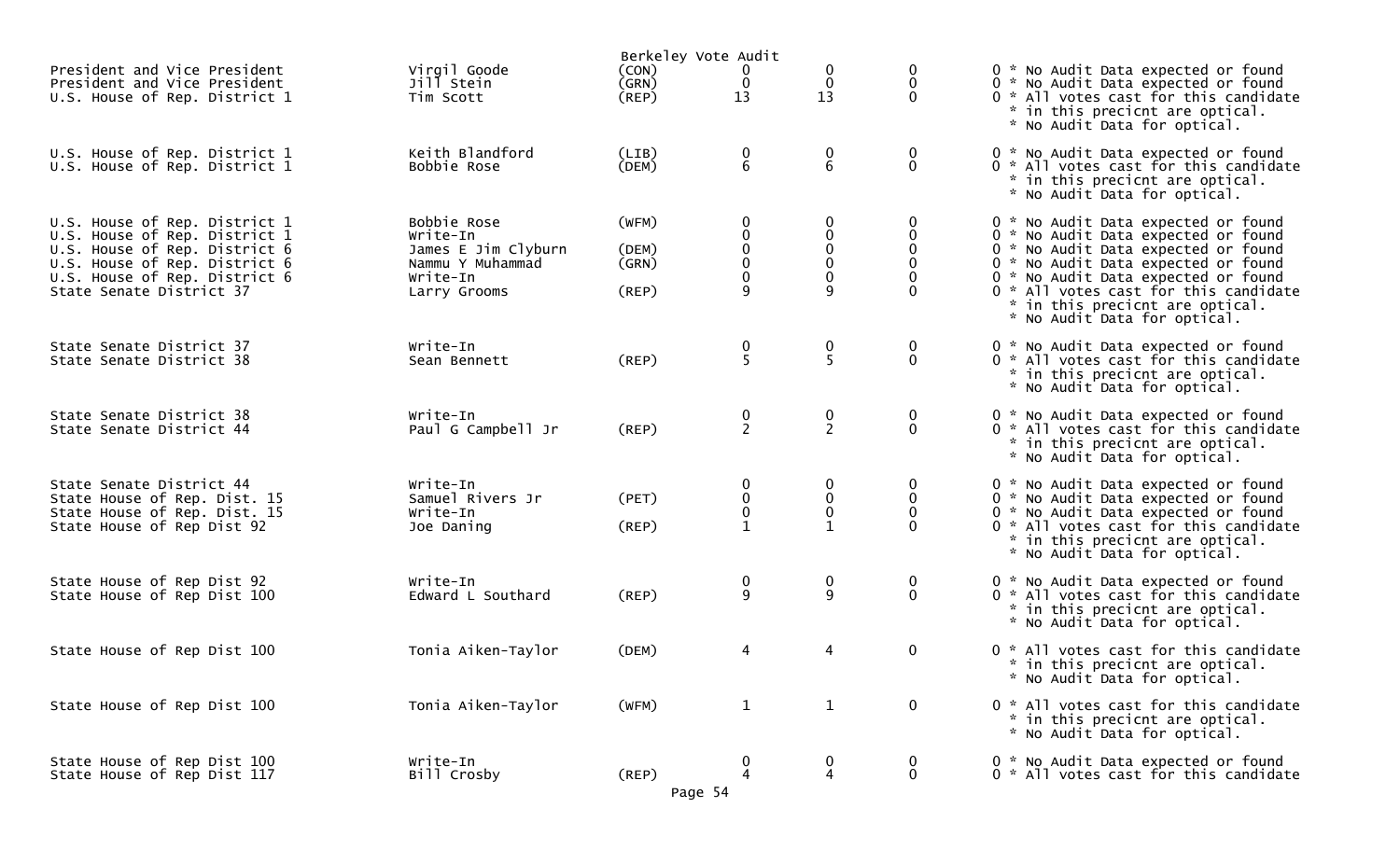|                                                                                                                                     |                                                                             | Berkeley Vote Audit |                                              |                                       |                                                 |                                                                                                                                                                                                                                                                      |
|-------------------------------------------------------------------------------------------------------------------------------------|-----------------------------------------------------------------------------|---------------------|----------------------------------------------|---------------------------------------|-------------------------------------------------|----------------------------------------------------------------------------------------------------------------------------------------------------------------------------------------------------------------------------------------------------------------------|
|                                                                                                                                     |                                                                             |                     |                                              |                                       |                                                 | * in this precicnt are optical.<br>* No Audit Data for optical.                                                                                                                                                                                                      |
| State House of Rep Dist 117<br>Solicitor Circuit 9                                                                                  | Write-In<br>Scarlett A Wilson                                               | (REP)               | $\mathbf{0}$<br>15                           | $\boldsymbol{0}$<br>15                | $\bf{0}$<br>$\mathbf 0$                         | 0 * No Audit Data expected or found<br>0 * All votes cast for this candidate<br>* in this precicnt are optical.<br>* No Audit Data for optical.                                                                                                                      |
| Solicitor Circuit 9<br>Auditor                                                                                                      | Write-In<br>Janet Brown Jurosko                                             | (REP)               | $\bf{0}$<br>13                               | $\bf{0}$<br>13                        | $\mathbf 0$<br>$\mathbf 0$                      | 0 * No Audit Data expected or found<br>0 * All votes cast for this candidate<br>* in this precicnt are optical.<br>* No Audit Data for optical.                                                                                                                      |
| Auditor<br>County Treasurer                                                                                                         | Write-In<br>Carolyn M Umphlett                                              | (REP)               | $\mathbf 0$<br>16                            | $\mathbf 0$<br>16                     | 0<br>$\mathbf 0$                                | 0 * No Audit Data expected or found<br>0 * All votes cast for this candidate<br>* in this precicnt are optical.<br>* No Audit Data for optical.                                                                                                                      |
| County Treasurer<br>County Council District 2<br>County Council District 2<br>County Council District 3                             | Write-In<br>Tim Callanan<br>Write-In<br>Ken Gunn                            | (REP)<br>(REP)      | $\bf{0}$<br>$\pmb{0}$<br>$\mathbf 0$<br>10   | $\boldsymbol{0}$<br>$\mathbf 0$<br>10 | 0<br>$\mathbf 0$<br>0<br>$\Omega$               | 0 * No Audit Data expected or found<br>0 * No Audit Data expected or found<br>0 * No Audit Data expected or found<br>0 * All votes cast for this candidate<br>* in this precicnt are optical.<br>* No Audit Data for optical.                                        |
| County Council District 3<br>School Board District 3                                                                                | Write-In<br>Phillip Obie II                                                 |                     | $\begin{smallmatrix} 0\\1 \end{smallmatrix}$ | 0<br>$\mathbf{1}$                     | $\mathbf 0$<br>$\mathbf{0}$                     | 0 * No Audit Data expected or found<br>0 * All votes cast for this candidate<br>* in this precicnt are optical.<br>* No Audit Data for optical.                                                                                                                      |
| School Board District 3<br>School Board District 5                                                                                  | Write-In<br>Kathy Schwalbe                                                  |                     | 0<br>$\overline{3}$                          | 0<br>$\overline{3}$                   | $\mathbf 0$<br>$\mathbf 0$                      | 0 * No Audit Data expected or found<br>0 * All votes cast for this candidate<br>* in this precicnt are optical.<br>* No Audit Data for optical.                                                                                                                      |
| School Board District 5<br>School Board District 7<br>School Board District 7<br>School Board District 7<br>School Board District 9 | Write-In<br>Marty Housand<br>Wilhelmina S Moore<br>Write-In<br>Scott Marino |                     | 0<br>$\mathbf{0}$<br>$\pmb{0}$               | 0<br>$\mathbf 0$<br>0                 | $\overline{0}$<br>$\mathbf{0}$<br>0<br>$\Omega$ | 0 * No Audit Data expected or found<br>0 * No Audit Data expected or found<br>0 * No Audit Data expected or found<br>0 * No Audit Data expected or found<br>0 * All votes cast for this candidate<br>* in this precicnt are optical.<br>* No Audit Data for optical. |
| School Board District 9<br>Soil and Water District Commission                                                                       | Write-In<br>Charles Glover                                                  |                     | $\overline{0}$<br>13                         | 13                                    | $\mathbf{0}$                                    | 0 * No Audit Data expected or found<br>0 * All votes cast for this candidate<br>* in this precicnt are optical.<br>* No Audit Data for optical.                                                                                                                      |
| Soil and Water District Commission<br>AMENDMENT 1                                                                                   | Write-In<br><b>Yes</b>                                                      |                     | 0<br>8                                       | 0<br>8                                | $\mathbf{0}$<br>$\mathbf{0}$                    | 0 * No Audit Data expected or found<br>0 * All votes cast for this candidate<br>* in this precicnt are optical.<br>* No Audit Data for optical.                                                                                                                      |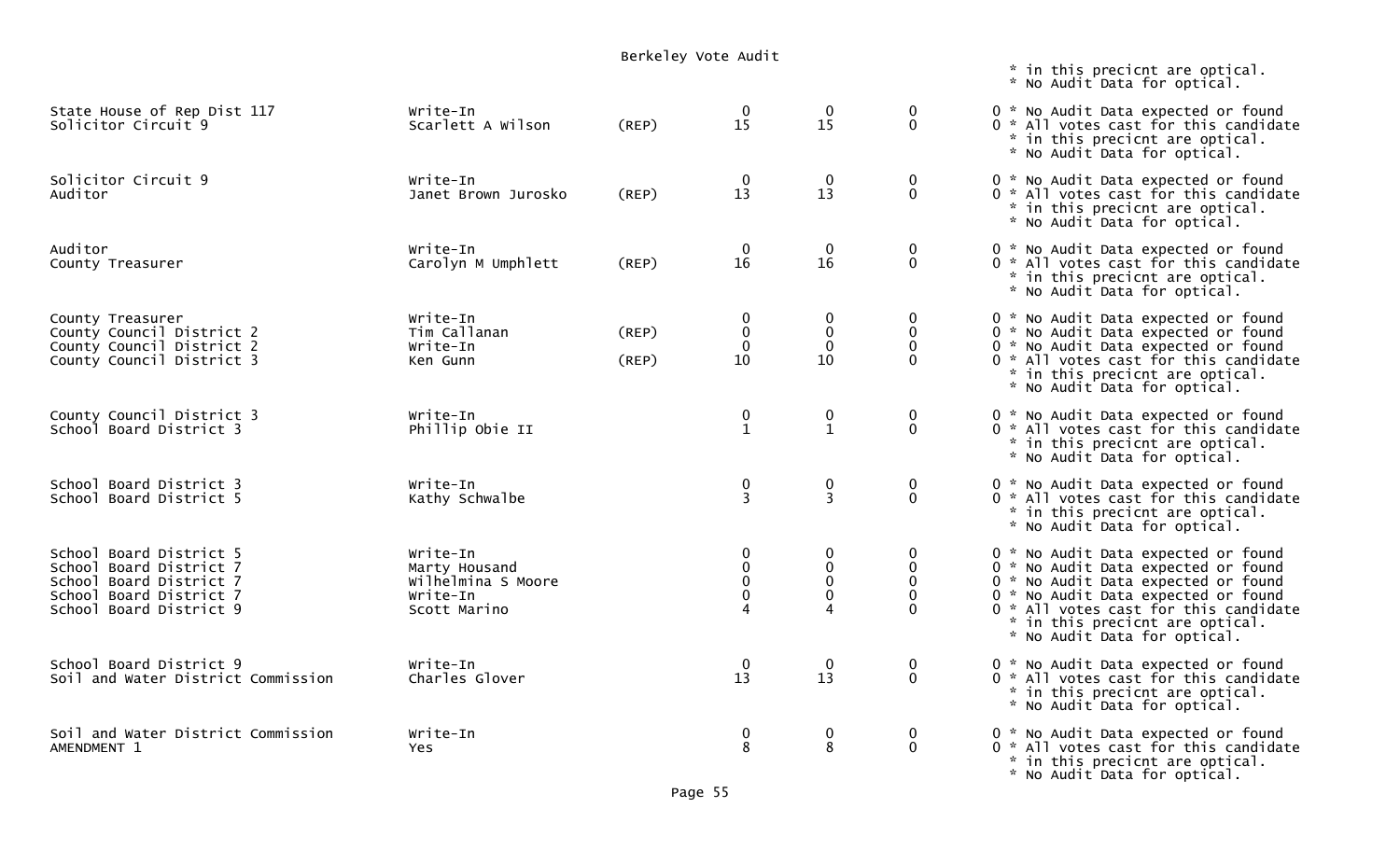|                                                                                                                                                                                                                                                                                                                                                                                                                                                                                                                                                                                                                                                                                                                                                                                                                                                                                                                                                                                                                                                         |                                                                                                                                                                                                                                                                                                                                                                                                                                                                                                                                                                 | Berkeley Vote Audit                                                                                                                                                                                                                          |                                                                                                                                                                                                                                                    |                                                                                                                                                                                                                                                      |                                                                                                                                                                                  |                                                                                                                                                                                                                                                                                                                                                                                                                                                                                                                                                                                                                                                                                           |  |
|---------------------------------------------------------------------------------------------------------------------------------------------------------------------------------------------------------------------------------------------------------------------------------------------------------------------------------------------------------------------------------------------------------------------------------------------------------------------------------------------------------------------------------------------------------------------------------------------------------------------------------------------------------------------------------------------------------------------------------------------------------------------------------------------------------------------------------------------------------------------------------------------------------------------------------------------------------------------------------------------------------------------------------------------------------|-----------------------------------------------------------------------------------------------------------------------------------------------------------------------------------------------------------------------------------------------------------------------------------------------------------------------------------------------------------------------------------------------------------------------------------------------------------------------------------------------------------------------------------------------------------------|----------------------------------------------------------------------------------------------------------------------------------------------------------------------------------------------------------------------------------------------|----------------------------------------------------------------------------------------------------------------------------------------------------------------------------------------------------------------------------------------------------|------------------------------------------------------------------------------------------------------------------------------------------------------------------------------------------------------------------------------------------------------|----------------------------------------------------------------------------------------------------------------------------------------------------------------------------------|-------------------------------------------------------------------------------------------------------------------------------------------------------------------------------------------------------------------------------------------------------------------------------------------------------------------------------------------------------------------------------------------------------------------------------------------------------------------------------------------------------------------------------------------------------------------------------------------------------------------------------------------------------------------------------------------|--|
| AMENDMENT 1                                                                                                                                                                                                                                                                                                                                                                                                                                                                                                                                                                                                                                                                                                                                                                                                                                                                                                                                                                                                                                             | No                                                                                                                                                                                                                                                                                                                                                                                                                                                                                                                                                              |                                                                                                                                                                                                                                              | 9                                                                                                                                                                                                                                                  | 9                                                                                                                                                                                                                                                    | $\mathbf 0$                                                                                                                                                                      | 0 * All votes cast for this candidate<br>* in this precicnt are optical.<br>* No Audit Data for optical.                                                                                                                                                                                                                                                                                                                                                                                                                                                                                                                                                                                  |  |
| <b>REFERENDUM</b><br><b>REFERENDUM</b>                                                                                                                                                                                                                                                                                                                                                                                                                                                                                                                                                                                                                                                                                                                                                                                                                                                                                                                                                                                                                  | Yes<br>No                                                                                                                                                                                                                                                                                                                                                                                                                                                                                                                                                       |                                                                                                                                                                                                                                              | $\bf{0}$<br>14                                                                                                                                                                                                                                     | $\bf{0}$<br>14                                                                                                                                                                                                                                       | $\bf{0}$<br>$\mathbf 0$                                                                                                                                                          | 0 * No Audit Data expected or found<br>0 * All votes cast for this candidate<br>* in this precicnt are optical.<br>* No Audit Data for optical.                                                                                                                                                                                                                                                                                                                                                                                                                                                                                                                                           |  |
| 0850 Failsafe<br>STRAIGHT PARTY<br>STRAIGHT PARTY<br>STRAIGHT PARTY<br>STRAIGHT PARTY<br>STRAIGHT PARTY<br>STRAIGHT PARTY<br>President and Vice President<br>President and Vice President<br>President and Vice President<br>President and Vice President<br>President and Vice President<br>U.S. House of Rep. District 1<br>U.S. House of Rep. District 1<br>U.S. House of Rep. District 1<br>U.S. House of Rep. District 1<br>U.S. House of Rep. District 1<br>U.S. House of Rep. District 6<br>U.S. House of Rep. District 6<br>U.S. House of Rep. District 6<br>State Senate District 32<br>State Senate District 32<br>State Senate District 37<br>State Senate District 37<br>State Senate District 39<br>State Senate District 39<br>State Senate District 44<br>State Senate District 44<br>State House of Rep. Dist. 15<br>State House of Rep. Dist. 15<br>State House of Rep Dist 92<br>State House of Rep Dist 92<br>State House of Rep Dist 99<br>State House of Rep Dist 99<br>State House of Rep Dist 100<br>State House of Rep Dist 100 | Republican<br>Democratic<br>Working Families<br>Constitution<br>Green<br>Libertarian<br>Mitt Romney<br>Gary Johnson<br>Barack Obama<br>Virgil Goode<br>Jill Stein<br>Tim Scott<br>Keith Blandford<br>Bobbie Rose<br>Bobbie Rose<br>Write-In<br>James E Jim Clyburn<br>Nammu Y Muhammad<br>Write-In<br>John Yancey McGill<br>Write-In<br>Larry Grooms<br>Write-In<br>John Matthews<br>Write-In<br>Paul G Campbell Jr<br>Write-In<br>Samuel Rivers Jr<br>Write-In<br>Joe Daning<br>Write-In<br>Jim Merrill<br>Write-In<br>Edward L Southard<br>Tonia Aiken-Taylor | (REP)<br>(DEM)<br>(WFM)<br>(CON)<br>(GRN)<br>(LIB)<br>(REP)<br>(LIB)<br>(DEM)<br>(CON)<br>(GRN)<br>(REP)<br>(LIB)<br>(DEM)<br>(WFM)<br>(DEM)<br>(GRN)<br>(DEM)<br>(REP)<br>(DEM)<br>(REP)<br>(PET)<br>(REP)<br>(REP)<br>$($ REP $)$<br>(DEM) | 15<br>20<br>0<br>$\mathbf 0$<br>$\begin{array}{c} 34 \\ 1 \end{array}$<br>37<br>$\mathbf{1}$<br>$\mathbf 0$<br>35<br>$\mathbf 0$<br>23<br>$\overline{\mathbf{3}}$<br>$\Omega$<br>10<br>$\Omega$<br>30<br>17<br>$\mathbf 0$<br>0<br>$\frac{12}{15}$ | $\boldsymbol{0}$<br>$\mathbf 0$<br>$\mathbf 0$<br>$\Omega$<br>$\mathbf 0$<br>$\Omega$<br>0<br>$\Omega$<br>$\Omega$<br>0<br>$\Omega$<br>0<br>0<br>$\Omega$<br>$\mathbf 0$<br>$\mathbf 0$<br>$\mathbf 0$<br>$\Omega$<br>$\Omega$<br>0<br>0<br>$\Omega$ | 15<br>20<br>0<br>0<br>34<br>1<br>37<br>1<br>$\mathbf 0$<br>35<br>$\mathbf{0}$<br>23<br>-3<br>0<br>10<br>$\Omega$<br>30<br>$\mathbf 0$<br>0<br>17<br>$\mathbf 0$<br>0<br>12<br>15 | 15<br>0<br>0<br>20<br>* No Audit Data expected or found<br>0<br>* No Audit Data expected or found<br>* No Audit Data expected or found<br>0<br>34<br>37<br>* No Audit Data expected or found<br>0<br>35<br>* No Audit Data expected or found<br>23<br>* No Audit Data expected or found<br>* No Audit Data expected or found<br>$\Omega$<br>* No Audit Data expected or found<br>0<br>* No Audit Data expected or found<br>30<br>* No Audit Data expected or found<br>0<br>* No Audit Data expected or found<br>0<br>* No Audit Data expected or found<br>No Audit Data expected or found<br>* No Audit Data expected or found<br>0<br>* No Audit Data expected or found<br>12<br>15<br>0 |  |
| State House of Rep Dist 100<br>State House of Rep Dist 100<br>State House of Rep Dist 102<br>State House of Rep Dist 102<br>State House of Rep Dist 102                                                                                                                                                                                                                                                                                                                                                                                                                                                                                                                                                                                                                                                                                                                                                                                                                                                                                                 | Tonia Aiken-Taylor<br>Write-In<br>Allan Weiss<br>Joe Jefferson<br>Write-In                                                                                                                                                                                                                                                                                                                                                                                                                                                                                      | (WFM)<br>$($ REP $)$<br>(DEM)                                                                                                                                                                                                                | 12                                                                                                                                                                                                                                                 | 0<br>$\Omega$<br>$\Omega$<br>0<br>$\Omega$                                                                                                                                                                                                           | 12                                                                                                                                                                               | $\mathbf 0$<br>* No Audit Data expected or found<br>$\Omega$<br>12<br>0                                                                                                                                                                                                                                                                                                                                                                                                                                                                                                                                                                                                                   |  |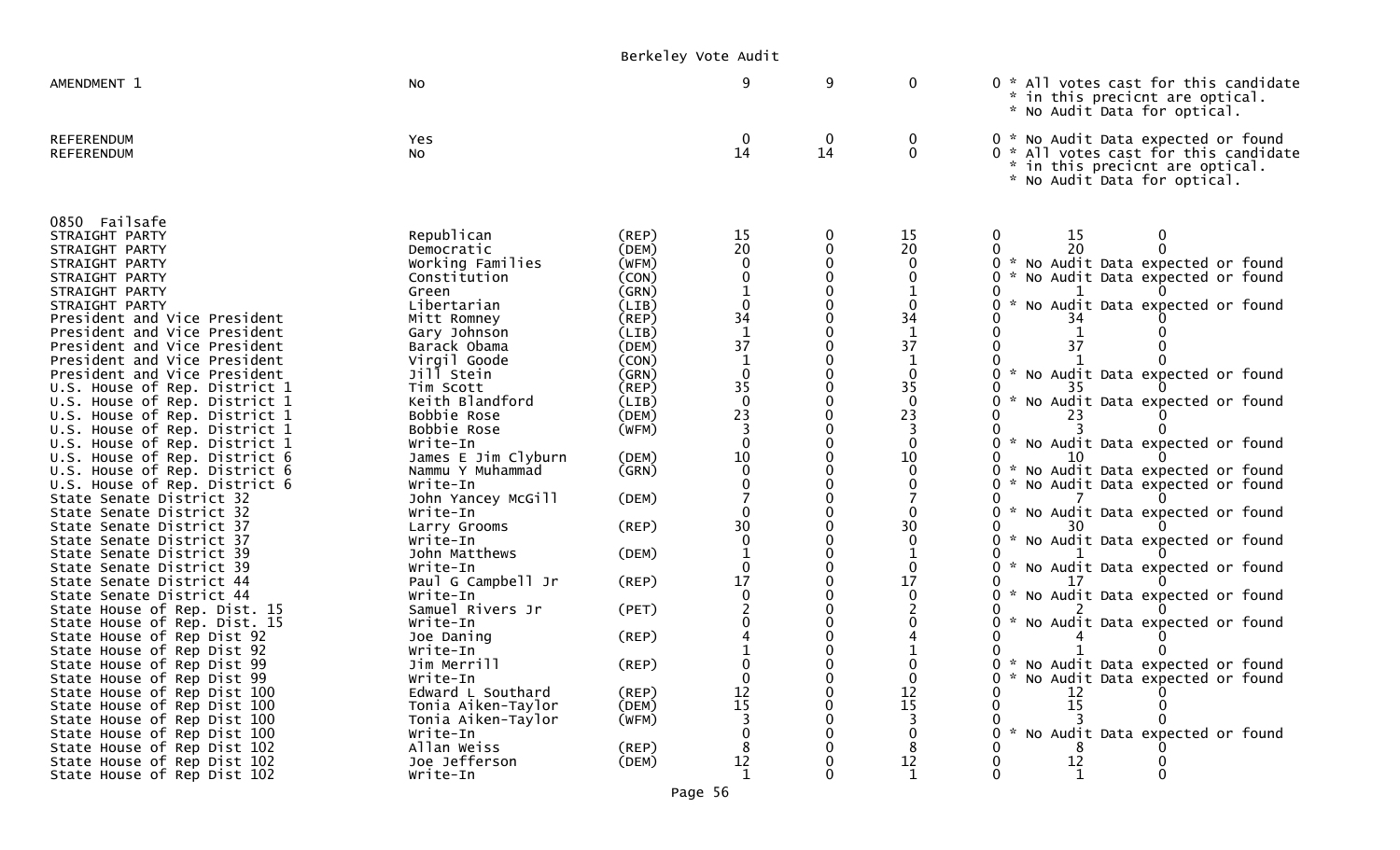|                                        |                     |       | Berkeley Vote Audit |             |             |                                                  |
|----------------------------------------|---------------------|-------|---------------------|-------------|-------------|--------------------------------------------------|
| State House of Rep Dist 117            | Bill Crosby         | (REP) |                     |             | 8           |                                                  |
| State House of Rep Dist 117            | Write-In            |       | 0                   | 0           | 0           | 0 * No Audit Data expected or found              |
| Solicitor Circuit 9                    | Scarlett A Wilson   | (REP) | 52                  | 0           | 52          |                                                  |
| Solicitor Circuit 9                    | Write-In            |       | $\Omega$            |             | $\mathbf 0$ | 0 * No Audit Data expected or found              |
| Auditor                                | Janet Brown Jurosko | (REP) | 51                  |             | 51          |                                                  |
| Auditor                                | Write-In            |       | $\Omega$            |             | $\Omega$    | * No Audit Data expected or found                |
| County Treasurer                       | Carolyn M Umphlett  | (REP) | 53                  |             | 53          |                                                  |
| County Treasurer                       | Write-In            |       |                     |             | 0           | No Audit Data expected or found<br>$\mathcal{H}$ |
| County Council District 1              | Phillip Farley      | (REP) |                     |             |             |                                                  |
| County Council District 1              | Write-In            |       |                     |             |             | 0 * No Audit Data expected or found              |
| County Council District 2              | Tim Callanan        | (REP) |                     |             |             | * No Audit Data expected or found                |
| County Council District 2              | Write-In            |       |                     |             |             | * No Audit Data expected or found                |
| County Council District 3              | Ken Gunn            | (REP) |                     |             |             |                                                  |
| County Council District 3              | Write-In            |       |                     |             |             | * No Audit Data expected or found                |
| School Board District 1                | C Kevin Cox         |       |                     |             |             |                                                  |
| School Board District 1                | Kent Murray         |       |                     |             |             | No Audit Data expected or found<br>- 22          |
| Board District 1<br>Schoo <sub>1</sub> | Write-In            |       |                     |             |             | No Audit Data expected or found                  |
| Board District 3<br>Schoo1             | Phillip Obie II     |       |                     |             |             |                                                  |
| School<br>Board District 3             | Write-In            |       |                     |             |             | *<br>No Audit Data expected or found             |
| Board District 5<br>School             | Kathy Schwalbe      |       |                     |             |             |                                                  |
| Board District 5<br>Schoo <sub>1</sub> | Write-In            |       |                     |             |             |                                                  |
| School Board District 7                | Marty Housand       |       |                     |             |             |                                                  |
| Board District 7<br>Schoo1             | Wilhelmina S Moore  |       |                     |             |             |                                                  |
| Board District 7<br>Schoo1             | Write-In            |       |                     |             |             | 0 * No Audit Data expected or found              |
| School Board District 9                | Scott Marino        |       |                     |             |             |                                                  |
| School Board District 9                | Write-In            |       | ∩                   |             | $\Omega$    | No Audit Data expected or found                  |
| Soil and Water District Commission     | Charles Glover      |       | 47                  |             | 47          | 47                                               |
| Soil and Water District Commission     | Write-In            |       |                     |             |             |                                                  |
| AMENDMENT 1                            | Yes                 |       | 38                  |             | 38          | 38<br>0                                          |
| AMENDMENT 1                            | No                  |       | 30<br>52            |             | 30<br>52    | 30                                               |
| <b>REFERENDUM</b>                      | Yes                 |       | 17                  | $\Omega$    | 17          | 52<br>17<br>0<br>0                               |
| <b>REFERENDUM</b>                      | No                  |       |                     |             |             |                                                  |
| 0851 Failsafe 2                        |                     |       |                     |             |             |                                                  |
| STRAIGHT PARTY                         | Republican          | (REP) |                     | 0           |             | 0 * No Audit Data expected or found              |
| STRAIGHT PARTY                         | Democratic          | (DEM) |                     | $\mathbf 0$ |             | 0                                                |
| STRAIGHT PARTY                         | Working Families    | (WFM) |                     |             |             | 0 * No Audit Data expected or found              |
| STRAIGHT PARTY                         | Constitution        | (CON) |                     |             |             | 0 * No Audit Data expected or found              |
| STRAIGHT PARTY                         | Green               | (GRN) |                     |             |             | 0 * No Audit Data expected or found              |
| STRAIGHT PARTY                         | Libertarian         | (LIB) |                     |             |             | 0 * No Audit Data expected or found              |
| President and Vice President           | Mitt Romney         | (REP) |                     |             |             |                                                  |
| President and Vice President           | Gary Johnson        | (LIB) |                     |             |             | 0 * No Audit Data expected or found              |
| President and Vice President           | Barack Obama        | (DEM) |                     |             |             |                                                  |
| President and Vice President           | Virgil Goode        | (CON) |                     |             |             | 0 * No Audit Data expected or found              |
| President and Vice President           | Jill Stein          | (GRN) |                     |             |             | 0 * No Audit Data expected or found              |
| U.S. House of Rep. District 1          | Tim Scott           | (REP) |                     |             |             | 0<br>6                                           |
| U.S. House of Rep. District 1          | Keith Blandford     | (LIB) |                     |             | 0           | 0 * No Audit Data expected or found              |
| U.S. House of Rep. District 1          | Bobbie Rose         | (DEM) |                     |             |             | O.                                               |
| U.S. House of Rep. District 1          | Bobbie Rose         | (WFM) |                     |             |             | 0 * No Audit Data expected or found              |
| U.S. House of Rep. District 1          | Write-In            |       |                     |             |             | 0 * No Audit Data expected or found              |
| U.S. House of Rep. District 6          | James E Jim Clyburn | (DEM) |                     |             | 0           | 0 * No Audit Data expected or found              |
| U.S. House of Rep. District 6          | Nammu Y Muhammad    | (GRN) | $\mathbf 0$         | 0           | 0           | 0 * No Audit Data expected or found              |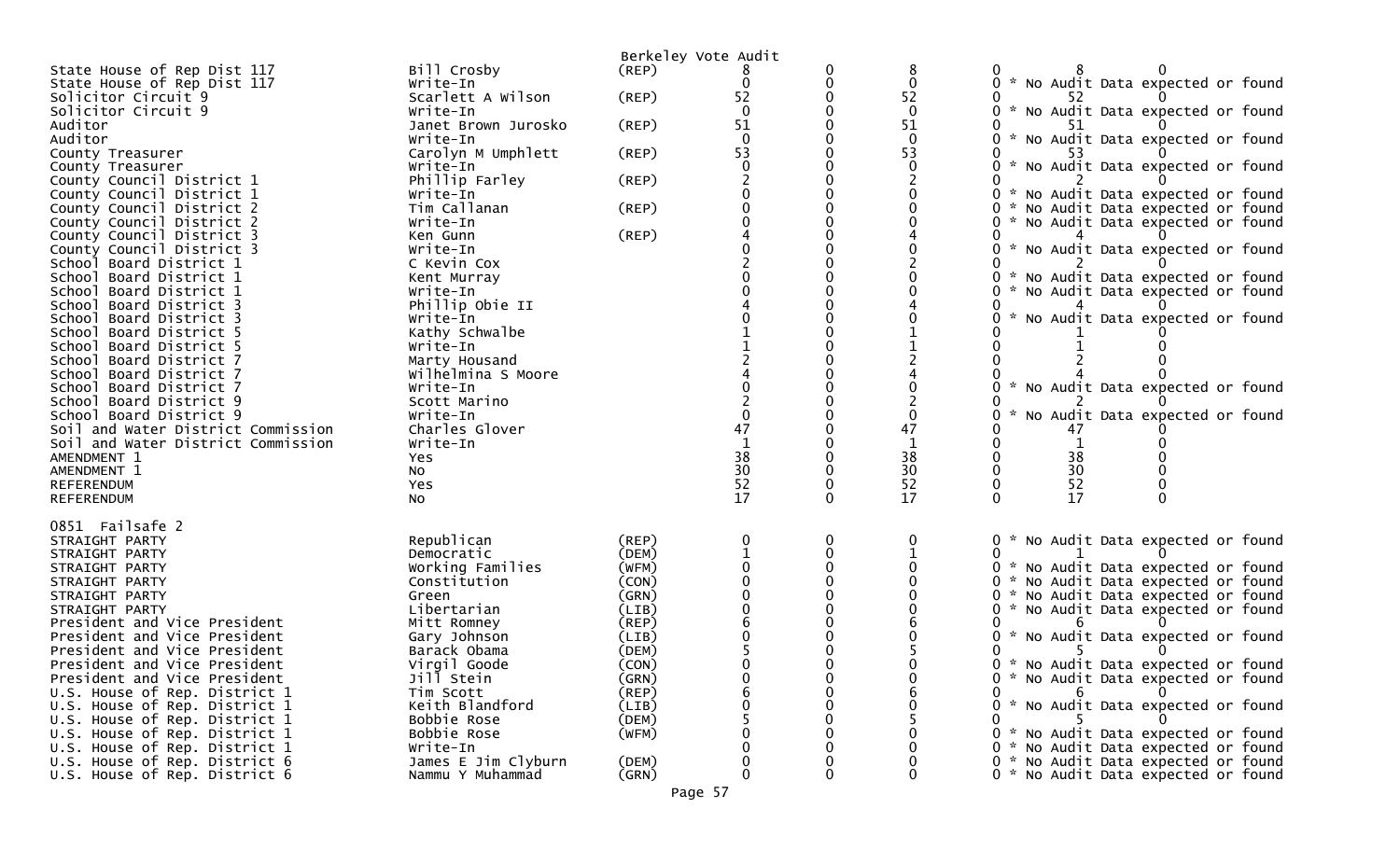|                                    |                     | Berkeley Vote Audit |              |                |                          |                                                                          |
|------------------------------------|---------------------|---------------------|--------------|----------------|--------------------------|--------------------------------------------------------------------------|
| U.S. House of Rep. District 6      | Write-In            |                     |              | 0              | $\mathbf 0$              | 0 * No Audit Data expected or found                                      |
| State Senate District 37           | Larry Grooms        | (REP)               |              | 0              |                          | 0                                                                        |
| State Senate District 37           | Write-In            |                     |              | $\Omega$       | 0                        | 0 * No Audit Data expected or found                                      |
| State Senate District 38           | Sean Bennett        | (REP)               |              | $\Omega$       |                          | 0                                                                        |
| State Senate District 38           | Write-In            |                     |              | $\Omega$       | $\Omega$                 | * No Audit Data expected or found                                        |
| State Senate District 44           | Paul G Campbell Jr  | $($ REP $)$         |              | $\Omega$       |                          |                                                                          |
| State Senate District 44           | Write-In            |                     |              | $\Omega$       |                          | 0 * No Audit Data expected or found                                      |
| State House of Rep. Dist. 15       | Samuel Rivers Jr    | (PET)               |              | $\Omega$       |                          |                                                                          |
| State House of Rep. Dist. 15       | Write-In            |                     |              | $\Omega$       | $\Omega$                 | 0 * No Audit Data expected or found                                      |
| State House of Rep Dist 92         | Joe Daning          | (REP)               |              | $\Omega$       |                          |                                                                          |
| State House of Rep Dist 92         | Write-In            |                     |              | $\Omega$       | $\mathbf 0$              | 0 * No Audit Data expected or found                                      |
| State House of Rep Dist 100        | Edward L Southard   | (REP)               |              | $\Omega$       | $\overline{\phantom{0}}$ | 0                                                                        |
| State House of Rep Dist 100        | Tonia Aiken-Taylor  | (DEM)               |              | $\Omega$       |                          | 0                                                                        |
| State House of Rep Dist 100        | Tonia Aiken-Taylor  | (WFM)               |              | 0              |                          | 0 * No Audit Data expected or found                                      |
| State House of Rep Dist 100        | Write-In            |                     |              | $\Omega$       | $\Omega$                 | 0 * No Audit Data expected or found                                      |
| State House of Rep Dist 117        | Bill Crosby         | (REP)               |              | 0              | $\Omega$                 | 0 * No Audit Data expected or found                                      |
| State House of Rep Dist 117        | Write-In            |                     |              | $\Omega$       | $\Omega$                 | 0 * No Audit Data expected or found                                      |
| Solicitor Circuit 9                | Scarlett A Wilson   | $($ REP $)$         |              | $\Omega$       |                          | 0                                                                        |
| Solicitor Circuit 9                | Write-In            |                     |              | $\Omega$       | $\mathbf{0}$             | * No Audit Data expected or found                                        |
| Auditor                            | Janet Brown Jurosko | $($ REP $)$         |              | $\Omega$       |                          | 0                                                                        |
| Auditor                            | Write-In            |                     |              | $\Omega$       |                          | 0 * No Audit Data expected or found                                      |
| County Treasurer                   | Carolyn M Umphlett  | (REP)               |              |                | q                        | 0                                                                        |
| County Treasurer                   | Write-In            |                     |              | $\Omega$       | $\Omega$                 | 0 * No Audit Data expected or found                                      |
| County Council District 2          | Tim Callanan        | (REP)               |              | 0              | 0                        | 0 * No Audit Data expected or found                                      |
| County Council District 2          | Write-In            |                     |              | $\Omega$       | ∩                        | 0 * No Audit Data expected or found                                      |
| County Council District 3          | Ken Gunn            | (REP)               |              | $\Omega$       |                          | 0                                                                        |
| County Council District 3          | Write-In            |                     |              | $\Omega$       | $\Omega$                 | 0 * No Audit Data expected or found                                      |
| School Board District 3            | Phillip Obie II     |                     |              |                | $\Omega$                 | 0 * No Audit Data expected or found                                      |
| School Board District 3            | Write-In            |                     |              |                | $\Omega$                 | 0 * No Audit Data expected or found                                      |
| School Board District 5            | Kathy Schwalbe      |                     |              |                |                          | 0                                                                        |
| School Board District 5            | Write-In            |                     |              |                | $\Omega$                 | 0 * No Audit Data expected or found                                      |
| School Board District 7            | Marty Housand       |                     |              | $\Omega$       |                          | 0                                                                        |
| School Board District 7            | Wilhelmina S Moore  |                     |              |                | $\Omega$                 | 0 * No Audit Data expected or found                                      |
| School Board District 7            | Write-In            |                     |              |                | $\Omega$                 | 0 * No Audit Data expected or found                                      |
| School Board District 9            | Scott Marino        |                     |              | $\Omega$       |                          |                                                                          |
| School Board District 9            | Write-In            |                     |              |                | $\Omega$                 | 0 * No Audit Data expected or found                                      |
| Soil and Water District Commission | Charles Glover      |                     |              |                |                          | 0                                                                        |
| Soil and Water District Commission | Write-In            |                     |              | 0              | $\Omega$                 | 0 * No Audit Data expected or found                                      |
| AMENDMENT 1                        | <b>Yes</b>          |                     |              | $\Omega$       |                          | 0                                                                        |
| AMENDMENT 1                        | NO.                 |                     |              | 0              |                          | $\Omega$                                                                 |
| <b>REFERENDUM</b>                  | <b>Yes</b>          |                     |              |                |                          | 0<br>0                                                                   |
| <b>REFERENDUM</b>                  | NO.                 |                     |              |                |                          | $\Omega$<br>0                                                            |
| 0900 Provisional                   |                     |                     |              |                |                          |                                                                          |
| STRAIGHT PARTY                     | Republican          | (REP)               | 4            | 4              | $\mathbf 0$              | 0 * All votes cast for this candidate                                    |
|                                    |                     |                     |              |                |                          | * in this precicnt are optical.                                          |
|                                    |                     |                     |              |                |                          | * No Audit Data for optical.                                             |
|                                    |                     |                     |              |                |                          |                                                                          |
| STRAIGHT PARTY                     | Democratic          | (DEM)               | $\mathbf{2}$ | $\overline{2}$ | $\mathbf{0}$             | 0 * All votes cast for this candidate<br>* in this precicnt are optical. |
|                                    |                     |                     |              |                |                          |                                                                          |
|                                    |                     |                     |              |                |                          | * No Audit Data for optical.                                             |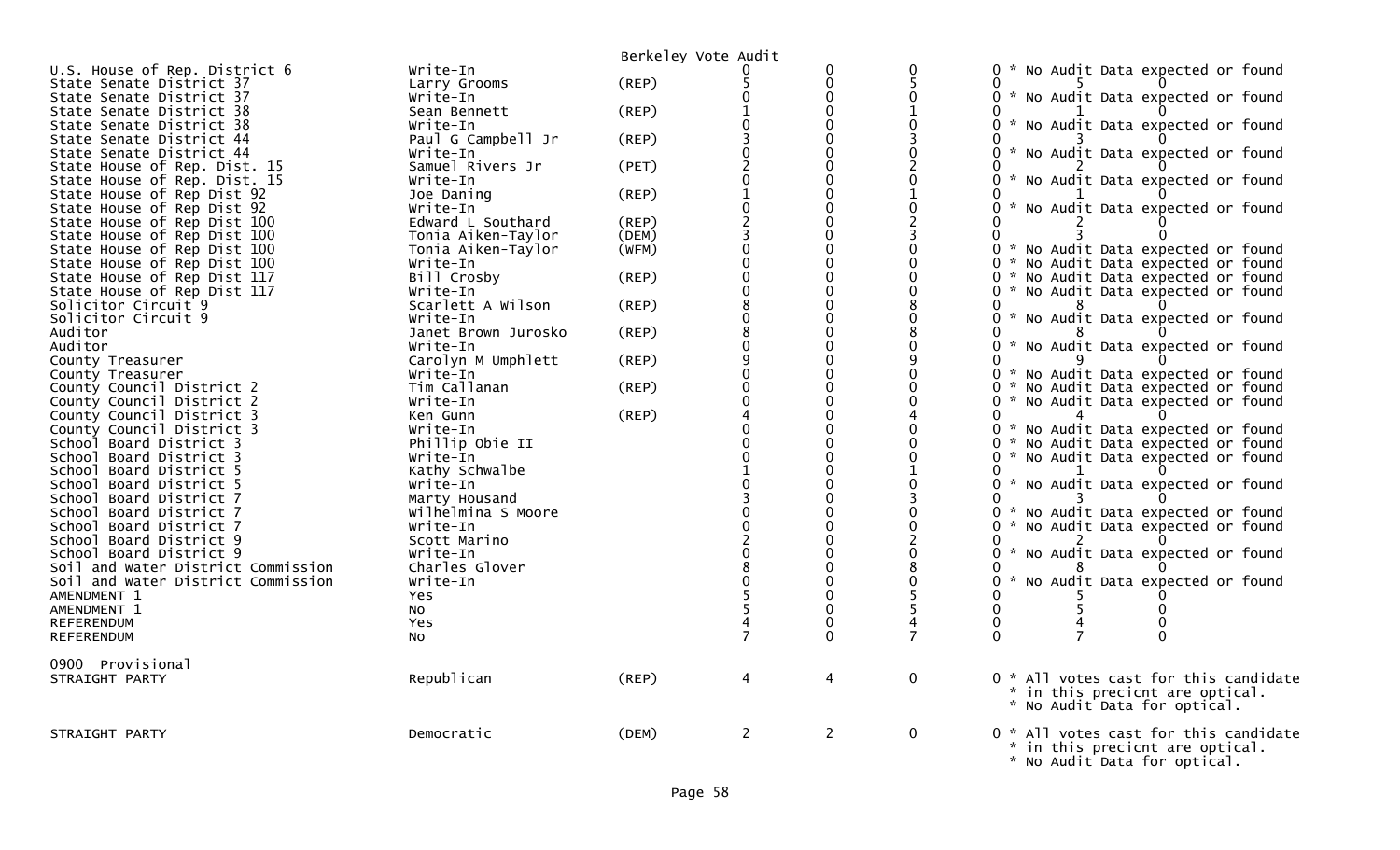|                                                                                                      |                                                                         | Berkeley Vote Audit                             |                                    |                                    |                         |                                                                                                                                                                                                                                                                      |
|------------------------------------------------------------------------------------------------------|-------------------------------------------------------------------------|-------------------------------------------------|------------------------------------|------------------------------------|-------------------------|----------------------------------------------------------------------------------------------------------------------------------------------------------------------------------------------------------------------------------------------------------------------|
| STRAIGHT PARTY<br>STRAIGHT PARTY<br>STRAIGHT PARTY<br>STRAIGHT PARTY<br>President and Vice President | Working Families<br>Constitution<br>Green<br>Libertarian<br>Mitt Romney | (WFM)<br>(CON)<br>(GRN)<br>(LIB)<br>$($ REP $)$ | 0<br>$\pmb{0}$<br>$\mathbf 0$<br>4 | 0<br>$\mathbf 0$<br>0<br>0<br>4    |                         | 0 * No Audit Data expected or found<br>0 * No Audit Data expected or found<br>0 * No Audit Data expected or found<br>0 * No Audit Data expected or found<br>0 * All votes cast for this candidate<br>* in this precicnt are optical.<br>* No Audit Data for optical. |
| President and Vice President<br>President and Vice President                                         | Gary Johnson<br>Barack Obama                                            | (LIB)<br>(DEM)                                  | 0<br>8                             | 0<br>8                             | 0<br>$\mathbf{0}$       | 0 * No Audit Data expected or found<br>0 * All votes cast for this candidate<br>* in this precicnt are optical.<br>* No Audit Data for optical.                                                                                                                      |
| President and Vice President<br>President and Vice President<br>U.S. House of Rep. District 1        | Virgil Goode<br>Jill Stein<br>Tim Scott                                 | (CON)<br>(GRN)<br>(REP)                         | $\boldsymbol{0}$<br>$\pmb{0}$<br>5 | 0<br>0<br>5                        | 0<br>0<br>$\Omega$      | 0 * No Audit Data expected or found<br>0 * No Audit Data expected or found<br>0 * All votes cast for this candidate<br>* in this precicnt are optical.<br>* No Audit Data for optical.                                                                               |
| U.S. House of Rep. District 1<br>U.S. House of Rep. District 1                                       | Keith Blandford<br>Bobbie Rose                                          | (LIB)<br>(DEM)                                  | 0<br>4                             | $\boldsymbol{0}$<br>$\overline{4}$ | 0<br>$\mathbf 0$        | 0 * No Audit Data expected or found<br>0 * All votes cast for this candidate<br>* in this precicnt are optical.<br>* No Audit Data for optical.                                                                                                                      |
| U.S. House of Rep. District 1<br>U.S. House of Rep. District 1<br>U.S. House of Rep. District 6      | Bobbie Rose<br>Write-In<br>James E Jim Clyburn                          | (WFM)<br>(DEM)                                  | 0<br>0<br>$\overline{3}$           | 0<br>0<br>3                        | 0<br>$\Omega$           | 0 * No Audit Data expected or found<br>0 * No Audit Data expected or found<br>0 * All votes cast for this candidate<br>* in this precicnt are optical.<br>* No Audit Data for optical.                                                                               |
| U.S. House of Rep. District 6<br>U.S. House of Rep. District 6<br>State Senate District 32           | Nammu Y Muhammad<br>Write-In<br>John Yancey McGill                      | (GRN)<br>(DEM)                                  | 0<br>0<br>$\mathbf{1}$             | 0<br>0<br>$\mathbf{1}$             | 0<br>$\Omega$           | 0 * No Audit Data expected or found<br>0 * No Audit Data expected or found<br>0 * All votes cast for this candidate<br>* in this precicnt are optical.<br>* No Audit Data for optical.                                                                               |
| State Senate District 32<br>State Senate District 37                                                 | Write-In<br>Larry Grooms                                                | (REP)                                           | $\frac{0}{3}$                      | $\frac{0}{3}$                      | $\bf{0}$<br>$\mathbf 0$ | 0 * No Audit Data expected or found<br>0 * All votes cast for this candidate<br>* in this precicnt are optical.<br>* No Audit Data for optical.                                                                                                                      |
| State Senate District 37<br>State Senate District 39                                                 | Write-In<br>John Matthews                                               | (DEM)                                           | 0<br>$\overline{2}$                | 0<br>$\overline{2}$                | $\bf{0}$<br>$\Omega$    | 0 * No Audit Data expected or found<br>0 * All votes cast for this candidate<br>* in this precicnt are optical.<br>* No Audit Data for optical.                                                                                                                      |
| State Senate District 39<br>State Senate District 44                                                 | Write-In<br>Paul G Campbell Jr                                          | $($ REP $)$                                     | $\frac{0}{2}$                      | 0<br>$\overline{2}$                | $\bf{0}$<br>$\mathbf 0$ | 0 * No Audit Data expected or found<br>0 * All votes cast for this candidate<br>* in this precicnt are optical.<br>* No Audit Data for optical.                                                                                                                      |
| State Senate District 44                                                                             | Write-In                                                                | Page 59                                         | $\mathbf 0$                        | $\mathbf 0$                        | $\mathbf 0$             | 0 * No Audit Data expected or found                                                                                                                                                                                                                                  |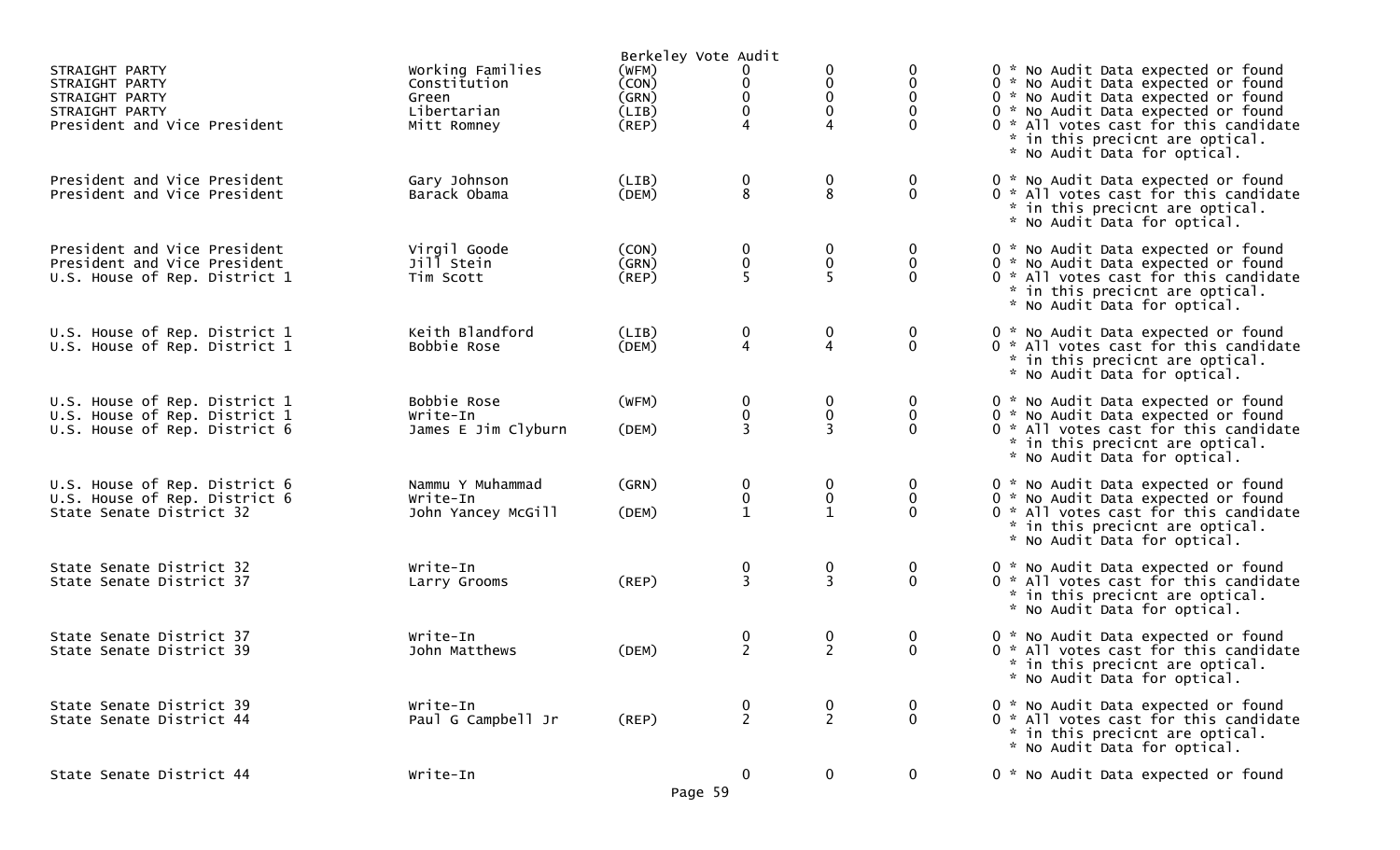|                                                                                                                                                                                     |                                                                                    | Berkeley Vote Audit                 |                                               |                                                            |                                     |                                                                                                                                                                                                                                                                                                             |
|-------------------------------------------------------------------------------------------------------------------------------------------------------------------------------------|------------------------------------------------------------------------------------|-------------------------------------|-----------------------------------------------|------------------------------------------------------------|-------------------------------------|-------------------------------------------------------------------------------------------------------------------------------------------------------------------------------------------------------------------------------------------------------------------------------------------------------------|
| State House of Rep. Dist. 15                                                                                                                                                        | Samuel Rivers Jr                                                                   | (PET)                               |                                               | $\mathbf 1$                                                | $\mathbf 0$                         | 0 * All votes cast for this candidate<br>* in this precicnt are optical.<br>* No Audit Data for optical.                                                                                                                                                                                                    |
| State House of Rep. Dist. 15<br>State House of Rep Dist 92<br>State House of Rep Dist 92<br>State House of Rep Dist 99<br>State House of Rep Dist 99<br>State House of Rep Dist 100 | Write-In<br>Joe Daning<br>Write-In<br>Jim Merrill<br>Write-In<br>Edward L Southard | $($ REP $)$<br>$($ REP $)$<br>(REP) | 0<br>$\pmb{0}$<br>$\pmb{0}$<br>$\overline{2}$ | 0<br>$\pmb{0}$<br>$\pmb{0}$<br>$\pmb{0}$<br>$\overline{2}$ | 0<br>0<br>$\mathbf{0}$<br>0         | 0 * No Audit Data expected or found<br>0 * No Audit Data expected or found<br>0 * No Audit Data expected or found<br>0 * No Audit Data expected or found<br>0 * No Audit Data expected or found<br>0 * All votes cast for this candidate<br>* in this precicnt are optical.<br>* No Audit Data for optical. |
| State House of Rep Dist 100                                                                                                                                                         | Tonia Aiken-Taylor                                                                 | (DEM)                               | $\overline{2}$                                | $\mathbf{2}$                                               | $\mathbf 0$                         | 0 * All votes cast for this candidate<br>* in this precicnt are optical.<br>* No Audit Data for optical.                                                                                                                                                                                                    |
| State House of Rep Dist 100<br>State House of Rep Dist 100<br>State House of Rep Dist 102<br>State House of Rep Dist 102                                                            | Tonia Aiken-Taylor<br>Write-In<br>Allan Weiss<br>Joe Jefferson                     | (WFM)<br>(REP)<br>(DEM)             | 0<br>0<br>$\pmb{0}$                           | $\bf{0}$<br>$\pmb{0}$<br>$\pmb{0}$                         | 0<br>$\mathbf 0$<br>$\mathbf{0}$    | 0 * No Audit Data expected or found<br>0 * No Audit Data expected or found<br>0 * No Audit Data expected or found<br>0 * All votes cast for this candidate<br>* in this precicnt are optical.<br>* No Audit Data for optical.                                                                               |
| State House of Rep Dist 102<br>State House of Rep Dist 117<br>State House of Rep Dist 117<br>Solicitor Circuit 9                                                                    | Write-In<br>Bill Crosby<br>Write-In<br>Scarlett A Wilson                           | $($ REP $)$<br>(REP)                | 0<br>0<br>$\mathbf 0$<br>5                    | $\bf{0}$<br>$\pmb{0}$<br>0                                 | $\bf{0}$<br>$\mathbf 0$<br>$\Omega$ | 0 * No Audit Data expected or found<br>0 * No Audit Data expected or found<br>0 * No Audit Data expected or found<br>0 * All votes cast for this candidate<br>* in this precicnt are optical.<br>* No Audit Data for optical.                                                                               |
| Solicitor Circuit 9<br>Auditor                                                                                                                                                      | Write-In<br>Janet Brown Jurosko                                                    | (REP)                               | $\frac{0}{5}$                                 | $\frac{0}{5}$                                              | $\boldsymbol{0}$<br>$\mathbf 0$     | 0 * No Audit Data expected or found<br>0 * All votes cast for this candidate<br>* in this precicnt are optical.<br>* No Audit Data for optical.                                                                                                                                                             |
| Auditor<br>County Treasurer                                                                                                                                                         | Write-In<br>Carolyn M Umphlett                                                     | (REP)                               | $\frac{0}{5}$                                 | 0<br>5                                                     | 0<br>$\mathbf 0$                    | 0 * No Audit Data expected or found<br>0 * All votes cast for this candidate<br>* in this precicnt are optical.<br>* No Audit Data for optical.                                                                                                                                                             |
| County Treasurer<br>County Council District 1                                                                                                                                       | Write-In<br>Phillip Farley                                                         | (REP)                               | $\boldsymbol{0}$<br>$\overline{2}$            | 0<br>$\overline{2}$                                        | 0<br>$\mathbf{0}$                   | 0 * No Audit Data expected or found<br>0 * All votes cast for this candidate<br>* in this precicnt are optical.<br>* No Audit Data for optical.                                                                                                                                                             |
| County Council District 1<br>County Council District 2<br>County Council District 2<br>County Council District 3<br>County Council District 3<br>School Board District 1            | Write-In<br>Tim Callanan<br>Write-In<br>Ken Gunn<br>Write-In<br>C Kevin Cox        | (REP)<br>(REP)<br>Page 60           | 2                                             | 0<br>0<br>0<br>0<br>2                                      | 0                                   | 0 * No Audit Data expected or found<br>0 * No Audit Data expected or found<br>0 * No Audit Data expected or found<br>0 * No Audit Data expected or found<br>0 * No Audit Data expected or found<br>0 * All votes cast for this candidate                                                                    |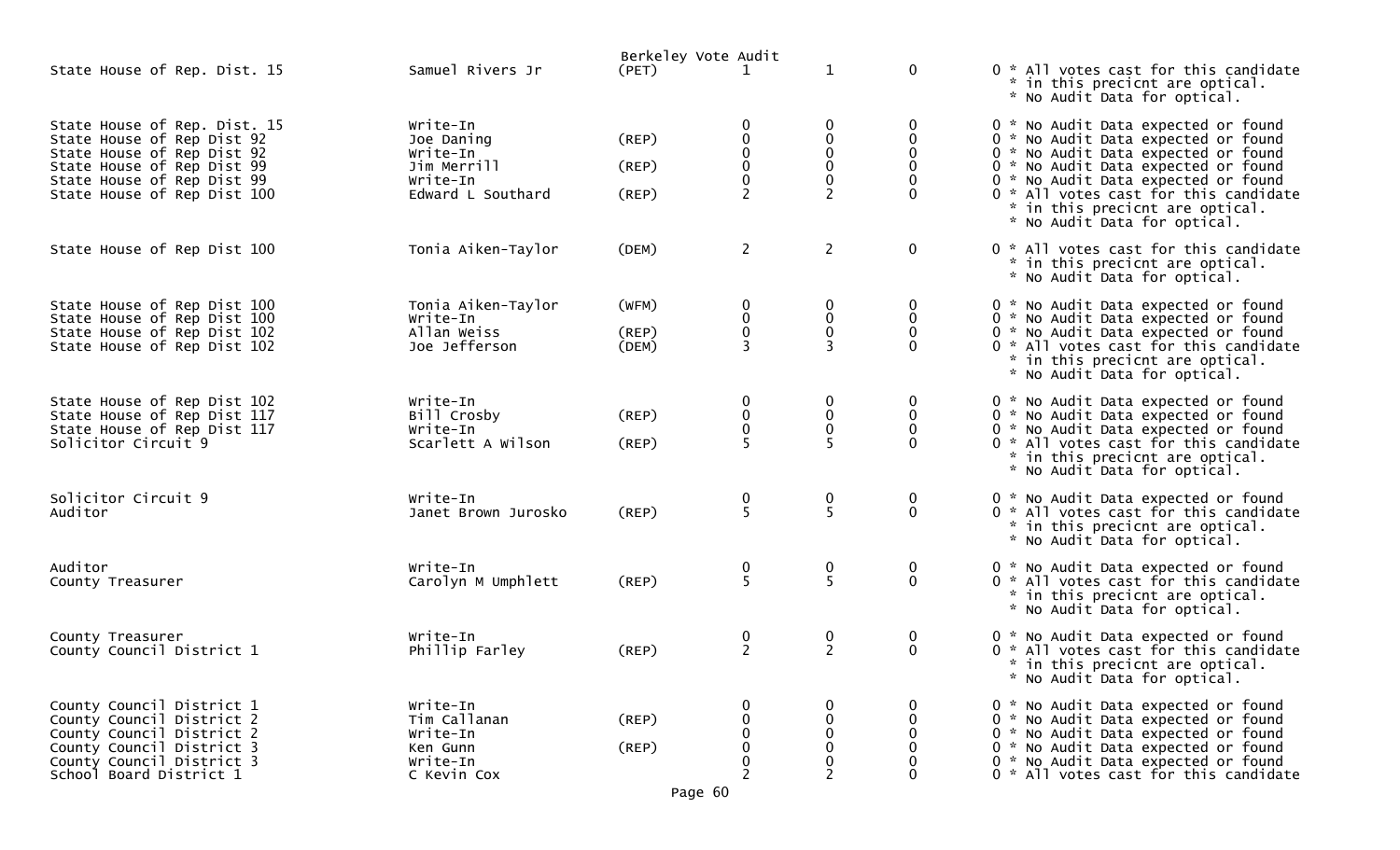|                                                                                                                                                                                                                                                                                                                                 | DEINEIEY VULE AUUIL                                                                                                                                                            |                                                                                                                      |                                                                                          |                                                                                                                                                               | * in this precicnt are optical.<br>* No Audit Data for optical.                                                                          |                                                                                                                                                                                                                                                                                                                                                                                                                                                                                     |
|---------------------------------------------------------------------------------------------------------------------------------------------------------------------------------------------------------------------------------------------------------------------------------------------------------------------------------|--------------------------------------------------------------------------------------------------------------------------------------------------------------------------------|----------------------------------------------------------------------------------------------------------------------|------------------------------------------------------------------------------------------|---------------------------------------------------------------------------------------------------------------------------------------------------------------|------------------------------------------------------------------------------------------------------------------------------------------|-------------------------------------------------------------------------------------------------------------------------------------------------------------------------------------------------------------------------------------------------------------------------------------------------------------------------------------------------------------------------------------------------------------------------------------------------------------------------------------|
| School Board District 1                                                                                                                                                                                                                                                                                                         | Kent Murray                                                                                                                                                                    |                                                                                                                      | $\mathbf{1}$                                                                             | $\mathbf{1}$                                                                                                                                                  | $\mathbf 0$                                                                                                                              | 0 * All votes cast for this candidate<br>* in this precicnt are optical.<br>* No Audit Data for optical.                                                                                                                                                                                                                                                                                                                                                                            |
| School Board District 1<br>School Board District 3<br>School Board District 3<br>School Board District 5<br>School Board District 5<br>School Board District 7<br>School Board District 7                                                                                                                                       | Write-In<br>Phillip Obie II<br>Write-In<br>Kathy Schwalbe<br>Write-In<br>Marty Housand<br>Wilhelmina S Moore                                                                   |                                                                                                                      | $\mathbf 0$<br>0<br>$\mathbf 0$<br>$\mathbf{0}$<br>$\mathbf 0$<br>0<br>$\overline{2}$    | $\mathbf 0$<br>$\mathbf 0$<br>$\mathbf 0$<br>$\mathbf 0$<br>$\pmb{0}$<br>$\mathbf 0$<br>$\overline{2}$                                                        | 0<br>$\Omega$<br>0<br>$\mathbf 0$<br>$\mathbf 0$<br>$\Omega$<br>$\Omega$                                                                 | 0 * No Audit Data expected or found<br>0 * No Audit Data expected or found<br>0 * No Audit Data expected or found<br>0 * No Audit Data expected or found<br>0 * No Audit Data expected or found<br>0 * No Audit Data expected or found<br>0 * All votes cast for this candidate<br>* in this precicnt are optical.<br>* No Audit Data for optical.                                                                                                                                  |
| School Board District 7<br>School Board District 9<br>School Board District 9<br>Soil and Water District Commission                                                                                                                                                                                                             | Write-In<br>Scott Marino<br>Write-In<br>Charles Glover                                                                                                                         |                                                                                                                      | $\mathbf 0$<br>$\mathbf 0$<br>0<br>4                                                     | $\mathbf 0$<br>$\pmb{0}$<br>$\mathbf 0$<br>$\boldsymbol{\Lambda}$                                                                                             | 0<br>$\boldsymbol{0}$<br>$\Omega$<br>$\Omega$                                                                                            | 0 * No Audit Data expected or found<br>0 * No Audit Data expected or found<br>0 * No Audit Data expected or found<br>0 * All votes cast for this candidate<br>* in this precicnt are optical.<br>* No Audit Data for optical.                                                                                                                                                                                                                                                       |
| Soil and Water District Commission<br>AMENDMENT 1                                                                                                                                                                                                                                                                               | Write-In<br><b>Yes</b>                                                                                                                                                         |                                                                                                                      | 0<br>4                                                                                   | 0<br>$\overline{4}$                                                                                                                                           | $\mathbf 0$<br>$\mathbf{0}$                                                                                                              | 0 * No Audit Data expected or found<br>0 * All votes cast for this candidate<br>* in this precicnt are optical.<br>* No Audit Data for optical.                                                                                                                                                                                                                                                                                                                                     |
| AMENDMENT 1                                                                                                                                                                                                                                                                                                                     | No                                                                                                                                                                             |                                                                                                                      | $\overline{7}$                                                                           | $\overline{7}$                                                                                                                                                | $\mathbf 0$                                                                                                                              | 0 * All votes cast for this candidate<br>* in this precicnt are optical.<br>* No Audit Data for optical.                                                                                                                                                                                                                                                                                                                                                                            |
| <b>REFERENDUM</b><br><b>REFERENDUM</b>                                                                                                                                                                                                                                                                                          | Yes<br>No                                                                                                                                                                      |                                                                                                                      | 0<br>6                                                                                   | $\mathbf 0$<br>6                                                                                                                                              | 0<br>$\mathbf 0$                                                                                                                         | 0 * No Audit Data expected or found<br>0 * All votes cast for this candidate<br>* in this precicnt are optical.<br>* No Audit Data for optical.                                                                                                                                                                                                                                                                                                                                     |
| 0901 Provisional 2<br>STRAIGHT PARTY<br>STRAIGHT PARTY<br>STRAIGHT PARTY<br>STRAIGHT PARTY<br>STRAIGHT PARTY<br>STRAIGHT PARTY<br>President and Vice President<br>President and Vice President<br>President and Vice President<br>President and Vice President<br>President and Vice President<br>U.S. House of Rep. District 1 | Republican<br>Democratic<br>Working Families<br>Constitution<br>Green<br>Libertarian<br>Mitt Romney<br>Gary Johnson<br>Barack Obama<br>Virgil Goode<br>Jill Stein<br>Tim Scott | $($ REP $)$<br>(DEM)<br>(WFM)<br>(CON)<br>(GRN)<br>(LIB)<br>$($ REP $)$<br>(LIB)<br>(DEM)<br>(CON)<br>(GRN)<br>(REP) | 0<br>$\mathbf 0$<br>0<br>0<br>0<br>0<br>$\pmb{0}$<br>0<br>0<br>$\Omega$<br>0<br>$\Omega$ | 0<br>$\mathbf 0$<br>$\mathbf 0$<br>$\pmb{0}$<br>$\mathbf 0$<br>$\mathbf 0$<br>$\boldsymbol{0}$<br>$\mathbf 0$<br>0<br>$\mathbf{0}$<br>$\mathbf 0$<br>$\Omega$ | $\Omega$<br>$\Omega$<br>$\Omega$<br>$\Omega$<br>$\Omega$<br>$\boldsymbol{0}$<br>$\Omega$<br>$\Omega$<br>$\Omega$<br>$\Omega$<br>$\Omega$ | 0 * No Audit Data expected or found<br>0 * No Audit Data expected or found<br>0 * No Audit Data expected or found<br>0 * No Audit Data expected or found<br>* No Audit Data expected or found<br>0<br>0 * No Audit Data expected or found<br>0 * No Audit Data expected or found<br>0 * No Audit Data expected or found<br>0 * No Audit Data expected or found<br>0 * No Audit Data expected or found<br>0 * No Audit Data expected or found<br>0 * No Audit Data expected or found |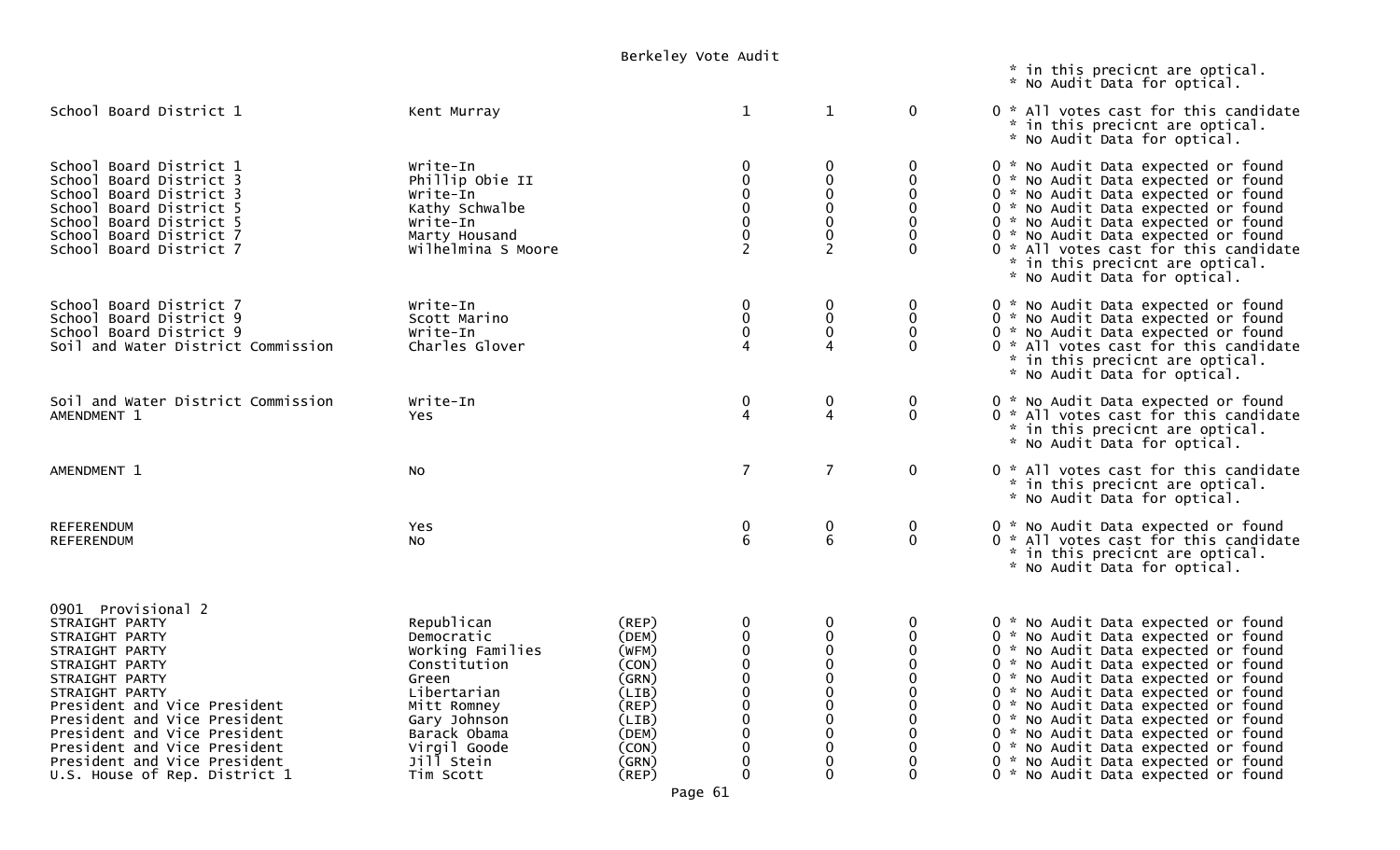|                                    |                     | Berkeley Vote Audit |    |              |              |                                       |
|------------------------------------|---------------------|---------------------|----|--------------|--------------|---------------------------------------|
| U.S. House of Rep. District 1      | Keith Blandford     | (LIB)               | 0  |              |              | 0 * No Audit Data expected or found   |
| U.S. House of Rep. District 1      | Bobbie Rose         | (DEM)               |    |              |              | 0 * No Audit Data expected or found   |
| U.S. House of Rep. District 1      | Bobbie Rose         | (WFM)               |    |              |              | 0 * No Audit Data expected or found   |
| U.S. House of Rep. District 1      | Write-In            |                     |    |              |              | 0 * No Audit Data expected or found   |
| U.S. House of Rep. District 6      | James E Jim Clyburn | (DEM)               |    |              |              | 0 * No Audit Data expected or found   |
| U.S. House of Rep. District 6      | Nammu Y Muhammad    | (GRN)               |    |              |              | 0 * No Audit Data expected or found   |
| U.S. House of Rep. District 6      | Write-In            |                     |    |              |              | 0 * No Audit Data expected or found   |
| State Senate District 37           | Larry Grooms        | $($ REP $)$         |    |              |              | 0 * No Audit Data expected or found   |
| State Senate District 37           | Write-In            |                     |    |              |              | 0 * No Audit Data expected or found   |
| State Senate District 38           | Sean Bennett        | $($ REP $)$         |    |              |              | 0 * No Audit Data expected or found   |
|                                    |                     |                     |    |              |              |                                       |
| State Senate District 38           | Write-In            |                     |    |              |              | 0 * No Audit Data expected or found   |
| State Senate District 44           | Paul G Campbell Jr  | $($ REP $)$         |    |              |              | 0 * No Audit Data expected or found   |
| State Senate District 44           | Write-In            |                     |    |              |              | 0 * No Audit Data expected or found   |
| State House of Rep. Dist. 15       | Samuel Rivers Jr    | (PET)               |    |              |              | 0 * No Audit Data expected or found   |
| State House of Rep. Dist. 15       | Write-In            |                     |    |              |              | 0 * No Audit Data expected or found   |
| State House of Rep Dist 92         | Joe Daning          | (REP)               |    |              |              | 0 * No Audit Data expected or found   |
| State House of Rep Dist 92         | Write-In            |                     |    |              |              | 0 * No Audit Data expected or found   |
| State House of Rep Dist 100        | Edward L Southard   | $($ REP $)$         |    |              |              | 0 * No Audit Data expected or found   |
| State House of Rep Dist 100        | Tonia Aiken-Taylor  | (DEM)               |    |              |              | 0 * No Audit Data expected or found   |
| State House of Rep Dist 100        | Tonia Aiken-Taylor  | (WFM)               | 0  |              |              | 0 * No Audit Data expected or found   |
| State House of Rep Dist 100        | Write-In            |                     |    |              |              | 0 * No Audit Data expected or found   |
| State House of Rep Dist 117        | Bill Crosby         | (REP)               |    |              |              | 0 * No Audit Data expected or found   |
| State House of Rep Dist 117        | Write-In            |                     |    |              |              | 0 * No Audit Data expected or found   |
| Solicitor Circuit 9                | Scarlett A Wilson   | $($ REP $)$         |    |              |              | 0 * No Audit Data expected or found   |
| Solicitor Circuit 9                | Write-In            |                     |    |              |              | 0 * No Audit Data expected or found   |
| Auditor                            | Janet Brown Jurosko | (REP)               |    |              |              | 0 * No Audit Data expected or found   |
| Auditor                            | Write-In            |                     |    |              |              | 0 * No Audit Data expected or found   |
| County Treasurer                   | Carolyn M Umphlett  | (REP)               |    |              |              | 0 * No Audit Data expected or found   |
| County Treasurer                   | Write-In            |                     |    |              |              | 0 * No Audit Data expected or found   |
| County Council District 2          | Tim Callanan        | $($ REP $)$         |    |              |              | 0 * No Audit Data expected or found   |
| County Council District 2          | Write-In            |                     |    |              |              | 0 * No Audit Data expected or found   |
| County Council District 3          | Ken Gunn            | $($ REP $)$         |    |              |              | 0 * No Audit Data expected or found   |
| County Council District 3          | Write-In            |                     |    |              |              | 0 * No Audit Data expected or found   |
| School Board District 3            | Phillip Obie II     |                     |    |              |              | 0 * No Audit Data expected or found   |
| School Board District 3            | Write-In            |                     |    |              |              | 0 * No Audit Data expected or found   |
| School Board District 5            | Kathy Schwalbe      |                     |    |              |              | 0 * No Audit Data expected or found   |
| School Board District 5            | Write-In            |                     |    |              |              | 0 * No Audit Data expected or found   |
| School Board District 7            | Marty Housand       |                     |    |              |              | 0 * No Audit Data expected or found   |
| School Board District 7            | Wilhelmina S Moore  |                     |    |              |              | 0 * No Audit Data expected or found   |
| School Board District 7            | Write-In            |                     |    |              |              | 0 * No Audit Data expected or found   |
| School Board District 9            | Scott Marino        |                     |    |              |              | 0 * No Audit Data expected or found   |
| School Board District 9            | Write-In            |                     |    |              |              | 0 * No Audit Data expected or found   |
| Soil and Water District Commission | Charles Glover      |                     |    |              |              | 0 * No Audit Data expected or found   |
|                                    |                     |                     |    |              |              |                                       |
| Soil and Water District Commission | Write-In            |                     |    |              |              | 0 * No Audit Data expected or found   |
| AMENDMENT 1                        | Yes                 |                     | 0  |              | 0            | 0 * No Audit Data expected or found   |
| AMENDMENT 1                        | No                  |                     | 0  |              |              | 0 * No Audit Data expected or found   |
| REFERENDUM                         | Yes                 |                     | 0  | 0            | 0            | 0 * No Audit Data expected or found   |
| REFERENDUM                         | No                  |                     | 0  | $\mathbf{0}$ | $\mathbf{0}$ | 0 * No Audit Data expected or found   |
| 0950 Failsafe Provisional          |                     |                     |    |              |              |                                       |
| STRAIGHT PARTY                     | Republican          | (REP)               | 42 | 42           | $\mathbf{0}$ | 0 * All votes cast for this candidate |
|                                    |                     |                     |    |              |              | * in this precicnt are optical.       |
|                                    |                     |                     |    |              |              |                                       |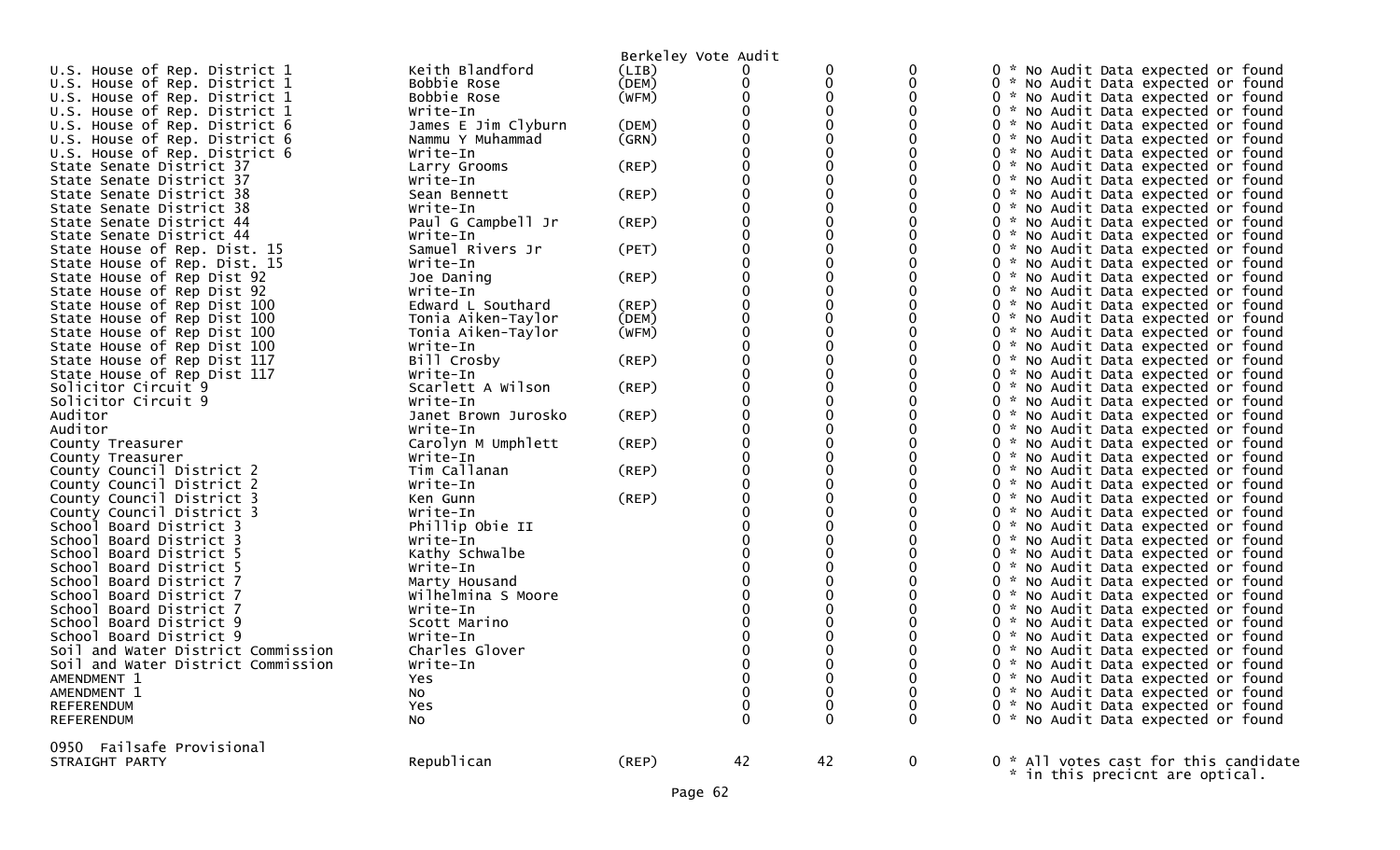|                                                                |                                 | Berkeley Vote Audit  |                                               |                                    |                            |                                                                                                                                                 |
|----------------------------------------------------------------|---------------------------------|----------------------|-----------------------------------------------|------------------------------------|----------------------------|-------------------------------------------------------------------------------------------------------------------------------------------------|
|                                                                |                                 |                      |                                               |                                    |                            | * No Audit Data for optical.                                                                                                                    |
| STRAIGHT PARTY                                                 | Democratic                      | (DEM)                | 34                                            | 34                                 | $\mathbf 0$                | 0 * All votes cast for this candidate<br>* in this precicnt are optical.<br>* No Audit Data for optical.                                        |
| STRAIGHT PARTY                                                 | Working Families                | (WFM)                | $\mathbf{1}$                                  | $\mathbf{1}$                       | $\mathbf 0$                | 0 * All votes cast for this candidate<br>* in this precicnt are optical.<br>* No Audit Data for optical.                                        |
| STRAIGHT PARTY<br>STRAIGHT PARTY                               | Constitution<br>Green           | (CON)<br>(GRN)       | $\begin{smallmatrix} 0 \ 1 \end{smallmatrix}$ | 0<br>$\mathbf{1}$                  | 0<br>$\mathbf 0$           | 0 * No Audit Data expected or found<br>0 * All votes cast for this candidate<br>* in this precicnt are optical.<br>* No Audit Data for optical. |
| STRAIGHT PARTY<br>President and Vice President                 | Libertarian<br>Mitt Romney      | (LIB)<br>$($ REP $)$ | $\begin{array}{c} 0 \\ 69 \end{array}$        | $\boldsymbol{0}$<br>69             | $\mathbf 0$<br>$\mathbf 0$ | 0 * No Audit Data expected or found<br>0 * All votes cast for this candidate<br>* in this precicnt are optical.<br>* No Audit Data for optical. |
| President and Vice President                                   | Gary Johnson                    | (LIB)                | $\mathbf{1}$                                  | $\mathbf{1}$                       | $\mathbf 0$                | 0 * All votes cast for this candidate<br>* in this precicnt are optical.<br>* No Audit Data for optical.                                        |
| President and Vice President                                   | Barack Obama                    | (DEM)                | 55                                            | 55                                 | $\mathbf 0$                | 0 * All votes cast for this candidate<br>* in this precicnt are optical.<br>* No Audit Data for optical.                                        |
| President and Vice President<br>President and Vice President   | Virgil Goode<br>Jill Stein      | (CON)<br>(GRN)       | $\frac{0}{2}$                                 | $\boldsymbol{0}$<br>$\overline{2}$ | 0<br>$\mathbf 0$           | 0 * No Audit Data expected or found<br>0 * All votes cast for this candidate<br>* in this precicnt are optical.<br>* No Audit Data for optical. |
| U.S. House of Rep. District 1                                  | Tim Scott                       | (REP)                | 61                                            | 61                                 | $\mathbf 0$                | 0 * All votes cast for this candidate<br>* in this precicnt are optical.<br>* No Audit Data for optical.                                        |
| U.S. House of Rep. District 1                                  | Keith Blandford                 | (LIB)                | $\overline{\mathbf{3}}$                       | 3                                  | $\mathbf 0$                | 0 * All votes cast for this candidate<br>* in this precicnt are optical.<br>* No Audit Data for optical.                                        |
| U.S. House of Rep. District 1                                  | Bobbie Rose                     | (DEM)                | 25                                            | 25                                 | $\bf{0}$                   | 0 * All votes cast for this candidate<br>* in this precicnt are optical.<br>* No Audit Data for optical.                                        |
| U.S. House of Rep. District 1                                  | Bobbie Rose                     | (WFM)                | 3                                             | 3                                  | $\mathbf 0$                | 0 * All votes cast for this candidate<br>* in this precicnt are optical.<br>* No Audit Data for optical.                                        |
| U.S. House of Rep. District 1<br>U.S. House of Rep. District 6 | Write-In<br>James E Jim Clyburn | (DEM)                | $\overline{0}$<br>25                          | $\mathbf 0$<br>25                  | 0<br>$\mathbf 0$           | 0 * No Audit Data expected or found<br>0 * All votes cast for this candidate<br>* in this precicnt are optical.                                 |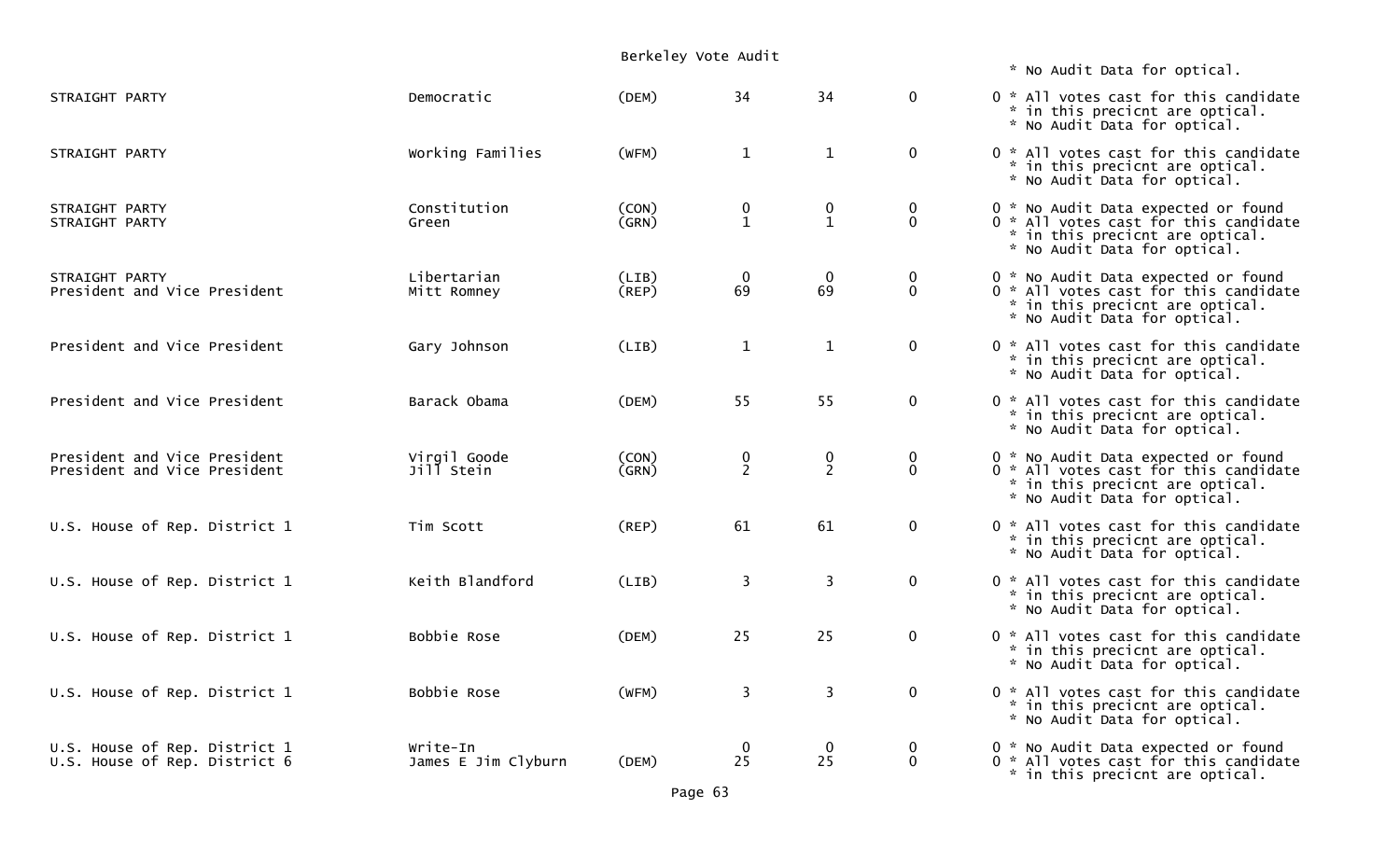|                                                      |                                 | Berkeley Vote Audit |                                             |                        |                          | * No Audit Data for optical.                                                                                                                      |
|------------------------------------------------------|---------------------------------|---------------------|---------------------------------------------|------------------------|--------------------------|---------------------------------------------------------------------------------------------------------------------------------------------------|
| U.S. House of Rep. District 6                        | Nammu Y Muhammad                | (GRN)               | $\mathbf{1}$                                | $\mathbf{1}$           | $\mathbf{0}$             | 0 * All votes cast for this candidate<br>* in this precicnt are optical.<br>* No Audit Data for optical.                                          |
| U.S. House of Rep. District 6<br>Solicitor Circuit 9 | Write-In<br>Scarlett A Wilson   | (REP)               | $\bf{0}$<br>92                              | $\boldsymbol{0}$<br>92 | $\bf{0}$<br>$\mathbf 0$  | 0 * No Audit Data expected or found<br>$0$ * All votes cast for this candidate<br>* in this precicnt are optical.<br>* No Audit Data for optical. |
| Solicitor Circuit 9<br>Auditor                       | Write-In<br>Janet Brown Jurosko | (REP)               | $\mathbf 0$<br>91                           | $\mathbf 0$<br>91      | $\bf{0}$<br>$\mathbf 0$  | 0 * No Audit Data expected or found<br>0 * All votes cast for this candidate<br>* in this precicnt are optical.<br>* No Audit Data for optical.   |
| Auditor<br>County Treasurer                          | Write-In<br>Carolyn M Umphlett  | (REP)               | $\frac{0}{92}$                              | $\boldsymbol{0}$<br>92 | 0<br>$\mathbf{0}$        | 0 * No Audit Data expected or found<br>0 * All votes cast for this candidate<br>* in this precicnt are optical.<br>* No Audit Data for optical.   |
| County Treasurer                                     | Write-In                        |                     | $\overline{2}$                              | $\overline{2}$         | $\mathbf{0}$             | 0 * All votes cast for this candidate<br>* in this precicnt are optical.<br>* No Audit Data for optical.                                          |
| Soil and Water District Commission                   | Charles Glover                  |                     | 70                                          | 70                     | $\mathbf 0$              | 0 * All votes cast for this candidate<br>* in this precicnt are optical.<br>* No Audit Data for optical.                                          |
| Soil and Water District Commission<br>AMENDMENT 1    | Write-In<br><b>Yes</b>          |                     | $\begin{smallmatrix}0\\53\end{smallmatrix}$ | $\boldsymbol{0}$<br>53 | $\bf{0}$<br>$\mathbf 0$  | 0 * No Audit Data expected or found<br>0 * All votes cast for this candidate<br>* in this precicnt are optical.<br>* No Audit Data for optical.   |
| AMENDMENT 1                                          | <b>NO</b>                       |                     | 59                                          | 59                     | $\mathbf 0$              | 0 * All votes cast for this candidate<br>* in this precicnt are optical.<br>* No Audit Data for optical.                                          |
| <b>REFERENDUM</b><br><b>REFERENDUM</b>               | Yes<br>NO.                      |                     | $\mathbf 0$<br>90                           | $\mathbf 0$<br>90      | $\bf{0}$<br>$\mathbf{0}$ | 0 * No Audit Data expected or found<br>0 * All votes cast for this candidate<br>* in this precicnt are optical.<br>* No Audit Data for optical.   |

There was no unmatched audit data

How to read this report.

This is the vote level report. It compares the number of votes cast for each candidate in the tabulation report with the number of ballots cast in the audit data for each candidates in each precinct.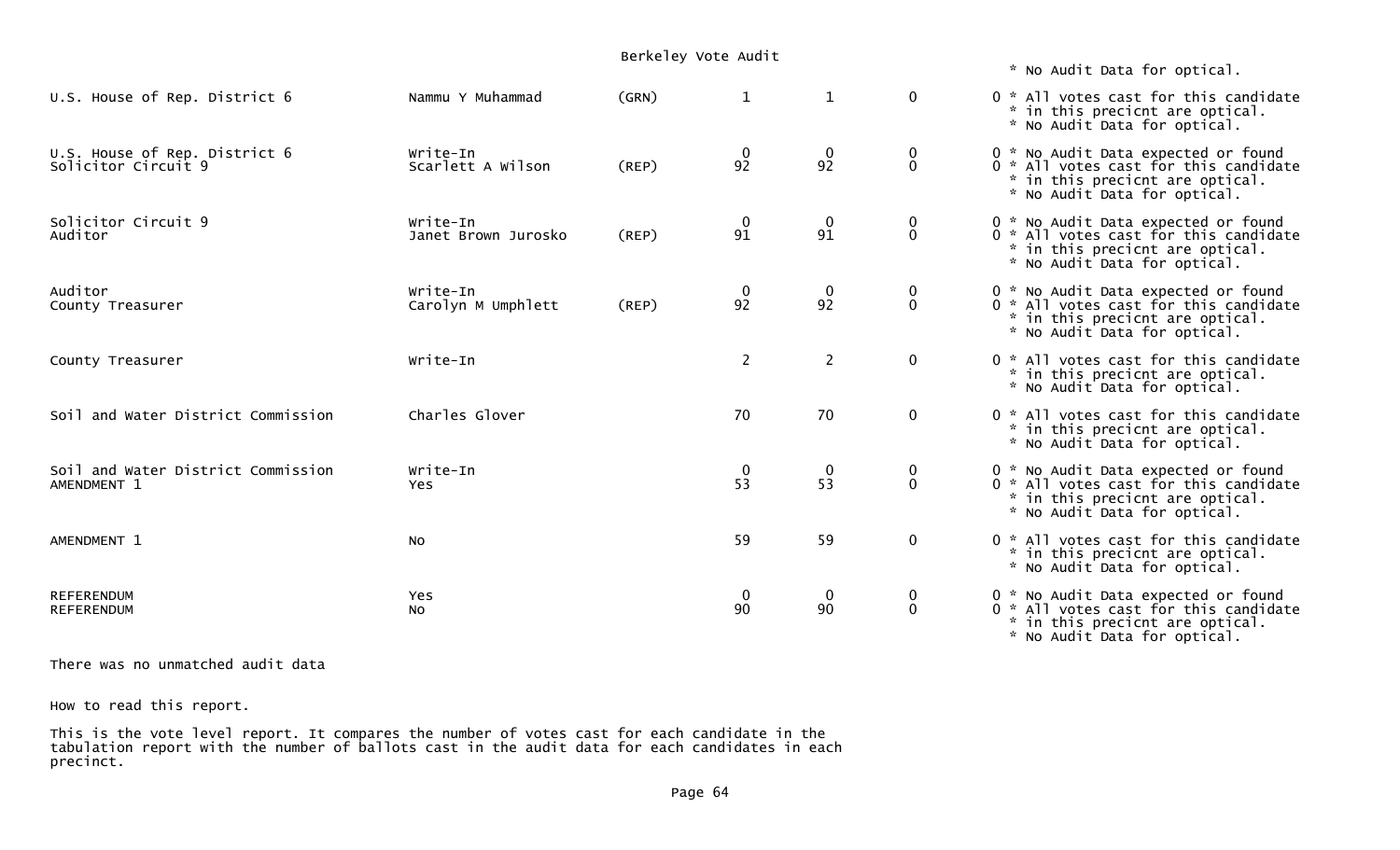## Berkeley Vote Audit

The tabulated values as read from the EL30A report are reported in four categories; Total, Optical (Opt), iVotronic (iVo) and Flash. None of these values on each line are calculated but parsed from the actual report. In the EL30A report all Write-in votes are added together and reported as one candidate name - Write-in. The EL30A does not report individual Write-in candidates.

The Opt totals are the total number of votes cast on paper ballots that were scanned into the optical scanner and transferred to the tabulation computer via memory stick or ZipDisk (depending on the type of device, M100 or M650 used to scan the ballots.) Optical totals should exist only in some but not all of the Virtual Precincts at the bottom of the table.

The iVo totals are the results gathered from the PEBs (Personal Electronic Ballot) which are used to open and close an iVotronic voting machine and, after the polls have closed, gather the ballots cast for transmission to the tabulation system.

The Flash totals are the totals that are read from the flash cards in the rare event that the ballots cannot be copied from the machine to the PEB or from the PEB to the tabulating machine.

The values on the Audit side come from the iVotronic audit data that is read from the flash cards as part of the audit process. That process combines the individual machine data into a master audit file, the EL155 Vote image log.

The EL155 contains a record of all the votes cast on a ballot. The vote images indicate the machine 0counting the number of times a candidate name for a contest appears in a precint we get the number of votes cast in that precinct for that candidates. That number should always match the number of votes cast for that candidate in that contest in the iVo column on the EL30A side of the report.

Optical ballots do not have electonically readable audit files. So if the audit data iVotronic total votes does not match the EL30A iVo value one of two things will occur. The first is if the iVotronic tabulated is zero and the Total tabulated votes match the tabulated Optical votes the following comment is made in the Audit side of the report; All votes cast for this candidate in this precicnt are optical No Audit Data for optical, or secondly, if the iVotronic total is not zero, a notation indicating which data Audit data In the event a candidate or the combined Write-in candidates did not receive any votes in a precinct the EL30A will report a zero vote count. If there are no votes for this candidate in a precinct in the audit data, the following comment will be placed into the audit report by the auditing software; No Audit Data expected or found.

Finaly the audit software will search the audit data for any votes that were not found on the EL30A report. If it finds some, it will report those vote totals by contest, candidate name and precinct. if it does not find any unmatched audit data it will report; There was no unmatched audit data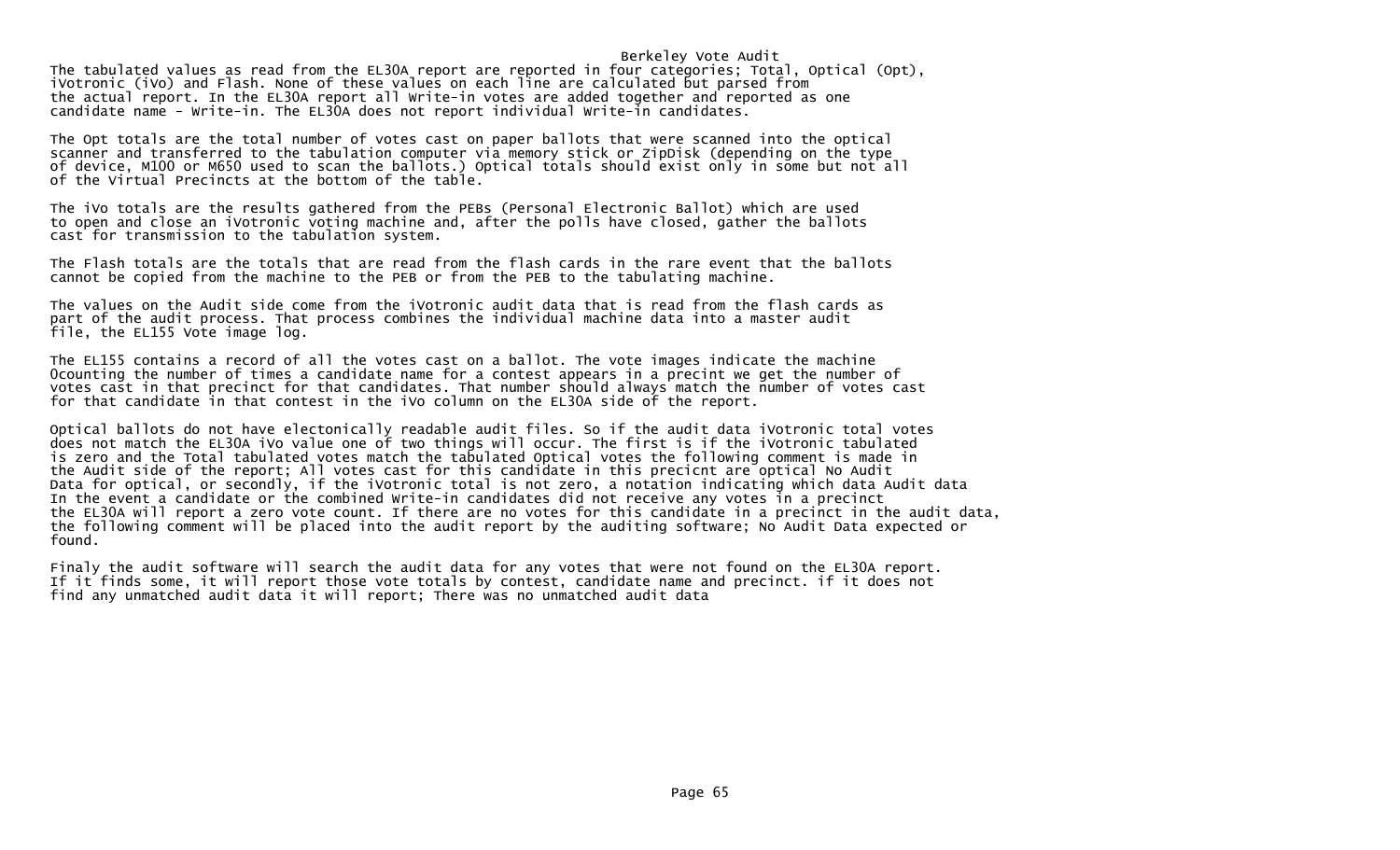## Berkeley EL30A45A Comparison Report

|                                                                                                                                                              |                                                                                          |                                                    | +-------------EL30A-------------+------------------EL45A- |                                        |                                           |                                                               |                                           |                                        |                                           |                                                 |                                                          |
|--------------------------------------------------------------------------------------------------------------------------------------------------------------|------------------------------------------------------------------------------------------|----------------------------------------------------|-----------------------------------------------------------|----------------------------------------|-------------------------------------------|---------------------------------------------------------------|-------------------------------------------|----------------------------------------|-------------------------------------------|-------------------------------------------------|----------------------------------------------------------|
| Office                                                                                                                                                       | Candi date                                                                               | Party                                              | Tot                                                       | Opt                                    |                                           | i Vo Flash                                                    | Tot                                       | Opt                                    | i Vo                                      | Flash Delta                                     |                                                          |
| STRAIGHT PARTY<br>STRAIGHT PARTY<br>STRAIGHT PARTY<br>STRAIGHT PARTY<br>STRAIGHT PARTY<br>STRAIGHT PARTY                                                     | Republ i can<br>Democratic<br>Working Families<br>Constitution<br>Green<br>Li bertari an | (REP)<br>(DEM)<br>(WFM)<br>(CON)<br>(GRN)<br>(LIB) | 18094<br>3108<br>12043<br>379<br>67<br>94                 | 217<br>225<br>8<br>$\Omega$<br>4<br>11 | 17877<br>2883<br>12035<br>379<br>63<br>83 | $\Omega$<br>0<br>$\Omega$<br>$\Omega$<br>$\Omega$<br>$\Omega$ | 18094<br>3108<br>12043<br>379<br>67<br>94 | 217<br>225<br>8<br>$\Omega$<br>4<br>11 | 17877<br>2883<br>12035<br>379<br>63<br>83 | $\Omega$<br>0<br>0<br>$\Omega$<br>0<br>$\Omega$ | 0<br>$\Omega$<br>$\Omega$<br>$\Omega$<br>0<br>$\Omega$   |
| President and Vice President<br>President and Vice President<br>President and Vice President<br>President and Vice President<br>President and Vice President | Mitt Romney<br>Gary Johnson<br>Barack Obama<br>Virgil Goode<br>Jill <sup>Stein</sup>     | (REP)<br>(LIB)<br>(DEM)<br>(CON)<br>(GRN)          | 38475<br>757<br>28542<br>202<br>219                       | 2303<br>37<br>1971<br>14<br>15         | 36172<br>720<br>26571<br>188<br>204       | $\mathbf 0$<br>$\Omega$<br>$\Omega$<br>0<br>$\mathbf 0$       | 38475<br>757<br>28542<br>202<br>219       | 2303<br>37<br>1971<br>14<br>15         | 36172<br>720<br>26571<br>188<br>204       | $\mathbf 0$<br>0<br>$\Omega$<br>0<br>0          | $\Omega$<br>$\Omega$<br>$\Omega$<br>$\Omega$<br>$\Omega$ |
| U.S. House of Rep. District 6<br>U.S. House of Rep. District 6<br>U.S. House of Rep. District 6                                                              | James E Jim Clyburn<br>Nammu Y Muhammad<br>Write-In                                      | (DEM)<br>(SRN)                                     | 8050<br>492<br>70                                         | 615<br>27<br>10                        | 7435<br>465<br>60                         | 0<br>$\Omega$<br>$\Omega$                                     | 8050<br>492<br>70                         | 615<br>27<br>10                        | 7435<br>465<br>60                         | 0<br>0<br>0                                     | $\Omega$<br>$\Omega$<br>$\Omega$                         |
| State Senate District 32<br>State Senate District 32                                                                                                         | John Yancey McGill<br>Write-In                                                           | (DEM)                                              | 3807<br><b>20</b>                                         | 227<br>-5                              | 3580<br>15                                | $\overline{0}$<br>$\mathbf{O}$                                | 3807<br><b>20</b>                         | 227<br>-5                              | 3580<br>-15                               | $\overline{0}$<br>$\Omega$                      | 0<br>$\Omega$                                            |
| State House of Rep Dist 102<br>State House of Rep Dist 102<br>State House of Rep Dist 102                                                                    | Allan Weiss<br>Joe Jefferson<br>Write-In                                                 | (REP)<br>(DEM)                                     | 4389<br>8667<br>-5                                        | 179<br>652<br>$\overline{1}$           | 4210<br>8015<br>4                         | $\mathsf{O}$<br>$\overline{0}$<br>$\mathbf{O}$                | 4389<br>8667<br>-5                        | 179<br>652<br>$\overline{1}$           | 4210<br>8015<br>4                         | 0<br>0<br>$\mathbf 0$                           | 0<br>$\Omega$<br>$\Omega$                                |
| Solicitor Circuit 9<br>Solicitor Circuit 9                                                                                                                   | Scarlett A Wilson<br>Write-In                                                            | (REP)                                              | 48311<br>399                                              | 2978<br>61                             | 45333<br>338                              | 0<br>$\Omega$                                                 | 48311<br>399                              | 2978<br>61                             | 45333<br>338                              | 0<br>$\Omega$                                   | $\Omega$                                                 |
| Audi tor<br>Audi tor                                                                                                                                         | Janet Brown Jurosko<br>Write-In                                                          | (REP)                                              | 47931<br>316                                              | 2954<br>57                             | 44977<br>259                              | $\Omega$<br>$\Omega$                                          | 47931<br>316                              | 2954<br>-57                            | 44977<br>259                              | $\Omega$<br>$\Omega$                            | $\Omega$<br>$\Omega$                                     |
| County Treasurer<br>County Treasurer                                                                                                                         | Carolyn M Umphlett<br>Write-In                                                           | (REP)                                              | 49731<br>293                                              | 3111<br>54                             | 46620<br>239                              | $\Omega$<br>$\Omega$                                          | 49731<br>293                              | 3111<br>54                             | 46620<br>239                              | 0<br>$\mathbf{O}$                               | 0<br>$\Omega$                                            |
| School Board District 7<br>School Board District 7<br>School Board District 7                                                                                | Marty Housand<br>Wilhelmina S Moore<br>Write-In                                          |                                                    | 2501<br>3911<br>10                                        | 153<br>446<br>3                        | 2348<br>3465<br>7                         | $\overline{0}$<br>$\Omega$<br>$\mathbf{0}$                    | 2501<br>3911<br>10                        | 153<br>446<br>3                        | 2348<br>3465                              | $\mathsf{O}$<br>0<br>$\mathbf 0$                | $\Omega$<br>$\Omega$<br>$\Omega$                         |
| Soil and Water District Commission<br>Soil and Water District Commission                                                                                     | Charles Glover<br>Write-In                                                               |                                                    | 39586<br>180                                              | 3186<br>36                             | 36400<br>144                              | $\mathbf 0$<br>$\Omega$                                       | 39586<br>180                              | 3186<br>36                             | 36400<br>144                              | 0<br>$\Omega$                                   | $\Omega$                                                 |
| AMENDMENT 1<br>AMENDMENT 1                                                                                                                                   | Yes<br>No                                                                                |                                                    | 36774<br>26528                                            | 3079<br>2426                           | 33695<br>24102                            | $\Omega$<br>$\mathbf{O}$                                      | 36774<br>26528                            | 3079<br>2426                           | 33695<br>24102                            | $\Omega$<br>0                                   | 0<br>$\Omega$                                            |
| <b>REFERENDUM</b><br>REFERENDUM                                                                                                                              | Yes<br>No                                                                                |                                                    | 40092<br>27042                                            | 3281<br>2376                           | 36811<br>24666                            | $\mathbf{0}$<br>$\Omega$                                      | 40092<br>27042                            | 3281<br>2376                           | 36811<br>24666                            | 0<br>$\Omega$                                   | 0                                                        |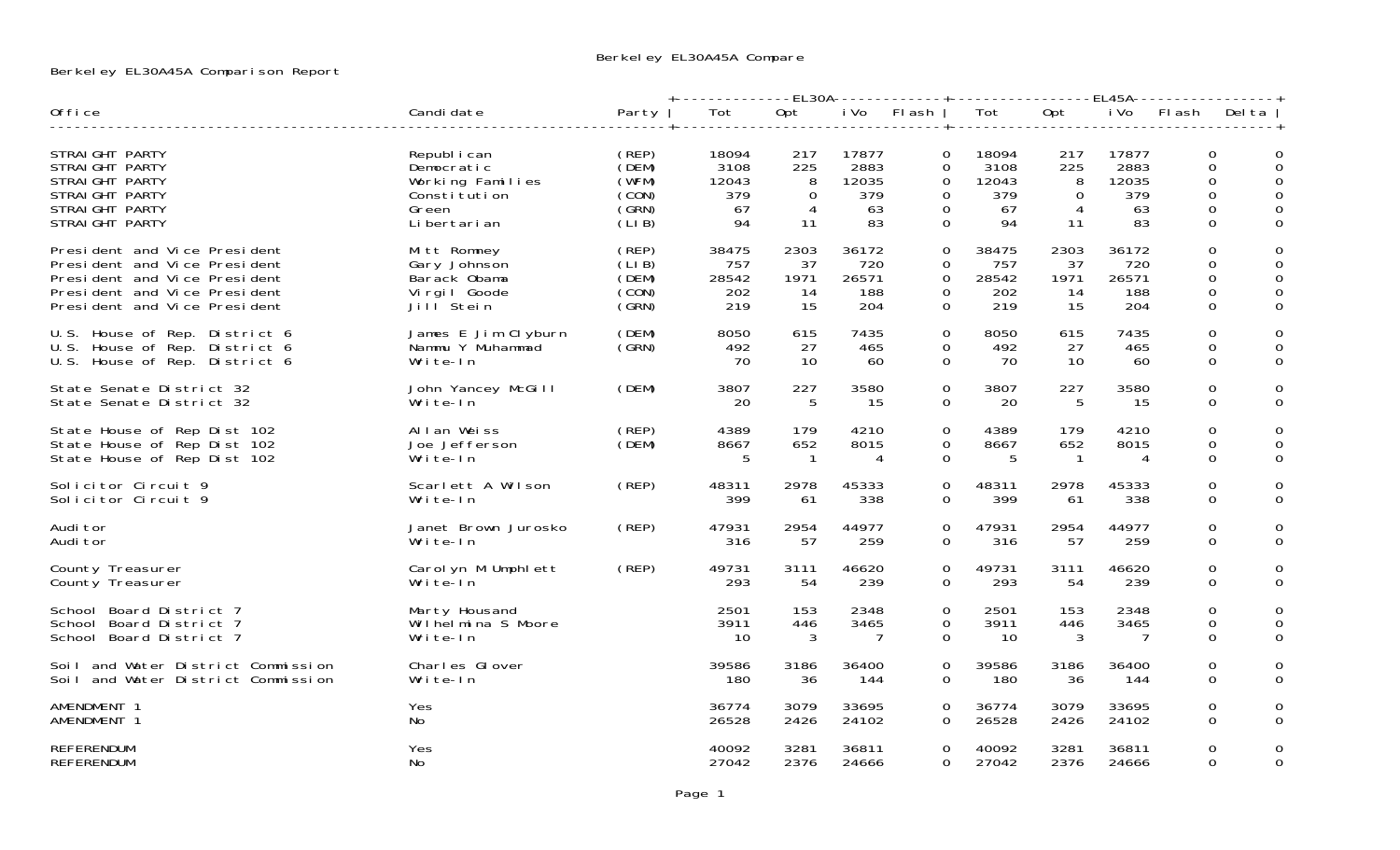|                                                                                                                                                                               |                                                                                 | Berkel ey EL30A45A Compare       |                                      |                               |                                      |                                 |                                      |                               |                                      |                                         |                       |
|-------------------------------------------------------------------------------------------------------------------------------------------------------------------------------|---------------------------------------------------------------------------------|----------------------------------|--------------------------------------|-------------------------------|--------------------------------------|---------------------------------|--------------------------------------|-------------------------------|--------------------------------------|-----------------------------------------|-----------------------|
| State Senate District 37                                                                                                                                                      | Larry Grooms                                                                    | (REP)                            | 19866                                | 1169                          | 18697                                | 0                               | 19866                                | 1169                          | 18697                                | 0                                       | 0                     |
| State Senate District 37                                                                                                                                                      | Write-In                                                                        |                                  | 242                                  | 26                            | 216                                  | 0                               | 242                                  | 26                            | 216                                  | $\mathbf 0$                             | $\Omega$              |
| State House of Rep Dist 100<br>State House of Rep Dist 100<br>State House of Rep Dist 100<br>State House of Rep Dist 100                                                      | Edward L Southard<br>Toni a Ai ken-Tayl or<br>Toni a Ai ken-Tayl or<br>Write-In | (REP)<br>(DEM)<br>(WFM)          | 9894<br>4600<br>580<br>13            | 425<br>234<br>18<br>3         | 9469<br>4366<br>562<br>10            | 0<br>0<br>0<br>$\overline{0}$   | 9894<br>4600<br>580<br>13            | 425<br>234<br>18<br>3         | 9469<br>4366<br>562<br>10            | $\mathbf 0$<br>0<br>0<br>$\overline{0}$ | 0<br>0<br>0<br>0      |
| House of Rep. District 1<br>U.S.<br>U.S.<br>House of Rep. District 1<br>House of Rep. District 1<br>U.S.<br>House of Rep. District 1<br>U.S.<br>U.S. House of Rep. District 1 | Tim Scott<br>Keith Blandford<br>Bobbie Rose<br>Bobbie Rose<br>Write-In          | (REP)<br>(LIB)<br>(DEM)<br>(WFM) | 36875<br>1133<br>17297<br>1195<br>53 | 2262<br>78<br>1015<br>62<br>6 | 34613<br>1055<br>16282<br>1133<br>47 | 0<br>0<br>0<br>0<br>$\mathbf 0$ | 36875<br>1133<br>17297<br>1195<br>53 | 2262<br>78<br>1015<br>62<br>6 | 34613<br>1055<br>16282<br>1133<br>47 | 0<br>0<br>0<br>0<br>$\Omega$            | 0<br>0<br>0<br>0<br>0 |
| State Senate District 44                                                                                                                                                      | Paul G Campbell Jr                                                              | (REP)                            | 22506                                | 1367                          | 21139                                | 0                               | 22506                                | 1367                          | 21139                                | $\mathbf 0$                             | 0                     |
| State Senate District 44                                                                                                                                                      | Write-In                                                                        |                                  | 309                                  | 37                            | 272                                  | 0                               | 309                                  | 37                            | 272                                  | 0                                       | $\Omega$              |
| State House of Rep Dist 92                                                                                                                                                    | Joe Daning                                                                      | (REP)                            | 10731                                | 609                           | 10122                                | 0                               | 10731                                | 609                           | 10122                                | $\mathbf 0$                             | 0                     |
| State House of Rep Dist 92                                                                                                                                                    | Write-In                                                                        |                                  | 118                                  | 15                            | 103                                  | 0                               | 118                                  | 15                            | 103                                  | 0                                       | $\mathbf 0$           |
| State House of Rep Dist 117                                                                                                                                                   | Bill Crosby                                                                     | (REP)                            | 5549                                 | 344                           | 5205                                 | 0                               | 5549                                 | 344                           | 5205                                 | $\mathbf 0$                             | 0                     |
| State House of Rep Dist 117                                                                                                                                                   | Write-In                                                                        |                                  | 100                                  | 15                            | 85                                   | 0                               | 100                                  | 15                            | 85                                   | $\Omega$                                | $\Omega$              |
| County Council District 3                                                                                                                                                     | Ken Gunn                                                                        | (REP)                            | 5675                                 | 367                           | 5308                                 | $\mathbf 0$                     | 5675                                 | 367                           | 5308                                 | $\mathbf 0$                             | 0                     |
| County Council District 3                                                                                                                                                     | Write-In                                                                        |                                  | 62                                   | 14                            | 48                                   | 0                               | 62                                   | 14                            | 48                                   | $\mathbf 0$                             | $\overline{0}$        |
| School Board District 3                                                                                                                                                       | Phillip Obie II                                                                 |                                  | 3876                                 | 333                           | 3543                                 | 0                               | 3876                                 | 333                           | 3543                                 | 0                                       | 0                     |
| School Board District 3                                                                                                                                                       | Write-In                                                                        |                                  | 40                                   | 9                             | 31                                   | $\mathbf 0$                     | 40                                   | 9                             | 31                                   | $\Omega$                                | $\Omega$              |
| School Board District 5                                                                                                                                                       | Kathy Schwalbe                                                                  |                                  | 5383                                 | 421                           | 4962                                 | $\mathbf 0$                     | 5383                                 | 421                           | 4962                                 | $\mathbf 0$                             | 0                     |
| School Board District 5                                                                                                                                                       | Write-In                                                                        |                                  | 37                                   | 4                             | 33                                   | 0                               | 37                                   | 4                             | 33                                   | $\mathbf 0$                             | $\mathbf 0$           |
| School Board District 9                                                                                                                                                       | Scott Marino                                                                    |                                  | 4924                                 | 330                           | 4594                                 | 0                               | 4924                                 | 330                           | 4594                                 | $\mathbf 0$                             | 0                     |
| School Board District 9                                                                                                                                                       | Write-In                                                                        |                                  | 35                                   | 6                             | 29                                   | 0                               | 35                                   | 6                             | 29                                   | $\mathbf 0$                             | $\overline{0}$        |
| State House of Rep Dist 99                                                                                                                                                    | Jim Merrill                                                                     | (REP)                            | 7804                                 | 593                           | 7211                                 | $\mathbf 0$                     | 7804                                 | 593                           | 7211                                 | $\mathbf 0$                             | 0                     |
| State House of Rep Dist 99                                                                                                                                                    | Write-In                                                                        |                                  | 67                                   | 9                             | 58                                   | 0                               | 67                                   | 9                             | 58                                   | $\mathbf 0$                             | $\mathbf 0$           |
| County Council District 2                                                                                                                                                     | Tim Callanan                                                                    | (REP)                            | 6655                                 | 462                           | 6193                                 | 0                               | 6655                                 | 462                           | 6193                                 | $\mathbf 0$                             | 0                     |
| County Council District 2                                                                                                                                                     | Write-In                                                                        |                                  | 67                                   | 9                             | 58                                   | 0                               | 67                                   | 9                             | 58                                   | $\mathbf 0$                             | $\mathbf 0$           |
| State Senate District 39                                                                                                                                                      | John Matthews                                                                   | (DEM)                            | 2219                                 | 218                           | 2001                                 | 0                               | 2219                                 | 218                           | 2001                                 | 0                                       | 0                     |
| State Senate District 39                                                                                                                                                      | Write-In                                                                        |                                  | 20                                   | -1                            | 19                                   | 0                               | 20                                   | -1                            | 19                                   | 0                                       | $\Omega$              |
| State House of Rep. Dist. 15<br>State House of Rep. Dist. 15                                                                                                                  | Samuel Rivers Jr<br>Write-In                                                    | (PET)                            | 4100<br>59                           | 323<br>9                      | 3777<br>50                           | 0<br>$\mathbf 0$                | 4100<br>59                           | 323<br>9                      | 3777<br>50                           | 0<br>$\mathbf 0$                        | 0                     |
| County Council District 1                                                                                                                                                     | Phillip Farley                                                                  | (REP)                            | 5516                                 | 438                           | 5078                                 | 0                               | 5516                                 | 438                           | 5078                                 | 0                                       | 0                     |
| County Council District 1                                                                                                                                                     | Write-In                                                                        |                                  | 66                                   | 7                             | 59                                   | $\mathbf 0$                     | 66                                   | 7                             | 59                                   | $\mathsf{O}$                            | 0                     |
| School Board District 1<br>School Board District 1                                                                                                                            | C Kevin Cox<br>Kent Murray                                                      |                                  | 2608<br>3224<br>Page 2               | 228<br>318                    | 2380<br>2906                         | 0<br>$\mathbf 0$                | 2608<br>3224                         | 228<br>318                    | 2380<br>2906                         | 0<br>0                                  | 0<br>0                |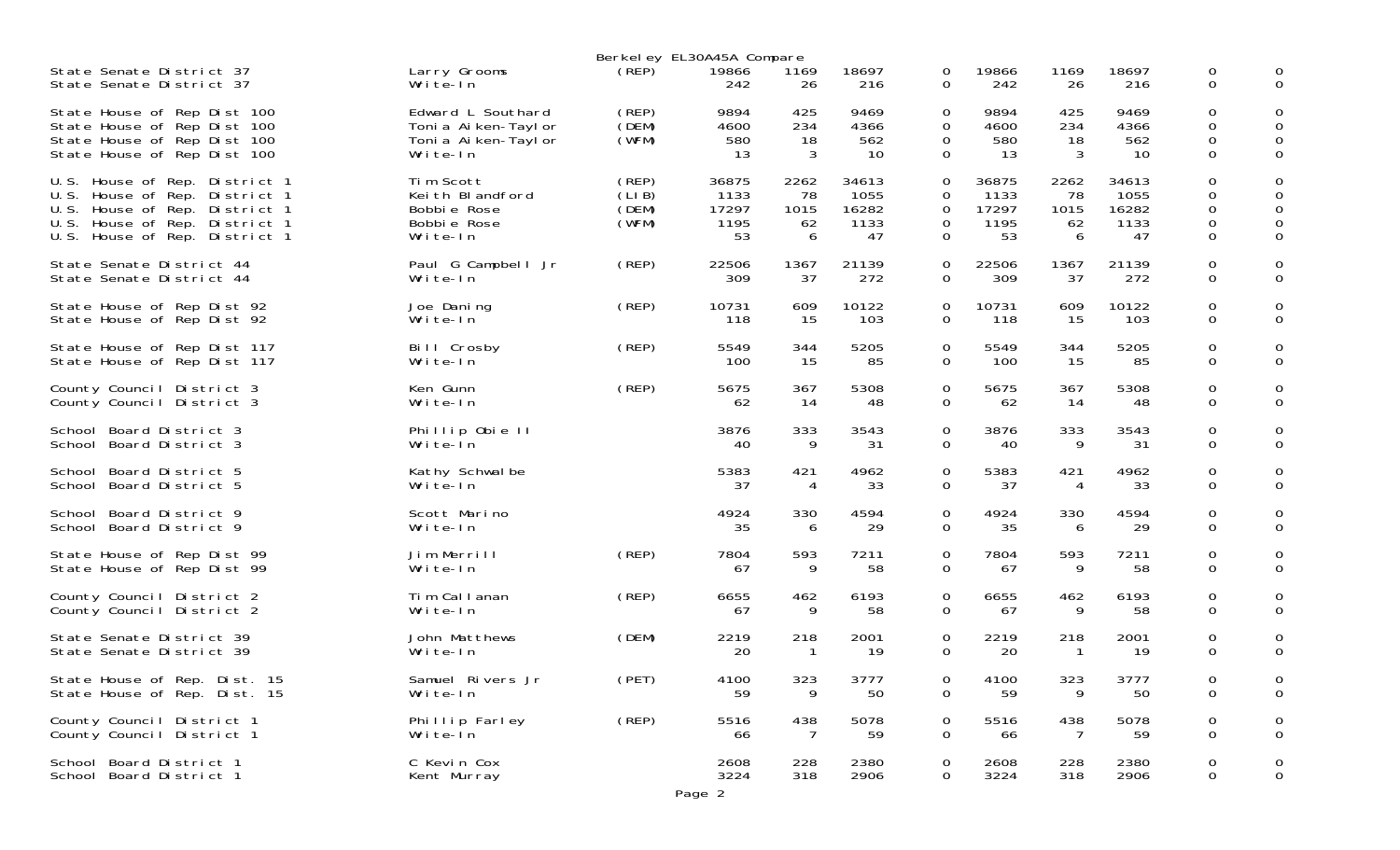|                                                      |                          | Berkeley EL30A45A Compare |     |     |     |    |     |  |
|------------------------------------------------------|--------------------------|---------------------------|-----|-----|-----|----|-----|--|
| School Board District 1                              | Write-In                 |                           |     |     | 19  |    |     |  |
| State Senate District 38<br>State Senate District 38 | Sean Bennett<br>Write-In | (REP)                     | 752 | 697 | 752 | 55 | 697 |  |

How to read this report.

This is EL30A EL45A Crosscheck Report. It sums each candidates vote totals in each precinct in the EL30A Precinct Detail Report and compares it to the EL45A Election Summary Report that contains the tabulated total for each candidate in the county.

The values read from the EL30A report are reported in four categories; Total, Optical (Opt), iVotronic (iVo) and Flash. None of these values on each line are calculated but parsed from the actual report. The total lines are the calculated sums of the individual precince line values.

The Opt totals are the total number of votes cast on paper ballots that were scanned into the optical scanner and transferred to the tabulation computer via memory stick or ZipDisk (depending on the type of device, M100 or M650 used to scan the ballots.) Optical totals should exist only in some but not all of the Virtual Precincts at the bottom of the table.

The iVo totals are the results gathered from the PEBs (Personal Electronic Ballot) which are used to open and close an iVotronic voting machine and, after the polls have closed, gather the ballots cast for transmission to the tabulation system.

The Flash totals are the totals that are read from the flash cards in the rare event that the ballots cannot be copied from the machine to the PEB or from the PEB to the tabulating machine.

The values read from the EL45A report are reported in same four categories; Total, Optical (Opt), iVotronic (iVo) and Flash as the EL30A. Like the EL30A they are parsed from the actual EL45A report. The summary candidate totals are compared against the calculated sums for each candidate from, the EL30A report. Each of the values in each line on the EL30A side must match the same value on the EL45A side and the Delta value must be zero.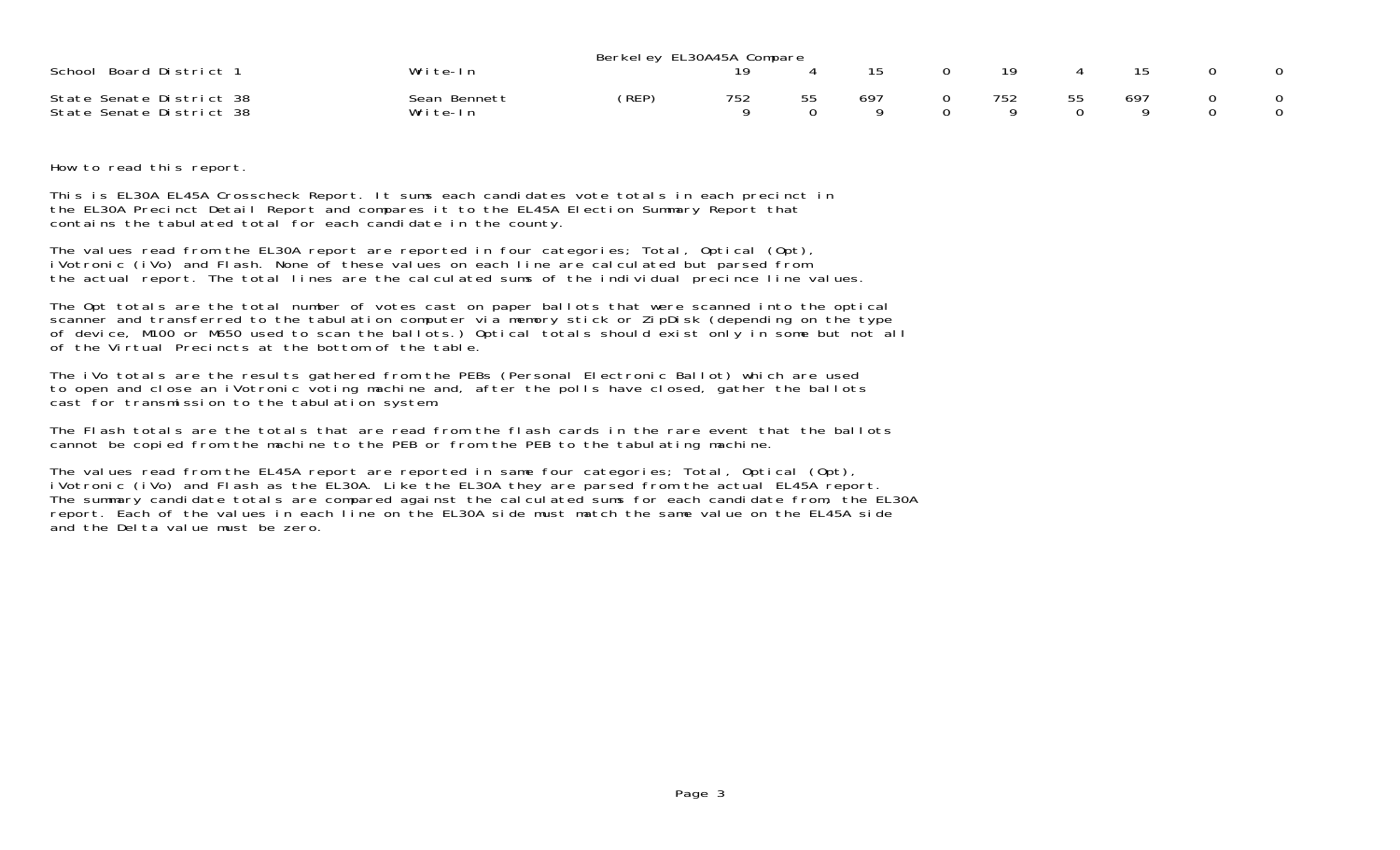PEBUsed

Berkeley PEB Use Report

| Precinct                           | PEBs Used        |                  |        | Comments |  |  |  |                                                                                              |
|------------------------------------|------------------|------------------|--------|----------|--|--|--|----------------------------------------------------------------------------------------------|
| Al vi n                            | 155843           | 155163           |        |          |  |  |  | WARNING: 2 PEBs used to open/close machines.                                                 |
| Bethera                            | 155843           | 139111           |        |          |  |  |  | WARNING: 2 PEBs used to open/close machines.                                                 |
| Bonneau                            | 229807           |                  |        |          |  |  |  |                                                                                              |
| Bonneau Beach                      | 147833           |                  |        |          |  |  |  |                                                                                              |
| Boul der Bluff                     | 144719           | 155843           |        |          |  |  |  | WARNING: 2 PEBs used to open/close machines.                                                 |
| Cai nhoy                           | 155843           | 155259           |        |          |  |  |  | WARNING: 2 PEBs used to open/close machines.                                                 |
| Carnes Cross Rd 1                  | 144987           | 155843           |        |          |  |  |  | WARNING: 2 PEBs used to open/close machines.                                                 |
| Carnes Cross Rd 2                  | 122992<br>155843 |                  |        |          |  |  |  |                                                                                              |
| Cordesville                        | 155843           | 123123           |        |          |  |  |  |                                                                                              |
| Cross<br>Daniel Island 1           | 155597           | 155843           |        |          |  |  |  | WARNING: 2 PEBs used to open/close machines.<br>WARNING: 2 PEBs used to open/close machines. |
| Daniel Island 2                    | 146576           | 155843           |        |          |  |  |  | WARNING: 2 PEBs used to open/close machines.                                                 |
| Devon Forest 1                     | 155843           | 159492           |        |          |  |  |  | WARNING: 2 PEBs used to open/close machines.                                                 |
| Devon Forest 2                     | 145063           | 155843           |        |          |  |  |  | WARNING: 2 PEBs used to open/close machines.                                                 |
| Eadytown                           | 155843           | 229791           |        |          |  |  |  | WARNING: 2 PEBs used to open/close machines.                                                 |
| Foster Creek                       | 147839           | 155843           |        |          |  |  |  | WARNING: 2 PEBs used to open/close machines.                                                 |
| Goose Creek 1                      | 145875           |                  |        |          |  |  |  |                                                                                              |
| Goose Creek 2                      | 147932           | 155843           |        |          |  |  |  | WARNING: 2 PEBs used to open/close machines.                                                 |
| Hanahan 1                          | 138567           | 155843           |        |          |  |  |  | WARNING: 2 PEBs used to open/close machines.                                                 |
| Hanahan 2                          | 155843           | 141727           |        |          |  |  |  | WARNING: 2 PEBs used to open/close machines.                                                 |
| Hanahan 3                          | 144748           | 155843           |        |          |  |  |  | WARNING: 2 PEBs used to open/close machines.                                                 |
| Hanahan 4                          | 133665           | 155843           | 147869 |          |  |  |  | WARNING: 3 PEBs used to open/close machines.                                                 |
| Hilton Cross Rd                    | 124675           | 155843           |        |          |  |  |  | WARNING: 2 PEBs used to open/close machines.                                                 |
| Huger                              | 155843           | 147256           |        |          |  |  |  | WARNING: 2 PEBs used to open/close machines.                                                 |
| Jamestown                          | 147853           | 155843           |        |          |  |  |  | WARNING: 2 PEBs used to open/close machines.                                                 |
| Lebanon                            | 155843           | 137498           |        |          |  |  |  | WARNING: 2 PEBs used to open/close machines.                                                 |
| Macedoni a                         | 155843           |                  |        |          |  |  |  |                                                                                              |
| McBeth                             | 155843           | 122995           |        |          |  |  |  | WARNING: 2 PEBs used to open/close machines.                                                 |
| Moncks Corner 1                    | 124875           | 155843           |        |          |  |  |  | WARNING: 2 PEBs used to open/close machines.                                                 |
| Moncks Corner 2                    | 147356           | 155843           |        |          |  |  |  | WARNING: 2 PEBs used to open/close machines.                                                 |
| Moncks Corner 3<br>Moncks Corner 4 | 151409<br>209155 | 155843           |        |          |  |  |  | WARNING: 2 PEBs used to open/close machines.                                                 |
| Pimlico                            | 144380           | 155843<br>155843 |        |          |  |  |  | WARNING: 2 PEBs used to open/close machines.<br>WARNING: 2 PEBs used to open/close machines. |
| Pi nopol i s                       | 135184           | 155843           |        |          |  |  |  | WARNING: 2 PEBs used to open/close machines.                                                 |
| Russellville                       | 155843           | 209171           |        |          |  |  |  | WARNING: 2 PEBs used to open/close machines.                                                 |
| Sangaree 1                         | 142580           | 155843           | 134542 |          |  |  |  | WARNING: 3 PEBs used to open/close machines.                                                 |
| Sangaree 2                         | 155475           | 155843           |        |          |  |  |  | WARNING: 2 PEBs used to open/close machines.                                                 |
| Sangaree 3                         | 229798           |                  |        |          |  |  |  |                                                                                              |
| Shulerville                        | 155843           | 100136           | 145105 |          |  |  |  | WARNING: 3 PEBs used to open/close machines.                                                 |
| St Stephen 1                       | 147383           |                  |        |          |  |  |  |                                                                                              |
| St Stephen 2                       | 154987           |                  |        |          |  |  |  |                                                                                              |
| Stratford 1                        | 155843           |                  |        |          |  |  |  |                                                                                              |
| Stratford 2                        | 151048           |                  |        |          |  |  |  |                                                                                              |
| Stratford 3                        | 149252           |                  |        |          |  |  |  |                                                                                              |
| Stratford 4                        | 155843           | 144729           |        |          |  |  |  | WARNING: 2 PEBs used to open/close machines.                                                 |
| Wassamassaw 1                      | 155843           | 154678           |        |          |  |  |  | WARNING: 2 PEBs used to open/close machines.                                                 |
| Wassamassaw 2                      | 155843           | 144759           |        |          |  |  |  | WARNING: 2 PEBs used to open/close machines.                                                 |
| Westview 1                         | 115009           |                  |        |          |  |  |  |                                                                                              |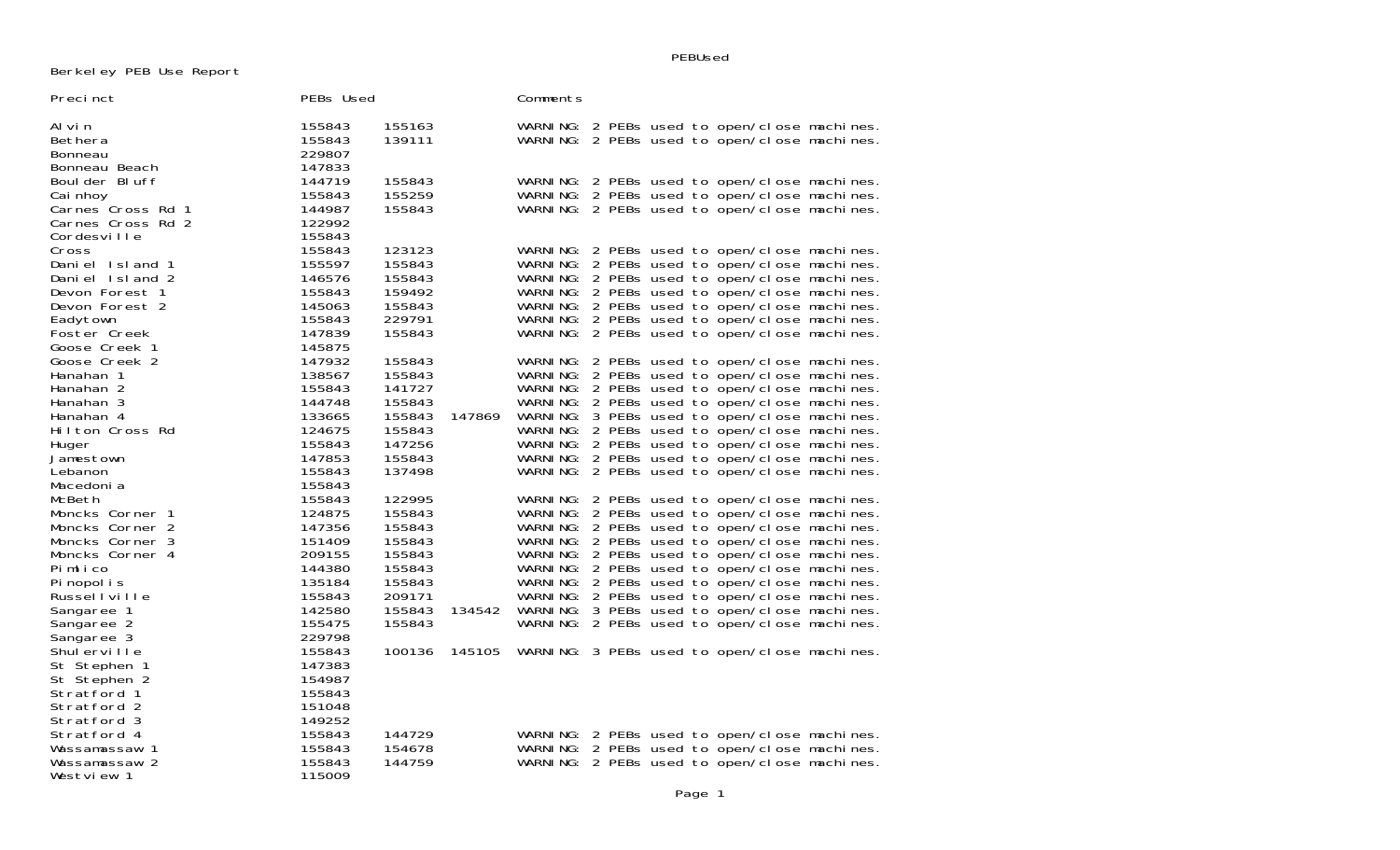| Westview 2    | 152010 |        |                                                            |
|---------------|--------|--------|------------------------------------------------------------|
| Westview 3    | 144688 |        |                                                            |
| Beverly Hills | 144853 | 155843 | WARNING: 2 PEBs used to open/close machines.               |
| Howe Hall 1   | 123130 | 125515 | 114289 146776 WARNING: 4 PEBs used to open/close machines. |
| Howe Hall 2   | 124849 |        |                                                            |
| Liberty Hall  | 146657 |        |                                                            |
| Medway        | 145086 | 155843 | WARNING: 2 PEBs used to open/close machines.               |
| Whitesville 1 | 155711 | 155843 | WARNING: 2 PEBs used to open/close machines.               |
| Whitesville 2 | 159366 | 155843 | WARNING: 2 PEBs used to open/close machines.               |
| Absentee      | 151774 | 151248 | WARNING: 2 PEBs used to open/close machines.               |
| Absentee 2    | 151774 | 151248 | WARNING: 2 PEBs used to open/close machines.               |
| Failsafe      | 151248 |        |                                                            |
| Failsafe 2    | 151248 |        |                                                            |

61 precincts processed

How to read this report.

This is the PEB Used report. It lists the precints found in the Audit data and lists all the PEBs that were used by the poll workers to open and close the iVotronic machines in that. precinct.

If more than one PEB is used to open and close all the iVotronic machines in a precinct, then the County Election Commission must read ALL the PEBs used in that precinct to assure that they have collected all the ballots from that precinct. A county whose report shows a precinct that has machines open or closed by more than one PEB should double check the Ballot Audit Report against the iVotronic paper tapes and the Poll Book to make sure that all the ballots have been collected and tabulated.

PEBUsed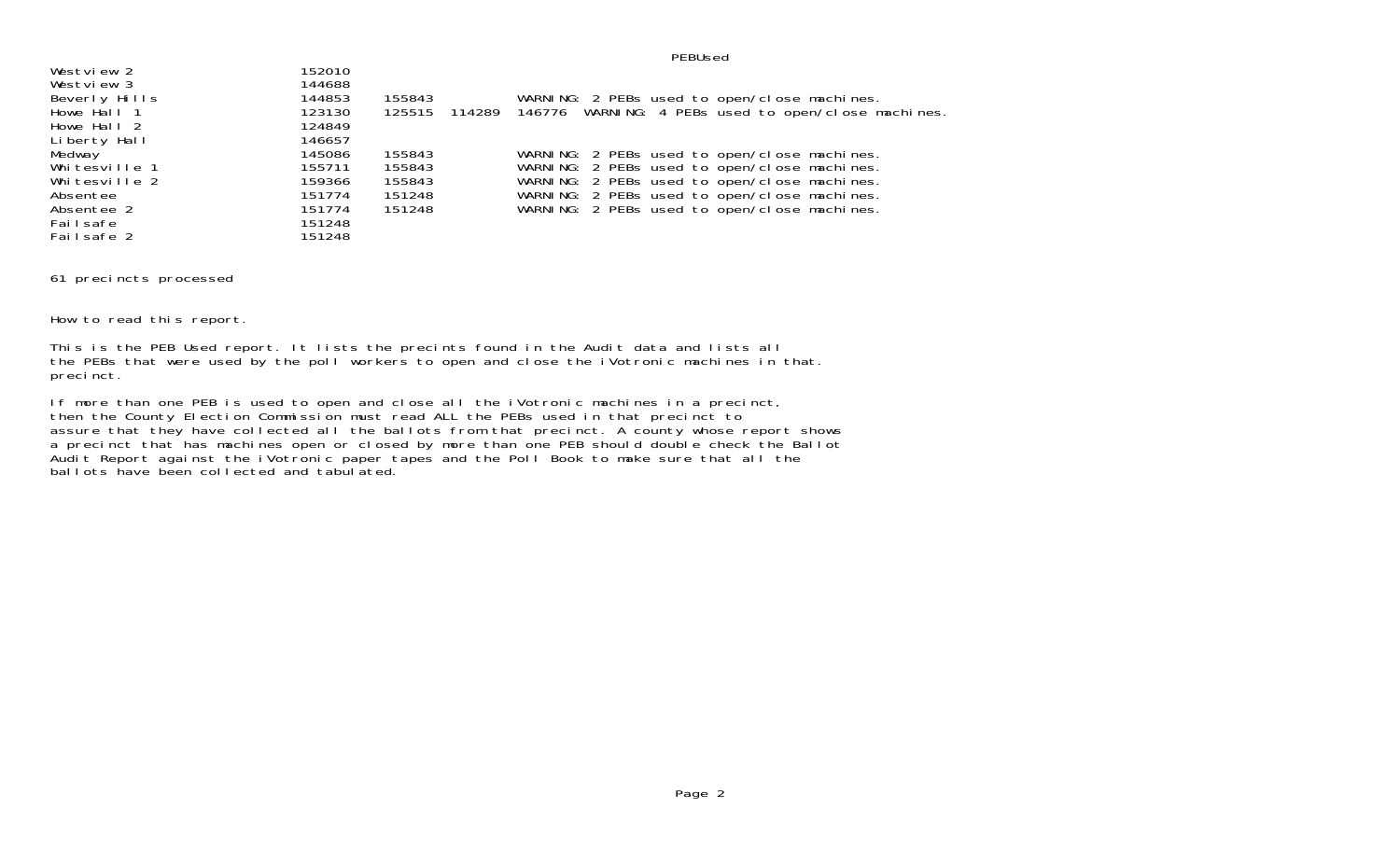Berkeley PEB Exceptions Report

| i Vo $#$                                                                                                                                                                                                             | Op PEB Open Time                                                                                                                                                                                                                                                                             | CI PEB                                                                                                               | Close Time                                                                                                                                                                                                                                                                                         |                                                                                                                                                           | Exception Type Precinct - Ballots Cast                                                                                                                                                                                                                                                                                                                                                                                                                                                                                                                                                                                                      |
|----------------------------------------------------------------------------------------------------------------------------------------------------------------------------------------------------------------------|----------------------------------------------------------------------------------------------------------------------------------------------------------------------------------------------------------------------------------------------------------------------------------------------|----------------------------------------------------------------------------------------------------------------------|----------------------------------------------------------------------------------------------------------------------------------------------------------------------------------------------------------------------------------------------------------------------------------------------------|-----------------------------------------------------------------------------------------------------------------------------------------------------------|---------------------------------------------------------------------------------------------------------------------------------------------------------------------------------------------------------------------------------------------------------------------------------------------------------------------------------------------------------------------------------------------------------------------------------------------------------------------------------------------------------------------------------------------------------------------------------------------------------------------------------------------|
| 5108244 147853<br>5114362 149252<br>5117885 144380<br>5117959 124875<br>5118052 142580<br>5118520 147932<br>5118692 229798<br>5118896 151409<br>5119428 124875<br>5119574 133665<br>5119670 144719<br>5119742 146657 | 11/06/2012 07:59:28<br>11/06/2012 07: 31: 22<br>11/06/2012 07:40:02<br>11/06/2012 07:39:32<br>11/06/2012 06: 34: 04<br>11/06/2012 07: 25: 49<br>11/06/2012 07:50:56<br>11/06/2012 07: 32: 17<br>11/06/2012 07: 35: 20<br>11/06/2012 07:28:51<br>11/06/2012 07: 31: 19<br>11/06/2012 07:44:37 | 147853<br>149252<br>144380<br>124875<br>142580<br>147932<br>229798<br>151409<br>124875<br>133665<br>144719<br>146657 | 11/06/2012 20: 07: 09<br>11/06/2012 20:08:25<br>11/06/2012 20: 02: 39<br>11/06/2012 20: 11: 46<br>11/06/2012 12: 41: 57<br>11/06/2012 20: 24: 15<br>11/06/2012 20: 14: 40<br>11/06/2012 20: 14: 40<br>11/06/2012 20:06:01<br>11/06/2012 20: 14: 36<br>11/06/2012 20:08:51<br>11/06/2012 20: 17: 48 | Open Time<br>Open Time<br>Open Time<br>Open Time<br>Close Time<br>Open Time<br>Open Time<br>Open Time<br>Open Time<br>Open Time<br>Open Time<br>Open Time | Jamestown - 194<br>Stratford 3 - 183<br>Pimlico - 184<br>Moncks Corner 1 - 147<br>Sangaree 1 - 15<br>Goose Creek 2 - 146<br>Sangaree 3 - 215<br>Moncks Corner 3 - 211<br>Moncks Corner 1 - 155<br>Hanahan $4 - 228$<br>Boulder Bluff - 125<br>Liberty Hall - $253$                                                                                                                                                                                                                                                                                                                                                                          |
|                                                                                                                                                                                                                      | *** WARNING: iVotronic Machine 5119901 was not closed                                                                                                                                                                                                                                        |                                                                                                                      |                                                                                                                                                                                                                                                                                                    |                                                                                                                                                           |                                                                                                                                                                                                                                                                                                                                                                                                                                                                                                                                                                                                                                             |
| 5120122 145086<br>5120354 138567<br>5120490 135184<br>5120561 209155<br>5120603 144380<br>5120603 144380<br>5120603 144380<br>5120611 145063<br>5120632 155843                                                       | 11/06/2012 07:40:25<br>11/06/2012 07:08:43<br>11/06/2012 07: 13: 46<br>11/06/2012 07: 23: 35<br>11/06/2008 07: 35: 29<br>11/06/2008 07:35:29<br>11/06/2008 07:35:29<br>11/06/2012 07: 33: 22<br>11/03/2012 10: 10: 32                                                                        | 145086<br>138567<br>135184<br>209155<br>144380<br>144380<br>144380<br>145063<br>155843                               | 11/06/2012 20: 03: 46<br>11/06/2012 19: 30: 15<br>11/06/2012 19: 17: 42<br>11/06/2012 20: 24: 12<br>11/06/2008 20: 23: 33<br>11/06/2008 20: 23: 33<br>11/06/2008 20: 23: 33<br>11/06/2012 20: 43: 27<br>11/04/2012 15: 34: 32                                                                      | Open Time<br>Open Time<br>Open Time<br>Open Time<br>>>Open Date<<<br>>>Close Date<<<br>Open Time<br>Open Time<br>>>Open Date<<                            | Medway - 139<br>Hanahan 1 - 195<br>Pinopolis - 182<br>Moncks Corner 4 - 26<br>Pimlico - 215<br>Pimlico - 215<br>Pimlico - 215<br>Devon Forest 2 - 224<br>Al vin - $2$<br>Bethera - 1<br>Boulder Bluff - 1<br>Cai nhoy $-1$<br>Carnes Cross Rd 1 - 1<br>Cordesville - 3<br>$Cross - 1$<br>Daniel Island 1 - 3<br>Daniel Island 2 - 1<br>Devon Forest 1 - 1<br>Devon Forest 2 - 2<br>Eadytown - 3<br>Foster Creek - 1<br>Goose Creek 2 - 4<br>Hanahan 1 - 1<br>Hanahan 2 - 1<br>Hanahan $3 - 2$<br>Hanahan 4 - 2<br>Hilton Cross Rd - 3<br>Huger $-1$<br>Jamestown - 5<br>Lebanon - 3<br>Macedonia - 2<br>$McBeth - 2$<br>Moncks Corner 1 - 2 |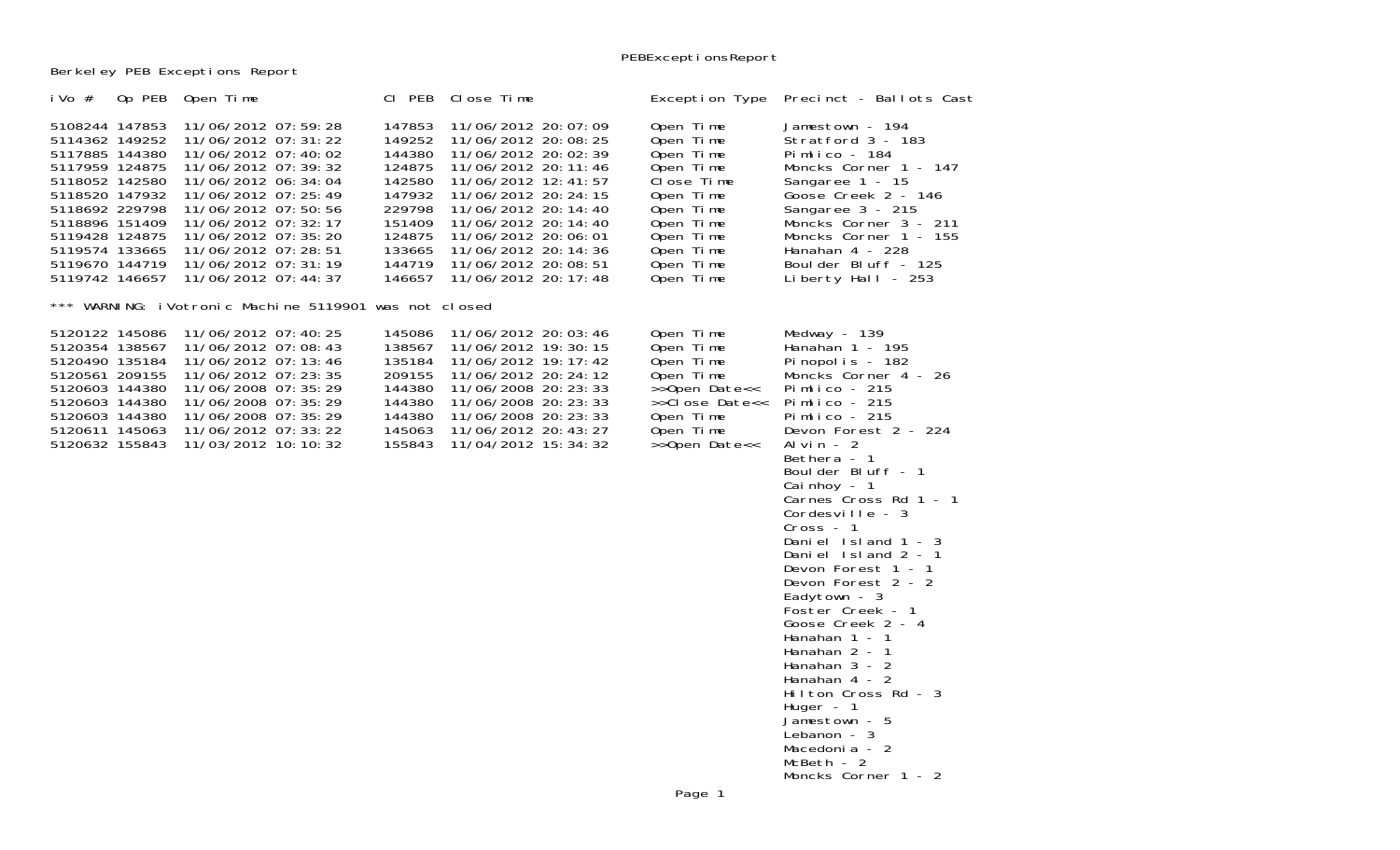|                                    |                            | PEBExceptionsReport      |                                                                                                                                                                                                                                                                                                                                                                                                                                                                                                                 |
|------------------------------------|----------------------------|--------------------------|-----------------------------------------------------------------------------------------------------------------------------------------------------------------------------------------------------------------------------------------------------------------------------------------------------------------------------------------------------------------------------------------------------------------------------------------------------------------------------------------------------------------|
|                                    |                            |                          | Moncks Corner 2 - 3<br>Moncks Corner 3 - 2<br>Moncks Corner 4 - 1<br>Pimlico - $3$<br>Pinopolis - 4<br>Russellville - 2<br>Sangaree 1 - 2<br>Sangaree 2 - 1<br>Shulerville - 2<br>Stratford 1 - 1<br>Stratford 4 - 2<br>Wassamassaw 1 - 1<br>Wassamassaw 2 - 1<br>Beverly Hills - 2<br>Medway - 1<br>Whitesville 1 - 1<br>Whitesville 2 - 2                                                                                                                                                                     |
| 5120632 155843 11/03/2012 10:10:32 | 155843 11/04/2012 15:34:32 | >>Close Date<< Alvin - 2 |                                                                                                                                                                                                                                                                                                                                                                                                                                                                                                                 |
|                                    |                            |                          | Bethera - 1<br>Boulder Bluff - 1<br>Cai nhoy $-1$<br>Carnes Cross Rd 1 - 1<br>Cordesville - 3<br>$Cross - 1$<br>Daniel Island 1 - 3<br>Daniel Island 2 - 1<br>Devon Forest 1 - 1<br>Devon Forest 2 - 2<br>Eadytown - 3<br>Foster Creek - 1<br>Goose Creek 2 - 4<br>Hanahan $1 - 1$<br>Hanahan 2 - 1<br>Hanahan $3 - 2$<br>Hanahan 4 - 2<br>Hilton Cross Rd - 3<br>Huger - 1<br>Jamestown - 5<br>Lebanon - 3<br>Macedonia - 2<br>McBeth - 2<br>Moncks Corner 1 - 2<br>Moncks Corner 2 - 3<br>Moncks Corner 3 - 2 |
|                                    |                            |                          | Moncks Corner 4 - 1<br>Pimlico - 3<br>Pinopolis - 4<br>Russellville - 2<br>Sangaree 1 - 2<br>Sangaree 2 - 1<br>Shulerville - $2$<br>Stratford 1 - 1                                                                                                                                                                                                                                                                                                                                                             |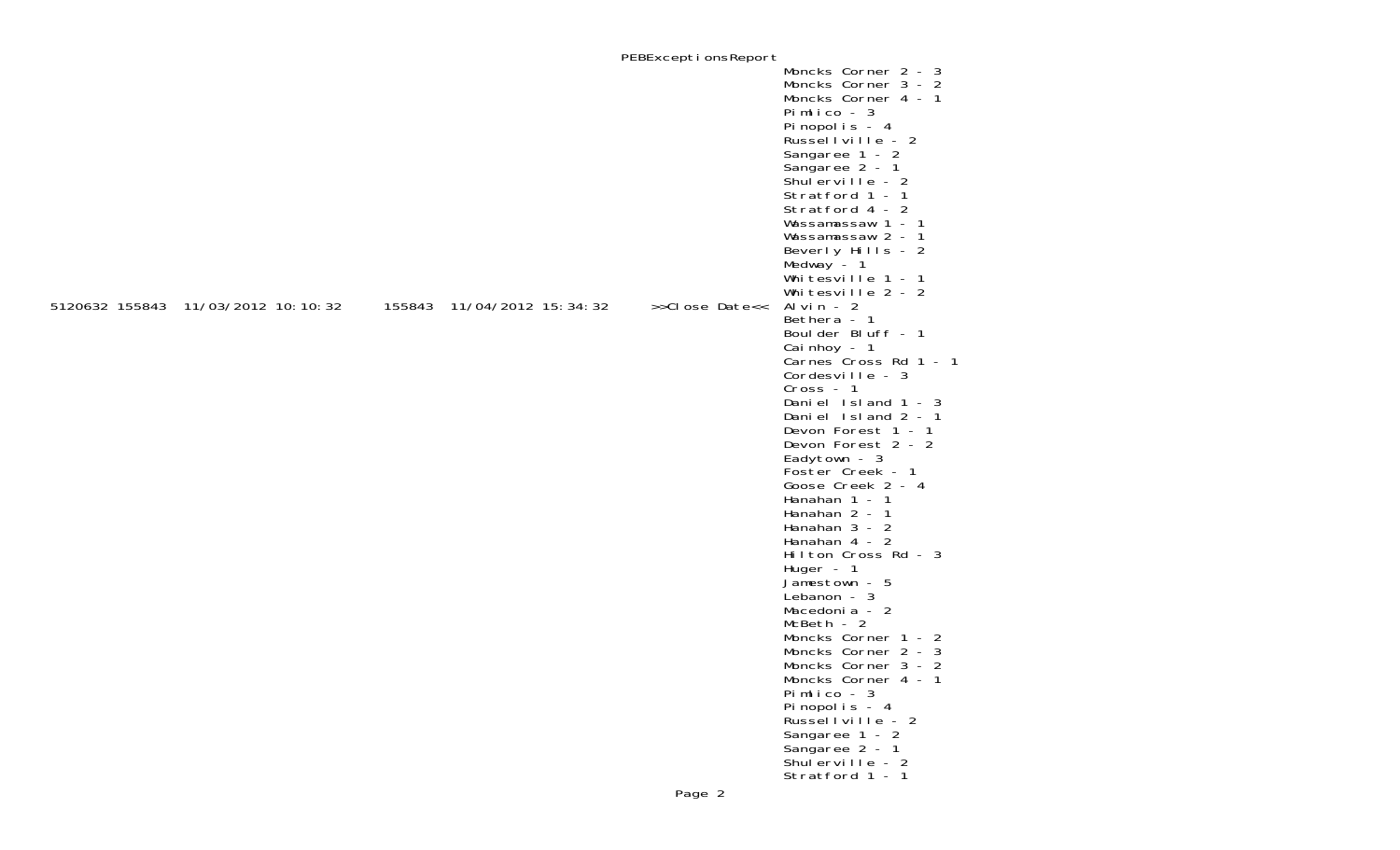|                                    |                            | PEBExceptionsReport |                                                                                                                                                                                                                                                                                                                                                                                                                                                                                                                                                                                                                                                                                                                                                                                                                                                  |
|------------------------------------|----------------------------|---------------------|--------------------------------------------------------------------------------------------------------------------------------------------------------------------------------------------------------------------------------------------------------------------------------------------------------------------------------------------------------------------------------------------------------------------------------------------------------------------------------------------------------------------------------------------------------------------------------------------------------------------------------------------------------------------------------------------------------------------------------------------------------------------------------------------------------------------------------------------------|
|                                    |                            |                     | Stratford 4 - 2<br>Wassamassaw 1 - 1<br>Wassamassaw 2 - 1<br>Beverly Hills - 2<br>Medway - 1<br>Whitesville 1 - 1<br>Whitesville 2 - 2                                                                                                                                                                                                                                                                                                                                                                                                                                                                                                                                                                                                                                                                                                           |
| 5120632 155843 11/03/2012 10:10:32 | 155843 11/04/2012 15:34:32 | Open Time           | Al vin $-2$<br>Bethera - 1<br>Boulder Bluff - 1<br>Cai nhoy - 1<br>Carnes Cross Rd 1 - 1<br>Cordesville - 3<br>$Cross - 1$<br>Daniel Island 1 - 3<br>Daniel Island 2 - 1<br>Devon Forest 1 - 1<br>Devon Forest 2 - 2<br>Eadytown - 3<br>Foster Creek - 1<br>Goose Creek 2 - 4<br>Hanahan 1 - 1<br>Hanahan 2 - 1<br>Hanahan $3 - 2$<br>Hanahan 4 - 2<br>Hilton Cross Rd - 3<br>Huger $-1$<br>Jamestown - 5<br>Lebanon - 3<br>Macedonia - 2<br>$McBeth - 2$<br>Moncks Corner 1 - 2<br>Moncks Corner 2 - 3<br>Moncks Corner 3 - 2<br>Moncks Corner 4 - 1<br>Pimlico - $3$<br>Pinopolis - 4<br>Russellville - 2<br>Sangaree 1 - 2<br>Sangaree 2 - 1<br>Shulerville - 2<br>Stratford 1 - 1<br>Stratford 4 - 2<br>Wassamassaw 1 - 1<br>Wassamassaw 2 - 1<br>Beverly Hills - 2<br>Medway $-1$<br>Whitesville 1 - 1<br>Whitesville 2 - 2<br>Al vin - $2$ |
| 5120632 155843 11/03/2012 10:10:32 | 155843 11/04/2012 15:34:32 | Close Time          | Bethera - 1<br>Boulder Bluff - 1                                                                                                                                                                                                                                                                                                                                                                                                                                                                                                                                                                                                                                                                                                                                                                                                                 |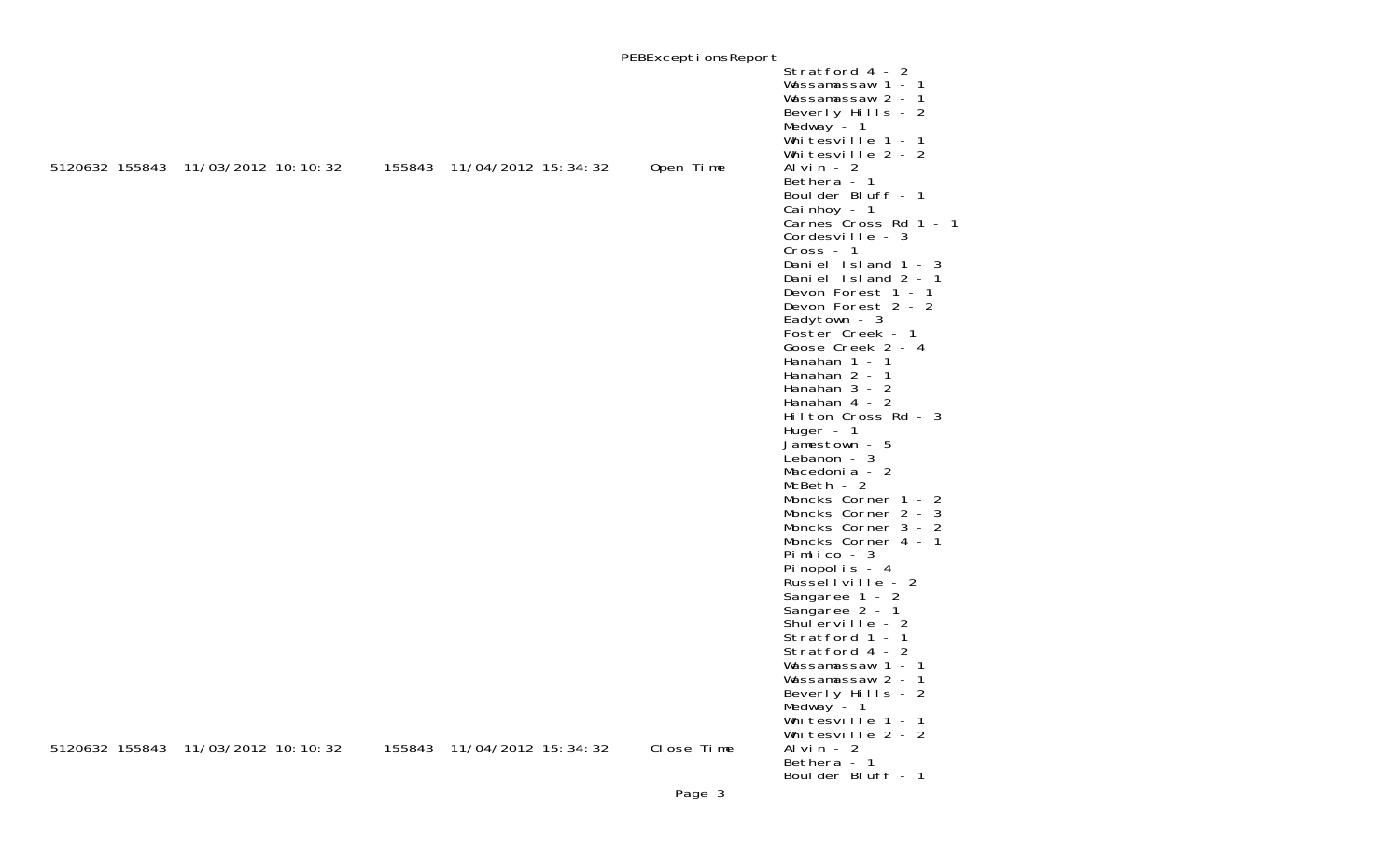PEBExceptionsReport

|                                                                                                          |                                                                                                                                            |                                                          |                                                                                                                                          |                                                                                             | Cai nhoy - 1<br>Carnes Cross Rd 1 - 1<br>Cordesville - 3<br>$Cross - 1$<br>Daniel Island 1 - 3<br>Daniel Island $2 - 1$<br>Devon Forest 1 - 1<br>Devon Forest 2 - 2<br>Eadytown - 3<br>Foster Creek - 1<br>Goose Creek 2 - 4<br>Hanahan 1 - 1<br>Hanahan 2 - 1<br>Hanahan 3 - 2<br>Hanahan 4 - 2<br>Hilton Cross Rd - 3<br>Huger - 1<br>Jamestown - 5<br>Lebanon - 3<br>Macedonia - 2<br>$McBeth - 2$<br>Moncks Corner 1 - 2<br>Moncks Corner 2 - 3<br>Moncks Corner 3 - 2<br>Moncks Corner 4 - 1 |
|----------------------------------------------------------------------------------------------------------|--------------------------------------------------------------------------------------------------------------------------------------------|----------------------------------------------------------|------------------------------------------------------------------------------------------------------------------------------------------|---------------------------------------------------------------------------------------------|---------------------------------------------------------------------------------------------------------------------------------------------------------------------------------------------------------------------------------------------------------------------------------------------------------------------------------------------------------------------------------------------------------------------------------------------------------------------------------------------------|
|                                                                                                          |                                                                                                                                            |                                                          |                                                                                                                                          |                                                                                             | Pimlico - 3<br>Pinopolis - 4<br>Russellville - 2<br>Sangaree 1 - 2<br>Sangaree 2 - 1                                                                                                                                                                                                                                                                                                                                                                                                              |
|                                                                                                          |                                                                                                                                            |                                                          |                                                                                                                                          |                                                                                             | Shulerville - 2<br>Stratford 1 - 1<br>Stratford 4 - 2<br>Wassamassaw 1 - 1<br>Wassamassaw 2 - 1                                                                                                                                                                                                                                                                                                                                                                                                   |
|                                                                                                          |                                                                                                                                            |                                                          |                                                                                                                                          |                                                                                             | Beverly Hills - 2<br>Medway $-1$<br>Whitesville 1 - 1<br>Whitesville 2 - 2                                                                                                                                                                                                                                                                                                                                                                                                                        |
| 5120801 134542<br>5120801 134542<br>5120801 134542<br>5120818 100136<br>5120818 100136<br>5120970 159492 | 11/06/2012 07:05:32<br>11/06/2012 07:05:32<br>11/06/2012 07:05:32<br>11/06/2012 07: 31: 55<br>11/06/2012 07: 31: 55<br>11/06/2012 11:00:08 | 142580<br>142580<br>142580<br>145105<br>145105<br>159492 | 11/06/2012 23:01:34<br>11/06/2012 23:01:34<br>11/06/2012 23:01:34<br>11/06/2012 19:05:00<br>11/06/2012 19:05:00<br>11/06/2012 20: 55: 41 | $>>$ >0/C PEBs<<<<br>Open Time<br>Close Late<br>$>>$ >O/C PEBs<<<<br>Open Time<br>Open Time | Sangaree 1 - 177<br>Sangaree 1 - 177<br>Sangaree 1 - 177<br>Shulerville - 119<br>Shulerville - 119<br>Devon Forest 1 - 131                                                                                                                                                                                                                                                                                                                                                                        |
| 5121162 123130<br>5121162 123130<br>5121204 147932<br>5121385 151774                                     | 11/06/2012 06:58:55<br>11/06/2012 06: 58: 55<br>11/06/2012 07: 12: 31<br>10/08/2012 09: 20: 00                                             | 125515<br>125515<br>147932<br>151774                     | 11/06/2012 21:58:54<br>11/06/2012 21:58:54<br>11/06/2012 20: 13: 13<br>11/06/2012 21:04:40                                               | $\rightarrow$ >>0/C PEBs<<<<br>Close Late<br>Open Time<br>>>Open Date<<                     | Howe Hall $1 - 221$<br>Howe Hall $1 - 221$<br>Goose Creek 2 - 134<br>Absentee - 113                                                                                                                                                                                                                                                                                                                                                                                                               |
| 5121385 151774                                                                                           | 10/08/2012 09: 20: 00                                                                                                                      | 151774                                                   | 11/06/2012 21:04:40                                                                                                                      | Open Time                                                                                   | Absentee 2 - 21<br>Absentee - 113<br>Absentee 2 - 21                                                                                                                                                                                                                                                                                                                                                                                                                                              |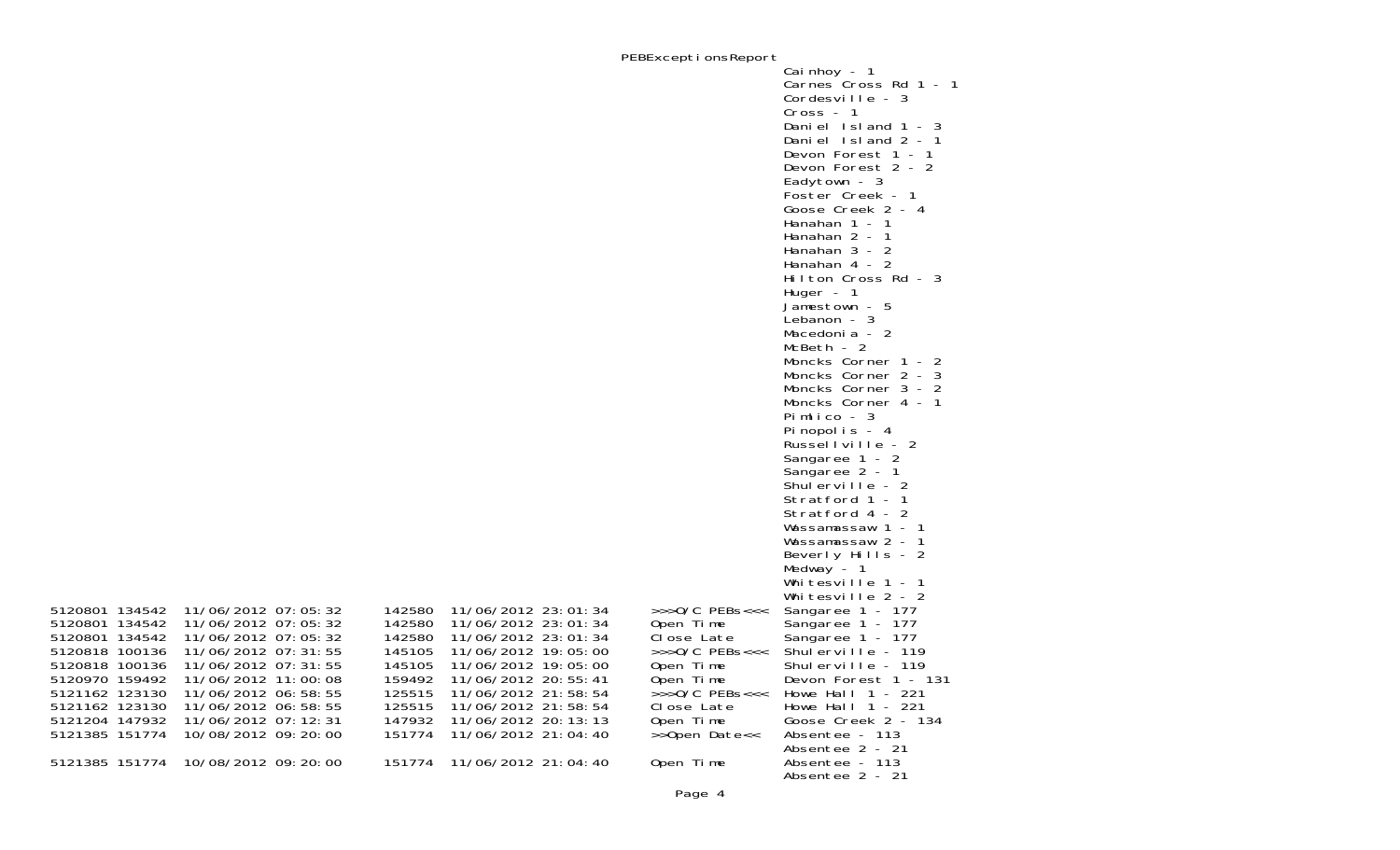|                                  |                                                |  |                  |                                                |  | PEBExceptionsReport         |                                               |
|----------------------------------|------------------------------------------------|--|------------------|------------------------------------------------|--|-----------------------------|-----------------------------------------------|
| 5121385 151774                   | 10/08/2012 09: 20: 00                          |  | 151774           | 11/06/2012 21:04:40                            |  | Close Late                  | Absentee - 113<br>Absentee 2 - 21             |
| 5121526 209171                   | 11/06/2012 07: 42: 26                          |  | 209171           | 11/06/2012 20: 39: 24                          |  | Open Time                   | Russellville - 118                            |
| 5121577 155597                   | 11/06/2012 07:26:08                            |  | 155597           | 11/06/2012 20:08:14                            |  | Open Time                   | Daniel Island 1 - 142                         |
| 5121583 151248                   | 10/18/2012 08:49:56                            |  | 151248           | 11/06/2012 22: 12: 21                          |  | >>Open Date<<               | Absentee - 347                                |
|                                  |                                                |  |                  |                                                |  |                             | Absentee 2 - 32                               |
|                                  |                                                |  |                  |                                                |  |                             | Failsafe - 2                                  |
| 5121583 151248                   | 10/18/2012 08:49:56                            |  | 151248           | 11/06/2012 22: 12: 21                          |  | Open Time                   | Absentee - 347                                |
|                                  |                                                |  |                  |                                                |  |                             | Absentee 2 - 32                               |
|                                  |                                                |  |                  |                                                |  |                             | Failsafe - 2                                  |
| 5121583 151248                   | 10/18/2012 08:49:56                            |  | 151248           | 11/06/2012 22: 12: 21                          |  | Close Late                  | Absentee - 347                                |
|                                  |                                                |  |                  |                                                |  |                             | Absentee 2 - 32                               |
|                                  |                                                |  |                  |                                                |  |                             | Failsafe - 2                                  |
| 5121626 122995                   | 11/06/2012 07: 24: 31                          |  | 122995           | 11/06/2012 20: 12: 51                          |  | Open Time                   | McBeth - 163                                  |
| 5121676 154987                   | 11/06/2012 07: 12: 46                          |  | 154987           | 11/06/2012 20: 03: 26                          |  | Open Time                   | St Stephen 2 - 198                            |
| 5121728 135184                   | 11/06/2012 07:03:16                            |  | 135184           | 11/06/2012 19: 11: 50                          |  | Open Time                   | Pinopolis - 202                               |
| 5121799 151048                   | 11/06/2012 07: 49: 54                          |  | 151048           | 11/06/2012 20: 12: 48                          |  | Open Time                   | Stratford 2 - 205                             |
| 5121819 229807                   | 11/06/2012 07: 17: 25                          |  | 229807           | 11/06/2012 20:06:56                            |  | Open Time                   | Bonneau - 165                                 |
| 5121988 144759                   | 11/06/2012 07:01:05                            |  | 144759           | 11/06/2012 19: 14: 56                          |  | Open Time                   | Wassamassaw 2 - 228                           |
| 5122016 125515                   | 11/06/2012 07:54:16                            |  | 125515           | 11/06/2012 21: 25: 14                          |  | Open Time                   | Howe Hall $1 - 154$                           |
| 5122016 125515                   | 11/06/2012 07:54:16                            |  | 125515           | 11/06/2012 21: 25: 14                          |  | Close Late                  | Howe Hall $1 - 154$                           |
| 5122110 134542                   | 11/06/2012 12: 24: 37                          |  | 142580           | 11/06/2012 22: 57: 38                          |  | $\rightarrow$ >>0/C PEBs<<< | Sangaree 1 - 115                              |
| 5122110 134542                   | 11/06/2012 12:24:37                            |  | 142580           | 11/06/2012 22: 57: 38                          |  | Open Time                   | Sangaree 1 - 115                              |
| 5122110 134542                   | 11/06/2012 12: 24: 37                          |  | 142580           | 11/06/2012 22:57:38                            |  | Close Late                  | Sangaree 1 - 115                              |
| 5122578 122992                   | 11/06/2012 07: 33: 17                          |  | 122992           | 11/06/2012 20: 10: 07                          |  | Open Time                   | Carnes Cross Rd 2 - 205                       |
| 5122614 144987<br>5123036 147839 | 11/06/2012 07: 42: 40<br>11/06/2012 11: 14: 33 |  | 144987<br>147839 | 11/06/2012 20: 11: 26<br>11/06/2012 19: 32: 06 |  | Open Time<br>Open Time      | Carnes Cross Rd 1 - 135<br>Foster Creek - 100 |
| 5123129 151774                   | 10/08/2012 09: 25: 15                          |  | 151774           | 11/06/2012 21:03:05                            |  |                             | Absentee - 32                                 |
|                                  |                                                |  |                  |                                                |  | >>Open Date<<               | Absentee 2 - 6                                |
| 5123129 151774                   | 10/08/2012 09: 25: 15                          |  | 151774           | 11/06/2012 21:03:05                            |  | Open Time                   | Absentee - 32                                 |
|                                  |                                                |  |                  |                                                |  |                             | Absentee 2 - 6                                |
| 5123129 151774                   | 10/08/2012 09: 25: 15                          |  | 151774           | 11/06/2012 21:03:05                            |  | Close Late                  | Absentee - 32                                 |
|                                  |                                                |  |                  |                                                |  |                             | Absentee 2 - 6                                |
| 5123156 147853                   | 11/06/2012 07:44:38                            |  | 147853           | 11/06/2012 19:05:14                            |  | Open Time                   | Jamestown - 171                               |
| 5123189 114289                   | 11/06/2012 07:05:32                            |  | 125515           | 11/06/2012 20: 57: 07                          |  | $>>$ >0/C PEBs<<<           | Howe Hall $1 - 188$                           |
| 5123189 114289                   | 11/06/2012 07:05:32                            |  | 125515           | 11/06/2012 20: 57: 07                          |  | Open Time                   | Howe Hall $1 - 188$                           |
| 5123214 229798                   | 11/06/2012 07:49:05                            |  | 229798           | 11/06/2012 20: 13: 11                          |  | Open Time                   | Sangaree 3 - 210                              |
| 5123286 151248                   | 10/18/2012 10: 19: 46                          |  | 151248           | 11/06/2012 21: 33: 14                          |  | >>Open Date<<               | Absentee - 703                                |
|                                  |                                                |  |                  |                                                |  |                             | Absentee 2 - 103                              |
|                                  |                                                |  |                  |                                                |  |                             | Failsafe - 19                                 |
|                                  |                                                |  |                  |                                                |  |                             | Failsafe 2 - 2                                |
|                                  | 5123286 151248 10/18/2012 10:19:46             |  | 151248           | 11/06/2012 21: 33: 14                          |  | Open Time                   | Absentee - 703                                |
|                                  |                                                |  |                  |                                                |  |                             | Absentee 2 - 103                              |
|                                  |                                                |  |                  |                                                |  |                             | Failsafe - 19                                 |
|                                  |                                                |  |                  |                                                |  |                             | Failsafe 2 - 2                                |
|                                  | 5123286 151248 10/18/2012 10:19:46             |  | 151248           | 11/06/2012 21: 33: 14                          |  | Close Late                  | Absentee - 703                                |
|                                  |                                                |  |                  |                                                |  |                             | Absentee 2 - 103                              |
|                                  |                                                |  |                  |                                                |  |                             | Failsafe - 19                                 |
|                                  |                                                |  |                  |                                                |  |                             | Failsafe 2 - 2                                |
| 5123767 229798                   | 11/06/2012 07:54:26                            |  | 229798           | 11/06/2012 20: 19: 03                          |  | Open Time                   | Sangaree 3 - 208                              |
| 5123847 229798                   | 11/06/2012 07:55:57                            |  | 229798           | 11/06/2012 20: 21: 38                          |  | Open Time                   | Sangaree 3 - 211                              |
| 5124052 155711                   | 11/06/2012 07:15:20                            |  | 155711           | 11/06/2012 20: 21: 23                          |  | Open Time                   | Whitesville $1 - 231$                         |
|                                  |                                                |  |                  |                                                |  | Page 5                      |                                               |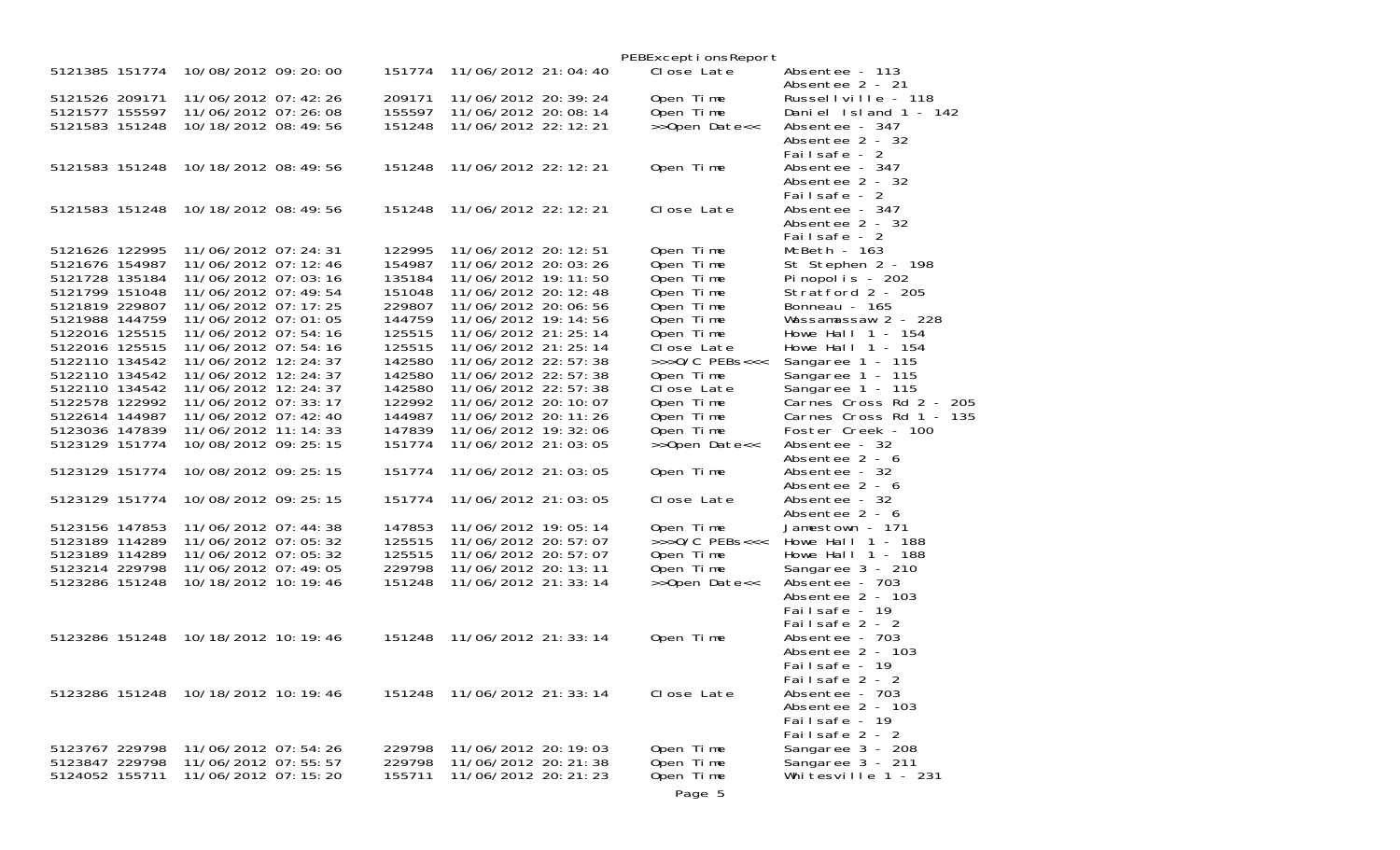|                                                                      |                                                                                            |                                      |                                                                                                  | PEBExceptionsReport                              |                                                                                                                  |
|----------------------------------------------------------------------|--------------------------------------------------------------------------------------------|--------------------------------------|--------------------------------------------------------------------------------------------------|--------------------------------------------------|------------------------------------------------------------------------------------------------------------------|
| 5124124 147839<br>5124136 151774                                     | 11/06/2012 07: 20: 49<br>10/05/2012 10:01:15                                               | 147839<br>151774                     | 11/06/2012 20: 31: 09<br>11/06/2012 20: 39: 13                                                   | Open Time<br>>>Open Date<<                       | Foster Creek - 148<br>Absentee - 88                                                                              |
| 5124136 151774                                                       | 10/05/2012 10:01:15                                                                        | 151774                               | 11/06/2012 20: 39: 13                                                                            | Open Time                                        | Absentee 2 - 10<br>Absentee - 88<br>Absentee 2 - 10                                                              |
| 5124275 147932<br>5124303 147932<br>5124394 100136<br>5124404 144688 | 11/06/2012 07:20:11<br>11/06/2012 07:09:32<br>11/06/2012 07:26:00<br>11/06/2012 07: 12: 48 | 147932<br>147932<br>100136<br>144688 | 11/06/2012 20: 20: 02<br>11/06/2012 20: 10: 05<br>11/06/2012 20: 05: 56<br>11/06/2012 20: 11: 54 | Open Time<br>Open Time<br>Open Time<br>Open Time | Goose Creek 2 - 94<br>Goose Creek 2 - 123<br>Shulerville - 113<br>Westview $3 - 179$                             |
| 5124486 147932<br>5124516 209171<br>5124527 151248                   | 11/06/2012 07: 15: 47<br>11/06/2012 07: 33: 35<br>10/18/2012 09:07:22                      | 147932<br>209171<br>151248           | 11/06/2012 20: 16: 06<br>11/06/2012 20: 29: 16<br>11/06/2012 22:00:57                            | Open Time<br>Open Time<br>>>Open Date<<          | Goose Creek 2 - 109<br>Russellville - 217<br>Absentee - 642<br>Absentee 2 - 80<br>Failsafe - 7<br>Failsafe 2 - 1 |
|                                                                      | 5124527 151248 10/18/2012 09:07:22                                                         | 151248                               | 11/06/2012 22:00:57                                                                              | Open Time                                        | Absentee - 642<br>Absentee 2 - 80<br>Failsafe - 7<br>Failsafe 2 - 1                                              |
|                                                                      | 5124527 151248 10/18/2012 09:07:22                                                         | 151248                               | 11/06/2012 22:00:57                                                                              | Close Late                                       | Absentee - 642<br>Absentee 2 - 80<br>Failsafe - 7<br>Failsafe 2 - 1                                              |
| 5124565 144748<br>5124572 133665                                     | 11/06/2012 07:53:21<br>11/06/2012 07: 29: 00                                               | 144748<br>133665                     | 11/06/2012 20: 21: 25<br>11/06/2012 20: 14: 56                                                   | Open Time<br>Open Time                           | Hanahan 3 - 156<br>Hanahan $4 - 173$                                                                             |
| 5124751 139111<br>5124766 151248                                     | 11/06/2012 07: 31: 29<br>10/18/2012 10: 15: 47                                             | 139111<br>151248                     | 11/06/2012 20: 05: 48<br>11/06/2012 21: 18: 58                                                   | Open Time<br>>>Open Date<<                       | Bethera - 80<br>Absentee - 752<br>Absentee 2 - 105<br>Failsafe - 21<br>Failsafe 2 - 4                            |
| 5124766 151248                                                       | 10/18/2012 10: 15: 47                                                                      | 151248                               | 11/06/2012 21: 18: 58                                                                            | Open Time                                        | Absentee - 752<br>Absentee 2 - 105<br>Failsafe - 21<br>Failsafe 2 - 4                                            |
|                                                                      | 5124766 151248 10/18/2012 10:15:47                                                         | 151248                               | 11/06/2012 21: 18: 58                                                                            | Close Late                                       | Absentee - 752<br>Absentee 2 - 105<br>Failsafe - 21<br>Failsafe 2 - 4                                            |
| 5124822 147356<br>5125053 147932<br>5125256 135184                   | 11/06/2012 08:20:36<br>11/06/2012 07: 35: 49<br>11/06/2012 07:07:45                        | 147356<br>147932<br>135184           | 11/06/2012 20: 15: 25<br>11/06/2012 20: 31: 23<br>11/06/2012 19: 13: 38                          | Open Time<br>Open Time<br>Open Time              | Moncks Corner 2 - 153<br>Goose Creek 2 - 178<br>Pinopolis - 207                                                  |
| 5125264 151774<br>5125264 151774                                     | 10/08/2012 09: 33: 02<br>10/08/2012 09: 33: 02                                             | 151774<br>151774                     | 11/06/2012 20: 40: 24<br>11/06/2012 20: 40: 24                                                   | >>Open Date<<<br>Open Time                       | >>>No Ballots<<<<br>>>>No Ballots<<<                                                                             |
| 5125311 151774                                                       | 10/08/2012 09: 31: 34                                                                      | 151774                               | 11/06/2012 20: 59: 21                                                                            | >>Open Date<<                                    | Absentee - 155<br>Absentee 2 - 14                                                                                |
| 5125311 151774                                                       | 10/08/2012 09: 31: 34                                                                      | 151774                               | 11/06/2012 20:59:21                                                                              | Open Time                                        | Absentee - 155<br>Absentee 2 - 14                                                                                |
| 5125557 144380<br>5125681 151248                                     | 11/06/2012 07: 32: 31<br>10/18/2012 09:00:41                                               | 144380<br>151248                     | 11/06/2012 20:08:06<br>11/06/2012 22:07:07                                                       | Open Time<br>>>Open Date<<                       | Pimlico - 229<br>Absentee - 847<br>Absentee 2 - 104<br>Failsafe - 2<br>Failsafe 2 - 2                            |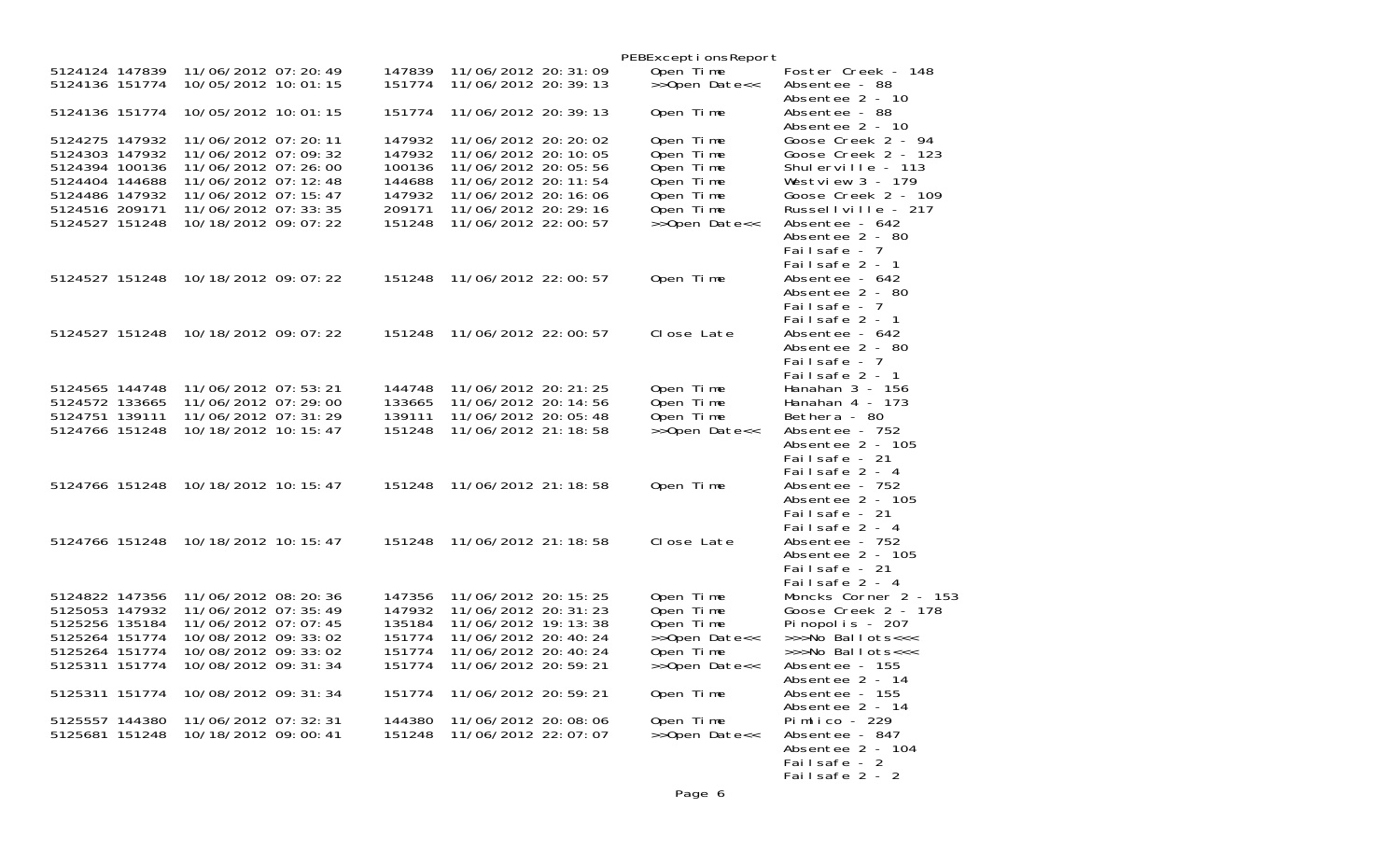|                                  |                                              |                  |                                                | PEBExceptionsReport                      |                                          |
|----------------------------------|----------------------------------------------|------------------|------------------------------------------------|------------------------------------------|------------------------------------------|
| 5125681 151248                   | 10/18/2012 09:00:41                          | 151248           | 11/06/2012 22:07:07                            | Open Time                                | Absentee - 847<br>Absentee 2 - 104       |
|                                  |                                              |                  |                                                |                                          | Failsafe - 2                             |
|                                  |                                              |                  |                                                |                                          | Failsafe 2 - 2                           |
|                                  | 5125681 151248 10/18/2012 09:00:41           | 151248           | 11/06/2012 22:07:07                            | Close Late                               | Absentee - 847                           |
|                                  |                                              |                  |                                                |                                          | Absentee 2 - 104                         |
|                                  |                                              |                  |                                                |                                          | Failsafe - 2                             |
|                                  |                                              |                  |                                                |                                          | Failsafe 2 - 2                           |
| 5125824 229798<br>5125944 229791 | 11/06/2012 07:38:00<br>11/06/2012 07:19:40   | 229798<br>229791 | 11/06/2012 20: 05: 44<br>11/06/2012 20: 10: 01 | Open Time<br>Open Time                   | Sangaree 3 - 192<br>Eadytown - 202       |
| 5126070 147932                   | 11/06/2012 07: 32: 55                        | 147932           | 11/06/2012 20: 28: 45                          | Open Time                                | Goose Creek 2 - 165                      |
| 5126132 142580                   | 11/06/2012 06: 37: 26                        | 142580           | 11/06/2012 22:50:20                            | Close Late                               | Sangaree 1 - 258                         |
| 5126186 144729                   | 11/06/2012 07: 31: 33                        | 144729           | 11/06/2012 20: 10: 59                          | Open Time                                | Stratford 4 - 166                        |
| 5126321 141727                   | 11/06/2012 07: 28: 23                        | 141727           | 11/06/2012 20: 11: 35                          | Open Time                                | Hanahan $2 - 159$                        |
| 5126350 209155                   | 11/06/2012 07:36:18                          | 209155           | 11/06/2012 20:06:26                            | Open Time                                | Moncks Corner 4 - 161                    |
| 5126474 147932                   | 11/06/2012 07:29:23                          | 147932           | 11/06/2012 20: 25: 28                          | Open Time                                | Goose Creek 2 - 153                      |
| 5126573 137498                   | 11/06/2012 07: 35: 14                        | 137498           | 11/06/2012 20: 11: 39                          | Open Time                                | Lebanon - 191                            |
| 5126577 151409<br>5126696 144380 | 11/06/2012 07: 37: 04<br>11/06/2012 07:40:21 | 151409<br>144380 | 11/06/2012 20:06:06<br>11/06/2012 19:57:10     | Open Time<br>Open Time                   | Moncks Corner 3 - 182<br>Pimlico - 137   |
| 5126872 138567                   | 11/06/2012 07:02:41                          | 138567           | 11/06/2012 19: 22: 15                          | Open Time                                | Hanahan 1 - 187                          |
| 5126897 151774                   | 10/08/2012 09:47:04                          | 151774           | 11/06/2012 20: 54: 18                          | >>Open Date<<                            | Absentee - 159                           |
|                                  |                                              |                  |                                                |                                          | Absentee 2 - 13                          |
| 5126897 151774                   | 10/08/2012 09: 47: 04                        | 151774           | 11/06/2012 20: 54: 18                          | Open Time                                | Absentee - 159                           |
|                                  |                                              |                  |                                                |                                          | Absentee 2 - 13                          |
| 5127040 144853                   | 10/21/2012 06: 28: 17                        | 144853           | 10/21/2012 19: 22: 39                          | >>Open Date<<                            | Beverly Hills - 171                      |
| 5127040 144853<br>5127063 151048 | 10/21/2012 06: 28: 17<br>11/06/2012 07:52:39 | 144853<br>151048 | 10/21/2012 19: 22: 39<br>11/06/2012 20: 28: 22 | >>Close Date<<                           | Beverly Hills - 171<br>Stratford 2 - 223 |
| 5127125 147932                   | 11/06/2012 07:19:25                          | 147932           | 11/06/2012 20: 18: 53                          | Open Time<br>Open Time                   | Goose Creek 2 - 76                       |
| 5127222 146657                   | 11/06/2012 09:59:24                          | 146657           | 11/06/2012 19: 16: 10                          | Open Time                                | Liberty Hall - $176$                     |
| 5127239 145875                   | 11/06/2012 07:40:48                          | 145875           | 11/06/2012 20: 11: 53                          | Open Time                                | Goose Creek 1 - 204                      |
| 5127477 151409                   | 11/06/2012 07: 31: 45                        | 151409           | 11/06/2012 20: 34: 20                          | Open Time                                | Moncks Corner 3 - 2                      |
| 5127639 124675                   | 11/06/2012 07: 32: 41                        | 124675           | 11/06/2012 20:08:03                            | Open Time                                | Hilton Cross Rd - 254                    |
| 5127760 115009                   | 11/06/2012 07: 29: 57                        | 115009           | 11/06/2012 20: 12: 24                          | Open Time                                | Westview $1 - 195$                       |
| 5127821 124875                   | 11/06/2012 07:36:51                          | 124875           | 11/06/2012 20:08:00                            | Open Time                                | Moncks Corner 1 - 155                    |
| 5128028 147932<br>5128110 138567 | 11/06/2012 07: 11: 58<br>11/06/2012 08:03:24 | 147932<br>138567 | 11/06/2012 20: 12: 46<br>11/06/2012 20: 23: 53 | Open Time<br>Open Time                   | Goose Creek 2 - 122<br>Hanahan 1 - 180   |
| 5128243 144759                   | 11/06/2012 07:59:22                          | 144759           | 11/06/2012 20: 18: 12                          | Open Time                                | Wassamassaw 2 - 169                      |
| 5128301 151409                   | 11/06/2012 07:36:47                          | 151409           | 11/06/2012 20: 10: 49                          | Open Time                                | Moncks Corner 3 - 129                    |
| 5128307 146776                   | 11/06/2012 06: 57: 30                        | 125515           | 11/06/2012 22: 28: 48                          | $>>$ >O/C PEBs<<<                        | Howe Hall $1 - 198$                      |
| 5128307 146776                   | 11/06/2012 06: 57: 30                        | 125515           | 11/06/2012 22: 28: 48                          | Close Late                               | Howe Hall $1 - 198$                      |
| 5128332 209171                   | 11/06/2012 07:30:59                          | 209171           | 11/06/2012 20: 31: 34                          | Open Time                                | Russellville - 203                       |
| 5128392 124875                   | 11/06/2012 07:48:17                          | 124875           | 11/06/2012 20: 18: 19                          | Open Time                                | Moncks Corner 1 - 193                    |
| 5128489 133665<br>5128489 133665 | 11/06/2012 07:36:08<br>11/06/2012 07:36:08   | 147869<br>147869 | 11/06/2012 19: 18: 33<br>11/06/2012 19: 18: 33 | $\rightarrow$ >>0/C PEBs<<<<br>Open Time | Hanahan $4 - 171$<br>Hanahan 4 - 171     |
|                                  | 5128761 151248 10/18/2012 09:06:50           | 151248           | 11/06/2012 21: 19: 24                          | >>Open Date<<                            | Absentee - 676                           |
|                                  |                                              |                  |                                                |                                          | Absentee 2 - 112                         |
|                                  |                                              |                  |                                                |                                          | Failsafe - 8                             |
|                                  | 5128761 151248 10/18/2012 09:06:50           |                  | 151248 11/06/2012 21: 19: 24                   | Open Time                                | Absentee - 676                           |
|                                  |                                              |                  |                                                |                                          | Absentee 2 - 112                         |
|                                  |                                              |                  |                                                |                                          | Failsafe - 8                             |
|                                  | 5128761 151248 10/18/2012 09:06:50           | 151248           | 11/06/2012 21: 19: 24                          | Close Late                               | Absentee - 676<br>Absentee 2 - 112       |
|                                  |                                              |                  |                                                |                                          |                                          |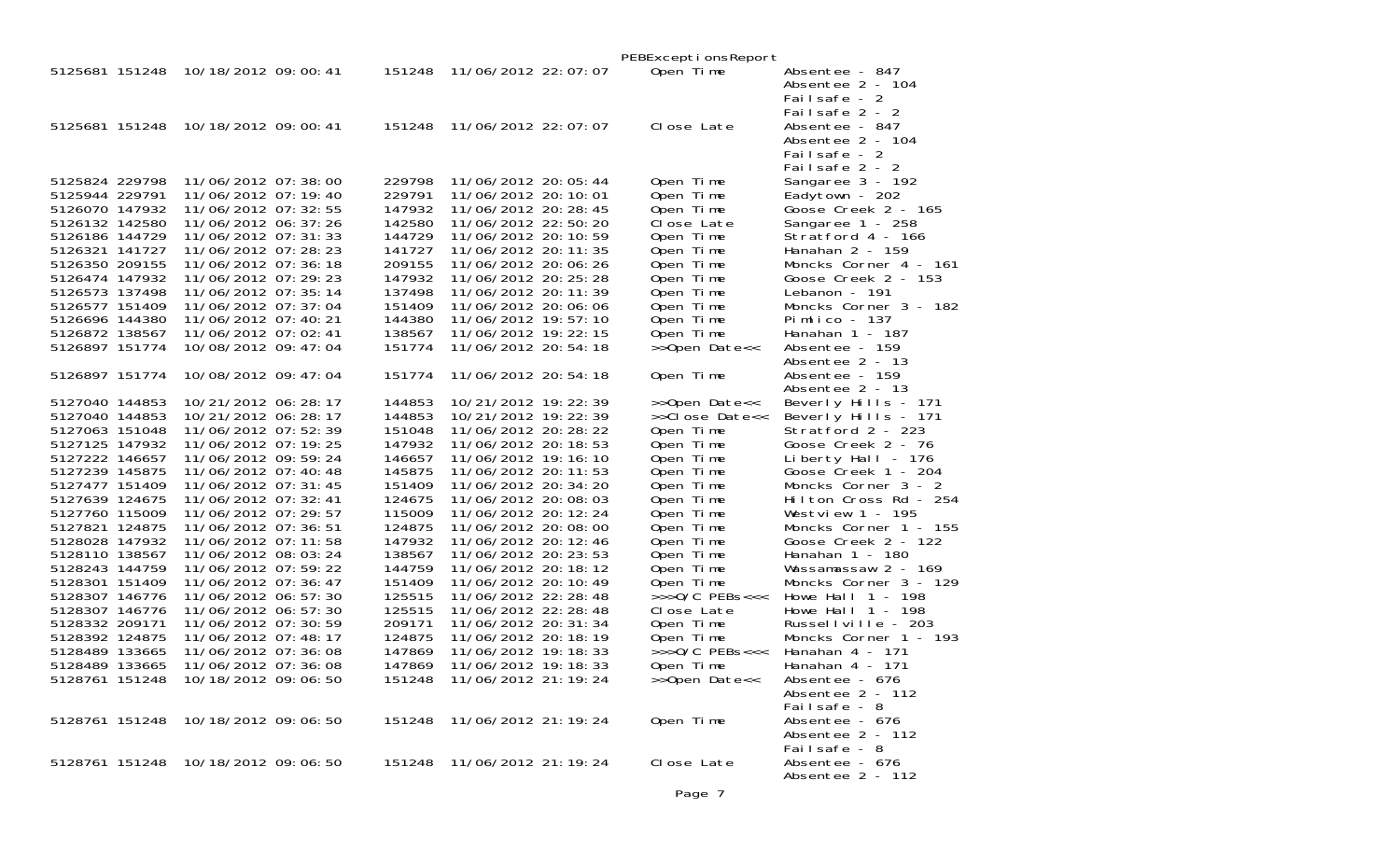|                                  |                                            |  |                  |                                            | PEBExceptionsReport             |                                            |
|----------------------------------|--------------------------------------------|--|------------------|--------------------------------------------|---------------------------------|--------------------------------------------|
|                                  |                                            |  |                  |                                            |                                 | Failsafe - 8                               |
| 5128896 142580                   | 11/06/2012 06:39:44                        |  | 142580           | 11/06/2012 23: 07: 27                      | Close Late                      | Sangaree 1 - 245                           |
| 5128964 151248                   | 10/18/2012 09:46:52                        |  | 151248           | 11/06/2012 19:57:46                        | >>Open Date<<                   | Absentee - 431                             |
|                                  |                                            |  |                  |                                            |                                 | Absentee 2 - 60                            |
| 5128964 151248                   | 10/18/2012 09:46:52                        |  | 151248           | 11/06/2012 19: 57: 46                      | Open Time                       | Absentee - 431                             |
|                                  |                                            |  |                  |                                            |                                 | Absentee 2 - 60                            |
| 5129538 229807                   | 11/06/2012 07: 17: 17                      |  | 229807           | 11/06/2012 20: 14: 35                      | Open Time                       | Bonneau - 220                              |
| 5129602 151409                   | 11/06/2012 07: 32: 44                      |  | 151409           | 11/06/2012 20: 14: 02                      | Open Time                       | Moncks Corner 3 - 205                      |
| 5130083 151774                   | 10/08/2012 09: 29: 16                      |  | 151774           | 11/06/2012 20: 45: 34                      | >>Open Date<<                   | Absentee - 48                              |
|                                  |                                            |  |                  |                                            |                                 | Absentee 2 - 4                             |
| 5130083 151774                   | 10/08/2012 09: 29: 16                      |  | 151774           | 11/06/2012 20: 45: 34                      | Open Time                       | Absentee - 48                              |
|                                  |                                            |  |                  |                                            |                                 | Absentee 2 - 4                             |
| 5130225 147932                   | 11/06/2012 07:20:56                        |  | 147932           | 11/06/2012 20: 20: 06                      | Open Time                       | Goose Creek 2 - 111                        |
| 5130242 229798                   | 11/06/2012 07:47:14                        |  | 229798           | 11/06/2012 20: 10: 25                      | Open Time                       | Sangaree 3 - 209                           |
| 5130576 151774                   | 10/08/2012 09: 17: 15                      |  | 151774           | 11/06/2012 20: 53: 33                      | >>Open Date<<                   | Absentee - 107                             |
|                                  |                                            |  |                  |                                            |                                 | Absentee 2 - 16                            |
| 5130576 151774                   | 10/08/2012 09: 17: 15                      |  | 151774           | 11/06/2012 20: 53: 33                      | Open Time                       | Absentee - 107                             |
| 5130809 124875                   |                                            |  |                  |                                            |                                 | Absentee 2 - 16                            |
|                                  | 11/06/2012 07:42:10                        |  | 124875           | 11/06/2012 20: 13: 41                      | Open Time                       | Moncks Corner 1 - 177                      |
| 5131223 146576<br>5131223 146576 | 10/17/2012 13:06:50<br>10/17/2012 13:06:50 |  | 146576<br>146576 | 10/17/2012 13:10:11<br>10/17/2012 13:10:11 | >>Open Date<<<br>>>Close Date<< | Daniel Island 2 - 1<br>Daniel Island 2 - 1 |
| 5131223 146576                   | 10/17/2012 13:06:50                        |  | 146576           | 10/17/2012 13:10:11                        | Open Time                       | Daniel Island 2 - 1                        |
| 5131223 146576                   | 10/17/2012 13:06:50                        |  | 146576           | 10/17/2012 13:10:11                        | Close Time                      | Daniel Island 2 - 1                        |
| 5131276 209171                   | 11/06/2012 07:37:02                        |  | 209171           | 11/06/2012 20: 34: 32                      | Open Time                       | Russellville - 167                         |
| 5131705 138567                   | 11/06/2012 07:07:00                        |  | 138567           | 11/06/2012 19: 27: 42                      | Open Time                       | Hanahan $1 - 203$                          |
| 5131996 151248                   | 10/18/2012 09:19:09                        |  | 151248           | 11/06/2012 21:00:40                        | >>Open Date<<                   | Absentee - 586                             |
|                                  |                                            |  |                  |                                            |                                 | Absentee 2 - 93                            |
|                                  |                                            |  |                  |                                            |                                 | Failsafe - 12                              |
|                                  |                                            |  |                  |                                            |                                 | Failsafe 2 - 1                             |
| 5131996 151248                   | 10/18/2012 09: 19: 09                      |  | 151248           | 11/06/2012 21:00:40                        | Open Time                       | Absentee - 586                             |
|                                  |                                            |  |                  |                                            |                                 | Absentee 2 - 93                            |
|                                  |                                            |  |                  |                                            |                                 | Failsafe - 12                              |
|                                  |                                            |  |                  |                                            |                                 | Failsafe 2 - 1                             |
| 5131996 151248                   | 10/18/2012 09: 19: 09                      |  | 151248           | 11/06/2012 21:00:40                        | Close Late                      | Absentee - 586                             |
|                                  |                                            |  |                  |                                            |                                 | Absentee 2 - 93                            |
|                                  |                                            |  |                  |                                            |                                 | Failsafe - 12                              |
|                                  |                                            |  |                  |                                            |                                 | Failsafe 2 - 1                             |
| 5132158 133665                   | 11/06/2012 07:31:03                        |  | 133665           | 11/06/2012 20: 19: 40                      | Open Time                       | Hanahan 4 - 156                            |
| 5132200 147256                   | 11/06/2012 07: 18: 54                      |  | 147256           | 11/06/2012 21: 16: 36                      | Open Time                       | Huger - $168$                              |
| 5132200 147256                   | 11/06/2012 07: 18: 54                      |  | 147256           | 11/06/2012 21: 16: 36                      | Close Late                      | Huger - 168                                |
| 5132276 152010                   | 10/27/2012 06: 27: 59                      |  | 152010           | 10/27/2012 19: 24: 19                      | >>Open Date<<                   | Westview $2 - 228$                         |
| 5132276 152010                   | 10/27/2012 06: 27: 59                      |  | 152010           | 10/27/2012 19: 24: 19                      | >>Close Date<<                  | Westview $2 - 228$                         |
| 5132314 114289                   | 11/06/2012 06:55:46                        |  | 125515           | 11/06/2012 22: 17: 12                      | $>>$ >O/C PEBs<<<               | Howe Hall $1 - 198$                        |
| 5132314 114289                   | 11/06/2012 06:55:46                        |  | 125515           | 11/06/2012 22: 17: 12                      | Close Late                      | Howe Hall $1 - 198$                        |
| 5132389 144380                   | 11/06/2012 07: 27: 04                      |  | 144380           | 11/06/2012 20: 21: 08                      | Open Time                       | Pimlico - $220$                            |
| 5132464 151248                   | 10/18/2012 10: 24: 34                      |  | 151248           | 11/06/2012 20: 25: 01                      | >>Open Date<<                   | Absentee - 355                             |
|                                  |                                            |  |                  |                                            |                                 | Absentee 2 - 51                            |
|                                  |                                            |  |                  |                                            |                                 | Failsafe - 2                               |
|                                  |                                            |  |                  |                                            |                                 | Failsafe 2 - 1                             |
| 5132464 151248                   | 10/18/2012 10: 24: 34                      |  | 151248           | 11/06/2012 20: 25: 01                      | Open Time                       | Absentee - 355                             |
|                                  |                                            |  |                  |                                            |                                 | Absentee 2 - 51                            |
|                                  |                                            |  |                  |                                            |                                 | Failsafe - 2                               |